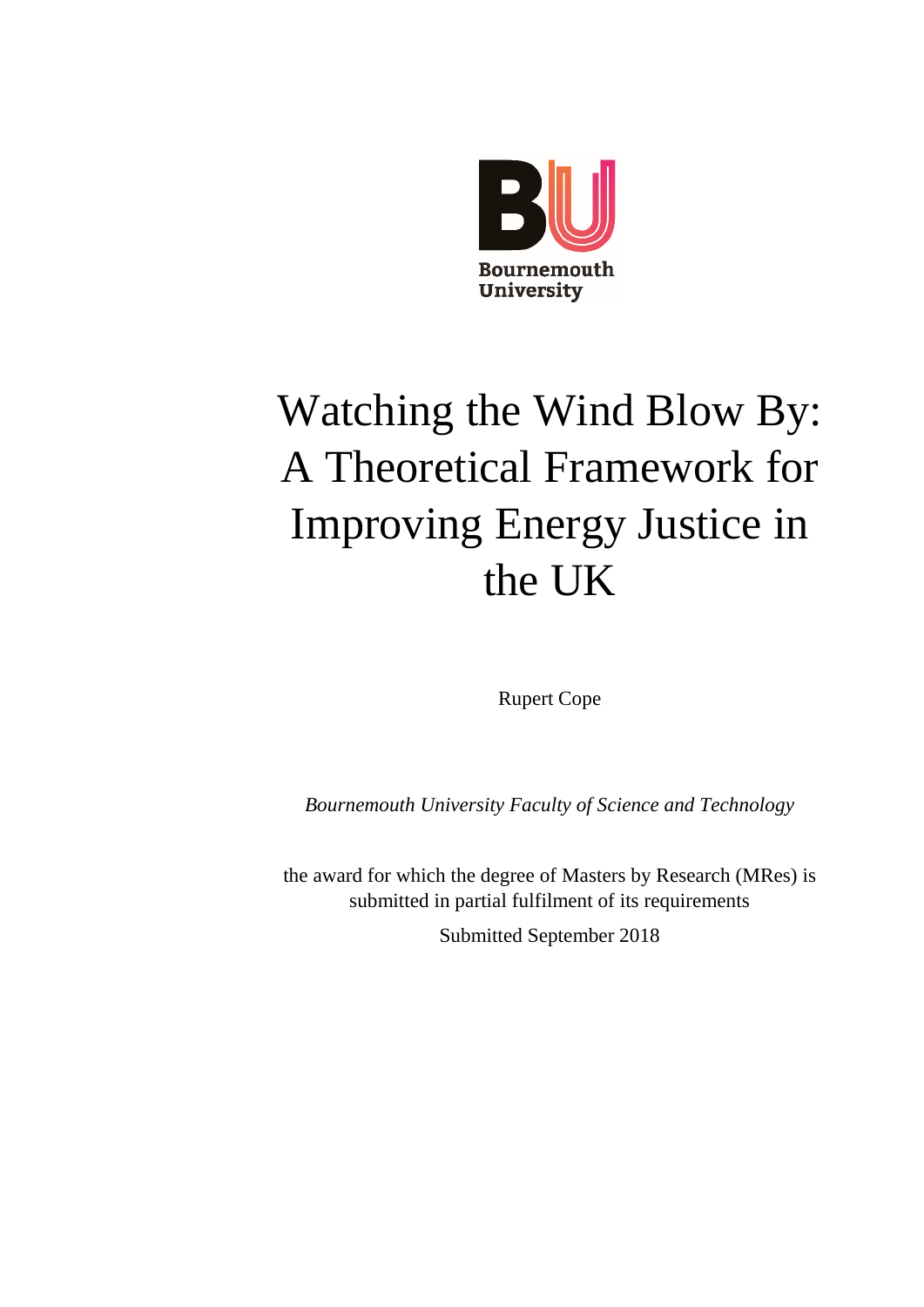## **Copyright Statement**

This copy of the thesis has been supplied on condition that anyone who consults it is understood to recognise that its copyright rests with its author and due acknowledgement must always be made of the use of any material contained in, or derived from, this thesis.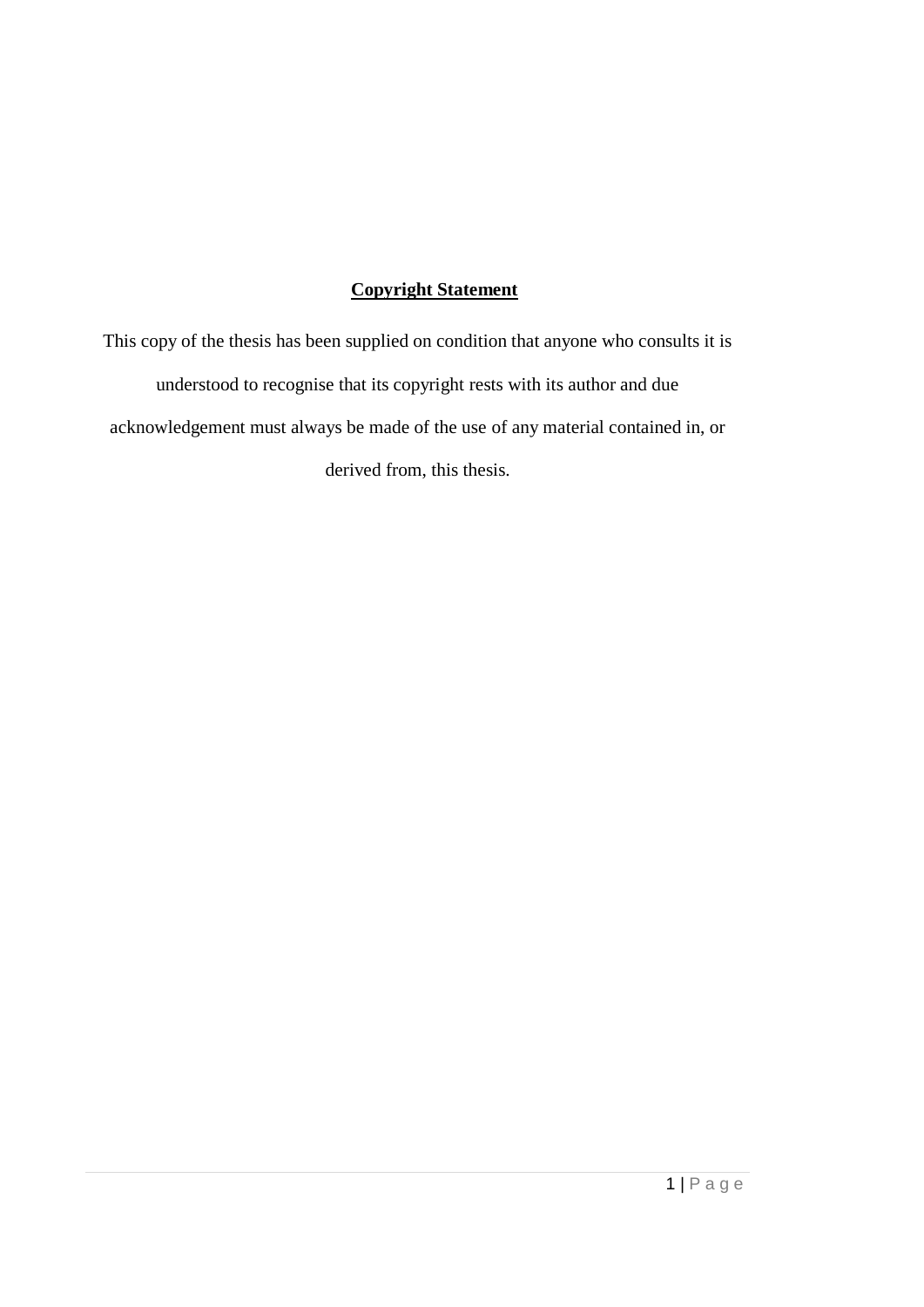#### **Abstract**

For over thirty years the Brundtland's Commission's definition has been widely accepted as the general definition of what sustainable development is. However, there is increasing academic discourse suggesting that aspects of the Brundtland's definition are inadvertently limiting the potential of contemporary sustainability from the perspectives of both horizontal and vertical actors both nationally and internationally. Through a lack of a clear measuring tool of what effective sustainable development is under Brundtland's definition, differing interpretations (either deliberately or subconsciously) can be made leading to competing interests between the environmental, economic and social pillars of the based on the interpreter's subjective interests.

Using an overarching definition of SD that overlooks or simplifies varying wants and needs of individuals and groups within a single society this can result in the production of unbalanced policy measures. These unbalanced policies then hamper significant advancement of sustainable technology implementation as they fail to adequately reflect these varied and competing needs.

The UK is demonstrating such scenarios in which the skewed application of sustainable development is creating growing numbers of injustice.

Increasing competition between economic growth and ecological protection twinned with unclear legislative definitions with regards to the UKs offshore wind industry are producing obstacles for planners in successfully applying for planning permission. Simultaneously, increasing socio-economic divides are creating compounded environmental injustices arising within coastal communities, when attempting to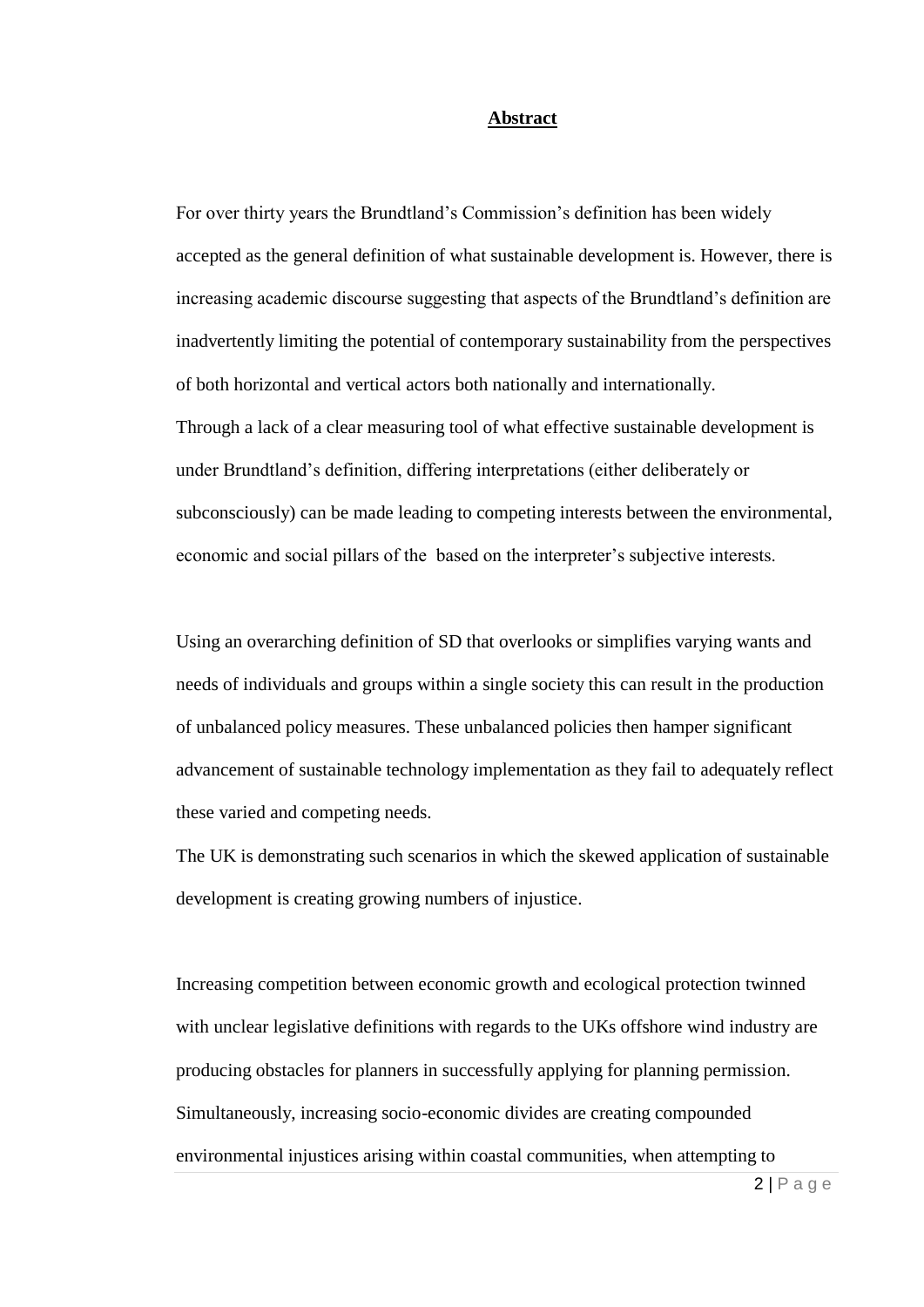achieve sustainable development goals. Injustices such as inadequate individual and/or community involvement during the procedural and administrative phases of the planning and implementation stages of nationally significant offshore infrastructure projects.

Evidence demonstrates that current national and regional energy policies are producing increased numbers of households qualifying as fuel poor, due to increasing costs of energy bills coupled with outdated and inefficient residential heating systems. Furthermore, not only are the numbers of households falling into fuel poverty increasing, but the gap between those who are and are not deemed as fuel poor is becoming larger. This creates greater social divisions of inequity throughout the UK, whilst the benefits of energy infrastructures are limited to a privileged minority of society.

Utilising social justice aspects as the basis for an alternative framework model, this paper explores the potential for providing improved levels of ecological, environmental and energy justice within the UK offshore wind industry to reverse these growing trends of unequitable distributions. Comparisons of case studies implemented in Denmark with those in the UK demonstrate how such autarkic framework-based wind projects can significantly improve regional and community levels of sustainable development, on both an intergenerational and intragenerational basis.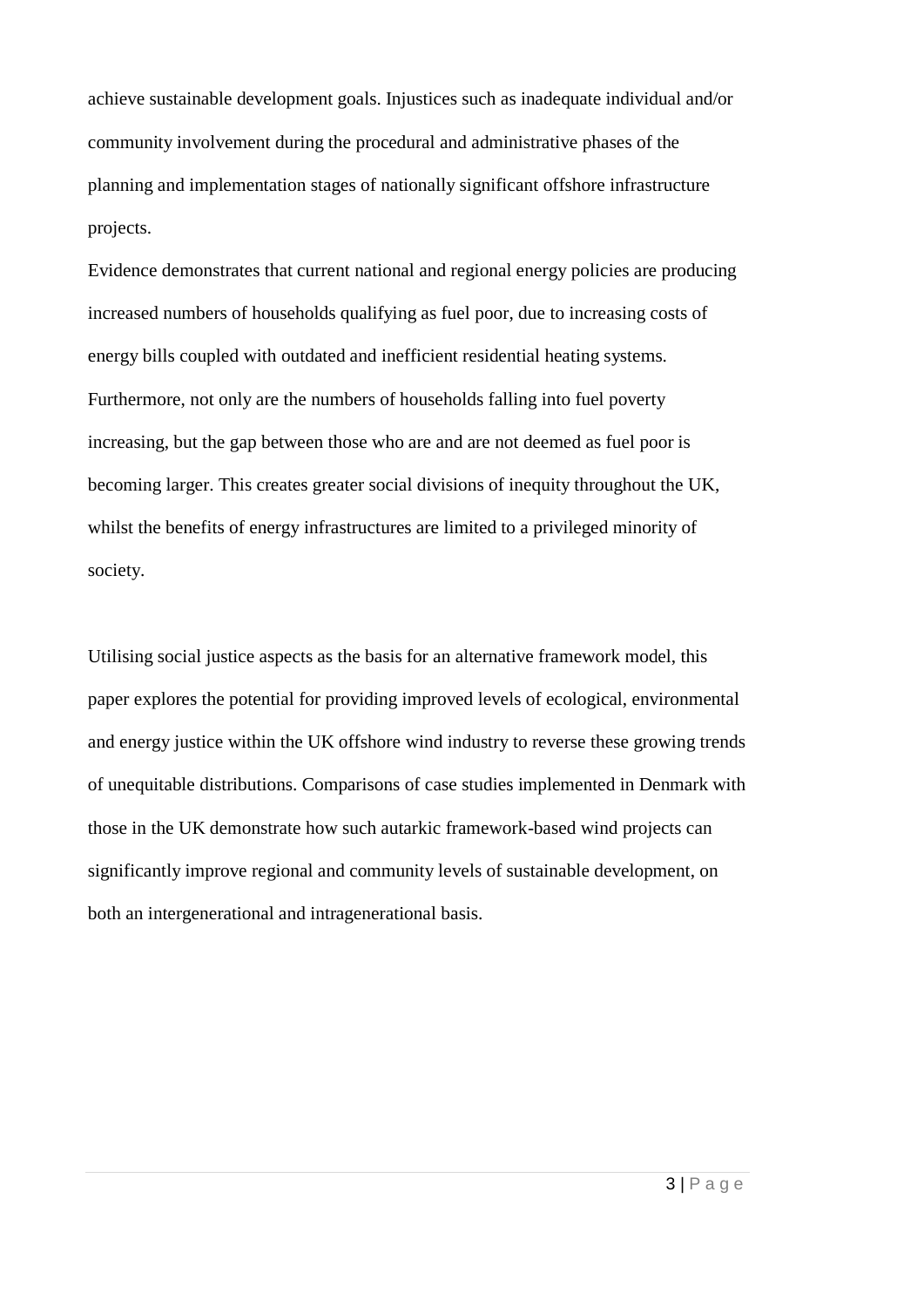# **Table of Contents**

<span id="page-4-0"></span>

| 1.1                                                                    |                                                                            |  |  |
|------------------------------------------------------------------------|----------------------------------------------------------------------------|--|--|
| 1.2                                                                    |                                                                            |  |  |
| 1.3                                                                    |                                                                            |  |  |
| 1.4                                                                    |                                                                            |  |  |
| Chapter 2 - Analysis of Sustainable Development in Contemporary UK  36 |                                                                            |  |  |
| 2.1                                                                    |                                                                            |  |  |
| 2.2                                                                    |                                                                            |  |  |
| 2.3                                                                    | Contemporary Assessment of Sustainable Development 40                      |  |  |
| 2.4                                                                    |                                                                            |  |  |
| 2.5                                                                    |                                                                            |  |  |
| 2.6                                                                    | Paradigm Shift/Adjustment Rationale to Improve A More Holistic Application |  |  |
|                                                                        |                                                                            |  |  |
| 2.7                                                                    |                                                                            |  |  |
|                                                                        |                                                                            |  |  |
|                                                                        | 4 Page                                                                     |  |  |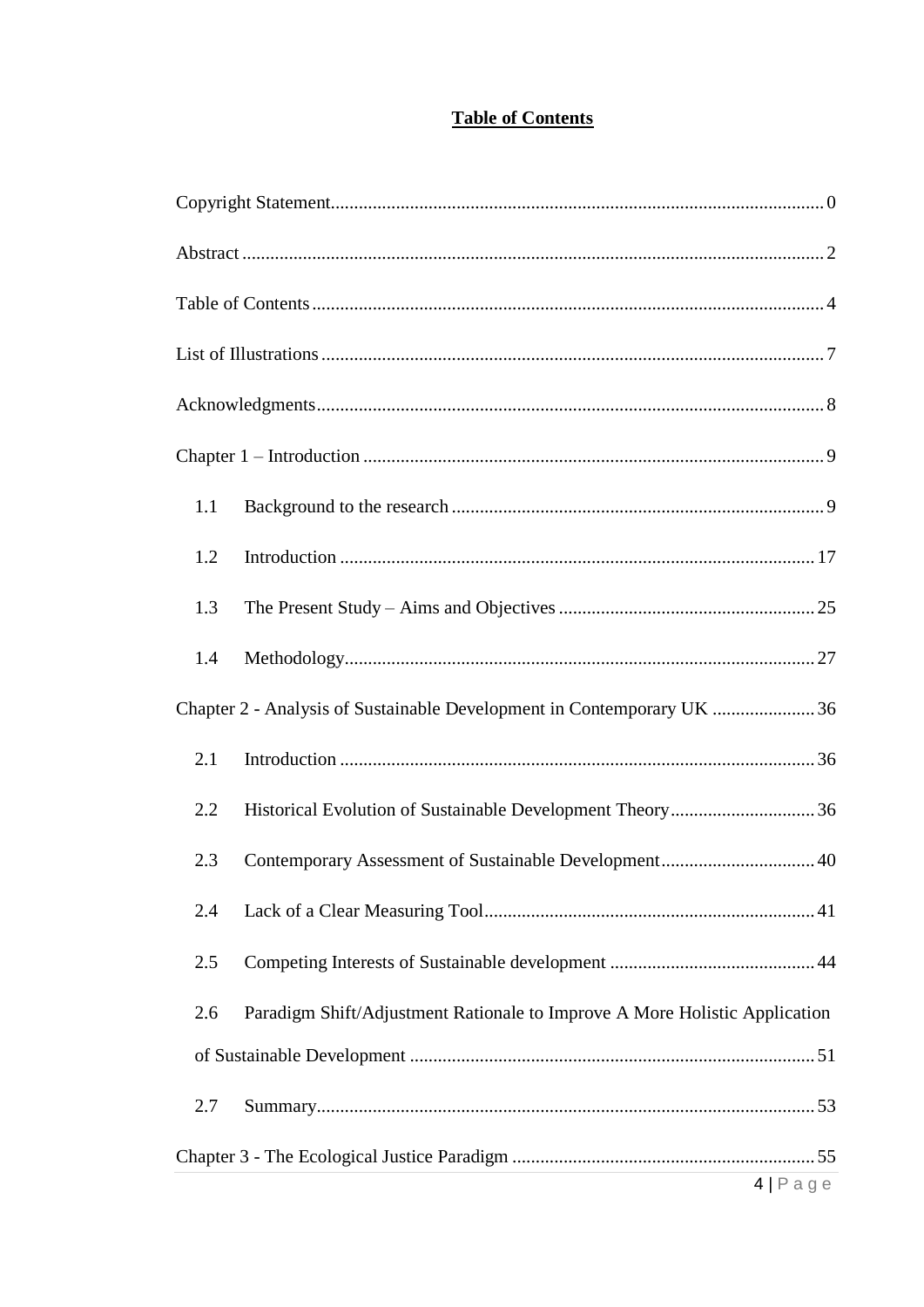| 3.1   |                                                                       |        |
|-------|-----------------------------------------------------------------------|--------|
| 3.2   |                                                                       |        |
| 3.2.1 | The Development of Legislative Support for Ecological Justice         |        |
|       |                                                                       |        |
| 3.2.2 |                                                                       |        |
| 3.2.3 |                                                                       |        |
| 3.3   | Young's 'Justice' for Increasing Awareness of Ecological Justice      |        |
|       |                                                                       |        |
| 3.3.1 |                                                                       |        |
| 3.3.2 |                                                                       |        |
| 3.3.3 |                                                                       |        |
| 3.3.4 |                                                                       |        |
| 3.3.5 |                                                                       |        |
| 3.4   |                                                                       |        |
| 3.5   |                                                                       |        |
|       |                                                                       |        |
| 4.1   |                                                                       |        |
| 4.2   |                                                                       |        |
| 4.3   | Why is Environmental Justice Important to Sustainable Development? 83 |        |
| 4.4   |                                                                       |        |
| 4.4.1 |                                                                       |        |
| 4.5   |                                                                       |        |
|       |                                                                       | 5 Page |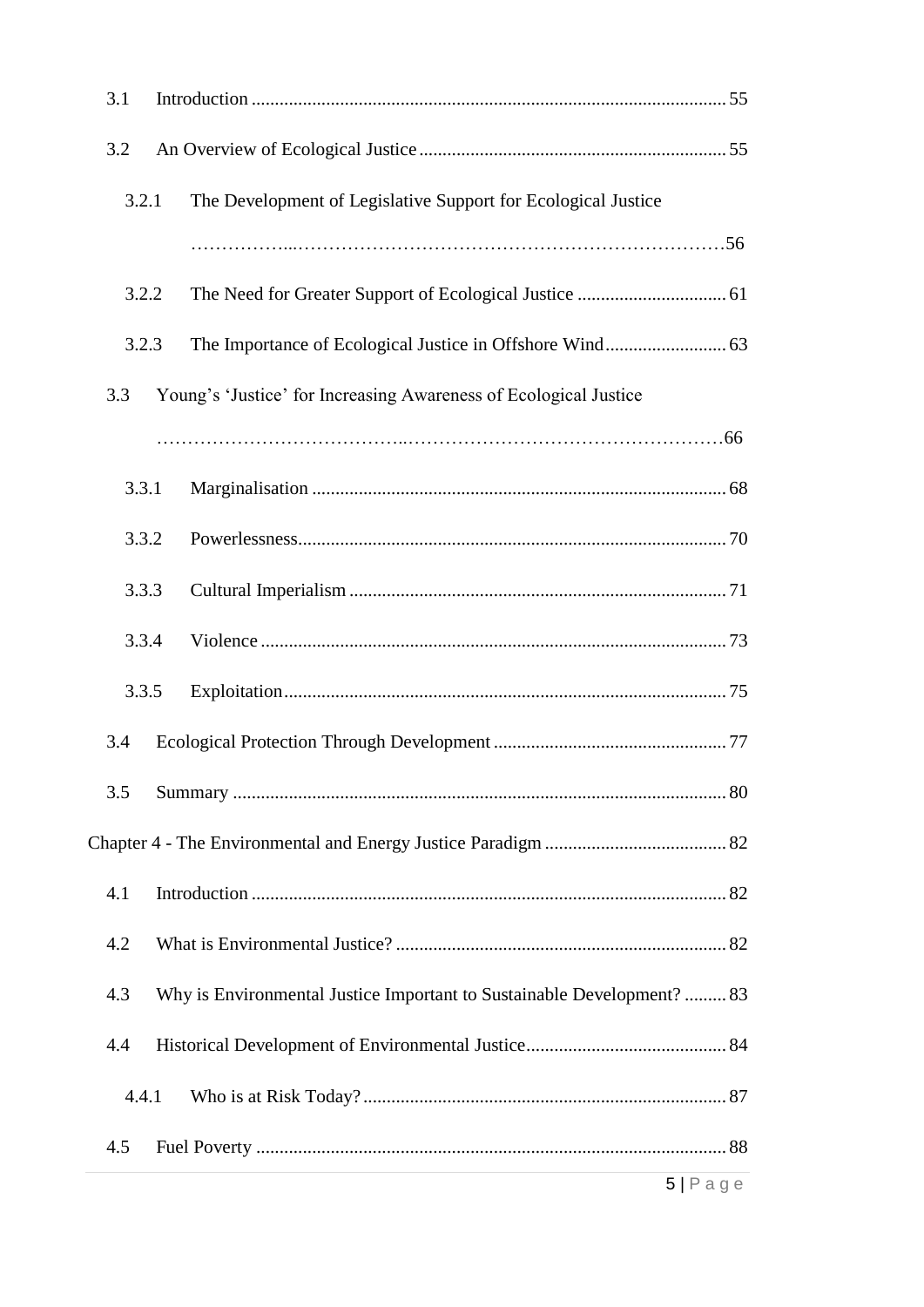| 4.5.1                                                                           |
|---------------------------------------------------------------------------------|
| 4.5.2                                                                           |
| Contemporary Problems of Environmental Justice and Energy Justice 93<br>4.6     |
| 4.6.1                                                                           |
| Bottom-Up Contemporary Problems and Limitations  115<br>4.6.2                   |
| 4.7                                                                             |
| 4.8                                                                             |
| Chapter 5 - Utilization of Paradigms to Create an Improved Model of Sustainable |
|                                                                                 |
| 5.1                                                                             |
| 5.2<br>Rationale for Floating Turbines – An Ecological Justice Perspective  125 |
| Ecological Benefits from Floating Turbine Implementation 126<br>5.3             |
| Social and Economical Influences of Floating Wind Turbines 128<br>5.4           |
| 5.4.1                                                                           |
| 5.4.2                                                                           |
| 5.4.3                                                                           |
| Implementation of a Decentralised Network Supported by a Zero Carbon<br>5.5     |
|                                                                                 |
| Social Benefits of a Decentralized Energy Subsystem  135<br>5.5.1               |
| Utilizing Offshore Wind as the Primary Source in the Energy Autarky<br>5.6      |
|                                                                                 |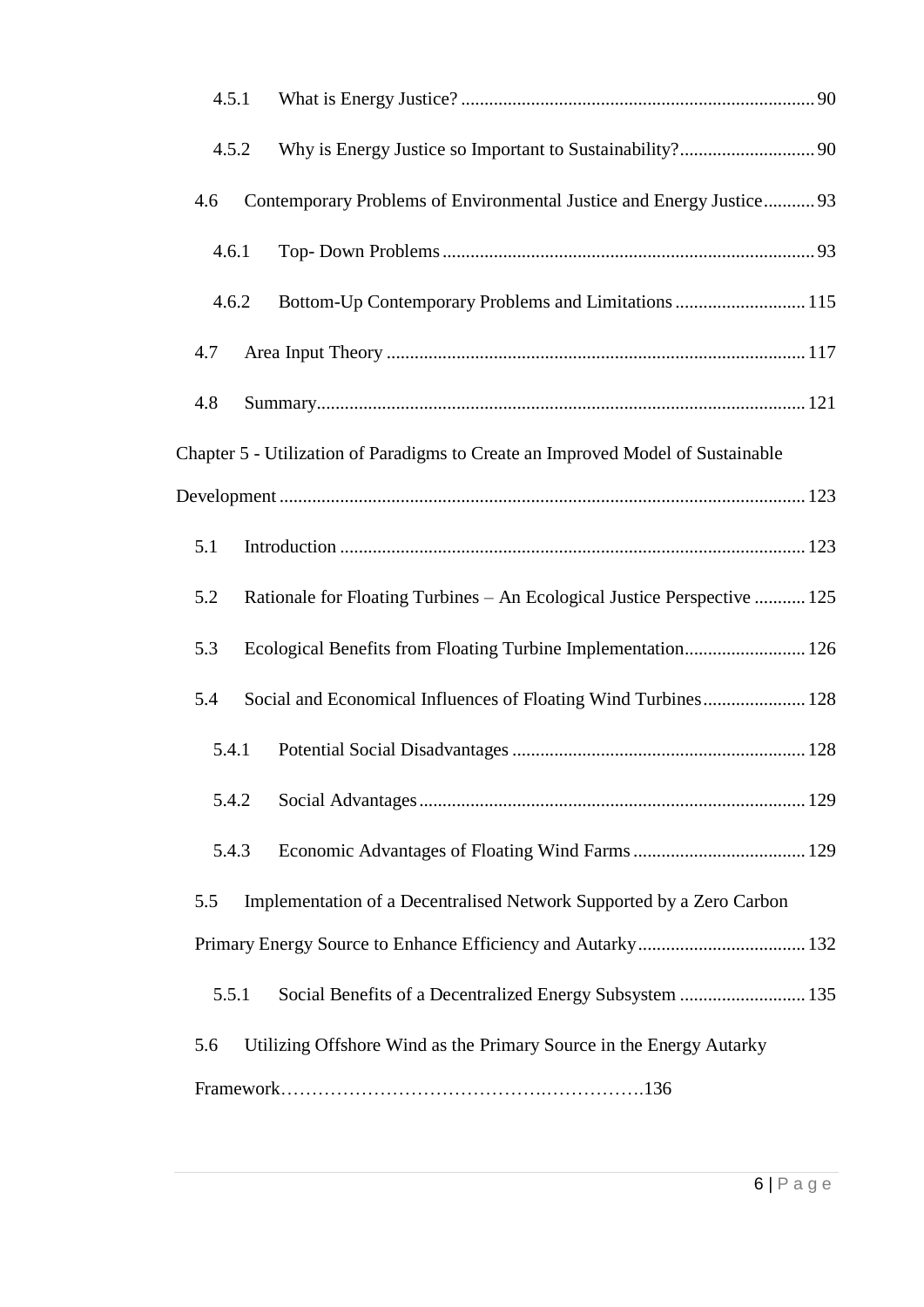| 5.6.1 | Rationale for the Re-Industrialization of Coastal Communities Across the  |  |
|-------|---------------------------------------------------------------------------|--|
|       |                                                                           |  |
|       |                                                                           |  |
| 5.7.1 | Potential Methods for Improving Intergenerational Participation in the UK |  |
|       |                                                                           |  |
| 5.7.2 |                                                                           |  |
| 5.7.3 |                                                                           |  |
| 5.8   | Improving Energy Justice Through Transitioning of Heating Systems 154     |  |
|       |                                                                           |  |
|       |                                                                           |  |

# <span id="page-7-0"></span>**List of Illustrations**

| Figure 1: Change in median energy requirements and median SAP score, 2010-2015.             |
|---------------------------------------------------------------------------------------------|
|                                                                                             |
| Figure 2: Illustration of Arnstein's progressive levels of power distribution within public |
| engagement processes. Source: Arnstein, S. (1969) A Ladder of Citizen Participation.        |
|                                                                                             |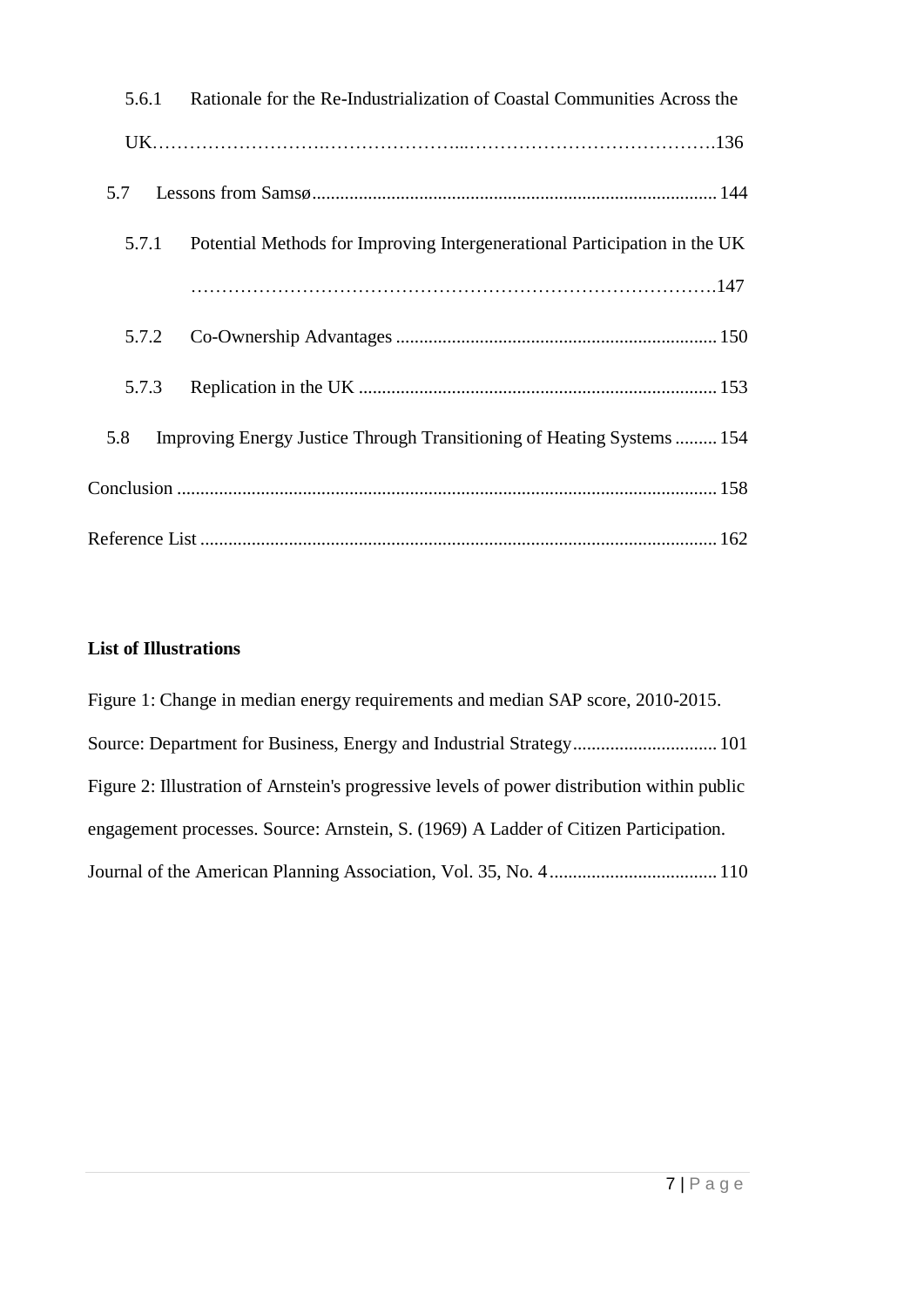This work is dedicated to my loving mother, Jennifer. You always supported my hopes and dreams and one of my biggest regrets is that you were not able to see me finish this work.

I will miss you, always.

## **Acknowledgments**

<span id="page-8-0"></span>Firstly, I would like to thank my supervisory Team Tilak Ginige and Iain Green who without their continuous and invaluable academic and personal support throughout the

entirety of my research, I would not have been able to have made it through.

Next, I would also like to thank both Andrew Whittington and Kerry Barrass, who without their academic support and input this research would not have been possible.

I would also like to thank my fiancée Lauren Sewell, who without her unwavering personal support from day one, I would not be where I am today (and miraculously all whilst completing her own PhD!)

Lauren, you have truly been my rock and best friend.

Finally, I would like to thank my father, Jeffrey. Since the day I was born you have continuously guided me, taught me and supported me through even the darkest days. You are and always will be my idol, I hope this work will contribute in some small way towards repaying everything you do for me.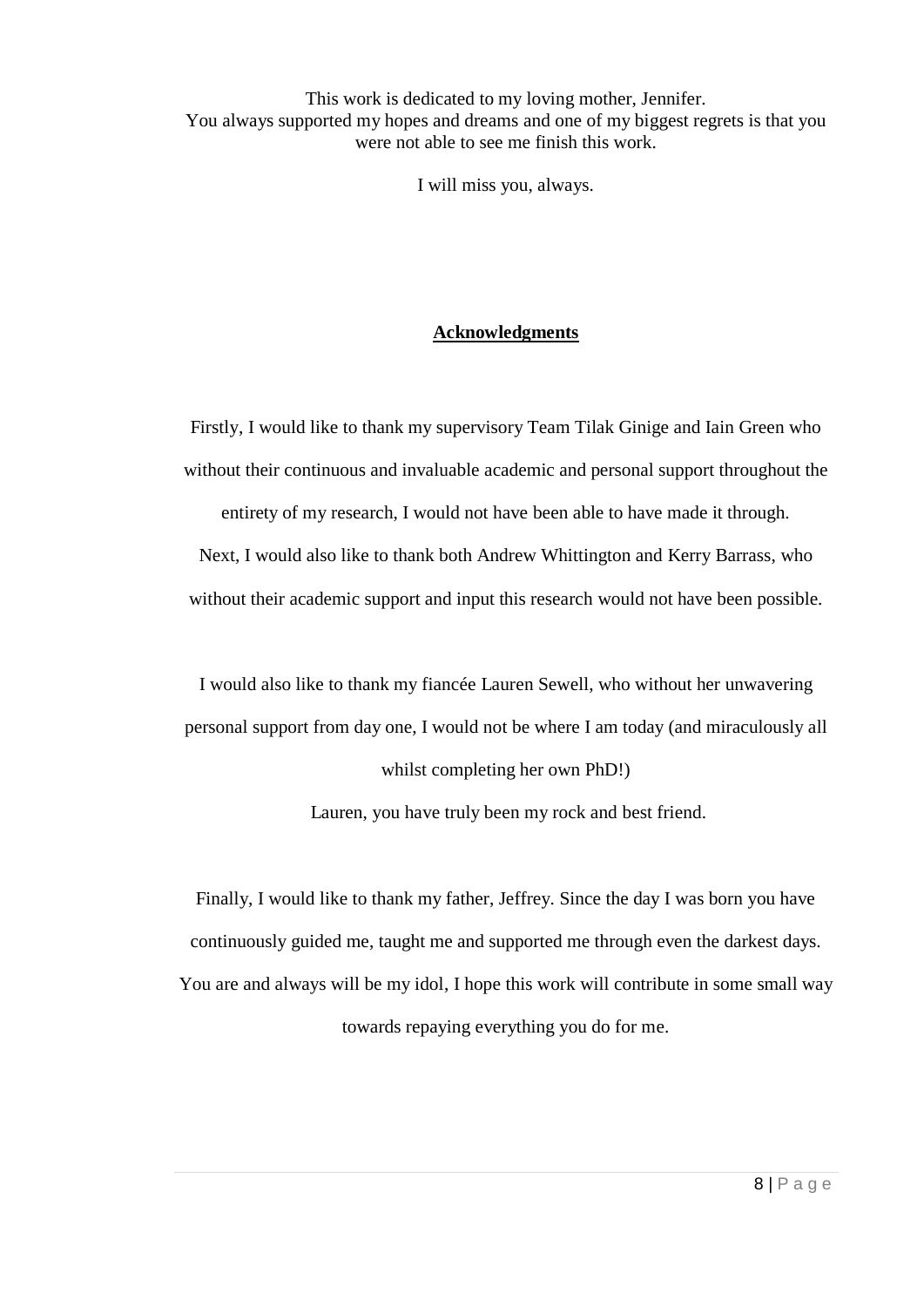#### **Chapter 1 – Introduction**

#### <span id="page-9-1"></span><span id="page-9-0"></span>**1.1 Background to the research**

The Industrial Revolution brought a significant increase in global commerce and the economic benefits it brought the UK are still apparent. Increased income and low cost of energy sources helped to provide a solid foundation for Britain's global economic success (Allen, 2009). The widespread introduction of factories to Britain, together with mass production facilitated by new machinery technologies, required huge supplies of power. This was predominantly supplied by the burning of fossil fuels with a high carbon content, such as coal, which was relatively cheap in cost when compared to prices amongst other industrial nations of the time (Allen, 2009).

However, the cost of such economic growth came at a price for the UK's environment with resource depletion and environmental damage occurring as a result (Clapp, 2014). As science has developed, it has led to an improved understanding of existing and potential impacts of such environmentally harmful processes of human activities powered by fossil fuels (Stocker et al. 2013) and how such detrimental impacts affect human and non-human entities.

One example being the rapid increase of atmospheric levels of carbon dioxide and other greenhouse gases by 43 per cent since 1950 (Santer et al. 1996, Ramaswamy et al. 2006), leading to global average surface temperatures to increase of approximately 0.8°C since the early 20th Century. (NASA, [online]). Serious impacts due to such temperature increases have the potential to expose millions of people worldwide to lifethreatening heat waves, water shortages and coastal flooding (IPCC, 2018). Increase in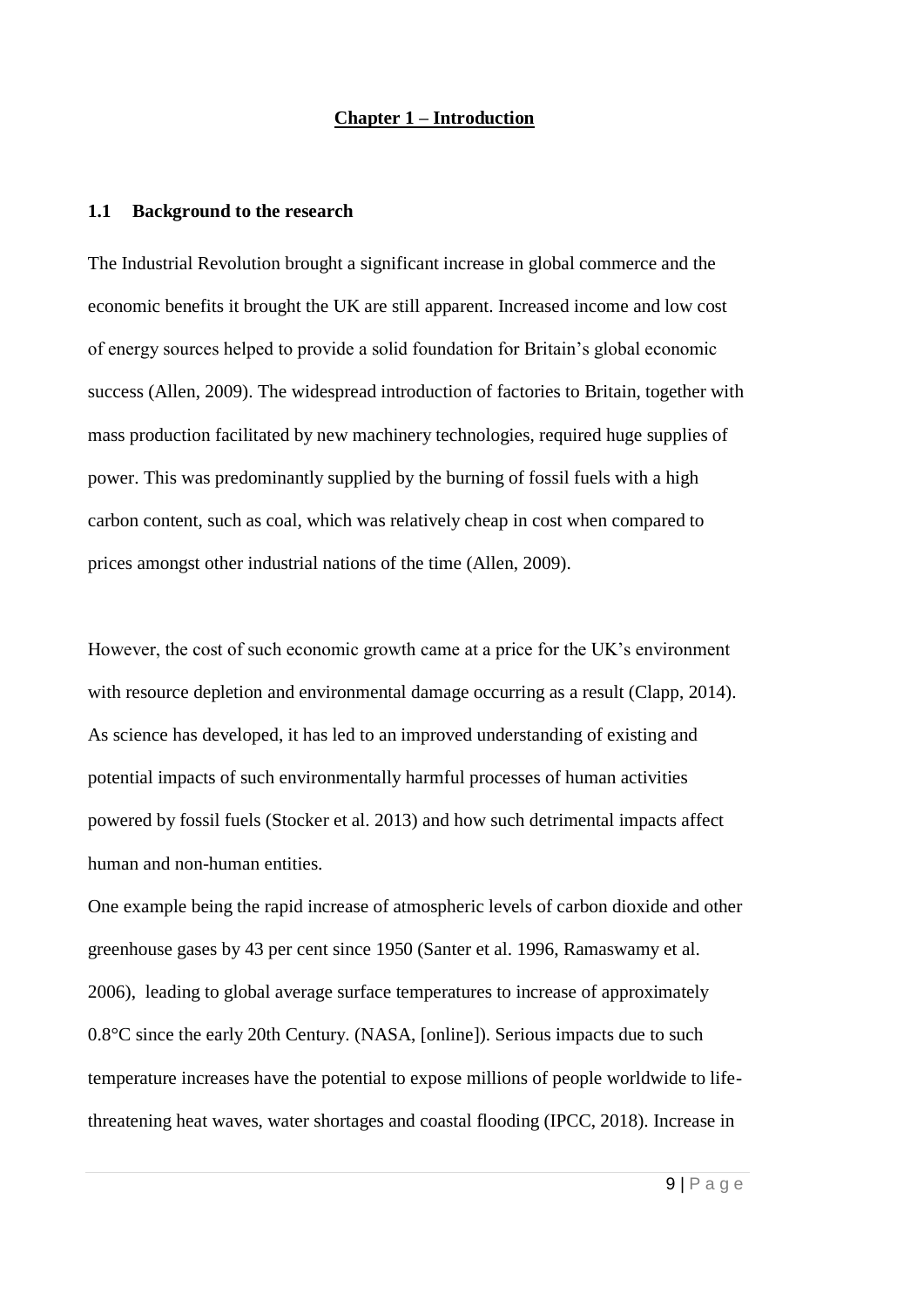surface temperatures could lead to greater habitat losses for various flora and fauna species and negatively impact crop yields amongst numerous regions across the globe. Furthermore, detrimental impacts (Particularly for small island nations and coastal communities) caused by a 2°C surface temperature increase could see between 32 to 80 million people effected by a global mean increase in sea levels (IPCC, 2018). Such scientific evidence has led to national governments and international bodies to search for cleaner sources of energy as fuel to satisfy human needs (i.e. fuel source/s that does not diminish natural resources) to limit the contribution of greenhouse gases to the acceleration in global surface temperatures. The challenge is to achieve this without undermining the integrity and stability of existing natural systems. This has been termed 'sustainable development'.

The most commonly used definition of such process is found in the Brundtland Commission's report *Our Common Future* (World Commission on Environment and Development 1987, p.43), where it is given as:

"development that meets the needs of the present without compromising the ability of future generations to meet their own needs."

Since the Brundtland Report, several international environmental protocols have been introduced, such as the United Nations Framework Convention on Climate Change (UNFCCC) and the Kyoto Protocol. These sought to improve the protection of the world's biodiversity by transitioning signatories into phasing out carbon-emitting technologies (Kemp et al, 1998, Markard et al. 2012). The UNFCCC was negotiated at the Earth Summit in Rio de Janeiro in 1992, with its main objective being to achieve

"stabilization of greenhouse gas concentrations in the atmosphere at a level that would prevent dangerous anthropogenic interference with the climate system." (UNFCCC, 1997.Article 2)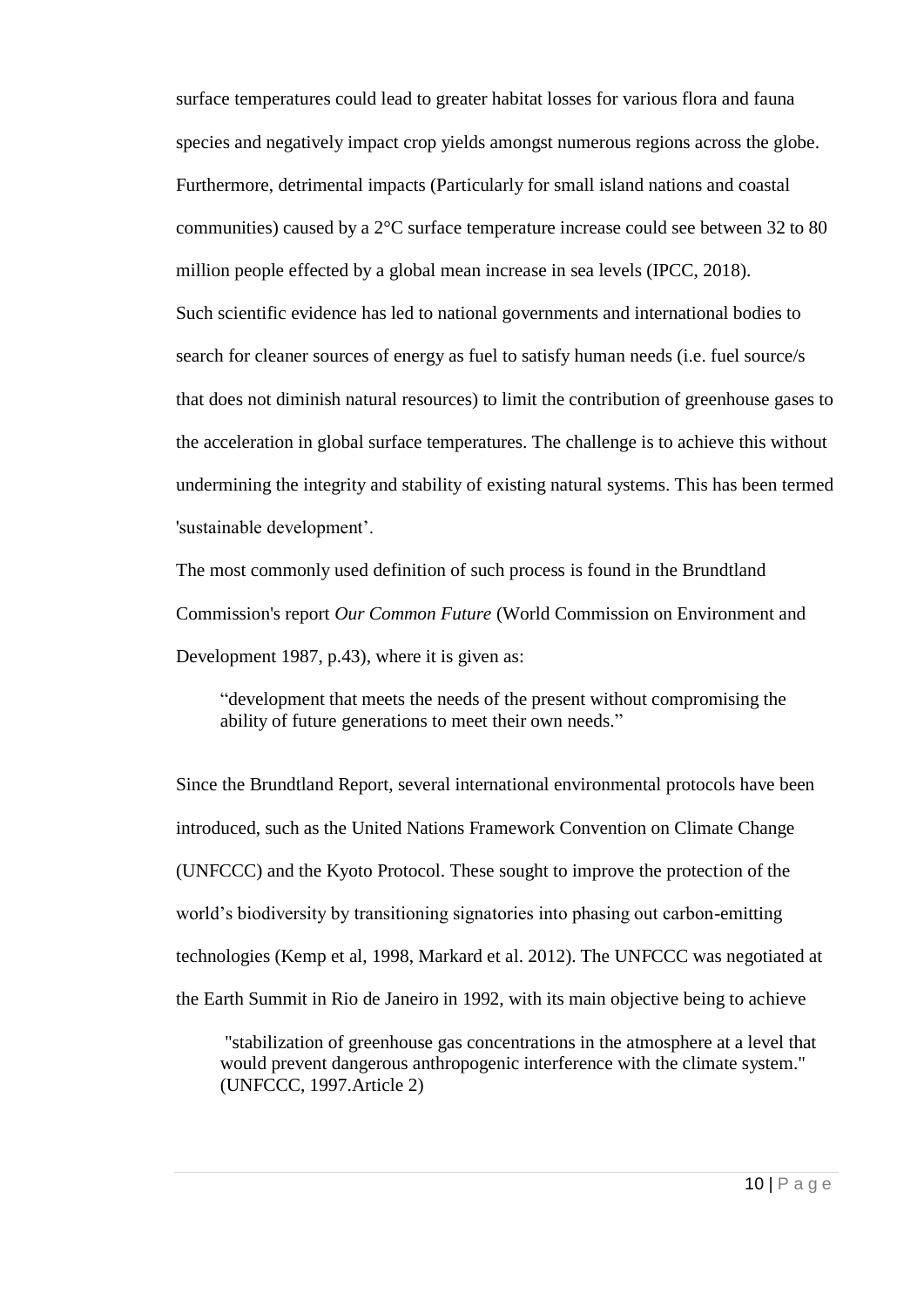The Kyoto Protocol -adopted in 1997 and coming into force in 2005- extended the UNFCCC commitment of State Parties to reducing their greenhouse gas emissions between 2008 to 2012 by at least 5 per cent below 1990 emission levels. A second commitment period followed, implemented as the Doha Amendment to the protocol. This started in 2012 and runs until 2020.

Within the EU, further international legislative instruments have been introduced to stimulate the continued commitment of signatories towards replacing fossil fuel-based energy generation technologies with renewable technologies. The Renewable Energy Directive 2009/28/EC (RED), amending the earlier enacted Directive on Electricity Production from Renewable Energy Sources, (Directive 2001/77/EC), legally obliges all member states of the European Union to meet:

''mandatory national targets consistent with a 20 per cent share of energy from renewable sources and a 10 per cent share of energy from renewable sources in transport in Community energy consumption by 2020.'' (United Nations, 2015, para.13)

From this collective figure, each member state will have to contribute their own set amount.

One standout international example of how to successfully transition from an extreme reliance on fossil fuels to renewable energy is demonstrated by the nation of Denmark. Denmark successfully transitioned from being almost 100 percent dependant on imported fossil fuels such as oil and coal to power its power plants at the beginning of the 1970s, to becoming a contemporary net exporter of renewable energy to other EU member states (Moller, 2010).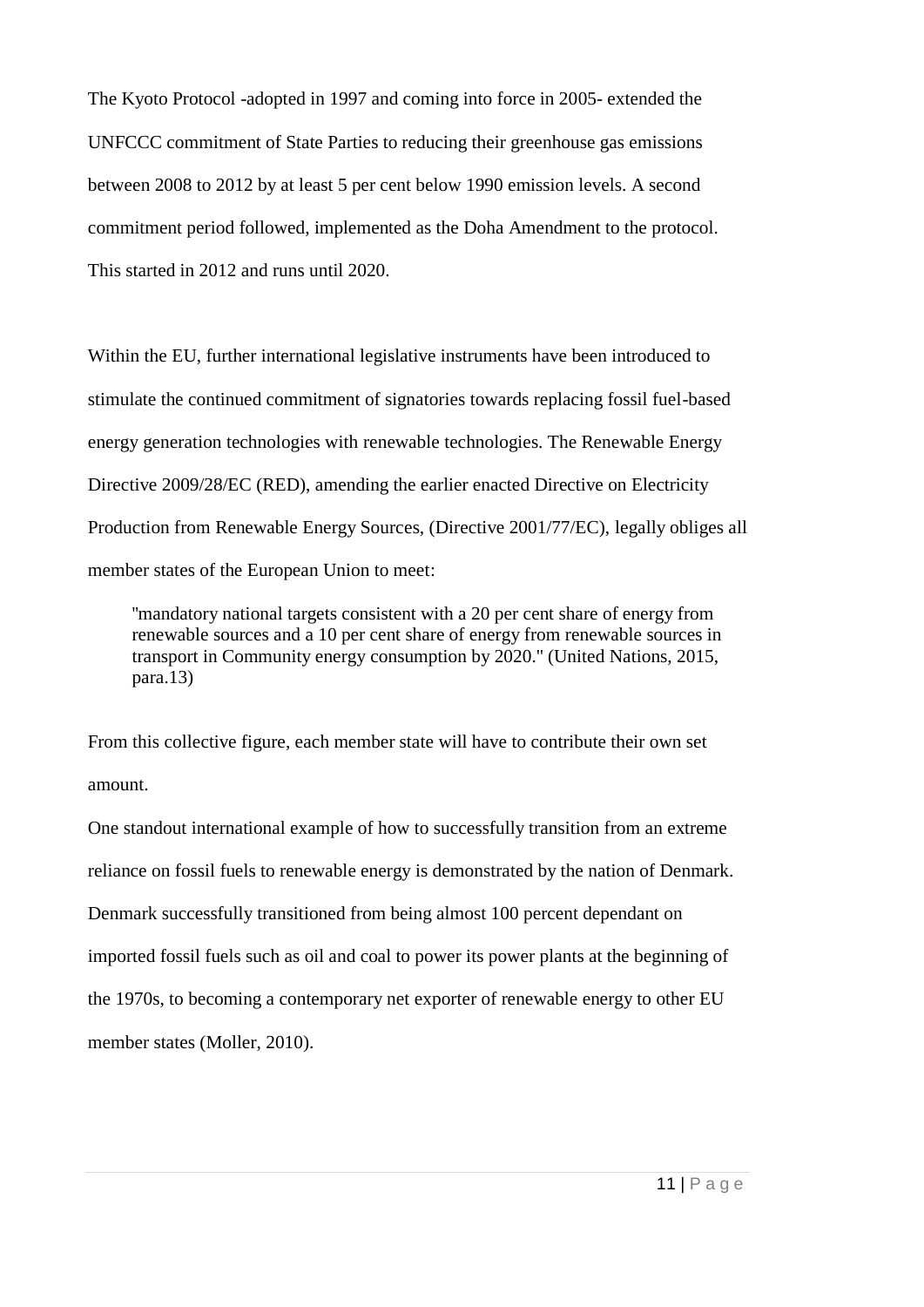More recently in 2015, the United Nations also introduced a collective set of peoplecentred goals and targets, as part of a new sustainable development agenda. These aimed to improve various forms of justice across the globe, whilst building upon previous action plans for the betterment of global sustainable development. The ambitions of this action include eradicating poverty and hunger, protecting the planet from deterioration through improved sustainable consumption and production methods, and increasing infrastructure investment to help promote more resilient sustainable industrialization and fostering greater innovation. It is intended that these aims should be delivered throughout all aspects of regional, national and international societies in a peaceful and just manner, ensuring that maximum economic, social and technological progress occurs in harmony with nature (United Nations, 2015).

Despite such publicised international legal commitments however, problems within the 'phasing out' transition of carbon-fuelled technologies are becoming increasingly obvious.

Top-down perspectives within the design of policies with the aim of discontinuing such technologies are being deemed as too narrow; centralised perceptions with the primary focus of achieving nationally set renewable consumption targets overshadow the potential social impacts and concerns of the communities whose livelihoods were predominantly reliant on fossil fuelled technology, such as coal (Johnstone and Hielscher, 2017; ETUC, 2016).

Alice Mah's analysis of the impacts of de-industrialization within a number of communities demonstrate how industrial decline has led to widespread socio-economic polarization, resulting in the uneven/unjust growth of social and economic deprivation,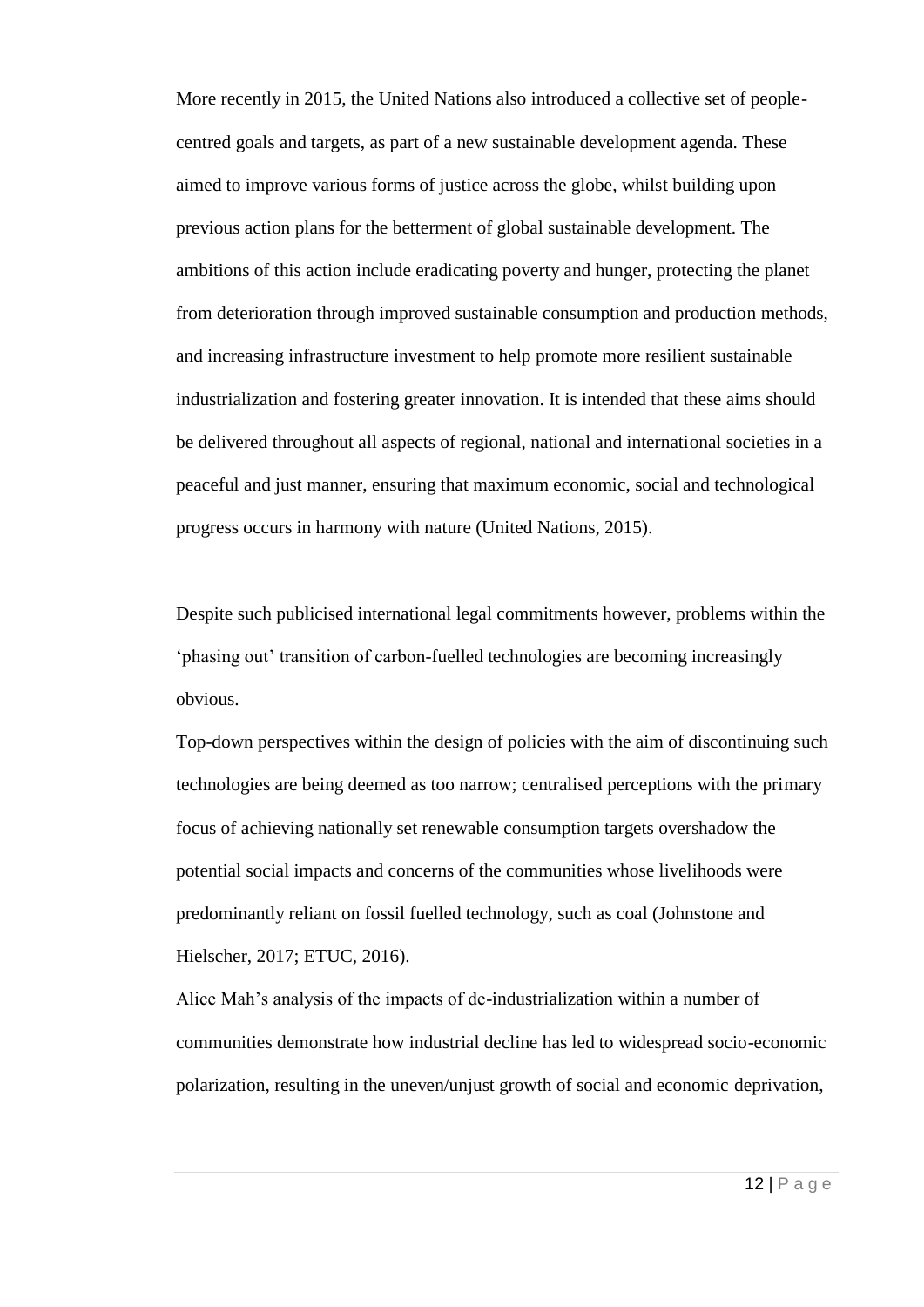depopulation, unemployment, the dilapidation of housing stock, and weak levels of infrastructure and service provision (Mah, 2012).

In the UK, coastal communities are particularly demonstrating growing levels of significant negative socio-economic trends that in turn threaten individual and household health and well-being.

Firstly, evidence demonstrates a widening economic gap between coastal and noncoastal communities, with economic output (GVA) per capita increasing from 23 per cent lower in coastal communities compared with non-coastal communities in 1997, to 26 per cent in 2015.

In 2016, 10 of the bottom 20 local authorities in terms of economic output per head (Gross Value Added (GVA)) were in coastal communities, with 85 per cent of local coastal authorities overall having mean pay levels below the average across the UK. At the same time, five of the 10 local authorities in the UK with the lowest average employee pay, are identified as coastal

communities. Unemployment rates were similarly poor; in March 2017, five of the top 10 local authorities with the highest rates of unemployment were coastal communities. Finally, between the top 20 local authorities in England & Wales with the highest proportion of individuals in poor health, 10 are identified in coastal areas (Corfe, Social Market

Foundation, 2017).

This growing socio-economic deficit in specific regions, coupled with increasing energy and housing prices, is fuelling the problem of affordability as a serious justice concern across the UK. Increasing numbers of households are spending more than 10 per cent of their income on energy and are becoming identifiable as 'fuel poor', whilst having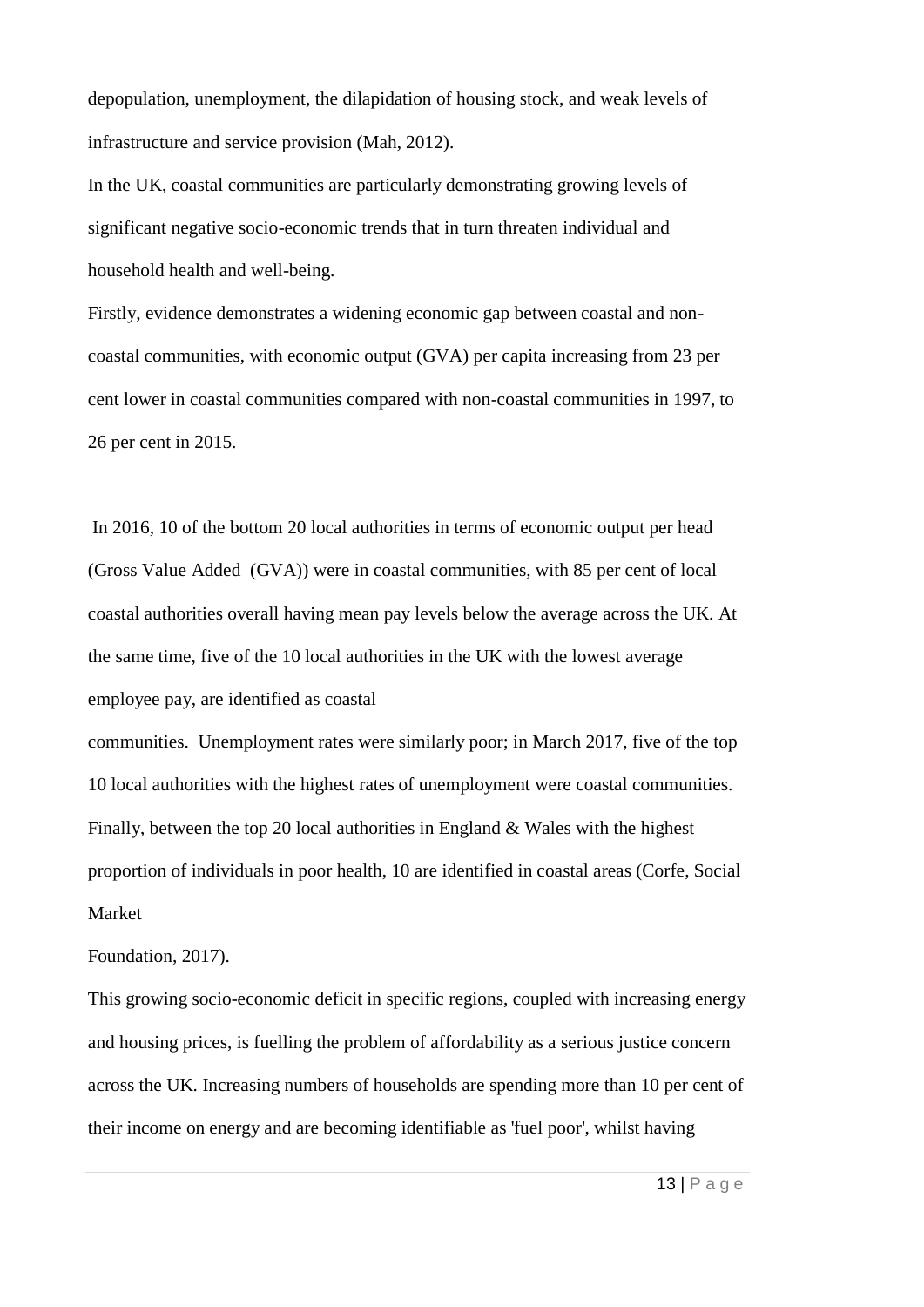difficulties heating their homes adequately (Department for Business, Energy and Industrial Strategy, 2018). This threat of fuel poverty acts to compound environmental and energy injustices in households, which then significantly increases threats to individual's physical and mental wellbeing (Sovacool, 2013; Liddell et al., 2012).

Up until 2015, The UKs progress towards achieving the targets set out in RED was generally positive. According to the Department of Energy and Climate Change (DECC)'s DUKES Report, (2015) wind energy (onshore 35 per cent and offshore 18 per cent respectively) was the UK's largest contributor of electricity from renewable sources by the end of 2014. 7.0 per cent of energy consumption in 2014 came from renewable sources, up from 5.6 per cent in 2013 (DECC 2015, p.157).

Solar photovoltaic (PV) power generation also showed significant progress in contributing towards the UK's RED commitments, more than doubling in 2014 to 4.1TWh.PV generation capacity increased 89 per cent from that of 2013, growing to 5.4 GW from 2.9 GW (DECC 2015, p.162).

However, despite such progress, Energy Secretary Amber Rudd declared in June 2015 that the then Conservative government would end subsidies under the Renewable Obligation (RO) across Great Britain, for new installations of solar photovoltaic systems with a capacity of 5 MW and below. This came into effect in April 2016 (DECC, 2015a).

Such a retraction of funding curtailed the overall support for this commodity and acted to discourage future investors and users. This has resulted in a substantial and untimely deceleration of the photovoltaic contribution towards the UK 2020 targets (Solar Trade Association, 2018), at a time when they had been significantly increasing.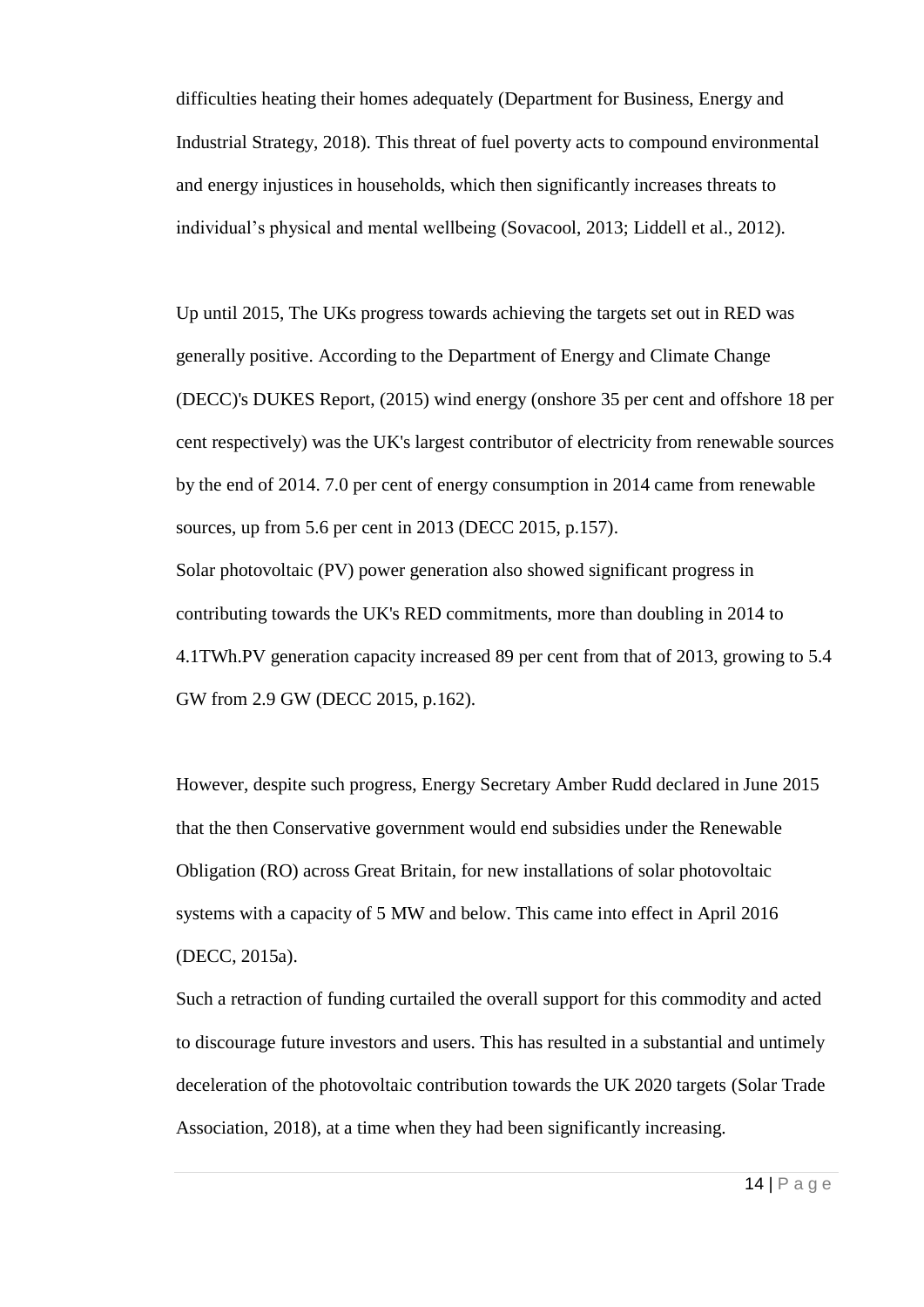The retraction of top-down policy support of such particular forms of renewable sources leaves wind power as the leading zero carbon emitting technology contributing to the UK's progress towards legally binding targets under the RED. However, despite onshore wind continuing to be the leading individual technology for the generation of electricity from renewable sources in 2014, the Energy Secretary addressed Parliament in 2015, deeming it "appropriate to curtail further subsidised deployment of onshore wind" one year earlier than initially intended.

This retraction of financial support for onshore wind development, matched with the limited scope for radical advancement in other sectors and the Governments stated intentions to make 'full use' of the potential from offshore wind (DECC, 2009), leaves the offshore wind sector as the clear, current standout zero emission candidate which will enable the UK to achieve its RED targets on time and beyond.

However, uncertainty remains surrounding the offshore wind farm sector (Masden et al. 2015). Growing environmental concerns, coupled with competition between social, economic and political interests surrounding use of the seas, raise questions of whether such industrialisation of the marine environment will remain sustainable. (Norgaard, 1988).

The recent repost of the RED highlights the importance of community and individual citizens in playing a central role in the energy transition away from fossil fuels. The recast RED aims for community energy projects

"To provide environmental, economic or social community benefits for its members or the local areas where it operates rather than financial profits". ((Recast Renewable Energy Directive, Art 2.16c) Savaresi, 2019).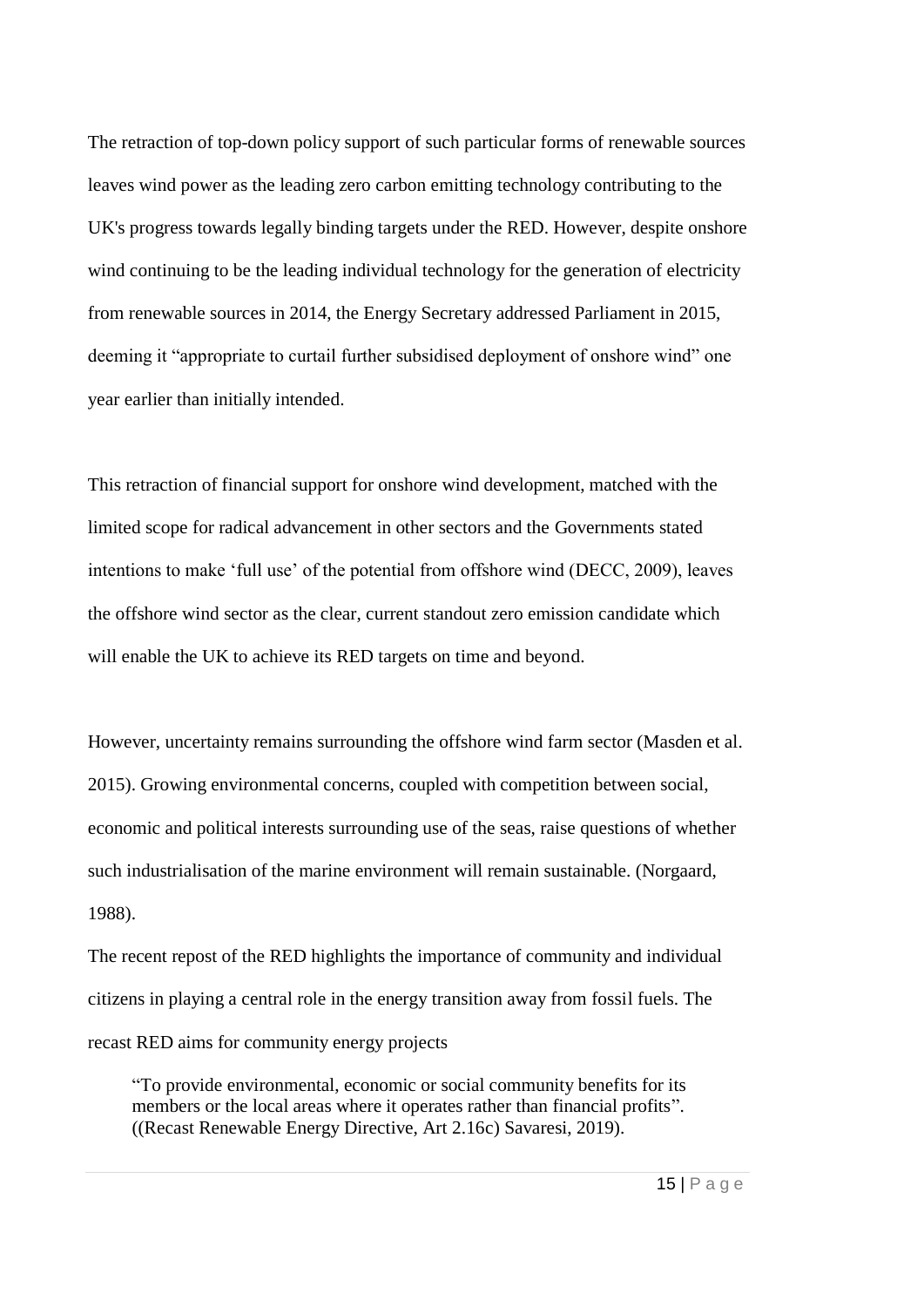Despite such objectives being signalled under the recast Directive, it provides little detail on specific methods to be used for establishing such community projects (Savaresi, 2019). Each Member State is therefore left to design their own frameworks for strengthening local level equity through community energy projects. Yet, designing and implementing such strategies to provide a truly holistic representation of sustainable development and beneficial distribution continues to be a complicated challenge for by local policy makers and planners alike. Problems such as each potential project being relatively subjective, combined with such relatively limited instructions on pre-planning and installation procedures from top-down sources contribute to the complexity developers face in putting the aims of the RED into practice.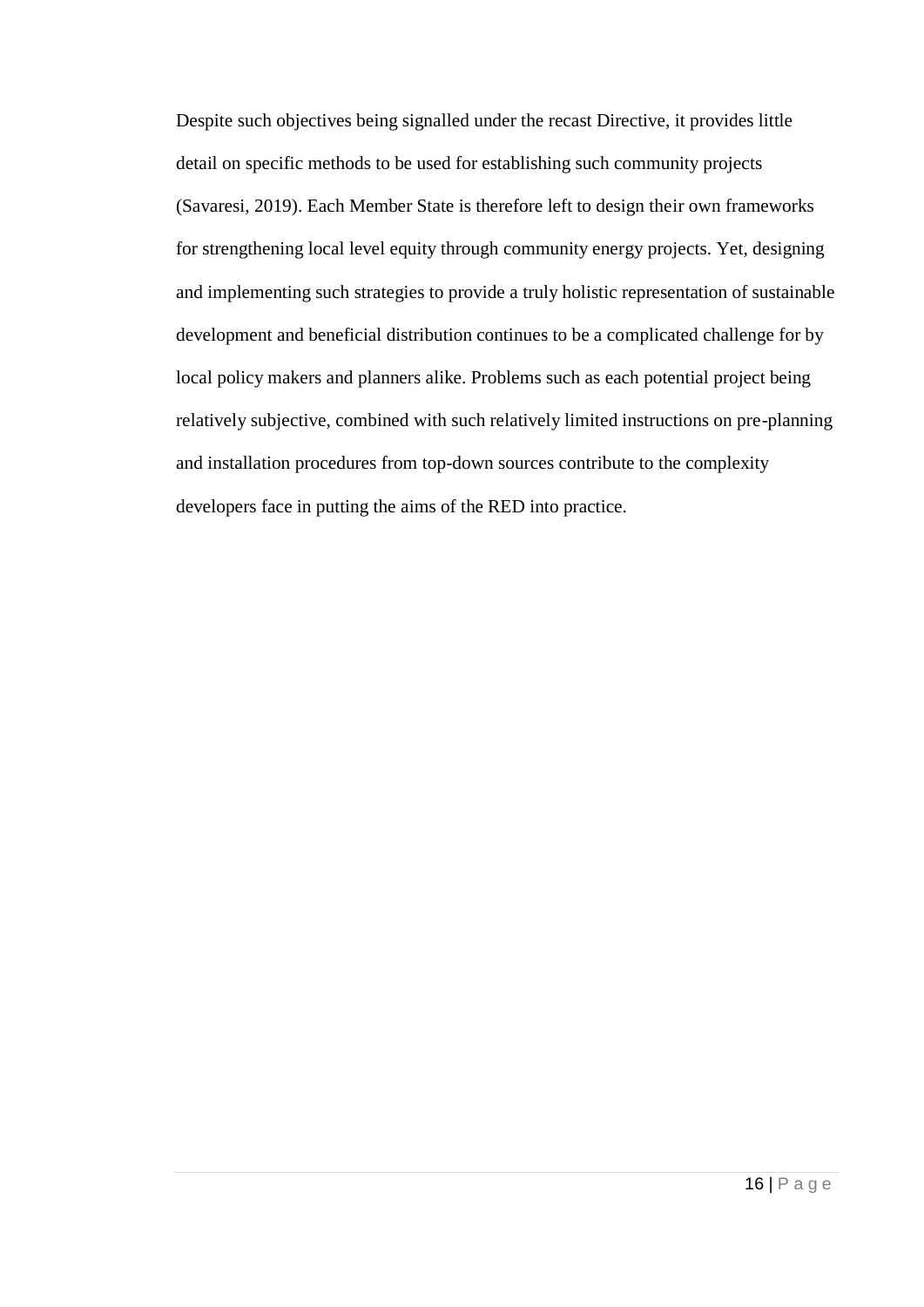#### <span id="page-17-0"></span>**1.2 Introduction**

As the UK moves within one year of the 2020 deadline for the achievement of the legally binding target under the Renewable Energy Directive 2009/28EC, there is a growing concern that the likelihood of achieving such targets will be missed. Not only will this highlight the UK's shortcomings in developing to an adequate level of sustainability, but it will highlight a lack of serious commitment to protecting the environment, and thus lives, globally.

The rapid rise of the Earth's average surface temperature has been largely attributed to the release of roughly 37 billion tonnes of carbon dioxide through human activity (Horton, 2014), which has resulted in 'climate change' being recognised as a fundamental threat to the global population (Orimoloye et al., 2019; IPPC, 2018, Campbell-Lendrum and Corvalán, 2007).

Mutually agreed action has already been initiated by many states – including the UK, through signing the United Nations Framework Convention on Climate Change in an effort to promote energy security whilst achieving no more than a  $2^{\circ}$ C increase in the global climate temperature. This would avoid potentially life-threatening and irreversible environmental damage (IPCC, 2018).

There is also growing concern that this milestone may already have been passed (Mauritsen and Pincus, 2017; Raftery et al., 2017Caldeira et al., 2003). It is certain that a greater uptake in renewable energy is needed urgently in order to mitigate the worst potential effects of climate change (Tong and Ebi, 2019; McMichael and Lindgren, 2011; King, 2004).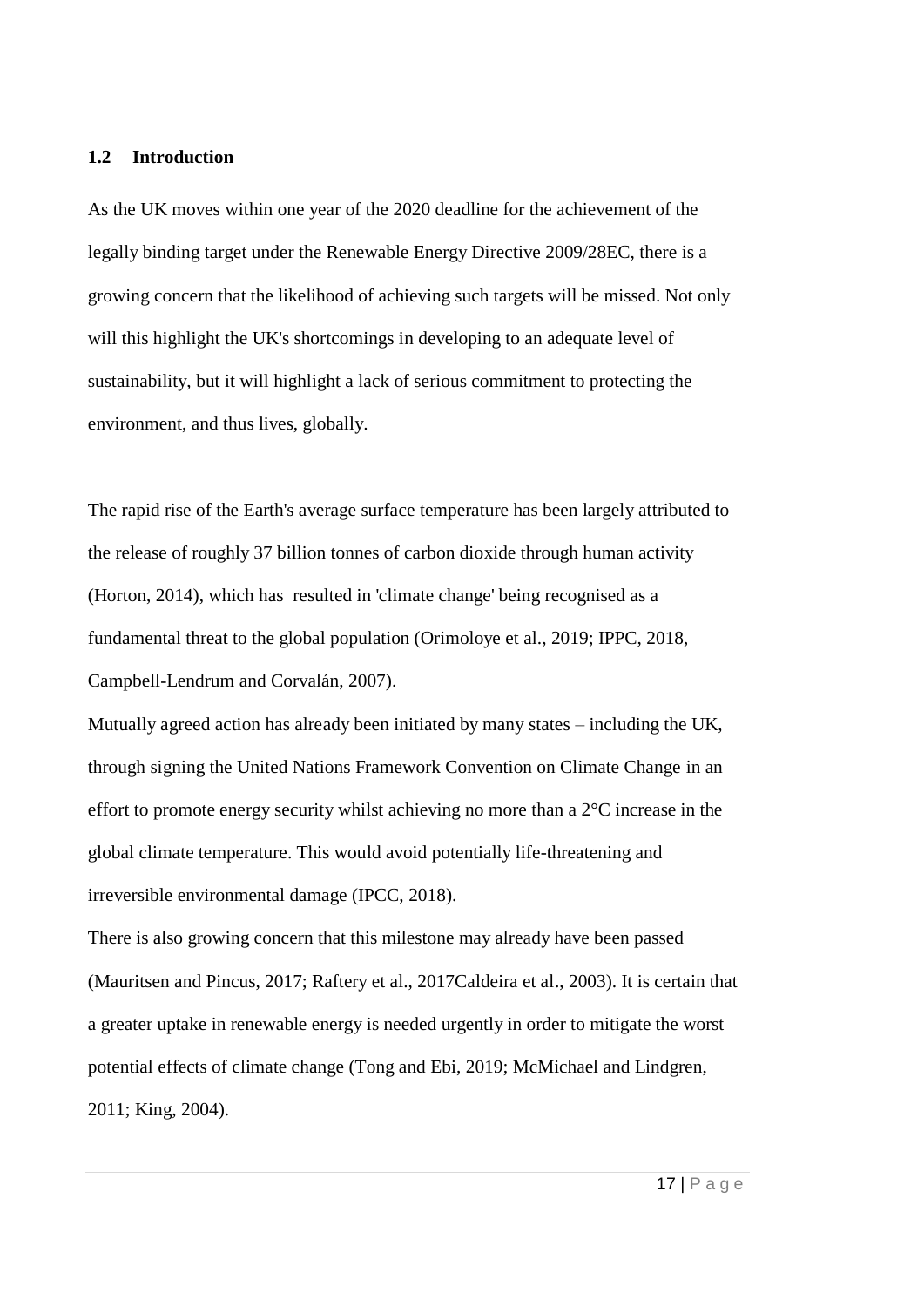The UK government's white paper The Carbon Plan: Delivering our low carbon future (DECC,2011) emphasises the fact that the aim should be to tackle market failures and unblock barriers to investment, both of which will encourage growth in 'greener' technologies.

This shift in policy demonstrated the government's genuine commitment to addressing the threat of climate change by reducing its nationwide levels of carbon emissions. However, in light of the reliance on Brundtland's definition of sustainable development for designing national policies, its vagueness in measurement and application creates substantial limitations in implementing effective sustainable development from varying perspectives.

For example, a prerequisite to increasing the number of renewable energy projects such as offshore wind farms is the identification of suitable sites which must include the relevant natural energy source. This need for appropriate sites, often means that a project may be constructed in an environmentally sensitive area in order to obtain an efficient energy output. From an ecological justice perspective, this is highly undesirable.

This can cause a conflict between the commitment of carbon neutral energy production and the need to protect habitats and prevent biodiversity loss and reduction of ecological resilience.

The majority of legal instruments which provide protection for the affected habitats, have been introduced through European Union Directives. They have then been transposed by states using their own individual methods. Environmental Impact Assessment (EIA) was introduced in the European Union in 1985 by the EIA Directive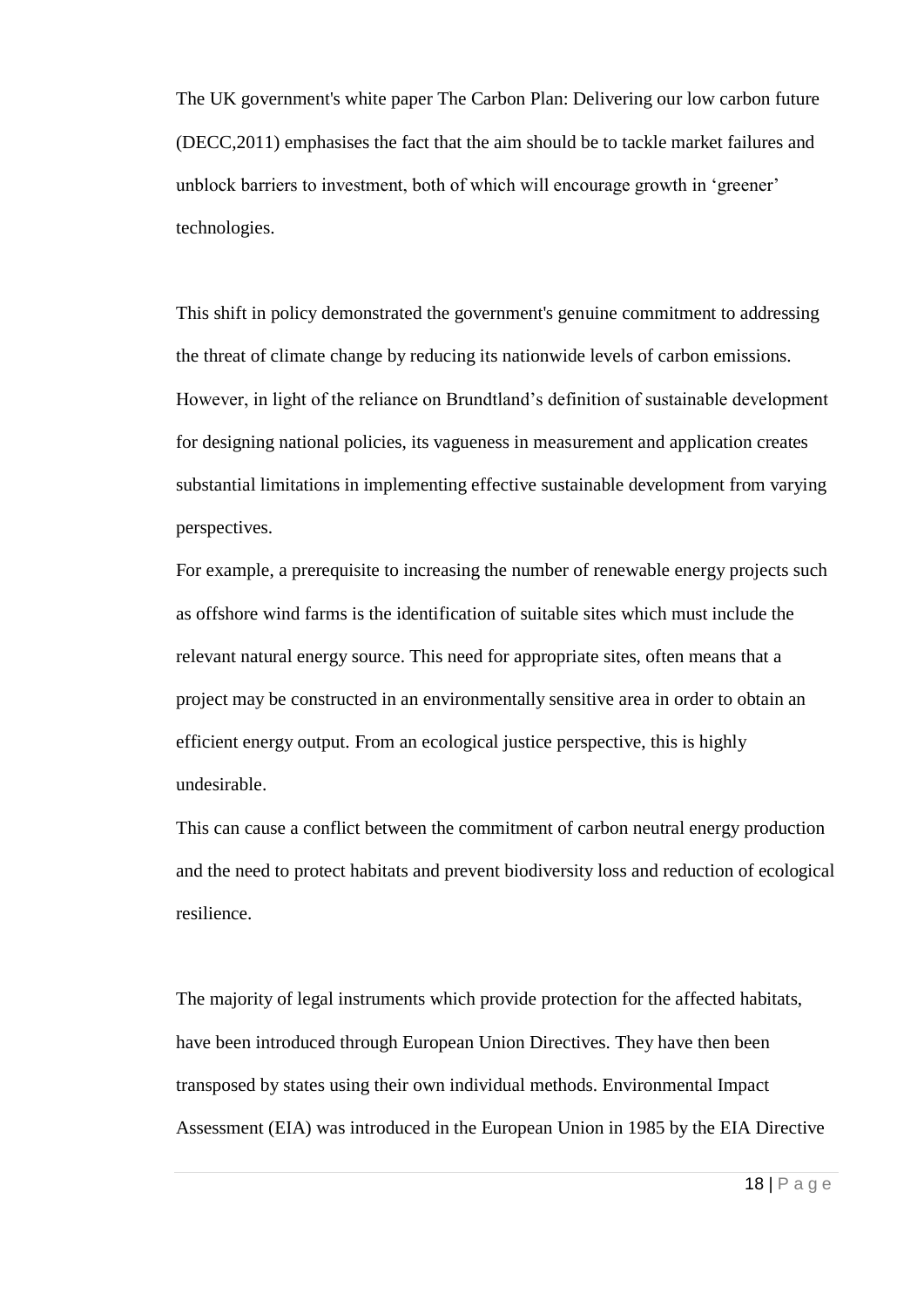(85/337/EEC) and is currently one of the main tools used by planners in the UK to maintain a balance between installing a Nationally Significant Infrastructure Project (NSIP) and mitigating for the harm caused by the project to the natural environment. This has since been amended on a number of occasions, the latest amendments being entered into force on 15 May 2014 in an attempt to provide improved regulatory methods. These amendments paid greater attention to, and assessment of, the potential threats and impacts to the environment posed by a proposed renewable project.

The social justice perspective argues that the use of such an overarching, simplified definition of sustainable development based upon the Brundtland definition will encourage competing views of the application of sustainability in newly introduced policies. For instance, central Government's interactions with citizens through unbalanced (or perceived to be) policy enactments based on the sole focus for achieving nationally set renewable consumption targets has the potential to overlook the diverse social impacts and concerns of affected communities (p 46, ETUC, 2016). By overlooking or simplifying the varying wants and needs of individuals and groups within a single society, the result is the production of unbalanced policy applications, particularly between economic growth and social wellbeing. These unbalanced policies, particularly between economic growth and social wellbeing then hamper any significant advancement of sustainable technology implementation as they fail to equitably reflect these varied and competing needs (Weinstein et al., 2007; Weinstein and Reed, 2005). Furthermore, by reducing energy availability through deindustrialization of fossil fuel sourced technologies without replacing energy sources with a readily available sustainable alternative encourages energy injustices to grow in the shape of fuel poverty (Ramos-Mejía, Franco-Garcia and Jauregui-Becker, 2018; EUTC, 2016).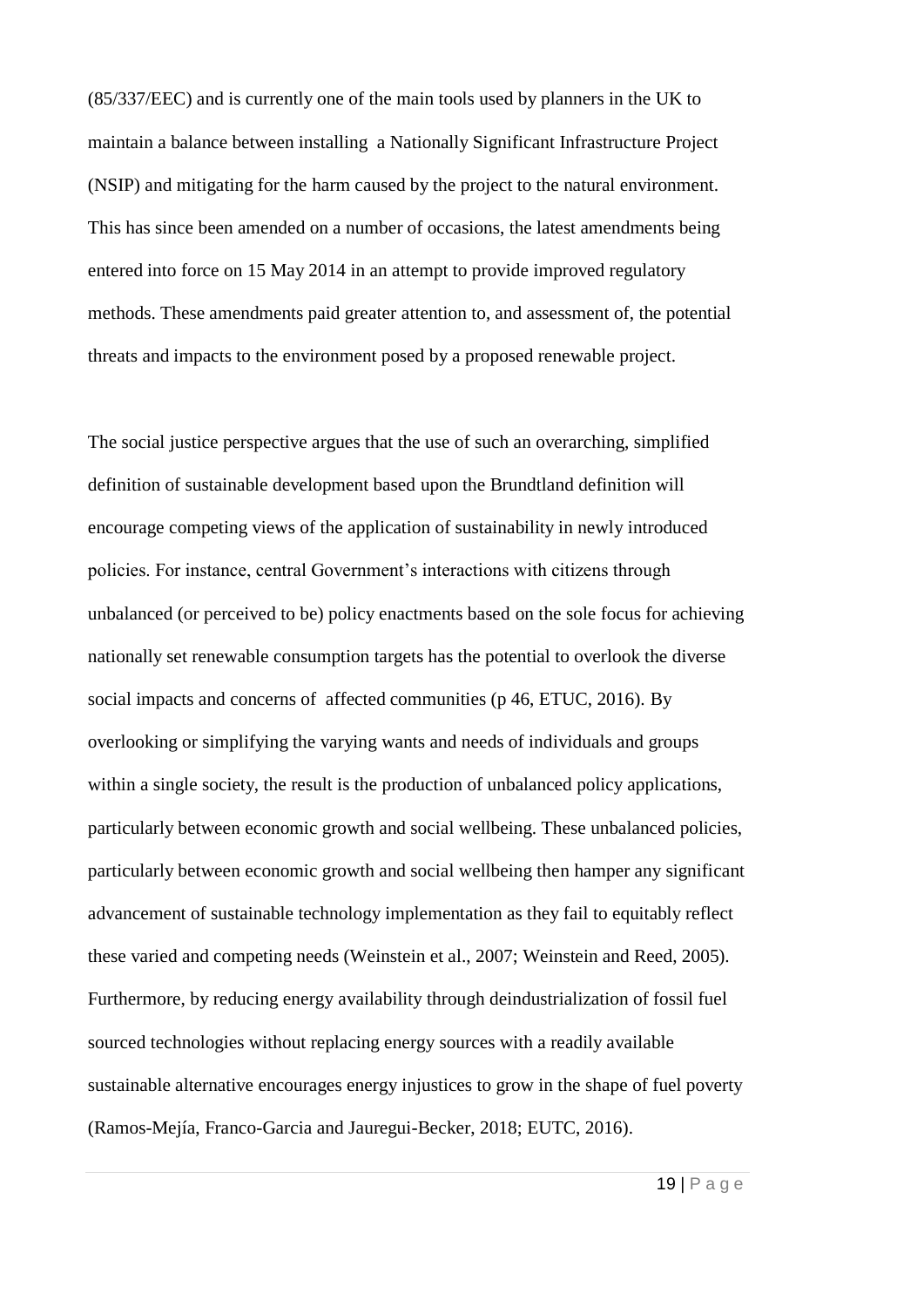This has led to distrusting perceptions from a regional and local level perspective; with ground level interpretations being that the top-down rationale for offshore wind industry support is primarily based on economic gain and less concerned with ecological and social needs. Furthermore, such policy enactment rationales heavily weighted with a narrow focus of achieving nationally set renewable consumption targets, have the serious potential to overlook the diverse social impacts and concerns of communities (Johnstone and Hielscher, 2017).

Simultaneously, top-down policies that restrict or remove financial support for greener energy sources build upon the existing distrust of centralised action through infrastructure procedures, promoting resistance to any change in energy production for fear of smaller community and individual needs being further overlooked. According to the Department of Energy and Climate Change (DECC)'s DUKES Report, (2015) wind energy (onshore 35 per cent and offshore 18 per cent respectively) was the UK's largest contributor of electricity from renewable sources by the end of 2014. Progress was demonstrated generally, with 7.0 per cent of energy consumption in 2014 coming from renewable sources, up from 5.6 per cent in 2013 (DECC 2015, p.157). Solar photovoltaic power generation also showed significant progress in contributing towards the UK's RED commitments by more than doubling in 2014 to 4.1TWh. Capacity increased 89 per cent from that of 2013, growing to 5.4 GW from 2.9 GW. (DECC 2015).

Despite such progress, Energy Secretary Amber Rudd declared in June 2015 that the then Conservative government would end subsidies under the Renewable Obligation (RO) across Great Britain, for new installations of solar photovoltaic systems with a capacity of 5 MW and below. This came into effect in April 2016 (DECC, 2015a).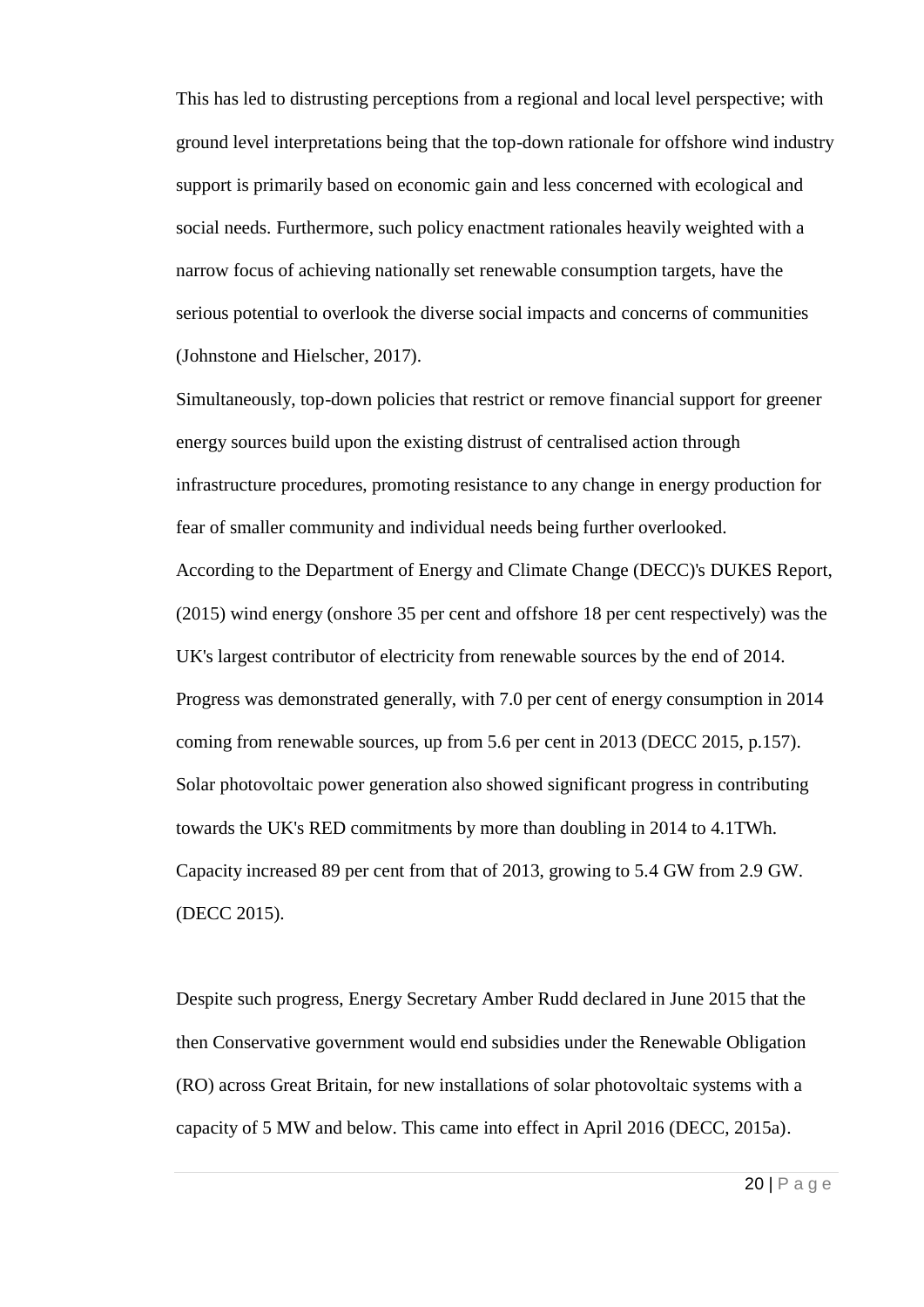Such a retraction of funding undoubtedly damages the overall support for this commodity and discourages future investors and users. This causes in a slowing of the photovoltaic contribution to 2020 targets, when they had been increasing. As a result, wind power has become the leading zero carbon emitting technology contributing to the UK's progress towards legally binding targets under the RED. However, despite onshore wind continuing to be the leading individual technology for the generation of electricity from renewable sources in 2014, the Energy Secretary addressed Parliament in 2015, deeming it "appropriate to curtail further subsidised deployment of onshore wind" one year earlier than initially intended.

With the final target date of 2020 soon to be reached, this curtailing of financial support for onshore wind development, twinned with the limited scope for radical advancement in other sectors, leaves the offshore wind sector as the standout zero emission candidate which will enable the UK to achieve its RED targets. The UK Government has echoed its intentions to make 'full use' of the potential from offshore wind power (DECC, 2009).

The recent recast of the 2018 EU Renewable Energy Directive advocates for greater provisions to formulate increase grassroot sources of energy, with ownership and management centred partially or fully within the subjected communities throughout EU member states by 2021 (Savaresi, 2019).

The application of the recast RED would address the UK government policy measures in a way that would reduce community level access to energy and potentially combat the growing trends of energy injustice. By requiring Member States to adopt 'enabling frameworks to promote and facilitate' both renewable energy communities and renewable self-consumption, it would remove unjustified regulatory and administrative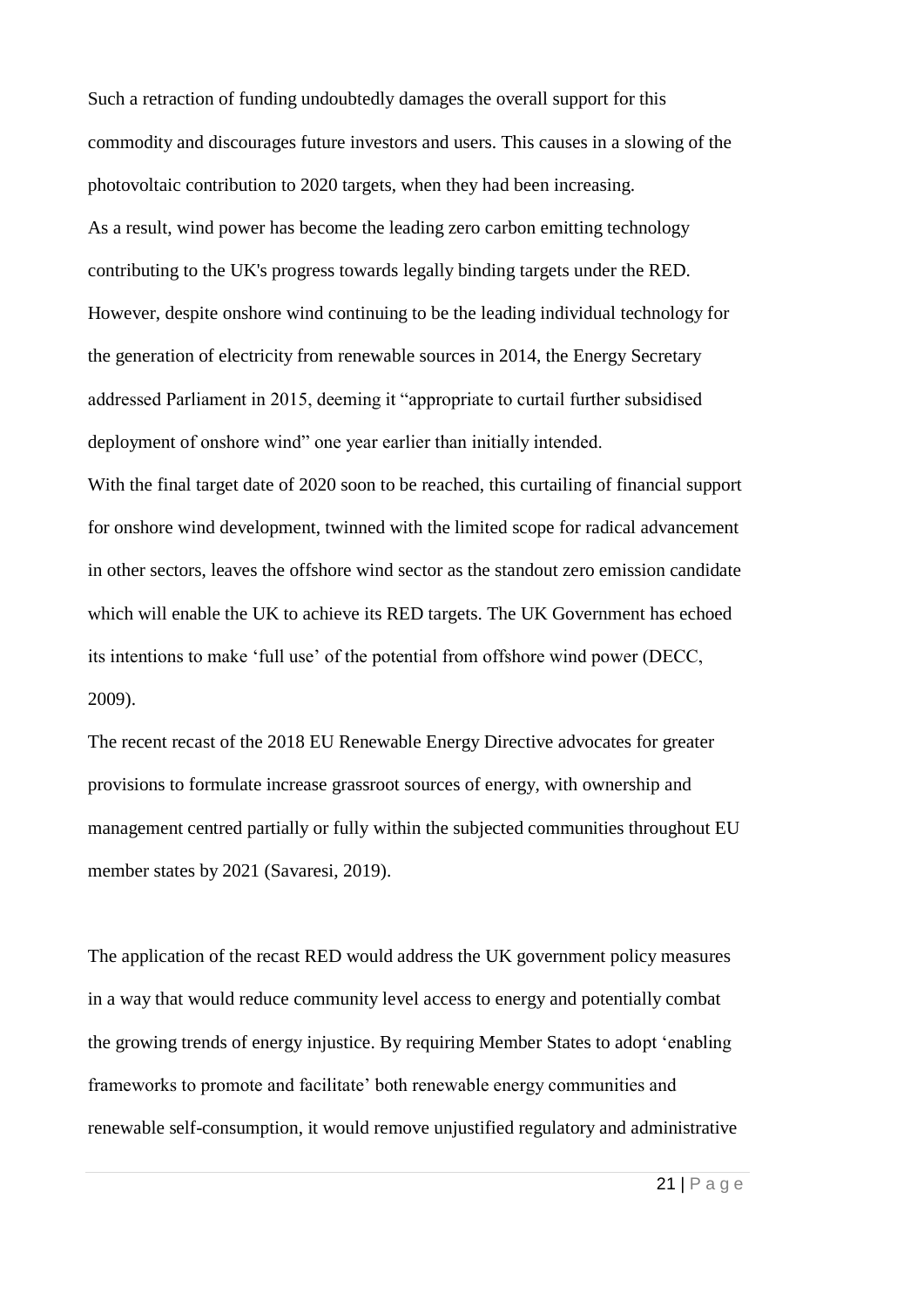barriers (Saveresi, 2019), such as demonstrated by the removal of subsidies for new installations of renewable projects possessing a capacity of 5 MW and below (DECC, 2015a).

Considering this recent recast of the RED and the growing impact that deindustrialization is having within UK communities,<sup>1</sup> lies the potential for several coastal community projects to be initiated across the UK to reverse the negative trends of ecological, environmental, social and energy injustices.

By adopting an alternative framework that transforms the 'de-industrialization' process into one of a 'super-industrialization' process (Huber, 1982, 1985), the UK can modernise its energy systems to overcome environmental crisis, without limiting development and at the same time enhancing equitable application of sustainability.

Focussing on the UK's offshore wind energy sector, this research will first analyse the ways in which current policy mechanisms are employed during the multiple phases of an offshore wind farm's lifespan. It will then assess the current UK practices and their interactions with key principles of sustainable development such as biodiversity retention, public participation, environmental and energy justice.

The utilisation of offshore wind energy is supported by the recast of the RED, current UK Government policy agenda favouring promotion of offshore wind development and the capacity potential of UK wind industry due to its geographic location. By 2011, UK offshore wind energy had an operational capacity of 1.3 GW across 15

wind farms. (DECC, 2011). Furthermore, current estimates show cost reductions to be

<sup>1</sup> See for example Alice Mah; *Industrial Ruination, Community and Place: Landscapes and Legacies of Urban Decline* (2012). Toronto: University of Toronto.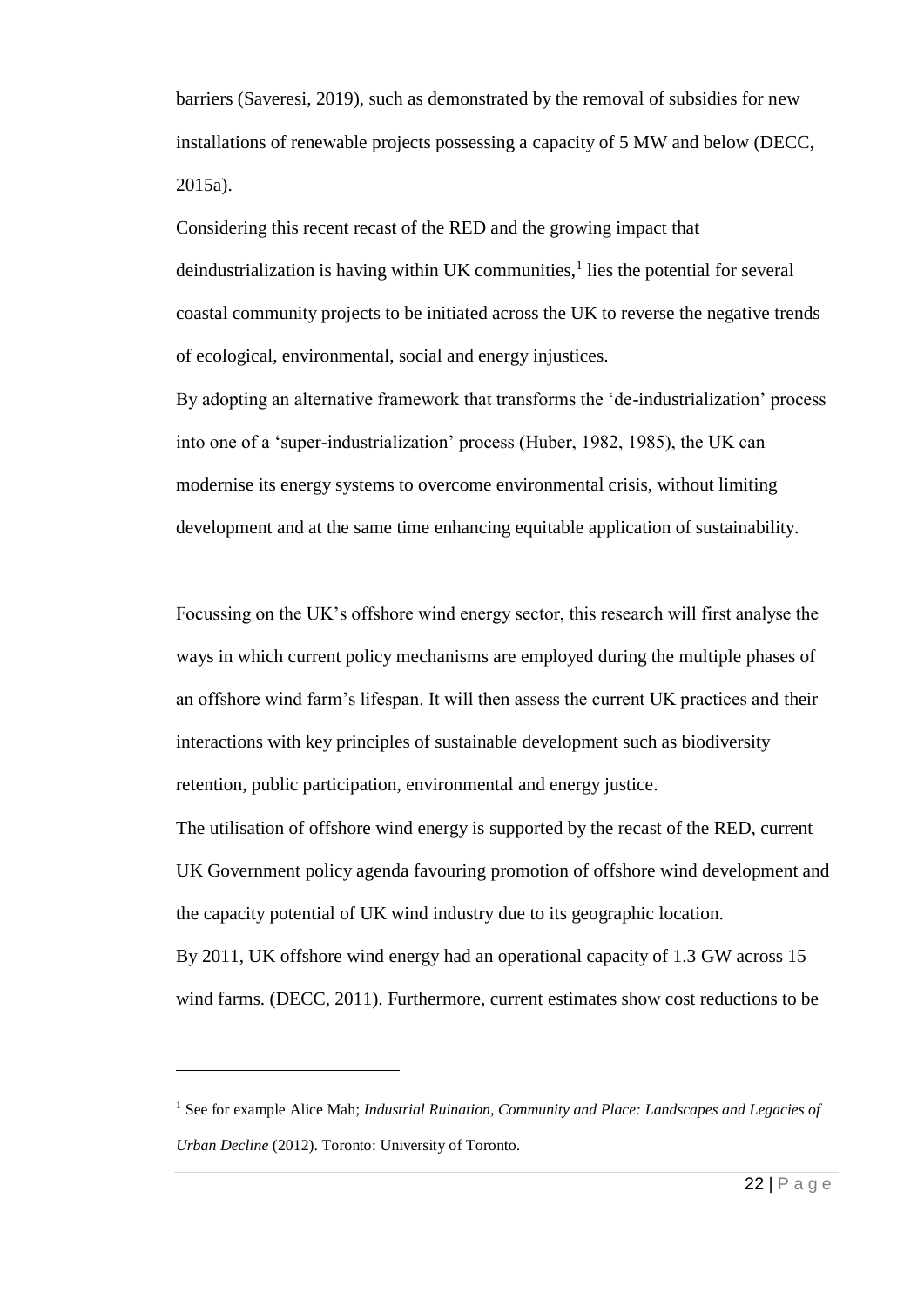most pronounced for electricity technologies, particularly using offshore wind and solar PV. By contrast, the cost of generating heat and electricity from fossil fuels is expected to rise towards 2020 and beyond (Renewable Energy Roadmap, 2011a. p.18, figure 5). This thesis will employ specific case studies such as Denmark to identify alternative policy examples that may provide a more holistic application of sustainable developments. Particular examples include provisions of more equitable distributions of costs and benefits. Building on obligations devolved from the Aarhus Convention, bottom-up focussed energy sector procedures and community-driven management could lead to enhanced forms of social justice being applied.

The provision of greater public participation has also long been advocated as an integral part of the assessment procedure under the EIA Directive, but this can also stretch beyond community engagement during planning stages.

In the (now defunct) Department of Energy and Climate Change's published Renewable Energy Roadmap, renewable investment is highlighted as potentially providing a significant level of increased employment (DECC 2011a), at a time when record numbers of individuals are struggling to

obtain a suitable level of energy security. Providing improved levels of community engagement through co-ownership programmes, locally focussed employment and educational opportunities arising from a regional based energy project would contribute to improving energy and socio-economic security to millions of UK households. Furthermore, by restructuring development processes within an alternative framework, it could provide improved ecological protection using new, sophisticated clean infrastructure technologies within industrial society (Spaargaren and Mol, 1992). The Use of floating offshore wind turbines for such projects for example, would enable planners to overcome several barriers persistent with planning applications for NSIPs.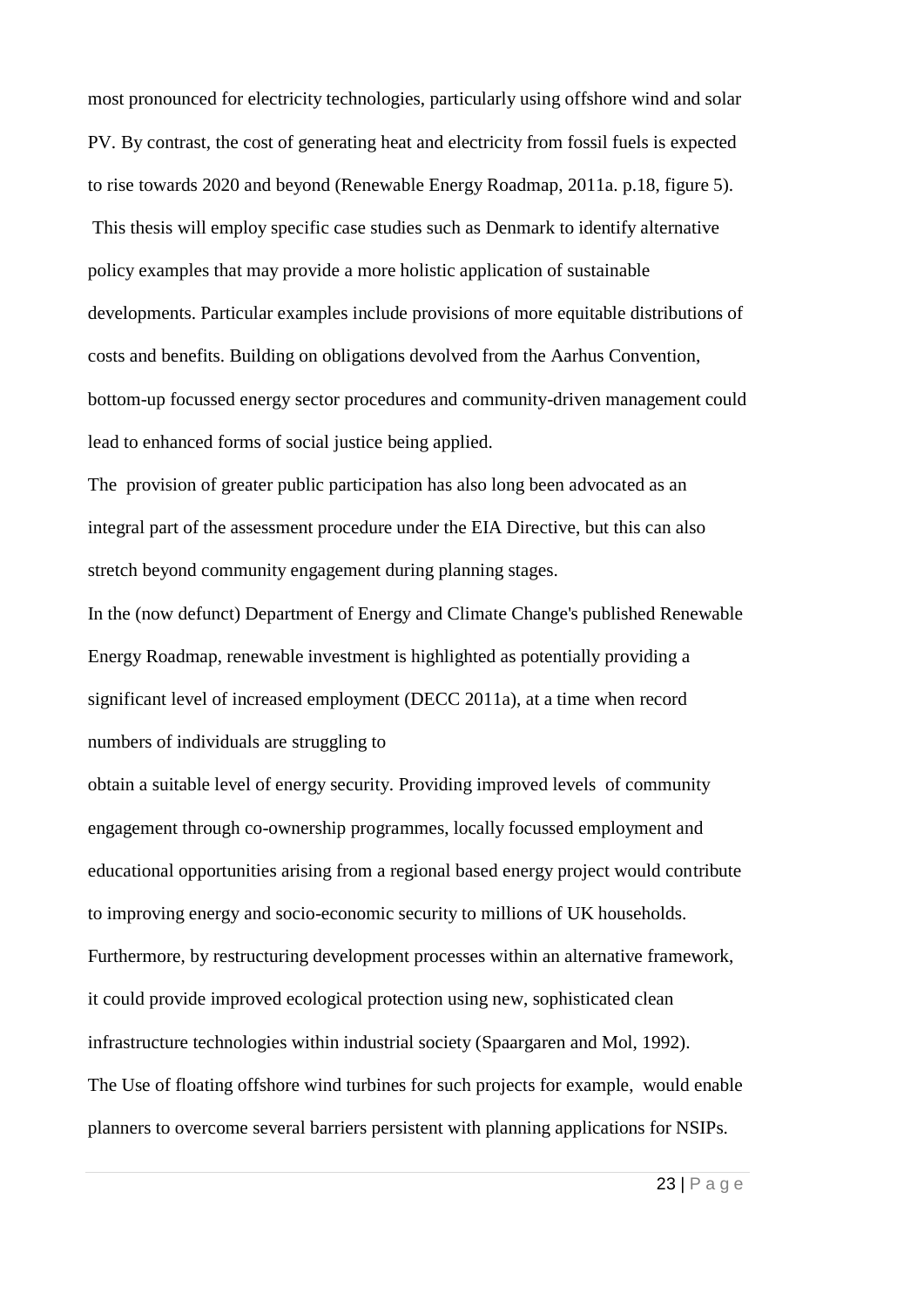Negative ecological impacts on marine flora and fauna would be severely reduced by removing the requirement of installing fixed foundations. simultaneously, economic costs and complications associated with installation, maintenance and decommissioning the turbines could also be avoided.

Finally, this work will provide a theoretical assessment for the potential to introduce such similar methods in the UK, to resolve the competing objectives within the sustainable development of the UK's offshore wind industry.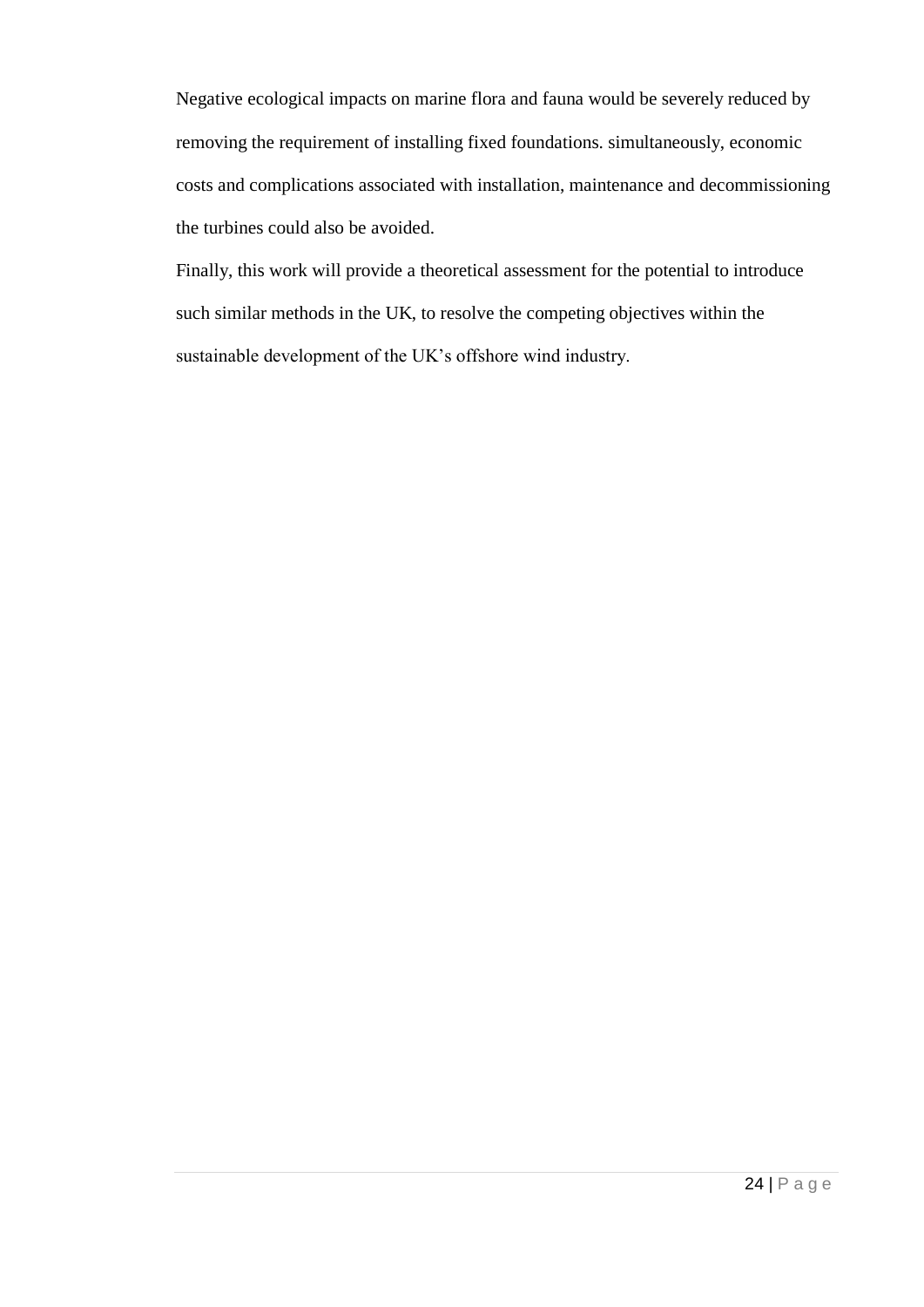### <span id="page-25-0"></span>**1.3 The Present Study – Aims and Objectives**

The purpose of this research is to provide a critical analysis of the United Kingdom (UK) current offshore wind industry's application of sustainable development in the context of environmental, ecological, social and energy injustices arising as a result of competing interests.

This work will provide a theoretical analysis of whether such injustices can be reversed by introducing alternative policy designs that are currently being implemented by other EU member states.

It will provide a critical discussion on how to reverse the current UK injustices formed as a result of the competing interests between the facets of sustainable development being employed within the UK during the implementation and management phases of nationally significant offshore wind projects. This research will specifically focus on the following objectives:

1) Critical review of academic literature to provide a general overview of the most readily accepted definition of sustainable development and critically analyse its historical evolution.

2) Application of academic discourse to provide an assessment of the UKs contemporary implementation of the sustainability of developments within the offshore wind energy sector.

3) Examination of the current literature surrounding Brundtland's environmental pillar to provide a theoretical argument for the need of greater ecological justice during the construction, operation and decommissioning of renewable offshore technology.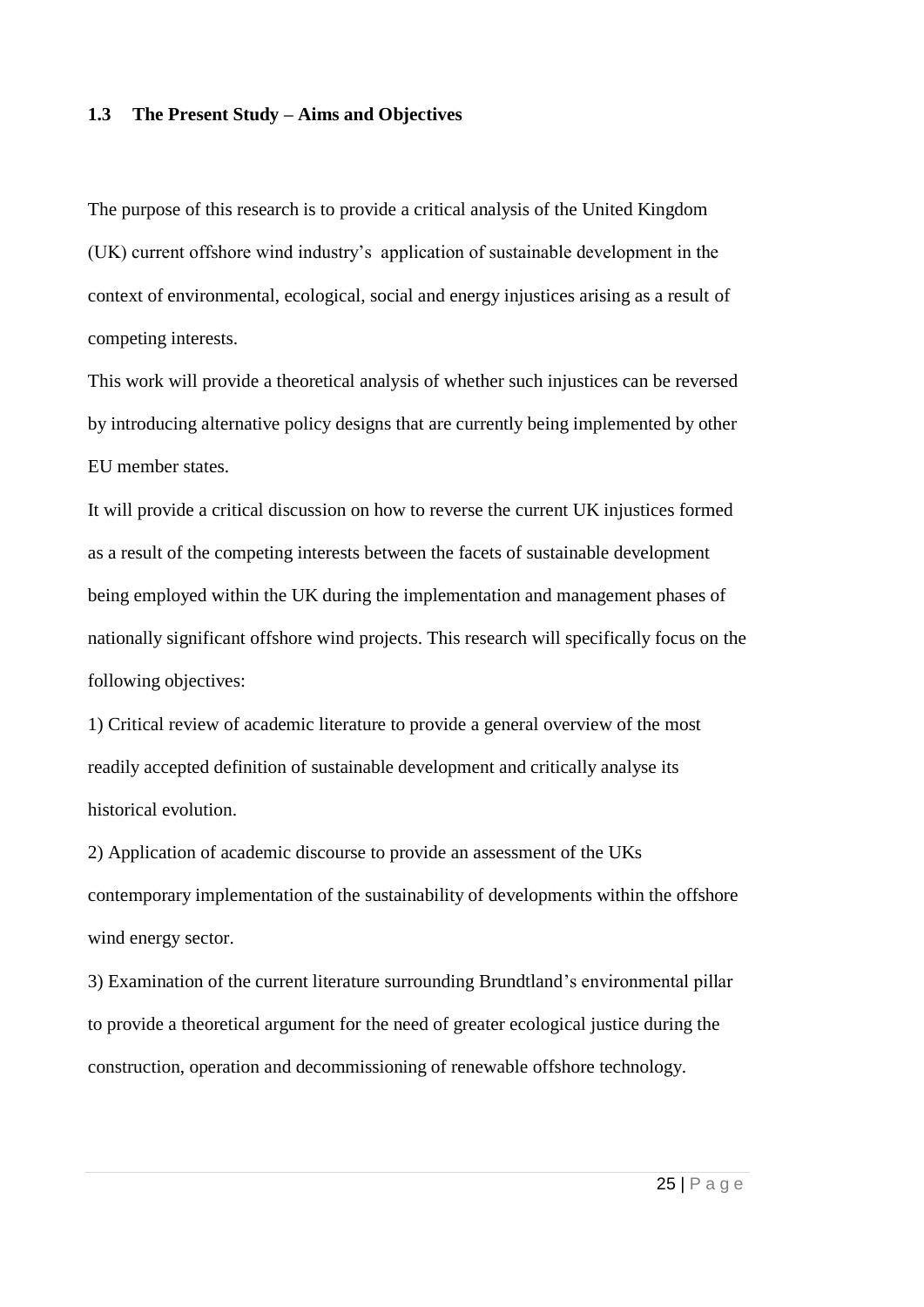4) A critical analysis of the sociological aspects of Brundtland's sustainable development pillars focusing on impacts of social, environmental and economic injustices.

5) A critical investigation of the Danish renewable wind energy system and identification of alternative policy instrument that could be applied to the UK renewable energy sector.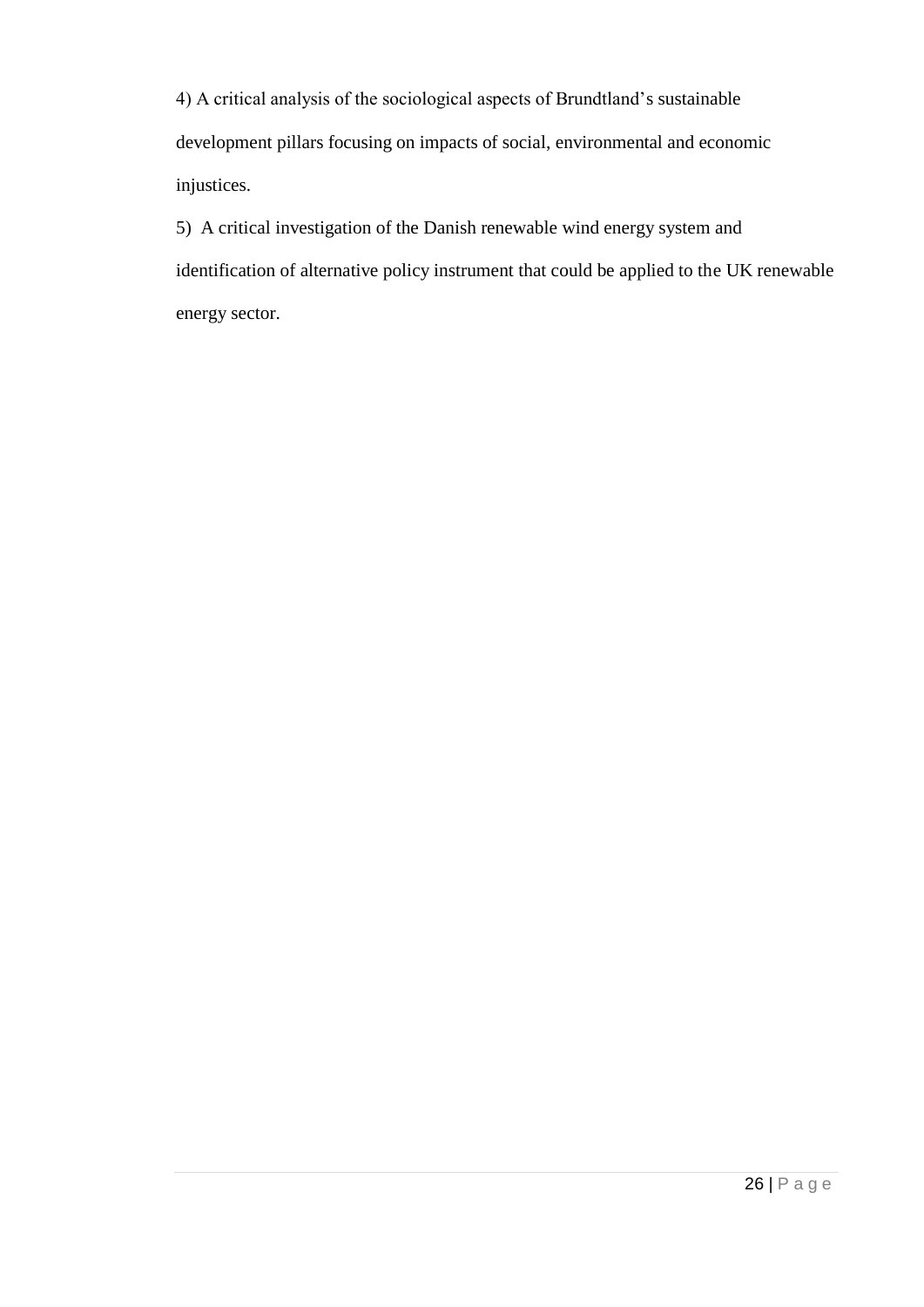#### <span id="page-27-0"></span>**1.4 Methodology**

This fundamental research critically analyses the extent of the current limitations of the application of sustainable development throughout the planning, installation, operational and decommissioning stages of offshore wind farms within the United Kingdom.

Focussing on the development of current policy mechanisms, this research aims to identify whether competing interests are being created among the aspects of the widely accepted pillars (Social, environmental and ecological) of the Brundtland Report's definition of sustainable development. The research will then analyse how particular injustices (such as environmental, ecological, social and energy injustices) from a bottom-up perspective are being introduced as a result of such competing interests within the UK's wind energy sector.

Finally, it will provide a theoretical evaluation of whether such injustices can be reversed by introducing alternative policy measures that are currently being implemented within other EU member states, here into the UK.

The original method plan of this thesis was to conduct an applied research study to critically analyse whether the contemporary legislation adopted during the planning and installation stages of offshore wind farms in the UK where enabling an adequate application of holistic sustainable development via NSIPs. The method would adopt a primarily traditional legal research approach, initially reviewing academic discourse focussing on the critique of the effectiveness of contemporary EU and UK legislation in question.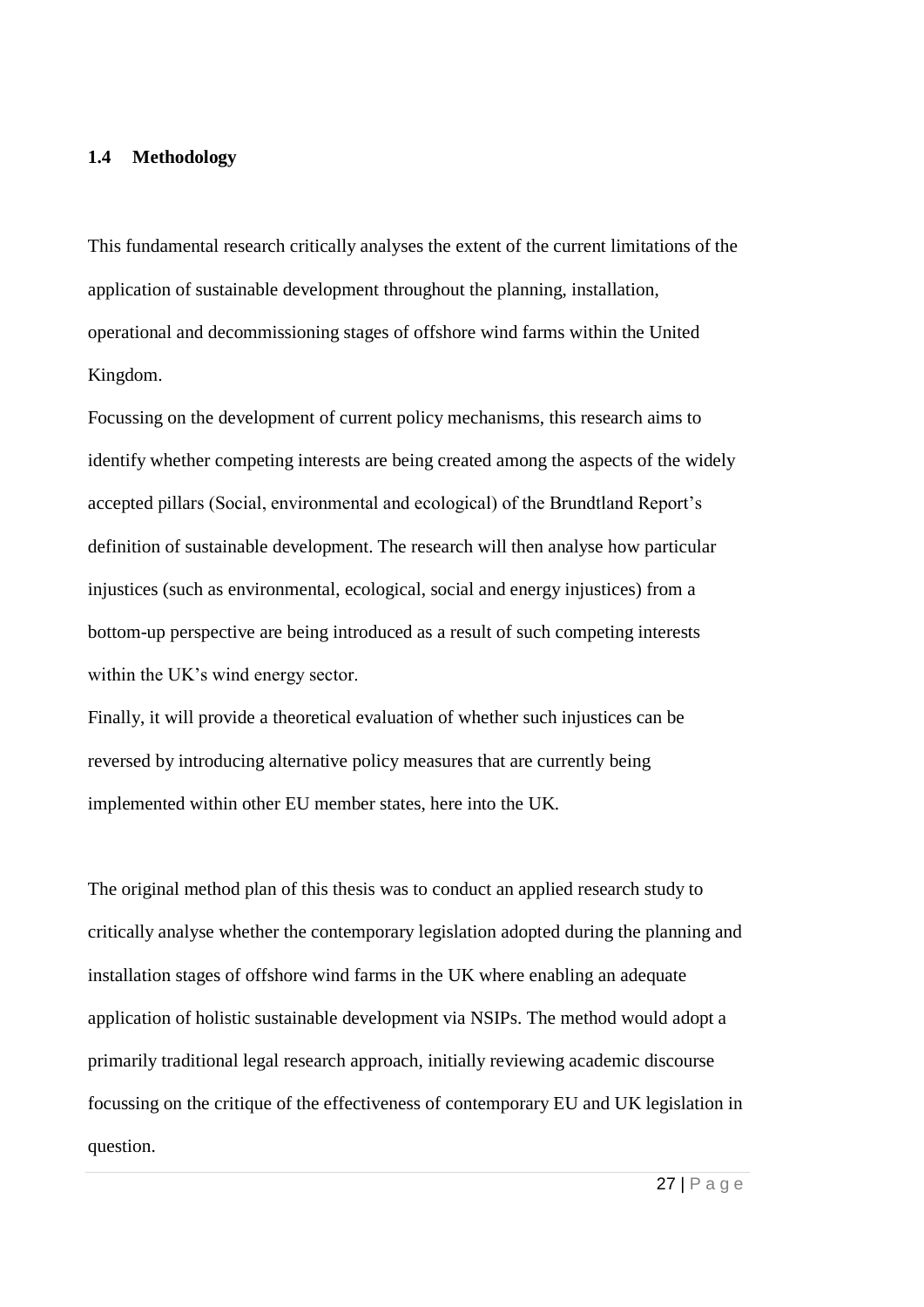The initial stages of the research would be to identify the legislation and policy controls involved during the planning and installation process of NSIP production within the UKs offshore wind energy Sector. This identification would review various primary sources such as legislation enacted by Parliament, European legislation and policy, and case law made by the UK and European Courts using several different statutory books and online legal databases.

Next this research design would look at the historical origins of the legislation and policies identified. Utilising qualitative secondary data from a variety of sources including official government statistics, reports and commentaries from governmental organisations and NGO's, legal and scientific journals and articles for some examples. Such analysis would assist to build a better understanding on how the legislation and policy has evolved in order to produce greater consideration and application of sustainable development in the UKs contemporary energy sector.

The next stage in the methodological process design used secondary data sources such as peer reviewed academic literature, to theoretically evaluate the effectiveness of the legislation and policies employed within the UK offshore wind energy sector concerning such NSIPs, highlighting any limitations regarding the immediate premise of sustainable development.

However, during the research of academic discourse focussing on the effectiveness of the legislation and policies employed, much of the subject literature kept highlighting the sociological influence of the theory of 'justice' and its importance with regards to sustainable development. Particularly when identifying limitations and hindrances caused by competing interests among the individual 'pillars' of the Brundtland definition itself.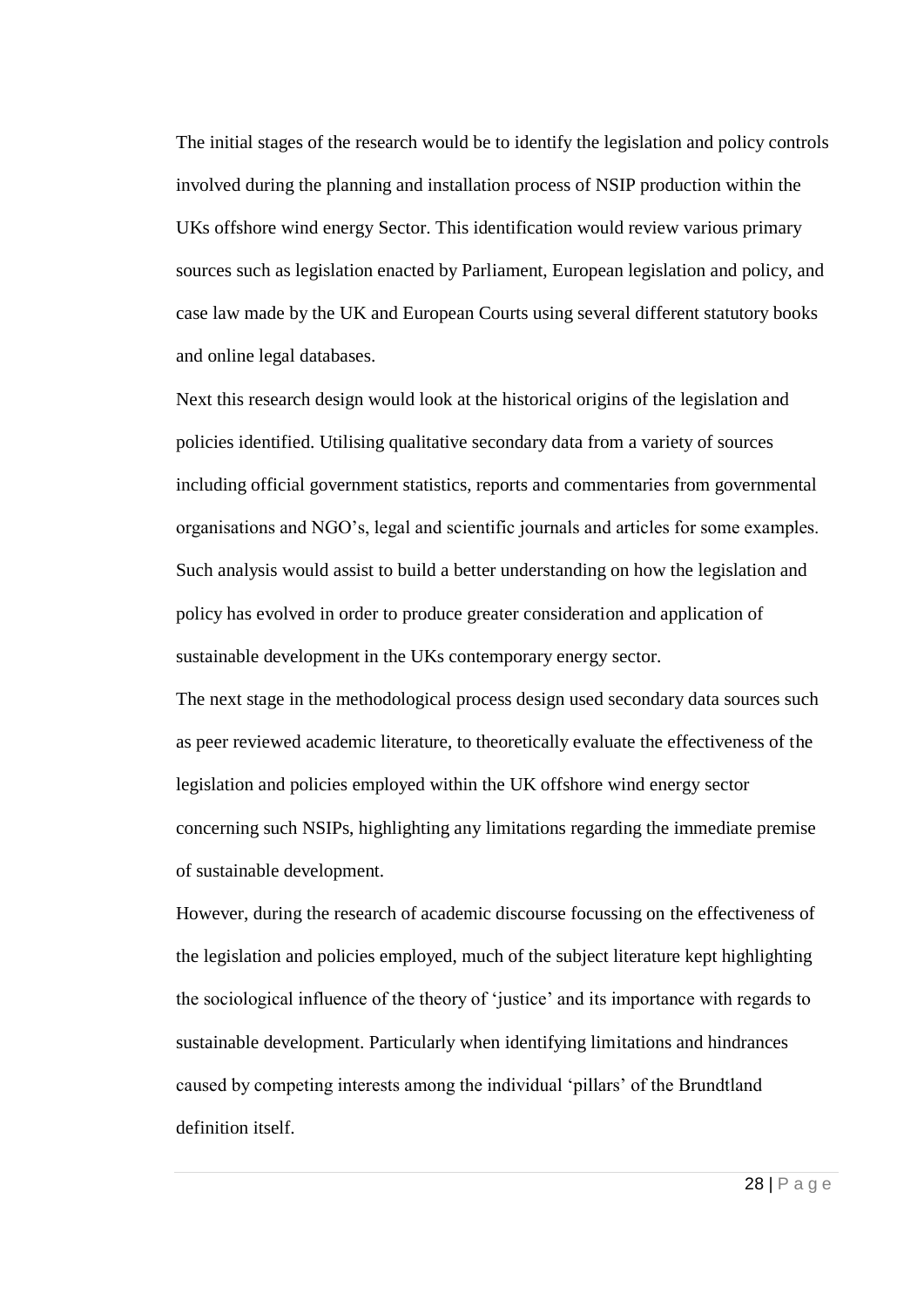Following this, a broader literature review to include the theoretical application of 'justice' with regards sustainable development is conducted, with the decision to change the research criteria from a traditional legal approach to adopt a wider interdisciplinary approach to include sociological, ecological and economic perspectives.

Under these individual perspectives, the research uses critical academic analysis to identify how specific problems are being created by a combination of the UKs current renewable energy transition and existing industry practices. Then by using a combination of academic argument and statistical analysis, identify how specific threats to human health in the form of fuel poverty are being encouraged in particular regions and communities.

The final part of this research identifies effective alternative practice examples demonstrated by specific case studies from the Danish wind industry and how they overcame such similar injustices that are currently present here in the UK. Then considering the above multidisciplinary perspectives, this thesis rationalises whether such methods could be facilitated into the UKs own offshore wind energy sector.

As highlighted above, the original design for the method plan of this thesis was changed from a critical analysis of the application of contemporary legislation in the offshore wind sector was providing an adequate, holistic standard of sustainability to include a more interdisciplinary approach. As discussed in the background of this research, the transition of the energy sector away from the use of fossil fuelled power sources places a much greater requirement for the uptake in more sustainable power sources on national governments.

With regard for this thesis focussing on the offshore wind sector, the rationale basis is

29 | P a g e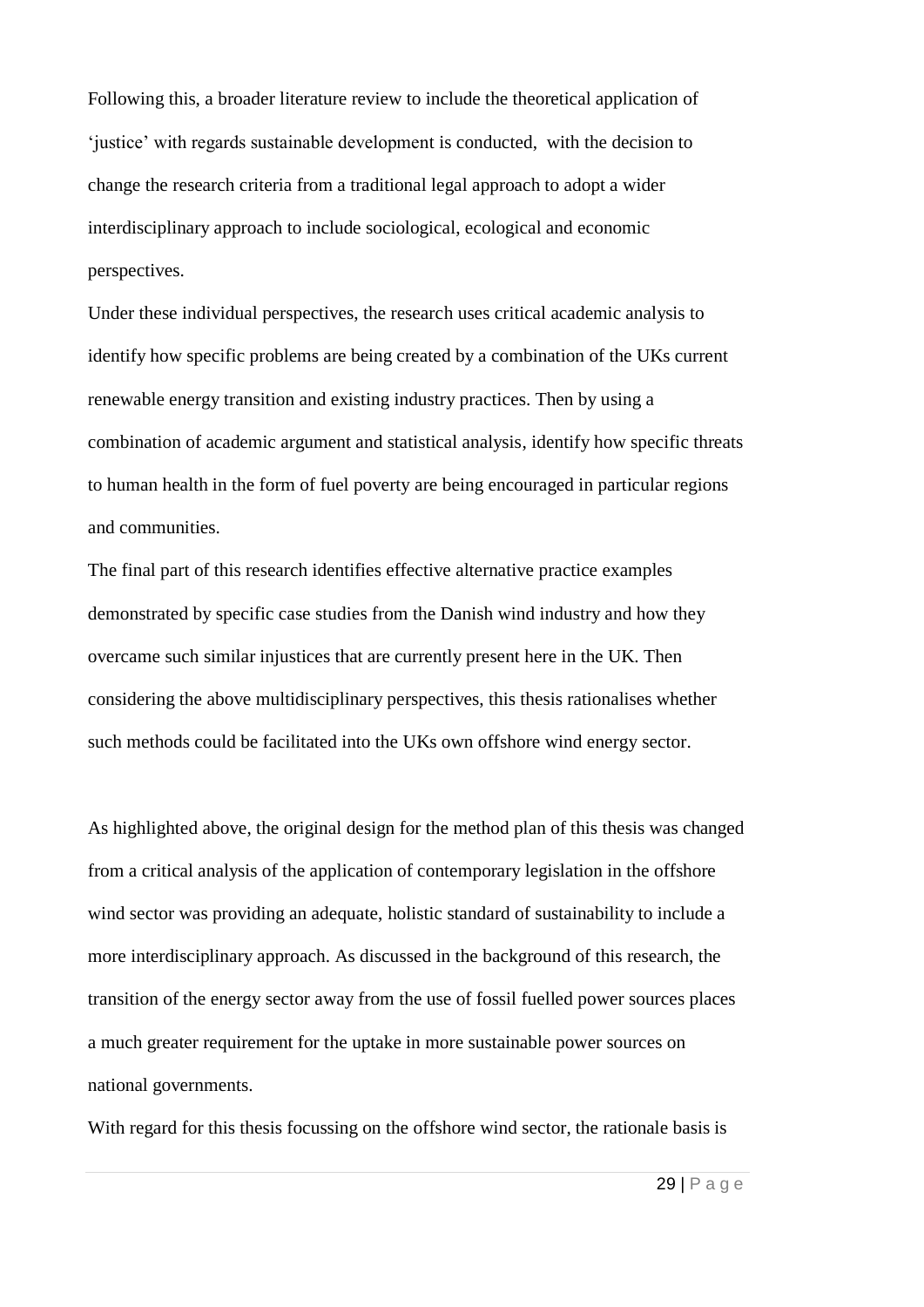based upon a combination of justifications. The first being centralised sourced restrictions being made through withdrawals of financial support for alternative sources of renewable energy technologies (such as solar prophylactics and onshore wind power) and the UKs favourable geographic location for harnessing potential wind energy. Coincidently, by utilising offshore wind when the UK is unlikely to achieve its renewables target under the Renewable Energy Directive, the incentive for further promoting the UK's leading candidate renewable energy source becomes even more significant.

The adoption of floating wind turbines for such a framework would also contribute to reducing the UKs industrial impact on the local biodiversity whilst enabling improvements being made regarding the efficiency of the energy produced and economic spending. Up to twenty six percent of total costs are spent on installing and decommissioning fixed monopole foundations. Costs involving hiring specialist equipment and time spent at sea for such processes are a serious financial consideration for any planner. Not Only this, but the proven negative impacts of fixed foundations on marine species at and near site can be so severe that a planning application can be rejected on this basis alone. The potential for planners in using alternative construction/deconstruction methods at land to reduce various costs of time, equipment costs and likelihood of ecological damage could therefore significantly reduce planners' project expenditure and improve the probability for the project's planning application being successful. Furthermore, floating turbines in comparison to fixed foundation turbines, can be installed further out at sea in areas where wind measurements are both more consistent and stronger. By harnessing stronger and more consistent levels of wind, it would improve both the efficiency and production of continuous electricity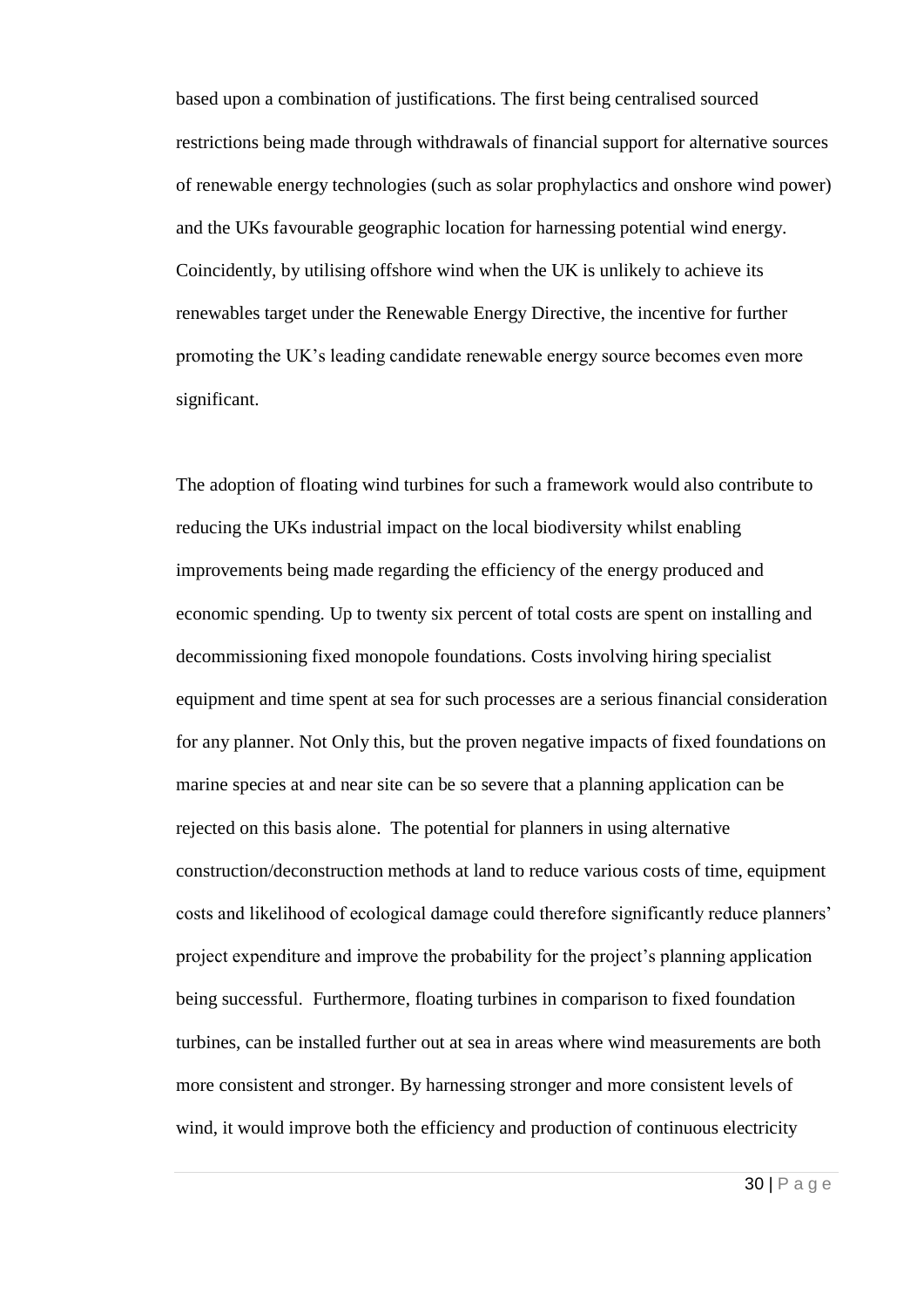generation, conveying greater financial returns. Similarly, by siting wind turbines further out to sea could overcome objections to planning permission as visual or noise impacts to the local community/region could also be minimalised.

The motivations for focussing this thesis upon a community perspective are abundant. Firstly, in light of the recent recast of the Renewable Energy Directive in 2018, the importance of community and individual citizens are highlighted in playing a central role in the transitioning the energy industry away from fossil fuels. As a by-product of such an energy transition, various benefits for the community under the premise of sustainable development could be provided, at a time when trends of poverty among coastal communities are increasing both in numbers and severity.

By using the theoretical method of 'super-industrialization' of dilapidated communities that had previously supported themselves with industry but with greener energy sources, not only would greater overall contributions be made to reducing carbon emissions and improving sustainability, but would also introduce substantial, much needed benefits to the subject community.

In terms of a measuring sustainable development, a community focus is favoured in comparison to a larger integrated viewpoint. Particularly when attempting to classify an agreed academic standard of measurement for the effectiveness of applying the legislation, , difficulties arose considering varying EU member states with differing subjective conditions. A particular issue for identifying an overarching satisfactory measurement of sustainable development is highlighted by the potential that each individual, community, region or even nation may harbour differing norms and values from a sociological perspective and so considerations of the basic minimum standard of application requirements regarding each 'pillar' will vary. Consequently, setting a base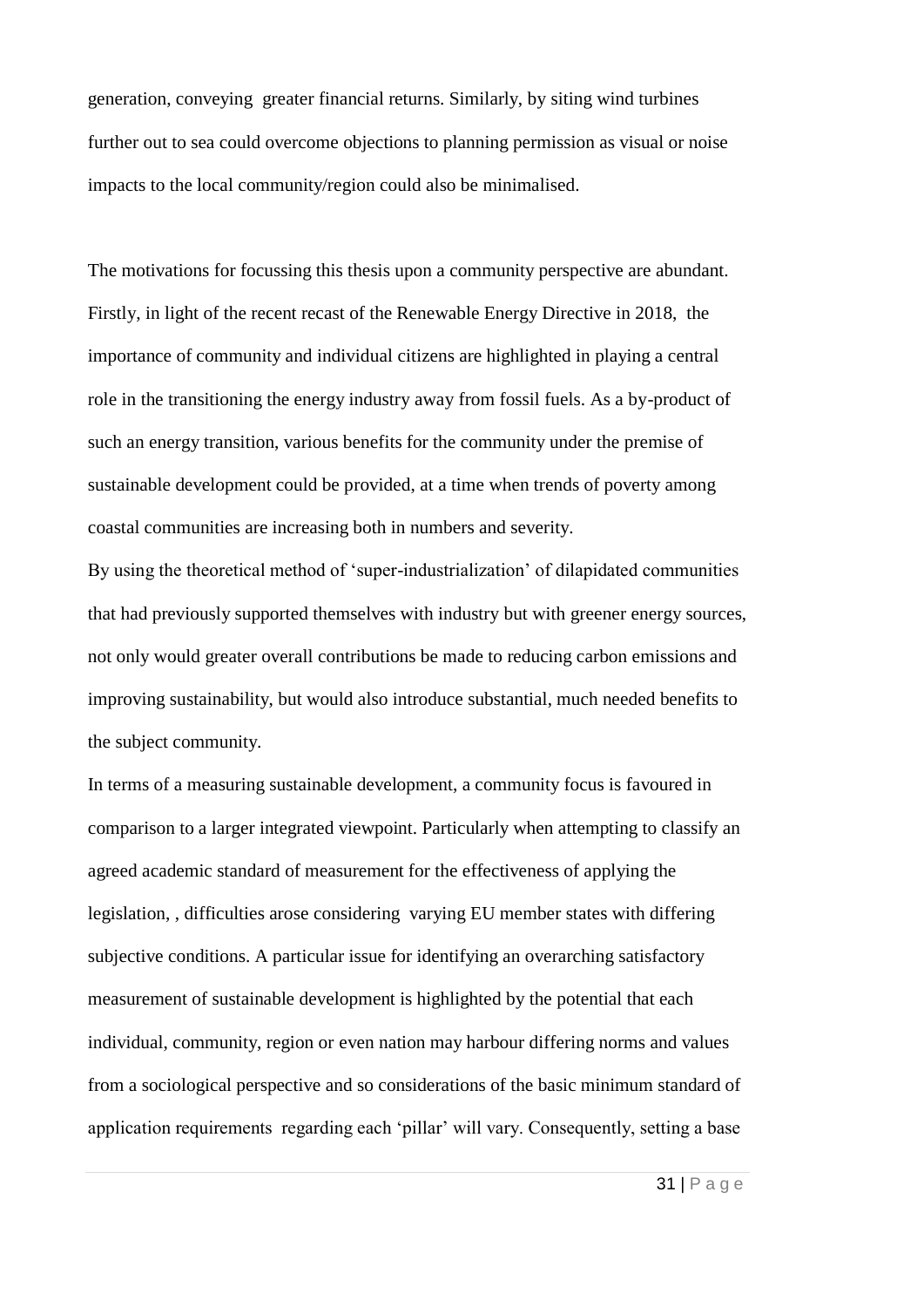evaluation standard to adequately represent all varied interests from a strict objective perspective becomes immensely difficult, inadvertently risking overlooking specific wants/needs of a particular group/individual. Therefore, the rationale to design a theoretical framework primarily focussed on a regional perspective to support an application of a project/s was made in order to better encompasses the wants and needs of a smaller focus group (compared to a significantly larger group containing increasingly varied needs) under the principle of sustainable development.

Regional communities that share similar geographically based norms and values and/or are affected by similar injustices, would be arguably easier to design and implement such a project to adhere to the similar specific wants/needs for, rather than a project or set of projects based on a singular overarching policy framework. Following a wider literature review to include the theoretical application of 'justice', adapting the research criteria to consider a wider interdisciplinary approach ultimately will help to build a much more innovative thesis project, providing a better reflection of the mechanisms of justice that interact within regional sustainable development.

The rationale for using Danish policy as the main comparison to the UK is founded on a series of similarities between the two nations with concern to the principle of sustainable development and particularly within the premise of a prolonged energy transition phase, despite their overall and independent cultural and political differences.

Ultimately the general application of sustainable development will vary in several ways, due to the aforementioned subjective needs and conditions of each nation. finances, geographical locations and features, existing energy structures, future energy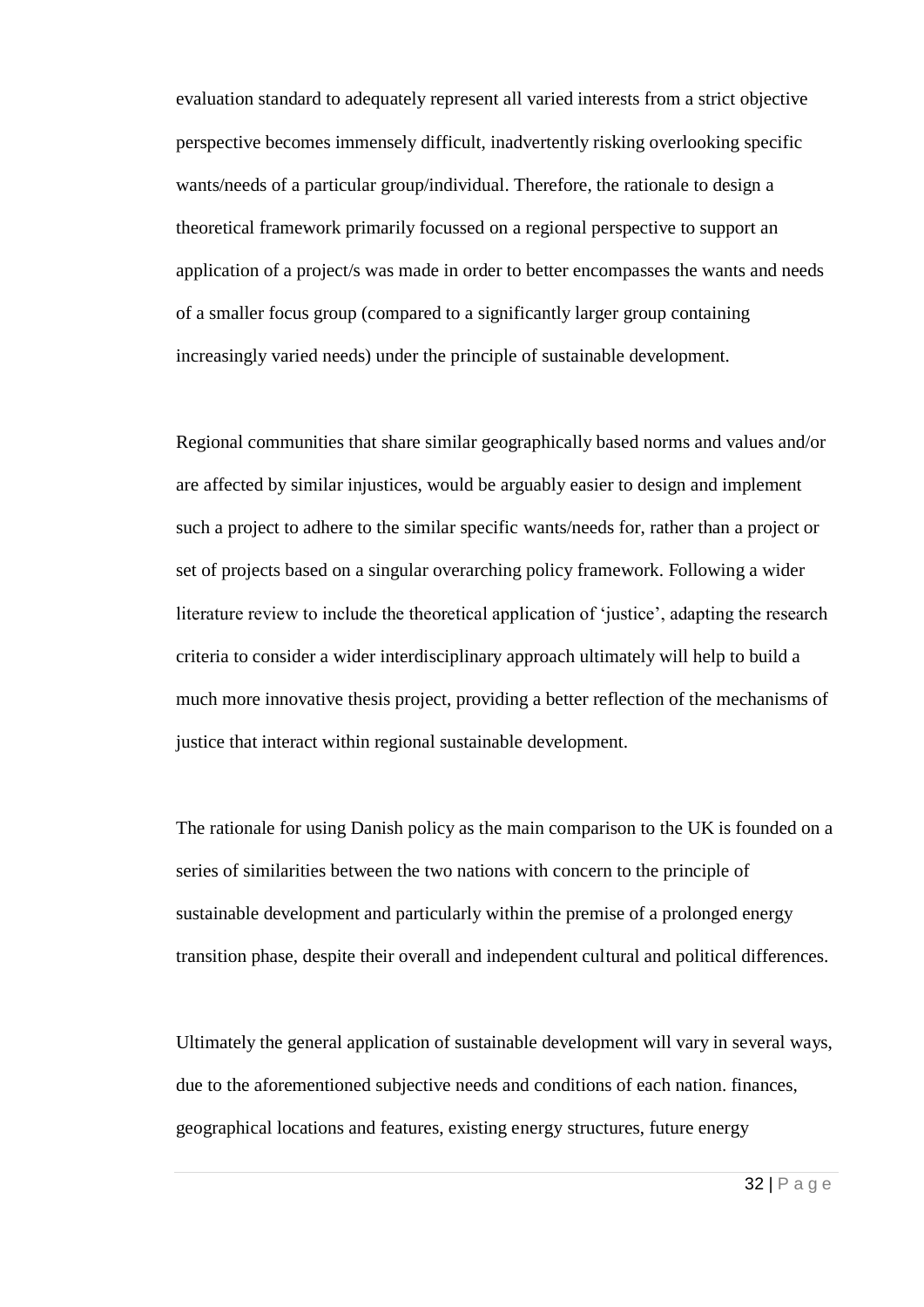requirements are just some examples of how nations would differ. Similarly, as EU Directives do not have immediate direct effect, different member states may well enact different methods of implementation and self-imposed base standard requirements in order to achieve the overall desired outcome under a directive.

Denmark is a prime example of a nation demonstrating different energy requirements and conditions when compared with the rest of the EU. In the early 1970s, over 90% of Danish energy consumption was fuelled by imported oil (Rüdiger, 2019). However, the oil crisis in 1973 triggered the start of its radical transition from being a predominant importer of fossil fuels into becoming a leading example of promoting green energy policies (Rüdiger, 2019), primarily supported by wind energy.

During this transition phase, Denmark suffered extreme and widespread impacts of fuel poverty. The UK, (whilst not suffering from such a critical energy situation as Denmark had during the 1970s) is exhibiting similar negative regional social impacts instigated by fuel poverty trends.

Furthermore, based on Denmark's geographical location, it creates favourable wind conditions to achieve significant renewable power generation capacity to support its offshore wind energy industry. Similarly, due to its specific geographic characteristics, the UK has a significant potential for building its wind generated renewable capacity within its offshore energy industry.

There exists relatively large catalogue of sound academic evidence to help build a comparison of the two unique standpoints of Denmark and the UK from a multidisciplinary perspective and support valid theoretical proposals for an innovative, alternative policy framework.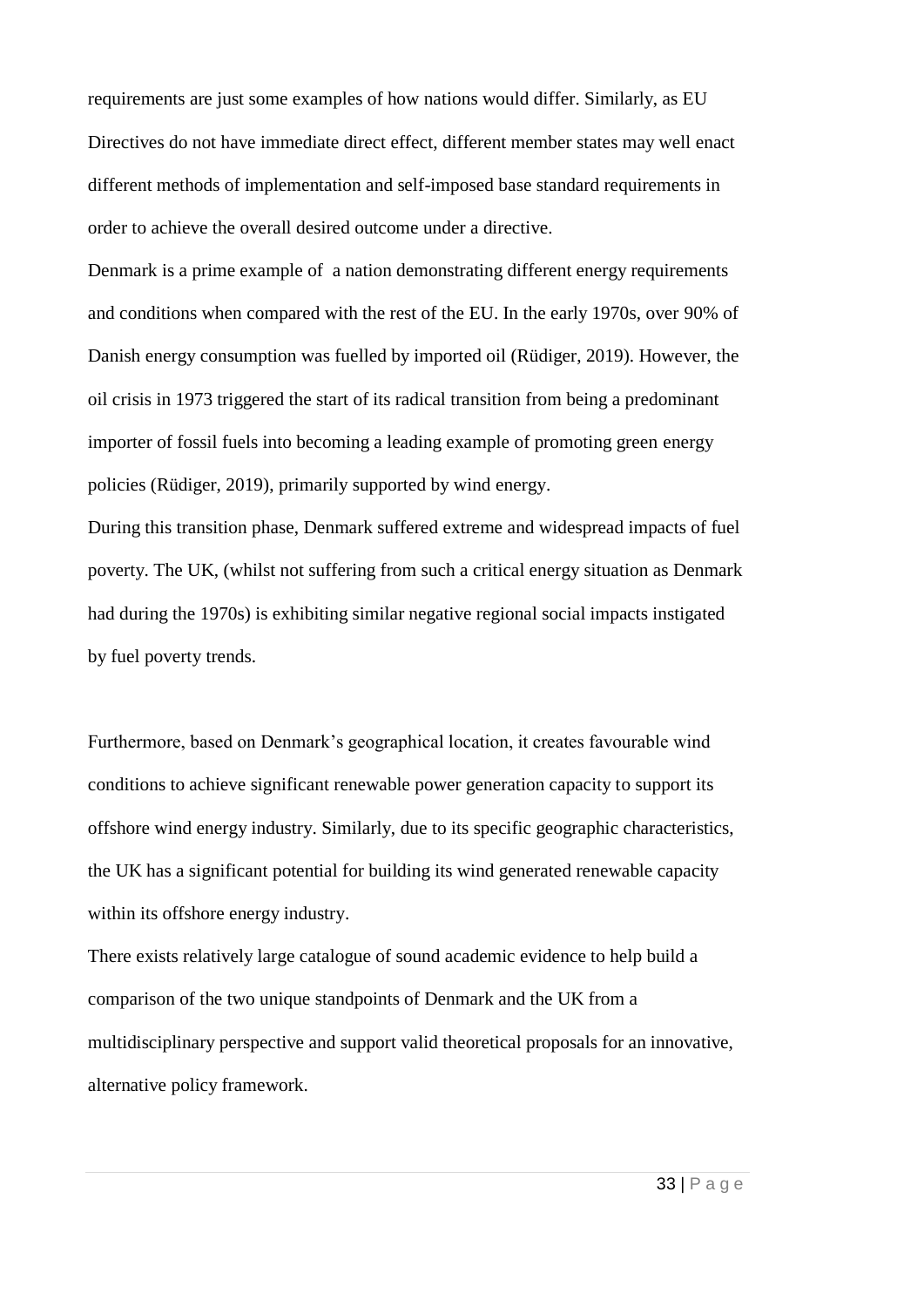However, due to the nature of reliance on predominantly secondary research sources and the lack of existing research evidence into such community owned NSIP models, limitations of this research exist. Firstly, due to the research not focussing on a particular region or community, difficulties may arise in providing a detailed and accurate representation of the injustices affecting that particular community. This would then create difficulty in quantifying such impacts from the competing interests of the pillars of sustainable development.

Similarly, quantifying a detailed description of how fuel poverty is impacting households of that region would also create difficulties in understanding the necessity of a proposed project and the designing of such based on the community's requirements/limitations.

Steps such as conducting closed or open questionnaires /interviews of affected sample regions could alleviate such problems. Gathering statistical evidence could help identify which communities or regions would benefit most/have the greatest requirement for such a project and provide the ability to measure a project's effectiveness in reversing the existing injustice trends in question.

Furthermore, by conducting specified interviews with carefully selected policy experts that would otherwise be concerned with such a project, the research could acquire a more detailed understanding of the potential for such an alternative framework built on the foundations of the original theoretical investigation already conducted. As a result, this would be extremely time consuming and relatively expensive, which would arguably be beyond the remit of this thesis. However, as a result of the theoretical foundations already being laid by this thesis, it would provide the potential for future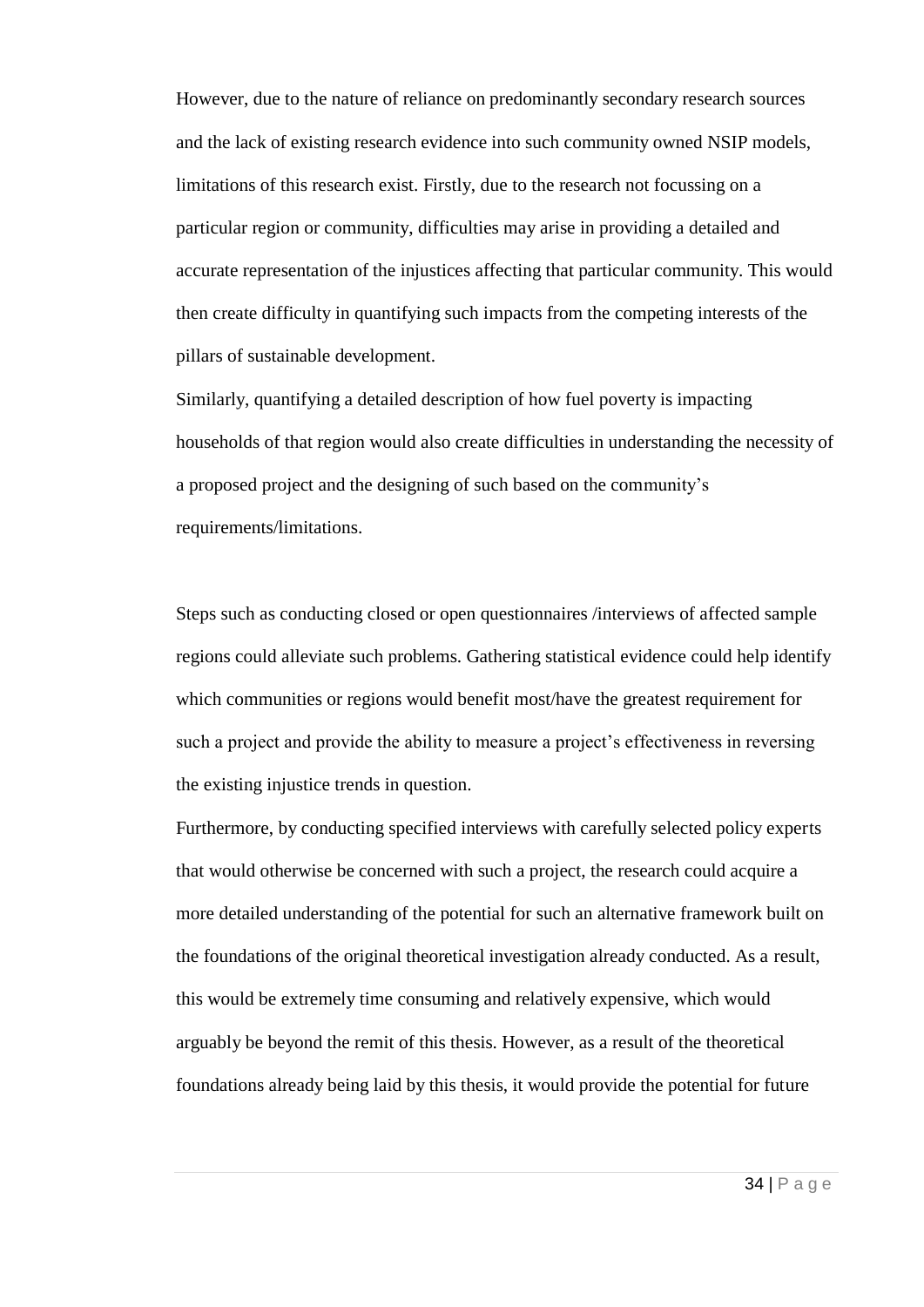research to be conducted into the more detailed and practical viability of implementing such a framework here in the UK.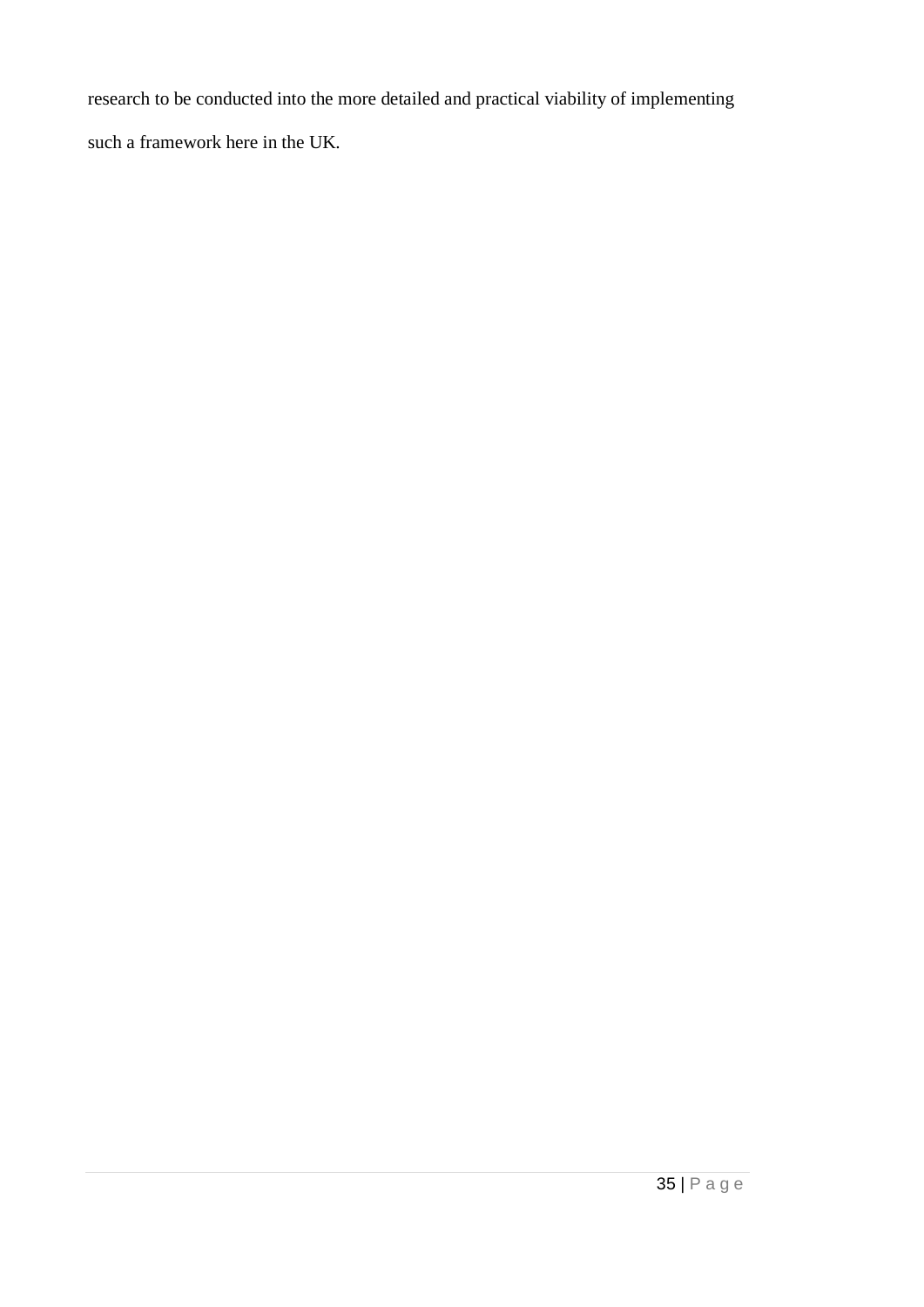# **2.1 Introduction**

Before any successful implementation of a UK Nationally Significant Infrastructure Project (NSIP) or policy measure, it is necessary to factor in the three main pillars of sustainable development (SD);

"Sustainable development is about the achievement on a global scale of three principles: economic development, social justice and ecological responsibility" (Low et al 2000, p 6).

From community to international level, all three of these aspects should be carefully addressed. However newer academic discourse suggests that the environmental and societal aspects need to be broader and more effective. (Everard and Longhurst 2018; Soutar and Mitchell 2018)

In this chapter the research will highlight the historical development of SD, using discourse analysis to explore the existing problems and limitations surrounding the current implementation of SD.

## **2.2 Historical Evolution of Sustainable Development Theory**

The Industrial Revolution brought a great increase in commerce globally. However, this caused resource depletion and environmental damage. The widespread introduction of specialist mass production machinery and factories across Britain, required huge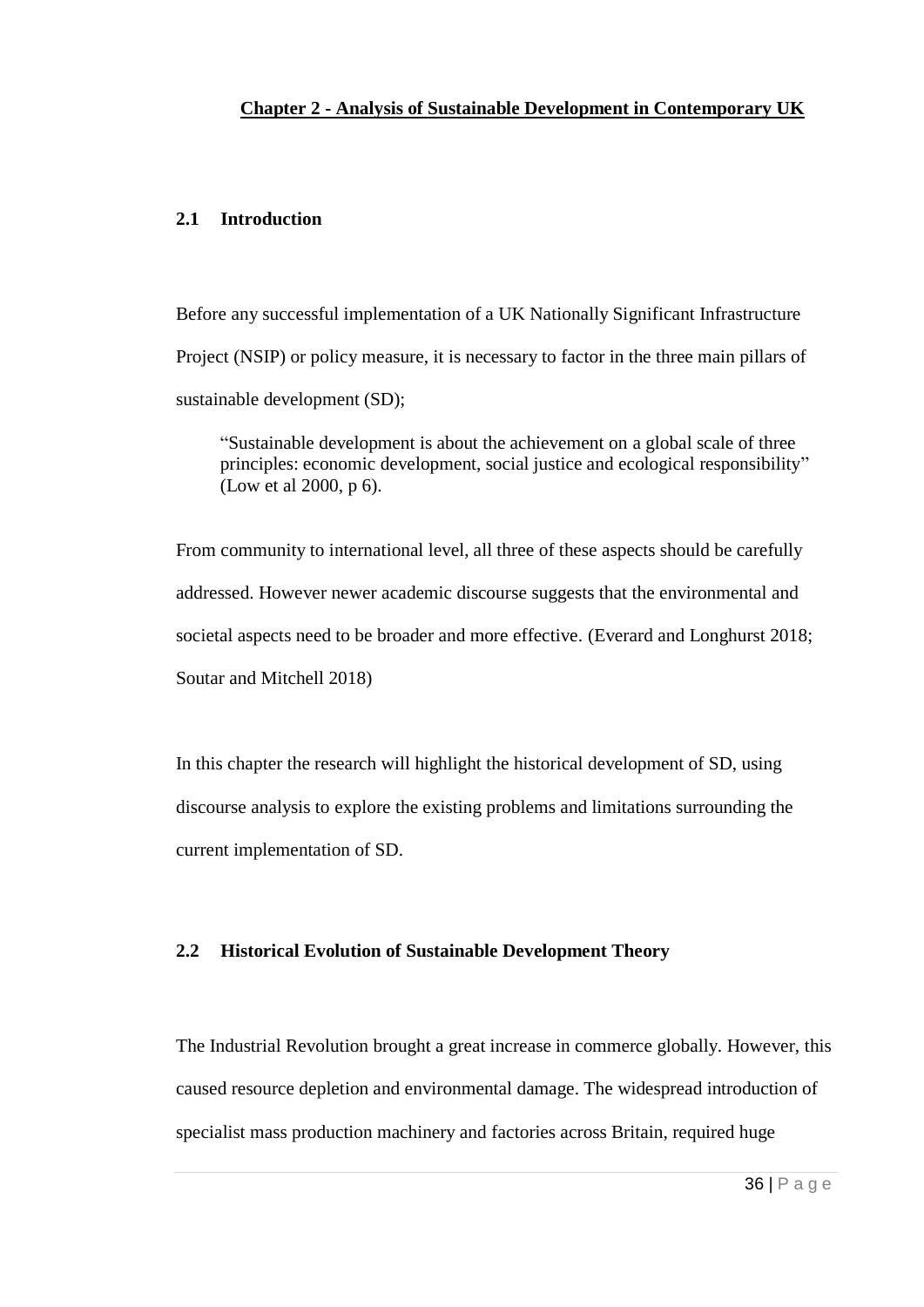supplies of power. This was predominantly supplied by the burning of fossil fuels with a high carbon content. such as coal (Abram et al., 2017).

During this period, some of the earliest environmental arguments were put forward for increased consideration of the value of natural environments and the threat of unsustainable development. Concerns regarding excessive natural resource exploitation to maximize wealth were voiced from various academic standpoints. There were early warnings concerning the importance of keeping development sustainable in the face of depletion of resources. There was also recognition that the majority of fossil fuels being used in industrial development were finite: "we are sacrificing those ends towards which material wealth is just a means" (Reismann 1987, p.420). An emerging focus on the detrimental impacts of this industrial expansion arose. There were particular attempts to rationalise inequitable behaviours which encouraged industrial projects to over-exploit resources, as 'homo-economicus'; assuming the values of such men to be rational self-interested wealth maximisers, who had little concern for potential negative outcomes of such huge resource exploitation (Dixon and Wilson 2012).

This trend of over-exploitation of finite energy resources continued through the 1950's, despite growing academic scrutiny of 'homo-economicus'. Academics began to recognise the that the repercussions of continued unsustainable practices would adversely affect the environment. This would be to such an extent that it would:

"Merge each nation's affairs with those of every other, more thoroughly than the threat of nuclear war or any other war may already have done." (Von Neumann 1955, p. 248).

Scientific developments post-World War II, especially in developed nations, allowed for the collection of more detailed environmental evidence. This supported the broadening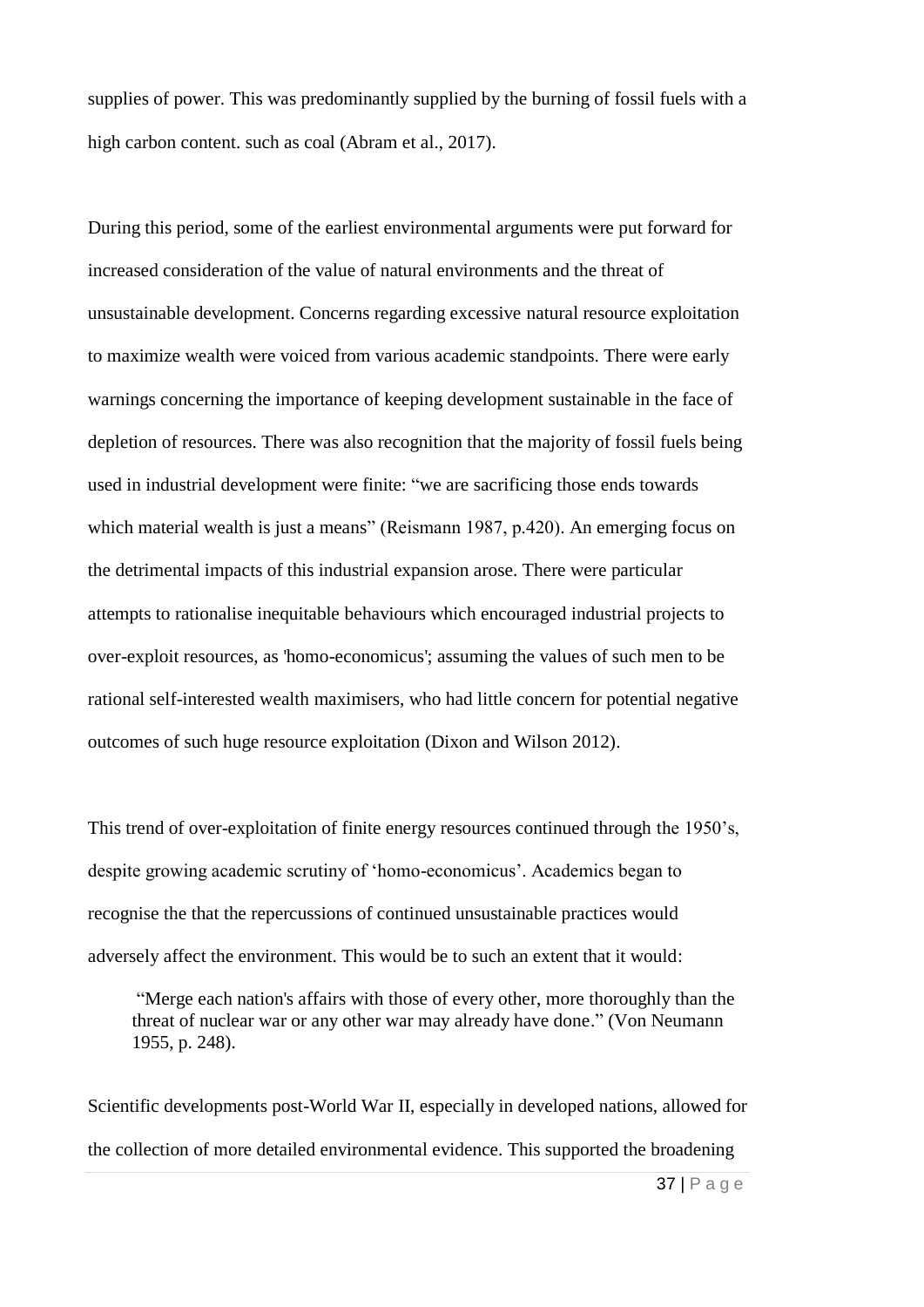scrutiny of unsustainable practices throughout the industrial sector, particularly when understanding the implications of industrial chemical use. One notable example is Rachel Carson (1962), who used improved scientific research to highlight the dangers of the pesticides being used within the agricultural sector, and especially how these had negative impacts on human health and the environment.

Through their work, Carson and others challenged national institutions to take a more active interest in their resource management methods, resulting in the first major international response by the Conference on the Human Environment in Stockholm in1972. Following the Stockholm Conference, the United Nations Environment Programme (UNEP) was created and has since taken a major role in assisting national governments in the implementation of environmentally focussed policies and practices.

In the same year, research on the effects and limits of continued worldwide growth was conducted at the Massachusetts Institute of Technology (MIT), now better known as 'The Limits to Growth', which was commissioned by the Club of Rome. It produced alarming conclusions. The first identified that if the (then) growth trends in industrialisation, pollution, worldwide population, resource depletion and food production remained unchanged, then the maximum capacity of our planet would be reached within the next 100 years. This brought a clearer focus on defining 'sustainability', emphasising the imperative for the preservation of the natural environment.

In 1987 the Brundtland Commission report attempted to bring together contemporary views of what SD actually was. *Our Common Future* defined SD as;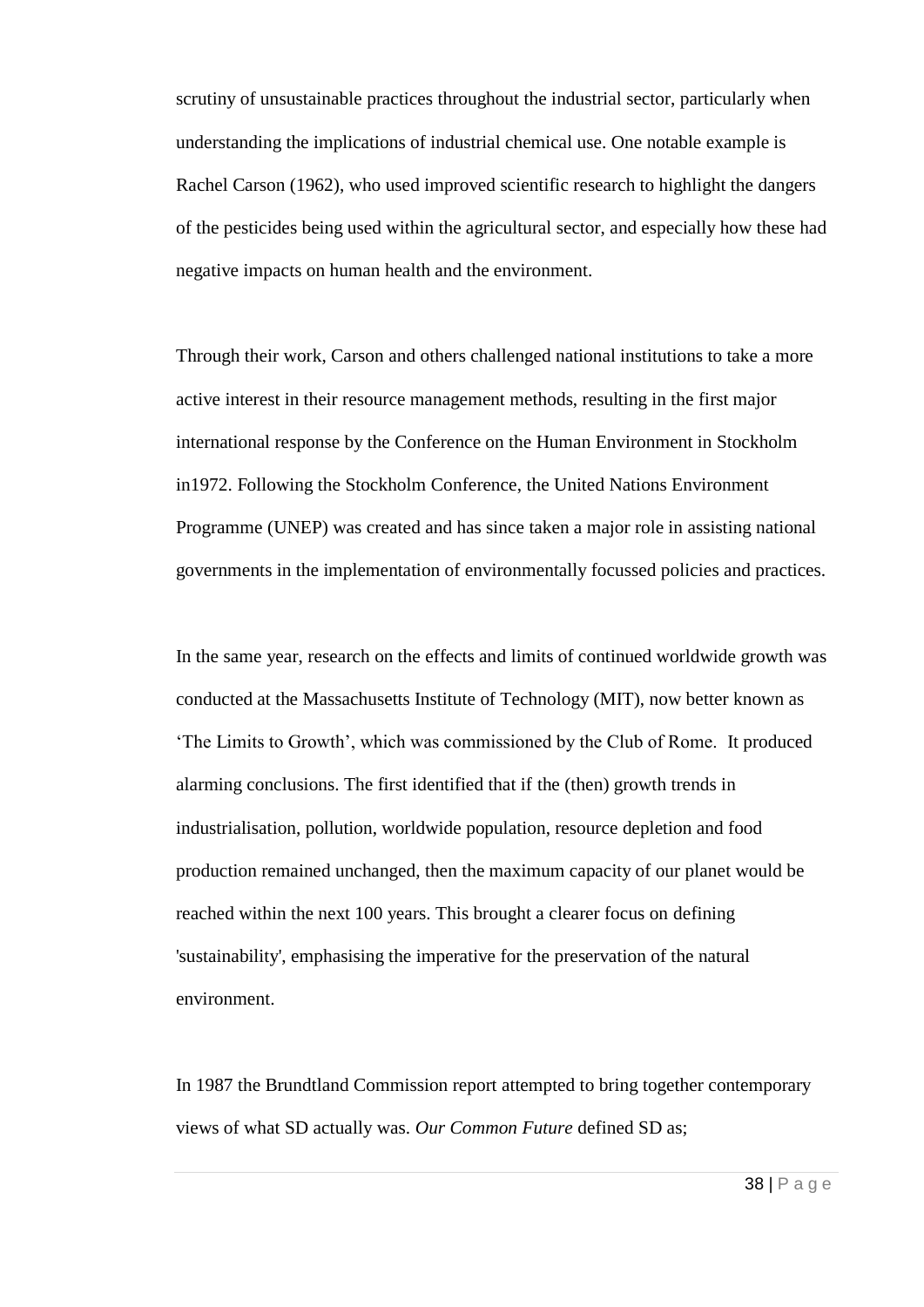"development that meets the needs of the present without compromising the ability of future generations to meet their own needs". (Brundtland Commission 1987, p. 43)

Following the publication of the Brundtland Report, this has been accepted as a sound general definition of SD across a wide spectrum of political, economic and social development policies.

Brundtland's definition is based on a dual notion of equity, applied in two ways. The first is the application of equity in an intragenerational manner, aiming to provide an equitable distribution of clean, natural resources and financial opportunities, in a nondiscriminatory manner, with full social involvement and social stability amongst the world's existing population. The second is the application of intergenerational equity, through the ethical duty bestowed on the current generations to simultaneously secure (or at least not further diminish) global levels of biodiversity and natural resources through sustainable development. The intention of this is that future generations should inherit the same levels of resource:

"The next generation should inherit a stock of environmental assets no less than the stock inherited by the previous generation" (Brundtland Commission 1987, p.11).

The United Nations Millennium Ecosystem Assessment (MA) attempted to introduce a sophisticated roadmap showing how to ensure that the 'inherited stock' is at least equally transferred to the next generation. The framework demonstrated that a dynamic interaction exists between people and ecosystems and that environmental assets such as ecosystems provide 'services' which benefit humans both directly and indirectly. To manage these services, the MA framework allocates them into four broad categories: provisioning, regulating, supporting and cultural.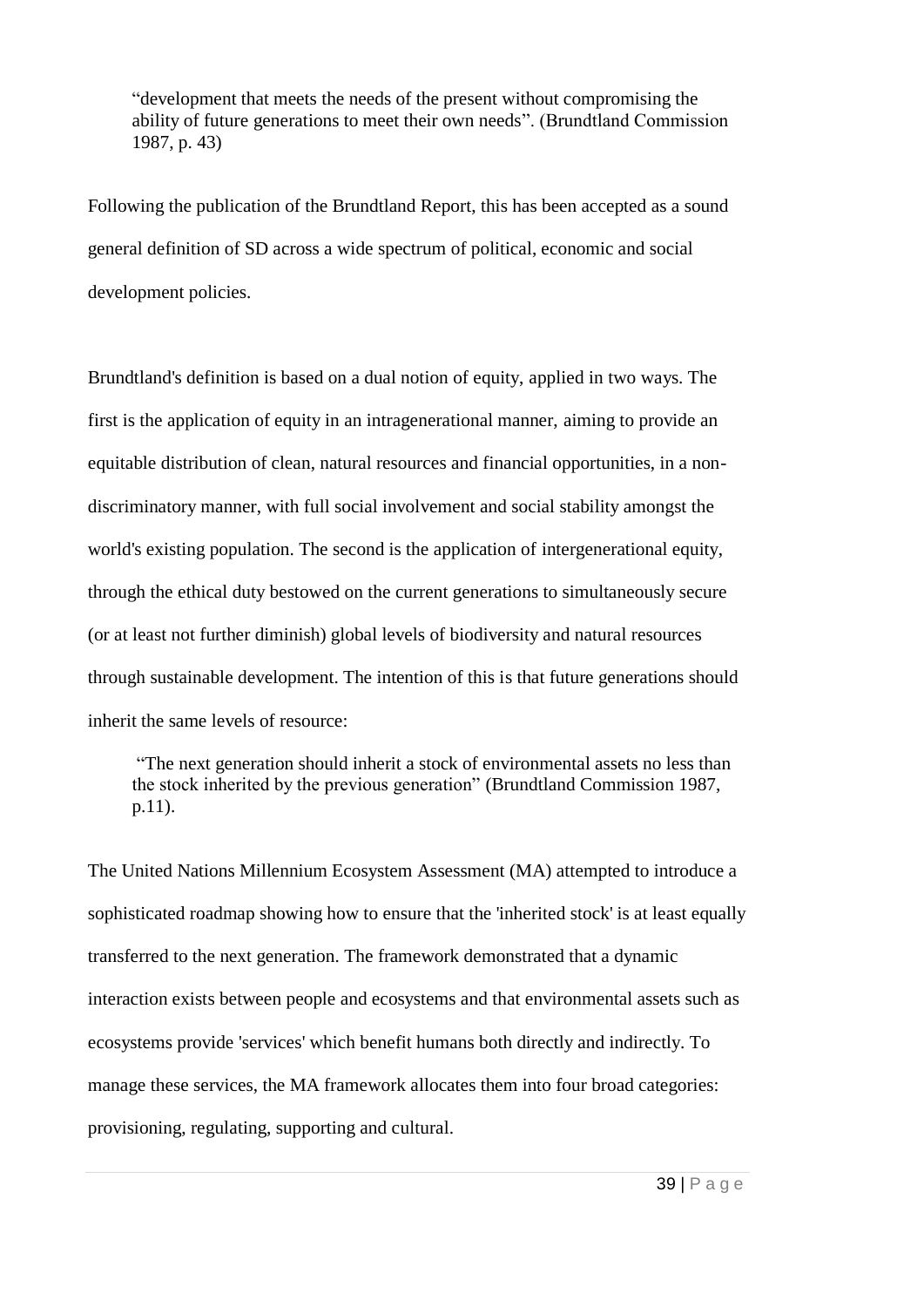Whilst the MA framework is structured roadmap for maintaining ecosystem development such that their benefits remain for next generations, its clear narrow focus on anthropocentric benefit highlights the difficulty in maintaining equal interests between the environmental and anthropocentric facets of the Brundtland definition. For example, the precise identification of a service as a beneficial endpoint impact of an ecological process on human welfare, emphasises the service provided to humans and little else. In this way, those transactions identified as mere ecological processes become undervalued, despite being vital in maintaining non-human ecosystems (Boyd and Banzhaf, 2007; Fisher and Turner, 2008).

## **2.3 Contemporary Assessment of Sustainable Development**

In September 2015 all 193 member states of the United Nation (UN) formally adopted the Sustainable Development Goals (SDGs), demonstrating worldwide recognition of the importance of the world's finite natural resources in upholding human health and overall well-being. This recognition was implemented through a number of strategies under the MA Framework (MDGs) consisting of 17 goals and 169. These aimed to improve economic growth, social equality and the mitigation of detrimental impacts of climate change by 2030 (Gupta and Vegelin, 2016; UK Cabinet Office 2017). However, some academics perceive the current effectiveness of SDGs to be limited by a fragmentation of their implementation on both a national and international scale (Horton, 2014). Arguably whilst the UKs SDG implementation strategies are still in relative infancy, a more cohesive implementation is needed for the satisfactory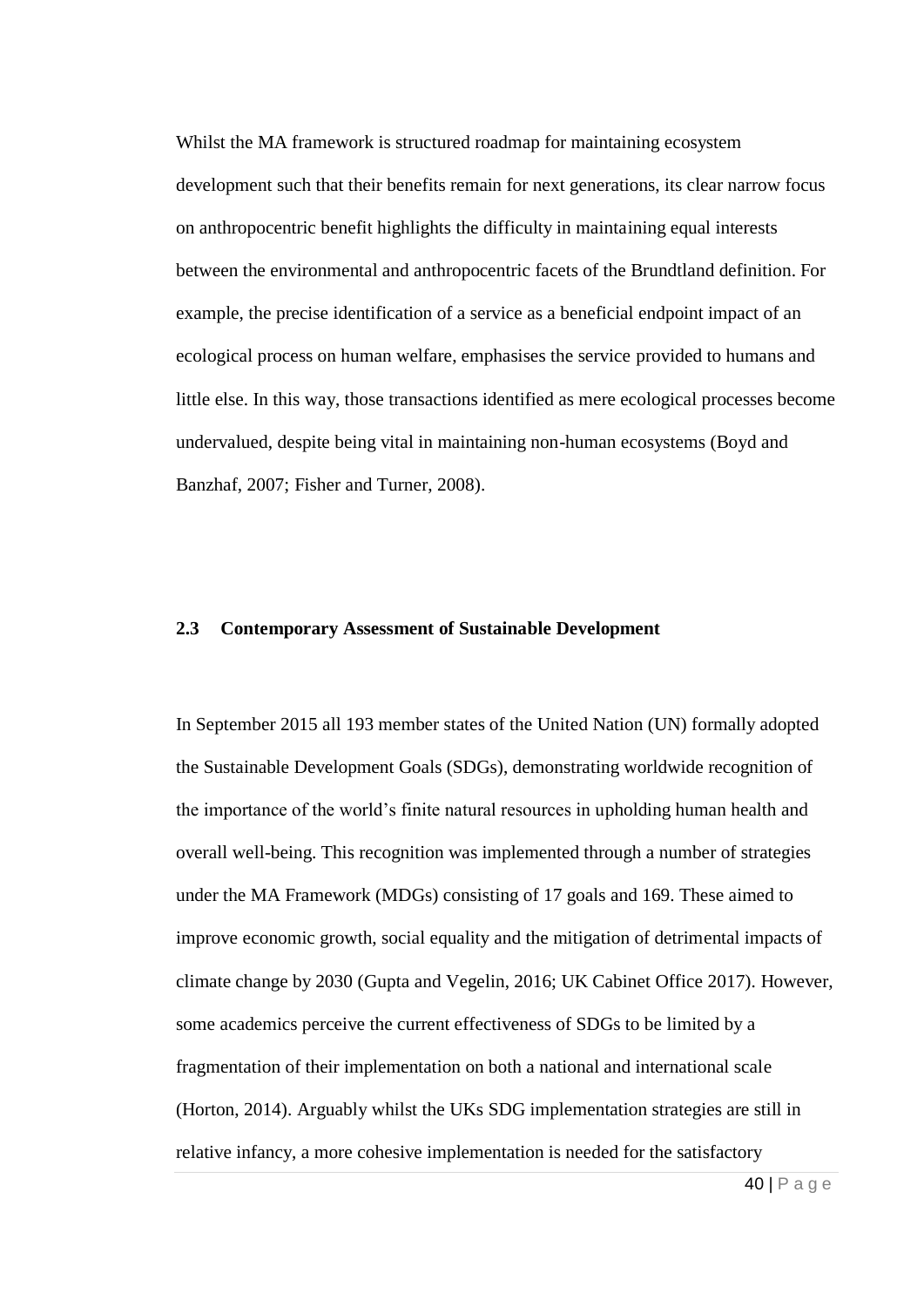achievement of such goals, from the perspective of both horizontal and vertical actors (Stafford-Smith et al., 2016).

## **2.4 Lack of a Clear Measuring Tool**

One of the major problems with the Brundtland definition of equity being primarily founded on moral values, is that it may be subject to a range of interpretations. It provides no specific or widely accepted form of measurement process to identify development limits of various industrial sectors and the management of natural resources. This problem has been openly addressed by those policy makers seeking to enhance SD. For example, in Chapter 40.4 of Agenda 21 this need for indicators was emphasised:

"indicators of sustainable development need to be developed to provide solid bases for decision making at all levels and to contribute to a self-regulatory sustainability of integrated environment and development systems" (United Nations 1992, p.346).

Arguably however, the proscription of a blanket requirements check list for effective SD, could shift the focus away from the historic meaning of sustainability – one of strict preservation – to a position that allows for compromise or the prioritisation of economic growth over natural resources. Permitting such substitutions of natural capital for the generation of human based (production) capital, reflects the narrow or 'weak sustainability' perspective in relation to environmental economics; a concept popularised by the works of Robert Solow (1986; 1974) and John Hartwick (1977). Under one potential interpretation, the Brundtland definition could incorporate the weak sustainability perspective by suggesting that we are not obliged to leave our descendants an undiminished stock of fossil fuels such as petroleum, if an alternative source/s of energy can be identified instead (Ayres et al. 1998).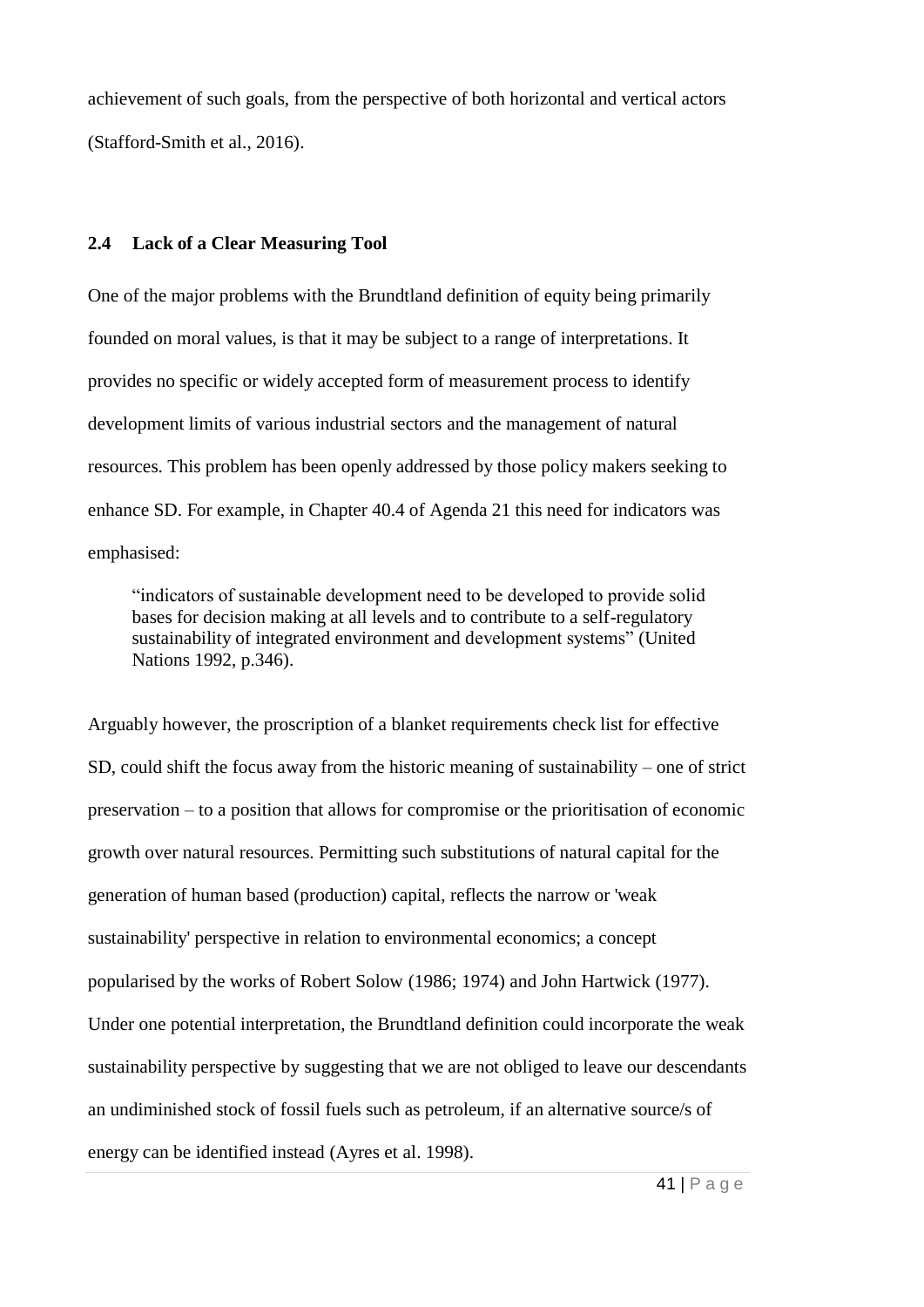By contrast, the 'strong sustainability' viewpoint more focussed, with stricter preservation of finite resources laid out as a series of thresholds that must not be crossed. The strong sustainability perspective assumes that sources of environmental and human capitals are complementary, but that the former cannot be substituted by the latter (Pelenc and Ballet 2015). However, without a clearly defined measuring tool, defining such threshold restrictions is largely a combination of socially and politically determined preferences that could differ widely between communities and regions (Ekins et al., 2003; Chiesura and de Groot, 2003). Similarly, defining threshold restrictions could prove difficult, considering the varying capacity for resilience across a range of regions; natural resources may be able to recover from manmade, natural of cumulative shocks or stresses in different ways and at different rates (De Groot et al., 2003). The value of a species may vary in different geographical locations when attempting to maintain biodiversity. Without a widely accepted form of measurement, it becomes much more difficult to both identify suitable methods of development and to record levels of impact.

Conversely under Brundtland's need for strong sustainable intergenerational equity, another problematic area arises. In this, current generations may limit development in favour of preservation of natural resources for future generations to 'meet their own needs'. However, future generations' respective wants and (more importantly) needs could change from those that preceded. They could, for example, require the use and depletion of a particular natural resource that had previously been preserved. From a weak sustainability viewpoint this could technically exist within the boundaries of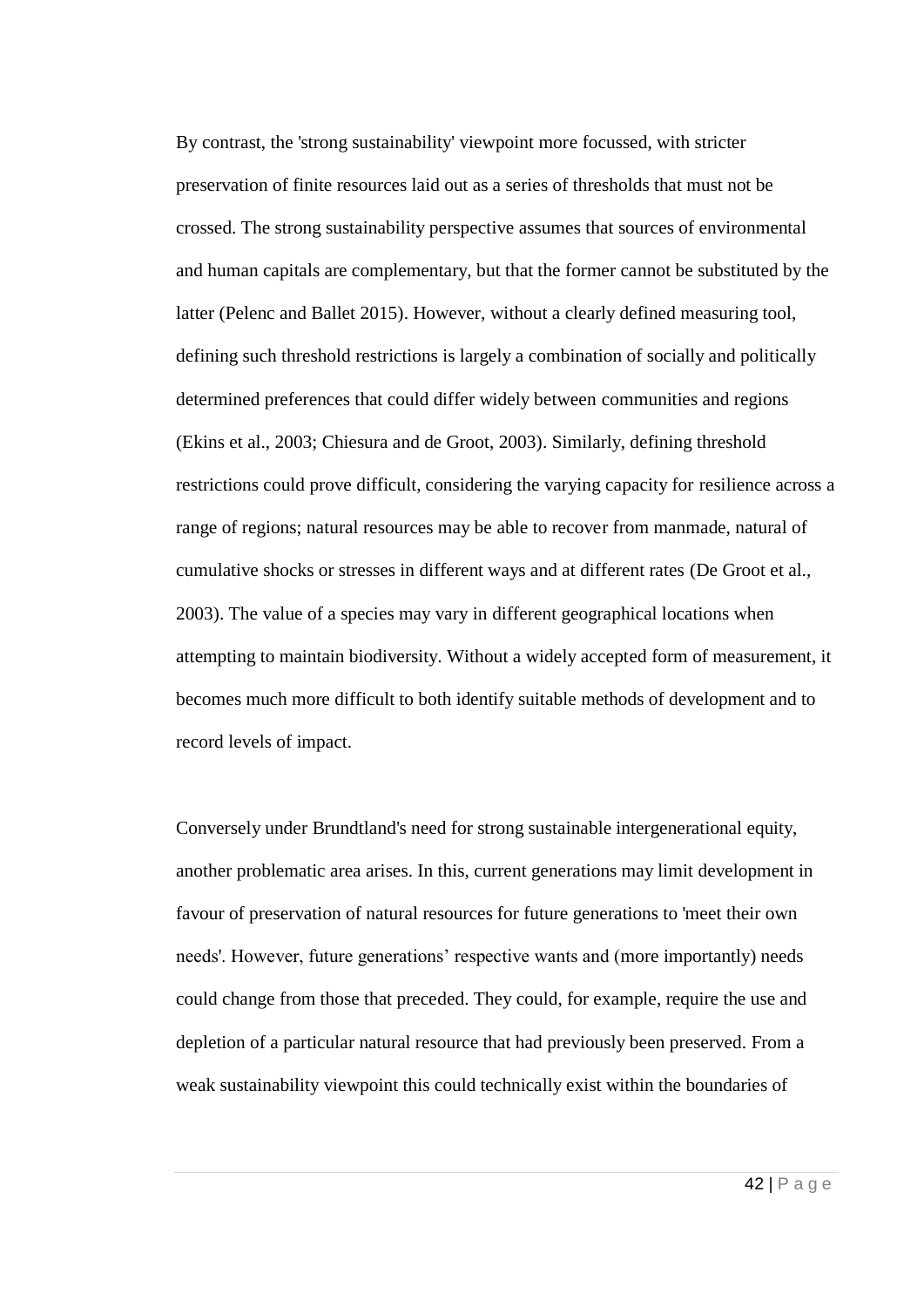Brundtland's definition, if that future generation required this to satisfy their own survival (Gough, 2015).

For example, should the current increase of the UK's population continue, policy measures would most likely increase their focus on the need for more housing and food supplies. Arguably then, might the social and economic anthropocentric benefits of regional growth, for example, overshadow the preservation of the natural environment? (Cambridge University Institute for Sustainability Leadership, 2014).

The recent introduction of the Housing and Planning Act 2016 (HPA) and the latest report of the Natural Capital Committee (NCC) (2017) demonstrate that such a scenario may already exist. Through the HPA the UK government proposes the building of more homes in England and Wales, providing economic benefit through the increase of private home sales. Conversely the NCC has made a series of recommendations to government emphasising the need for considerable increase in its protection of environmental capital as an expense of economic growth:

"The government's 25 Year Environment Plan should be progressed rapidly, if there are to be demonstrable improvements in England's natural capital before 2020...Currently many aspects of the natural environment are still deteriorating; Development of the Plan has been considerably slower than both expected and desired, in part due to the referendum and Brexit" (NCC 2017, p.3).

Unclear definitions and the lack of a specific method/currency of measurement, place substantial limitations on the ability to implement effective SD. This allows development to expand without adequate supervision or regulations regarding their levels of sustainability (Verma and Raghubanshi, 2018). Such a lack of monitoring tools which hold planners accountable for any detrimental outcomes of their projects, could allow uncontrolled exploitation of natural resources and ecosystems (Matthews, Lo and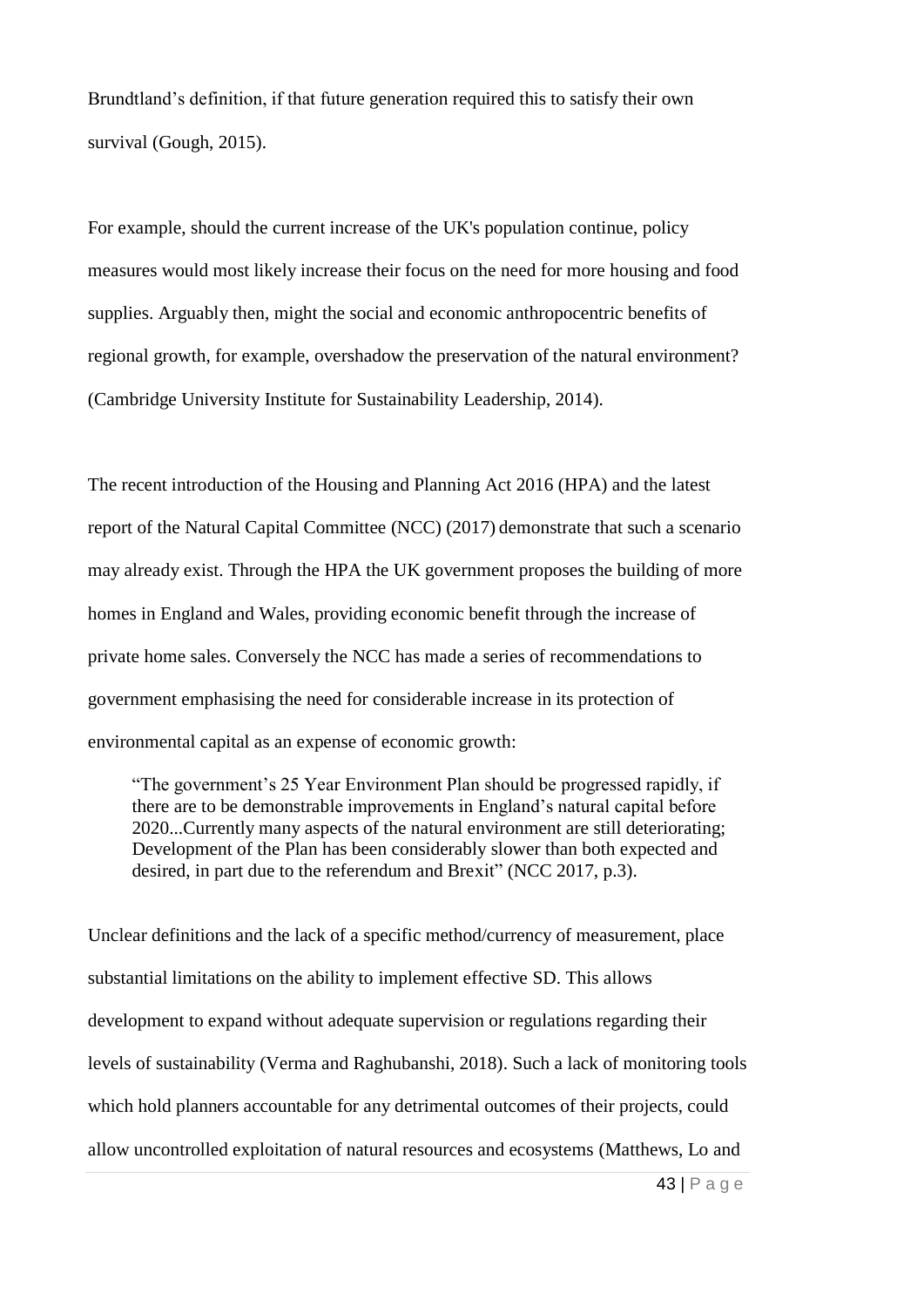Byrne, 2015). For example, there is currently no obligation to implement reasonable, sustainable, alternative energy sources during development.

Under the weak sustainability viewpoint, such an absence of remedial measures could lead to an acceleration towards the point of no return, for permanent detrimental effects from a rise in global temperatures – so much so that we may have already (considering the strong sustainability standpoint) have exploited our resources and ecosystems to the point of no return for recovery (Crowther et al. 2017).

Accordingly, academic attempts to better understand and operationalize SD have been continuous, but a clearer overarching international framework remains elusive:

"This assertion can be confirmed by the length of time the concept has been around (over 25 years), the numerous international conventions and conferences held on sustainable development … and the inclusion of the concept in the development agendas of most, if not all, World nations and regional associations. However, sustainable development is still shrouded in controversy, misunderstanding and misapplication." (Ndah, 2015, p8-9)

This allows differing interpretations to be made which favour particular pillars of Brundtland's definition of SD. Some may take precedence over others, either deliberately or subconsciously, based on the interpreter's subjective interests.

# **2.5 Competing Interests of Sustainable development**

Varying interpretations of SD can create - presumably unintentionally - competition between the environmental, economic and social aspects required in order for development to be considered sustainable. Brundtland's definition specifically has drawn criticism that its use as an overarching definition of SD for newly introduced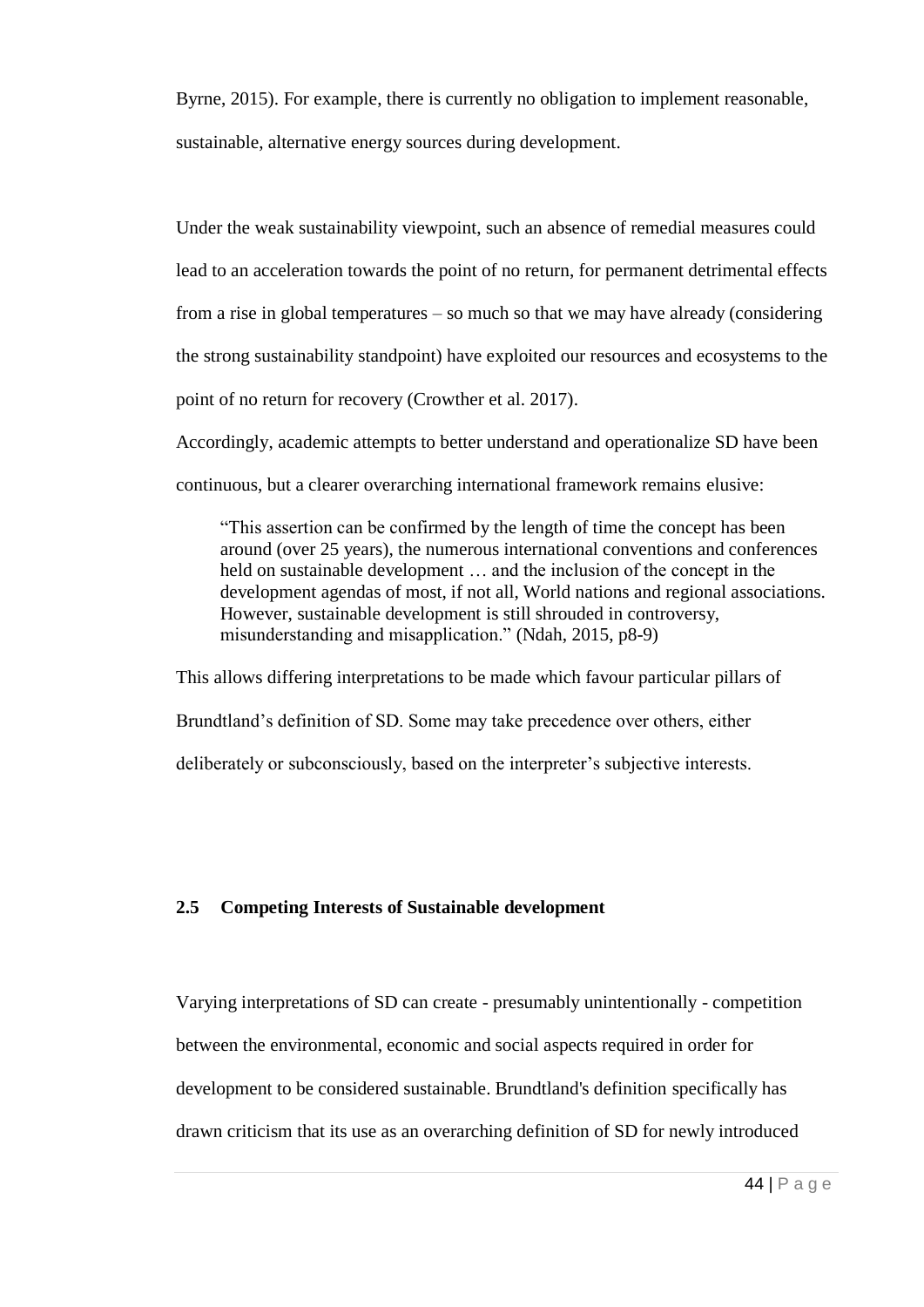policies, will continue to create competing views of what sustainability actually is. This is due to the definition overlooking or simplifying the varying wants and needs of individuals and groups within a single society, resulting in the production of unbalanced policy measures. These unbalanced policies then hamper any significant advancement of sustainable technology implementation as they fail to adequately reflect these varied and competing needs (Weinstein et al., 2007; Weinstein and Reed, 2005):

"Environmentalists want environmental systems sustained. Consumers want consumption sustained. Workers want jobs sustained…With the term meaning something different for everyone, the quest for sustainable development is off to a cacophonous start." (Norgaard, 1988. p.607).

One example is the ecocentric approach to sustainable development. Ecocentrism is the environmental philosophy focussing on the implications of human activity for the natural ecosystems to which they relate (Hettinger and Throop 1999). At the opposite end of the spectrum we see the philosophical objectives of anthropocentrism. Whilst similar to the viewpoint underlined by the MA framework above, anthropocentrism is more radically based on the viewpoint that all human activities should primarily aim to achieve the best desired outcome for human societal wants and needs, regardless of whether this would adversely impact any aspects of the natural environment (Boddice, 2011). Earlier ecological economic theory focussed on maintaining the value of goods and services underpinning human well-being and demonstrated a more moderate approach to the different interests of varied parties, including the 'natural' capital stocks of society (Dodd 1995). This 'supply side' perspective conceptualizes the challenge of SD as at least maintaining the value of a society's total capital stock over an indefinite future, but still reinforces the predominant focus on human well-being and benefit rather than a wider ecological perspective (Dodd 1997).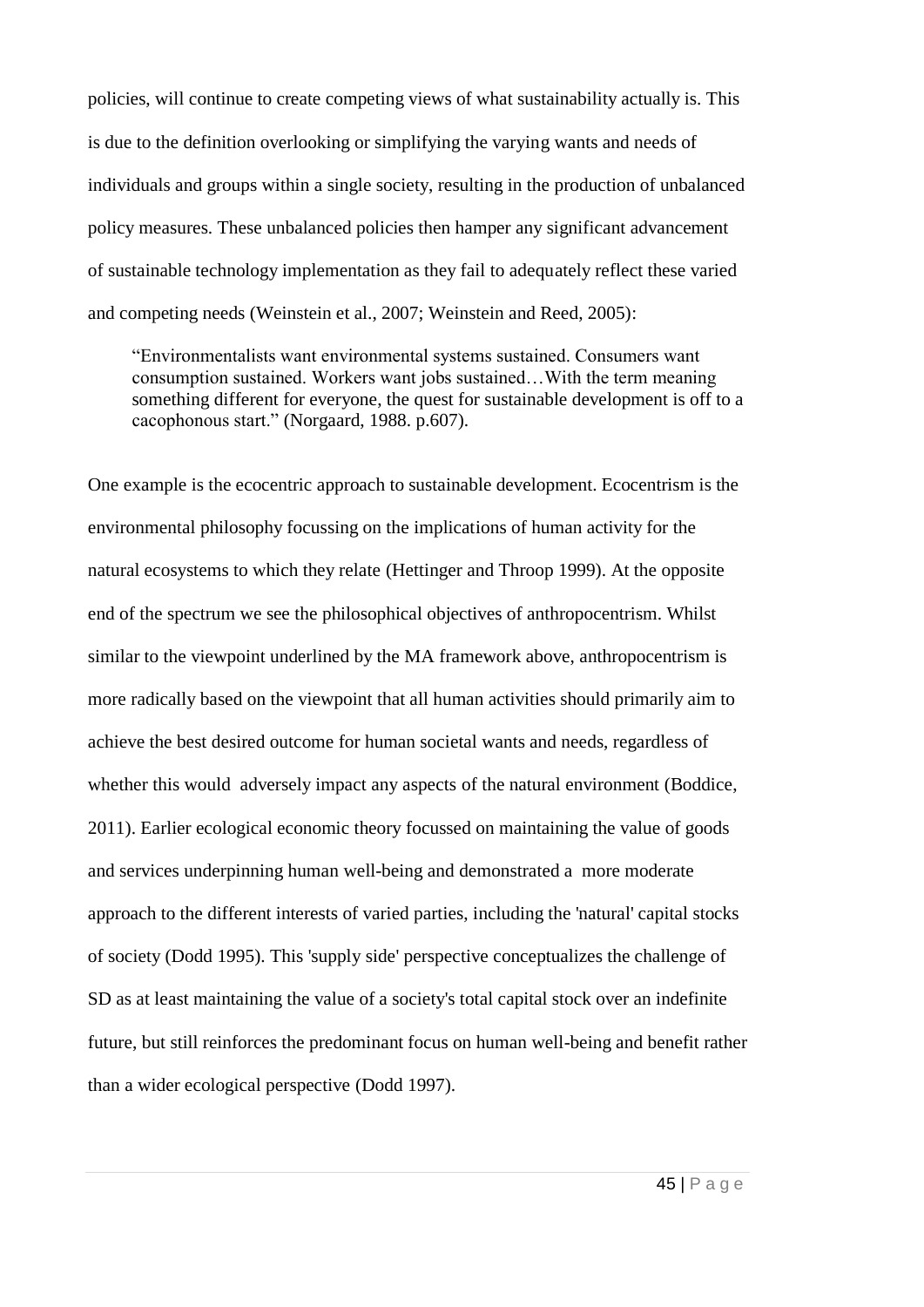Furthermore, a lack of a clear and unified system of measuring SD provides opportunity for deliberate misuse. As long as an individual or group does not breach the generally accepted interpreted definition for their specific area of expertise, they could shape their actions to attain maximum profit from a situation, even if this is in opposition to the consensus of what SD is in other sectors. Timothy O'Riordan (1988, p.30) claims that:

"[developers] seek to exploit the very ambiguities that give sustainability its staying power. Similarly, environmentalists abuse sustainability by demanding safeguards and compensatory investments that are not always economically or socially just."

Direct evidence of this reasoning was demonstrated during the application for planning permission for the proposed Navitus Bay Wind Park. Under the social aspect of Brundtland's definition in the form of representations made by individual objectors, these blocked much needed environmental measures to implement a clean renewable energy source by highlighting potential economic impacts:

"I object to industrial seascape it will reduce the value of my house" (Infrastructure Planning Inspectorate, 2015a).

Meanwhile others did not specifically emphasise economic impacts, but still highlighted personal aesthetic impact as their main (or in this example, only) basis for objection:

"I have a property that looks directly at the area where the construction will take place" (Infrastructure Planning Inspectorate 2015b).

Principles such as ecocentrism and anthropocentrism are at opposite ends of the objective-seeking spectrum and therefore exhibit a dialectical tension; in the absence of conscious change, there is likely to continue to be a shifting compromise between them. (Hettinger and Throop 1999) For example, in terms of a simplified economic standpoint, development would primarily be measured in terms of growth. The most basic indicator of a nation's successful economic development is gross national product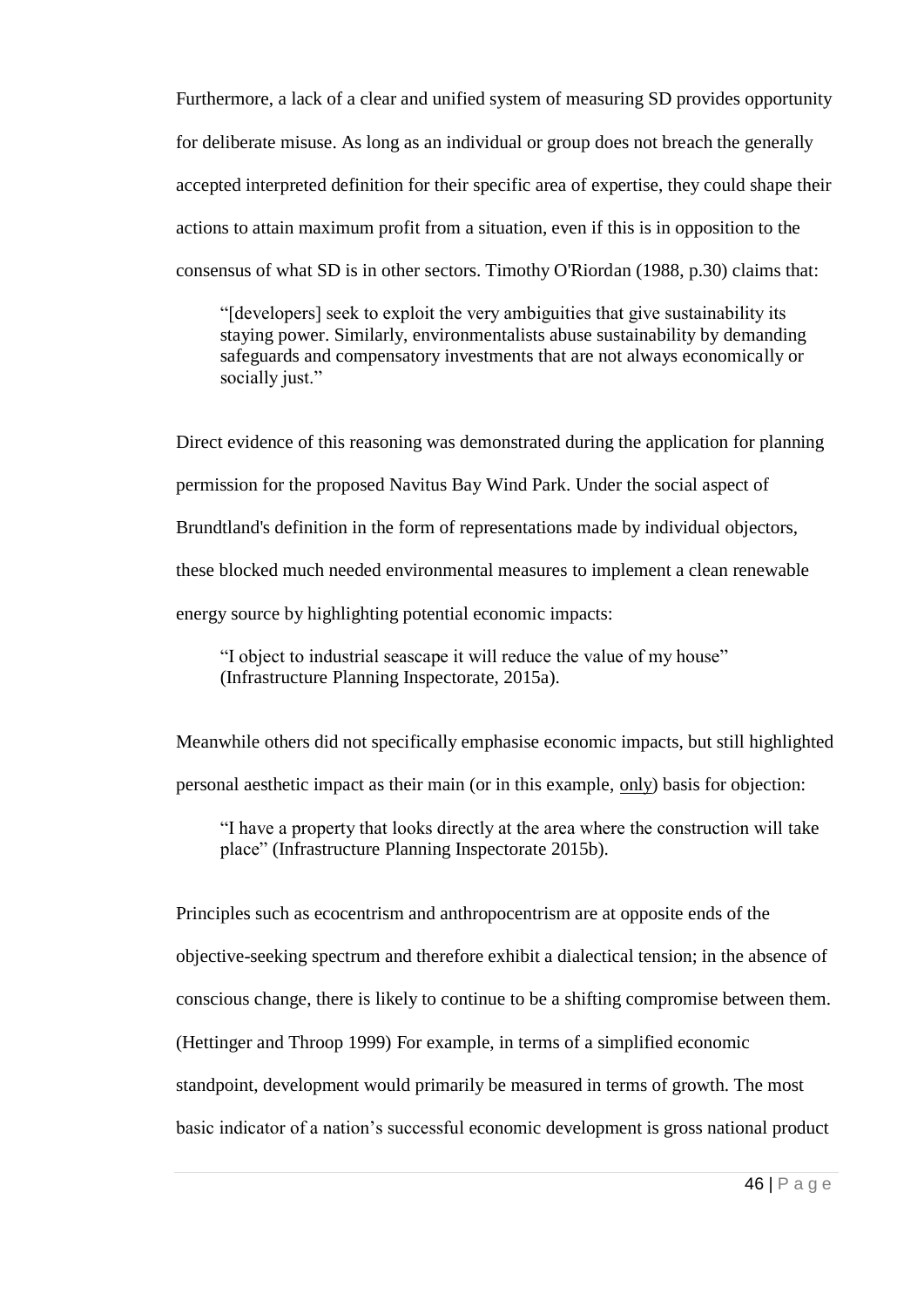(GNP). If we take a hypothetical nation's main economic export activity of logging, through GNP statistical analysis, the greater the nation's ability to cut down trees and process them for timber etc., the greater the activity could be considered a productive development in terms of growth - even though from an environmental aspect such deforestation would be considered highly unsustainable (Pearce 1986).

The agricultural process highlights issues of such aforementioned competing SD interests. The designation of specific sites for natural food production might be considered a sustainable move by a society. However, the continuous process itself challenges the concept of SD from an ecological standpoint. Bartelmus (1986) highlights that:

"In young systems the rate of gross production of biomass and organic matter tends to exceed the rate of community respiration, that is the maintenance costs of the ecosystem. Mature systems on the other hand exhibit equal or near-equal rates of production and respiration."

Ecological resilience emphasises that ecosystems undergo continuous change. It focuses on a specific ecosystem's capacity to absorb particular 'shocks' whilst maintaining its ability to function through natural stages of renewal or reorganization. Ecological resilience theorists view these naturally occurring strategic stages as 'key to sustainable development' (Folke 2002). The anthropocentric interests of crop production may require the maintenance of an ecosystem in a continuous 'young' state, which therefore sacrifices SD from an ecological perspective in order to maximise production. Preventing an ecosystem's development through its resilience-dependent stages, in which it achieves its maximum capacity to adjust to potential evolutionary threats (such as rise in annual temperatures or a natural migration of a particular species), prevents it from attaining an adequate level of natural stability.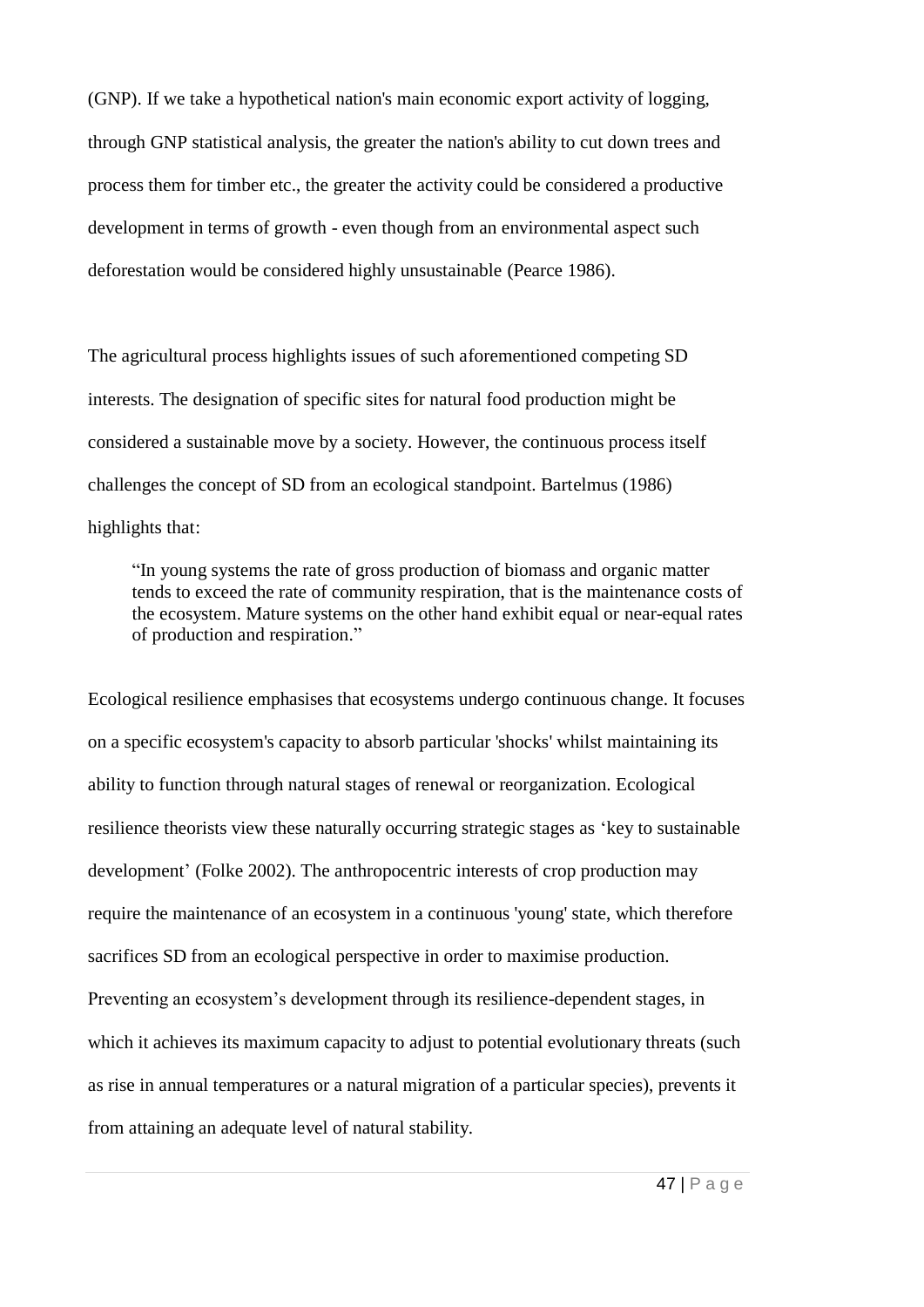This form of anthropocentric control is illustrated within the findings of the State of Nature (SNR) report (2016), which monitors quantitative trends for almost 4,000 terrestrial and freshwater species in the UK. The SNR highlights that the UK's woodland systems have changed to vast extent, predominantly due to anthropocentric influences (SNR 2016, p.27). Historically the UK was mainly covered by large woodland and heathland areas but has reduced to a woodland area percentage of only 13 per cent. At least 80 per cent of this is under 100 years old and only a minute 1.2 per cent is classified as semi-natural ancient woodland. This makes the UK one of Europe's least wooded nations today.

Between 1970 – 2013 (long term) 53 per cent of woodland species declined, whilst between 2002 and 2013 (short term) 51 per cent of numbers of woodland species also declined (SNR 2016, p.29). Furthermore, the index of change in the abundance and occupancy of woodland species has declined by 24 per cent over the long term and by 7 per cent over the short term. Meanwhile, the UK woodland bird indicator has declined by 20 per cent since 1970 and the England woodland butterfly indicator by 51 per cent since 1991. Damningly, 11 per cent of woodland species in Great Britain are threatened with extinction.

Over the last century, the percentage of woodland areas has more than doubled due to vast new planting of trees. However, the majority of these newly planted trees are identified as non-native coniferous trees that can be well utilised within the timber industry but from an ecological perspective, provide fewer benefits for native wildlife (UK National Ecosystem Assessment 2011). Thus, despite the supplying of a much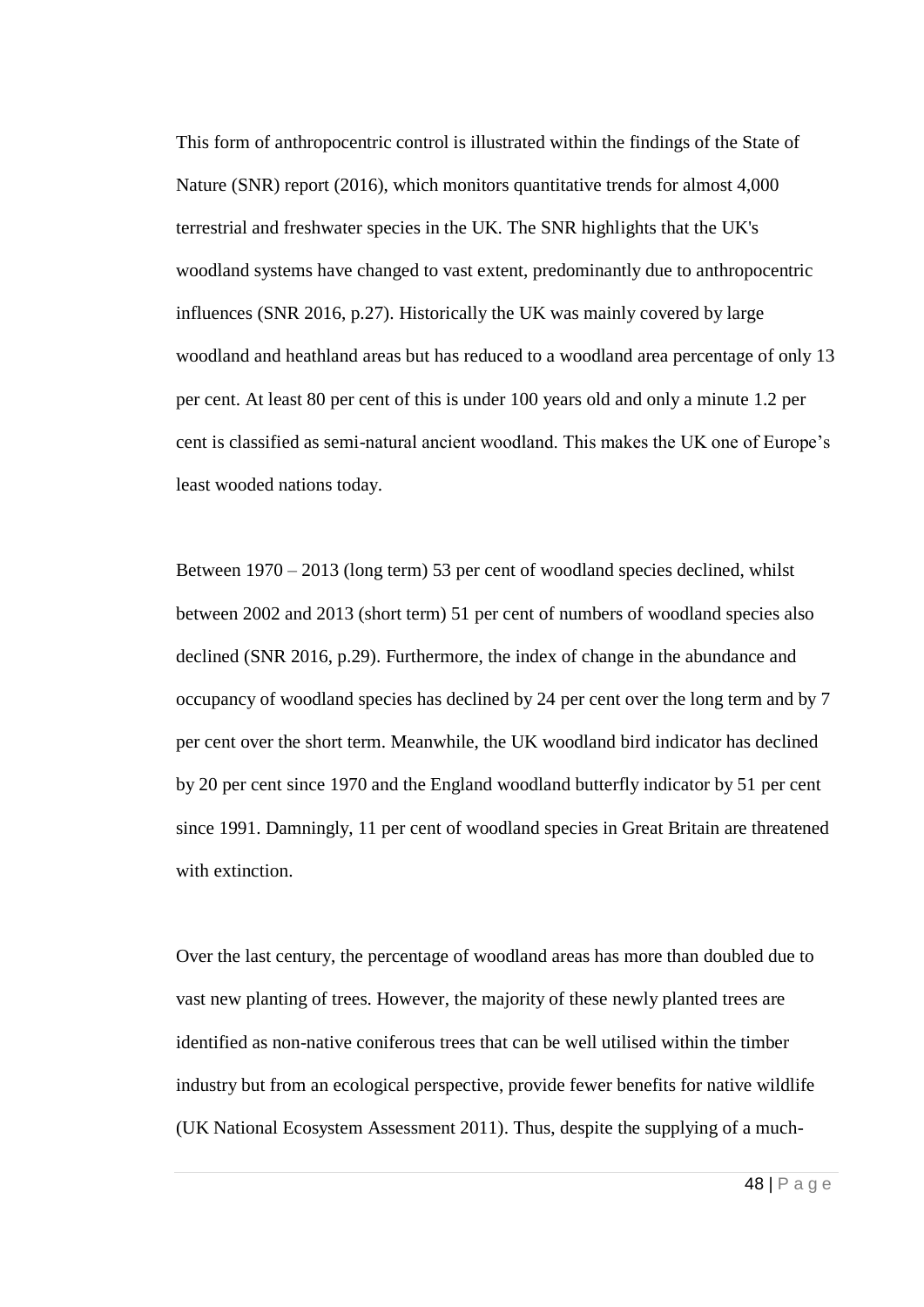needed increase in woodland percentile, the economic benefit of increased timber production is to the detriment of stabilizing past levels of biodiversity, i.e. economical facets are given precedence over environmental facets.

As discussed above, economic development is considered to be one of the main features in Brundtland's effective SD concept. However, arguably, under this sub-component, SD is increasingly sacrificing environmental interests for the sake of increasing economic gains. Concentration on 'growth' has led to an ever-widening financial divide both internationally and nationally, demonstrating that Brundtland's emphasis on the need for greater equitable distribution (World Commission on Environment and Development 1987, p.43) has been ignored. From an international perspective, supplying goods and finance in attempts to reduce the stress of hunger and poverty amongst 'developing' nations, can lead to increases of dependency on richer nations. This removes the opportunity for the recipient country to develop and maintain a level of sustainable independence (Redclift 1989, p.61). Also, the provision of cheap imports helps to strengthen the urban workers and elites at the expense of rural groups (Lipton 1976), whilst the exploitation of poorly-balanced trade agreements can lead to a greater need for the developing nation to produce agricultural commodities for export. This in turn results in an increase in land use to generate said product, causing local farmers to become increasingly dependent on exportation goods rather than increasing levels of sustainability from within (Institute for Sustainability Leadership 2014, p57). Simultaneously the expansion of sites for large scale agricultural farms are likely to lead to deforestation and sacrifice of natural ecosystems such as that in South America, with Brazil, Bolivia and Columbia all being prime examples.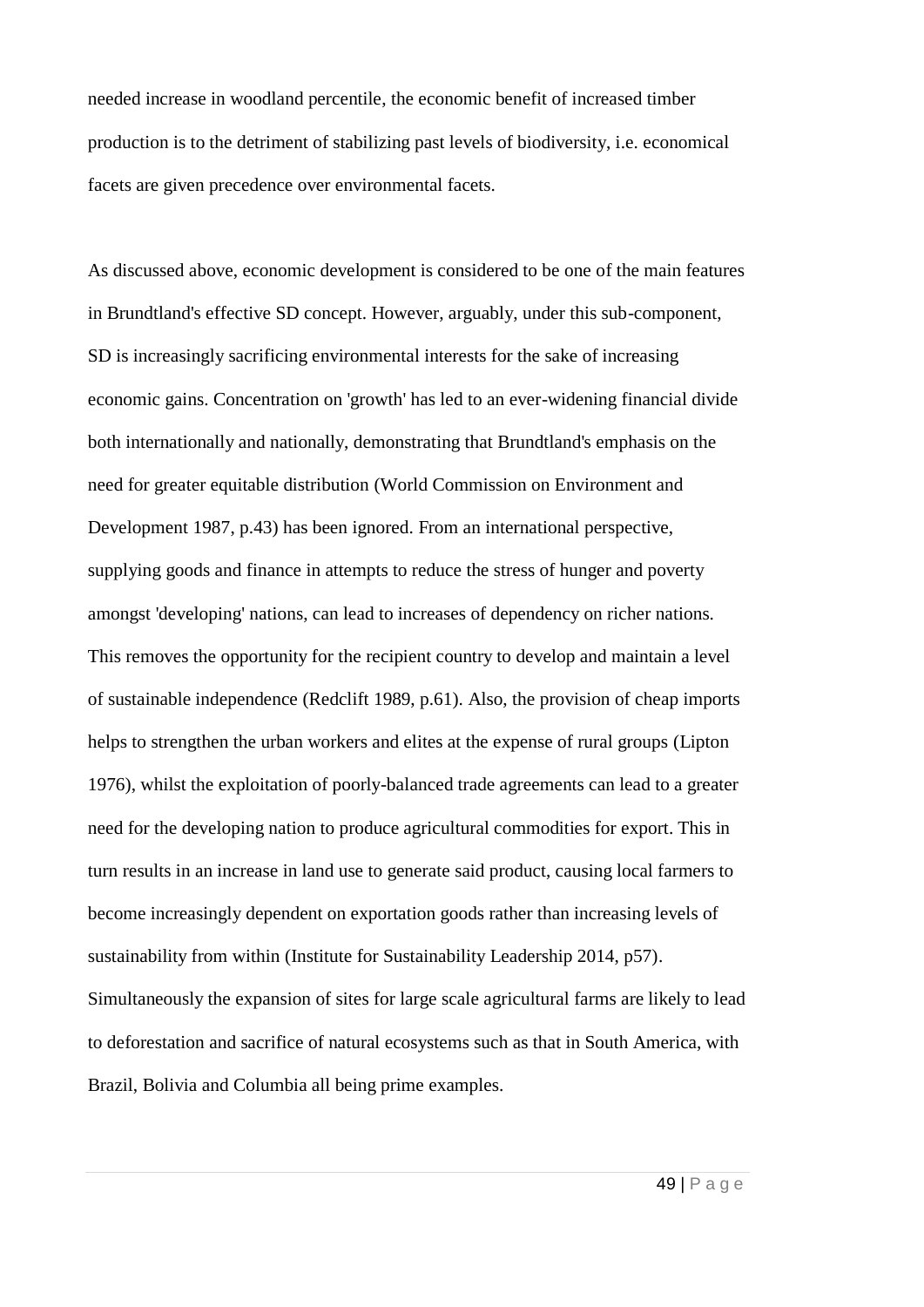From a national perspective, the UK is still attempting to balance itself in the wake of the 2016 referendum, in which the majority voted for the UK to leave the European Union. The current Prime Minister Theresa May has publicly expressed that should this happen, removing the UK from the existing single market, which currently allows free movement of goods, services, capital and potential employees. Statistics show that in November 2016 the UK's total trade balance for goods and services within the EU single market was 4.2 billion GBP in favour of importation (UK trade: December 2016, 2018). It is argued that should the UK lose that ability for free movement, the extra costs of importing and exporting goods and services will mainly impact smaller companies and partnerships who cannot afford sudden increases of expenditure. Conversely the protectionist measures brought on by the triggering of Article 50 (European Parliament Research Service 2016) by the UK government through levied importation costs, could lead the UK to focus on local commodity purchase, increasing support for local farmers and communities. However, the longer detrimental effects for a developed nation (as opposed to one considered to be still developing) (Nenovsky and Torre, 2015) adopting such measures could well eclipse the short-term gains through rapidly increased consumption of British produce, limiting the individual farm's ability to grow sustainably.

Research studies conducted by Hansen et al. (2004) on farmers' perceptions of risk on shaping their individual concerns and motivations for specific action could help to explain how such interests become limited to individual facets of sustainability, creating competition through individual interpretation of national policy measures. Their research identified the existence of a "finite pool of worry", suggesting that individuals had a finite resource of worry for the risks to specific concerns (Hansen et al. 2004, p.2). They found that when concern about one type of risk would increase, worry about other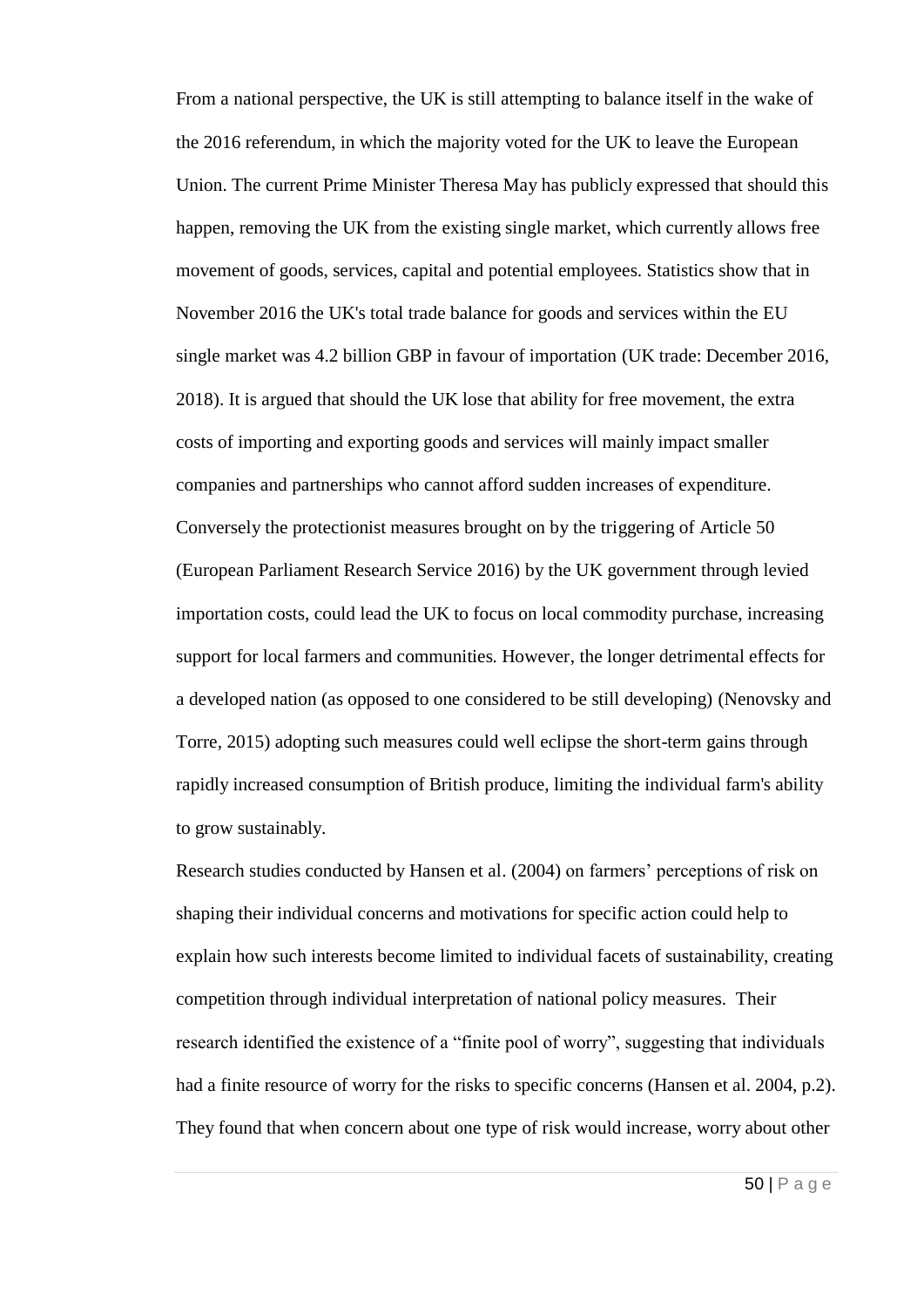risks would frequently decrease. When responding to uncertain and risky situations, humans tend to focus and simplify their decision making. Individuals responding to a threat are likely to rely on a single, immediate action, even when it provides only limited protection or risk reduction in the relative short term and not very effective outcome solution for the long term. People often take no further action, presumably because the first one succeeded in reducing their sense of worry or risk as they feel that they are adequately contributing as an individual in mitigating the effects of climate change. This process is labelled the 'single action bias' (Weber et al. 1997). This could therefore help to explain why such competition of interests continue to exist amongst the search for a more holistic approach of SD. As single action bias influences the choice of the individual's one remedial contribution attempt, the person is more likely to select the outcome which reduces the greatest risk/maximize benefits for them personally, as opposed to the outcome that benefits the greater collective.

# **2.6 Paradigm Shift/Adjustment Rationale to Improve A More Holistic Application of Sustainable Development**

Increasing numbers of academics have voiced caution for continuing to rely on Brundtland's definition as the foundation on which to build policies. A significant criticism is that the Brundtland Commission's definition – "...meeting the needs of the present without compromising the ability of future generations to meet their needs" focuses too strongly on preservation for future generations' requirements under the intergenerational principle, whilst ignoring other key principles of equity under the intragenerational principle. These include geographical equity, procedural equity, and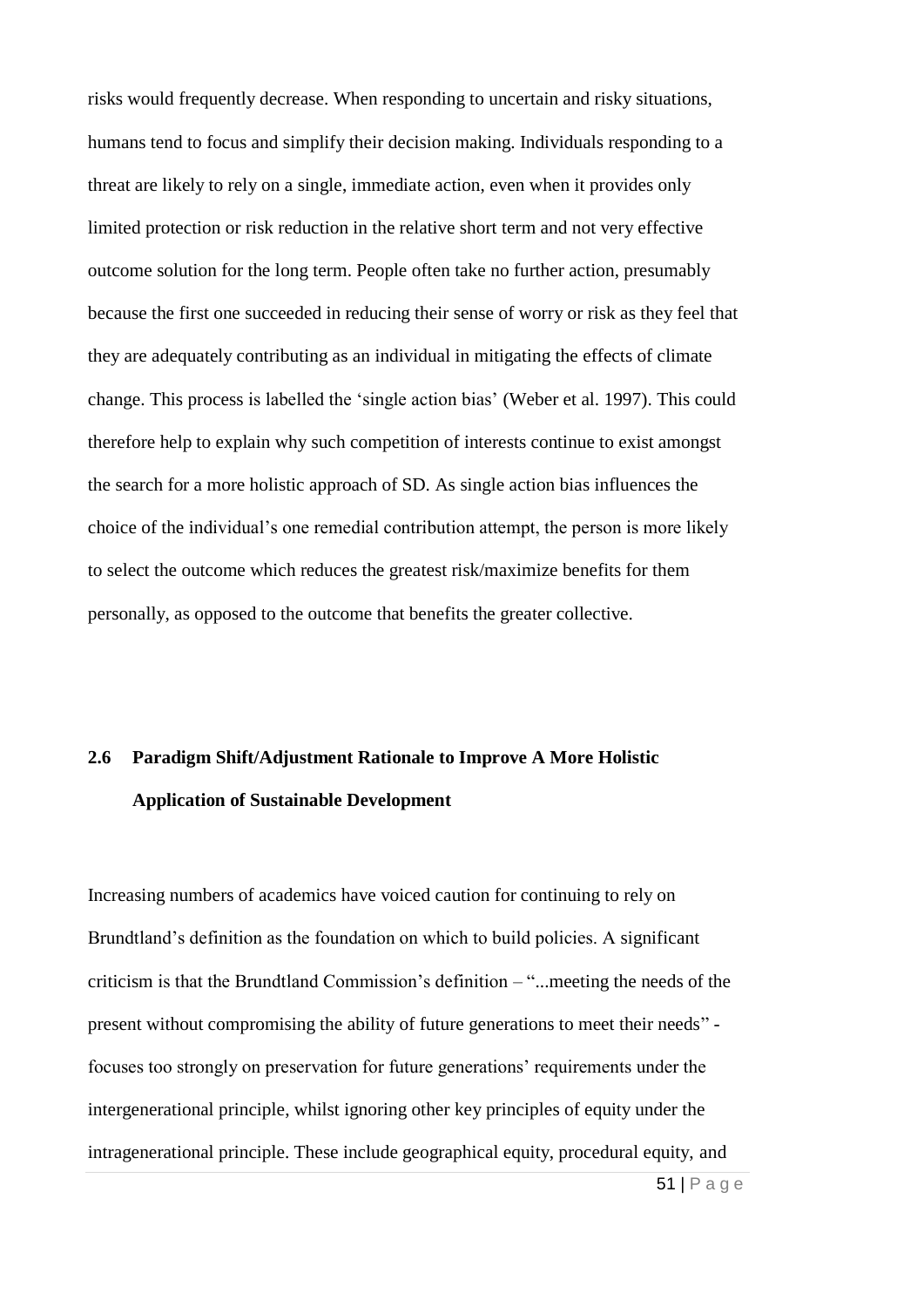inter-species equity (Ndah 2015). There is increasing academic emphasis on SD policies being required to support ecological, social and economic benefits based on ecosystems, as well as other equity principles which cover social justice;

"Integrated approaches are needed to foster sustainable development — that is, an equitable advancement of human well-being that does not compromise ecosystem integrity" (Fischer et al. 2015, p144).

Steps are being taken to improve the application of the concept of SD (Fischer et al.

2015, p.10; Trudeau 2018) simultaneously; academic argument highlights the

importance of such social justice principles existing from a bottom-up perspective in

order to better provide equitable distribution (Forman 2017).

Sociologist Max Weber identified that the interests of the people of a society will

ultimately vary to an extent, due to individuals or groups holding specific sets of norms

and values. In his work Weber (1978, p24-25) highlighted that an individual's

rationality of their wants, actions and beliefs involve two independent kinds of

reasoning. The first kind is acting as a means for satisfying personal practical needs;

"determined by expectations as to the behaviour of objects in the environment and of other human beings; these expectations are used as "conditions" or "means" for the attainment of the actor's own rationally pursued and calculated ends."

Weber labelled this as 'Zweckrational' i.e. 'instrumental rational'. The other kind is

acting in a manner which conforms to impersonal social rules, void of personal gains:

"...that is, determined by a conscious belief in the value for its own sake of some ethical, aesthetic, religious, or other form of behaviour, independently of its prospects of success...".

He labelled this as 'Wertrational' i.e. 'value rational'.

Philosopher John Rawls adopts Weber's instrumental and value rationality theory, re-

branding the instrumental rationality 'the rational,' and the value rationality 'the

reasonable'. Rawls (2001) identifies that, to adequately reflect all variations of a single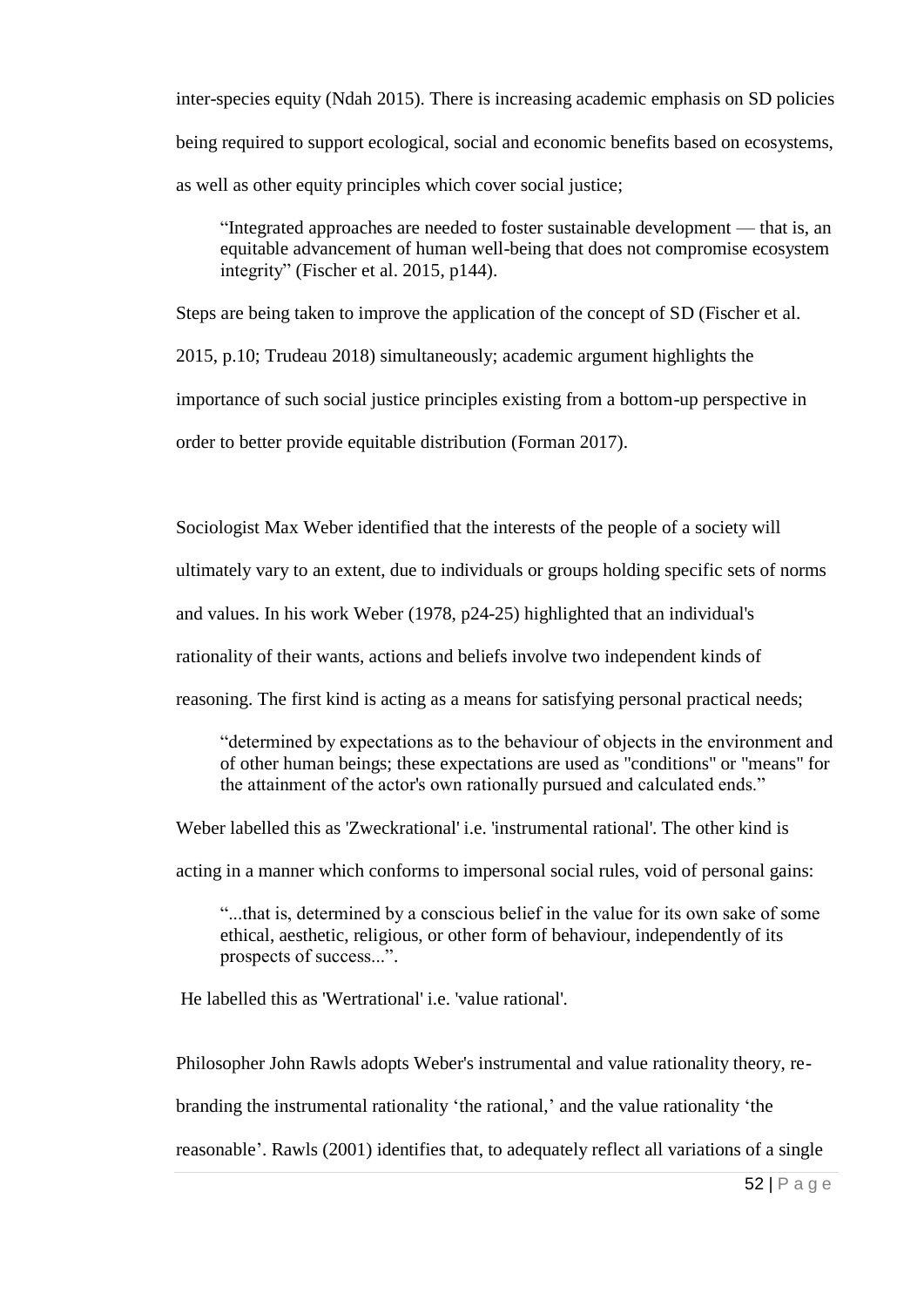society's norms and values under both sets of reasoning capacities through new legislation and policies, each must be subjected to the theme of 'justice'. This effectively manages society's "irreconcilable differences in citizens' reasonable comprehensive religious and philosophical conceptions of the world" (Rawls 2001). He states;

"Justice is the first virtue of institutions, as truth is of systems of thought. ... laws and institutions no matter how efficient and well-arranged must be reformed or abolished if they are unjust. Each person possesses an inviolability founded on justice that even the welfare of society as a whole cannot override... Being first virtues of human activities, truth and justice are uncompromising." (Rawls, 2005. P3-4)

#### **2.7 Summary**

This chapter has discussed the evolution of SD theory, and highlighted a non-exhaustive set of contemporary problems facing policy makers and planners when attempting to transfer the concept of SD into practice. Applying an overarching sense of 'justice' to the criticism of competing interests in Brundtland's definition of SD, can be used to bridge each of the variables of the definition. This operates close to the already existing underlying concept of equity, as mentioned above. Firstly, avoiding any attempt to define a specific means of measurement, it can act as the basis for a singular overarching framework. This permits application of an improved theoretical definition of what is to be deemed sustainable in contemporary development. Rawles highlighted 'equal liberty' as one of the main determining factors of justice. Applying this to Brundtland's facets of SD, it would suggest that should any one facet be superseded by an/others, then in the interests of equality, that specific development could not be considered truly sustainable.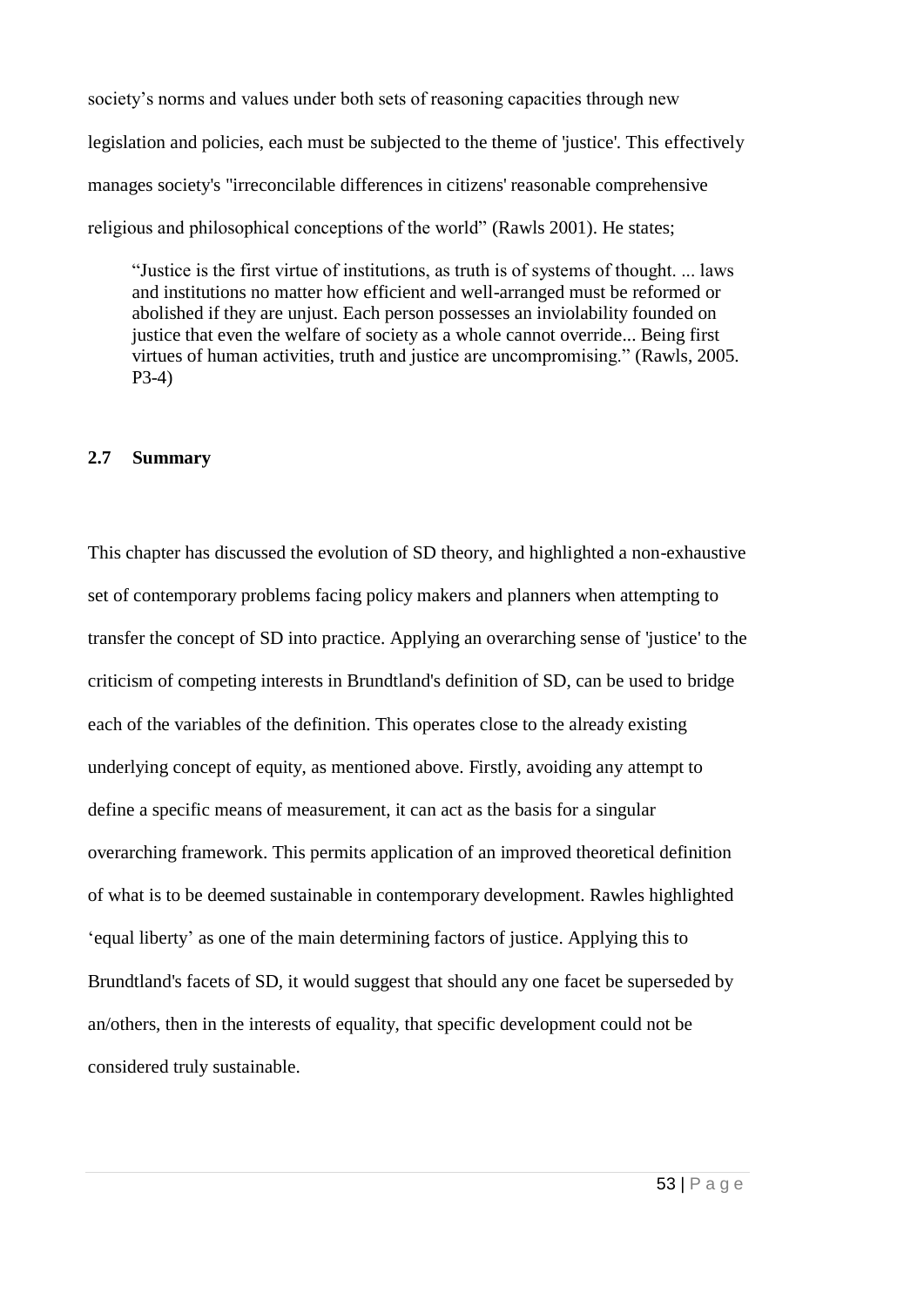Secondly, as highlighted above, recent academic argument and technological advancement during the  $21<sup>st</sup>$  century has postulated the direct relation of specific principles of justice to the original three characteristics of SD. In particular, this research seeks to focus on those particular principles of 'environmental justice', 'ecological justice' and 'energy justice' and how important these are in effectively administering SD throughout the UK.

The argument then becomes a question of how to process these forms of justice into contemporary forms of SD. As Patricia Birnie, Alan Boyle, and Catherine Redgwell (2009, p121) identify "The essential point is that [hu]man kind has a responsibility for the future, and that...is incontrovertible...The question then becomes one of implementation". In the following chapters this thesis will provide academic evidence supporting the introduction of each of these three specific, new components into sustainable thinking, via a conscious paradigm shift - or more specifically a paradigm adjustment - that will continue to encompass Brundtland's existing SD definition.

Whilst this research shares the academic viewpoint that Brundtland's "straightforward elements of the original formulation remain sufficient, valid and instructive" (Gaines 2014, p9), this thesis argues that, by expressly applying each of these three sub-forms of justice into the assessment of a NSIP/group of NSIPs' sustainability, a better and a more well-rounded measurement of SD can be achieved. This can then be implemented within a framework which specifically supports the greater uptake in offshore wind energy projects within the UK.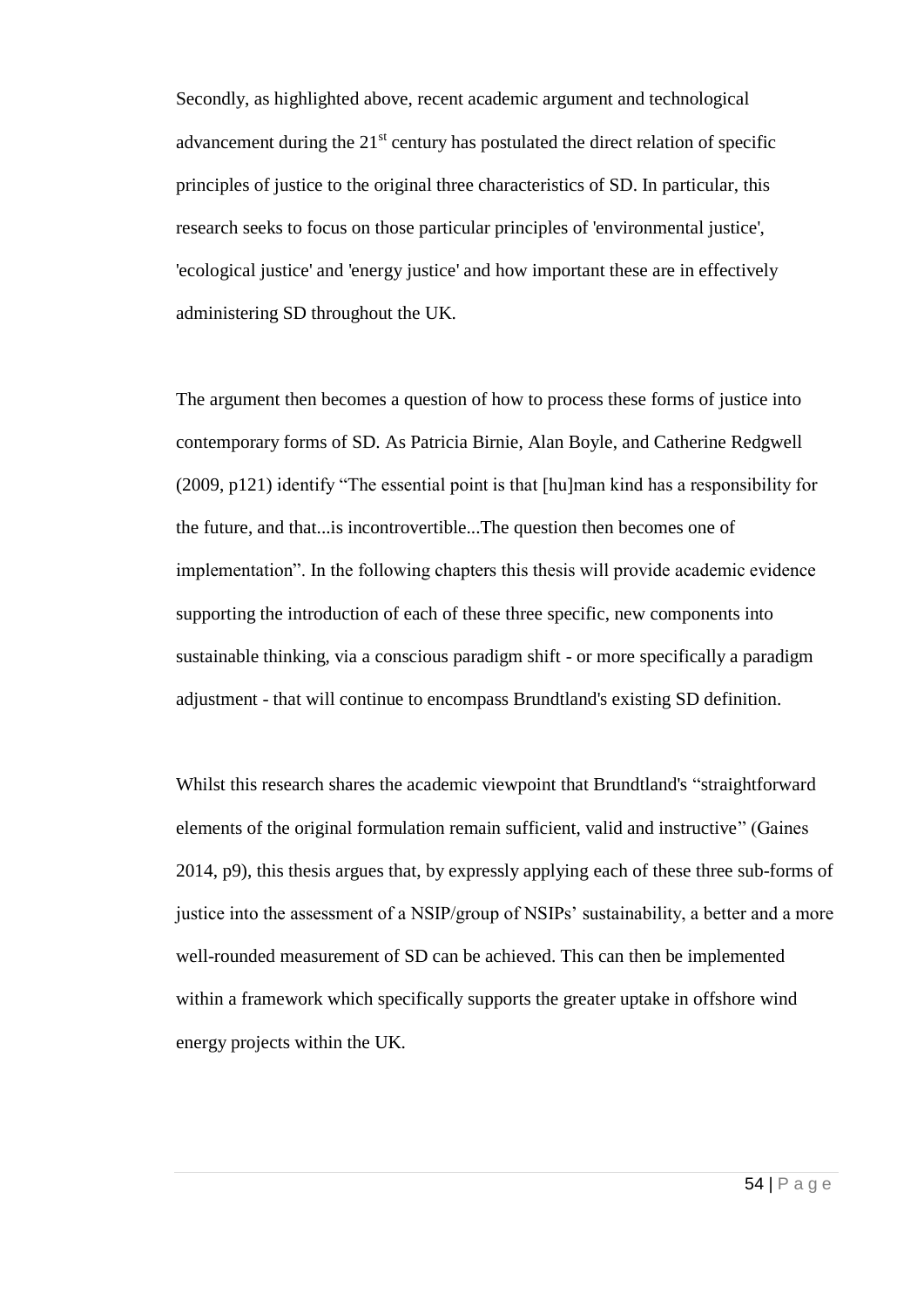#### **Chapter 3 - The Ecological Justice Paradigm**

#### **3.1 Introduction**

This chapter will give a brief overview of the ecological justice theory, discussing its historical origins, together with the theoretical and legislative developments surrounding it. The chapter will then highlight the importance of ecological justice in the development process and analyse the increasing conflicts between socio-economic growth and ecological conservation. This will demonstrate the need for an increased level of recognition and support for ecological rights. This thesis will then use the work of Iris Young to demonstrate how such recognition may be increased, by comparing and expanding Young's enabling measures of oppression from an anthropic-societal aspect into a wider holistic ecological society. This research will then critically analyse how existing measures are protecting the rights of non-human species in the UK, through Environmental Impact Assessments.

#### **3.2 An Overview of Ecological Justice**

The principle of environmental justice is a vital concept within contemporary SD theory. However, environmental justice literature demonstrates the difficulties in balancing anthropocentric viewpoints associated with social justice - societal fairness and human rights based on the equal distribution of environmental disadvantages and benefits - with the protection of biodiversity (Evans and Phelan 2016; Kubanza et al. 2016; Rodríguez-Labajos and Özkaynak 2017).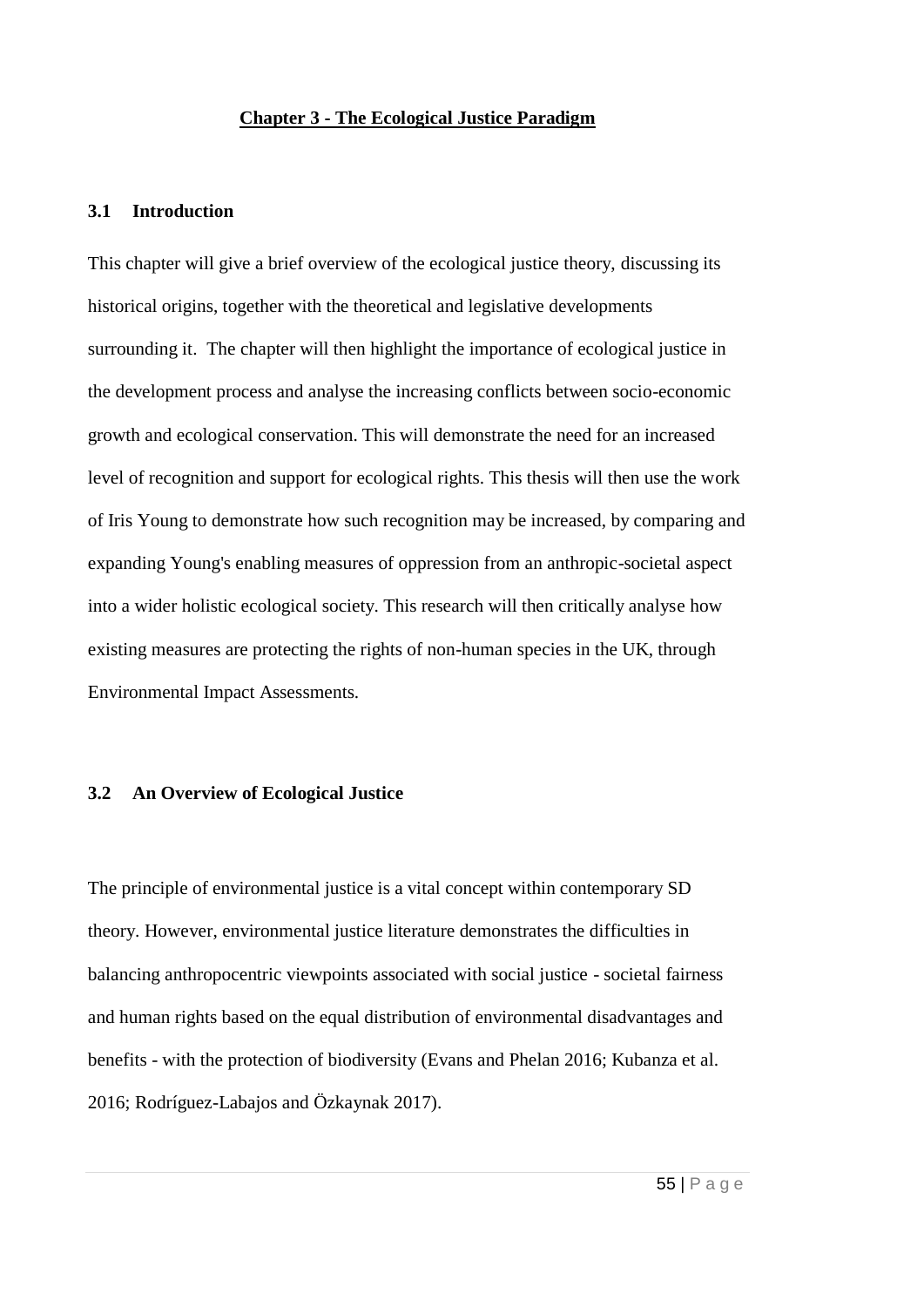Recent academic discourse suggests that such difficulties have created an unintentional conflict; whether the preservation of basic human rights supersedes the goal of biodiversity preservation (Brechin et al. 2002, p45). Ecological justice theory refutes the idea of a hierarchical division between humans and nature, with the environment's main role as that of supporting humans with services (Sachs and Peterson 1996). It is vital in refocusing societal interests on the protection and enhancement of global biodiversity (Shoreman-Ouimet and Kopnina 2015).

Ecological justice - like its environmental counterpart - originates from the concept of social justice. However, it differs by having a nature-focussed set of values, with underlying rationales based on environmental ethics which are rooted in ecocentrism. Such values are partly designed to remove the limitations of focusing purely on the anthropocentric stance of environmental justice. It extends the equitable distribution of justice beyond the boundaries of human lives to all forms of nature, from an intergenerational perspective (Yang 2006).

# **3.2.1 The Development of Legislative Support for Ecological Justice**

Coinciding with the enlargement of the European Union, increasing economic competition across European marine territories necessitated the introduction of overarching regulations. These were introduced in the 1970s to manage sea-based activities. The 1972 Oslo Convention (otherwise known as the Convention for the Prevention of Marine Pollution by Dumping from Ships and Aircraft) was one of the first pieces of legislation to do this. The Convention's main aim was to reduce the nonpermitted dumping of pollutants which would otherwise be considered harmful to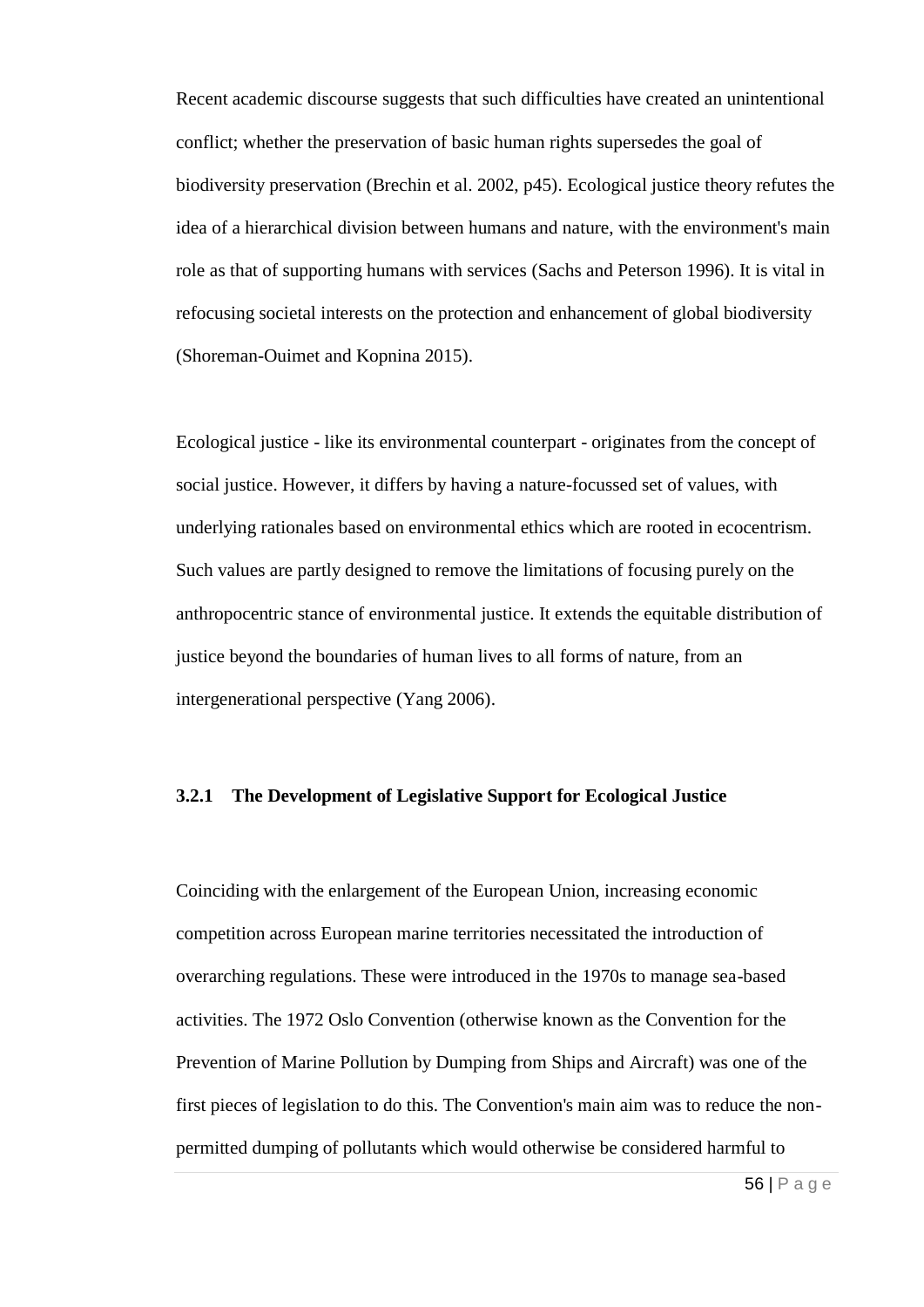human health, into the marine territories of signatory parties, or by vessels under a signatory's jurisdiction. The 1974 Paris Convention followed, with the aim of combatting human-caused pollution of marine environments originating from landbased sources (Paris Convention 1974). However, as demonstrated by these and other forms of international legislation and policies, the concept of environmental justice was founded on a bias towards anthropocentric interests. The Oslo Convention highlighted this failure fifteen years prior to the Brundtland report.

Following the Brundtland Commission's report, measures for the more responsible management of natural marine systems were introduced through a range of legislative measures. These placed obligations on Member States to protect biodiversity and the natural environment. One of the first major forms of defined agreement between EU member states requiring the need for greater level of protection for non-human entities, was implemented in 1992. This was the Convention for the Protection of the Marine Environment of the North-East Atlantic, otherwise known as the OSPAR Convention (1992), Coming into force on 25 March 1998, the OSPAR Convention combined both the1972 Oslo Convention and the 1974 Paris Convention.

The OSPAR Convention expressly directed member parties to recognise the "vital importance" of marine based flora and fauna within North-East Atlantic territorial waters. It also promoted the elimination of marine pollution in order to:

"achieve sustainable management of the maritime area, that is, the management of human activities in such a manner that the marine ecosystem will continue to sustain the legitimate uses of the sea and will continue to meet the needs of present and future generations" (OSPAR Convention 1992, p.5).

This was a historic and effective recognition of the need for a standard level of protection for all marine ecosystems throughout northern Europe. However, there was a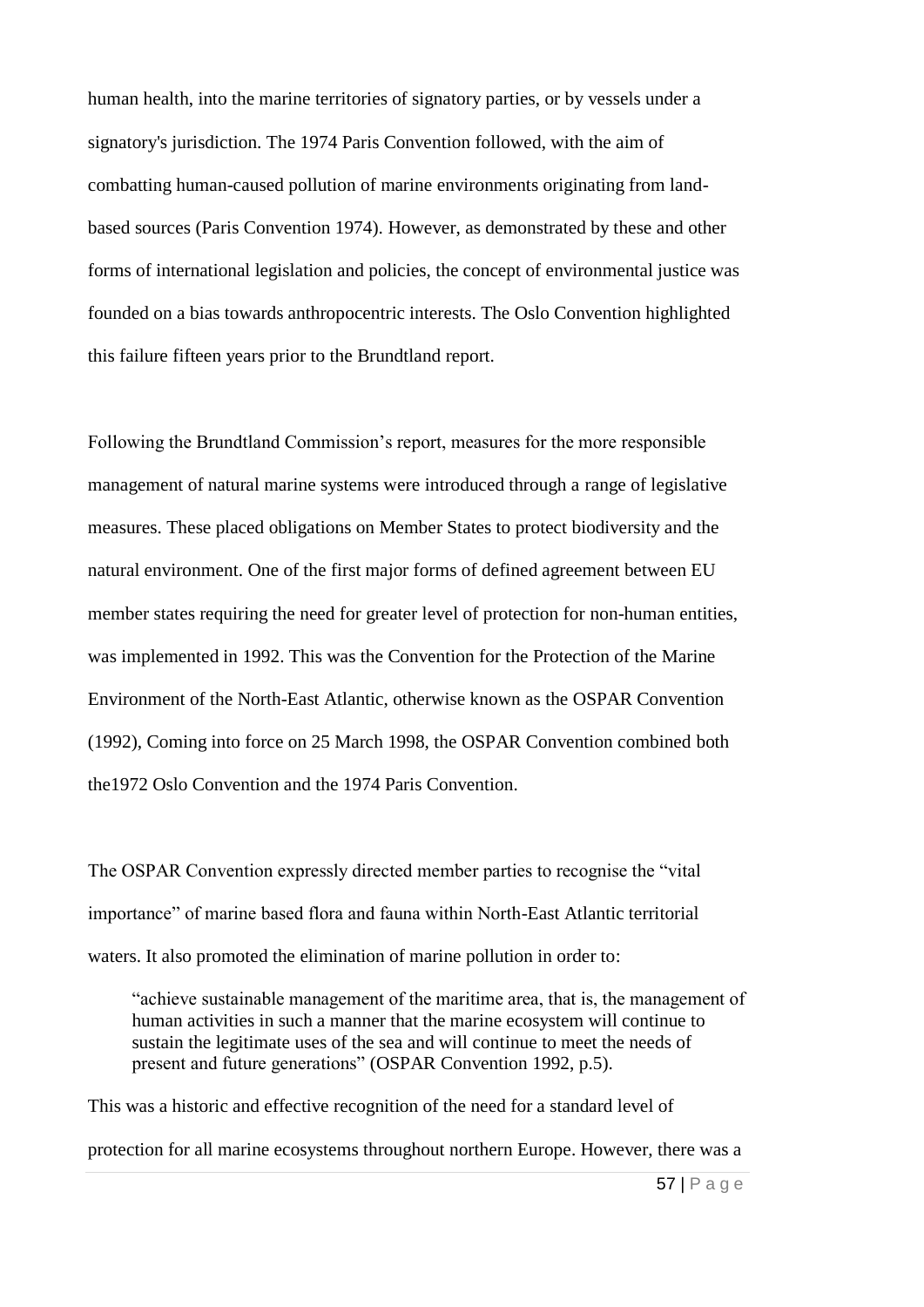delay in response from EU member state governments and the Brundtland Report highlights this as a particular problem.

The five-year response to *Our Common Future* underlined a lack of immediate commitment to act on climate change prevention and the protection of biodiversity. Whilst numerous national governments have demonstrated signs of good faith by signing up to voluntary action plans such as the Agenda 21, these are non-binding. As a result, signatories will avoid any legal/financial ramifications if they fail to meet the Agenda's commitments.

The conflict between economic gain and ecological protection, and a lack of effective deterrence for breaching such measures, can create conscious non-compliance amongst maritime industries. One example of this is the European Common Fisheries Policy (CFP). This initial attempt to better manage maritime sustainability was commendable. However as reported by the European Commission, non-compliance with the Code for Responsible Fisheries (Food and Agriculture Organization (FAO)1995) had culminated in dangerously unsustainable practices which threatened European marine biodiversity. This was attributed to the increasing competing economic and environmental interests of European fishing fleets.

Recently, more coherent attempts were made to design a framework which suited the various competing interests. Adopting what is now known as the 'Ecosystem Approach', the cumulative aim was to reach a balance between the conservation of biodiversity, its sustainable use, and equitable sharing of benefits arising from the utilisation of natural resources. Adopting this increased coordination between the varying levels of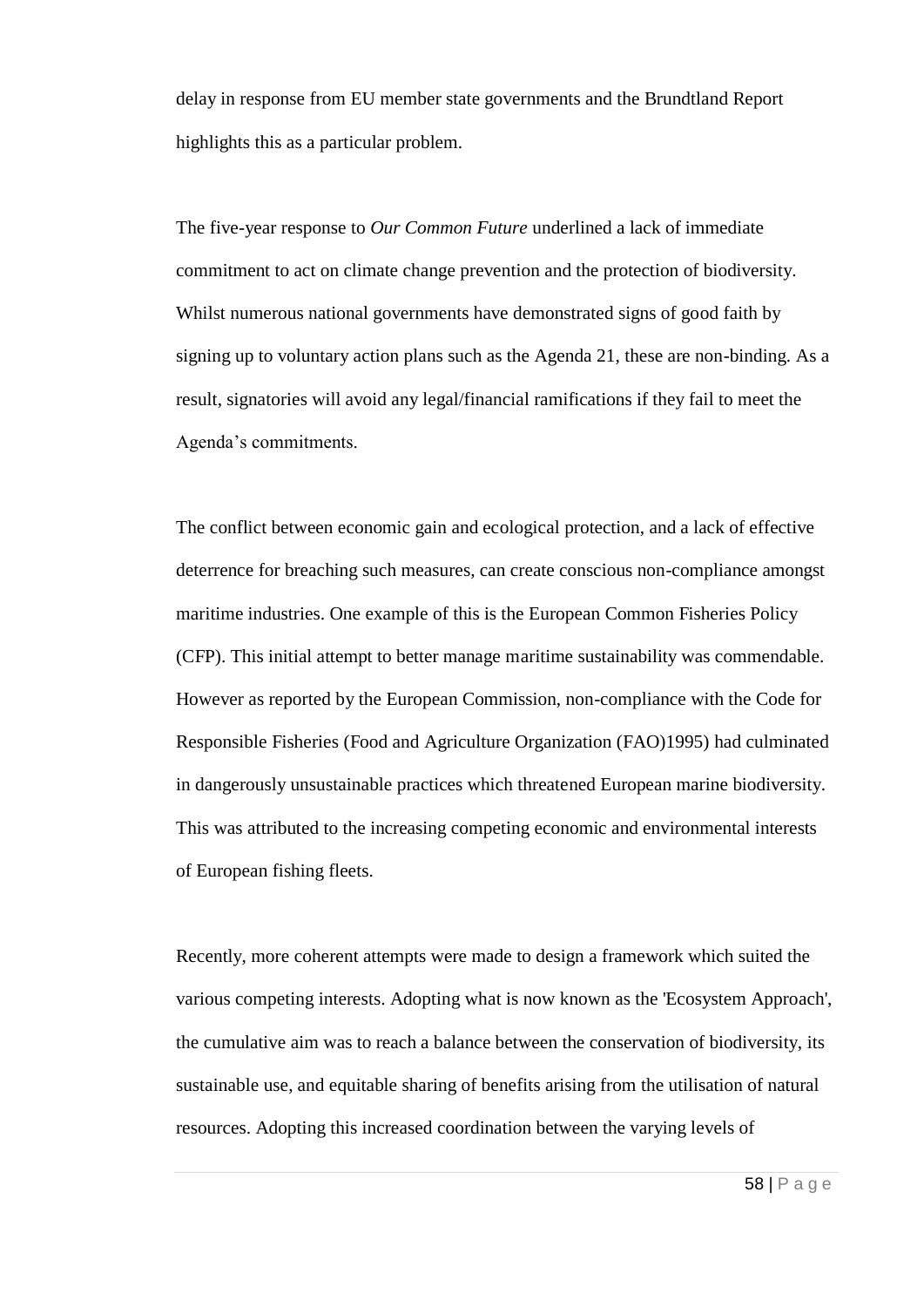government throughout the EU – national, regional and local authorities along with national and international maritime authorities - promoted improved sustainable development across different policy areas. In this way, the improved management of competing interests began.

The introduction of the Integrated Maritime Policy (IMP) (2007) represented another example of policy design which attempted to improve coherence, by encompassing various environmental issues under a single overarching policy. Endorsed by the European Council on 14 December 2007, its main objectives included the promotion of 'blue growth' through marine spatial planning, whilst upholding conservation protection from the impacts of human activities. In this way, the aim was to deliver the highest quality of life in coastal regions and to maximise the sustainable use of oceans and seas. Improved protection of marine biodiversity was required in respect of the continuing depletion of the fish population and this was given by the implementation of the EU Marine Strategy Framework Directive (MSFD) in 2008. The key objective of the MSFD is to achieve 'good environmental status' throughout European seas by 2020. The preamble to the Directive stated that EU maritime policy required an environmental principle which would deliver the appropriate protection:

"The marine environment is a precious heritage that must be protected, preserved and, where practicable, restored with the ultimate aim of maintaining biodiversity and providing diverse and dynamic oceans and seas which are clean, healthy and productive. In that respect, this Directive should, inter alia, promote the integration of environmental considerations into all relevant policy areas and deliver the environmental pillar of the future maritime policy for the European Union," (EU Marine Strategy Framework Directive 2008, p.164/19).

When compared to the IMP, the MSFD has much greater power than the soft-law policies such as OSPAR, as each signatory member is formally required to transit the MSFD into their local legislation by way of a legally binding action plan.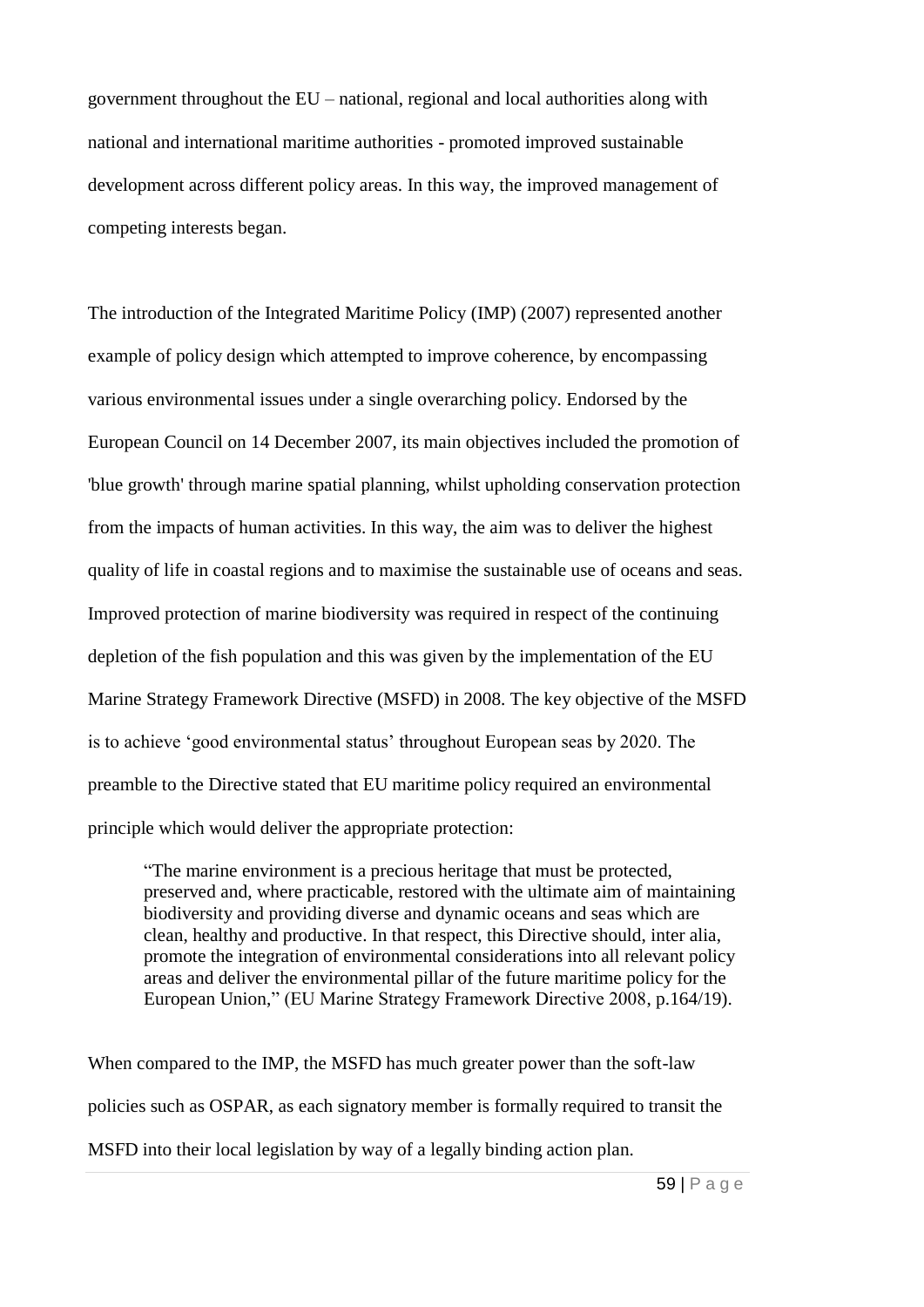The MSFD became the main overarching framework for several key pieces of legislation at European and UK levels, concerning the direct protection of non-human entities. This led to a number of examples of legislation which had the objective of contributing towards the achievement of SD in response to the effects of climate change. Key examples of legislation containing such broad duties on public authorities include: Directive 92/43/EEC on the conservation of natural habitats and of wild fauna and flora (Habitats Directive); Directive 2009/147/EC on the Conservation of Wild Birds (Birds Directive); Directive 2000/60/EC establishing a framework for Community action in the field of water policy (Water Framework Directive); the Common Fisheries Policy; Section 36 of the Climate Change Act 2008 (CCA) and the Natural Environment and Rural Communities Act 2006.

The Habitats Directive and Birds Directive in particular have facilitated significant levels of co-operative conservation activity across the European Union. The Birds Directive promotes better understanding of conservation needs, including increased understanding of the specific migration timings and breeding patterns of individual species listed under Article II of the Directive. In addition, it provides guidance on management plans for huntable bird species with endangered status (Koschová et al 2018). The Habitats Directive promotes high standards for Member states' protection and maintenance of biodiversity, whilst requiring them to take account of economic, social and cultural requirements while doing so, together with regional and local characteristics. Under these requirements, Member States are obliged to maintain or restore those natural habitats and wild species which have specified importance as listed in the Directive's Annexes.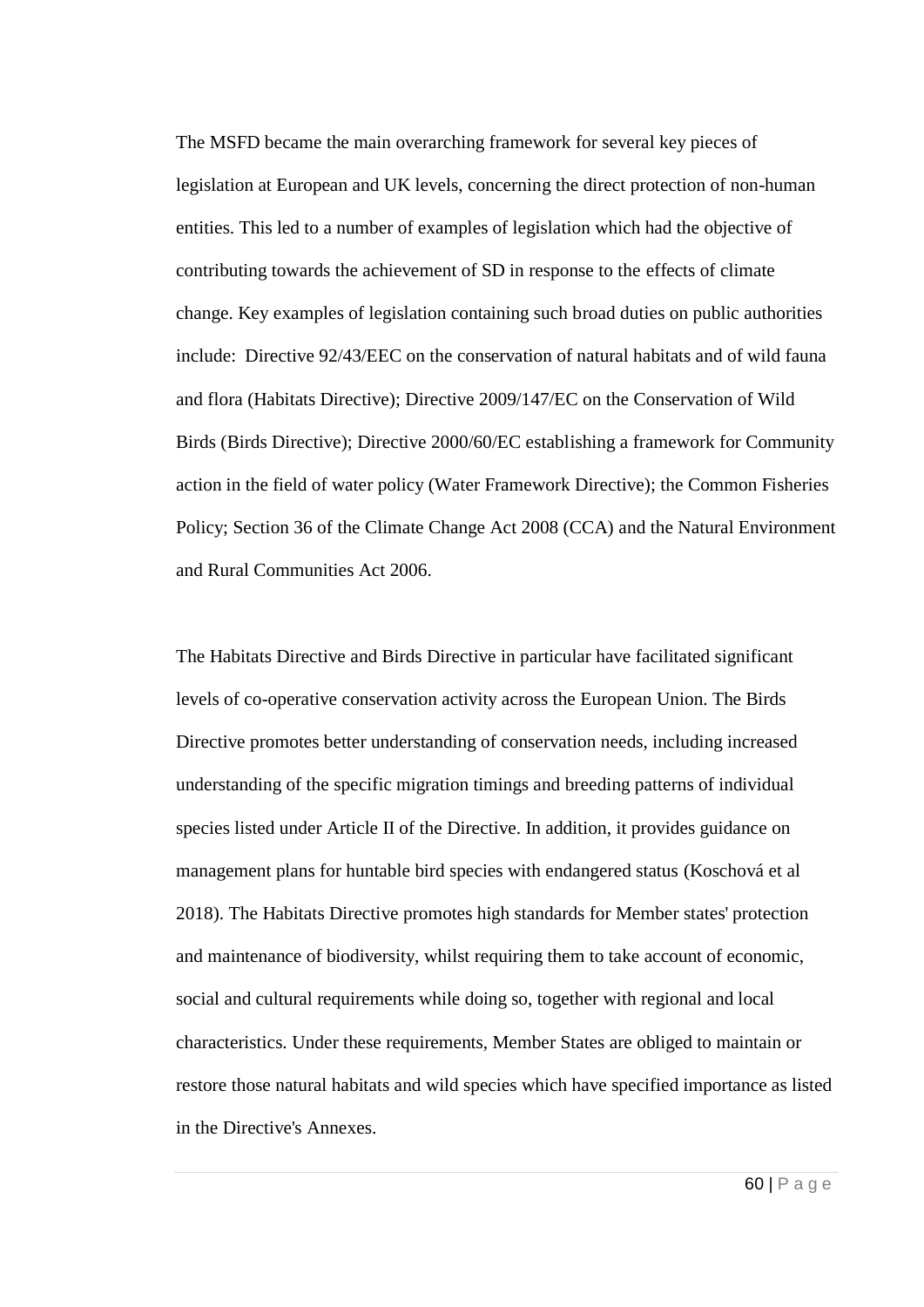The Birds and Habitats Directives were transposed into UK law by the Conservation of Habitats and Species Regulations 2010 (The Habitats Regulations), which consolidated all amendments made to The Conservation (Natural Habitats, &c.) Regulations 1994. The Habitats Regulations also contain new provision for implementing aspects of the Marine and Coastal Access Act 2009, such as enabling Marine Enforcement Officers to use powers under the Marine Act to prosecute certain offences involving nature conservation and sea fisheries.

## **3.2.2 The Need for Greater Support of Ecological Justice**

Despite this progress in improving ecological considerations within planning development, there still exists a broad consensus that stricter ecological conservation should be recognised within the remit of SD. Such consensus perceives a shortfall in the provision of adequate protection for biodiversity. This is seen as resulting from a lack of coordination and application between development and environmental protection in major infrastructure projects, by the key legislative functions. This has led to calls for the introduction of more effective conservation legislation within SD (Cook 2011).

Some critics of the ecocentric perspective still remain, emphasising that any conservation efforts should only be based upon a humanistic altruism form of conservation; that if humans do not directly benefit from the species in question, then the species is to be seen as having little or no value and therefore conservation protection should not be afforded to it (Kopnina 2013). Similar attitudes adopting such altruistic methods towards nature conservation are demonstrated by the Payments for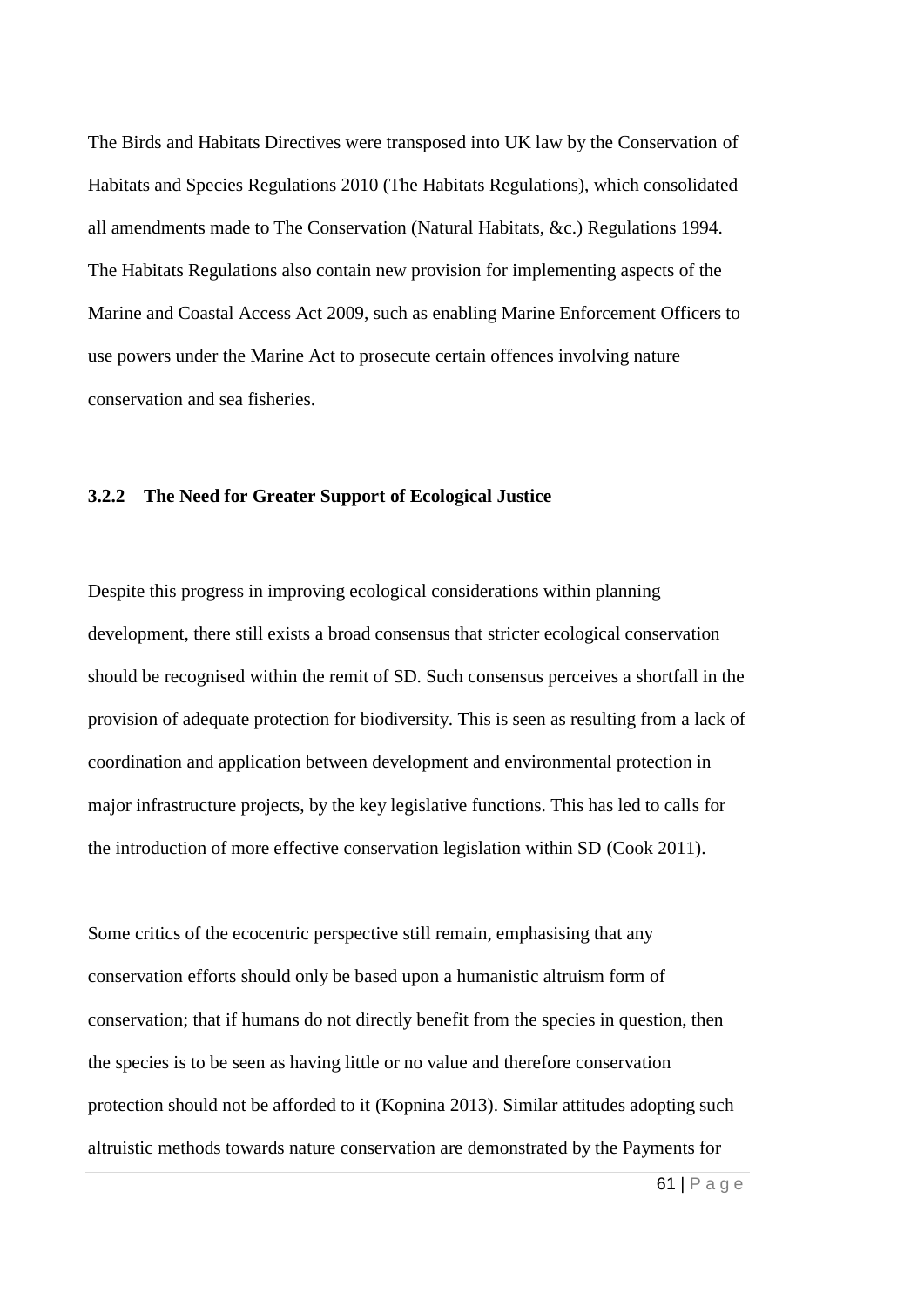Ecosystem Services schemes (PES), which has gained wide acceptance amongst conservationists in recent years (Cook et al. 2016; DEFRA 2013).

This concept of PES demonstrates a conflict between the economic and environmental aspects of SD. By allowing the rights and characteristics of nature to be bought and sold, the importance of conservation is transformed into a value which can be more readily understood, especially by large commercial entities and developed nations; money. However, this approach arguably obscures the overall value of nature by undermining it for the sake of short-term economic gain (Chan et al. 2017).

Radford and Adams (2009) demonstrate some of the ways in which PES transactions can go wrong, beginning with the question of price. They identify that some services are difficult or impossible to financially appraise, such as the fertilizing effect of atmospheric dust from the African Sahel carried across the Atlantic. Also with existing markets susceptible to change, the value of services from different ecosystems may not accurately reflect their diversity, but instead narrowly reflect their desirability to human consumers.

"There is a serious potential mismatch between the scales at which services are provided and the institutions available to realize those values." (Radford and Adams 2009, p.786)

Furthermore, there is the potential argument that PES creates additional conflict by inadvertently undermining equitable distribution within a society; the commoditization of nature would only benefit the more affluent members of a society who could afford to enjoy the limited resources, effectively creating a "transfer of power to corporations and the very rich." (Monbiot, The Guardian 2012)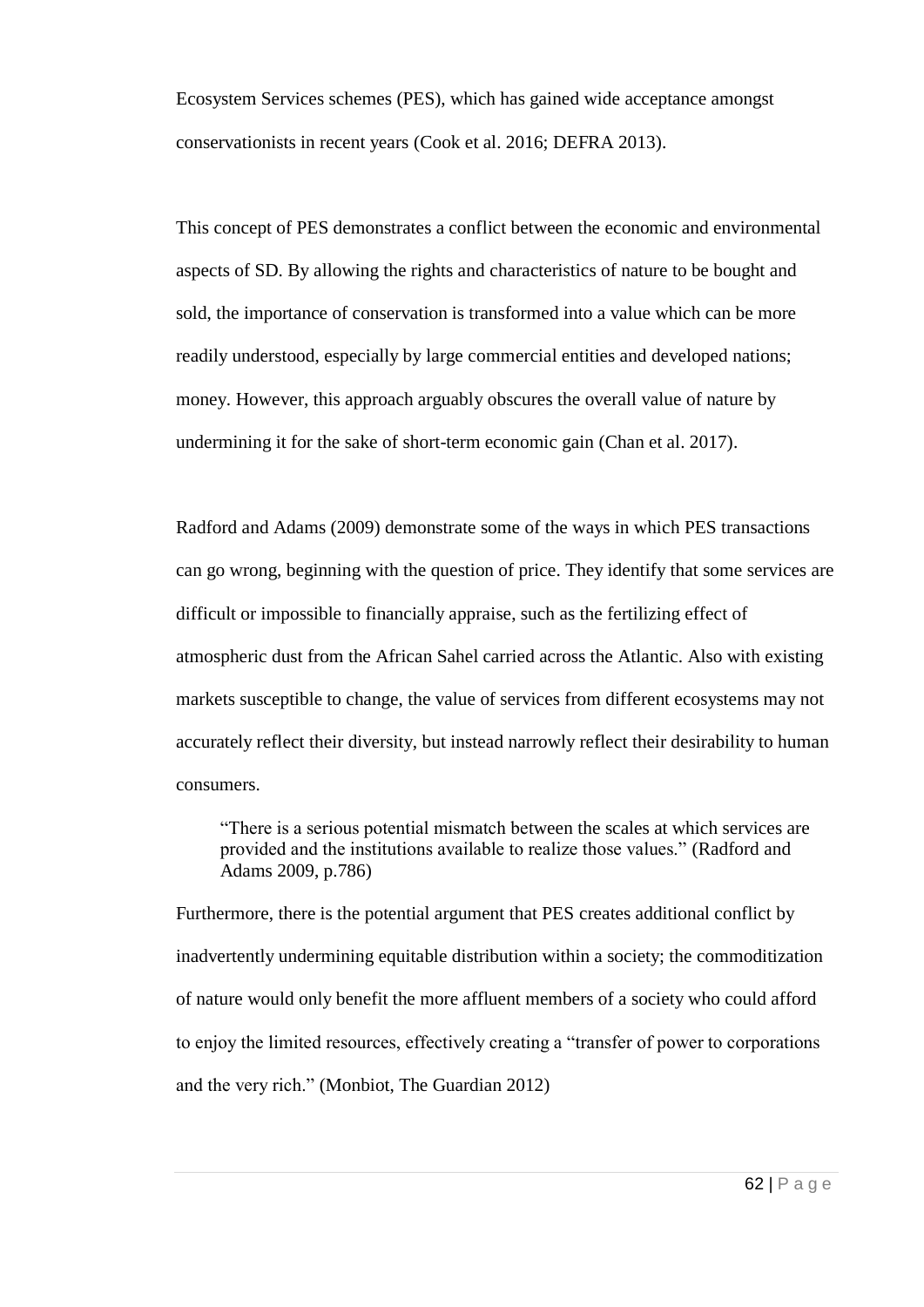Such a maldistribution of equity can be multiplied when considered in terms of the nonhuman subjects' viewpoint. Financial restitution for the depletion of a species' environment would be of zero consequence, if the ecosystem's biodiversity were to be affected to the point that recovery would not be achievable in the foreseeable future. This would be true even if some form of short-term remedy were to be offered.

Further academic discussion of the importance of ecological justice is based on its emphasis on the intrinsic value of non-human species, regardless of their commodity value (Dietz et al. 2005). In opposition to the humanistic altruist approach, this line of thinking has been labelled by environmental psychologists as 'biospheric altruism', for its recognition of the inherent rights of all living entities beyond humans.

## **3.2.3 The Importance of Ecological Justice in Offshore Wind**

Evidence of increasing support for biodiversity conservation is gradually being demonstrated by both EU Directives and UK legislation. This is apparent throughout the implementation process of each proposed offshore infrastructure project. The implementation of the Environmental Impact Assessment (EIA) Directive on 27 June 1985 introduced the requirement for environmental assessments to be carried out for certain types of offshore development activities likely to have significant effects on the environment. This applied throughout the European Union and was necessary before any development consent could be given.

There is further evidence of international support for the recognition of the importance of biodiverse marine ecosystems. Across almost 6 per cent of the EU's marine territory,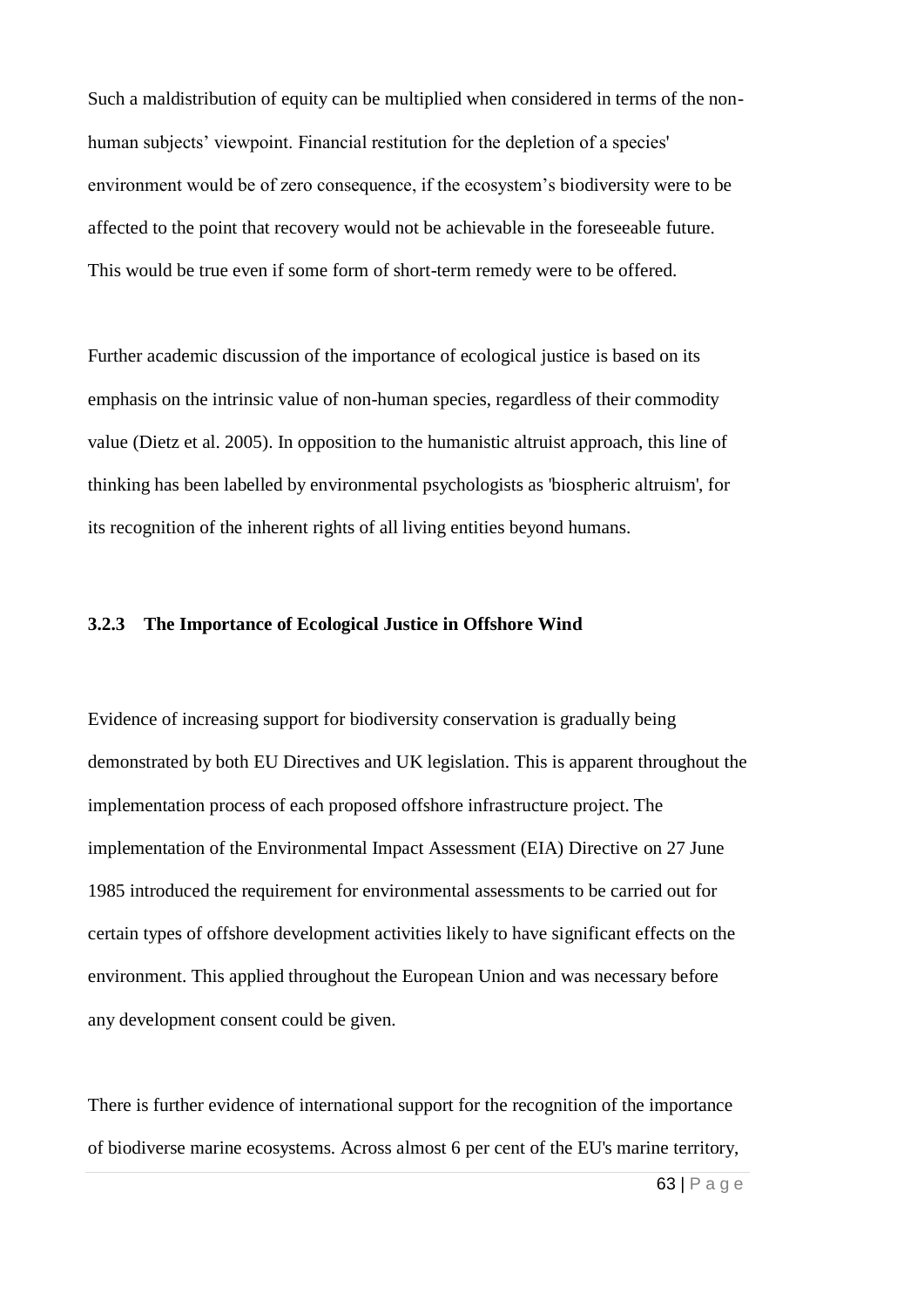the creation of Special Protection Areas (SPAs), proposed Sites of Community Importance (pSCIs), Sites of Community Importance (SCIs) and Special Areas of Conservation (SACs) were designated under the Natura 2000 scheme, to protect Europe's most valuable and threatened species and habitats. However, not all Natura 2000 sites are nature reserves from which all human activities would be excluded. Some types of development may be permitted, on the condition that any potential planner/s carefully considers all potential impacts to a specific area within a protected Natura site. Failing to do this as part of a planning application would carry the risk of the application being rejected, wasting valuable time and incurring costs at the expense of the planner/s.

Practical evidence for recognition of the rights of the natural environment can be seen in the failed application for an offshore wind farm, located in the outer-Wash area of the Lincolnshire and Norfolk coastline. This proposed 500 MW offshore wind farm was one of three being developed in the area by Centrica plc, together with Lincs wind farm and Race Bank wind farm. The planning application was refused on the grounds documented by the record of the appropriate assessment undertaken for applications, published by the Department of Energy and Climate Change (DECC) under Section 36 of the Electricity Act 1989 (DECC 2012).

Three years after the application of the Docking Shoal Wind Farm proposal was submitted, it was refused in 2012 due to concerns surrounding native bird mortality, and the potential displacement and disruption of the life cycles of the Sandwich Terns' prey species. The North Norfolk Coast Special Protection Area (SPA) supports the largest, long-standing, breeding population of Sandwich Terns in Great Britain. The DECC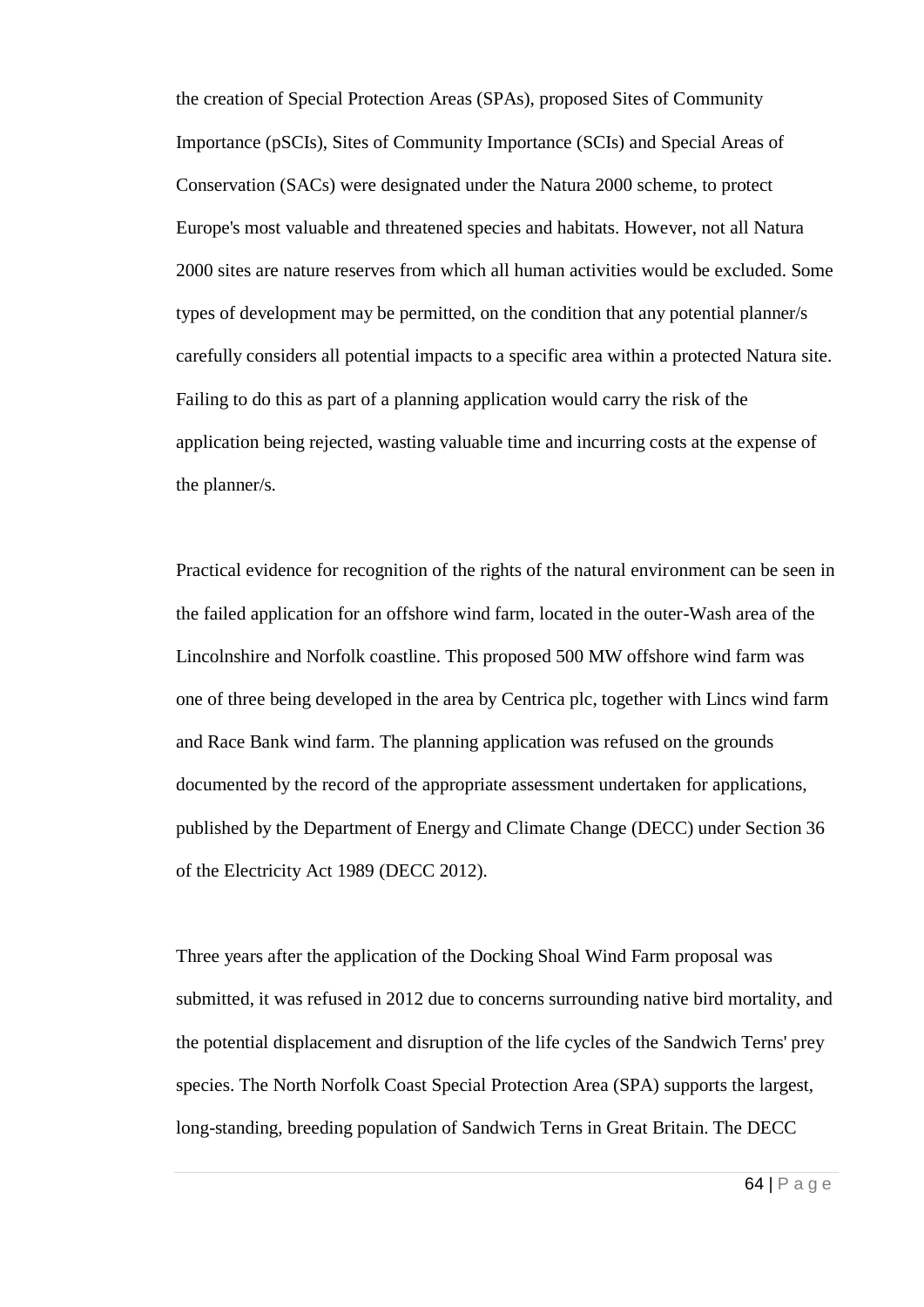determined that the likely cumulative impact of the Docking Shoal, Race Bank and Dudgeon wind farms on Sandwich Tern mortality, would be unacceptable. Interestingly however, an absolute prohibition of threat to Sandwich Terns was not considered, illustrating an attempted compromise between the increasing need for SD and nature conservation.

The DECC demonstrated this in their report, which followed various surveys and collision risk modelling. They stated:

"Race Bank and Dudgeon may be consented to their maximum capacity without restriction on their initial build and shall not adversely affect the integrity of the Sandwich Tern population of the North Norfolk Coast SPA either alone or in combination with Sheringham Shoal and Triton Knoll offshore wind farms provided that the Docking Shoal application is refused" (DECC 2012, at p.43).

However an argument can be made that, whilst the modelling results show the predicted best-case annual average Sandwich Tern mortality rate per turbine, for Docking Shoal this would be almost double the rate of the second highest proposed wind farm (0.844 > 0.448) (DECC 2012a; Christie et al., 2014), the risk to Sandwich Tern mortality would still be present regardless of the existence of the Docking Shoal wind farm. From an ecological justice perspective, this planning application judgement demonstrated the continued failure to adequately protect biodiversity. The fundamental rights of the affected non-human species being threatened by the Race Bank and Dudgeon wind farms, were not being taken into consideration equitably (Kopnina 2014).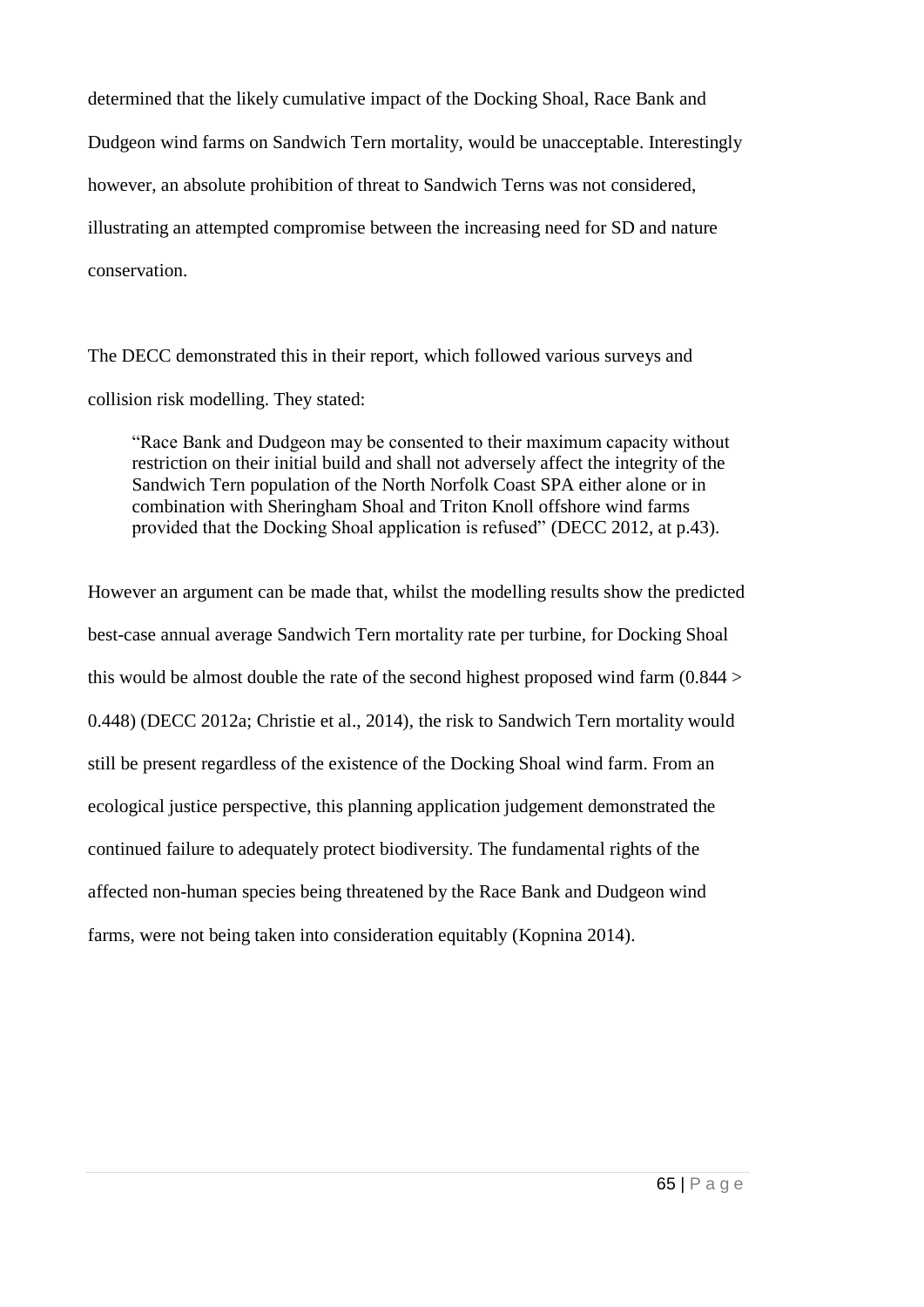#### **3.3 Young's 'Justice' for Increasing Awareness of Ecological Justice**

The Docking Shoal case demonstrates a lack of awareness of the rights being affected. The concept of mis-recognition arose within an environmental justice concept, particularly in the work of Nancy Fraser. This highlights the mis-recognition of particular marginalised groups, in order to improve the equitable distribution of justice within a society (Fraser 2008; 2014). However, whilst the focal concern of social justice is the standard to which the equal distribution of rights and benefits are made within a society, to solely attempt the transfer of this equitable distributive process to include non-human species would be inadequate to resolve ecological injustices:

"Distributional issues are crucial to a satisfactory conclusion of justice, [but] it is a mistake to reduce...justice to distribution" (Young 1990, p 15).

Methods for improving the distribution of equitable justices need to "adopt the full range of approaches in exploring distributional inequalities" (McCauley and Heffron 2018, p.4).

Iris Young (1990) discusses the concept of 'justice' in a social context, arguing that for justice to exist within a society one must first remove any potential disabling constraints, specifically identifying two of these as 'oppression' and 'domination'. Young highlights five facets, or 'faces', that function as criteria when determining whether individuals or groups are being oppressed: marginalisation, powerlessness, cultural imperialism, violence and exploitation. (Young 1990, p59)

If we transfer Young's faces of oppression from a strict anthropocentric social focus to the wider ecological justice rationale – recognising flora and fauna as distinct social groups within a society that also includes all the currently recognised human social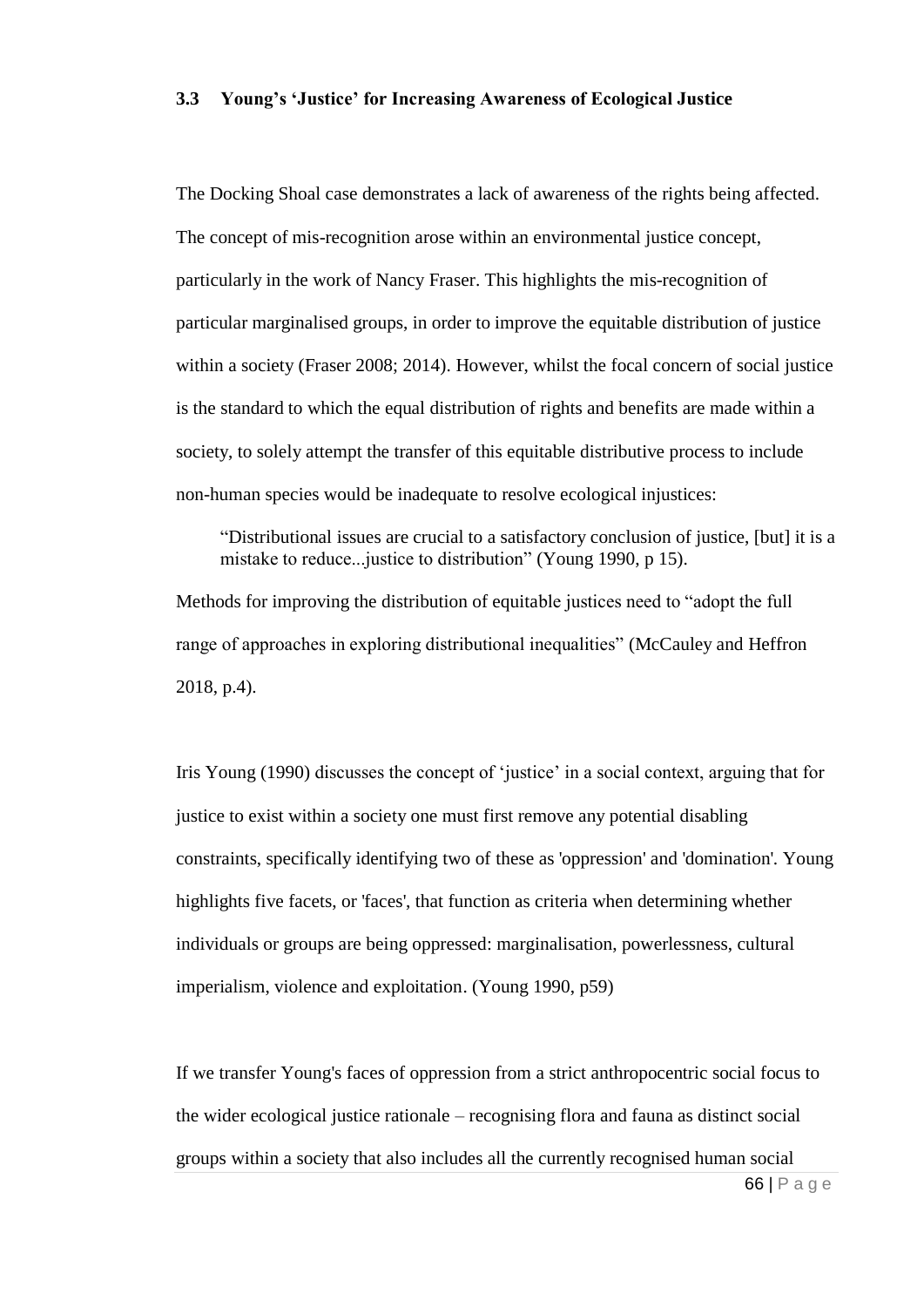groups – it demonstrates that several contemporary forms of oppression are being inflicted on those non-human social groups. This broadened hypothetical society is referred to as an 'eco-society' for the purposes of this research and is discussed below.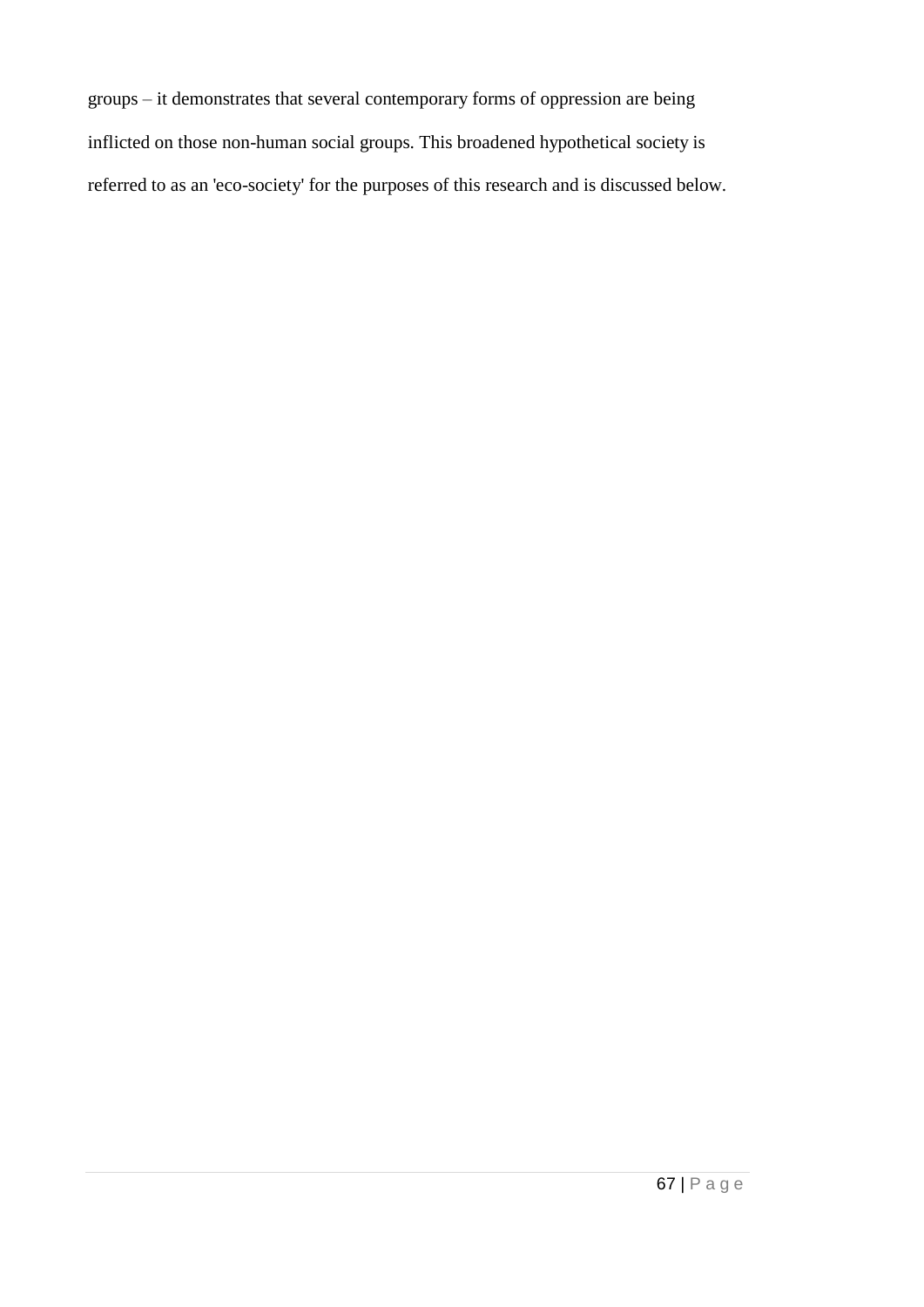#### **3.3.1 Marginalisation**

According to Young;

"Marginalization is unjust because it blocks the opportunity to exercise capacities in socially defined and recognized ways" (Young 1990, p.50).

If we apply the analysis of marginalisation to an eco-society, then the issue is demonstrated through mitigation-driven trans-locations during the development of specific projects.

UK planning and development policy guidance demonstrates that in various scenarios involving protected sites and species, the mitigation of designing or identifying an alternative habitat site for various species, is one plausible option for a planner should the circumstance arise. (Natural England and DEFRA 2017)

The underlying rationale for such mitigation is to:

"reduce animal mortality caused by human activities (e.g. development), by relocating individuals away from project sites" (Germano et al. 2015, p.100).

However, this allows the planner to marginalise the species in question, reflecting Young's viewpoint of the exclusion of equal citizenship rights within a society. This argues that by removing a particular native species from its natural habitat/s and relocating it to a new unsecured environment, the species is reduced to being an inconvenient hurdle for the project. Through the relocation of a species, its ability to achieve, or progress towards natural maturity within a habitat is removed. This in turn increases the risk of disrupting the species' resilience to adapt within the new habitat/society, which would be vital to its continued survival (Germano et al. 2015).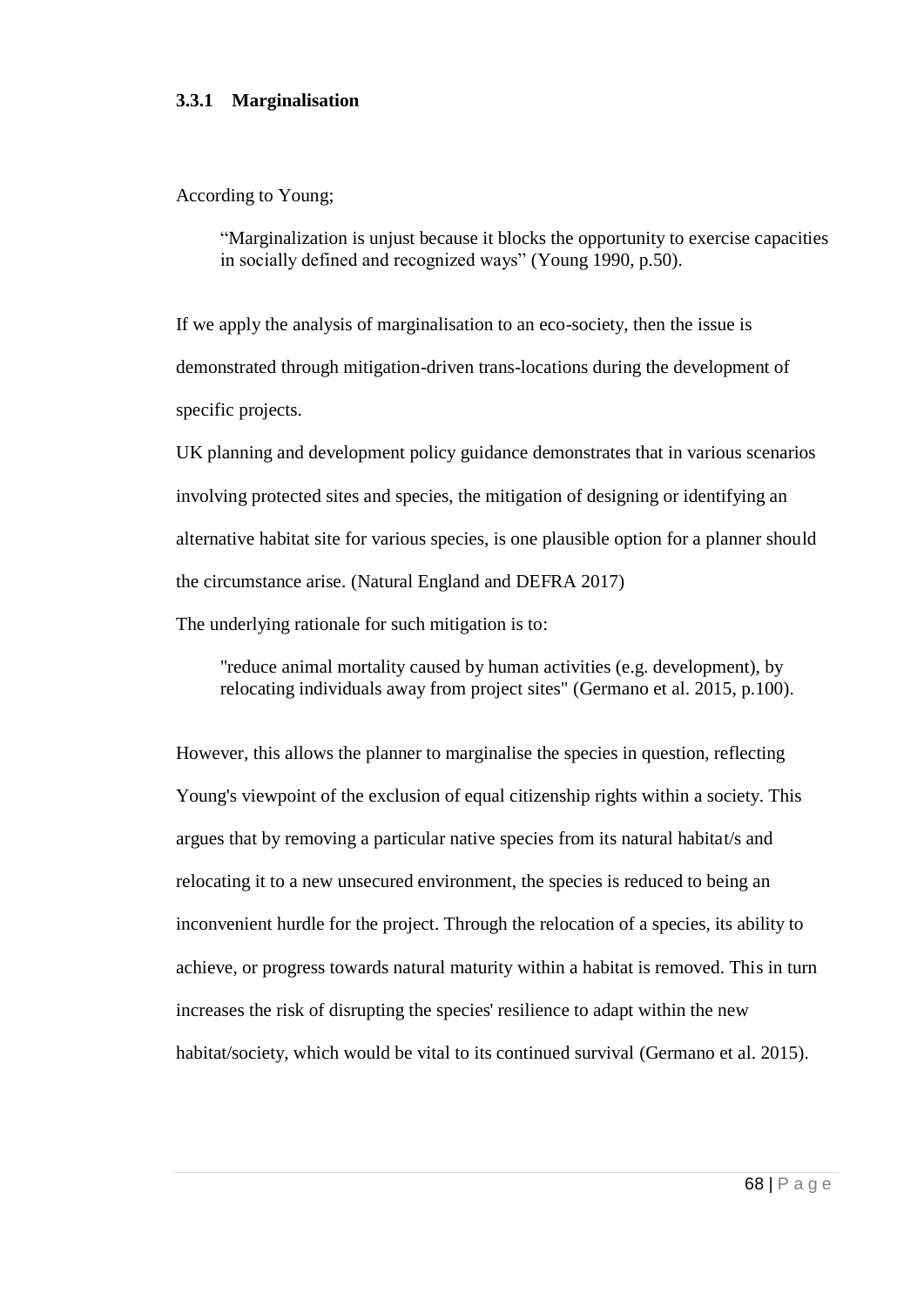Young's observations on the injustice of marginalising a social group can be further highlighted within an eco-society. This can be through a lack of adequate measures such as following monitoring procedures, through translocation methods which increase the risk of a species failing to establish or enhance a viable population at the release site. For example, the specific numbers moved may not represent a substantial enough proportion of the source population, or alternately too many may be moved. This might lead to the population at the release site exceeding the ecological carrying capacity of the new habitat, causing increased mortality among the resident population. There is also the risk of disease transmission and social disruption through the inadequate monitoring of a translocation procedure by planners (Germano et al. 2015).

As Young (1990, p.51) highlights, the translocation method provides developers with the

"warrant to suspend basic rights to privacy, respect, and individual choice", meaning that welfare agents are often left to provide social support for the marginalised: "In meeting the needs of the marginalized, often with aid of social scientific disciplines, welfare agencies also construct the needs themselves" (Ibid).

The operation of these 'agencies' can be seen if social boundaries are broadened to include the wider eco-societal limits. These agencies take the form of NGOs and nondepartmental public bodies such as Greenpeace UK, World Wildlife Fund (WWF) UK and the British Ecological Society (BES).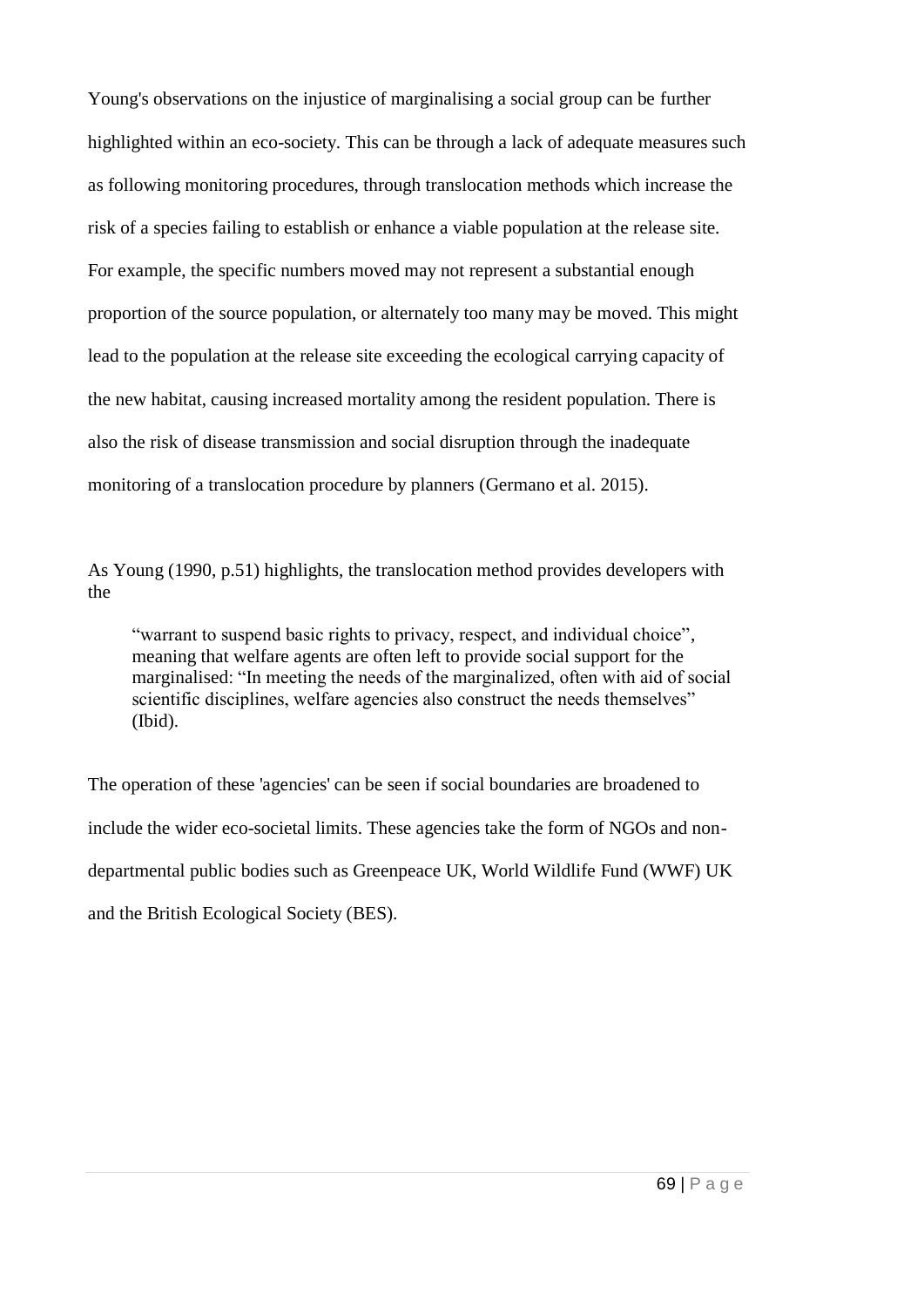#### **3.3.2 Powerlessness**

Regarding the term 'powerlessness', Young (1990, p54) states that it is key to demonstrating the structure of exploitation. The powerless are those who lack the authority to develop, and contribute to, their own self-realisation within a society, whilst being exposed to disrespectful treatment due to their social status. Within anthropocentric society, evidence of this restriction of power and the lack of capacity for development can easily be identified, especially in terms of employment. Workers suffering from a disability are viewed by some as having a limited capacity to develop certain skills which may restrain them in achieving a form of self-realisation within the work place. Women (Adler 2000) and ethnic minorities (Blackaby 2002) also suffer discriminatory restrictions within employment, reducing their ability to achieve their maximum potential via their own contributions. This again demonstrates that withholding the power to develop one's capacities would restrict the achievement of self-realisation within a society.

Young (1990, p54) reflects on how the relations of power and oppression via social division of labour, can shape ones institutional position in relation to others. In a UK eco-society this is reiterated by the humanistic altruism perspective (above), where the value of a particular species is calculated on the basis of its economic utilization by humans (Kopnina 2013). Arguably this perspective would deem those species employed in an agricultural role as holding a higher social value in the society for their contribution, than those species that do not. This applies even more so to those species which may be deemed to negatively impact society, for example by restricting or delaying planning permission for an infrastructure project which could provide a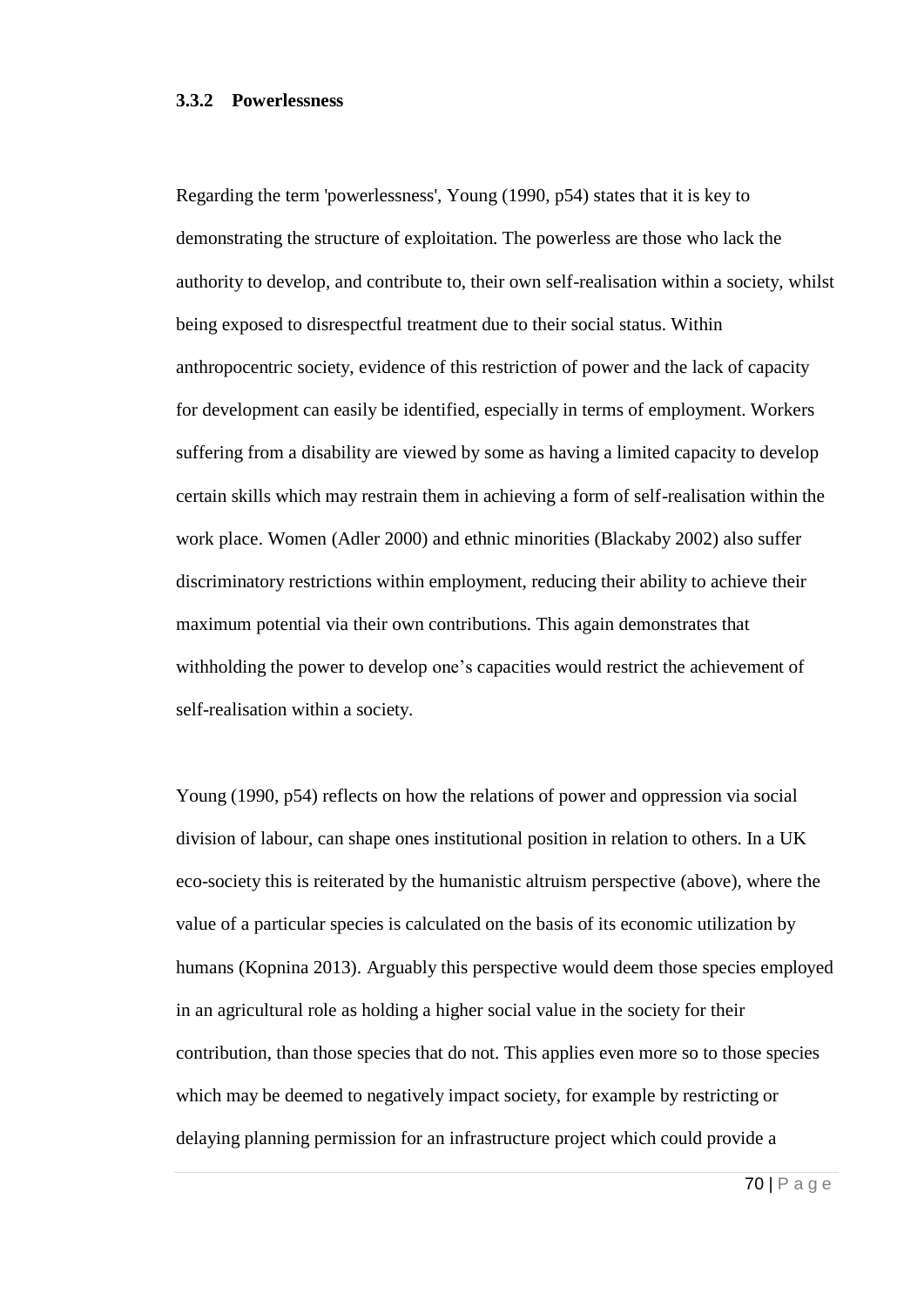substantial economical contribution (one example being the impact Great crested newts could have on development plans).

Within the majority of contemporary western cultures, those native creatures and plants which make no positive contribution to a society are forever deemed a burden or vermin, regardless of how important their biodiversity contributions might be. As various aspects of history demonstrate, from an anthropocentric societal perspective, the relocation of a minority group from an area not for their benefit or interest, would be universally considered a breach of basic human rights (Simpson and Yinger 1987).

However, it is not uncommon for allocated licences to remove a species, despite serious potential impacts which would otherwise be prevented under Regulation 41 section (2) and section (3) of the Conservation of Habitats and Species Regulations (2010). Negative impacts may include the ability to achieve their own self-realisation within that group's culture (such as nesting, spawning, breeding etc.) (Dietz, 2005). This situation within a hypothetical eco-society, would demonstrate an analogous unconstitutional interference with individual rights; why should the lawfulness of the interference in an existing paradigm, rely upon which social group is to be affected?

## **3.3.3 Cultural Imperialism**

It is not only possible to identify the exploitation of nature, but the reason why such exploitation has become a societal norm, particularly in western societies. Young applies the theory of cultural imperialism to demonstrate how the universalization of a dominant group's experiences, interpretations, values and perceptions of certain elements of a society (including other groups), lead to the viewpoint of the dominant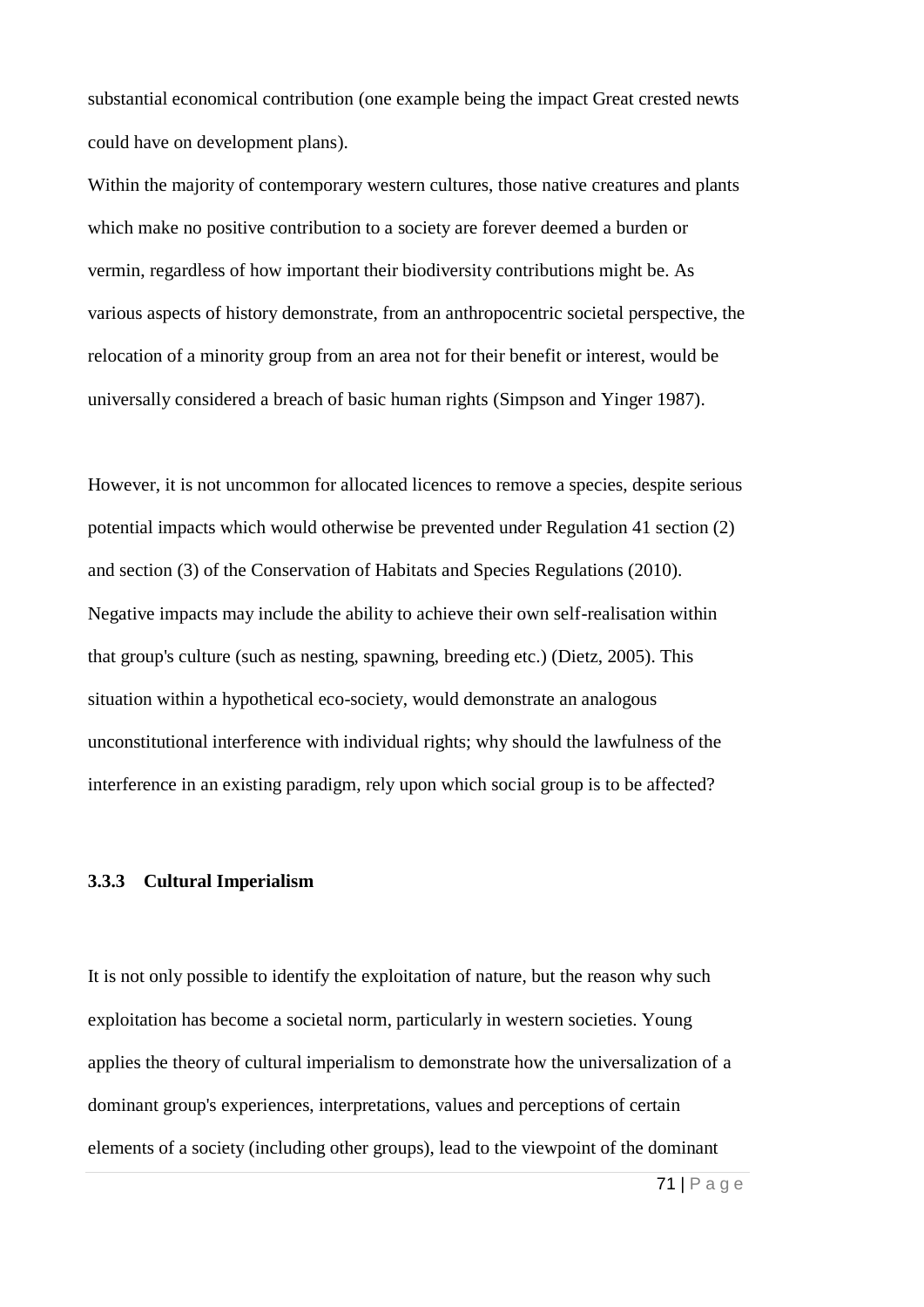group becoming the generalised norm for other groups in that culture (Fraser 1987). Societal traditions are passed from one generation to the next. Since the Industrial Revolution, technological advancements have enabled the ever-increasing exploitation of natural resources for greater economic gain. Whilst there was no scientific evidence at this time to discourage these practices, they became the norm for many industrial and agricultural processes that would subsequently be passed from one generation to the next.

Young (1990, p55) further identifies that the culturally dominated group undergo a 'paradoxical oppression'; the group is marked by the imposition of stereotypical impressions whilst simultaneously being rendered 'invisible'. This in turn works to inferiorise the group, devaluing its worth and contribution to the society. For example, the state of British woodland as highlighted above in the State of Nature Report (2016) shows a gradual transition from native coniferous trees to their replacement by nonnative coniferous trees. This supports an industry that produced 11 million tonnes of timber in 2014 whilst bringing fewer benefits to wildlife (NEA 2011). This demonstrates that the main use for British woodland is to supply the timber industry and that this is now an unquestioned societal norm. At the same time, the intrinsic value of naturally-occurring biodiverse woodland species are now being blatantly overlooked by the current generation. As with the humanistic altruism view of native wildlife, should the species provide little or no economic benefit, then consideration of its conservation would be minimal because it does not provide economic benefit to humans.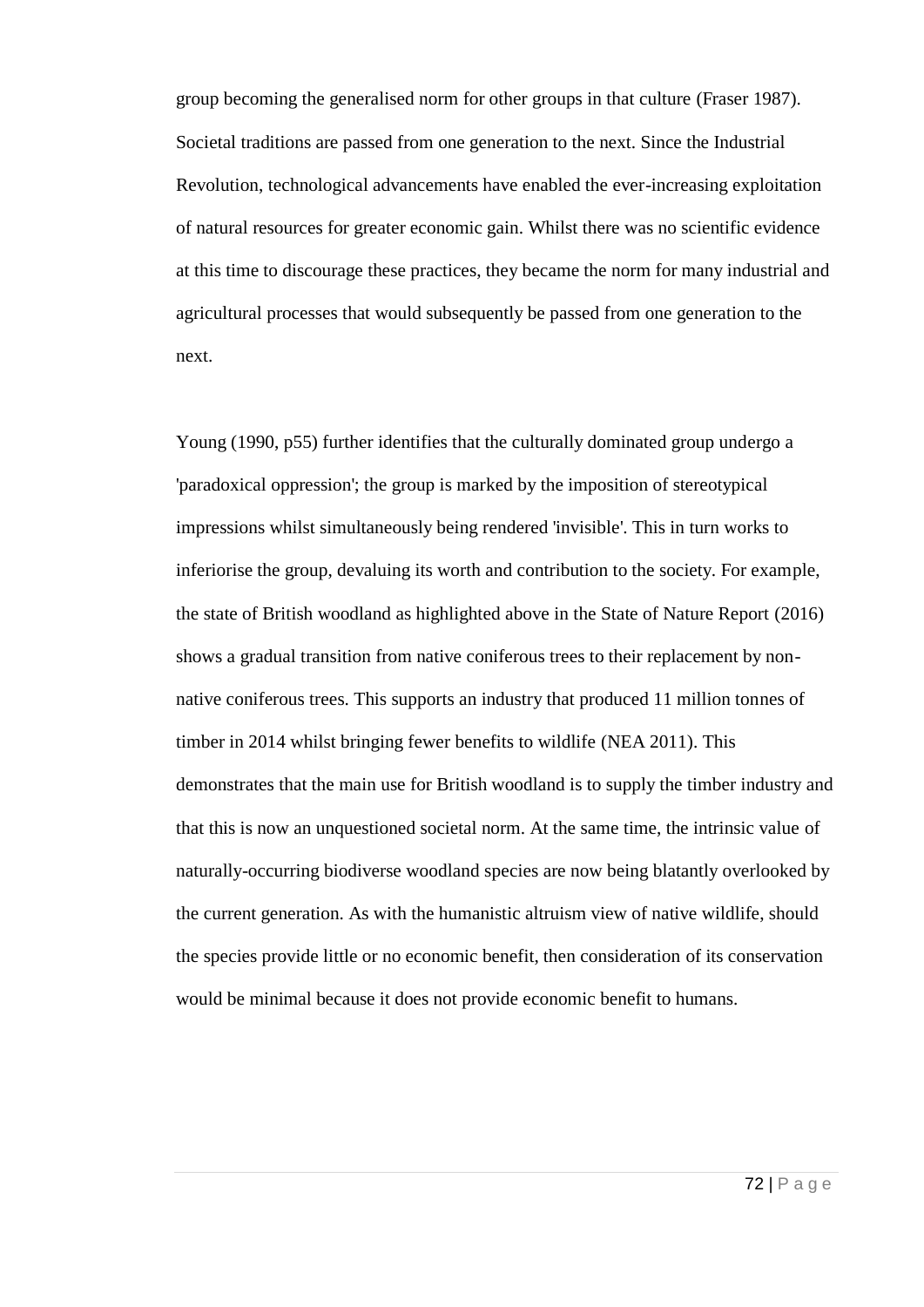Few contemporary examples exist where conservation is harmonized with culture and biodiversity. In certain instances, they demonstrate the importance of ecology within societies throughout Europe under the relatively recent theory of 'biocultural diversity'.

Maffi (2014) for example demonstrates the definition as:

"the diversity of life in all its manifestations: biological, cultural, and linguistic — which are interrelated (and possibly coevolved) within a complex socioecological adaptive system.".

This includes all biological, cultural and abiotic diversities, and the interactions between

them (Loh and Harmon 2005). The 'Delos Initiative' is one international example, which

aims to:

"identify the pertinence of and meaning of sacred natural sites found in the developed world, and to investigate whether and how spiritual values can contribute to the conservation and wise use of significant natural areas" throughout Europe, North America, Japan, Australia and New Zealand (Task Force on Cultural and Spiritual Values of Protected Areas (CSVPA)).

An example within the UK is the work of Natural England and Natural Resources Wales (n.d.) in their conservation of terrestrial, coastal and marine flora, fauna and heritage features along coastlines on England and Wales (Natural England, 2015).

# **3.3.4 Violence**

Many individual groups in the UK are subjected to violent crimes because of their social group. For example, Rape Crisis for England and Wales stated that of the171,000 helpline contacts made within 12 months to 31st March 2016, 95 percent of the service users were female (Rape Crisis England and Wales, 2017). Other national statistics show that the percentage of hate crimes have risen significantly across the board in the past five years. The number of such offences which were racially (15 per cent) or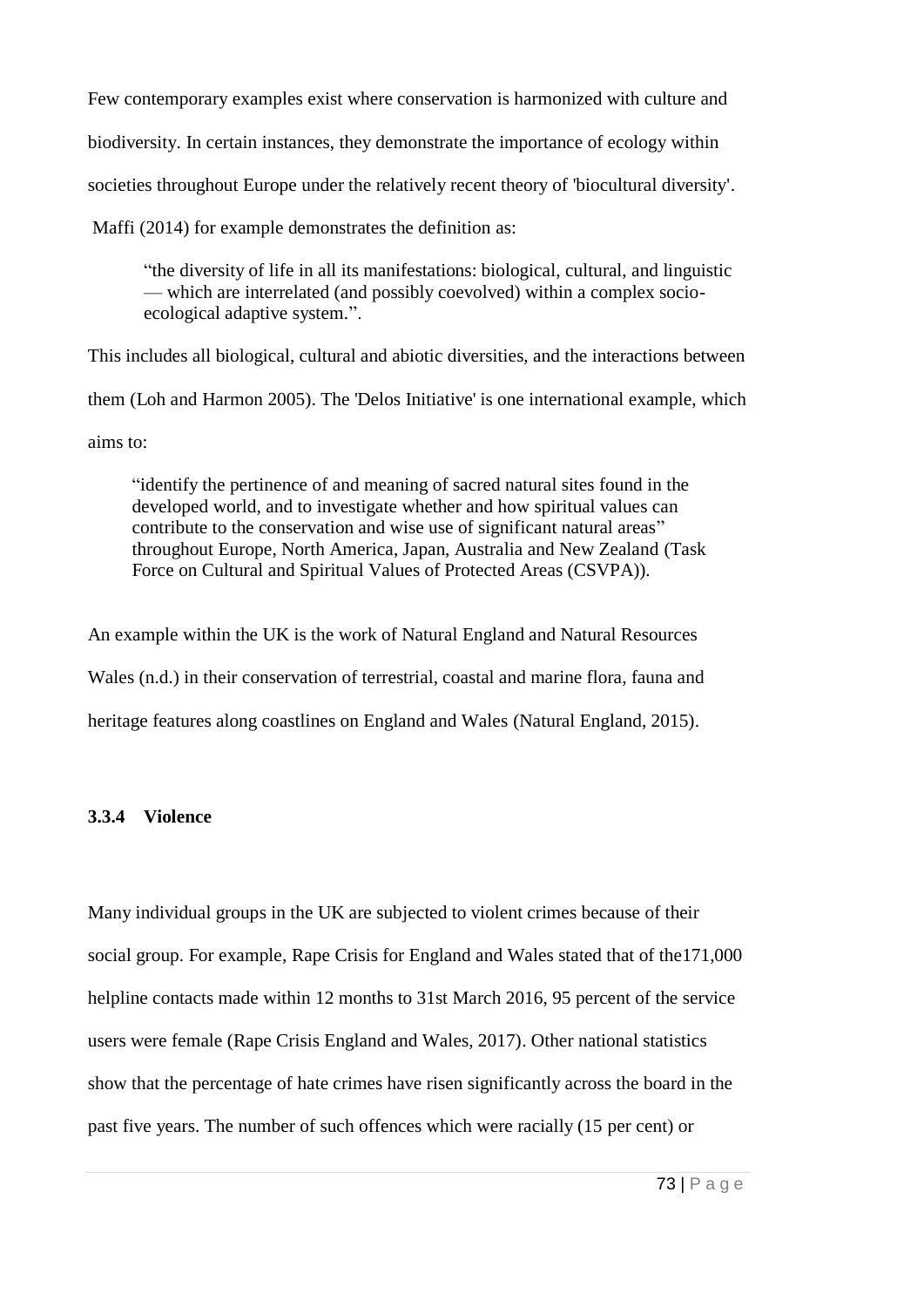religiously (34 per cent) aggravated, increased during 2014/15 to 2015/16. At the same time, other violent offences based on motivating factors such as a victim's disability or transgender associations, show marked increases of 44 per cent and 41 per cent between 2014/15 to 2015/16 within the UK (Corcoran et al. 2016).

Whilst wide ranging legislation exists in the UK covering violent crimes upon humans, the same cannot be said for violence enacted towards non-human entities. Only from 2005 was it deemed illegal to deliberately cause the death of wild animals through violent means. The introduction of the Hunting Act 2004 held that the hunting of wild mammals (such as foxes, deer and hares) with dogs throughout England and Wales, was illegal. Despite the Act's introduction, several exemptions continue to provide for the violent deaths of such wild animals. Schedule 1 of the Act permits the use of dogs in the process of flushing out an unidentified wild mammal for said mammal to then be shot, whilst the use of dogs to hunt rats and rabbits continues to be exempt from the Act, as long as permission of the landowner is granted. (Schedule ,  $1 S.3(a)(b)$  and  $S.4(a)(b)$ Hunting Act 2004.

Regarding offshore wind farms, there is minimal risk from instances of violence in the same way as those described above. However, there is the rare risk of violent death (notably for birds and bats) through collisions with operating turbines, should appropriate measures not be considered during the planning stage (Furness et al. 2013), as discussed below. Also, should such collisions occur, the lack of proof of intent under the Wildlife and Countryside Act, would diminish the legal accountability of the developer.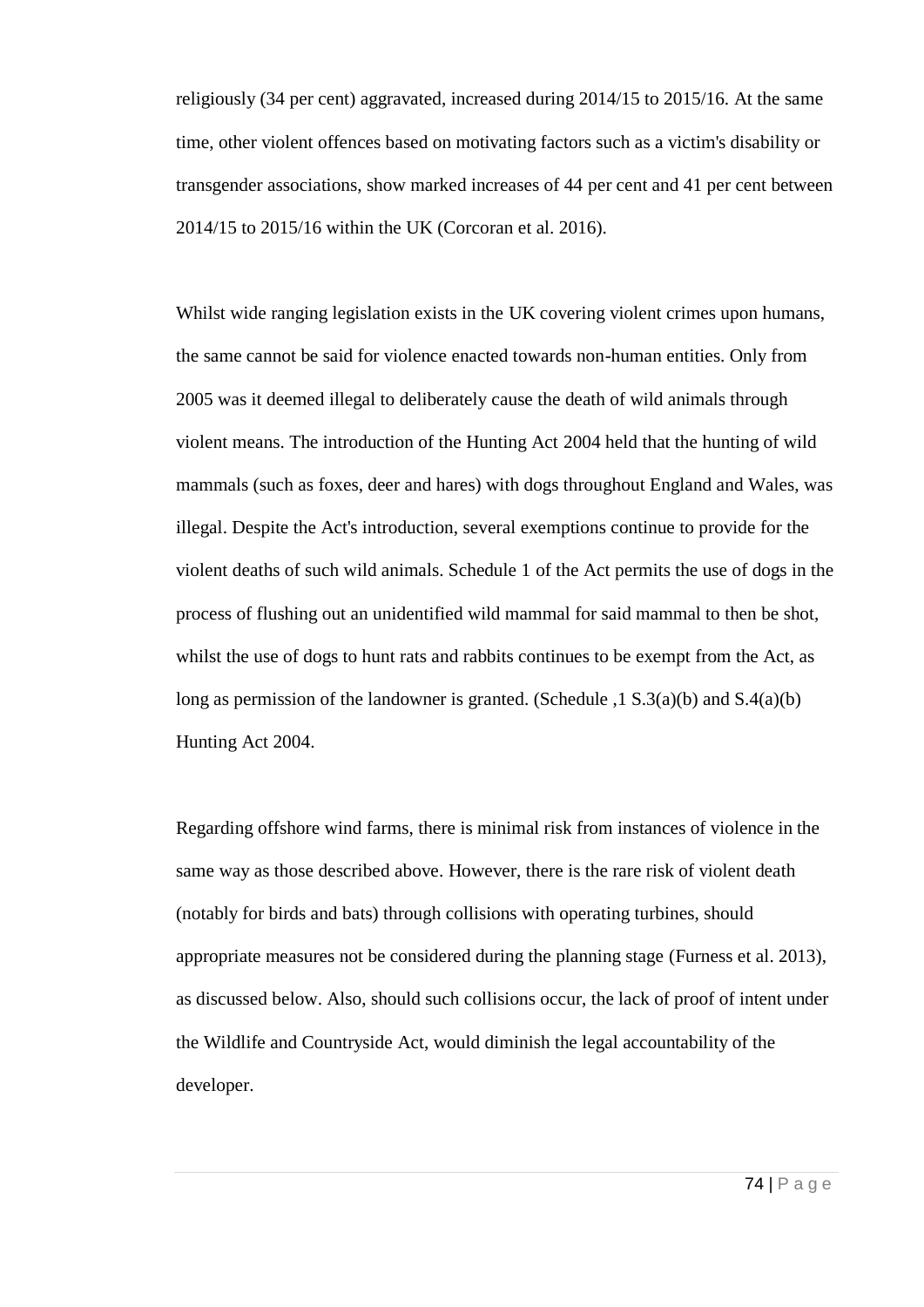### **3.3.5 Exploitation**

Exploitation in contemporary societies remains a very real form of oppression and is the easiest to identify, especially in SD. Rhetoric using the oxymoronic term of 'sustainable exploitation' is common (Hilborn, 1995, Gallego et al. 2016). This contentious concept is used throughout the language of EU and UK policy, most notably in regulations governing the Common Fisheries Policy (CFP). In this situation, the term refers to the exploitation of fish stock in such a way that it does not have a significant negative impact on marine ecosystems. The aim of this is to ensure that future generations can enjoy a similar level of opportunity to exploit marine stock for maximum profit. Sustainable exploitation continues to be expressly referred to in the most recent EU Regulation for the CFP (Regulation 2015). This raises clear concerns regarding the negative effects of discarding excess or unintended catches of marine species, as this could impact the intended sustainable exploitation of marine organisms and marine ecosystems (ss11 Regulation 2015).

Furthermore, recent court decisions suggest that some instruments of the CFP potentially conflict with legally binding obligations of ecological protection under Article 4 of the Birds Directive and Article 6 of the Habitats Directive respectively. Under these, Member States are required to establish and protect special areas of conservation (SAC) and special protection areas (SPA), which in turn contribute to the Natura 2000 Network. As demonstrated by the European Court of Justice decision in the case C-127/02 (2004) (more commonly known as 'the Waddenzee Case'), certain fishing methods permitted under the CFP within such Natura 2000 protected areas are constituted as 'plans' or 'projects' in relation to Article 6(3) Habitats Directive, and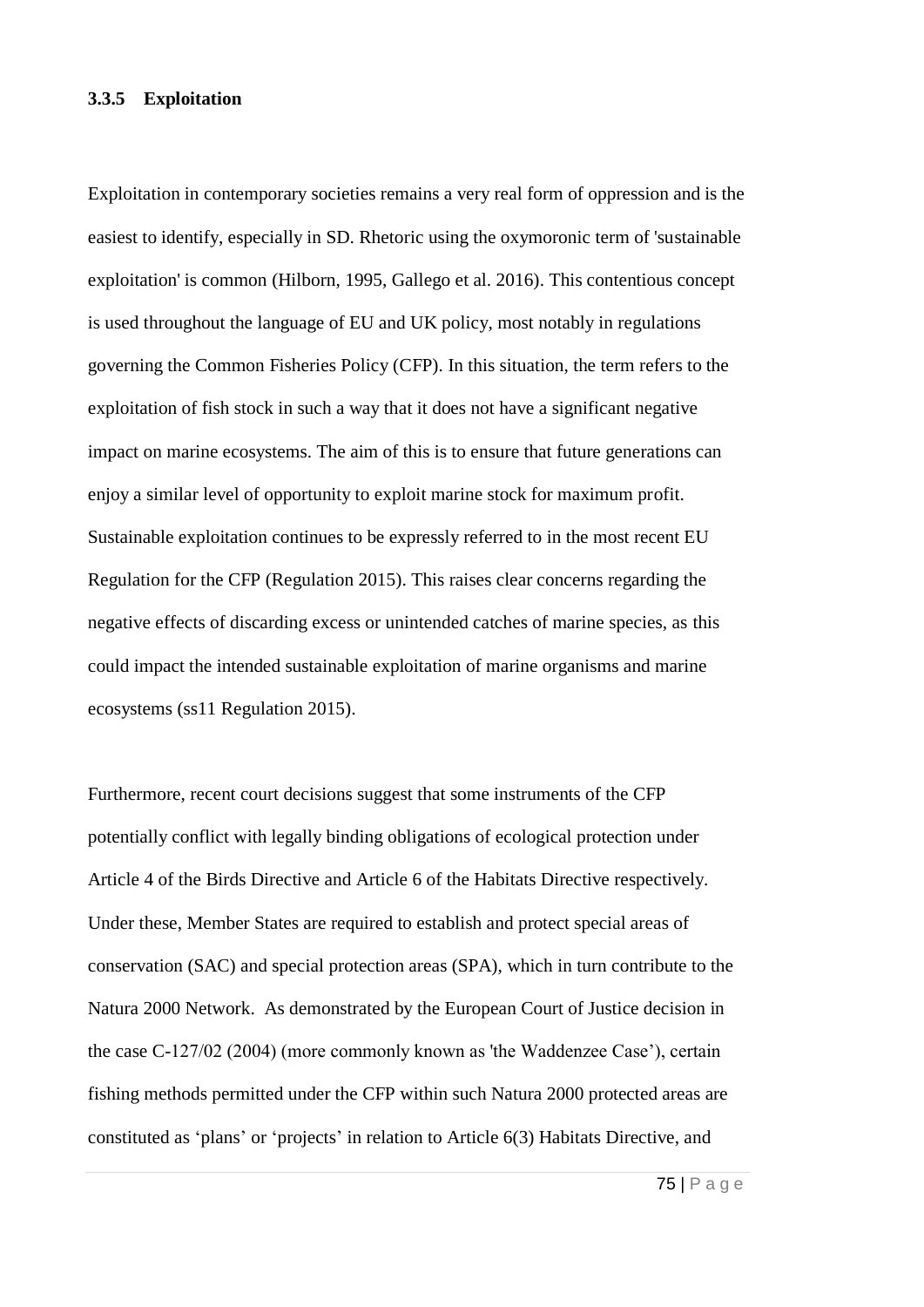could have significant effects on the site concerned. Therefore such a plan or project is required to first undertake an effective Environmental Impact Assessment (EIA). The Waddenzee Case demonstrated clear support for ecological justice by highlighting the failure of the CFP to prevent the exploitation of fisheries, through a lack of transparency of its regulations and insufficient control and enforcement of its provisions (Khalilian et al. 2010, p.1182).

Academics have provided broad definitions, with the consensus being that exploitation exists as a distributive model, in which the wealth and reward from one social group's actions are unequally distributed amongst other social groups within that society. John Roemer demonstrates this by arguing that an individual is exploited when the amount of labour embodied in *any* bundle of goods he could receive, in a feasible distribution of society's net product, is less than the labour expended. Alan Schnaiberg (1980) describes how modern industrial society continues to exploit the environment due to an inherent need for economic systems to continually yield profit, under what he labels the *treadmill of production*. By creating consumer demand for new products, the result is often expansion of the ecosystem until it exceeds its physical limits for growth or its carrying capacity (Hannigan, 2014).

Thankfully the level of exploitation is minimized with offshore wind projects, as the element used to provide profit, is wind. However, as with developers intending to exploit the UK's prevailing winds to maximise profit, migrating bird species also exploit seasonal prevailing winds. By optimising wind speed (*V*a) whilst correlating it with its 'minimal power speed'  $(V_{\text{mp}})$  output to achieve minimal fuel use, bird species use the tailwinds during their migration in order to achieve maximum range (Newton, 2007).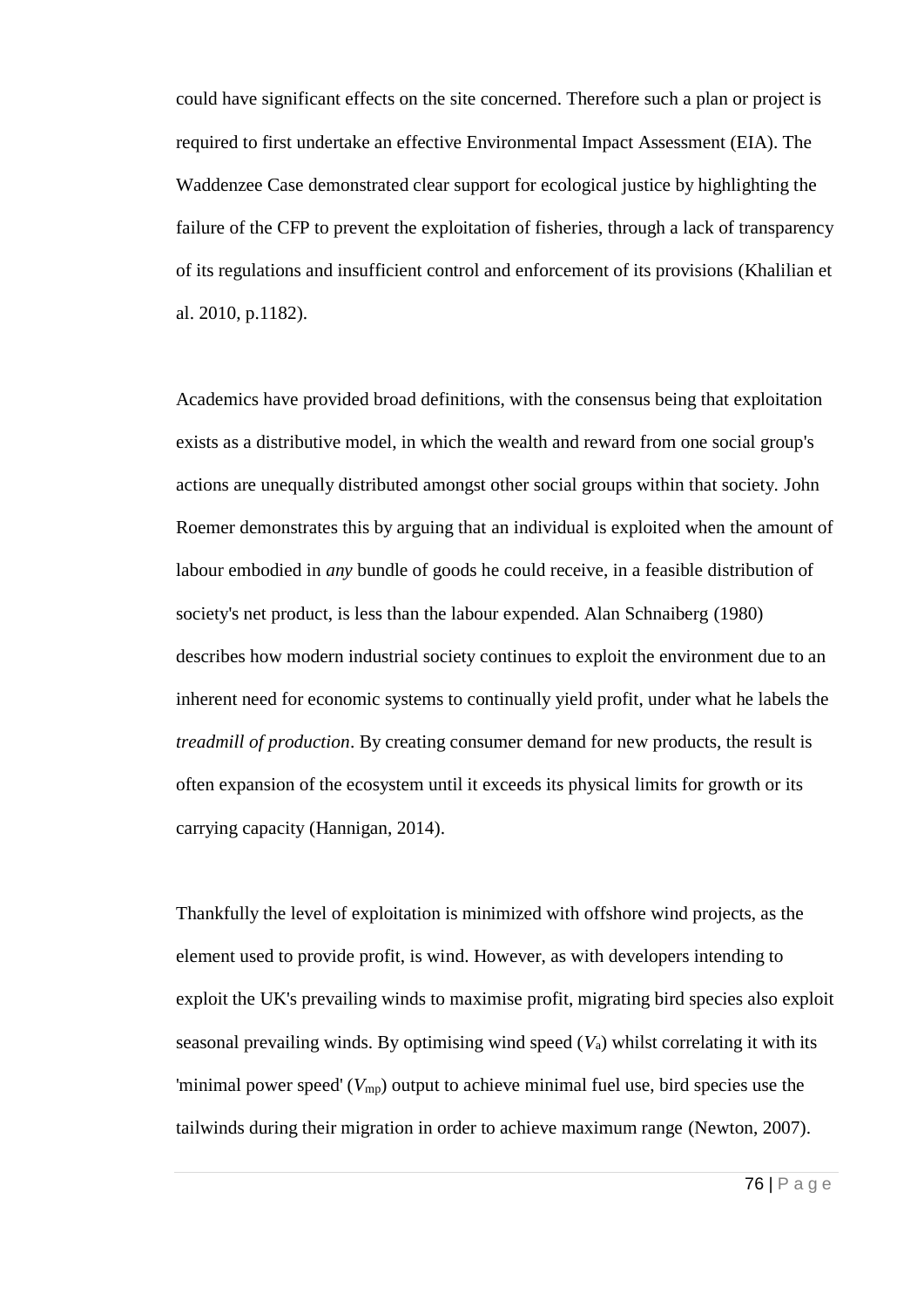However, these competing interests in wind exploitation could lead to conflict at sites, which in turn might result in an increase in bird mortality rates through collisions with operating turbines. Thus, project placement should be carefully considered in order to reduce instances of micro-avoidance (when birds enter the wind farm but take evasive action to avoid individual turbines (Band, 2011; Cook et al. 2012) and macro-avoidance (when birds alter their flight path to keep clear of the whole wind farm (Desholm and Kahlert, 2005)).

The potential for other forms of ecocentric exploitation could still exist, and so the planning and construction of offshore projects should give adequate consideration to any potential oppressive impact upon the rights of nature. Furthermore, construction of offshore wind farms could be designed to provide positive means of support for the conservation and protection of biodiversity, during their time in operation and beyond. Thus, it is vital that both potential positive and negative impacts of offshore wind farms should be assessed at the earliest opportunity.

# **3.4 Ecological Protection Through Development**

Within academic discourse there exists the premise that energy modernisation should overcome environmental crisis without limiting development. Ecological Modernization theory suggests that the process of 'superindustrialization' (Huber, 1982; 1985) can provide improved ecological protection through an ecological switchover using new, sophisticated clean technologies within industrial society by restructuring development processes (Spaargaren and Mol, 1992).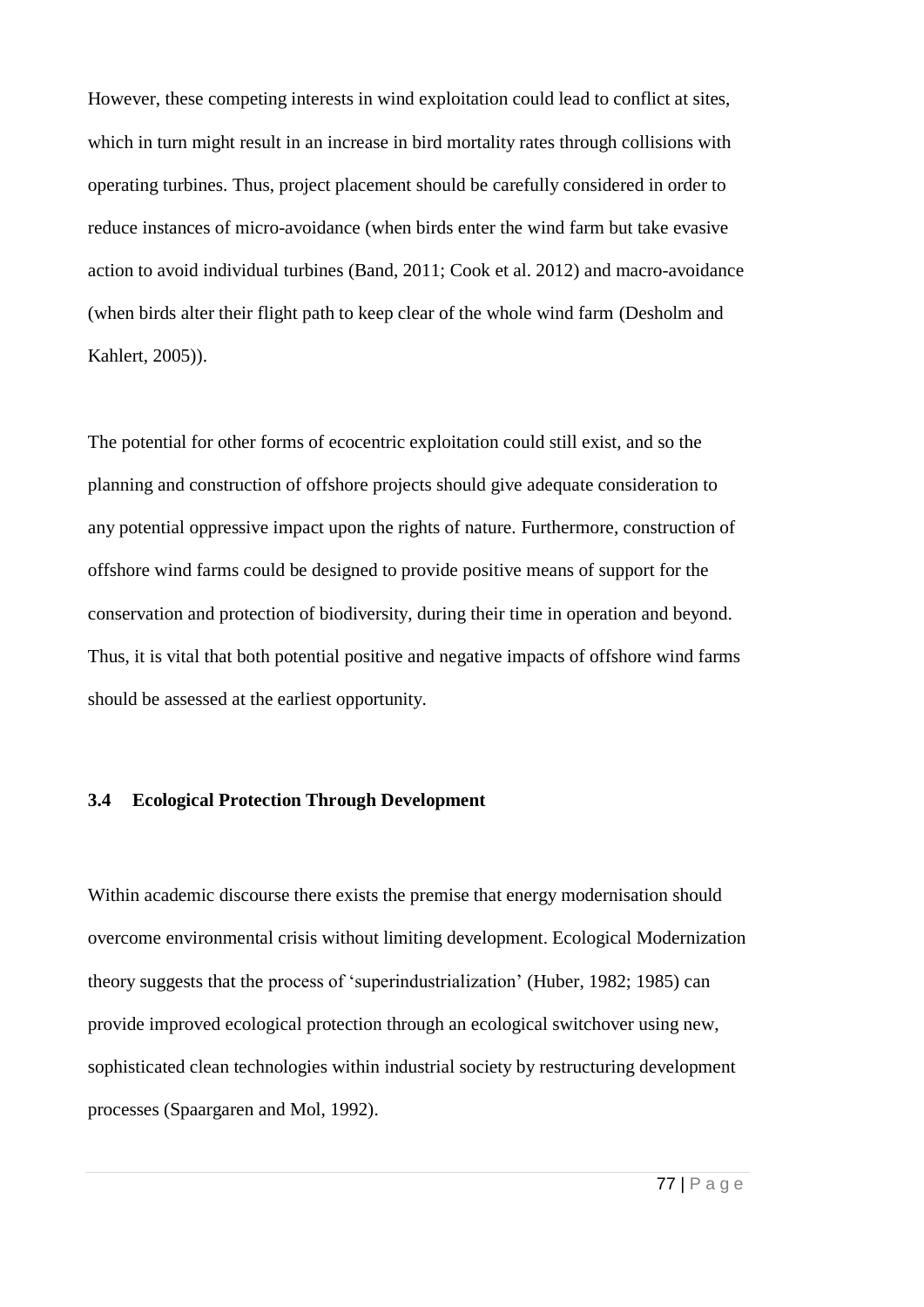The main assessment method currently used to provide ecological protection during proposals of NSIPs (as demonstrated by the Waddenzee case), is the undertaking of Environmental Impact Assessments (EIAs). The initial assessment of a specific marine renewable energy project is to be undertaken within member states in accordance with EIA Directive (85/337/EEC), brought into effect within the UK through The Marine Works (Environmental Impact Assessment) Regulations 2007. In addition, the specific ornithological impacts must be considered via the Birds Directive (2009/147/EC) and also through the Habitats Directive (92/43/EEC).

An EIA provides a number of important measures in order to achieve a better overall measurement of a project's impact on the surrounding environment, such as: the collection and analysis of baseline data; exploring both positive and negative impacts and opportunities for enhancing the environment; analysis of alternatives; and allowing various parties such as government officials, industry project managers and citizens to participate in critiquing the project in question.

However, despite EIAs positively influencing NSIP planning, coupled with the potential for greater numbers of offshore wind farms to aid conservation, this unprecedented industrialization of the UK's marine environment is accompanied by the potential for negative impacts. One of these is uncertainty regarding the cumulative impacts of the growing numbers of renewable offshore projects. Potential identifiable impacts may be easily enough understood and mitigated in regard to a single or minimal number of projects, as a result of previous research. However, with the steady increase of projects in UK coastal waters, the cumulative impact on coastal marine life is unknown.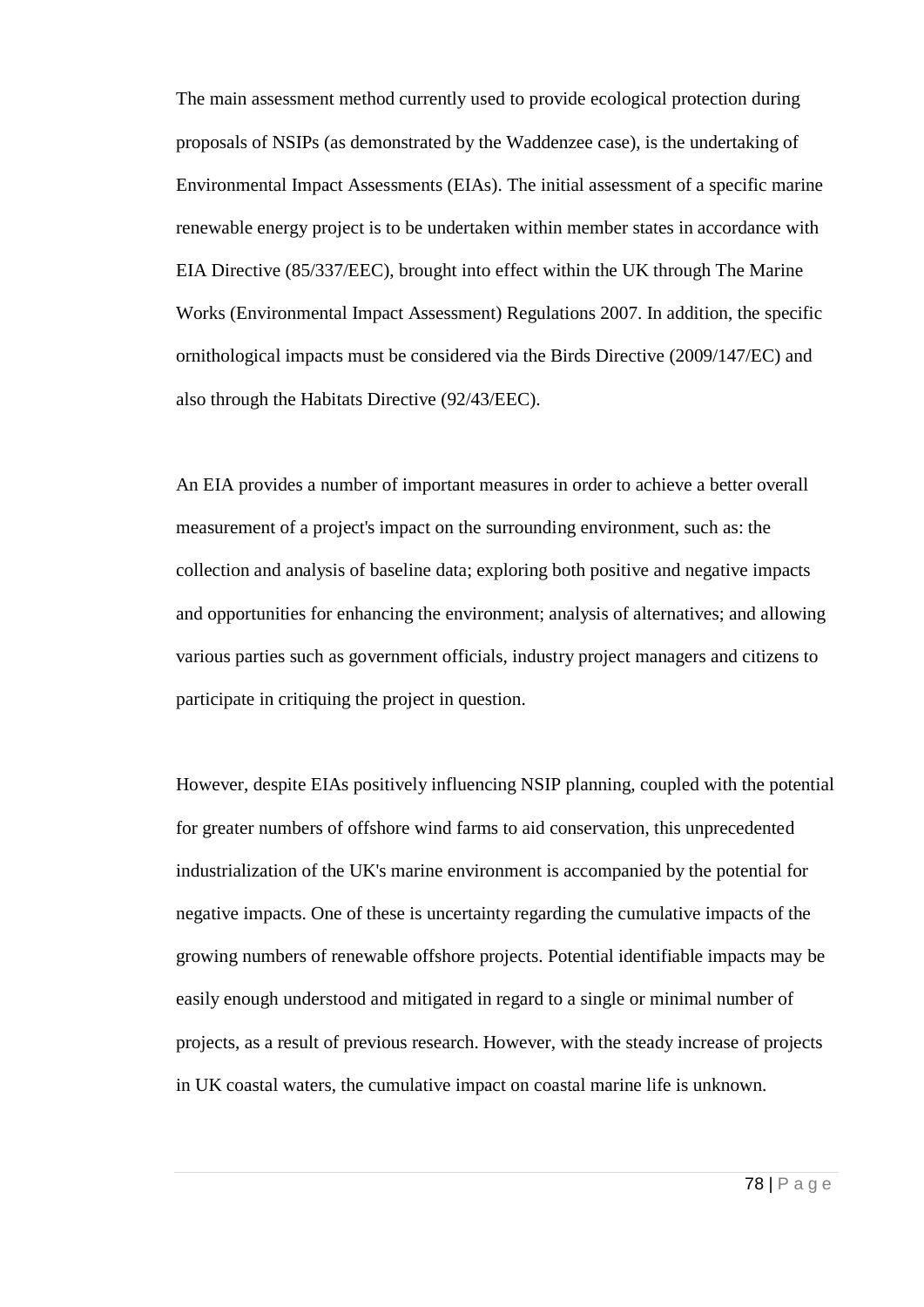In addition, current research suggests that there are further knowledge gaps. These concern the potential long-term impacts on marine species following the construction and activation of offshore farms. For example, there is a growing knowledge base for understanding the impacts of anthropogenic noise on population levels of marine mammals, (such as pile driving causing population displacement and behavioural change (Teilmann and Carstensen, 2012)). However, there is little research into, or monitoring of, the long-term effects of such constructions on marine populations (Duinker and Greig, 2007). Similar knowledge gaps surrounding the ecological impacts of offshore wind farms are reflected in a lack of research into the micro/macroavoidance patterns by migrating birds (above). An increased level of research would improve the reliability of prediction models and thus provide greater certainty in final EIA reports (Chamberlain et al. 2006).

Further problems within the EIA process itself, have the potential to cause detrimental effects to marine wildlife. Ambiguous language contained within the EIA Directive creates a double-edged sword with regards to offshore wind farm applications. The main example is where the Directive, as amended, refers at various points for the assessment to report on 'significant diverse effects' of a proposed project on the environment.

The term 'significant' effect lacks a clear definition, which creates difficulty for the proposing planner in understanding what the environmental assessment should specifically detail. This ambiguity surrounding significance also creates problems for the decision maker during the application process, as the lack of a clear definition for the term, results in there being is no impact standard on which to base the planning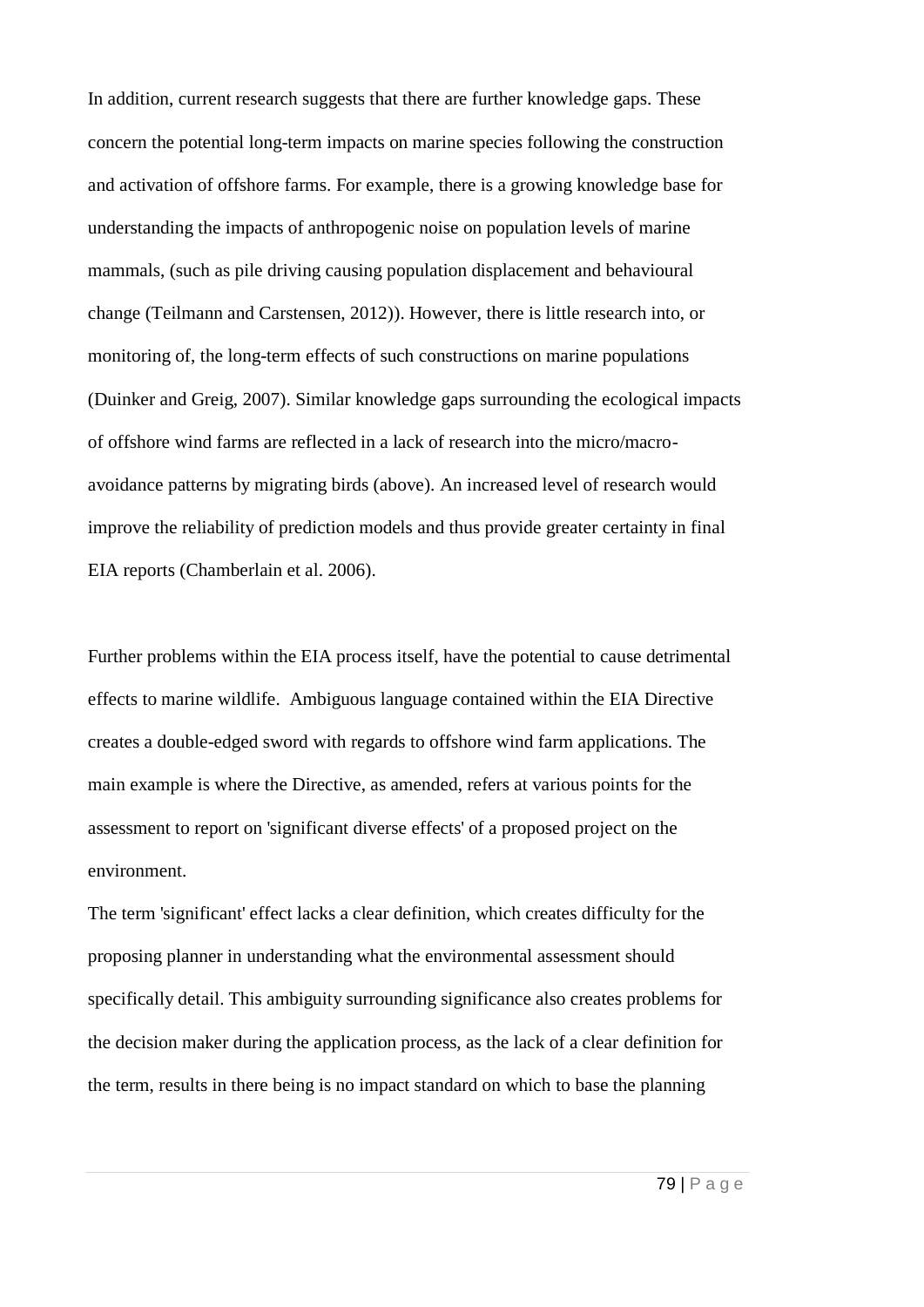decision. This problem is increased by the complexity of the planner's need to consider varying aspects of sustainable development (Ascough et al. 2008).

Additionally, there is a divide between those concerned with biodiversity conservation and those who are focussed on protection of 'landscapes' (Harmon, 2007). This causes a lack of coherence in conservation, further complicating developers' understanding of the specific criteria to be considered within EIA applications. This is especially true when the criteria in question may vary in different locations throughout the UK. Not only may this create differing threshold standards of what constitutes a significant diverse impact, but it may also result in a misjudged EIA. This could prove very costly, from both economic and time perspectives.

### **3.5 Summary**

The recognition of the EIAs current effectiveness and importance for conservation, is clear. Young's five faces of oppression highlight continued injustices which are being perpetuated within development strategies, when attempting to balance socio-economic growth and ecological protection. There is an evident need for a clearer form of interdisciplinary scrutiny within NSIPs, to mediate between the growing divergence of the anthropocentric versus ecocentric interests within SD (Wilshusen et al. 2002).

As illustrated by the remarks of *Conservation Biology* editors, the anthropocentric focus in conservation needs to be extinguished and replaced by a conscious rapprochement of scientific disciplines that distributes benefits equally: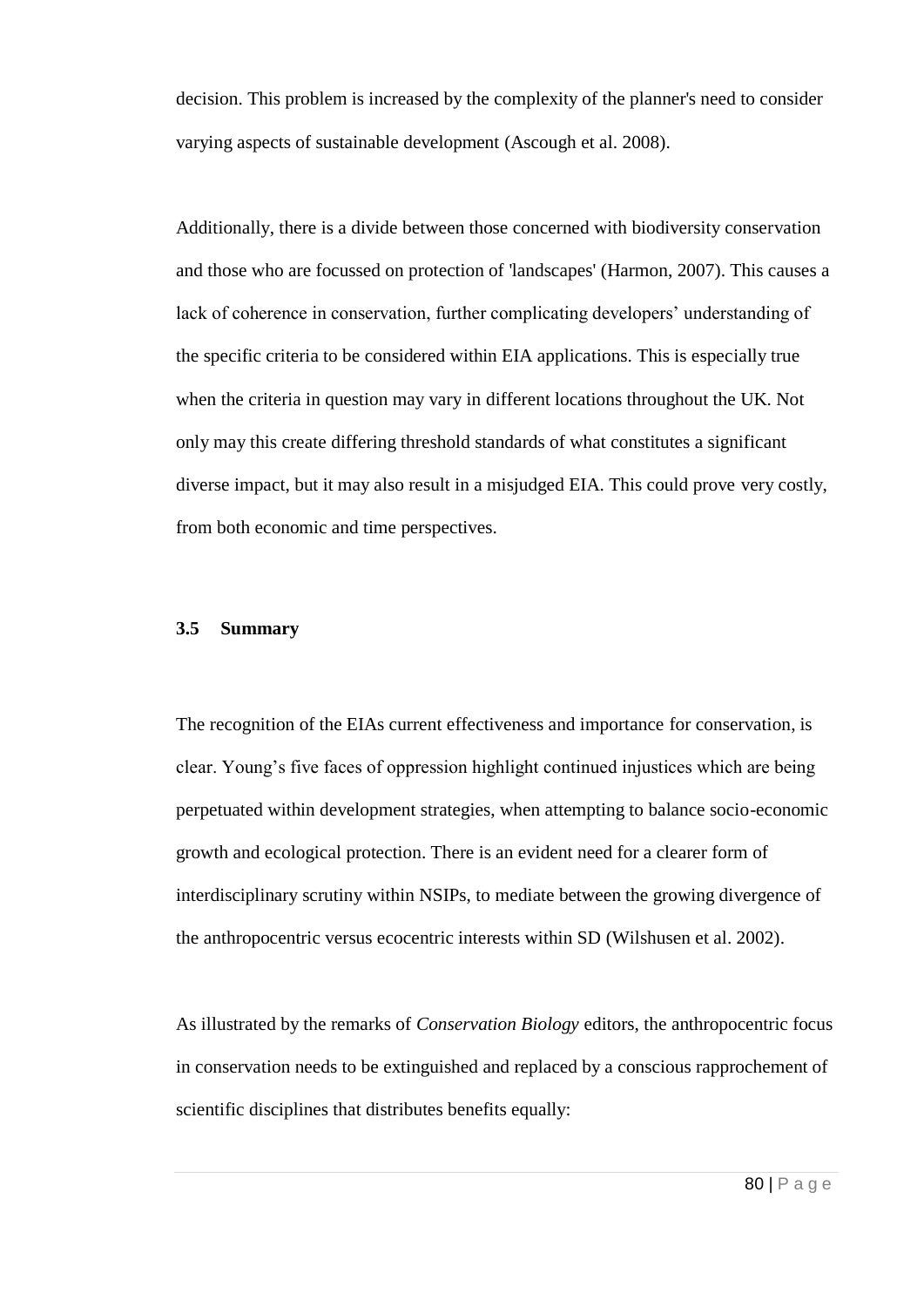"The most repetitive message coming out [of these retrospective papers] is the great need for interdisciplinarity and inclusion of various social sciences. This is an obvious imperative; we have to learn how to transform our scientific knowledge into practice. We are facing a fundamental problem relative to human behaviour, and the solution will ultimately need to take human behaviour into account... Those who still think biology and ecology alone are sufficient for our task – that good science by itself will save the day – are as much in denial as those who say there is no environmental crisis." (Meffe et al. 2006, p595-596).

Equally, the adoption of the ecological enlightenment and sustainability narrative could help to adjust the current paradigms, in order to favour more ecologically friendly practices which may then return benefit to human societies (Catton Jr and Dunlap, 1978). This could be achieved through improving general societal recognition of not only the value of nature, but the ways in which injustices are being created.

A more holistic approach to conservation would aid in providing a better understanding of the ecological impacts, both individually and cumulatively. It would not only contribute to an improved model for the assessment of SD in offshore wind farms, but also to enhanced impact assessments. If ecologically friendly development practices were to be favoured, with additional support for biodiversity improvement methods e.g. fish Aggregating Devices (FADS), then anthropocentric benefits beyond aesthetic enjoyment, i.e. economic benefit, could be realised.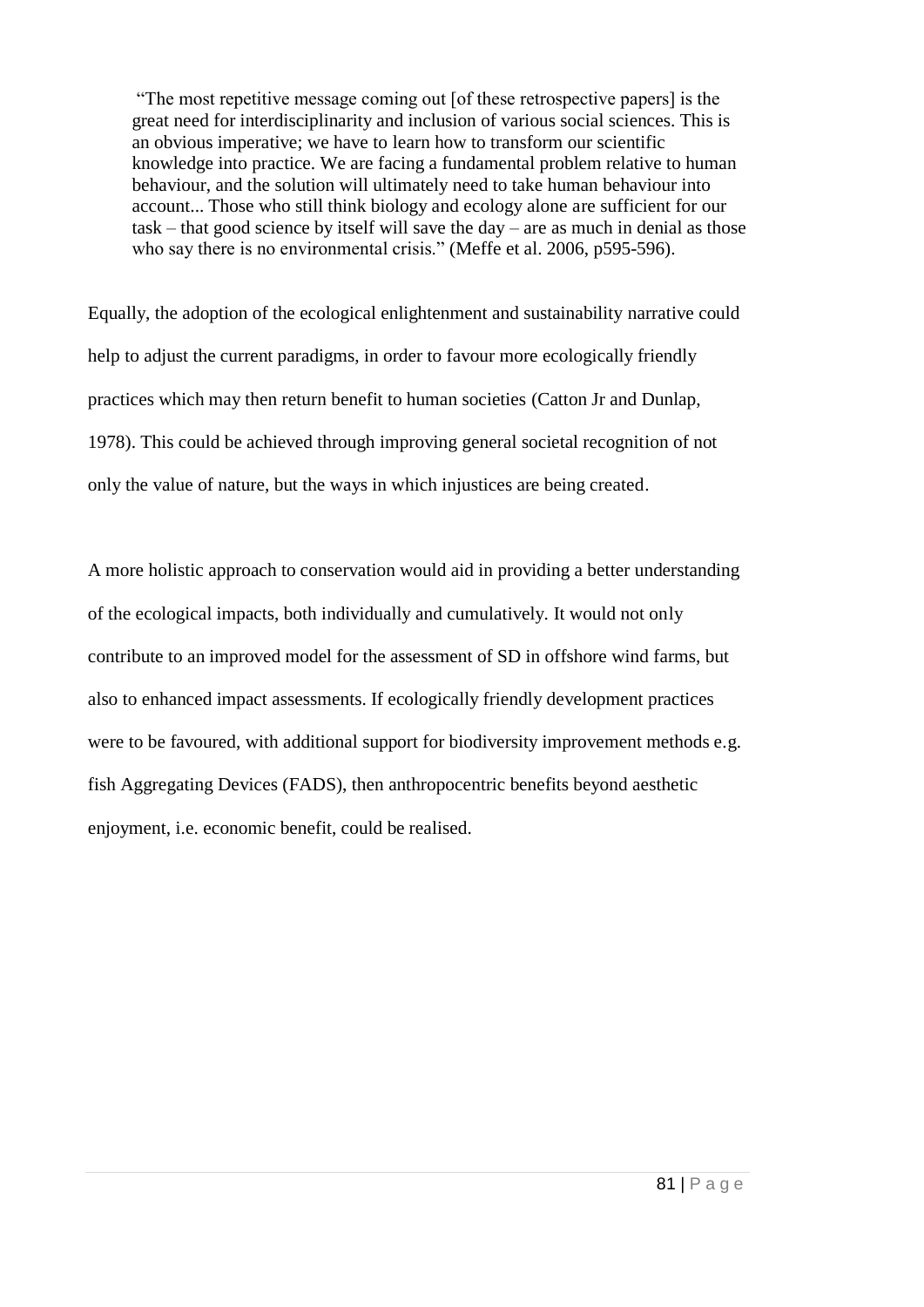# **4.1 Introduction**

This chapter will explore the ways in which contemporary environmental justice theory is being used in the United Kingdom to increase sustainability. In critiquing the current application of environmental justice theory within the UK's sustainable development policy, the chapter will also focus on the ways in which tenets of environmental justice theory are present (or absent) within the UK energy sector, as a factor of 'energy justice' theory. After a brief discussion of both environmental and energy justice history to demonstrate its importance in the UK, this research will identify specific situations which are limiting its application in the UK.

### **4.2 What is Environmental Justice?**

Environmental justice is a relatively broad concept originating from political and social movements. It is employed as a theoretical method which attempts to recognise and address the disproportionate distribution of potential and existing environmental harms and benefits within a society. Whilst doing this, it enables improved planning processes to optimise the meaningful participation of all members of that society in decision making (Rechtschaffen, 2003). It combines the principles of social justice and environmental protection, in order to achieve a fairer balance of environmental costs, burdens and benefits across the varying socio-economic communities within a society (Kameri-Mbote and Cullen, 1996, p 2.).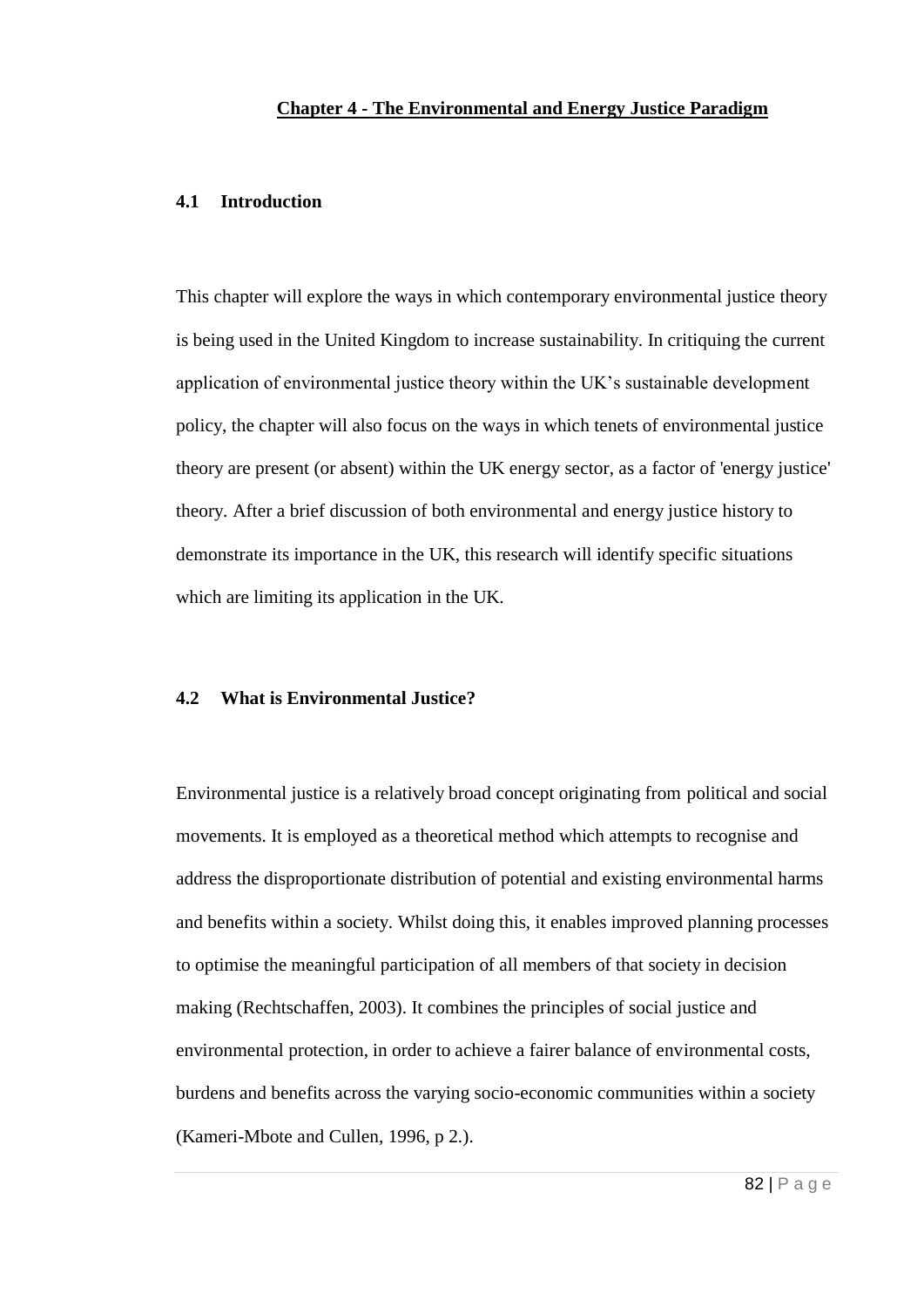### **4.3 Why is Environmental Justice Important to Sustainable Development?**

Environmental justice and sustainable development are complementary principles. They reflect similar aims and values, whilst both are vital to implementing a holistic framework which tackles climate change (Adger, 2001). Both philosophies are primarily concerned with improving quality of life, including the distribution of costs and benefits of development, both intragenerationally and intergenerationally (Sovacool and Dworkin,2015; Hofrichter, 1993). Environmental justice focuses on improving access to energy sources whilst minimising the effect of waste products (Schlosberg, 1999).

In designing frameworks to achieve these aims, sustainable development has focussed mainly on the role of states and individuals, with less focus on the community. The primary aim of environmental justice is to promote the collective sense of individuals as a community (Schlosberg, 2007). As environmental justice emphasises concerns surrounding the 'side effects' of industrial activity, it helps guide sustainable development down the operational path of quality and not quantity in terms of technological implementation (Torres, 1993). It essentially bridges the focus gap left by policy makers, when trying to improve levels of sustainable development. This demonstrates that using environmental justice within SD frameworks can create a more holistic approach to driving forward effective socio-environmental policies (Agyeman and Evans, 2003).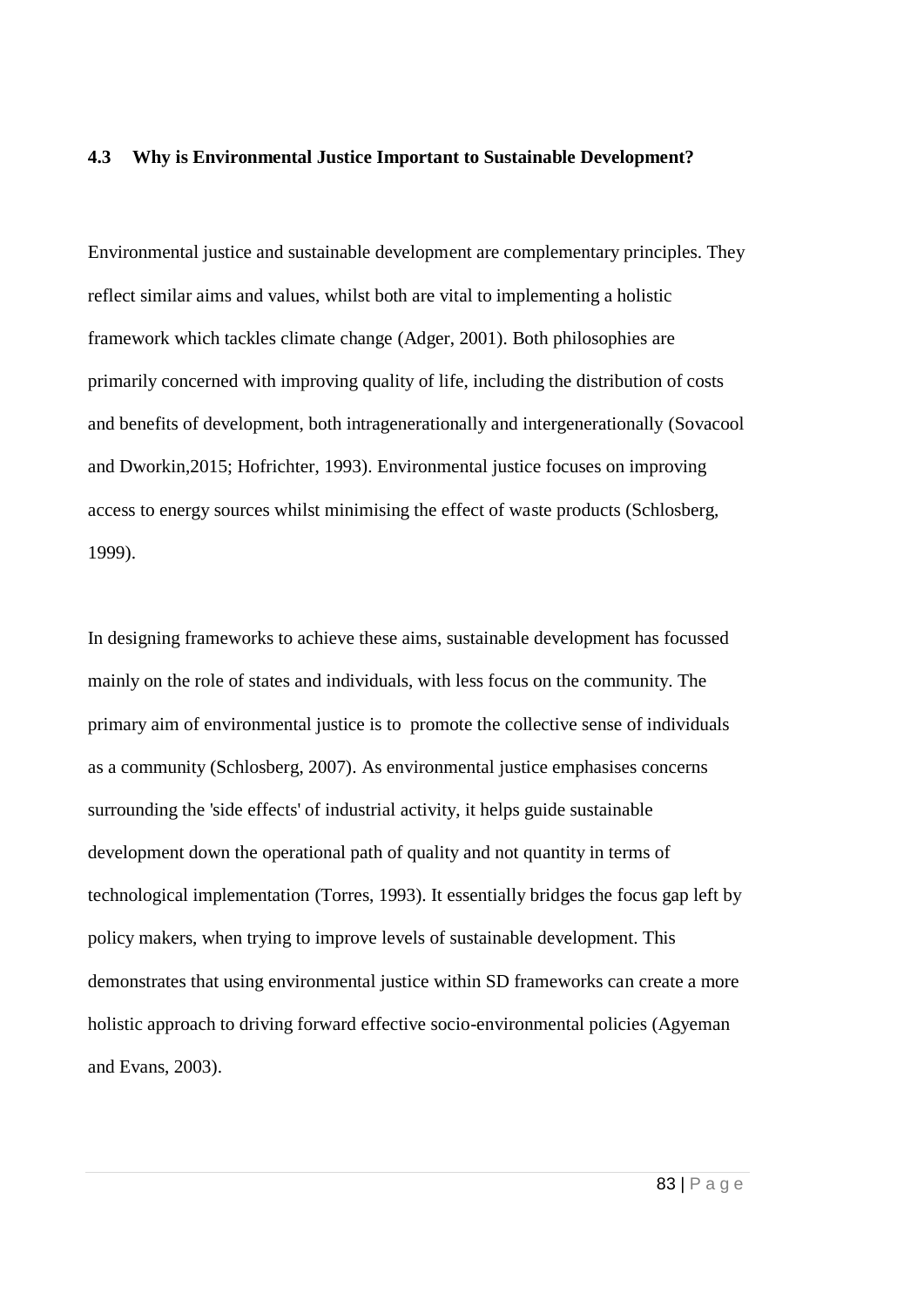### **4.4 Historical Development of Environmental Justice**

The concept of 'environmental justice' was formed as a by-product of the civil rights movements in the USA during the 1950s. It was originally based on the shared observation that lower classed social groups and residential areas whose majority ethnic population were non-white, would suffer greater levels of environmental pollution caused by outside sources. This was whilst having the lowest levels of access to environmental resources (Bullard, 1999).

Early forms of the theory were notably demonstrated by academic author Rachel Carson, who highlighted the detrimental effects of agricultural pesticide use on both human health and the environment in the US (Carson, 1962). This partly contributed to the eventual creation of the United States Environmental Protection Agency, which drafts and upholds laws designed to prevent such impacts.

Another key demonstration of the improved application of environmental justice theory occurred in 1982 in Warren County, North Carolina, USA. Here, protests were held against the State's decision to dump hazardous waste in the form of contaminated soil in the Shocco Township in Warren County. Approximately 75 per cent of the town's population were African-American and had the lowest per capita income in the whole of the US (Duke University). The protests drew several prominent civil rights leaders to join the local community in standing against the action, which was identified as a form of 'environmental racism', via the disproportionate burden of environmental ills being placed upon ethnic minority groups (Alston, and Bullard, 1990).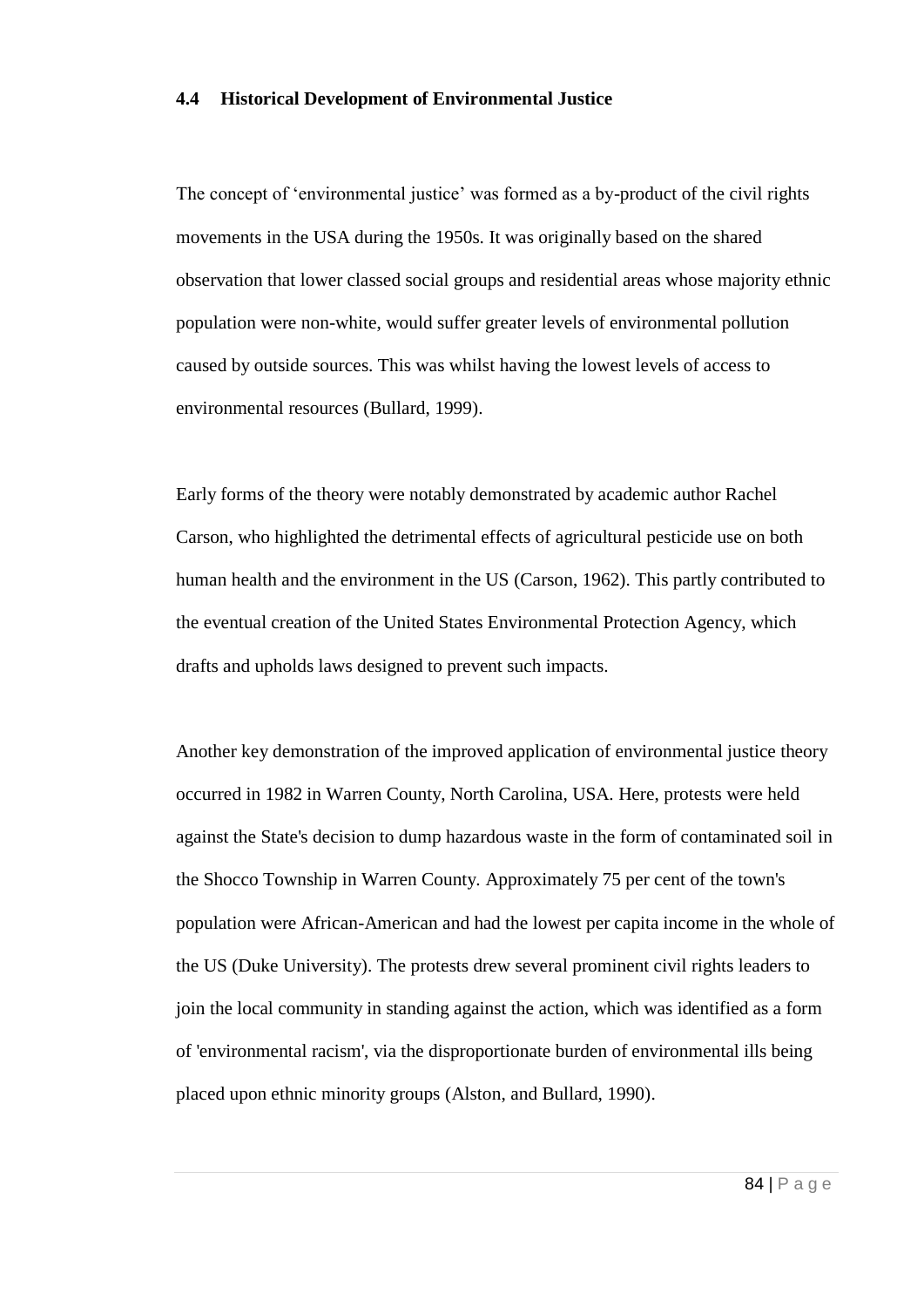Since the Warren County case, further instances of environmental justice theory have become increasingly recognised, with the theoretical framework being applied in other countries. For example, in the UK a similar situation to Warren County occurred in Greengairs in Scotland in 1998 (Dunion, 2003), where protests erupted against the dumping of toxic waste in proposed extensions to existing landfill sites. Both case studies demonstrate similar trademark characteristics of environmental injustices. Not only because both of the affected communities were minorities, but also because the waste products were produced by outside sources who then imported them into the wronged community, which suffered as a consequence (Schlosberg, 2007). In the Warren County case the polluted soil was being relocated from no fewer than 14 other counties, where it had been created by polychlorinated biphenyls (PCBs) having been illegally sprayed onto roadside soil (Bryant, 2003). The Greengairs case also featured the importing of waste products, this time with the waste crossing the border from England - and significantly from Hertfordshire, a wealthy county near London.

In light of the widely accepted 'Polluter-Pays Principle' (PPP) (Gaines, 1991), both of these cases highlight not only the inconsistency of the PPP, but also the ways in which the equitable distribution of environmental burdens can be overridden by financial trade-offs which emphasise the social divide between the 'haves' and 'have nots' within society. Under the PPP, the legal precedent holds that the polluter creating an environmental harm, is liable to pay compensation and costs to remedy that harm. However, both case outcomes above contradict the PPP and illustrate how environmental responsibility under the principle can be undervalued and traded. One-off payments for the relocation of waste by the original polluters (who were readily identifiable) to the counties in question, may appear to act as compensation to remedy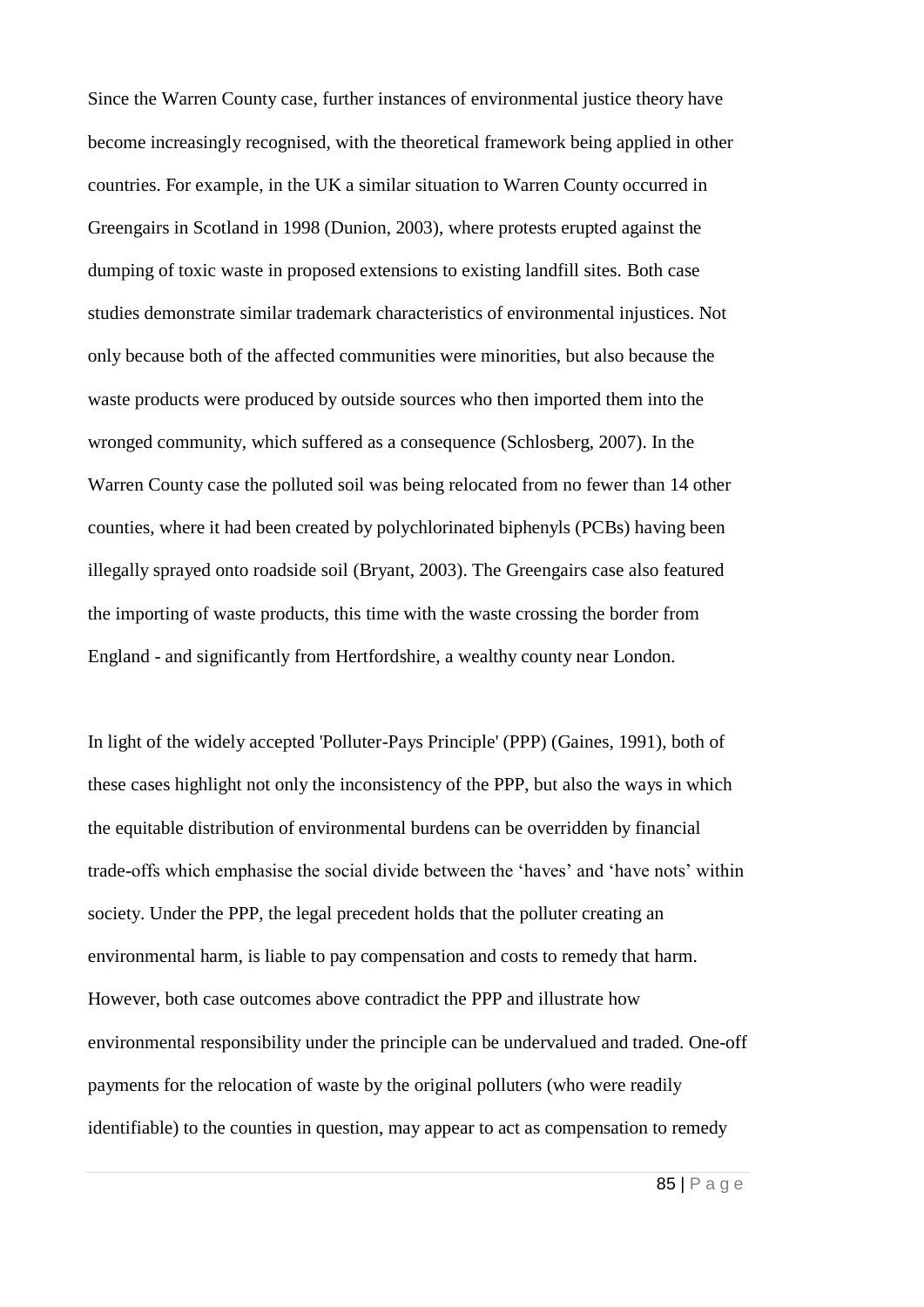the harm from the perspective of the original location of the pollutant source. However, such payment fails to satisfactorily remunerate the receiving party for future harm or foreseeable environmental risk, arguably failing to compensate for the transfer of the 'burden' of responsibility and the resulting outcome (Walker, 2009).

Since Warren County, the theoretical focus of environmental justice has broadened from the distribution of pollution, risk and race, to include wide ranging aspects such as the socio-economic profiles of residents (Dobson, 1998). As demonstrated by the Greengairs case, recent studies conducted within the British Isles found that 662 polluting factories across the UK were being sited in areas where the average household income was below £15,000, whilst only five were in areas where the average household income was more than £30,000 Boardman et al. 1999). A similar study conducted by Friends of the Earth compared pollution level data gathered by the UK Environment Agency, with the Government's Index of Multiple Deprivation. It highlighted that 66 per cent of industrial carcinogenic emissions to air, come from factories in the most deprived 10 per cent of wards. It also showed that people in this most deprived 10 per cent, have on average fifteen times as many carcinogenic emissions from factories in their communities, compared with the average of the other 90 per cent of wards (Friends of the Earth, 2002. P. 2). The report concluded by highlighting the ways in which environmental injustice can generate further forms of injustice in other aspects of society for its deprived members, widening the gap of inequality:

"Overall, environmental problems are concentrated in more deprived areas, exacerbating the problems of social exclusion, ill-health and health inequalities, often directly creating barriers to people's involvement in normal, day-to-day activities." (Friends of the Earth, 2002. P.3)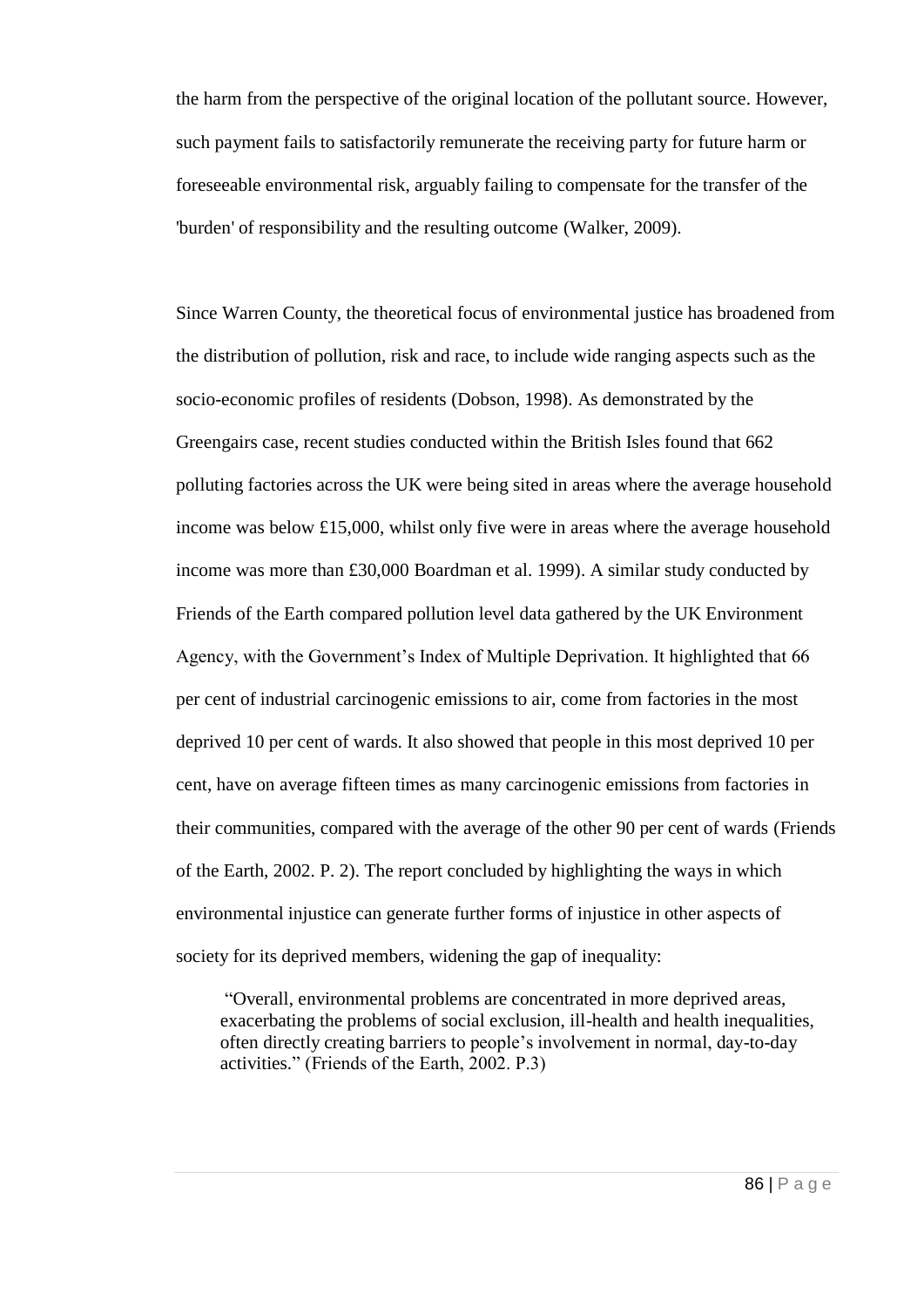#### **4.4.1 Who is at Risk Today?**

The contemporary focus encapsulates an increased number of justice issues, which have evolved from the initial recognition of intentional environmental injustices, arising from the maldistribution of environmental burdens within the U.S. (Schlosberg, 2007). This includes complex and multi-layered justice dimensions. The detailed Report of the Sustainable Development Research Network (SDRN) emphasised the detrimental effects of these increasing forms of injustices within the UK. It examined the ways in which environmental injustices are affecting members of our society in various forms and how they operate and interact with one another (Lucas et al.2004). The SDRN Report grouped such environmental injustices according to four key themes, classified as 'doorstep' issues: wider service issues' planning issues, infrastructure issues, and multiple environmental deprivations. These were then further divided into 21 specific topics of concern (Lucas et al.2004, p.15). The SDRN's report demonstrated the far reach of contemporary environmental justice. It emphasised the need for fair access to, and distribution of, environmental benefits - such as access to fresh healthy food and access to environmental services and urban spaces - just as much as the equal distribution of benefits (Lucas et al.2004, p.15). However, due to the report's findings on the multiple forms of environmental justice at work within the UK, it concluded that there are limitations to the existing UK policies that aim to reduce environmental injustice, and it emphasised the need to improve their effectiveness (Lucas et al. 2004, p.125).

The report reiterated the need for social justice theory to improve equitable justice throughout core areas of administration, i.e. process, procedure and recognition (Fraser,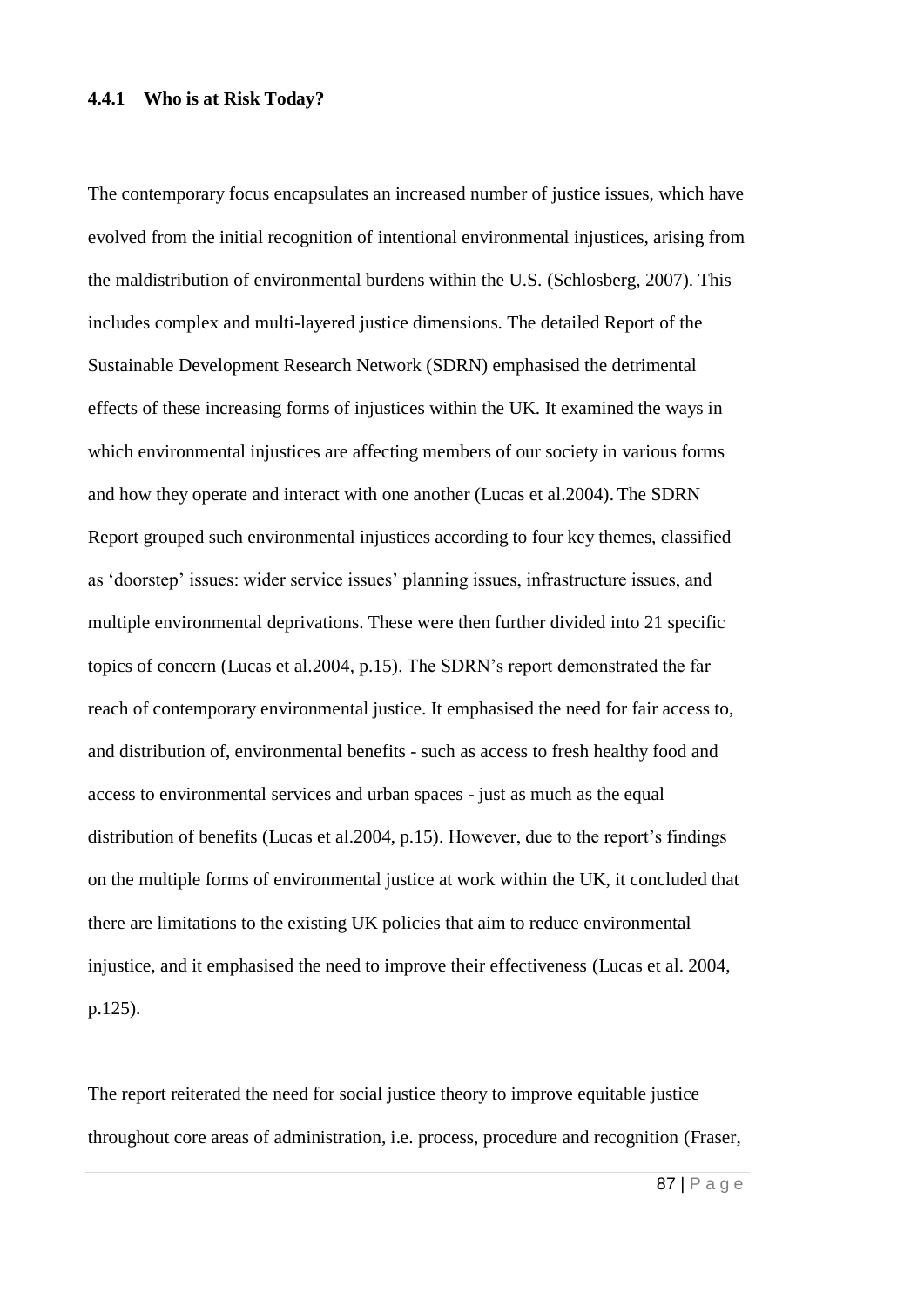1997; Young, 1990). It emphasised how the application of social justice theory must identify and acknowledge society's most vulnerable and provide an improved level of environmental justice to an accepted standard:

"[environmental justice must] explicitly recognise both the importance of fair treatment for deprived and excluded communities and the principals of access to information, legal redress and participation in decision-making for those communities" (Lucas et al.2004, p.24).

The rationale behind this approach is that a single vulnerable group can be subject to various compounded forms of environmental injustices at any one time, as a result of a number of access constraints. One example of an access constraint exists in the form of affordability. This is one of the most influential forms of constraint within the UK today, causing various groups to suffer injustice. From an environmental justice perspective, examples of affordability constraints to multiple sub-groups are evident amongst the poor elderly, where it restricts access to facilities including adequate sources of fuel, fresh and healthy food, local transport and urban green space (Lucas et al. 2004, p. 9). Today in the UK, the visibility of this issue has improved the recognition of relatively overlooked forms of environmental (in)justice, such as fuel poverty (Walker and Day, 2012).

### **4.5 Fuel Poverty**

Fuel poverty has become an increasing threat, which can compound environmental injustices in households. Changing climate temperatures and increasing fuel prices are pushing more households into the 'fuel poor' classification and having a knock-on effect on human health. This is especially true of those viewed as vulnerable to other environmental injustices. For example, there is strong evidence highlighting the ways in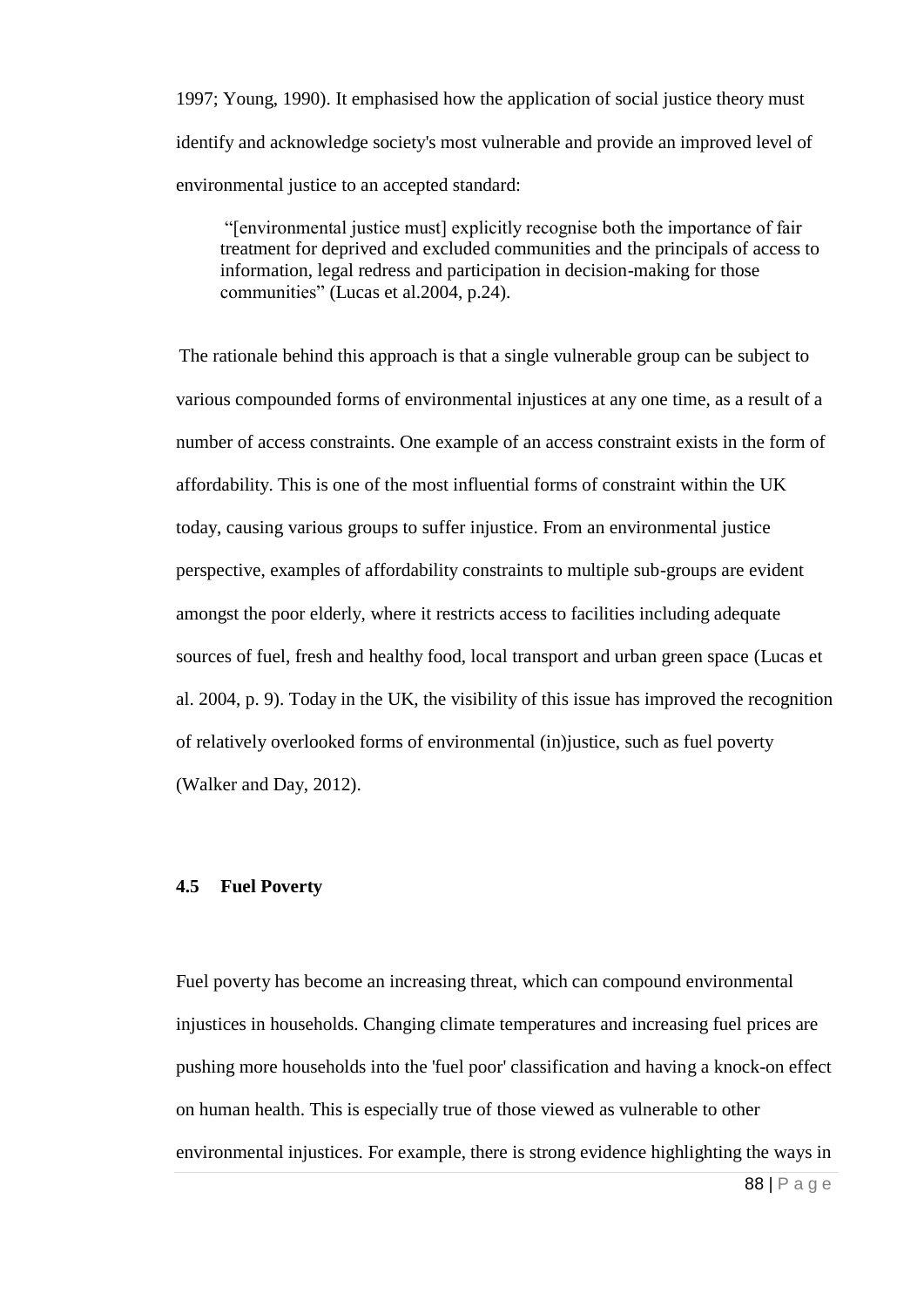which the inequitable distribution of air quality in the UK, is causing those identified as vulnerable to suffer a greater risk to their health (walker et al. 2003). Further evidence also identifies that where a vulnerable household including at least one child is inadequately heated, its residents are more than twice as likely to suffer respiratory disease (DEFRA 2008).

According to the current definition stemming from a revision of the Energy Performance of Buildings Directive 2002/91/EC (EPBD), EU households spending more than 10 per cent of their income on energy are identifiable as 'fuel poor', whilst having difficulties heating their homes adequately. The fuel poverty threshold ratio is calculated by dividing a household's fuel costs (usage multiplied by price) by income, and if the ratio is greater than 0.1, the household is then considered to be fuel poor (DECC 2009). The adequate standard of warmth is generally defined to be 21°C in the living room and 18°C in other occupied rooms (Liddell et al. 2012). This form of environmental injustice underlines an increasing awareness of another doctrine of justice; that of energy justice.

Both forms of justice are intrinsically linked through the flawed existing energy infrastructures, in that they benefit some to the exclusion of others. Whilst both forms of justice represent independent specific forms of justice, thanks to their respective evolutions from social justice, they now carry the same distributional, recognition and procedural problems which are hindering the progress of sustainable development in the UK.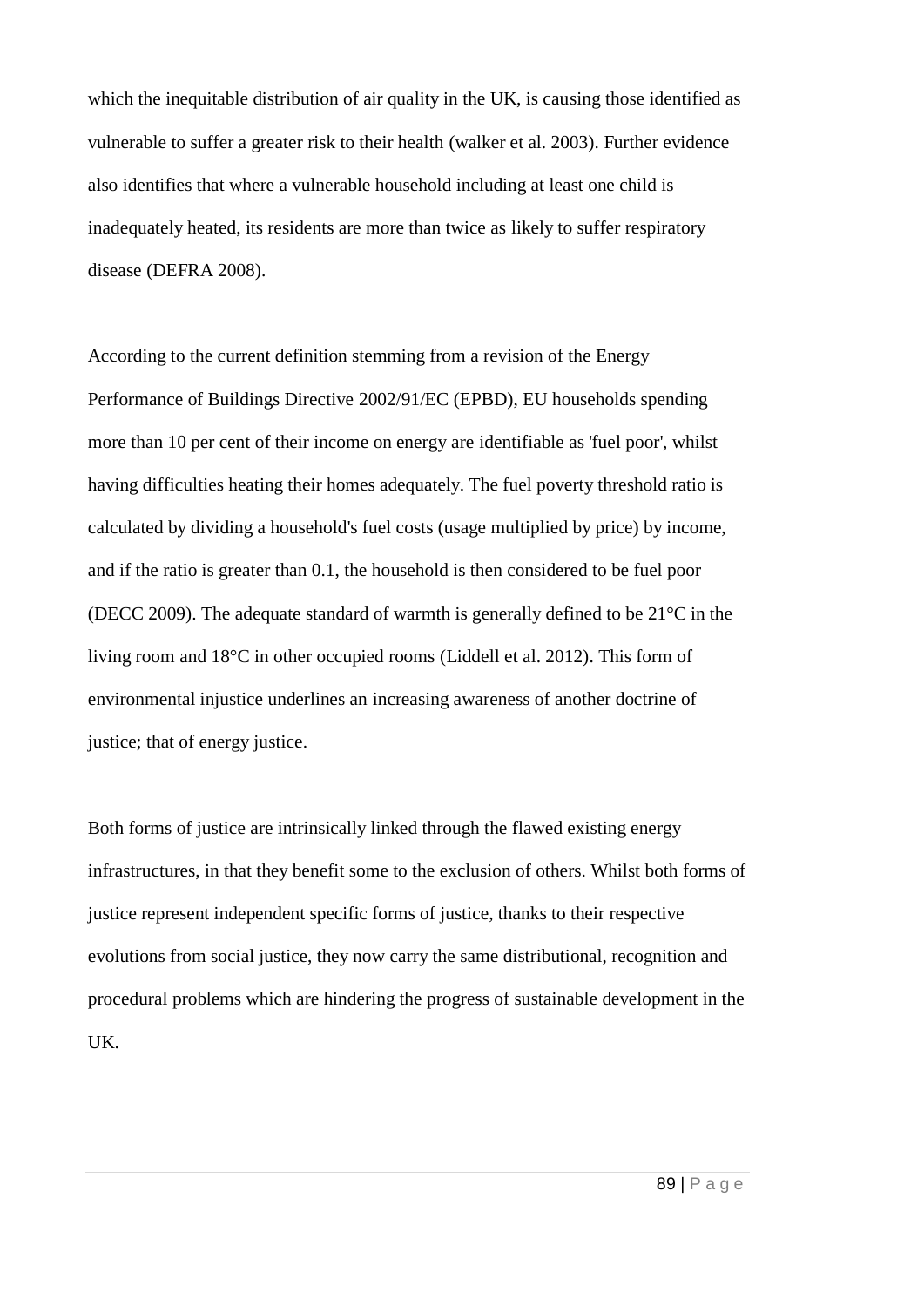However, this thesis will argue that not only are the flaws in energy justice and environmental justice interlinked, but energy justice can be utilised as a unifying agenda for overcoming sustainability issues related to energy security, fuel poverty and climate change (McCauley, 2017).

# **4.5.1 What is Energy Justice?**

As discussed above, energy justice has its roots in environmental justice (Schlosberg,

2003; 2009). Contemporary environmental justice is directed in several directions,

collected under the overarching principle of the

"fair treatment and meaningful involvement of all people regardless of race, colour, national origin or income with respect to the development, implementation and enforcement of environmental laws, regulations and policies" (Bullard, 2005, p.322-356).

Energy justice differs in having a more focused single overarching principle:

"to provide all individuals, across all areas, with a safe, affordable and sustainable energy" (McCauley et al. 2013, p.108).

Energy justice therefore aims to provide a nuanced understanding of social justice

concerns within energy systems, from production to consumption (Ibid).

# **4.5.2 Why is Energy Justice so Important to Sustainability?**

Where sustainable development is concerned with supporting stable economic growth and general social equity without compromising current standards of environmental protection, energy justice emphasises the equitable distribution of energy developed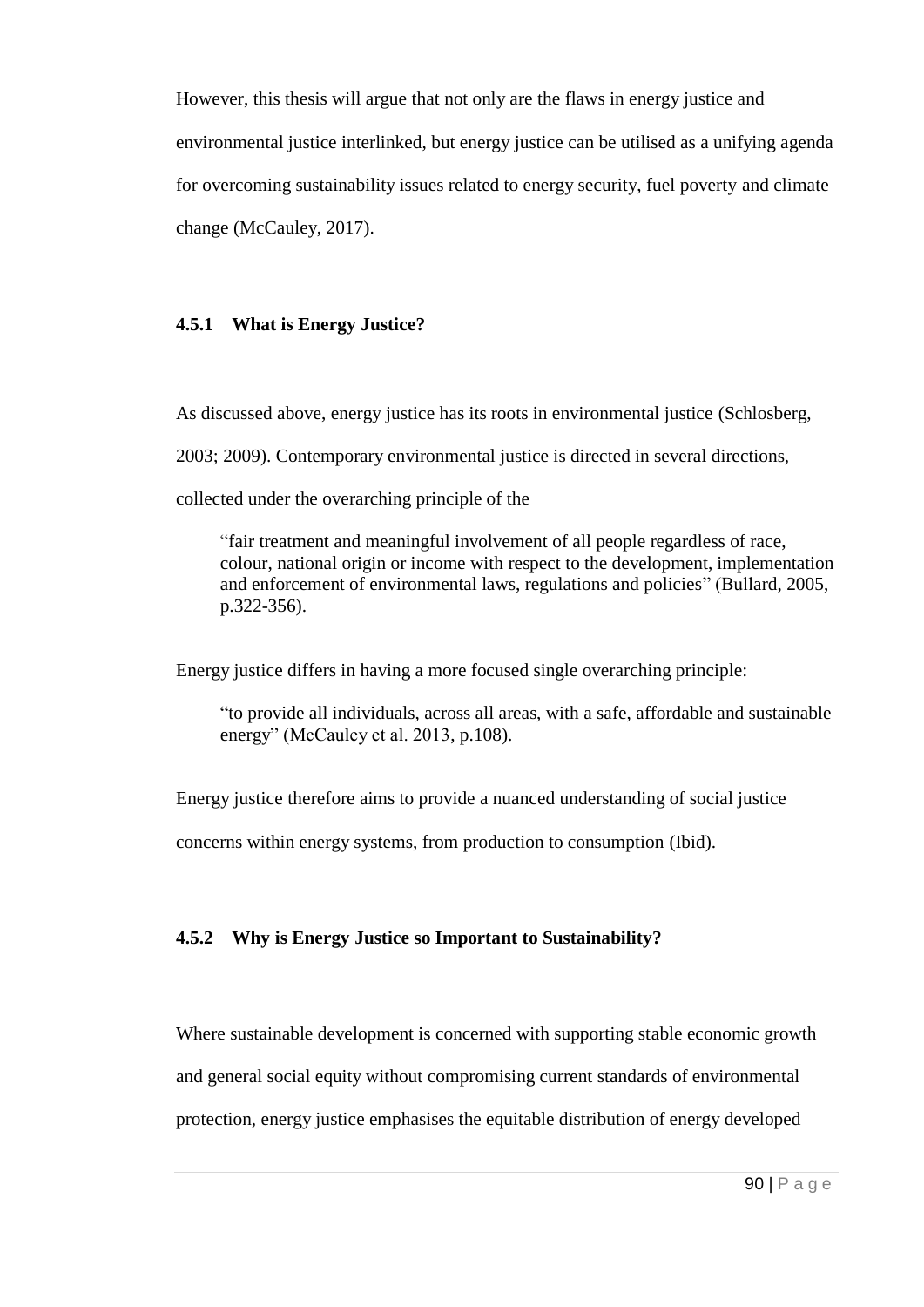under the name of sustainable development amongst all citizens, nationally and internationally (Sovacool 2013, p.12). Unlike environmental justice, which is predominantly concerned with the equitable distribution of burdens and threats of development within a society, energy justice aims to actively seek the equitable distribution of the benefits of safe, sustainable energy through energy policy (Jenkins et al. 2016).

As zero carbon producing energy systems are identified as the ideal generators of sustainable power (such as solar and wind), energy justice helps to focus the moral mind of policy makers on how and where generated energy should be distributed, in order to support all global citizens in meeting their personal, social and economic needs for development. In summary, it is the philosophical guide to making energy policy more sustainable through equity.

As highlighted by the UN's World Economic Social Survey (2013), global sustainability targets are being sacrificed for the rapid achievement of economic growth, most notably in developing countries. The various generalised sustainable development goals lack clear implementation methods, especially with regard to the varying speeds, needs and characteristics of urbanisation within specific nations and regions, whilst continuing to ignore social aspects of sustainable development. The Human Development Report (HDR) of the UN Development Program (UNDP) underlines how a vast socioeconomic diversity exists within countries with a lower-middle income economy, such as India, via the Human Development Index (HDI). Looking beyond gross domestic product, this index attempts to demonstrate and calculate a broader definition of wellbeing, by quantifying three dimensions of human development: a long and healthy life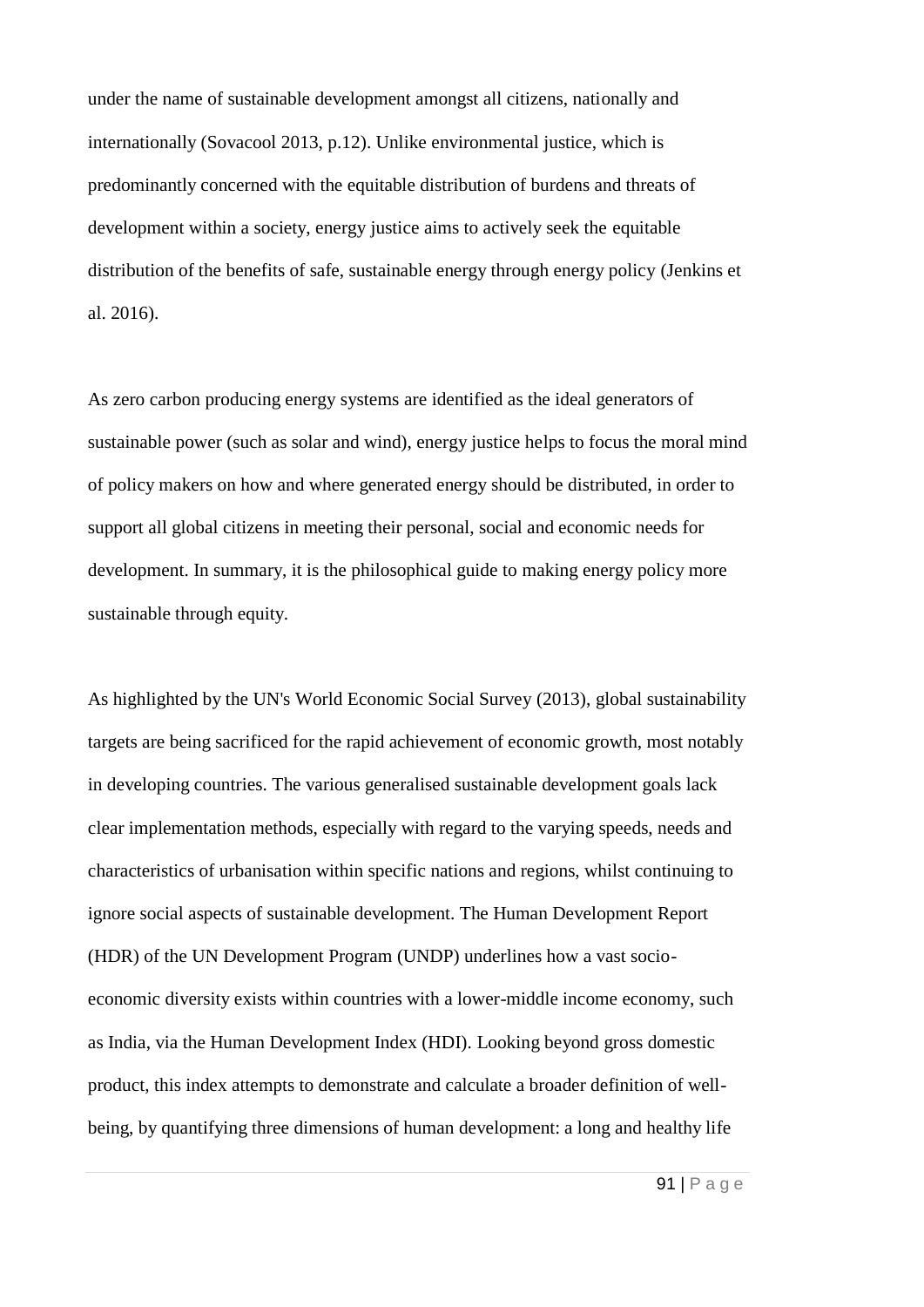(measured by life expectancy at birth); being educated (measured by adult literacy and enrolment in primary, secondary and tertiary education); and GDP per capita measured in U.S. dollars at Purchasing Power Parity. According to recognized Indian commentator Palagummi Sanaith (2007), India rose from being ranked number eight in the Forbes list in 2006, to number four in 2007 in the dollar billionaire rankings. However, it slipped from 126 to 128 in human development, under the UN Development Programme.

Many academics argue that such a situation is down to the widespread existence of fuel poverty and that a more equitable distribution could drastically improve the quality of life throughout developing nations, regardless of their individual characteristics (Guruswamy, 2010). The availability of renewable energy services within developing nations would provide numerous benefits in terms of economic and social development. These range from improved agricultural practices, to better access and exposure to information and markets, which assist with improving trade (GNESD, 2007).

However, it is not just in developing countries that fuel poverty is evident. Within nations identified as having high levels of economic income, fuel poverty levels are not only present but are increasing. National statistics showed that in 2015, the proportion of households in fuel poverty in England was estimated at 11.0 per cent (approximately 2.5 million households), an increase of 0.4 per cent from 2014 (DBEIS, 2017, P.3). Other EU nations demonstrate similar household trends associated with fuel poverty, with Spain and Belgium reporting statistics of household inability to keep homes adequately heated being 9 per cent and 15 per cent respectively (Intelligent Agency Europe, 2009). However, levels of awareness across nations, regardless of their levels of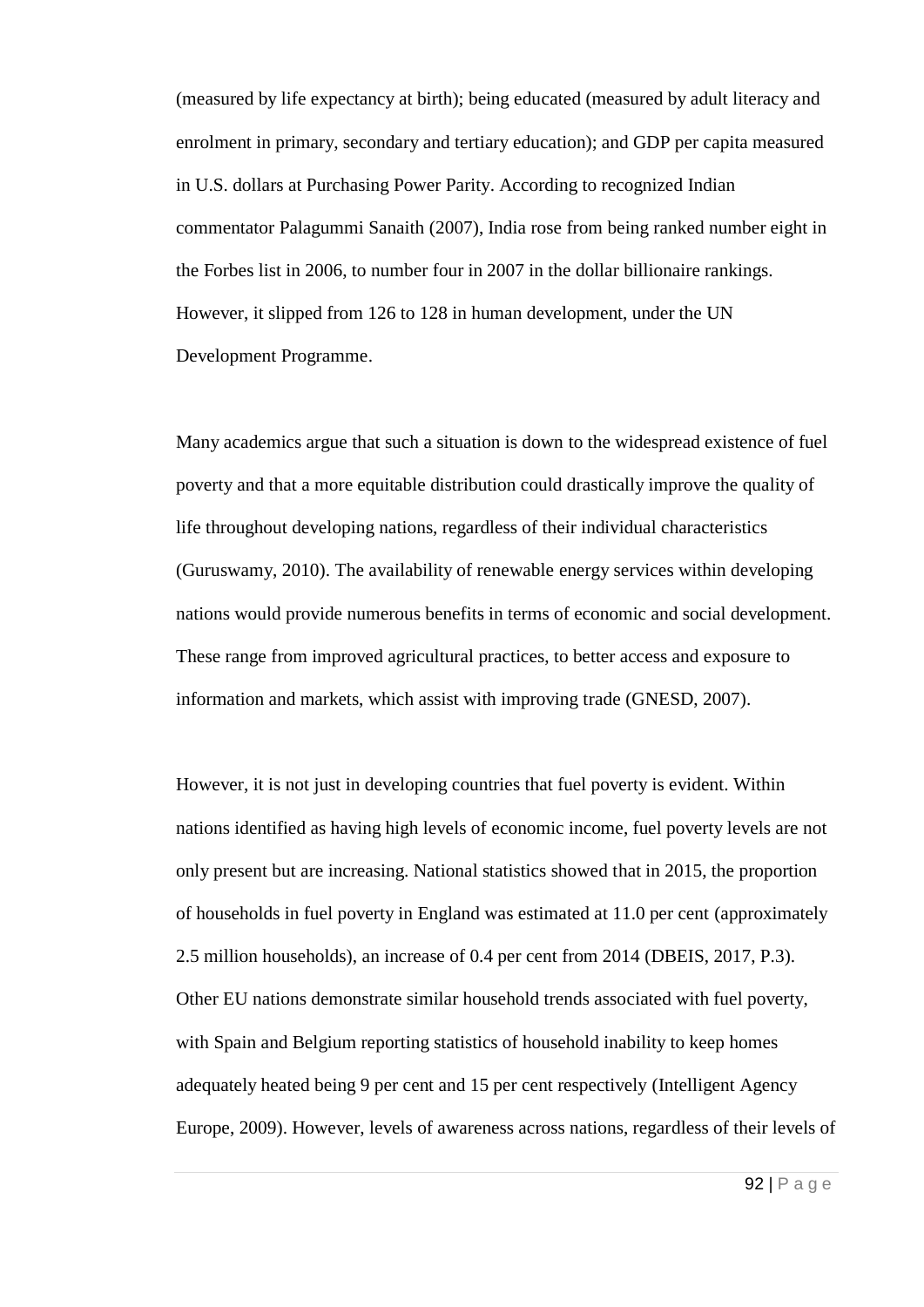income, vary greatly. Many countries have few or no systematic policies in place to deal with the growing threat of fuel poverty. Since 2009, actions by EU countries have improved and are now framed by the directives of 25 June 2009 on gas and electricity. These put member States under an obligation to design and implement their own policy measures to combat energy poverty, by guaranteeing a supply of energy to vulnerable consumers and improving the energy efficiency performance of housing.

This obligation was implemented in the UK under the Electricity and Gas (Internal Markets) Regulations 2011. Whilst the electricity and gas directives do not define energy poverty, the objective qualifying criteria for energy poverty are still based upon the 10 per cent annual income expenditure figure mentioned above.

# **4.6 Contemporary Problems of Environmental Justice and Energy Justice**

In addition to addressing issues surrounding ecological justice, the problems facing the achievement of environmental and energy justice regarding renewable energy systems, go beyond simple distributional issues. As highlighted by McCauley et al., justice within energy policy consists of three tenets; distributional, recognition and procedural justice (McCauley et al. 2013). It is within these three tenets that policy makers face obstacles in maximizing sustainability when developing renewable energy systems, with both top-down and bottom-up forms of implementation.

# **4.6.1 Top- Down Problems**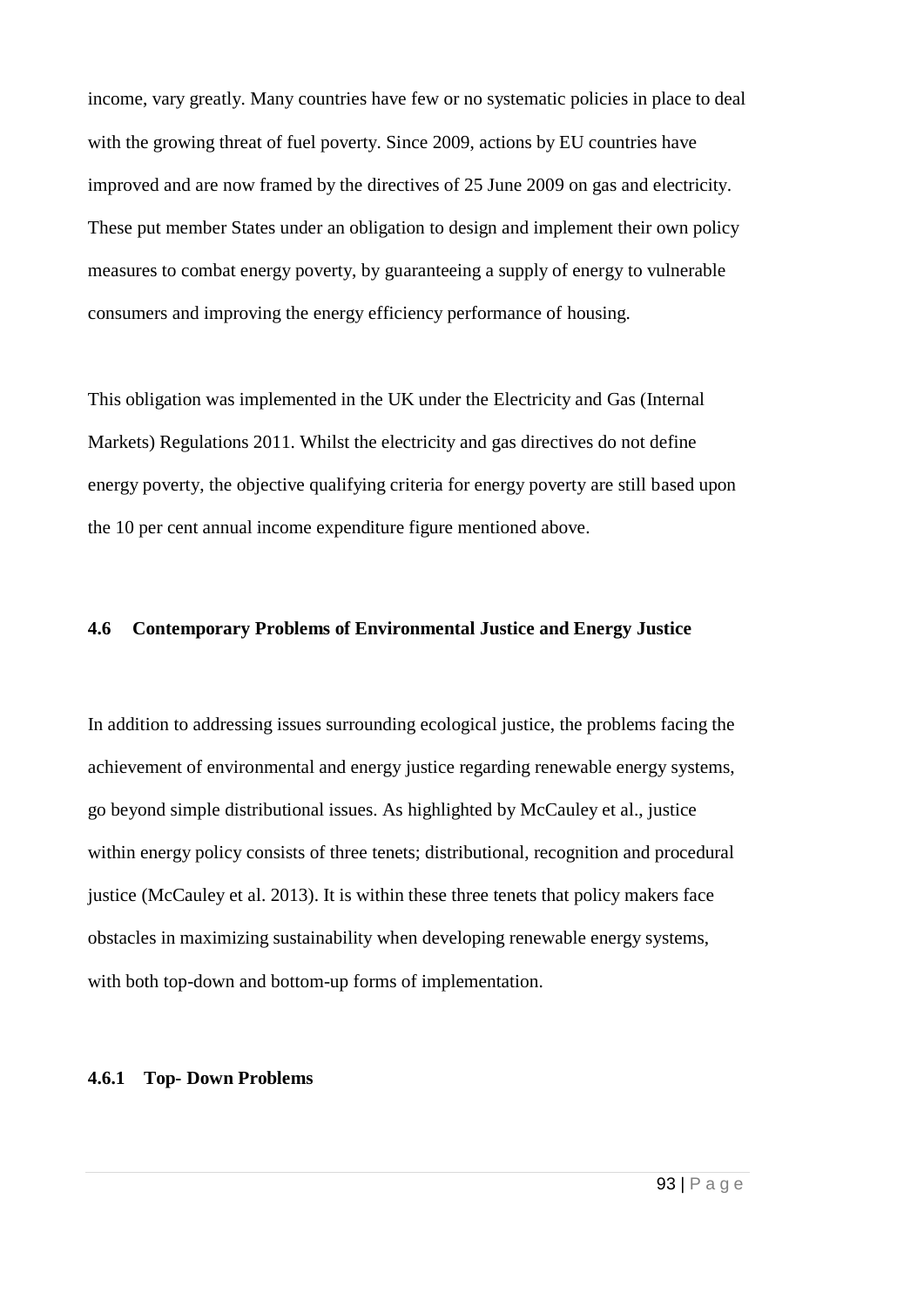From a top down perspective, all environmental policies involving the benefit of all are set by the government, implemented through complex multi-level, multi-agent interactions. However, despite the processes to shape and fine-tune legislation and policy measures which ensure the best possible outcome for everyone, injustices can still arise from the very processes designed to produce equitable outcomes, as discussed below.

# **4.6.1.1 Distributional Justice**

As described above, the original focus of environmental justice was (and arguably still is) to identify the unequal distribution of environmental ills and their associated responsibilities within society (Walker, 2009); 'Environmental problems are a component of social exclusion and an issue of social justice' (Boardman et al. 1999).

An example of government taking responsibility for recognising specific rights in relation to impacts from an individual's environment, is demonstrated by the UK becoming a signatory to the Universal Declaration of Human Rights in 1948. This expressly stated that:

"Everyone has the right to a standard of living adequate for the health and wellbeing of himself and of his family, including food, clothing, housing and medical care and necessary social services". (OHCHR, 1948, Article 25)

Other international examples which demonstrate the UK government's commitment to protecting individuals' right to health, include the UK becoming a signatory of the International Covenant on Economic, Social and Cultural Rights (ICESCR, 1966). This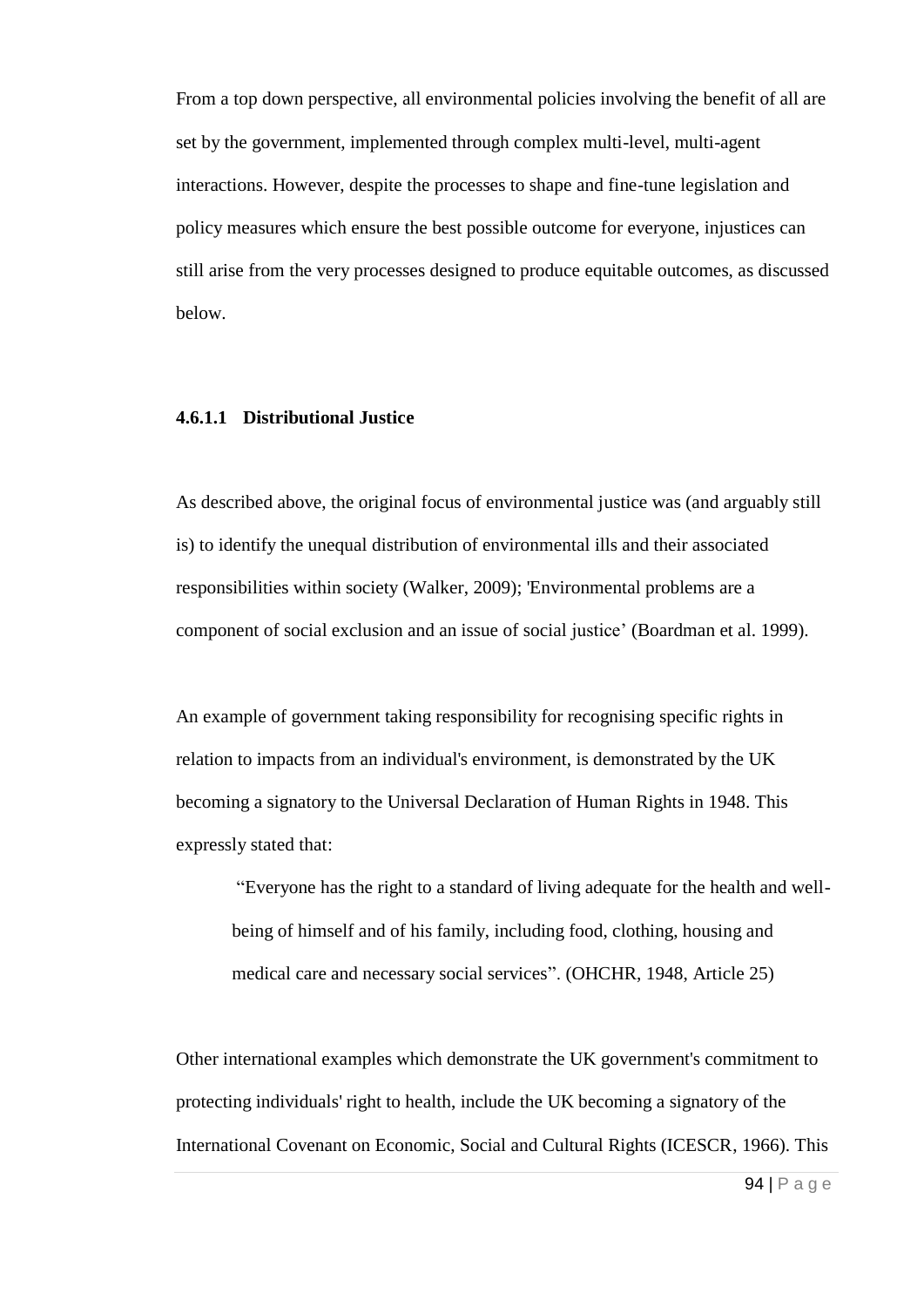expressly obliges the UK to protect the right to health. Similarly, through the European Convention on Human Rights (ECHR), the UK is a signatory to a convention which protects human health with respect to environmental injustices, even in the absence of specifically stated environmental rights that could be invoked directly. Human rights regimes can;

"by viewing civil, political and economic rights as being impinged upon by environmental degradation, offer a degree of protection (albeit indirectly) to individuals affected by it" (Morrow, 2013, p.330).

Increasing attempts to advocate for the introduction of an express "environmental right" in the ECHR have since been made, notably by the Parliamentary Assembly of the Council of Europe (1999) (PACE), with differing levels of success.

However, it is only relatively recently that these responsibilities in the UK projected downwards from government, to move beyond only the responsibility to prevent environmental ills, but to specifically recognise individuals' rights. Limited examples of primary UK legislation demonstrate clear protection from environmental injustices. The Human Rights Act 1998 (HRA) has provided some level of protection to independent environmental rights, notably from public authorities, but successful challenges have centred on laws of nuisance rather than environmental injustice.

Recent evidence from UK courts, suggests that this narrow focus has changed. It demonstrates that the UK government can be successfully challenged should it fail to carry out its duty to adequately support the specific health needs of its citizens, rather than requiring a specific identifiable claim of nuisance. In the case of ClientEarth (No 2) vs. Secretary of State for the Environment, Food and Rural Affairs (SEFRA)<sup>,</sup> the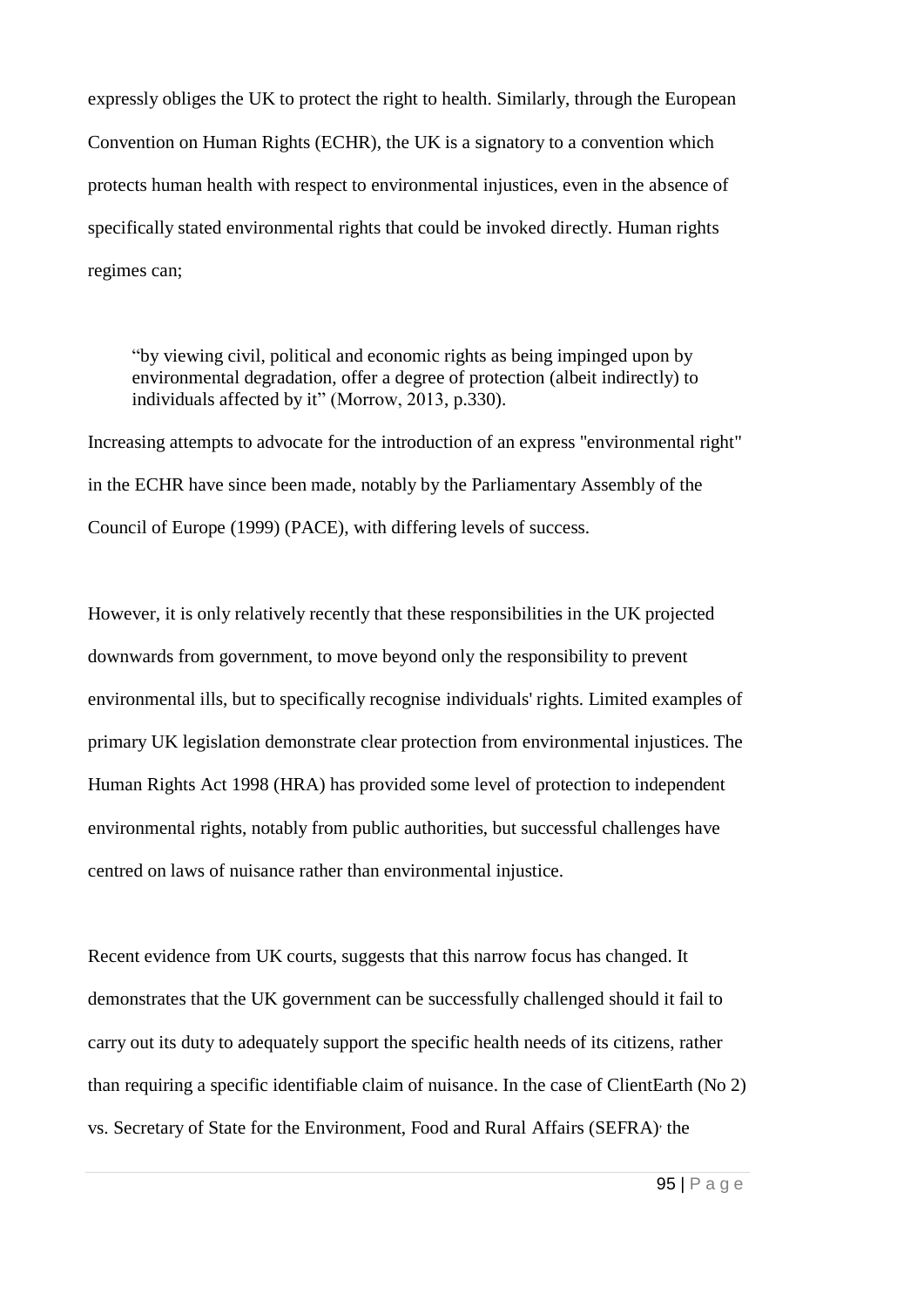Government was found to be unsatisfactorily addressing illegal air pollution across the UK, by failing to take measures that would bring the UK into compliance with the law "by the soonest date possible" (Per J Garnham, 2016, p 95).

Academic frustration is evident towards failings in the democratic process which result in climate change not being tackled. Climate researcher James Hansen (2009) demonstrates that the current democratic process in not working in adequately addressing climate change measures, whilst Dale Jamieson (2014), Professor of Environmental Studies, Philosophy and Law at New York University, comments on our ability to cope with such global threats that "we have not designed political institutions that are conducive to solving them...Sadly, it is not entirely clear that democracy is up to the challenge of climate change".

In light of such academic discourse, demonstrations of legal checks to environmental breaches of human rights are few. The legislation enacted upon which the courts rely, thus far illustrates a reluctance to become involved in regulating policy and convention commitments, particularly in the face of the environmental injustice of climate change even more so, the express legal or political support for the promotion of greater distribution of specific benefits via environmental justice. Conversely, as mentioned above, energy justice is focussed on the positive improvement through the greater provision of benefits in response to environmental injustices.

The shortcomings of the government ultimately result in the failure to eradicate fuel poverty throughout the UK. However, the result may not have been caused by the simple fact of time expiration, but rather a number of negligent effects stemming from centralised decision-making processes. A key component of energy justice is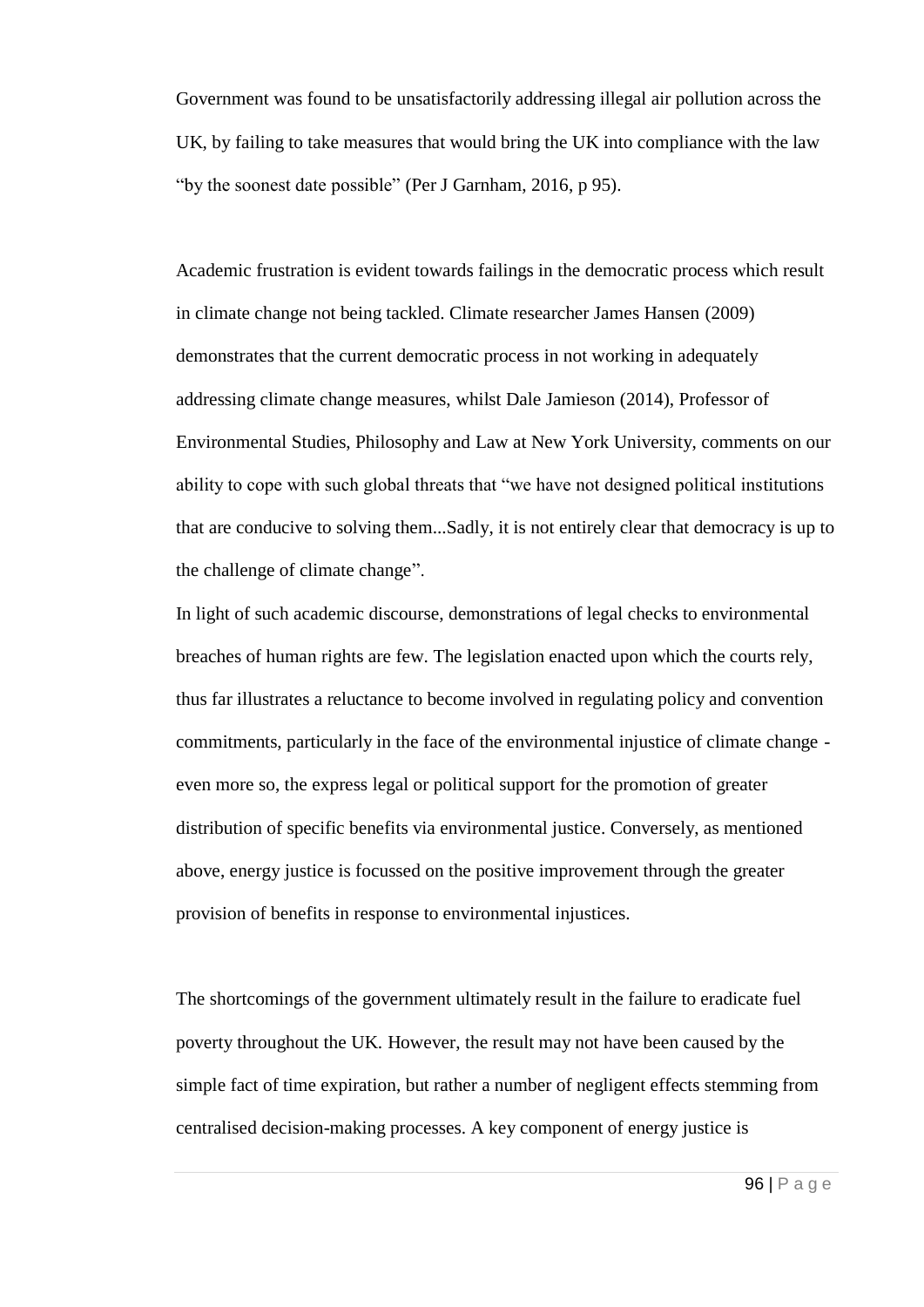availability. The definition of 'availability' in this context is the provision of sufficient energy resources of high quality, which are a 'cornerstone of achieving energy justice'. This runs through the energy policy concerns of security and supply, sufficiency, and reliability (Sovacool, 2013, p16-17):

"Availability is also comparative to the relative independence of a country's ability to procure energy fuels and services." (Sovacool, 2013. p 220).

Whilst a variety of threats to availability exist and are conditional on the specific characteristics of a nation, it can be argued that the UK - despite its superior economic attributes - is a nation struggling to achieve valid energy justice on the basis of availability.

One threat to availability is that of the UK's underinvestment in energy infrastructure. Reports repeatedly underline the UK's offshore energy generating potential, with a recent report suggesting that the UK could achieve a baseline cumulative installed capacity of 25 gigawatts (GW) by 2030. This would be enough to power more than 20 million homes; almost 75 per cent of all households in the UK. (Wind Europe, 2017. p23)

However according to national statistics, worryingly, only 5,293 megawatts (MW) of installed capacity from wind farms were registered as of 2016 (DBEIS, 2017).

Academics such as Verbruggen et al. and Sen and Ganguly, have attempted to demonstrate the potential reason for such under-investment, by highlighting the barriers policy makers face when attempting to improve renewable energy development (Verbruggen et al.2010). These include potential market, internal awareness, and policy barriers (Sen and Ganguly,2017). Examples of these-restrictive market barriers created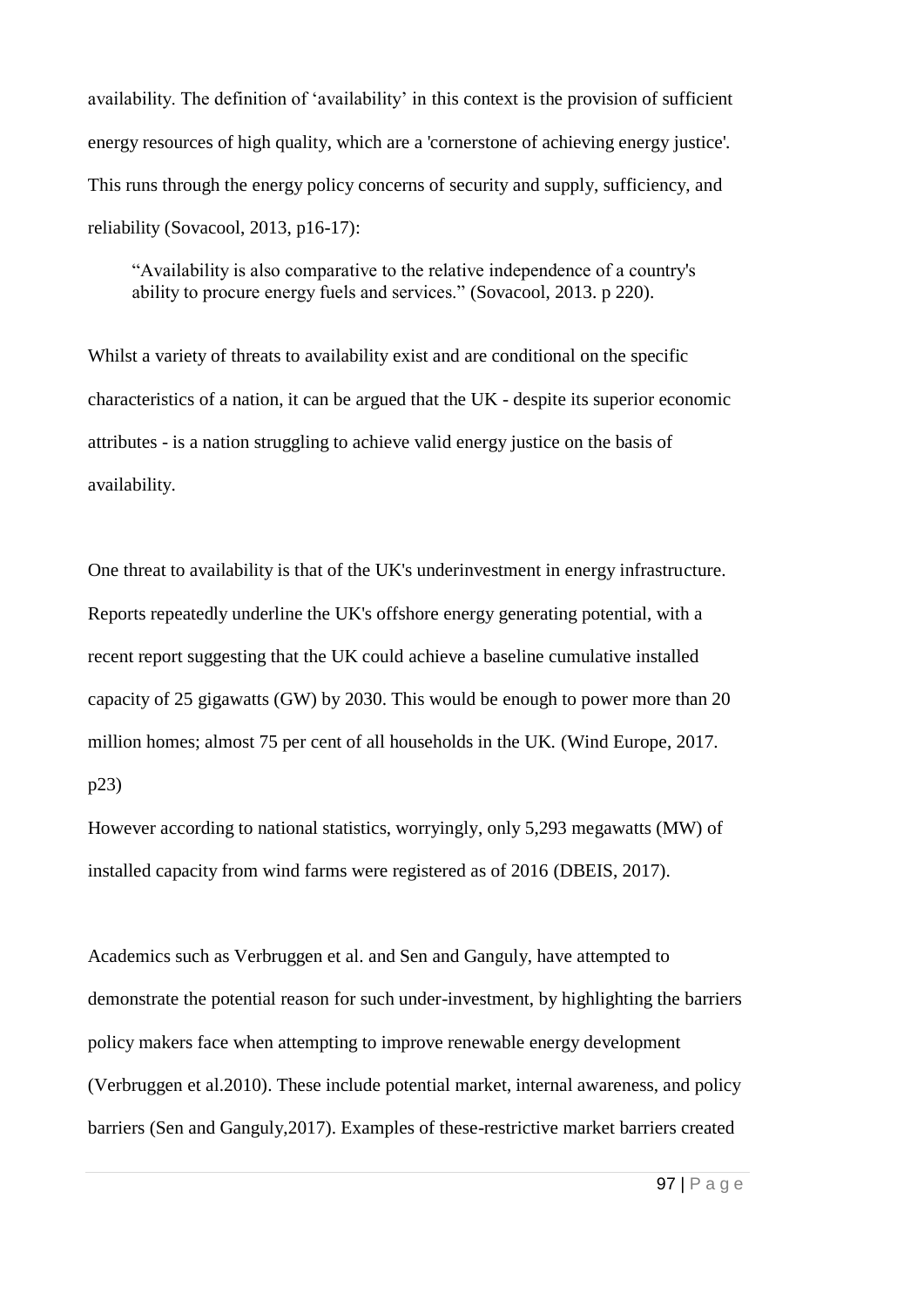by government as an explanation for its levels of underinvestment, include initial investment costs being too high for potential planners. These are rendered unaffordable due to inadequate governmental tariff support funding. In the UK, such self-imposed internal awareness barriers may also come in the form of an inadequate educational and vocational support provision. There is a need for skilled workers with specific renewable energy systems training, which is vital to the industry's success. Skills required to install, operate and maintain renewable energy hardware, are important to successful project implementation (Martinot, 1998). Without employment training to undertake such skilled work, there may be negative impacts such as damage through misuse and delays in repairing these systems, which would cause delay in achieving the optimum availability of sustainable energy. Furthermore, by limiting understanding of the technical and financial aspects surrounding the implementation of a sustainable transition away from conventional fossil fuels (Henriques and Sadorsky, 2008) it also contributes to an intergenerational knowledge gap. Addressing such impacts could positively effect both future and current working members of society, whilst potentially also helping to improve the attitudes of a community towards the value of a renewable energy system such as an offshore wind farm.

Other threats hindering the availability of just energy distribution, may occur in the form of governmental policy. Modification of existing laws and regulations through government policy is vital in order to introduce and promote renewable technologies (Casten, 2008). However, by unequally favouring one tenet of sustainable development when establishing a policy rationale, this can have a longer-term detrimental affect by inadvertently introducing legal barriers for future progress towards greater holistic levels of sustainable development. This issue in the UK is demonstrated by the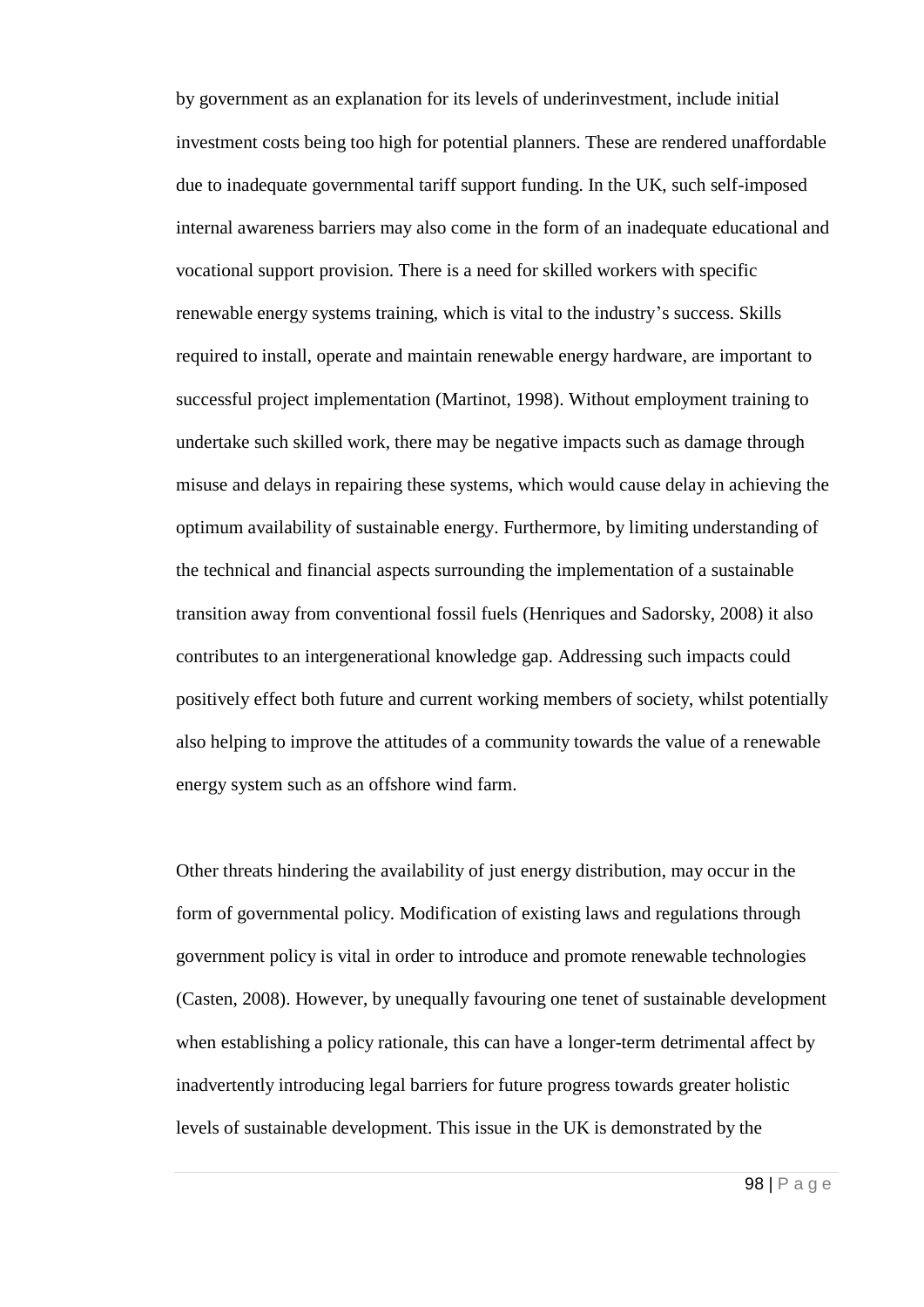government's early cancellation of financial subsidies for onshore wind farm investment (DECC 2015), the reduction of support through feed-in tariffs under the renewable obligation subsidy for solar panels on domestic roof tops (DECC 2015), and during the operation of the Warm Front Homes Efficiency Scheme (WF Scheme).

The WF Scheme was initially introduced under the Warm Homes and Energy Conservation Act 2000, to combat growing poverty levels within the energy sector. This was

"A major component of government strategy to eliminate fuel poverty…and enable the poorest households to maintain healthy indoor temperatures" (Critchley et al. 2007, p.155).

This made significant strides towards addressing the fuel poverty crisis between 2001 and 2011 (Sovacool, 2013, p.49). However, following a government spending review, the scheme was amended, resulting in significant restrictions on the eligibility criteria under the WF scheme. These restrictions coincided with gas prices rising by 15 per cent between 2011-2012 alone, whilst domestic electricity prices increasing by 75 per cent between 2004 – 2012 (Vukmanovic, 2011). The government labelled the restriction an attempt to form a "smaller, more targeted WF Scheme". However, it had the effect of curtailing the much-needed distribution of support to fuel poor households, at a time when fuel poverty was rapidly increasing (Guertler, 2012, p.95). Not only this, but the Government ended the WF Scheme a year later in 2013, despite the increasing numbers of fuel-poor households.

Such political decisions negate the progress of developing sustainable energy sources in several ways. Firstly, by restricting the options available to potential investors and individual consumers – especially those with limited funding. It is argued that initial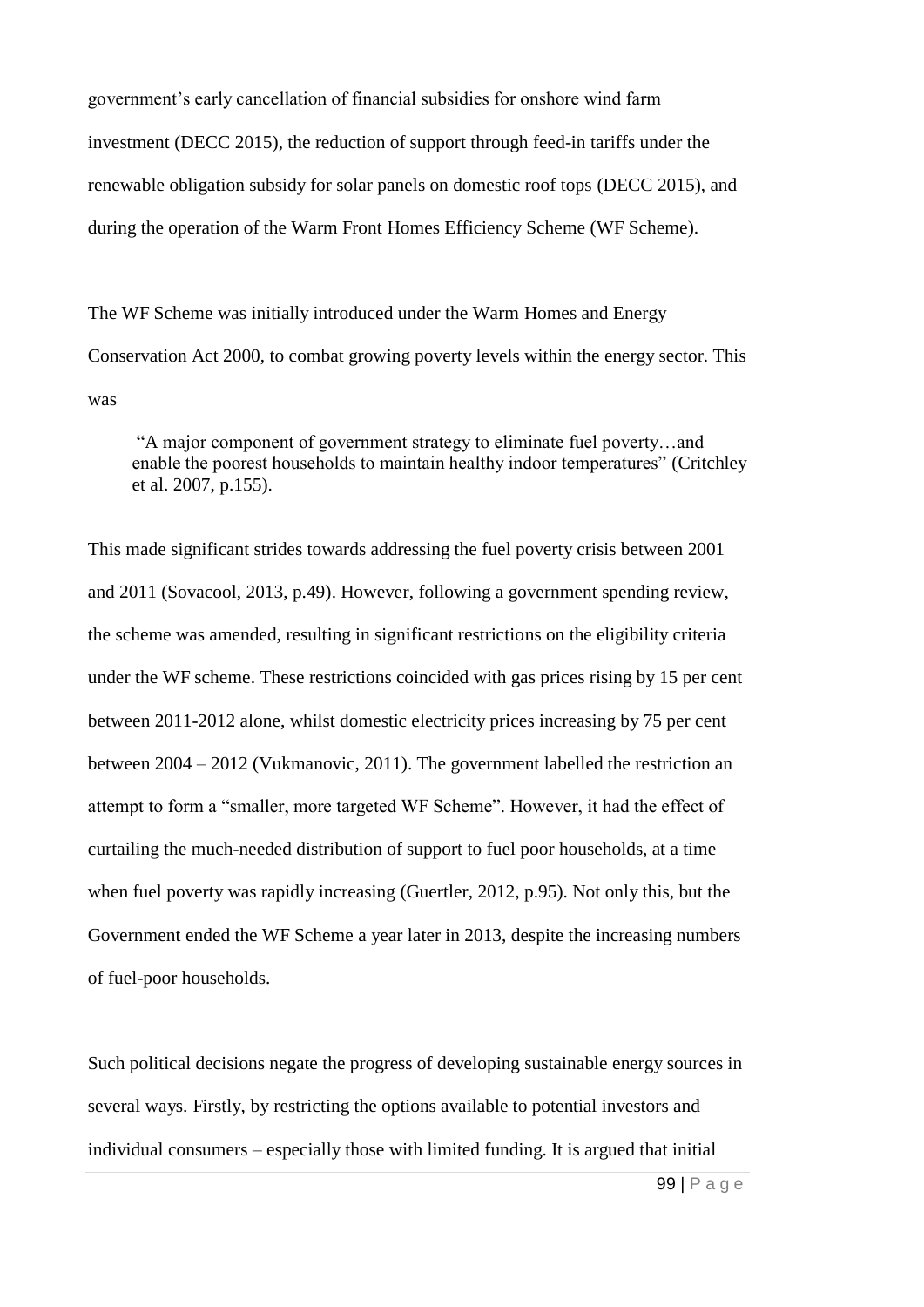investment to support those alternative renewable energy sources with potential for future development, would be too costly in comparison to the financial return. This is whilst restricting the choice available to individuals when deciding on the medium to long-term energy sources best suited to their personal fuel needs. Secondly it negatively impacts sustainable development, by reducing energy security which would aim to diversify supply options and reduce dependence on conventional energy sources. Diverse and decentralised energy source technologies, such as distributed generation sources that are on or near the end-user, increase energy efficiency. This is achieved by improving load-factors, increasing cash flows, lowering capital expenditure through reducing the overall size of the generating equipment and/or site designation, and minimising potential financial loss through energy transmission and repairs (Guertler, 2012. P21-24).

### **4.6.1.2 Recognition Justice**

Social theorists such as Nancy Frasier, argue that effective contemporary SD values the importance of equitable distribution, but that basing the definition of justice solely on distributional issues would be erroneous. Frasier particularly identifies maldistribution as a conclusion of injustice, whilst non-recognition is a separate form of injustice that determines maldistribution of justice (Fraser, 1997). Building on Frasier's standpoint, David Schlosberg (2007, p18) attempts to provide a definition of recognition injustice as (1) practices of cultural domination, (2) patterns of non-recognition, and (3) disrespect through stereotyping and disparaging language. More specifically, the availability of preventive measures which set environmental and energy justice apart when calculating recognition justice. Elaborating on Schlosberg's definition, this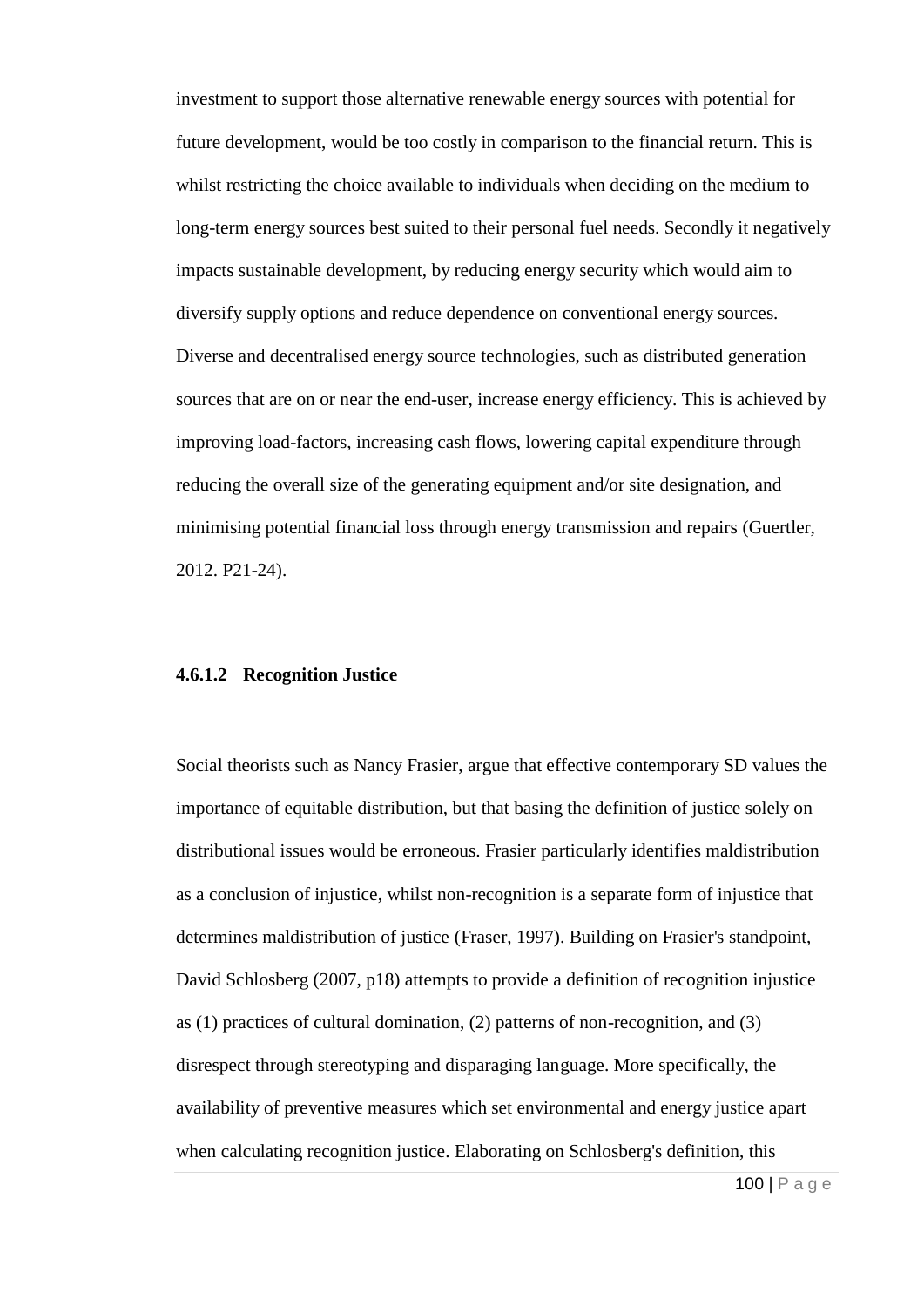research will demonstrate how issues of recognition through the current top-down approach, are creating forms of maldistribution under the theory of energy justice.

Firstly, the cumulative effect of Schlosberg's definition suggests that recognition injustices may appear not only as a failure to recognise, but also as mis-recognising, people's views and needs. This occurs in such a way that they then become unimportant or overlooked (Schlosberg, 2003. p 82).

Evidence of this within the energy sector is demonstrated by private renters in the UK. National statistics indicate that in England, the level of fuel poverty is highest in the private rented sector (21.3 per cent of households) compared to those in owner occupied properties (7.4 per cent). At the same time, this showed the largest average fuel poverty gap of £410, compared to £175 for those in local authority housing (DEFRA, 2017, p 28). A lack of energy efficiency in households is one of the main reasons for this.

The standard measuring tool in England is the Standard Assessment Procedure (SAP) for the Energy Rating of Dwellings. The greater the level of a household's energy efficiency, the lower the amount of energy required to heat the dwelling. This will then be reflected in a higher SAP score. As illustrated by Figure 1 below, those fuel-poor households spend more money on heating than non-fuel-poor households. This is

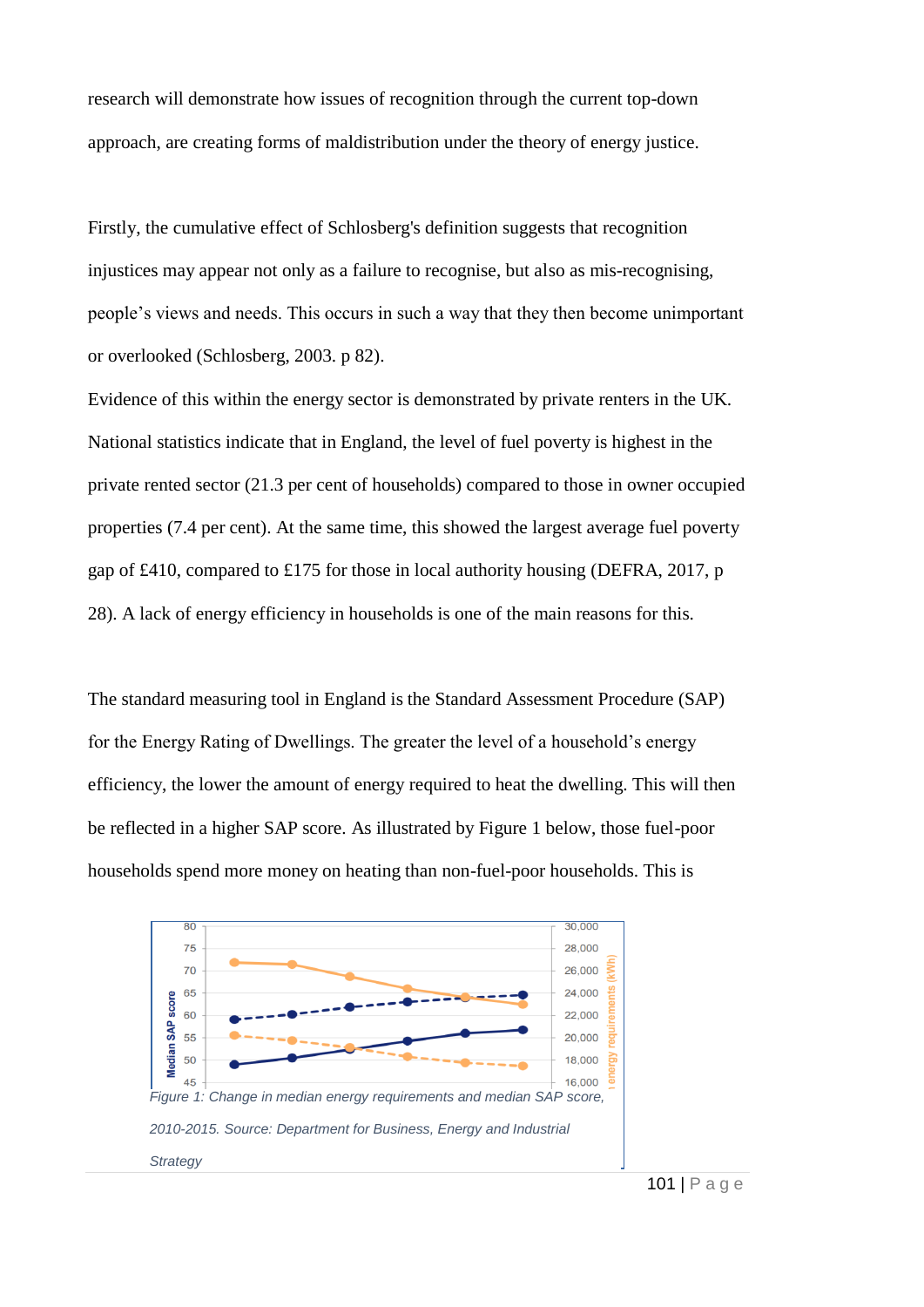because they have to spend more money in order to reach adequate levels of heating temperatures for their property.

Despite this, under current UK law, those private tenants are unable to make any physical changes to the property in order to improve energy efficiency levels, without the landlord's consent. Tenants living in rented accommodation may make a formal complaint to their local council, if a landlord fails to act in repairing a property should it be suffering from one or more Category 1 hazards under the new Housing and Planning Act 2016. However, the landlord is under no legal obligation to make improvements to the property which would otherwise improve its energy efficiency and reduce energy bills.

Further ways in which private landlords influence their tenants' energy costs, include their control over which supplier is used, and unclear or unlawful tenancy conditions which increase unnecessary costs to private renters. Research conducted by UK price comparison company Uswitch as part of a recent report, highlighted that over one in ten private landlords wrongly prevented tenants from switching energy suppliers. In this report, 36 per cent of landlords incorrectly believed that a 'preferred supplier' clause enables them to prevent tenants from switching suppliers. Together, these factors are estimated to have cost private renting tenants a collective sum of £161 million in lost energy saving opportunities (Uswitch, 2015).

Government reports show that in the early 2017, the average UK rental cost for a twobedroom property was £1,151 per month (calculated from £13,812 per year) (Landbay, 2017). The median UK household disposable income (after direct taxes) was £26,300 in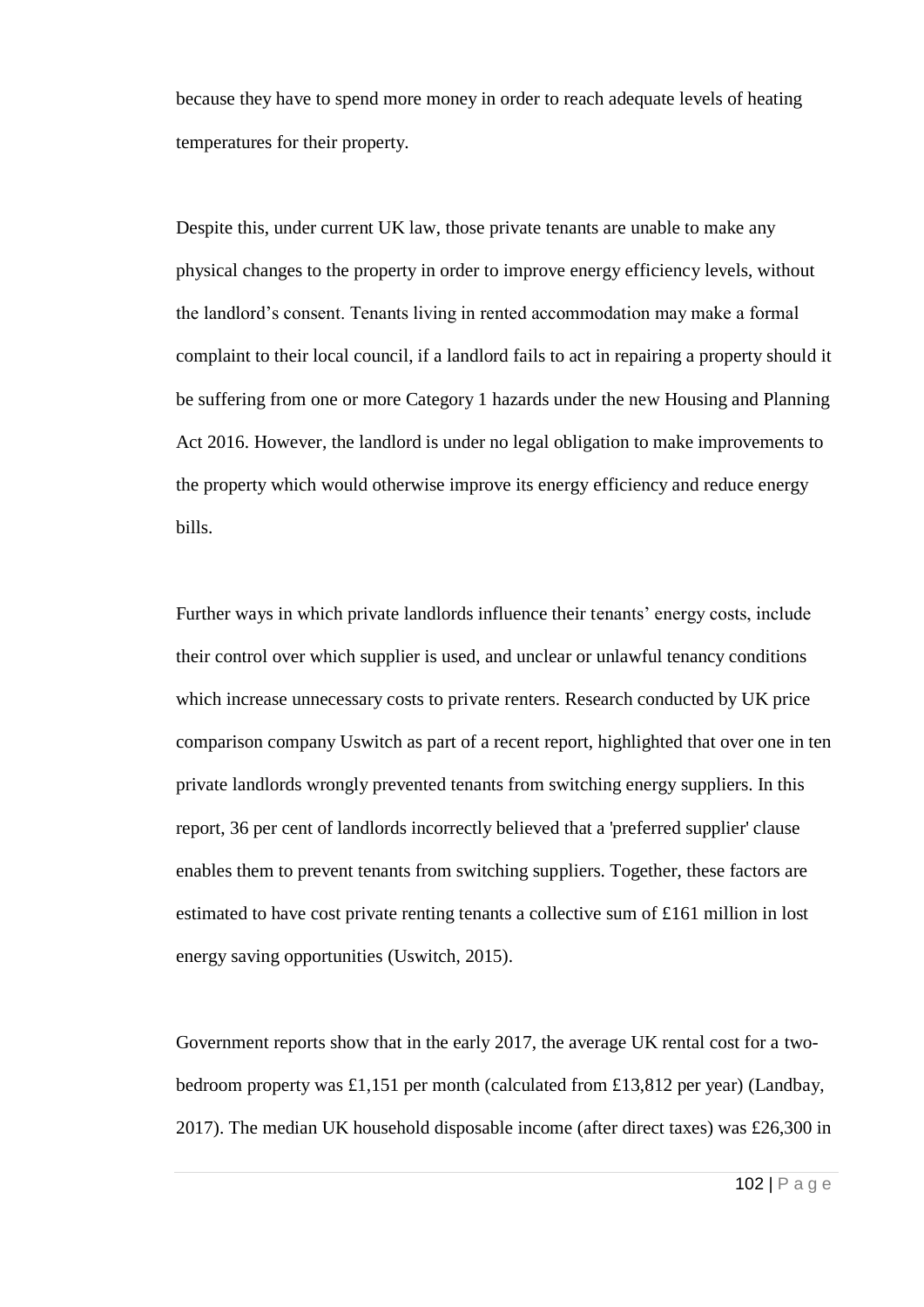the financial year ending 2016 (ONS, 2017), whilst the average UK house price as of July 2017 was £226,185. Lower levels of disposable income and greater costs of adequate heating expose private renters to prolonged levels of fuel poverty. The resulting house purchase price increase brings greater difficulty for private renters in two ways. Firstly, in purchasing their own more fuel-efficient property, which would have lower heating costs. Secondly, by purchasing a property where they could then make the required changes to increase energy efficiency and save energy costs in the long term.

Statistics show that should a household have low energy efficiency whilst being financially less able to deal with the impacts of a cold home, there is a greater risk of illness or even death to household members. Such statistics demonstrate that in 2011, excess winter deaths were almost three times higher in the coldest 25 per cent of housing than in the warmest 25 per cent (Institute of Health Equity, 2011). Similarly, in 2015/16 there were an estimated 24,300 excess winter deaths, with 15 per cent more deaths occurring in winter months than non-winter months (ONS, 2016). Approximately 41 per cent of excess winter deaths are attributable to cardiovascular diseases, and 33 per cent to respiratory diseases. At the same time, those households consisting of one or more people vulnerable to the effects of fuel poverty (such as single parent households, over 65s etc.) are also more likely to suffer from a variety of respiratory problems. For example; children living in cold homes are more than twice as likely to suffer from one or more respiratory issues than children who live in adequately heated households (Critchley et al. 2007).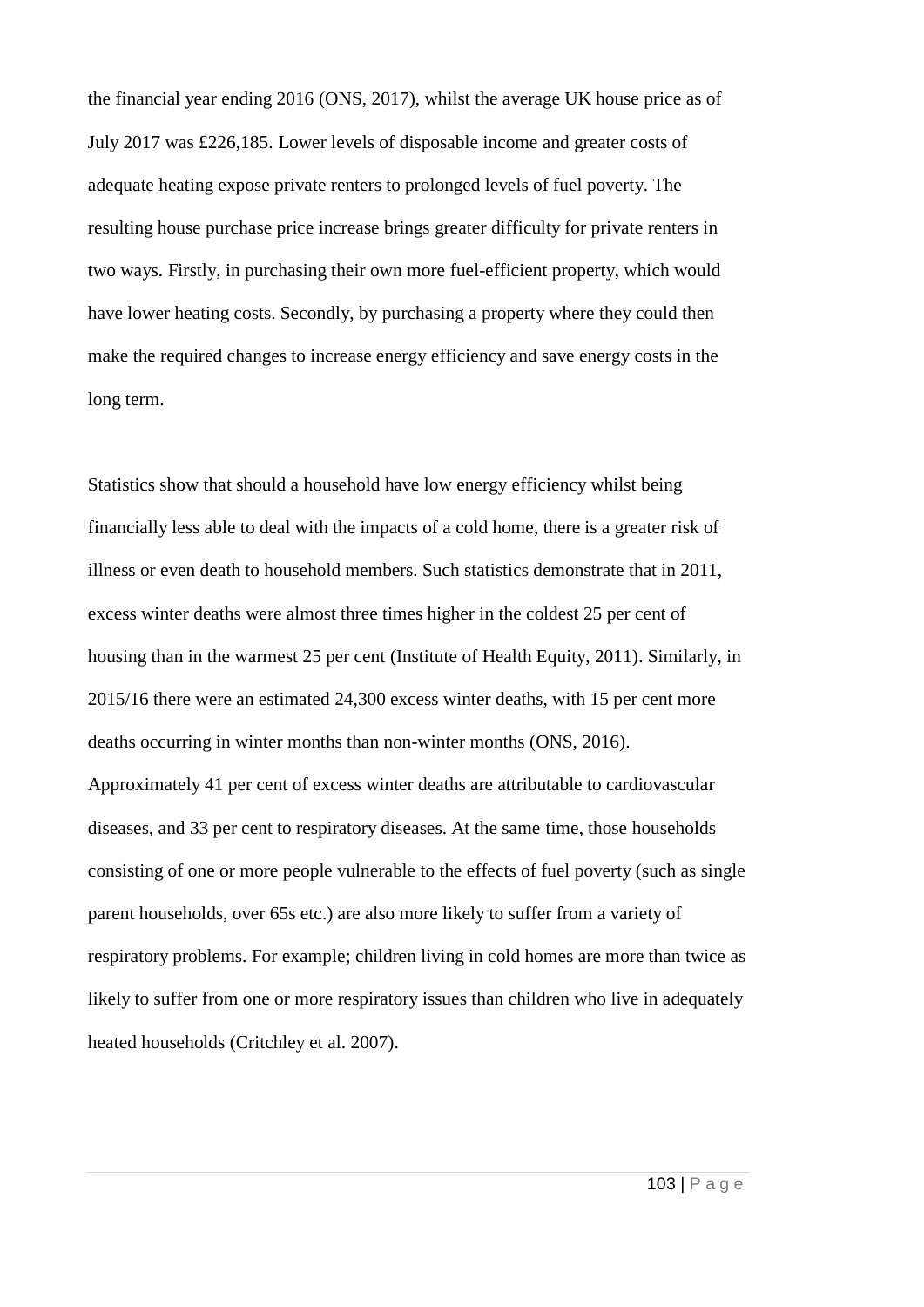Further studies have shown that it is not only the threat to physical health that increases with longevity of a household's exposure to under-heated homes, but also the threat to psychological health. Barnes et al.(2010) found that more than one in four young people living in cold housing for three to five years, experienced multiple factors increasing their risk of mental health problems. This compared to one in twenty-five adolescents living in warm housing. Whilst the threat to an individual's psychological health may be overshadowed by potential and actual damage to physical health (potentially due to difficulties in measurement compared to physical damage), Charles Taylor and Axel Honneth both emphasise the importance of psychological aspects of justice which are focused on an individual's self-worth derived from the recognition from others.

Taylor identifies two different forms of recognition: (a) the equal dignity of all, and (b) the politics of difference, where everyone is recognised for their particular characteristics:

"Everyone should be recognised for his or her unique identity…with the politics of difference what we are asked to recognize is...their distinctness from everyone else" (Taylor et al.1994, 37-38).

Honneth (2005) explores the ways in which an individual's self-perceptions of their social status can be easily influenced through the unequal recognition of certain individuals or groups within a society. Honneth asserts that:

"The thesis is that our identity is partly shaped by recognition or its absence, often by the *mis*recognition of others, and so a person or group of people can suffer real damage, if the people or society around them mirror back to them confining or demeaning or contemptible picture of themselves. Non-recognition or misrecognition can inflict harm, be a form of oppression imprisoning someone in a false, distorted, and reduced mode of being." (Ibid, p25).

Honneth therefore argues that it is the *perception* of the mis-recognition by the victim

that shapes the injustice, and arguably, how the fragility of self-esteem can determine

that individual's approach to decision making.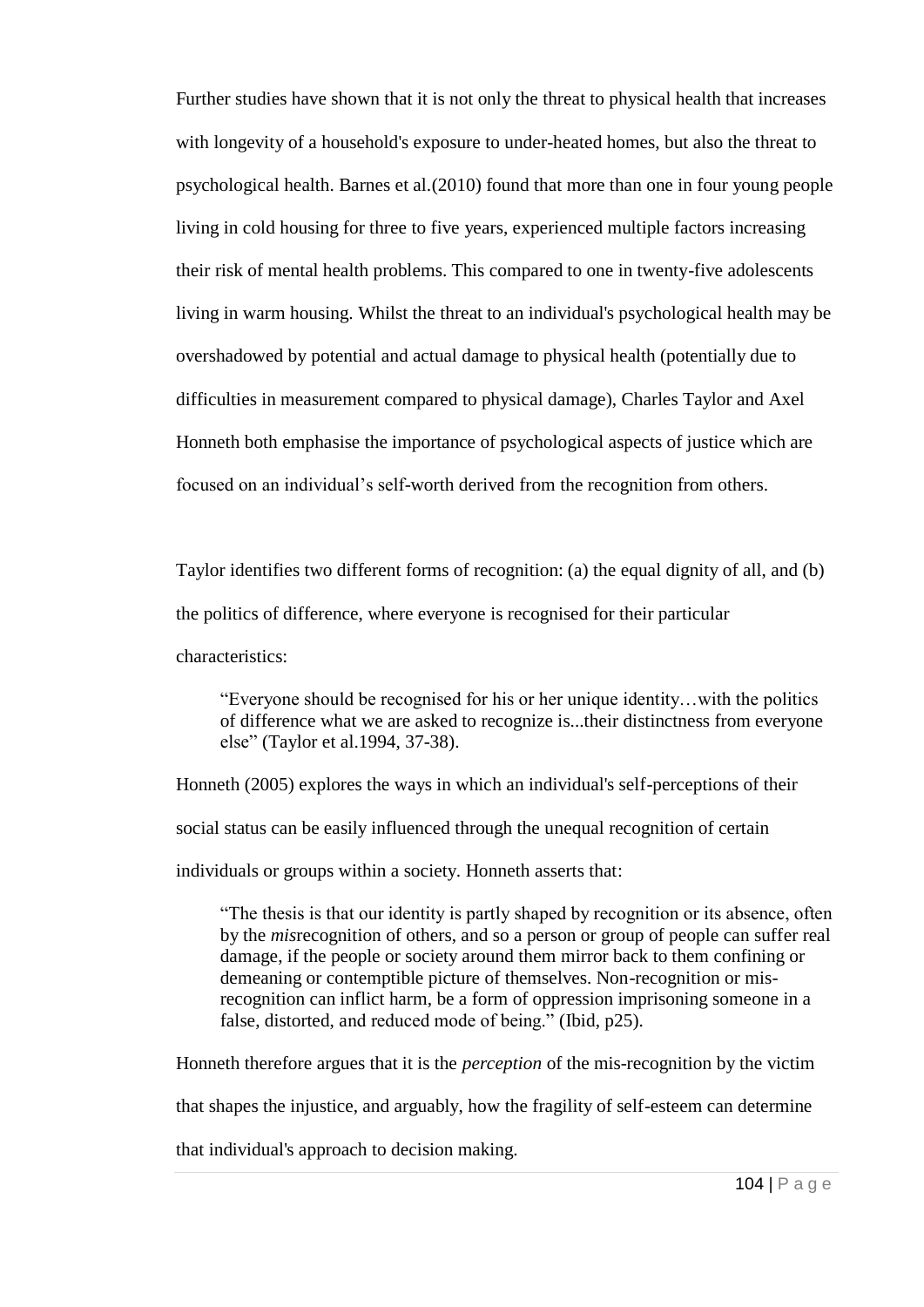In response to Honneth's emphasis on the psychological impacts of negative recognition, Nancy Fraser (2000) argues that this is misplaced She states that it is the damage to the social status itself (rather than a person's self-esteem) at the core of the theory of justice, i.e. the resulting product of 'institutionalized relation of social subordination'. Frasier bases her processes of mis-recognition on three principles. The first is a general practice of cultural domination, the second a pattern of non-recognition (essentially rendering the individual invisible), and the third is a practice of disrespect, where routine disparaging of individuals' social roles occur through negative stereotypic depictions (Fraser, 1998). Frasier critiques Honneth's politics of recognition standpoint, demonstrating that its sole focus is based on self-realisation and arguing that Honneth fails to recognise important institutionalised forms of mis-recognition (Fraser, 1998, p 24).

However, directly applied in the UK to energy justice theory, a combination of the two academic perspectives could help identify repeated cycles of specific forms of energy injustices towards private renters. It could also explain why such mis-recognition continues to influence individual involvement in decision making procedures, in turn negatively impacting the equitable distribution of environmental justice in the energy sector. Notably, Honneth (1995) demonstrates that self-esteem comes from various sources – not just from individuals, but from societal culture and the state. Honneth's secondary notion of disrespect that "refers to those forms of personal disrespect...by being structurally excluded from the possession of certain rights within a society". Honneth (1995, p133), echoes Frasier's interpretation. For example, the Town and Country Planning (Development Management Procedure) (England) Order 2010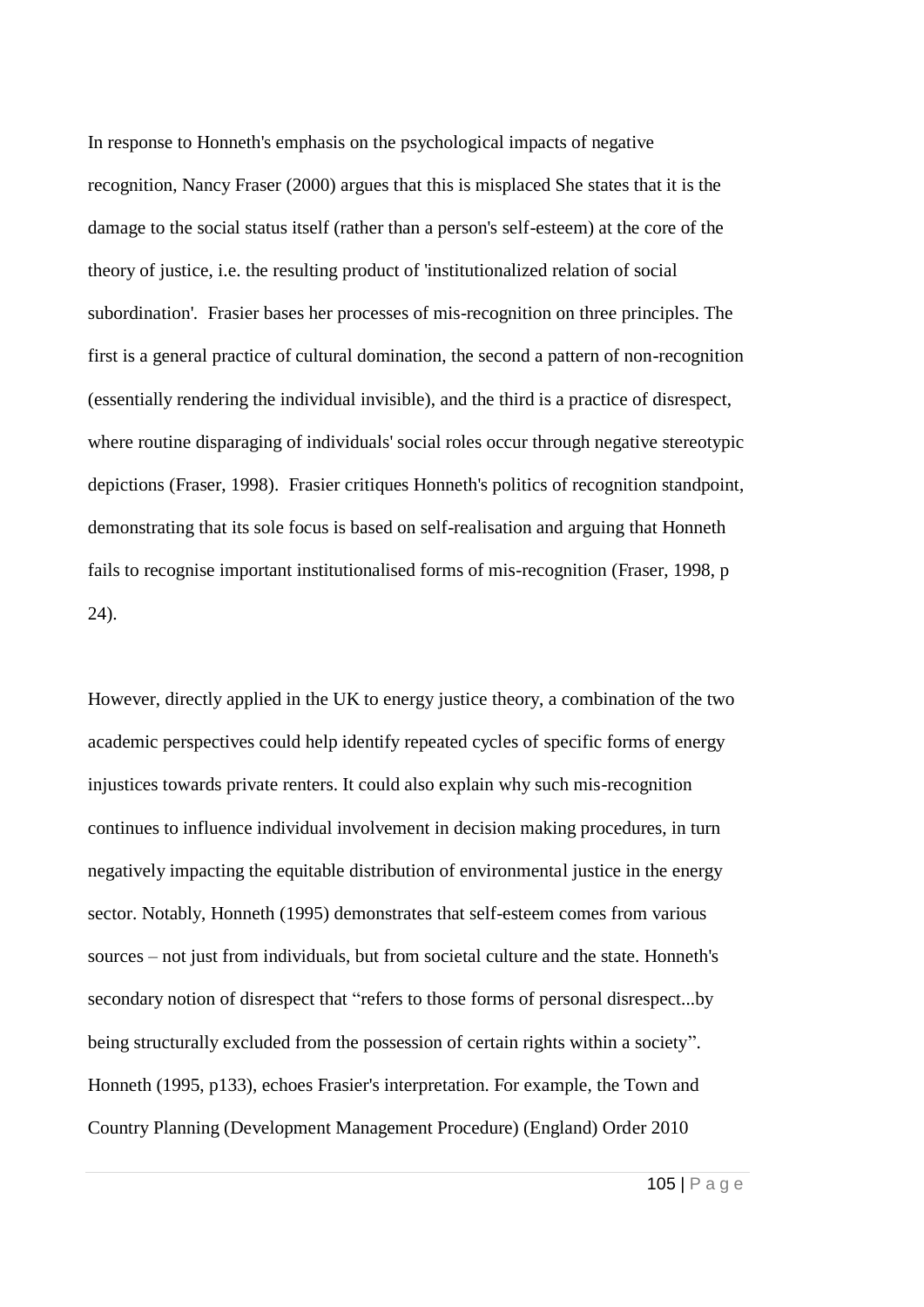(DMPO 2010) requires a planning permission applicant to give notice to the landowner to which the application relates. This form of legislation expressly limits involvement to only the landlord (as the landowner). In situations where the application applies to privately rented property, it excludes private tenant(s), despite their obvious interests. Where such a situation creates disrespect towards an individual, albeit (supposedly) unintentional, it still leads to continuous forms of mis-recognition which likely impacts the private renter's self-esteem. This potentially reduces their own perception of their ability to contribute to these and other decision-making processes that could concern them. This is also reflected in both Honneth's third tenet of disrespect, and Frasier's first and second tenets respectively.

Similarly, it could be argued that the increasing costs of residential housing, perpetually prevents private renters from achieving adequate levels of involvement in communal decision-making processes, under Frasier's pattern of mis-recognition. There is a cumulative effect of steady house prices increases, rental price rises, and rising financial interest rates, combined with evidence that private renters paying more for heating due to their lack of involvement in decisions on residential energy efficiency (discussed above). These factors make it increasingly difficult for private renters to afford the purchase of their own property. This lack of 'homeowner' status negatively impacts their self-perceived social status within a residential community, by diminishing their selfworth. This devaluation of perceived social standing can then affect an individual's voluntary involvement in their community planning decisions, rendering them theoretically 'invisible' as reflected in Frasier's pattern of mis-recognition (Ambrose et al. 2016).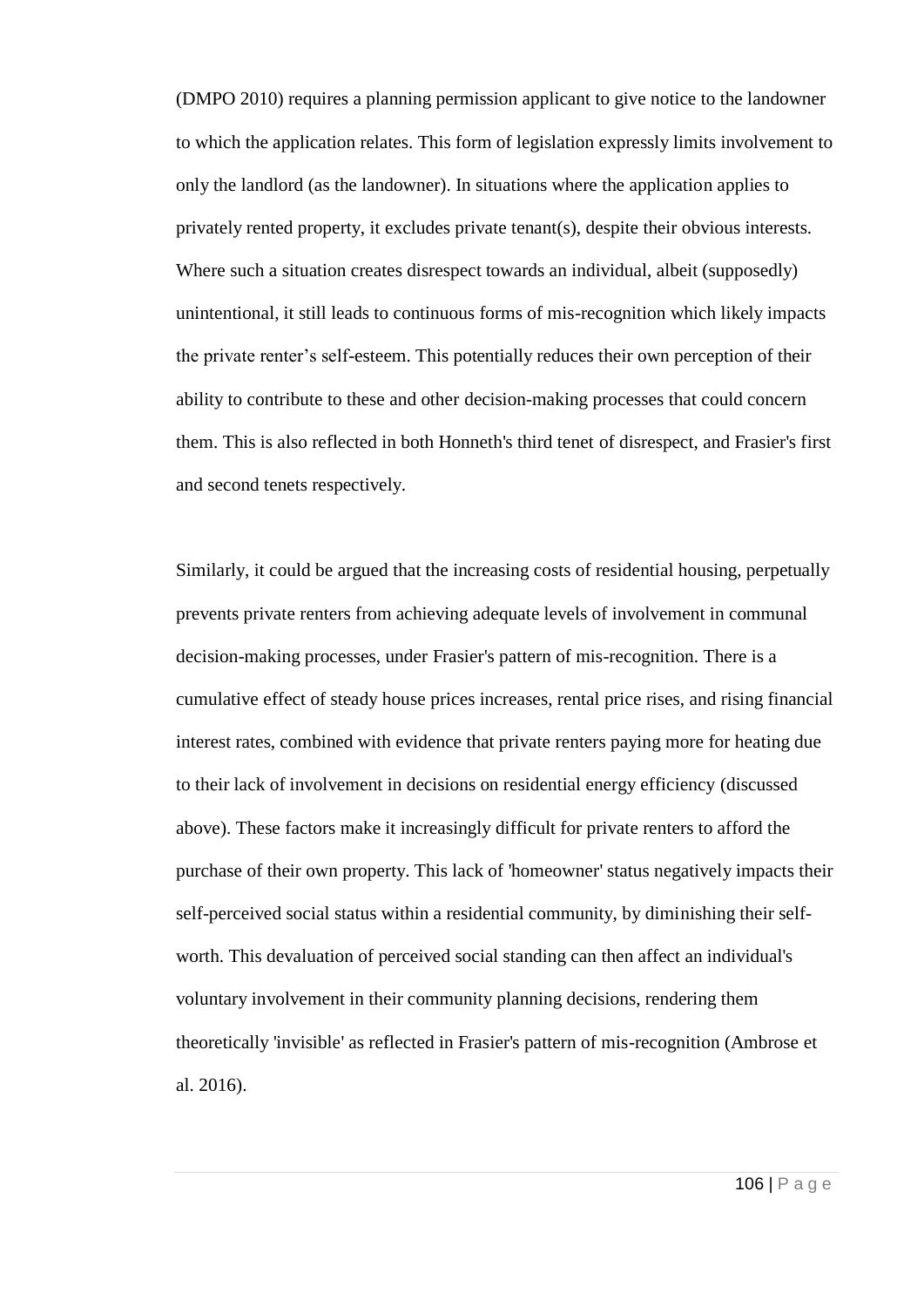Further evidence of centralised mis-recognition is demonstrated in the wake of the Warm Front Scheme (WF Scheme). Once the scheme had ended it was recognised that it had made substantial progress towards combating fuel poverty between 2001 and 2011. However, further issues of recognition were evident. A number of reports identified that, under the scheme, assistance to those who were in the greatest need, were being overlooked. Tom Sefton of the London School of Economics calculated that in 2002, only 42 per cent of fuel-poor households were being reached under the WF scheme, whilst 75 per cent of participants did not fall under the definition of 'fuel poor' (Sefton, 2002).

Similarly, two years later, Sefton (2004) again found that just "less than one in five Warm Front recipients are fuel poor prior to receiving a grant...most recipients – around four in five – are probably not fuel poor."

Finally, the adoption of self-selection criteria by the WF Scheme supported an approach which combines Frasier and Honneth's viewpoints as arguably being best suited for future recognition justice policies. Placing the onus on individuals to apply for the scheme, a large number of genuinely fuel poor households missed out on this support. The targeting process by the government was arguably a major source of environmental injustice, echoing Frasier's second pattern of non-recognition.

Simultaneously, as highlighted by Benjamin Sovacool (2013, p65), the matter of an individual's self-perceived social standing and self-esteem, is also important when seeking to address injustices such as fuel poverty:

"The largest reason behind the refusal to participants is simple: people either did not consider themselves fuel-poor or, if they were, did not want to admit it. Fuel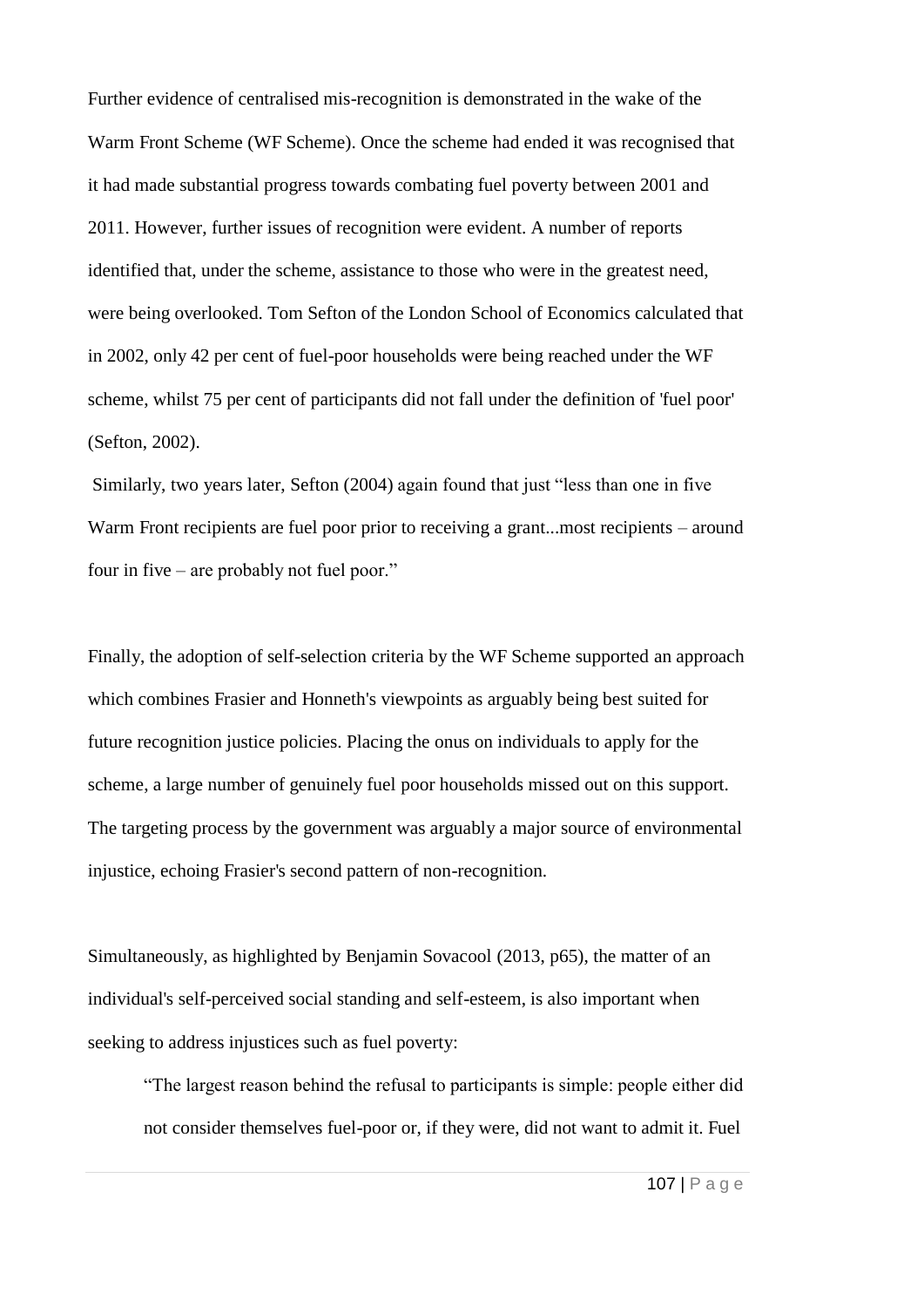poverty takes a severe toll on households and as such it may have become stigmatized to the point where households feel that classifying themselves as 'fuel-poor' or even just poor is insulting."

This demonstrates the difficulty in devising adequate measures to not only identify all of those subject to energy and environmental injustices, but then convincing them to take part in such schemes without damaging their self-esteem, social identity and pride (Ibid).

Ultimately, this discussion highlights the ways in which centralised sources of mis- and non-recognition, can create direct injustices under energy justice and environmental justice theory. A combination of academic interpretative definitions of recognition justice support this. The injustices associated with this lack of recognition include such issues as a resulting lack of willingness to participate in decision making, as demonstrated in this sub-chapter. It can also affect other areas of environmental and energy justice that adversely impact levels of justice within sustainable development, and this is discussed below.

# **4.6.1.3 Procedural Justice**

The procedures discussed above, create specific forms of environmental injustice through reduced or withdrawn involvement. The existence of procedural justice is of great importance in any proposed infrastructure project, not only for the potential stakeholders who could be affected by the project, but also the planners. This is because research suggests that if a group's involvement during the initial planning stage is judged to be fair, then stakeholders are more likely to hold favourable attitudes towards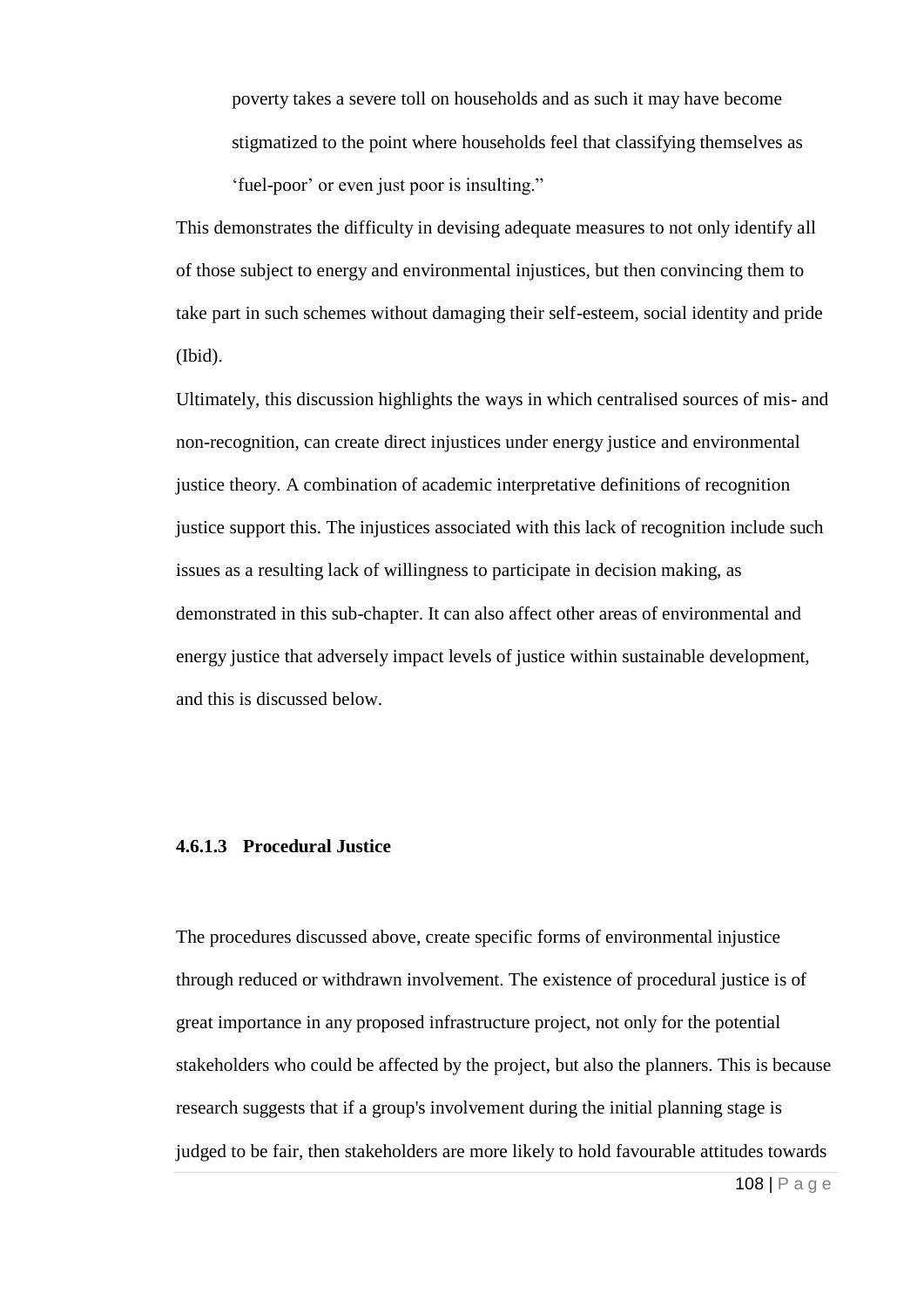the project and its leaders(Lind and Earley, 1992). Other advantages that arise, especially when NSIP planning proposals involve potential local stakeholders, include local insights into issues. Experts and planners may be unaware of these (Steele, 2001), with academic opinion stating that local community input is vital in helping planners to overcome complex issues (Dryzek, 1997).

Within environmental justice theory, procedural environmental justice has developed from critique of the narrow distributive justice approach which surrounds inequitable distribution of environmental burdens and benefits. A critical focus has been brought to bear on the equitable access to, and involvement in, aspects of infrastructure planning such as information, consultation, control, participation and decision-making (Young, 1990).

Unlike distributive justice, its theoretical focus is not based solely on equitable output distribution, but requires a involvement throughout: "Procedural equity entails democratic participation not only with regard to distribution but in prior decisions affecting production of costs and benefits" (Lake, 1996, p.161).

Unlike distributive aspects of justice, this is much more difficult to quantify (Perrons and Skyers, 2003). Furthermore, some evidence suggests that the ways in which participatory procedures are conducted, are more influential in participants' perception of a consultation process's equitability/fairness, than the ways in which the benefits are to be distributed. This emphasises the subjectivity of each potential project's pre/post planning consultation process (Molm et al.2003).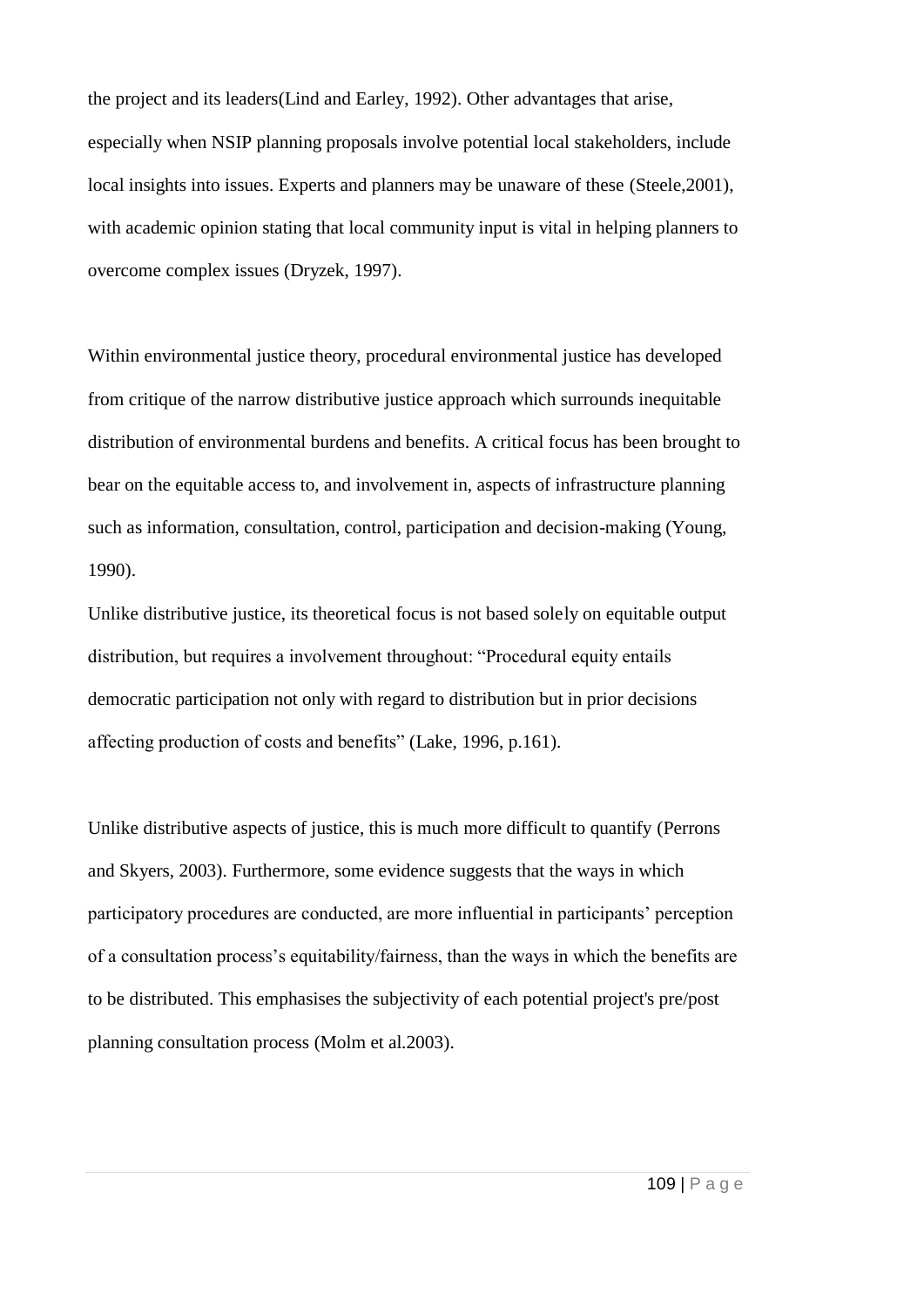Some academics have attempted to measure or define how effective stakeholder participation is and what it should include. One early attempt was introduced by Sherry Arnstein (1969), in her work to identify a 'ladder of citizen participation'. This used a scale ranging from high to low, when measuring the effectiveness of citizen

involvement in planning processes in the United States. Arnstein's ladder consists of eight 'rungs'; the ladder being a guide to determining who has power during decision processes. When decisions are being made that could be categorised into one of the lower rungs, non-participation or tokenism can be seen as an unsatisfactory distribution of public involvement. See Figure 2 below:



*Figure 2: Illustration of Arnstein's progressive levels of power distribution within public engagement processes. Source: Arnstein, S. (1969) A Ladder of Citizen Participation. Journal of the American Planning Association, Vol. 35, No. 4*

Soon after Arnstein introduced her ladder of participation, a more generalised form of social justice by John Rawls proposed three foundational dimensions of justice. These needed to be considered in order to design a truly reflective and equitable process.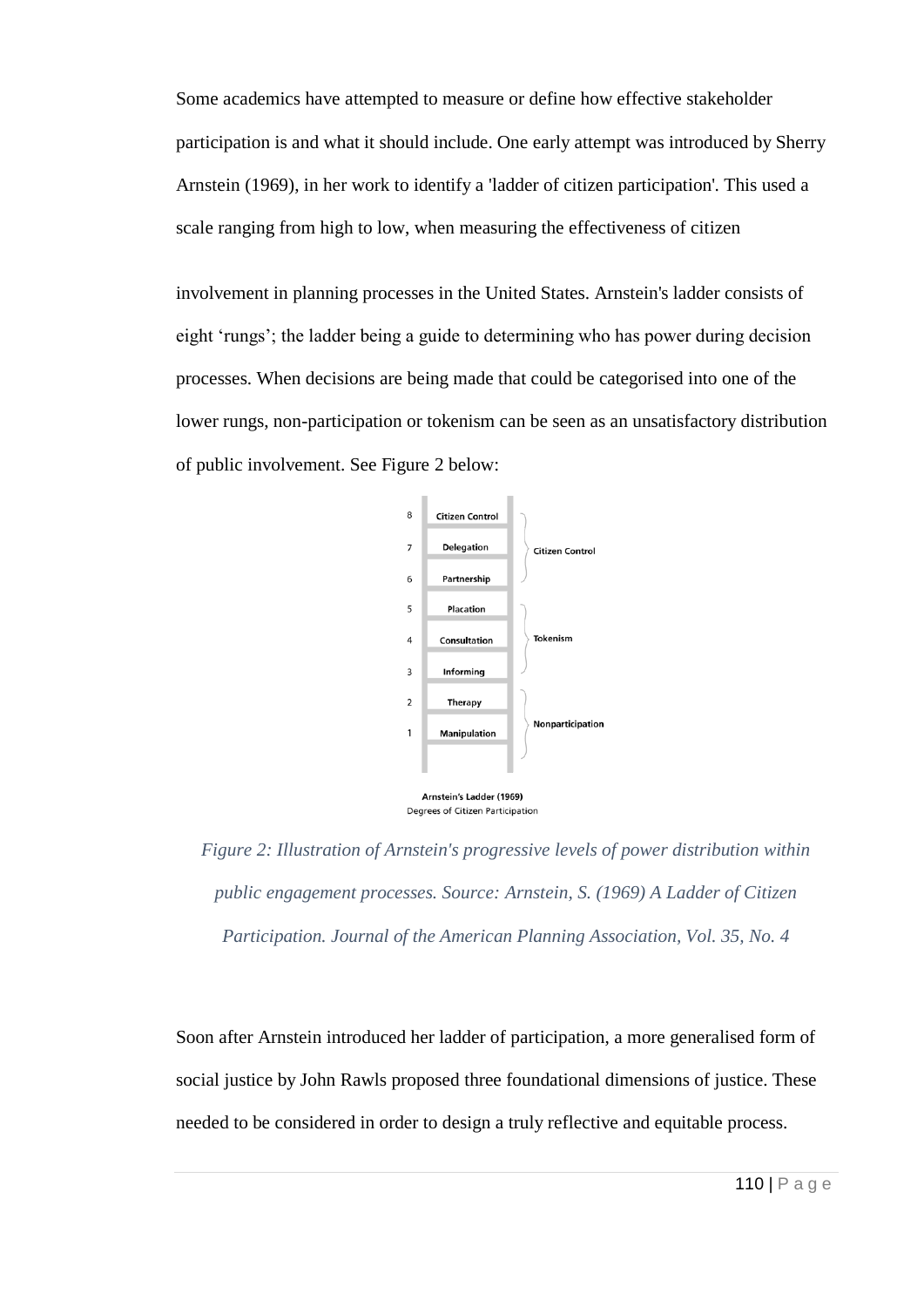Rawles' procedural justice requirements were: (1) access to justice – who is to be involved in such processes, (2) distributional justice – who gets how much of the benefit; and (3) procedural justice – how to decide the distribution of such benefits (Rawls, 2001).

More recent attempts to define equitable citizen participation, have led to one of the most notable commitments of a national government in multi-level governance. This involved the implementation of equitable regulation procedures, in the form of the United Nations Economic Commission for Europe (UNECE)'s Convention on Access to Information, Public Participation in Decision-making and Access to Justice in Environmental Matters – more commonly known as the 'Aarhus Convention'. Signed on the 25 June 1998 and coming into force on 30 October 2001, the Aarhus Convention commits governments and public bodies under them, to interpret and promote the principles contained within the convention, through their own best practice interpreted to suit each country's unique jurisdiction.

This convention is based on three principles: access to information; public participation in decision making; and access to justice (UN Convention on Access To Information, Public Participation In Decision-Making And Access To Justice In Environmental Matters, 1998). This demonstrates that the public are required to participate not only in the decision-making process, but also in a problem solving capacity (Barry, 1996). However, despite the existence of such a widely embraced consensus on the need for effective public participation, there have been a number of criticisms regarding the effectiveness of implementation these three attempts to progress genuinely sustainable development.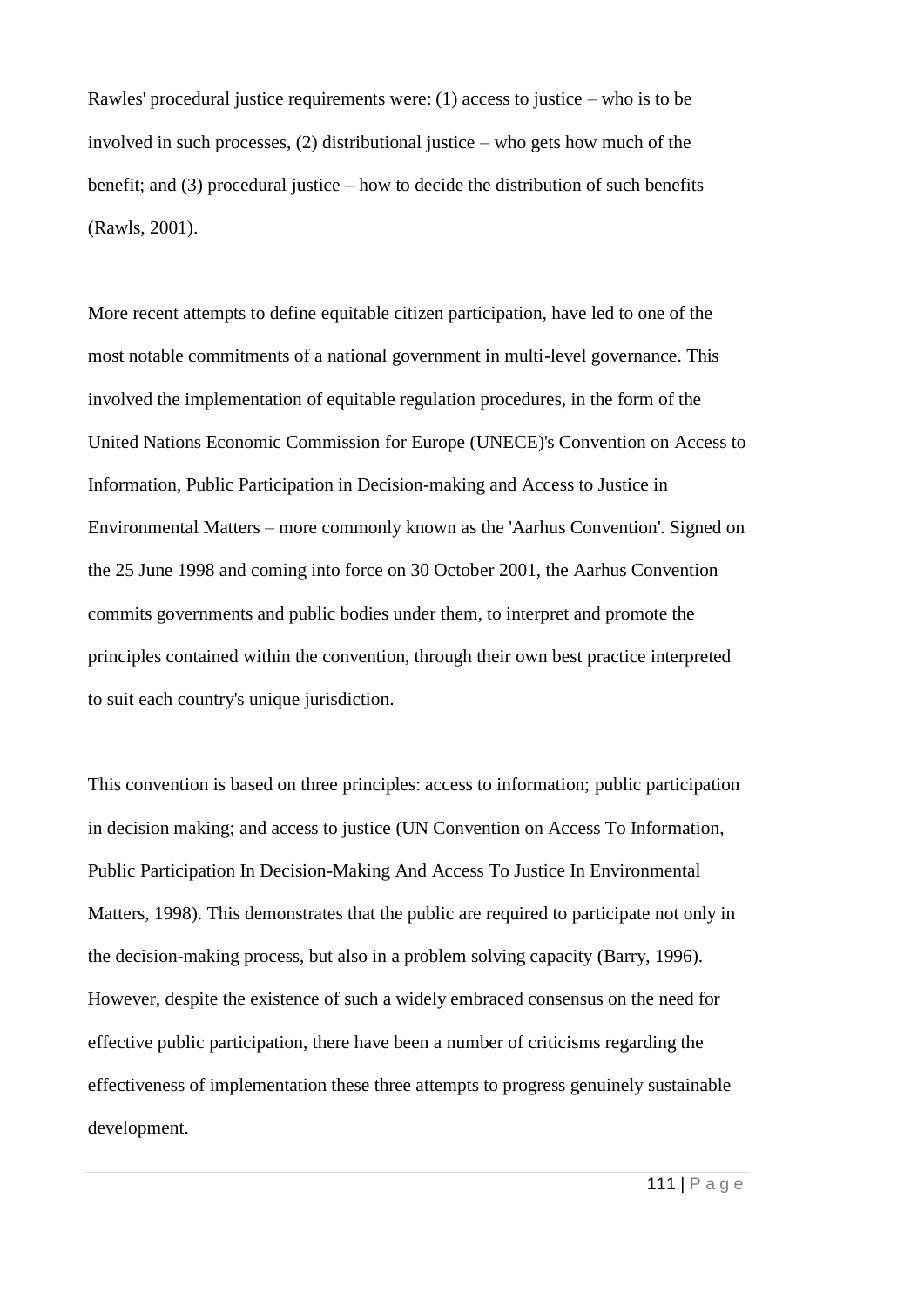Issues may arise from the subjectivity of procedural processes surrounding a proposed project, even if the requirements of all three popular general framework designs above are met. One problem can arise in relation to access, as considered by both the Rawlesian concept and within the secondary principle-pillar of the Aarhus Convention. This is also present in rungs four and five of Arnstein's ladder of participation. For example, when determining which consultation methods are best suited for a project, difficulties can arise for planners. These include factors such as decisions on how many suitable stakeholders may attend a single meeting, which may unintentionally restrict access to some of those who wish to attend. The typical open microphone format of such meetings would provide a platform for those with adequate/high levels of public speaking abilities, allowing these individuals to dominate the meeting, whilst inadvertently excluding others. Conversely, holding a series of smaller meetings to overcome this problem would take substantially more time. This could then lead to the exclusion of stakeholders with particular commitments (such as conflicting hours of employment, childcare responsibilities etc.), whilst still failing to prevent the smaller meetings being dominated by accomplished public speakers (Grossardt and Bailey, 2007).

Despite the generally positive effect of the Aarhus Convention in enhancing access to justice, the UK has specifically been singled out as consciously restraining citizen access to justice. This is highlighted by the Aarhus Convention Compliance Committee's published report, highlighting legislation introduced under the Civil Procedure (Amendment) Rules 2017. This amended cost caps for unsuccessful claimants in environmental cases previously set through the Criminal Justice and Courts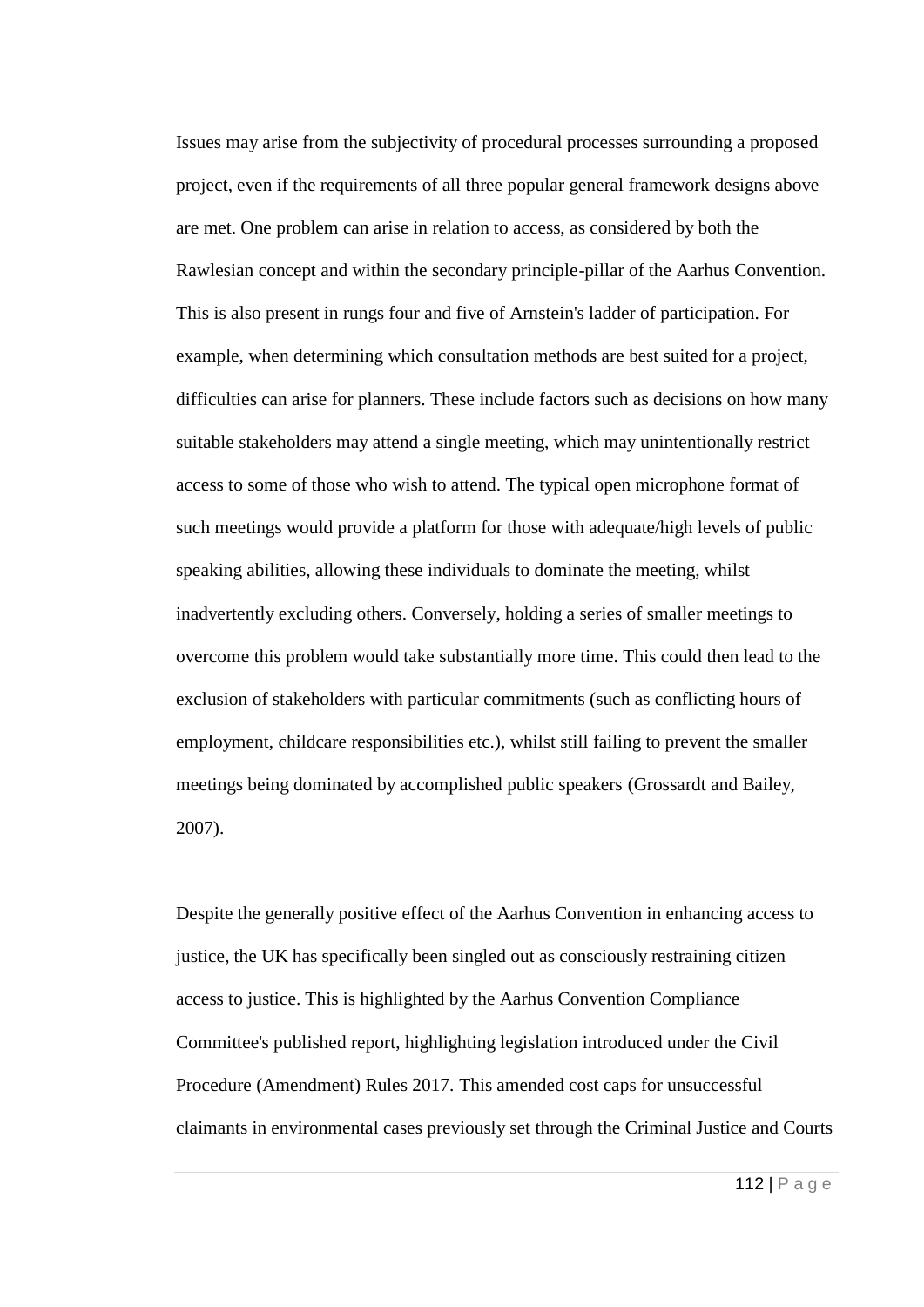Act 2015. The report highlighted that the removal of the advance certainty of financial liability for claimants, acts as a deterrent to individual claimants and groups. Many of these have limited funding options when pursuing legal remedies to environmental injustices created by public bodies (United Nations, 2017).

Further issues surrounding interpretation of the Aarhus Convention, demonstrate that the lack of detailed standard procedures can prove costly. Without a clear strategy, varied interpretation by public bodies could create an unsatisfactory application of the Convention, leading to wasted time and resources during the first implementation attempt (Lee and Abbot, 2003). Should a member of the public wish to raise a grievance against such a procedural shortfall, they may do so under Article 15 via the Aarhus Convention Compliance Committee. However, decisions of the Compliance Committee are non-binding and are merely made in the form of recommendations to the full Meeting of the Parties (MoP), causing greater delays in obtaining remedial action and delaying procedural justice that better reflects the consensus.

Another problem could arise when identifying the most appropriate decision-making method to determine the most suitable solution, under both the third Rawlesian requirement and the second principle of the Aarhus Convention. A range of options may be presented in such a way that the professional planner's preferred option appears to be the best technical solution for all parties involved. This would optimise the decisionmaker's power, whilst minimising the potential for justice (Bevan et al.2006). At the same time, members of the public may believe that the range of potential options are being purposefully limited to those best suited to the planner's best interests. However, without professional knowledge they would be unable to prove this, creating mistrust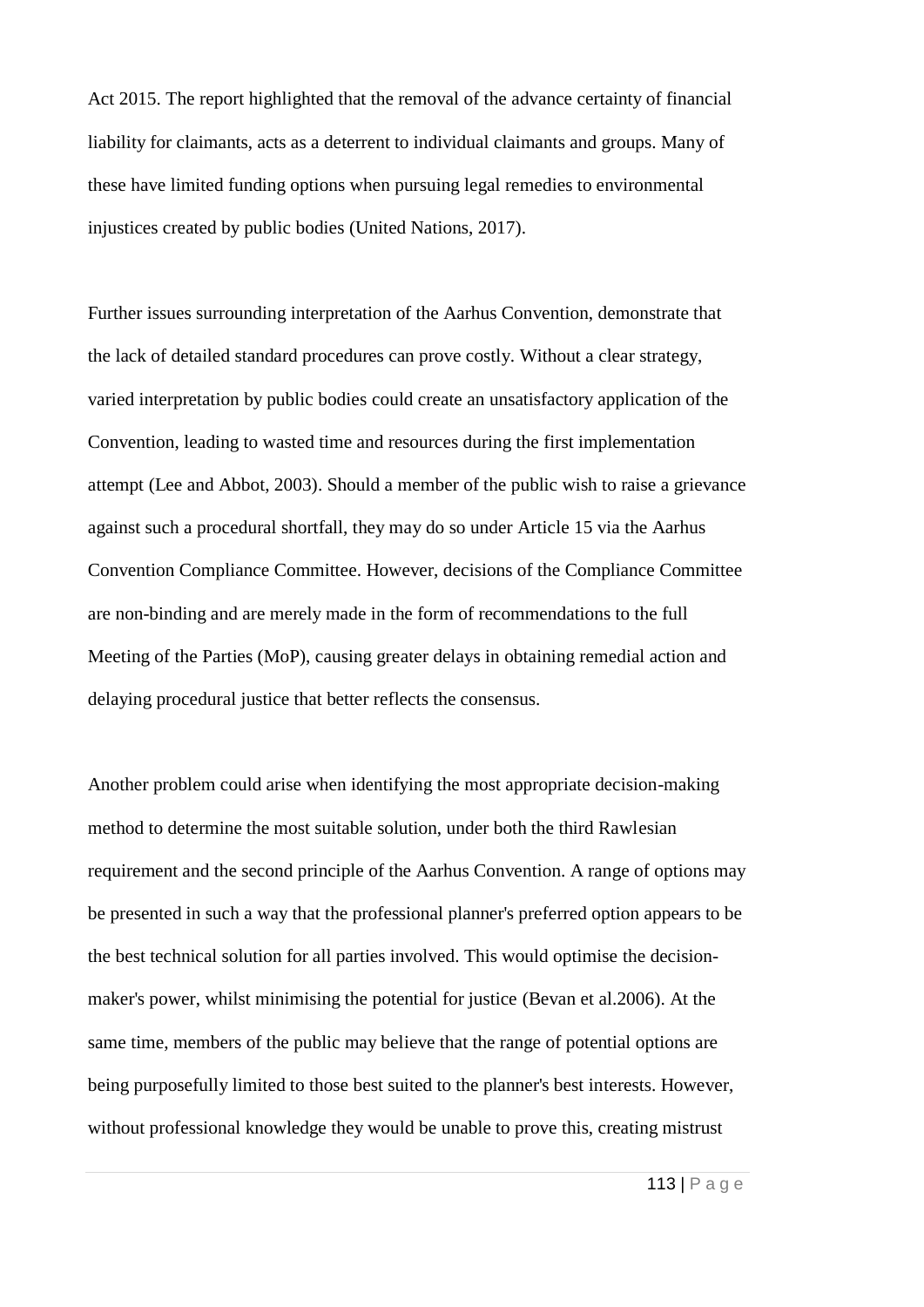within the procedural relationship. This would reduce an individual's overall satisfaction with the outcome, regardless of the equitable distribution of benefits (Walker, 2009). Such situations would be classified as the first rung of Arnstein's ladder, transforming a potentially problem-solving procedure into one that is merely formulaic and incapable of achieving equitable involvement.

Finally, top-down issues of procedural justice derive from the need for all citizens to have equitable rights of access to procedures within SD. The issue with this principle, is that this duty to uphold citizens' rights of access to information is only applicable to public authorities under Article 4 (UNECE, 1998). This allows private bodies to be exempted from providing this access under the Convention (Mason, 2010). Whilst this is a considerable obstacle for citizens' early involvement, the Convention strengthens citizens' information access rights regarding environmental matters, by demonstrating that privatization 'cannot take public services or activities out of the realm of public involvement, information and participation'. (Annan, 2000). This would not be a legitimate defence should a body fail to satisfy a claim for access. The Convention achieves this under Article  $2(2)(c)$  with the statement that:

"any other natural or legal persons having public responsibilities or functions, or providing public services, in relation to the environment, under the control of a [governmental or administrative] body or person".

This is similar to the UK's Human Rights Act, where the definition of a public body includes "any person certain of whose functions are functions of a public nature" (S.6 (3)(b) HRA 1998).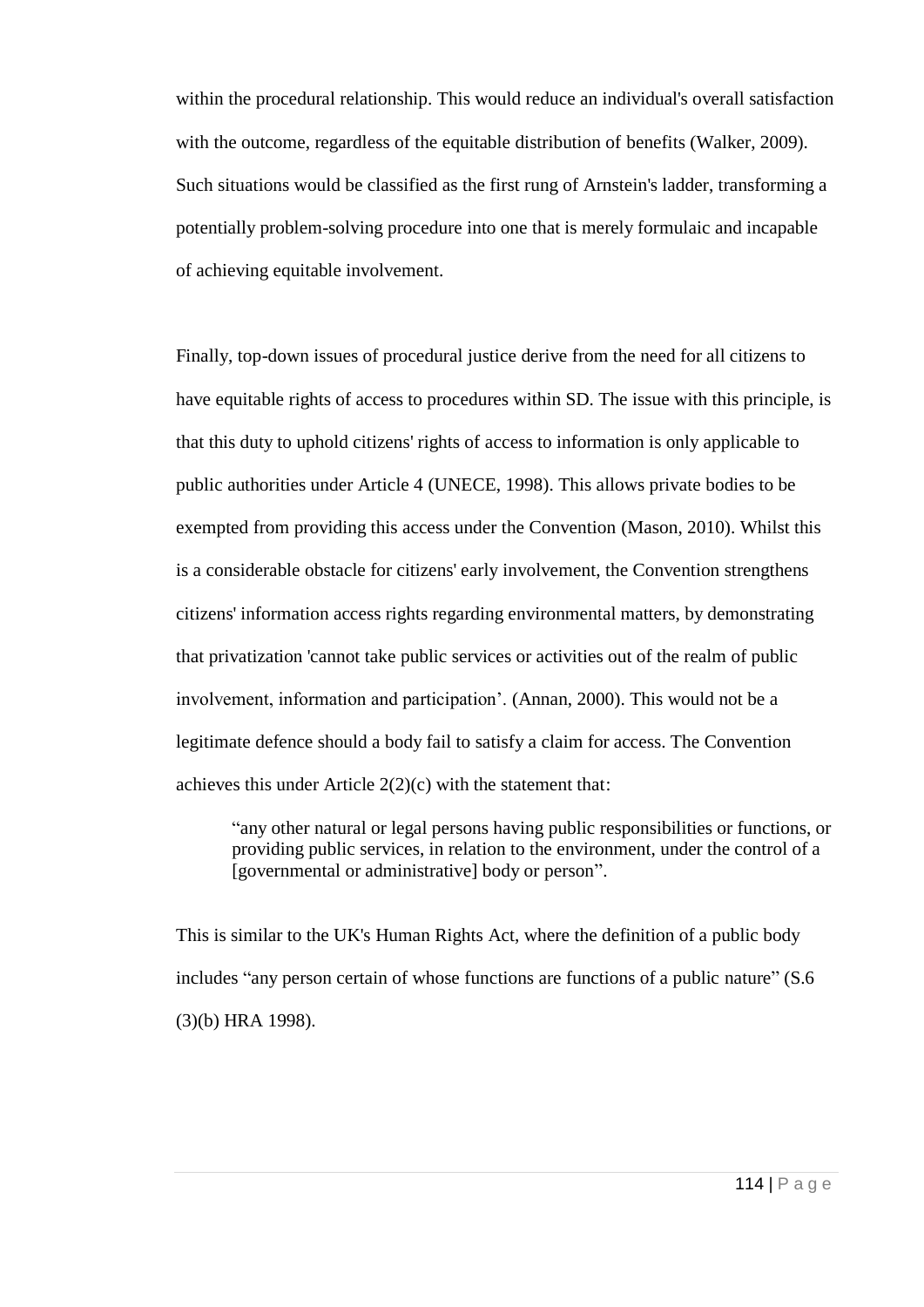# **4.6.2 Bottom-Up Contemporary Problems and Limitations**

In contrast to the top-down policy enactment perspective, the bottom-up model views citizens themselves as the initiators of political and social change, influencing legislation and policy as the first receivers. However, limitations to SD can also stem from the citizens themselves, during attempts to improve the application of SD. An example of this is 'NIMBYism'.

## **4.6.2.1 NIMBYism**

One of the biggest contemporary problems facing sustainable development, especially nationally significant infrastructure projects (NSIPs), is public opposition to the introduction of new sustainable projects. As highlighted above, effective public involvement is important in the planning process when introducing energy projects. Some academics have labelled those with negative responses towards the introduction of NSIPs in a particular area, as NIMBYs ("Not In My Back Yard") (Devine-Wright, 2010). This a pejorative label is applied to those members of a community who oppose new energy projects, based solely on the fact that they would be sited near them. However, these objectors still recognise the need for such a development, albeit elsewhere.

115 | P a g e Some academics conclude that part of the underlining rationale of NIMBYism lies with the 'deficit model' presumption. This assumes that the role of the community is as lay people, ignorant of technical issues and unable or unwilling to engage with policies around new technologies (Wynne, 1982). Other impressions of NIMBYs assume that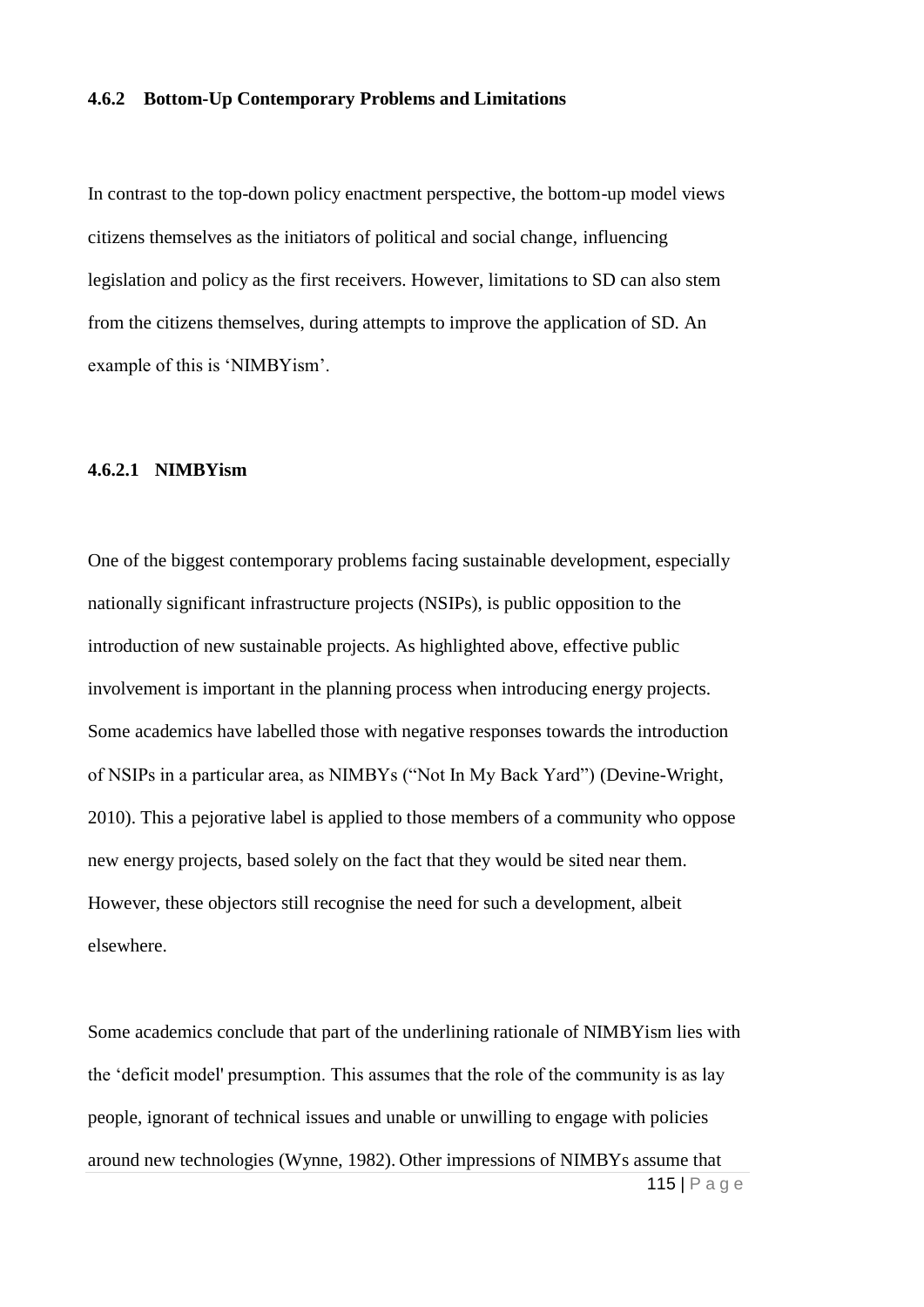the rationale for objection to NSIPs by locally concerned protest groups, is the consideration of self-interested values. These include concerns for impacts to their own individual utility, such as the decreased valuation of home owners' properties, as illustrated in the 'social dilemma' theory (Chowdhury and Samuel, 2014).

However, there has been substantial academic discourse that refutes these local responses to project proposals, whilst labelling public opposition or lack of involvement in planning participatory stages as the inadequate generalisation of a community that perceives a range of reasons for opposition. As Mcclymont and O'Hare (2008, p.332) demonstrate:

"The label is often utilised in an attempt to dismiss the arguments of a group as purely self-interested or to discredit the activities of those that mobilise. Yet, at the same time, such groups often become incredibly active in attempting to protect and promote "their community", and possess those very attributes deemed characteristic of an idealised "sustainable community".

Bell et al. (2005) also critique the use of the NIMBYism label, due to its failure to acknowledge and reflect the complexity of human motives and how these interact with social and political institutions.

Bell et al. identify potential explanations for the gap between the supposed public support for wind energy, and successfully increasing wind energy capacity. They initially identify two gaps; the 'social gap' and the 'individual gap' (2005, p 461). Predominantly focussing on the former, Bell et al. propose three different explanations for the significant difference between the high public support expressed for wind energy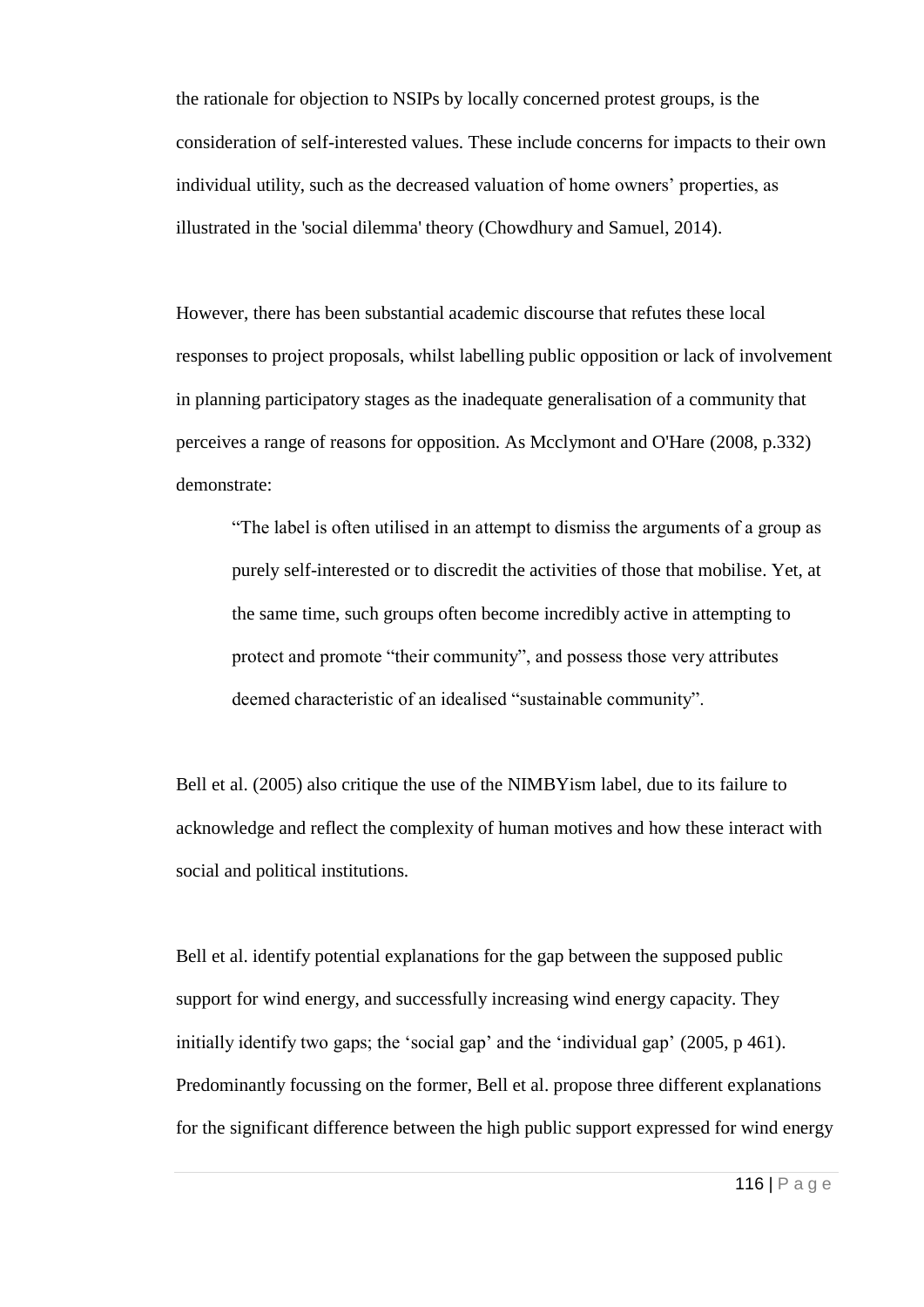in opinion surveys, and the low success rates of wind power development planning applications. Using Bell et al.'s three potential rationalisations for explaining this gap, together with the stances of Honneth and Frasier on recognition injustice, this thesis will propose another potential explanation for this social gap. It will use the potential grounds of injustices discussed above, to propose a new concept of 'Area Input Theory'.

# **4.7 Area Input Theory**

Area Input Theory suggests that the reason for such a social gap is not predominantly caused by NIMBYs' rejection of a planning proposal based upon a lack of benefit under the free rider theory. It is rather a result of procedural, distributional and recognition injustices (as argued by Frasier, above) acting to marginalise members of a community so that they perceive themselves to be of little value to that community. In this way, they come to believe that their views on issues surrounding planning do not matter (as argued by Honneth, above). Private renters may feel that their social worth to the community is based on their direct contribution to that community. For example, homeowners contribute directly to a specific community through house purchases, which usually coincide with registering within that area to vote etc. However private renters, especially those who move every couple of years and are not registered to vote, do not know their neighbours well enough etc. They may not feel that they have a duty towards their community or believe that they will make a difference.

Toke's research (2002) disputes an important accepted view. This states that the NIMBYistic viewpoint is related to location, and that the closer an objector lives to a proposed RES, the more likely the individual will be to oppose it. Toke's case study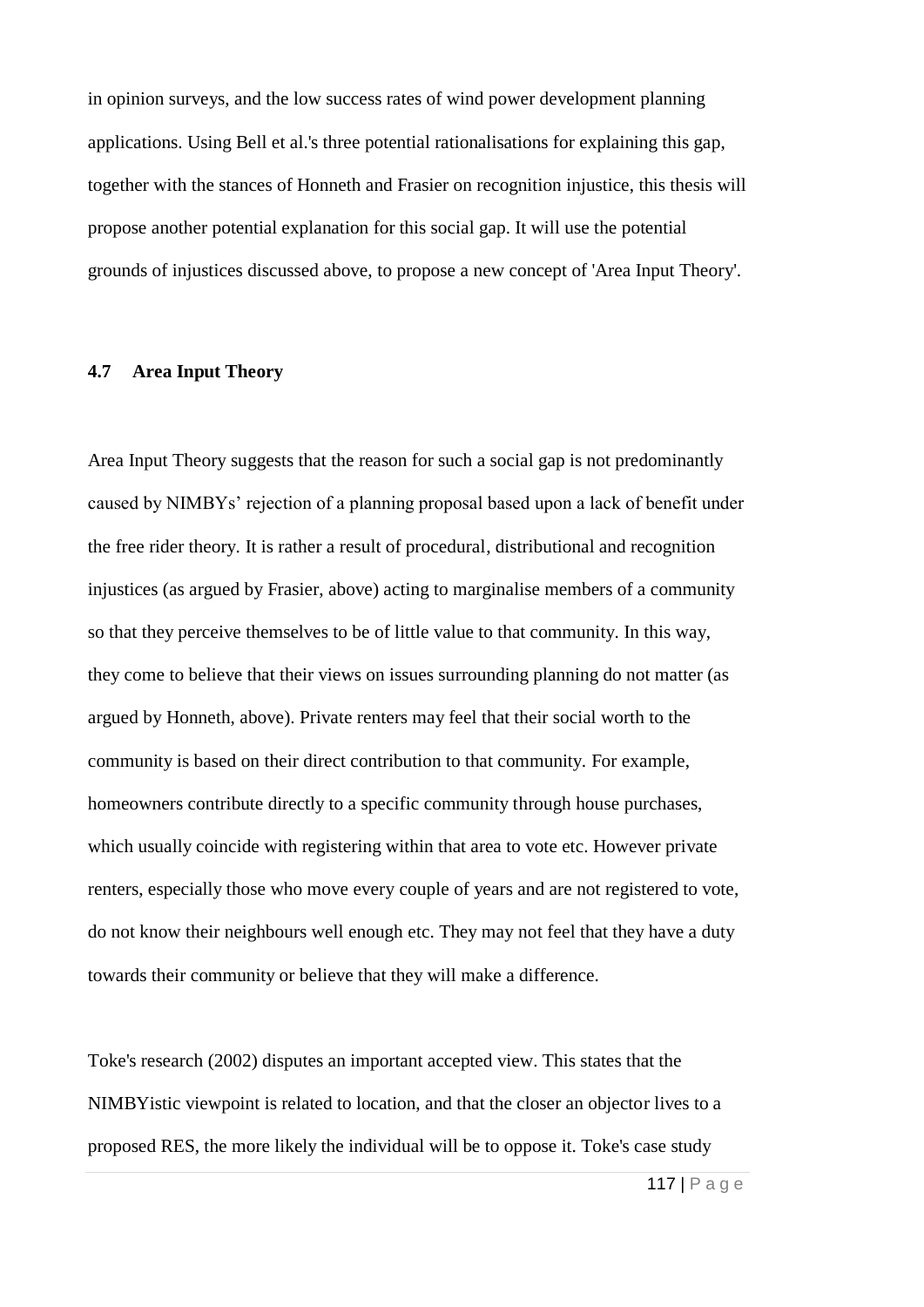used a consultation process with the local community about the Carno wind farm in central Wales. During the wind farm's initial consultation process in 1994, there were 47 objectors (primarily concerned with the visual impact) and 40 supporters of the introduction of the wind farm. However, during a random survey conducted by researchers from the University of Wales only a few months after the planning consultation process, it found that support of the wind farm proposal from local residents located only a few miles away, outnumbered the objectors by 74 per cent to 23 per cent. The results of this study suggest that the underlying rationale of the NIMBY theory does not explain the social gap.

Toke's stance is reflected in Bell et al.'s first possible explanation for the social gap. Under what they describe as 'the democratic deficit explanation', Bell et al. suggest that the outcome of the planning permission process will not necessarily reflect the will of the majority. One possible argument under the area input theory suggests that in the problematic participatory scenario above, there may be concerns as to the level of subjectivity during a typical open microphone meeting. This scenario enables those with adequate/high levels of public speaking abilities to dominate the meeting, whilst inadvertently excluding others. The impetus to speak in this situation could be driven by a perceived sense of duty to act on behalf of their community, neighbours etc. Long term home owners would be much more likely to experience this, whereas private renters who may have moved to a community relatively recently, will have built up little social standing within it (especially if they are unsure as to whether their views match the majority of the community). This may result in a few people dominating participatory situations. Such scenarios could thus lead private renters to contribute little or nothing during consultation meetings, essentially rendering their standpoint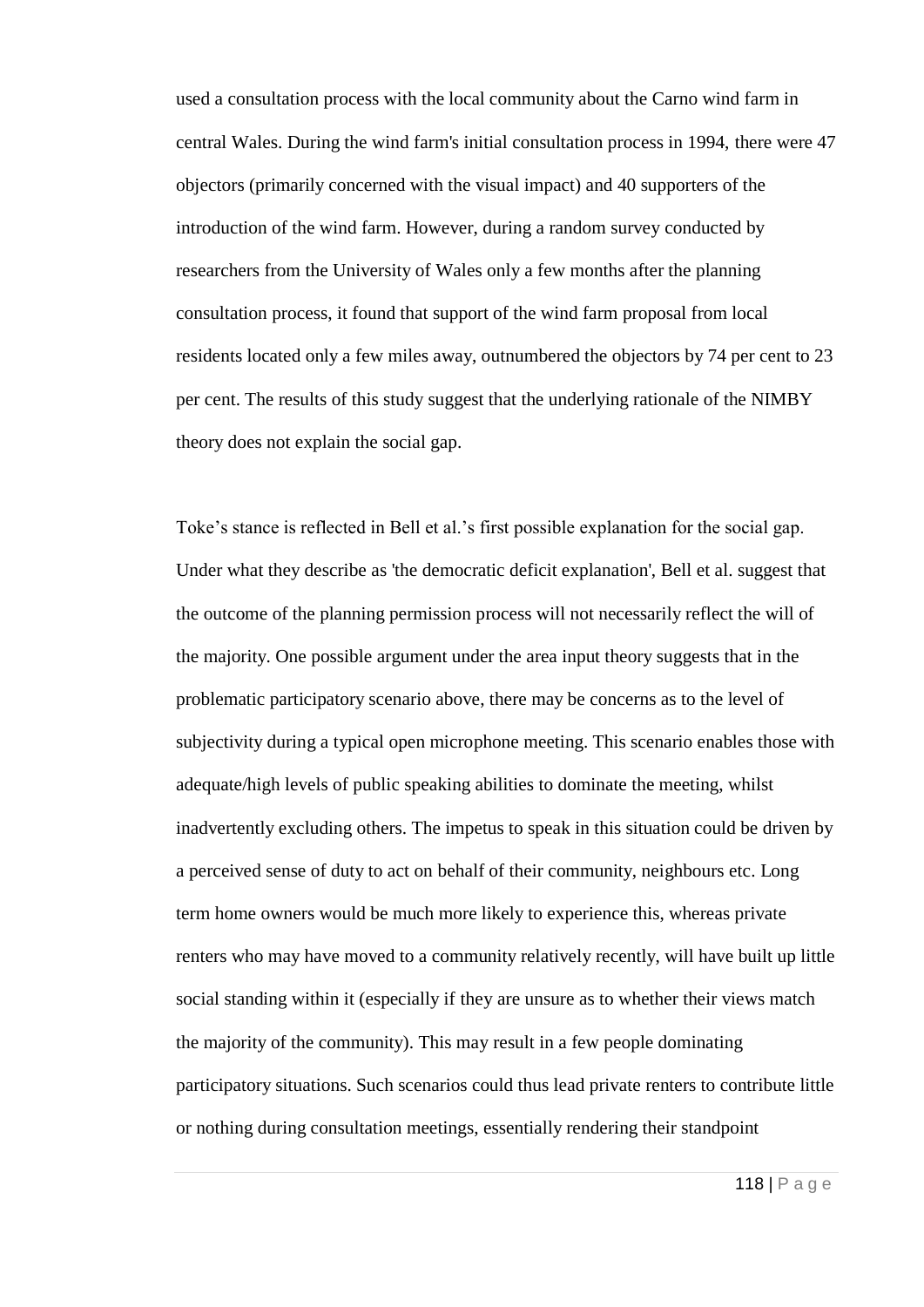'invisible', as per Frasier's second pattern of mis-recognition. This in turn could severely impact an individual's self-esteem and result in them being less likely to provide any input to future meetings/consultations. This would reflect Honneth's viewpoint on the importance of the value of an individual's self-worth and would provide a potential explanation as to why particular injustices which involve procedures and recognition, are perpetuated within planning.

There are other potential explanations for disproportionate representation at public speaking scenarios. For example, it could be that vulnerable members of a community cannot afford the time to participate, due to personal commitments. Research suggests that single parent households and/or those on lower income - key characteristics of households susceptible to fuel poverty - are most at risk of being excluded from the dialogue (Meier and Rehdanz, 2009). These types of households are more likely to be private renters due to restricted levels of income who would arguably be less able to bear the cost of taking time off work or arranging additional childcare, in order to attend such consultation meetings.

Another potential restriction to the participation of vulnerable community members, could be the way in which planning information is distributed. Older people (over 65s) may be less proficient in accessing electronic communication and information dissemination in comparison to younger, more experienced IT users. This may lead to information about a consultation being missed or misunderstood, resulting in the opinions of this group being inadequately represented. This highlights potential procedural injustices as emphasised by Frasier above. Addressing these issues through improved, target-specific communication about consultation meeting would assist, but would potentially lead to increased costs for planners.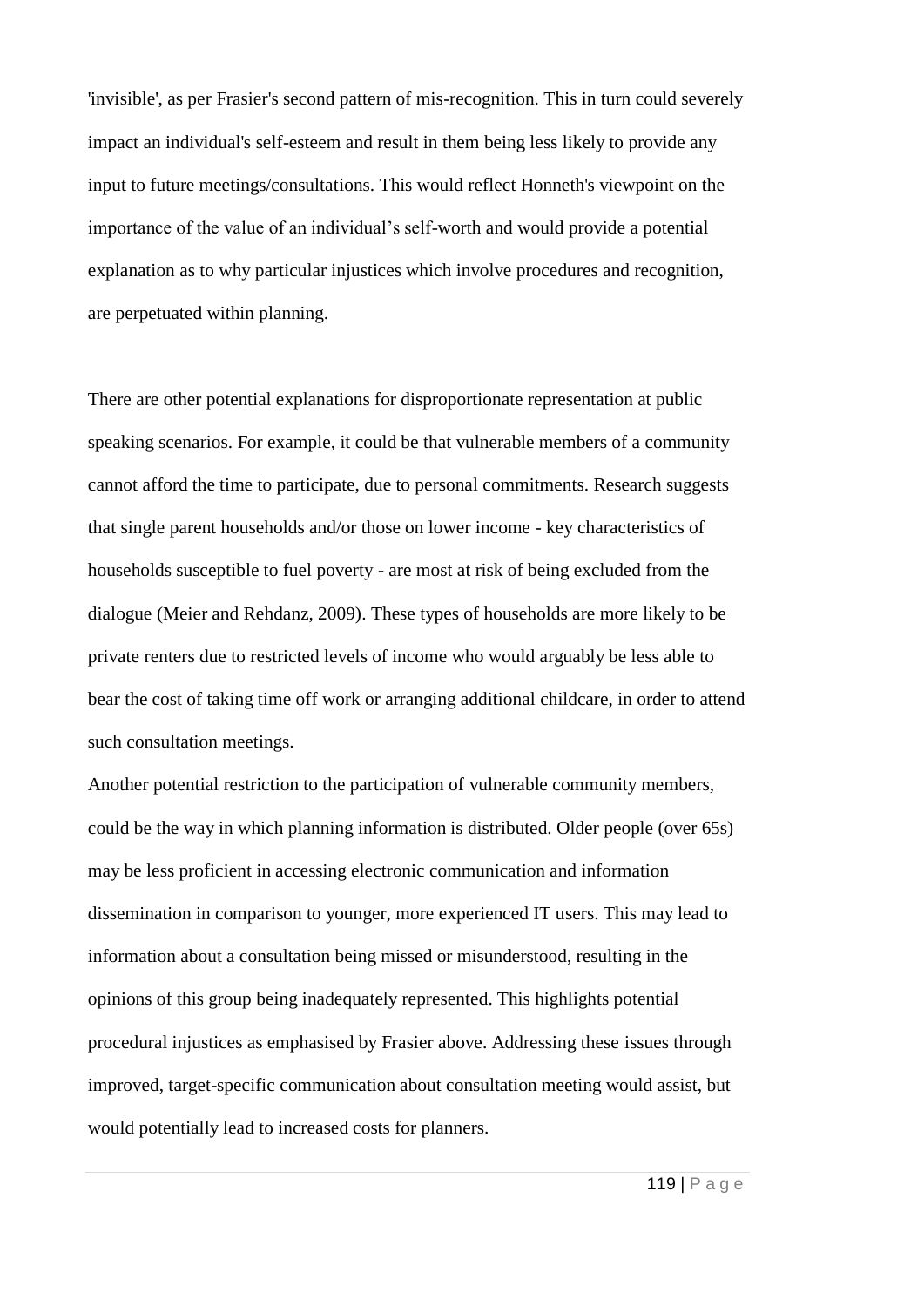Bell et al.'s second and third potential reasons are the 'qualified support explanation' and the 'self-interest explanation', which are closely linked with the area input theory. The former explanation suggests that "most of the people who support wind energy do not support it without qualification" (2005, p.463), whilst the latter highlights that an individual's decision is based on a balancing of community benefits as opposed to their own personal potential gains and losses. For example, as demonstrated by Bell et al.:

"In a multi-person prisoner's dilemma it is collectively rational for the public good (wind energy) to be produced but it is individually rational for each individual to 'free-ride' on the contributions of others (not have a wind farm in their area)." (Bell et al. 2005, p.465)

Area input theory could also explain why the opinions of private renters are not being represented, thus contributing to the social gap. As highlighted by several academics it is hard to differentiate between people motivated by self-interest and those who genuinely hold a general principle of qualified support (Elliot, 1994; Kahn, 2000). As renters can remove their commitment to a community relatively easily by moving, their level of qualification for support is less than that of a homeowner.

Simultaneously there is nothing to prevent individuals from making their decision solely based on the free-rider theory, and it is only natural that some are bound to do so. Therefore, under the area input theory, if the qualification of private renters is increased (through the creation of positive self-interest etc.) then this could help bridge the social gap. The effects of this could potentially combat the repeated negative outcomes identified within Frasier's mis-recognition theory. This in turn could reduce the distributional and recognition injustices created by limited or boiler plate consultation procedures during a wind farm planning process. Examples of these improved processes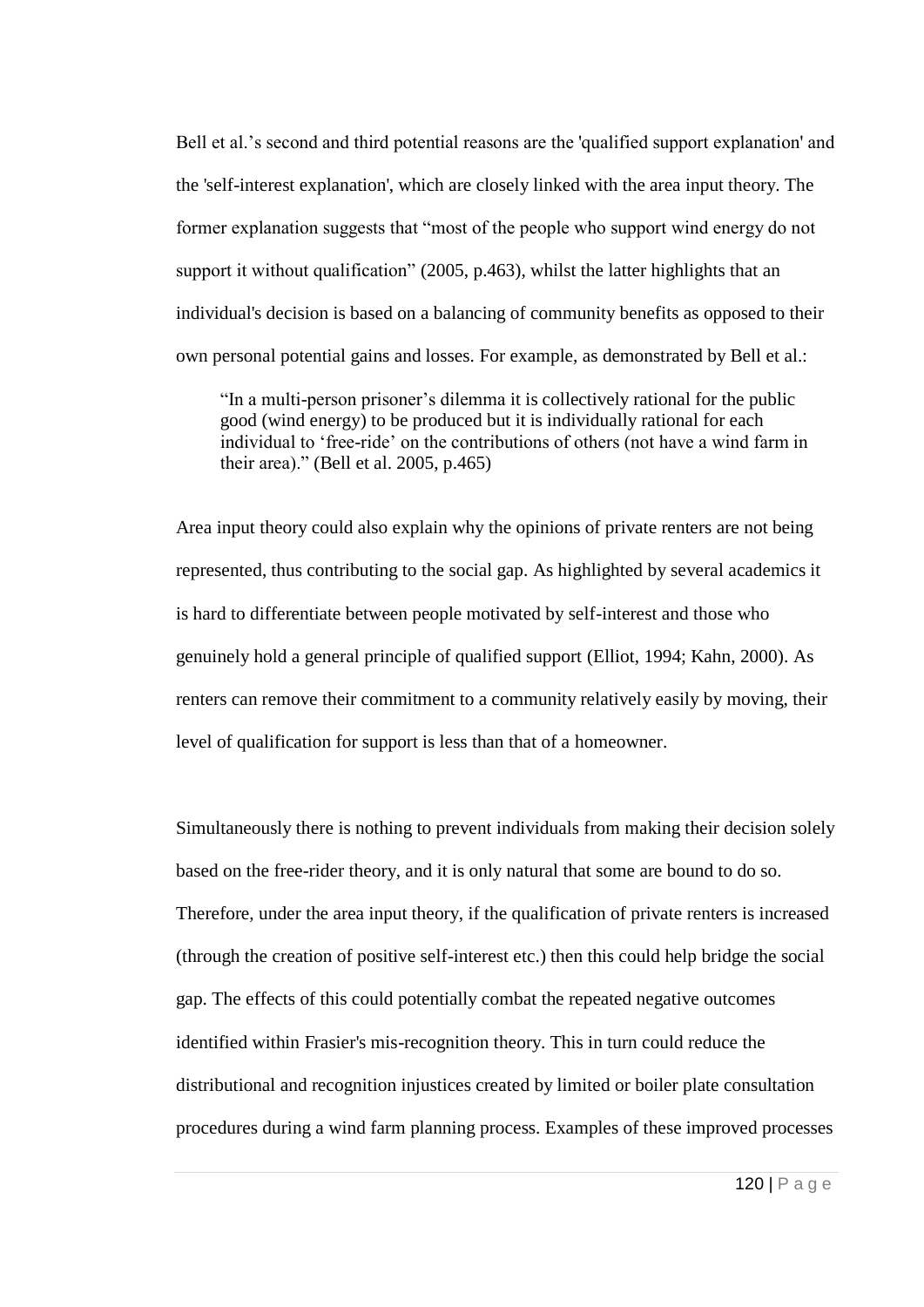could be increased levels of intergenerational employment opportunity. These may include improved engineering, operational and educational opportunities throughout the local community, designed for a variety of target audiences. In this way, the benefits of renewable energy sources might be better assimilated, with intragenerational opportunities through vocational schemes and co-ownership (as further discussed in the following chapter).

The inconclusive and vague application of the NIMBYism theory therefore provides little explanation for the potential environmental injustices surrounding wind farm planning consultations. Neither does it provide any explanation for the social gap highlighted by Bell et al. Conversely, the area input theory outlined above does propose an explanation, founded on, and supported by, academic argument.

### **4.8 Summary**

This chapter has examined the application of environmental justice within the energy sector, by highlighting key issues from both top-down and bottom-up perspectives. This has been achieved through examination of the various components and academic definitions of environmental justice theory.

It has also used the area input theory to critique the NIMBY theory, providing an alternative reason for the failure to bring wind farm plans to fruition, despite general support for offshore wind farms being evident in various opinion polls and questionnaires across the UK.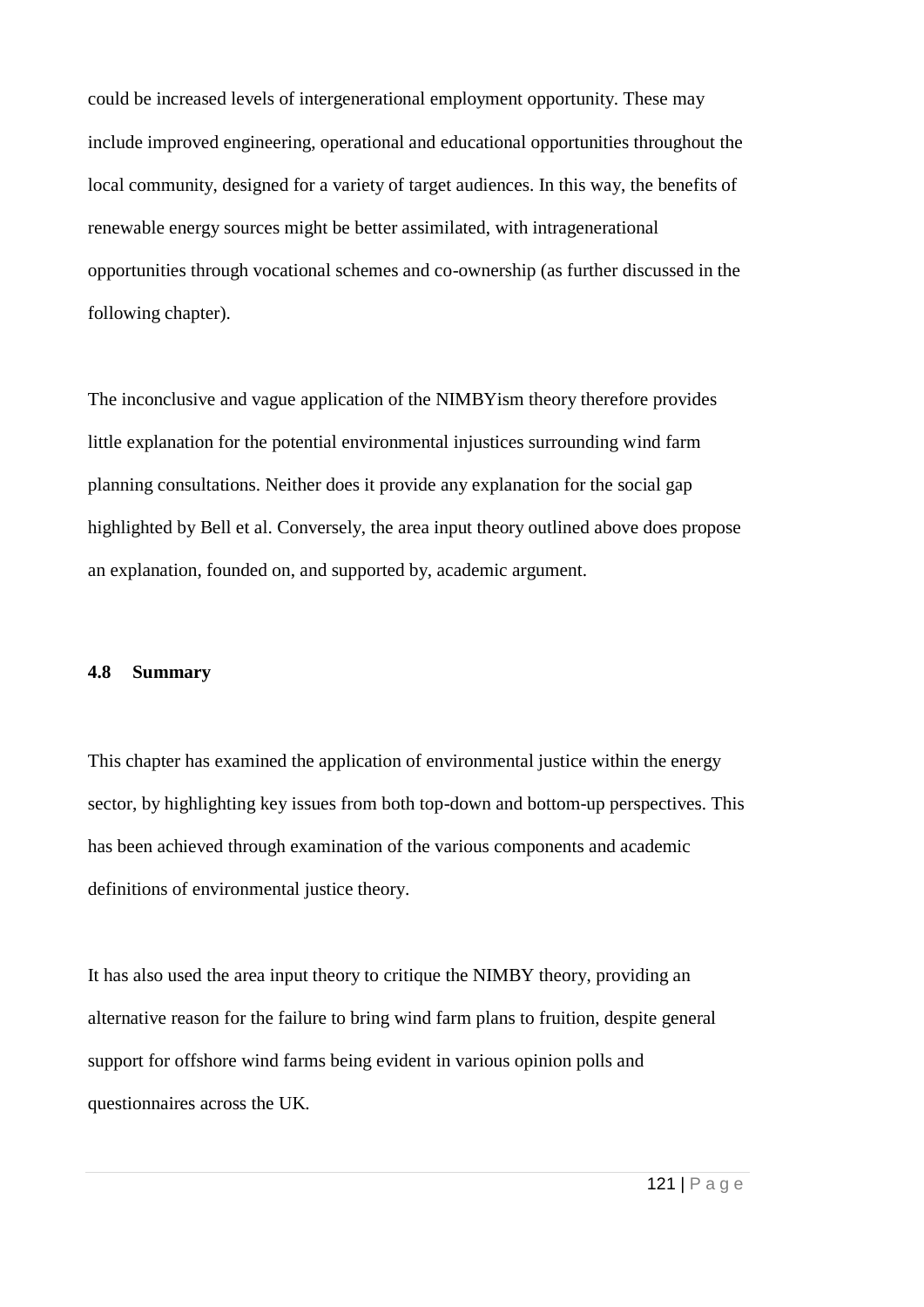To further support the area input theory, the next chapter of this thesis will suggest potential remedies to the current forms of environmental and energy injustices described in this chapter, using contemporary case studies to demonstrate how these remedies will be achieved. Also, a number of case studies will address further issues of on-going ecological injustices, the remedies for which may form components of a draft framework for policy makers and planners in overcoming such injustices.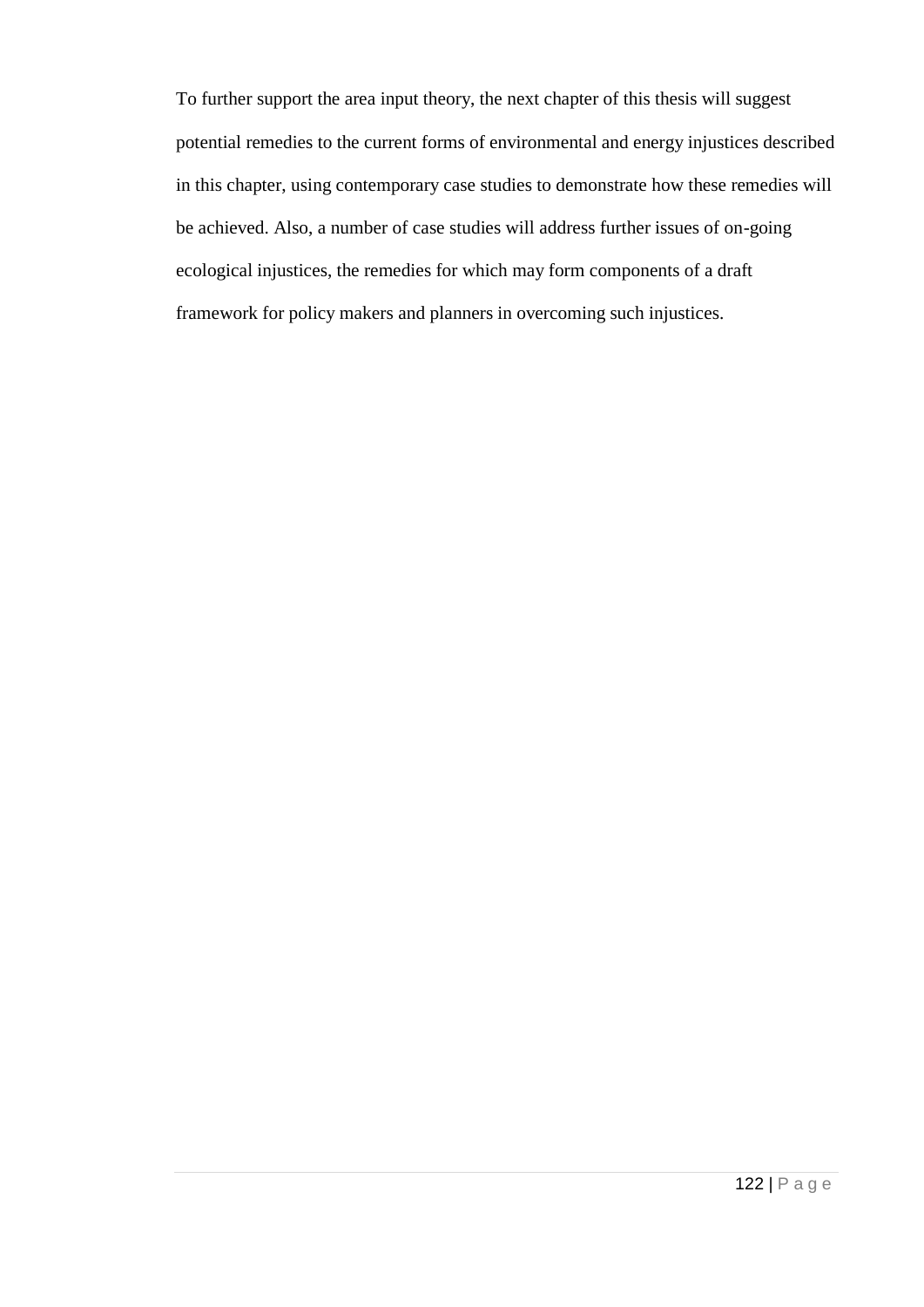### **Sustainable Development**

#### **5.1 Introduction**

As discussed in the preceding chapters of this thesis, competing interests and interpretations within a society create difficulties for the application of a holistic model for sustainable development. Inflexible top-down linear flows of information and remedial options fail to adequately consider all complex and diverse social perceptions and motivations within a community. This creates a limitation or mis-representation of a community's values with regard to sustainability-related decision-making processes (Sharman and Howarth, 2016). This restricted representation of community values limits public engagement and trust with policy actors in the problem-solving process. This in turn increases the difficulty in obtaining suitable remedial policies for that community, particularly in relation to energy policy (Cox, 2010).

For example, when considering alternative low carbon energy options with regards to climate policies, some individuals in a community may only be concerned about financial impacts to themselves and may be more likely to favour the least holistic sustainable option in terms of development if this avoids financial loss. Conversely a predominantly ecocentric standpoint could favour the least practical and most expensive option available, so long as its implementation refrained from encroaching on the habitat of a species. When considering such polarised values, it has been argued that the key to maximising individual engagement is not to focus on the dividing margins of interest with regards to policy measures, but rather to focus on the overlapping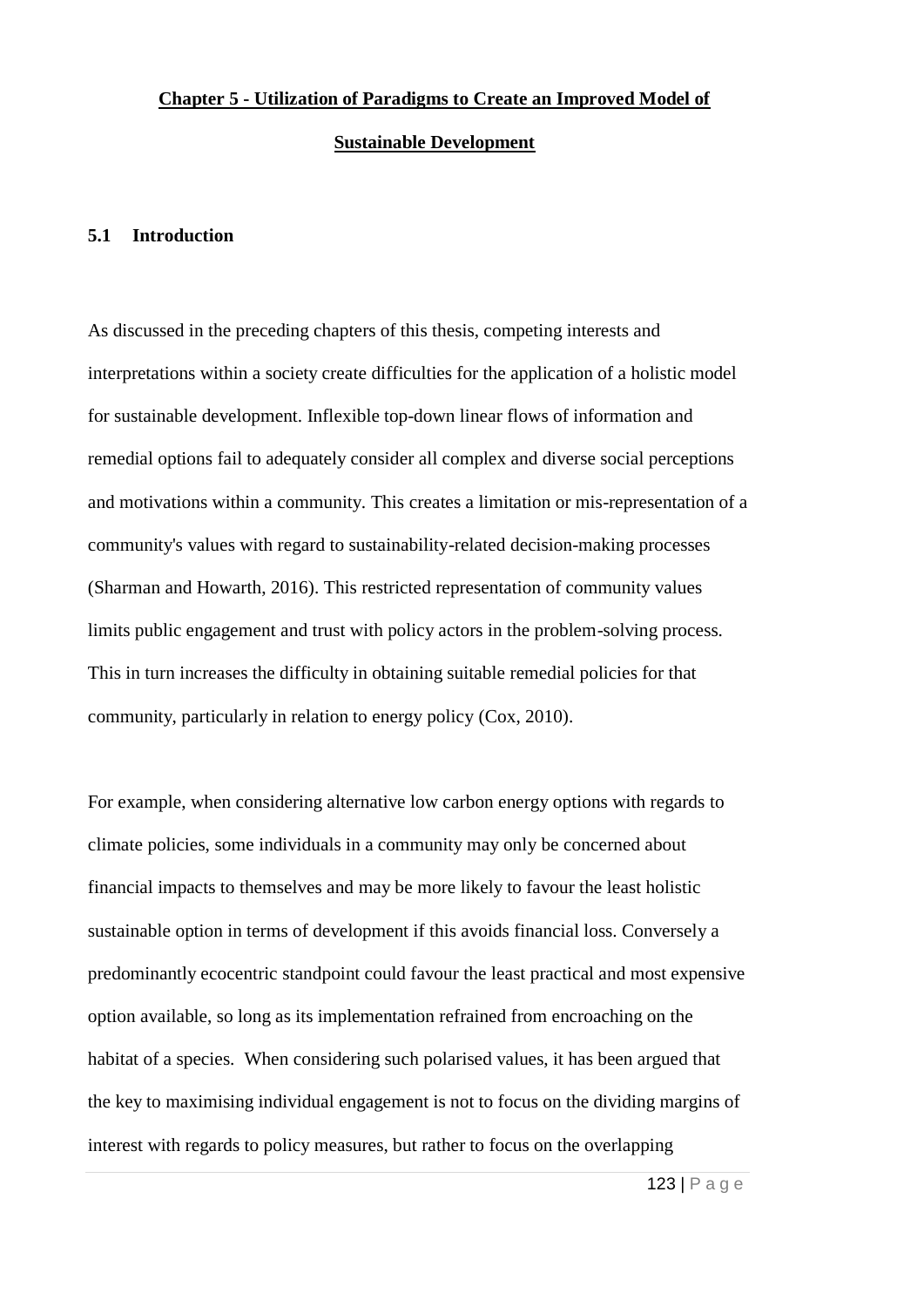perceptions and motivations. This allows the formulation of improved models for holistic social shift in sustainable development (Shove, 2010).

McCauley and Heffron (2018) demonstrate that by adopting a 'just transition' framework, a triumvirate of justice tenets (distributional, procedural and restorative justices) can correct inequalities within environmental, energy and climate elements of SD from an interdisciplinary perspective. McCauley and Heffron conclude by proposing that the challenge for academics, is to further investigate the utilization of these three tenets to improve the multidisciplinary application of energy, climate and environmental justices:

"We call on justice researchers to explore the multiple implications of the transition to a post-carbon society through the application of this new triumvirate of tenets (distributional, procedural and restorative)." (McCauley and Heffron 2018, p 5)

Taking this into account, this chapter attempts to synthesise the competing interests surrounding the interpretations of sustainable development, into one theoretical remedial option. This aims to provide a community with an improved model of SD, through strengthening the theoretical application of social, ecological, energy and environmental justice. By examining recent advancements within the wind energy sector together with critical analysis of alternative practices used within the Danish renewable wind energy system, this thesis compares these practices with those currently implemented in the UK. This will identify elements that could be integrated with a process of re-industrialization, to improve the interdisciplinary application of sustainability through NSIPs.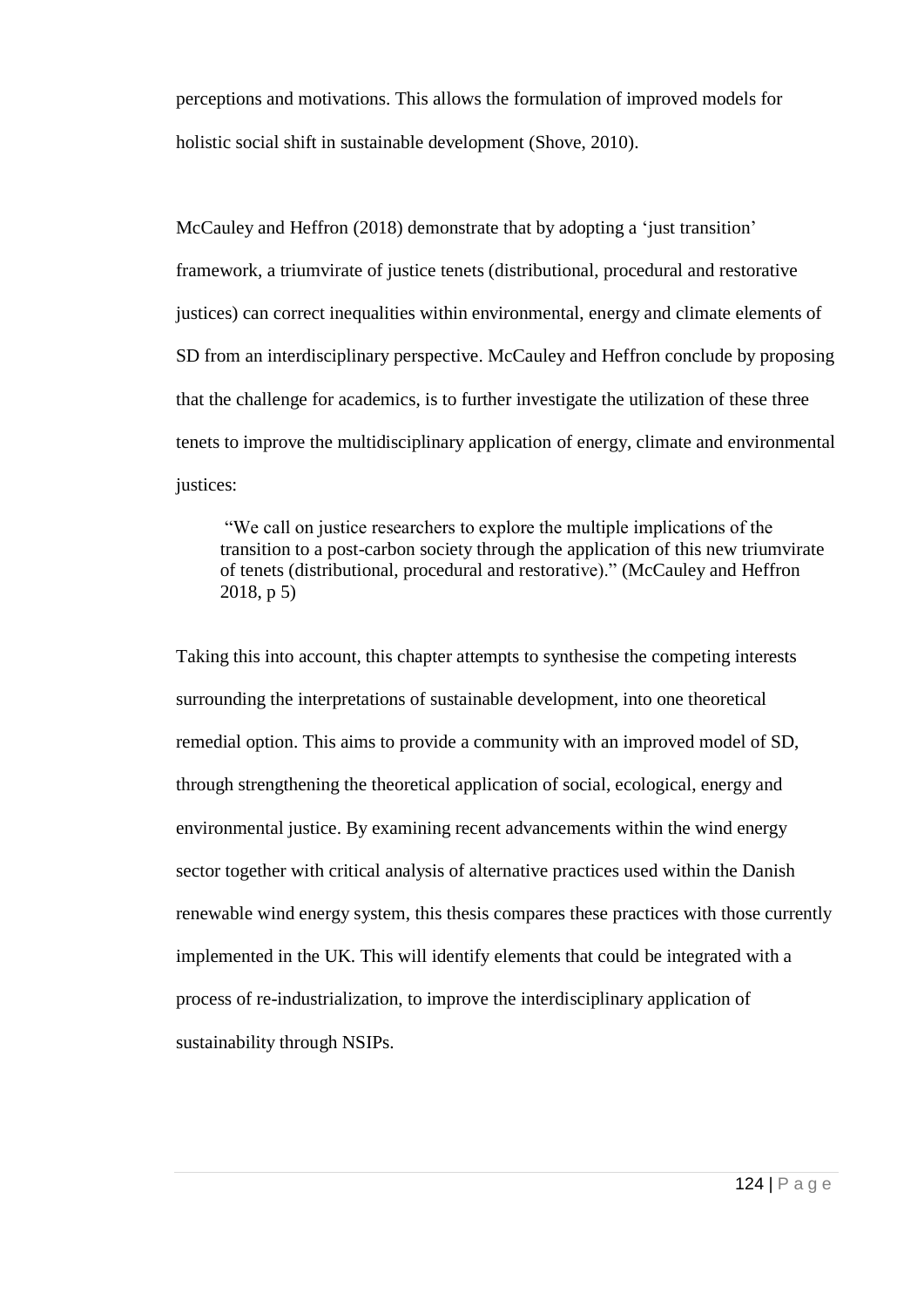## **5.2 Rationale for Floating Turbines – An Ecological Justice Perspective**

During a wind farm's lifespan, the most likely threat of negative environmental impacts will be during either the construction phase, or decommissioning phase. This is particularly true during the installation/removal of foundations and cables (Topham and McMillan, 2017). Environmental threats may still occur during operation, but this would likely be during maintenance/repair procedures. The sensitivity of an implementation site should be (under the achievement of true SD) always at the forefront of owners', planners' and operators' minds, throughout the lifespan of the farm.

As discussed in the above ecological justice chapter, the effect of pile driving during construction of offshore wind turbines leads to population displacement and behavioural change in the marine fauna.

"A critical element of wind energy planning is developing projects in such a way that we avoid or minimize negative environmental impacts those installations may cause" (Miller, 2014).

The decommissioning stage of a wind farm is also a point at which caution should be exercised by both planners and operators, for the restoration of the site to its original state, prior to the wind farm construction. This is because various stages of the decommissioning process pose risks to site preservation. One example was demonstrated by the Yttre Stengrund wind farm in Sweden, when the dismantling of wind turbines at sea created contamination issues as the deconstruction at sea needed several operation liquids to be drained on site, raising the risk of site contamination. Failure by those operating the wind farm to adhere fully to the decommissioning provisions within the amended Energy Act 2004, could become extremely costly for those owner/operator parties concerned, under the 'polluter pays' principle.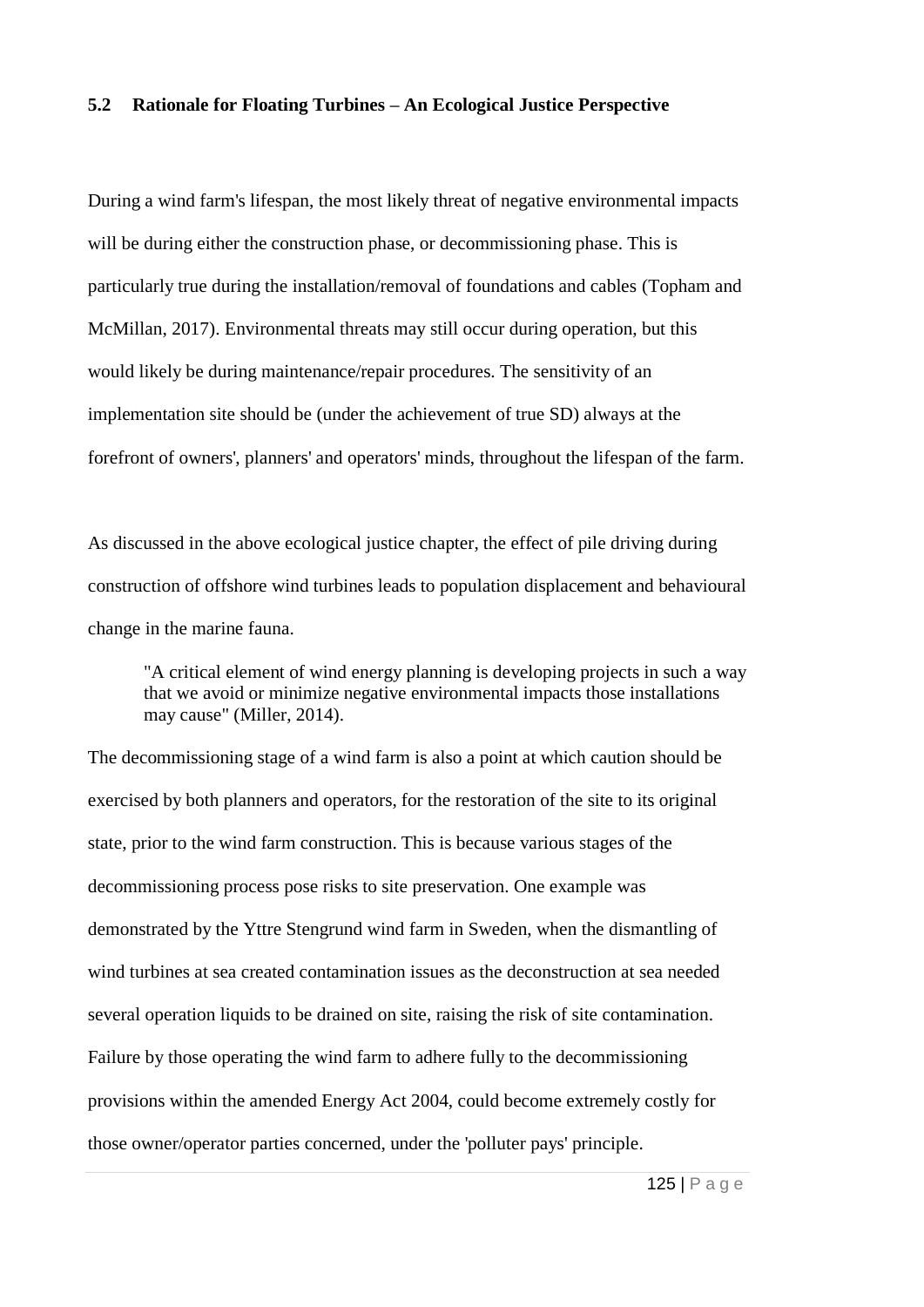However, through the alternative use of floating offshore wind farms, remedies could be implemented to overcome the aforementioned negative impacts created by the construction and decommissioning of fixed-foundation wind turbines (Teilmann and Carstensen, 2012).

## **5.3 Ecological Benefits from Floating Turbine Implementation**

From an ecological justice perspective, the number of potential negative influences upon the local marine environment attributable to fixed monopile turbine construction, could be avoided. At the same time, remedial measures would provide additional ecological benefits.

Firstly, installing floating turbines would not require the use of pile driving to create the necessary fixed foundations. This means that the potential for the displacement of fish stocks and movement of sediment would be vastly reduced, if not completely avoided (complete avoidance of disruption may not be feasible, as the method used for power cable installation may still be problematic).

However, one ecological advantage could inadvertently be lost through the lack of installation of a fixed foundation. Evidence suggests that solid structures on the seabed can act as artificial reefs (Bohnsack and Sutherland, 2012; Reubens et al. 2011) serving as habitats for specific fish species (Wilhelmsson et al. 2006) and invertebrate assemblages (Kerckhof et al. 2010). A potential solution could be to provide a similar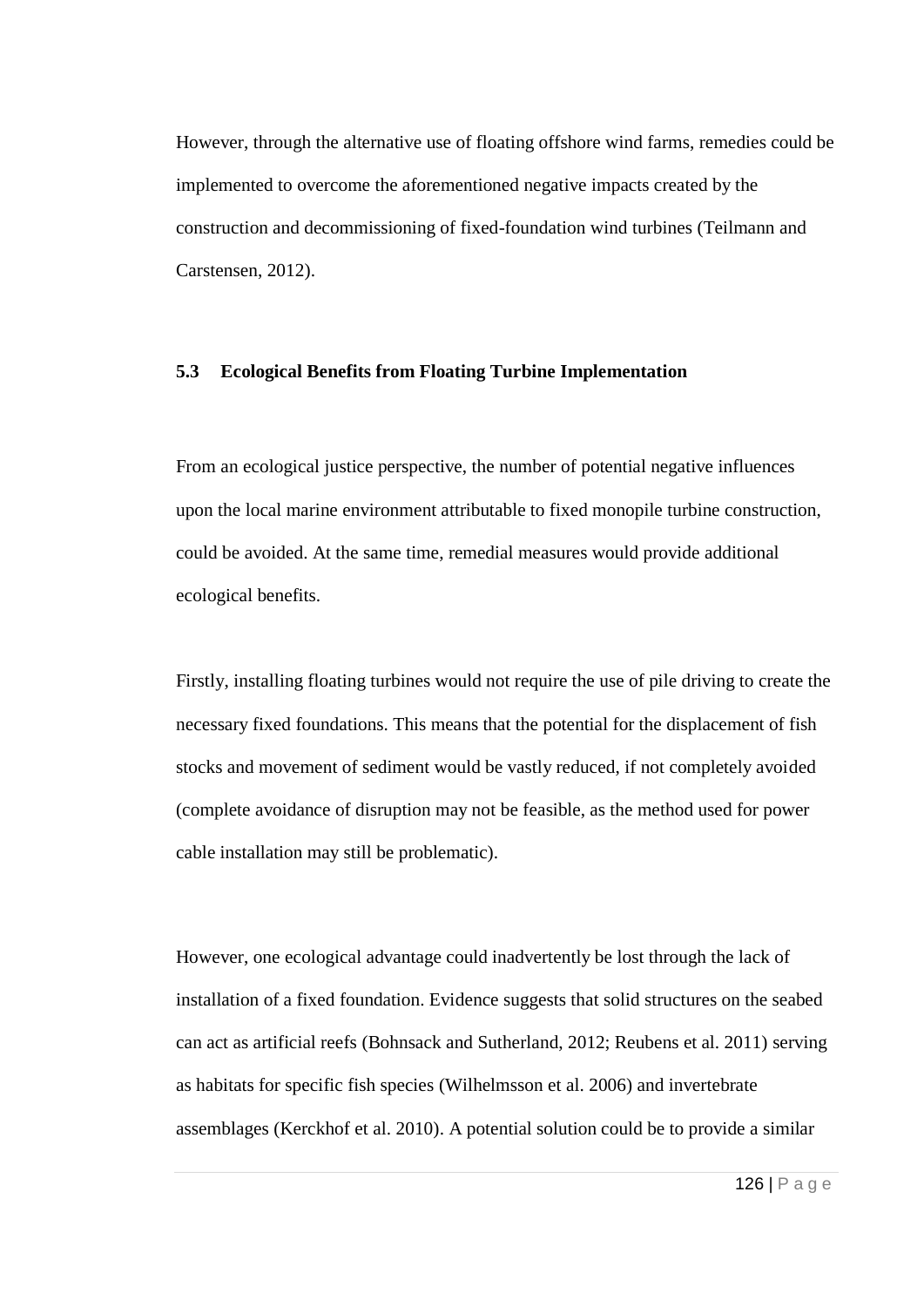form of fish aggregating device (FAD) or floating artificial reef connected to the floating turbine, partially/fully submerged at a chosen depth. Such FAD options would provide refuge for juvenile fish (Castro et al. 2002) and contribute to bolstering populations of various fish species throughout the year (Dempster, 2005).

An additional advantage of offshore floating wind turbines could be the introduction of aqua-cultural farming. Components could be attached to the tethering lines in some form, to help reduce pressure of commercial competition over increasingly limited available space, whilst providing a commercial model for increased benefits provided by the wind farm (Van Den Burg et al. 2017).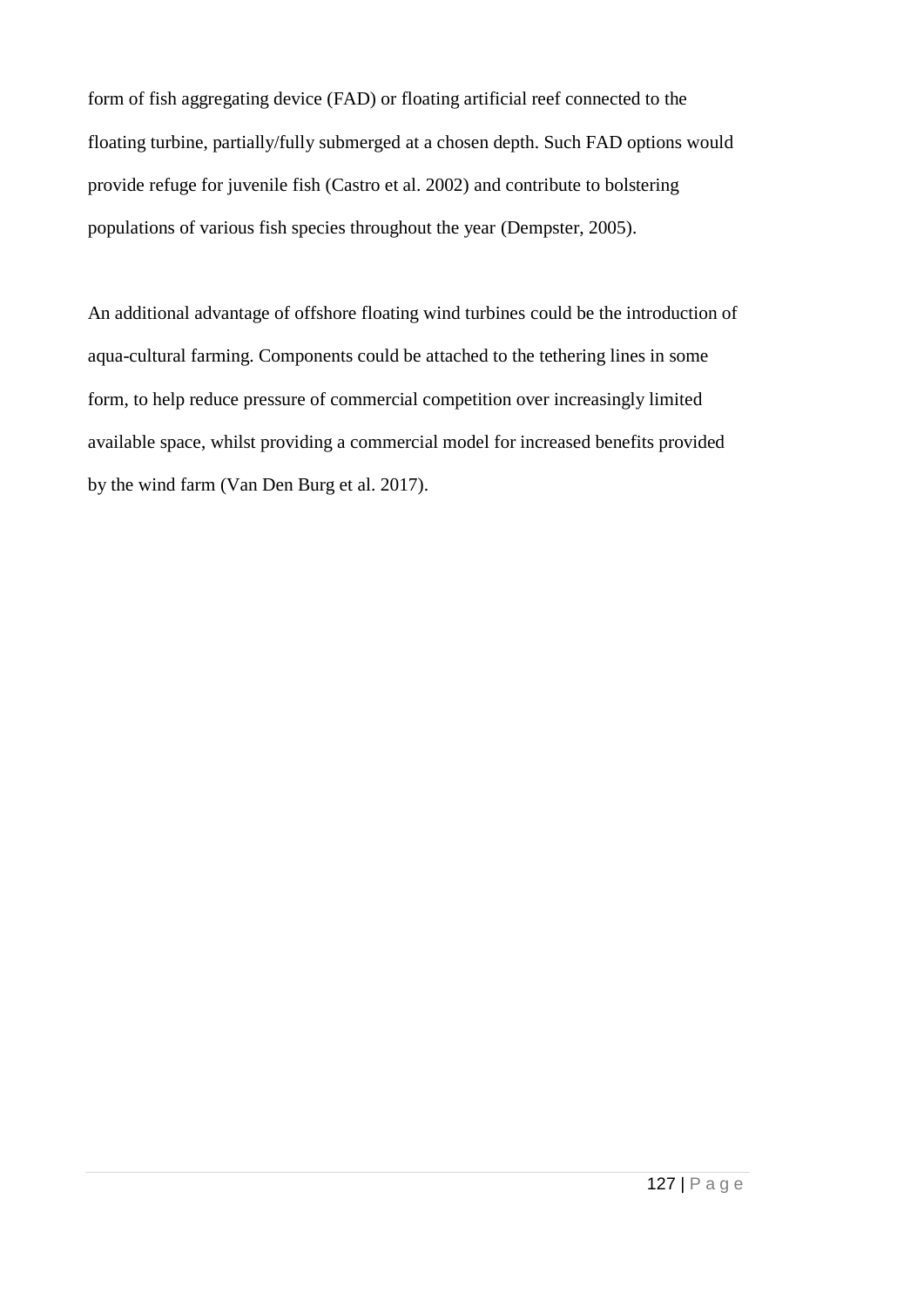### **5.4 Social and Economical Influences of Floating Wind Turbines**

## **5.4.1 Potential Social Disadvantages**

Concerns surrounding the implementation of wind farm projects are widely varied, impacting local stakeholder acceptance due to noise pollution (EEA, 2009) spoiling scenic landscapes (Warren and Birnie, 2009). causing knock on affects such as perturbing property prices and discouraging tourism (Broekel and Alfken, 2015). These examples are well documented (Bell et al.2005; Wolsink, 2007; Haggett, 2008;) - even to the extent of being reflected in a number of enacted pieces of legislation and policies. For example, in the UK government's Energy White Paper, community resistance to clean energy projects was depicted as a serious barrier in achieving carbon emission reduction targets.

In addition, Section 85 of the Countryside and Rights of Way Act 2000 (CROWA) places a duty on all relevant authorities to 'have regard to the purpose of conserving or enhancing the natural beauty' of areas of natural beauty (AONBs). This applies when determining any planning decisions or carrying out activities concerning the land within these areas. Activities and developments outside the boundaries of AONBs that have an effect within the designated area such as visual impacts, are also covered by the 'duty of regard'.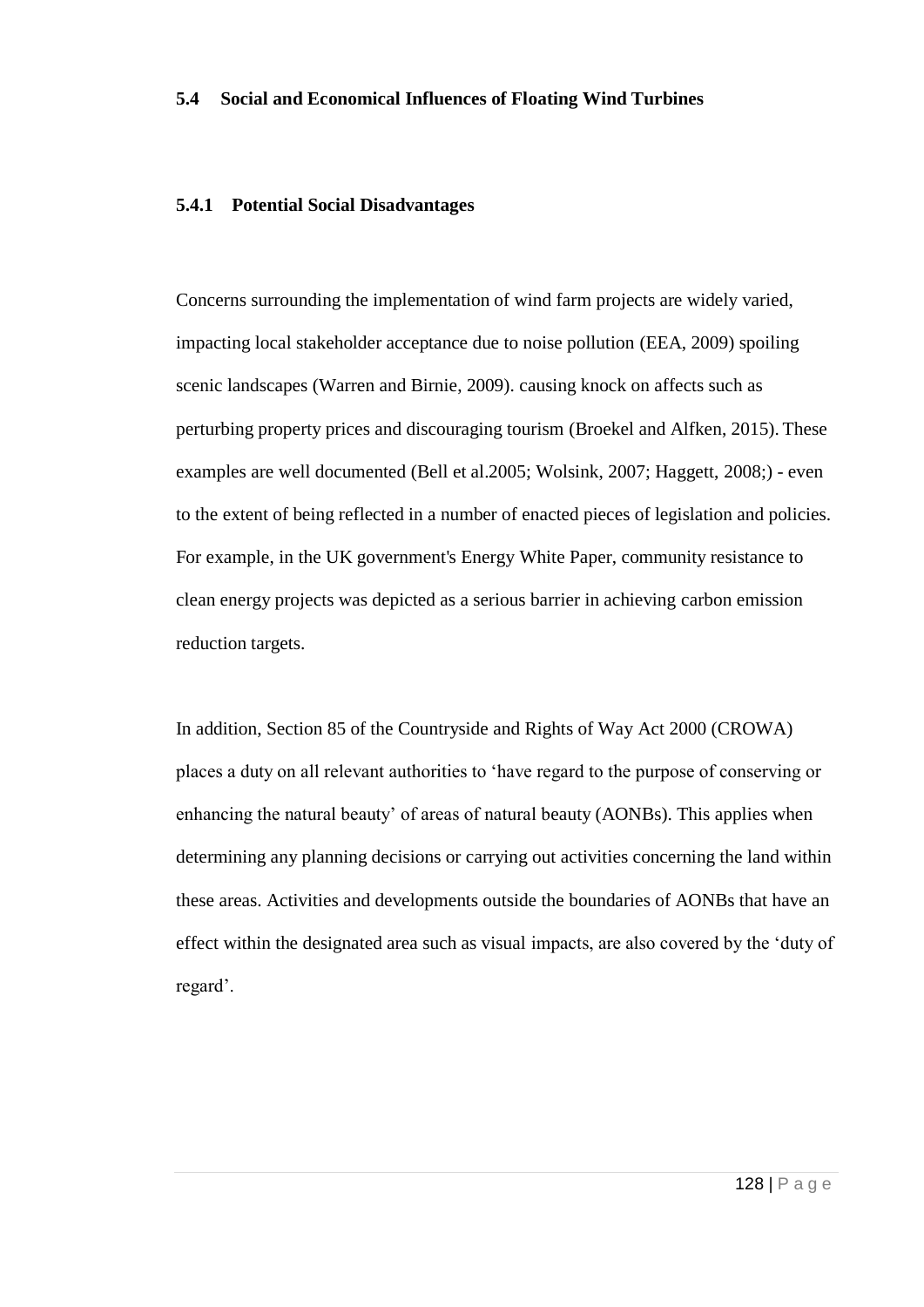#### **5.4.2 Social Advantages**

Community concerns can be readily allayed using floating wind turbines. By having the ability to locate a wind farm in deeper waters further from the UK coastline, this could negate the majority of perceived concerns around the visual and/or noise intrusions of offshore wind developments (Wolsink, 2007; EEA, 2009). Such elimination of negative perceptions could ultimately boost public acceptance for such developments and increase positive feedback during the public consultation process.

#### **5.4.3 Economic Advantages of Floating Wind Farms**

From the owner/operators' perspective, various financial benefits can be derived from implementing a floating wind farm as opposed to a fixed foundation option. The overall purpose of an offshore wind farm is to convert kinetic energy from wind into electricity and as such, the quality of the wind regime (e.g. strength, consistency) is vital to the consumer energy supply. Data indicates that those areas within the UK REZ with the highest energy potential are in areas of open ocean, with the lowest energy yielding areas located close to shore where lower average wind speeds prevail (Cavazzi and Dutton, 2016). Floating turbines allow the planner to identify potential farm location sites within high yielding REZs to maximise production.

Similarly, there would be significant financial benefits surrounding the installation and decommissioning/dismantling costs, with the main aim of minimising construction cost being to transport the turbine in as complete a state as possible (Kaiser and Snyder, 2012). Floating turbine construction provides several ways of achieving such aims,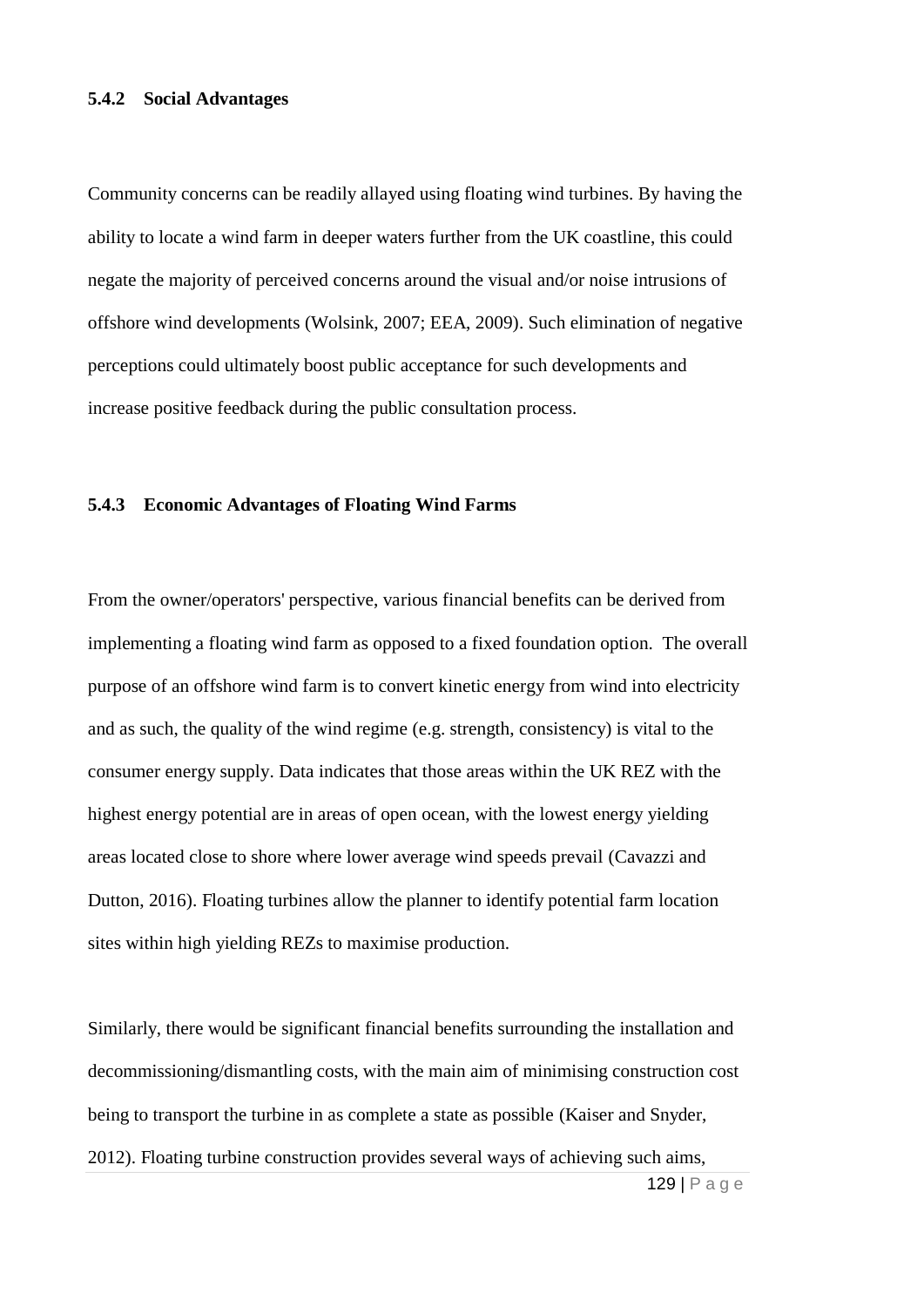significantly reducing installation costs in the process. For example, by constructing the turbine and offshore platform at port and then towing them to site using a specialised vehicle (Castro-Santos et al. 2016), this would simplify construction operations. It would reduce time and expenditure involved with setting the foundations and installing each turbine at sea.

Furthermore, offshore wind projects are designed based on site specific conditions. The way in which these conditions impact design factors, mean that installation costs may increase due to the chosen specialised turbine and foundation type. This in turn may increase the time and complexity of construction. For example, foundation costs are linked to water depth, which impacts the financial viability of the foundation technology to be implemented. Current reports suggest that monopile foundations are the most commonly used foundation type in shallow waters (below 30m), followed by jacket foundations in transitional water conditions (30-60m) (Cavazzi and Dutton, 2016).

Floating wind turbines increase site options through their ability to be located further out to sea. Due to contemporary engineering techniques, together with constructional and economic viability limitations, there is a lack of contemporary universal turbine foundations which allow full locational exploitation of the UKs Renewable Energy Zone (REZ) (Cavazzi and Dutton, 2016). This means that the current options of fixed foundation turbines are only viable within certain water depths ranges (EWEA, 2013). However, while costs of monopile and jacket foundations are based on empirical data from existing instillations, floating foundations are still in the early stages of characterisation. Their particular cost figures may therefore initially have a broader initial range of estimation, which should be considered by investors.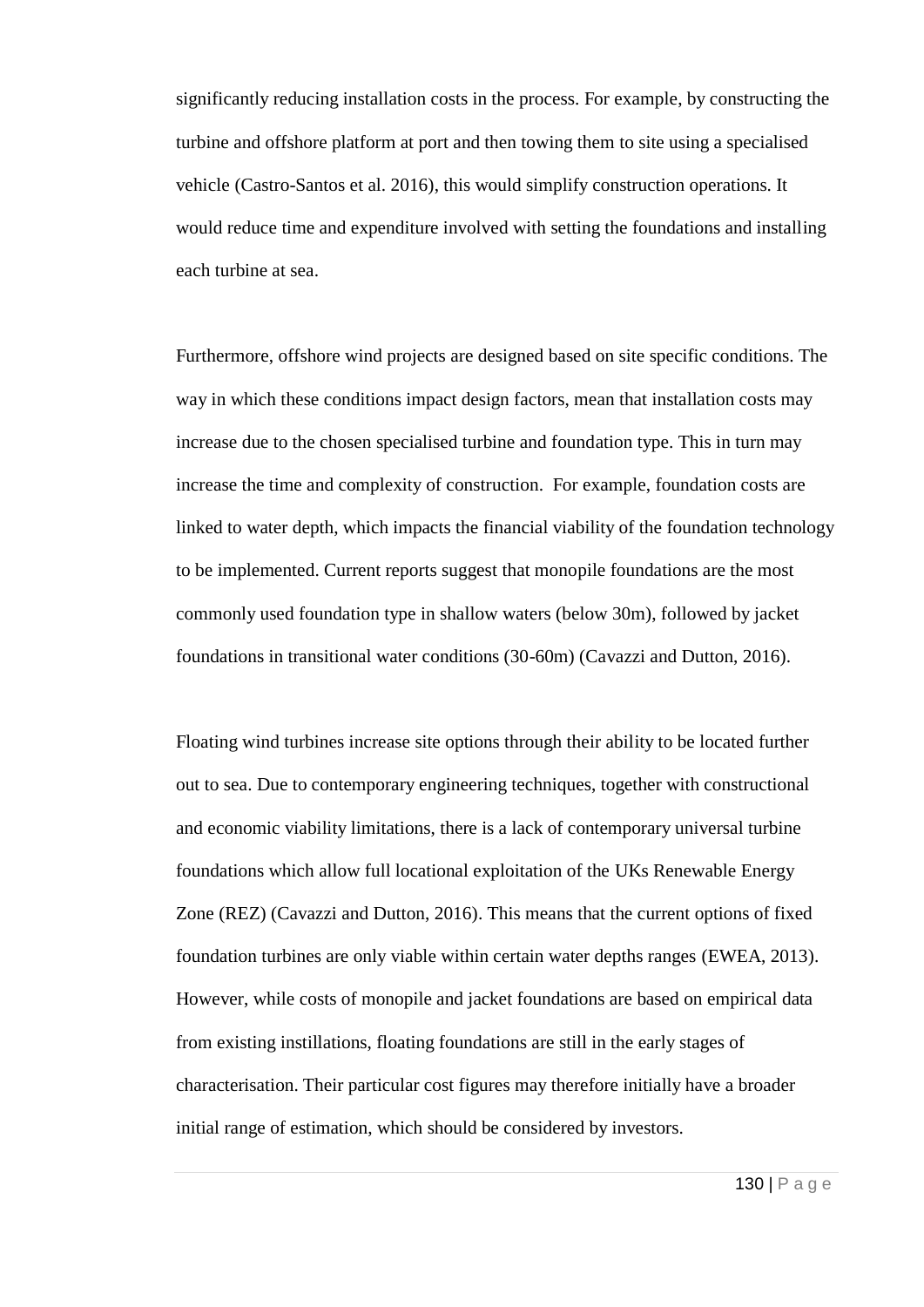Regardless of this, the overall result of a reduced need for specialised and costly sea vehicles, such as a floating crane, would be substantial (especially should such vehicles be in high demand, leading to costly delays in obtaining the equipment). Similarly, at the end of the turbine's lifespan, reversing the construction would mean that such complex and costly equipment would again not be needed. The turbine could be towed back to a designated port complete, so that the relevant deconstruction operations could take place onshore or in shallow water, again reducing time spent at sea.

As demonstrated by the previously mentioned Yttre Stengrund wind farm, replacing individual elements of a fixed turbine can be extremely costly and time consuming, whilst the increased length of turbine downtime can culminate in additional financial cost to the operator. Yttre Stengrund demonstrated this to such an extent that the best financial option available was to cease operation entirely:

"The difficulty in getting hold of spare parts and the huge cost involved in upgrading the turbines and gearboxes meant that it wasn't financially viable to replace the turbines" (Hassel, 2016).

Dismantling can be delayed by bad weather, as also demonstrated by the Yttre Stengrund case study. Floating options could alleviate such issues, as they would simply require disconnection and direct towing to port, where deconstruction or repair would then take place. This would remove the need for unnecessary or time-consuming work to be conducted at sea, minimising the potential for additional delays and avoiding additional costs associated with site contamination.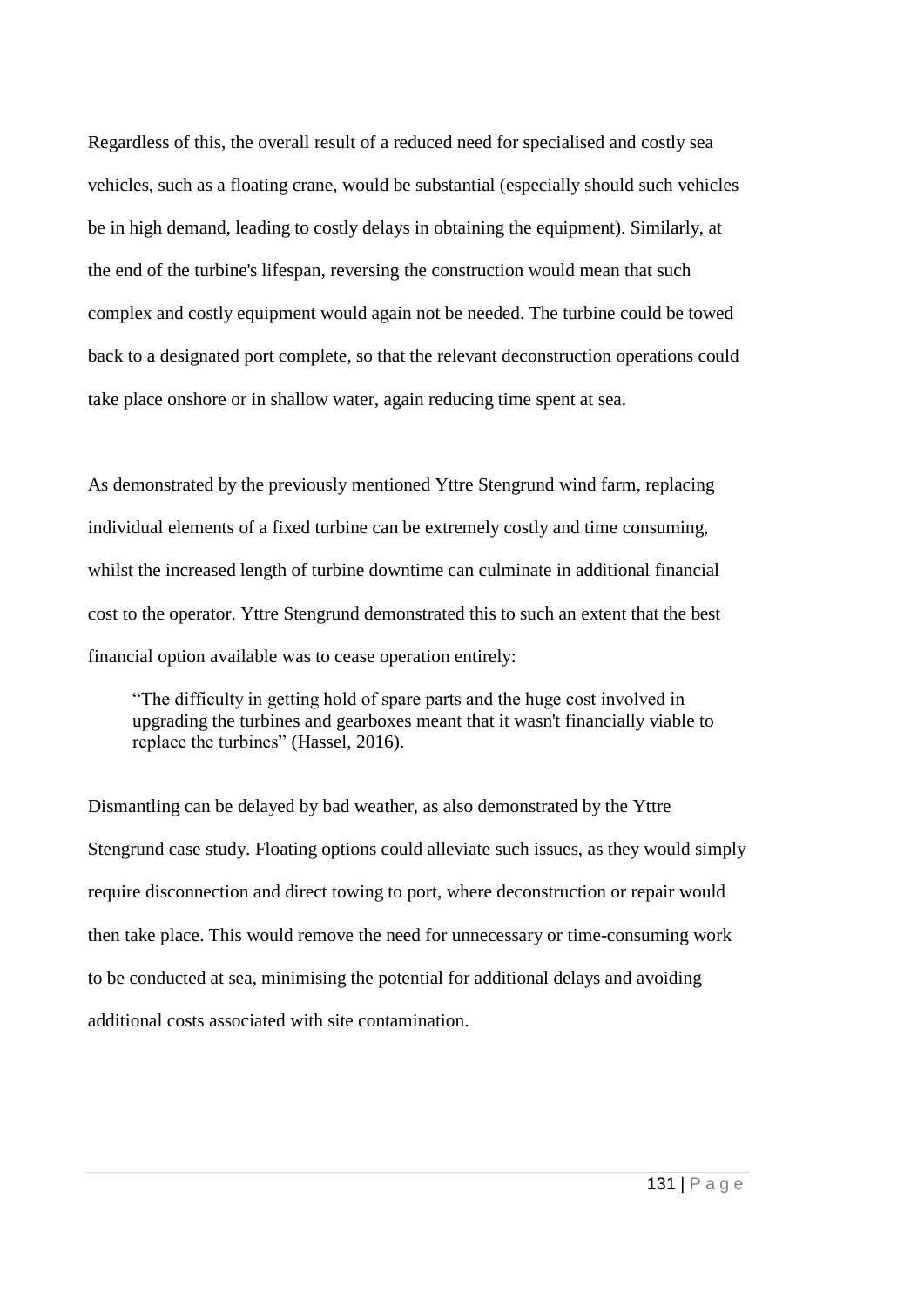# **5.5 Implementation of a Decentralised Network Supported by a Zero Carbon Primary Energy Source to Enhance Efficiency and Autarky**

The implementation of a specifically designed subsystem for the distribution of this energy, is another potential improvement to sustainable development. This could be achieved through a Grassroot Initiative program, using a combination of both traditionally distinctive characteristics commonly seen in centralized grid systems, and a hybrid decentralized model of energy grid. This would improve energy autonomy, energy efficiency and economic benefits throughout a community.

Grassroots Initiatives (GIs) support local and regional initiatives, established by groups and communities aiming for more durable energy systems within a specific local environment. Collaborations between local authorities, NGOs and businesses, work on bottom-up activities to promote smaller scale progression as an alternative to the more familiar paths of national scale transition (Kooij, H. et al. 2018). The rationale for focussing a project on a community population as opposed to a national population, is reflected by the environmental sociologist Robert Brulle. He highlights that in the U.S., there is a multiplicity of environmental discourses within a society. These various discourses create fragmentation of the American environmental movement and prevent it from speaking with a single, unified voice. Because of this, effective environmental change becomes unachievable (Brulle, 2000).

This observation on the environmental discourse in the U.S. can be applied to the UK. As highlighted earlier in this thesis, discussing the competing interests within sustainability and producing a single, national policy framework would be difficult, if it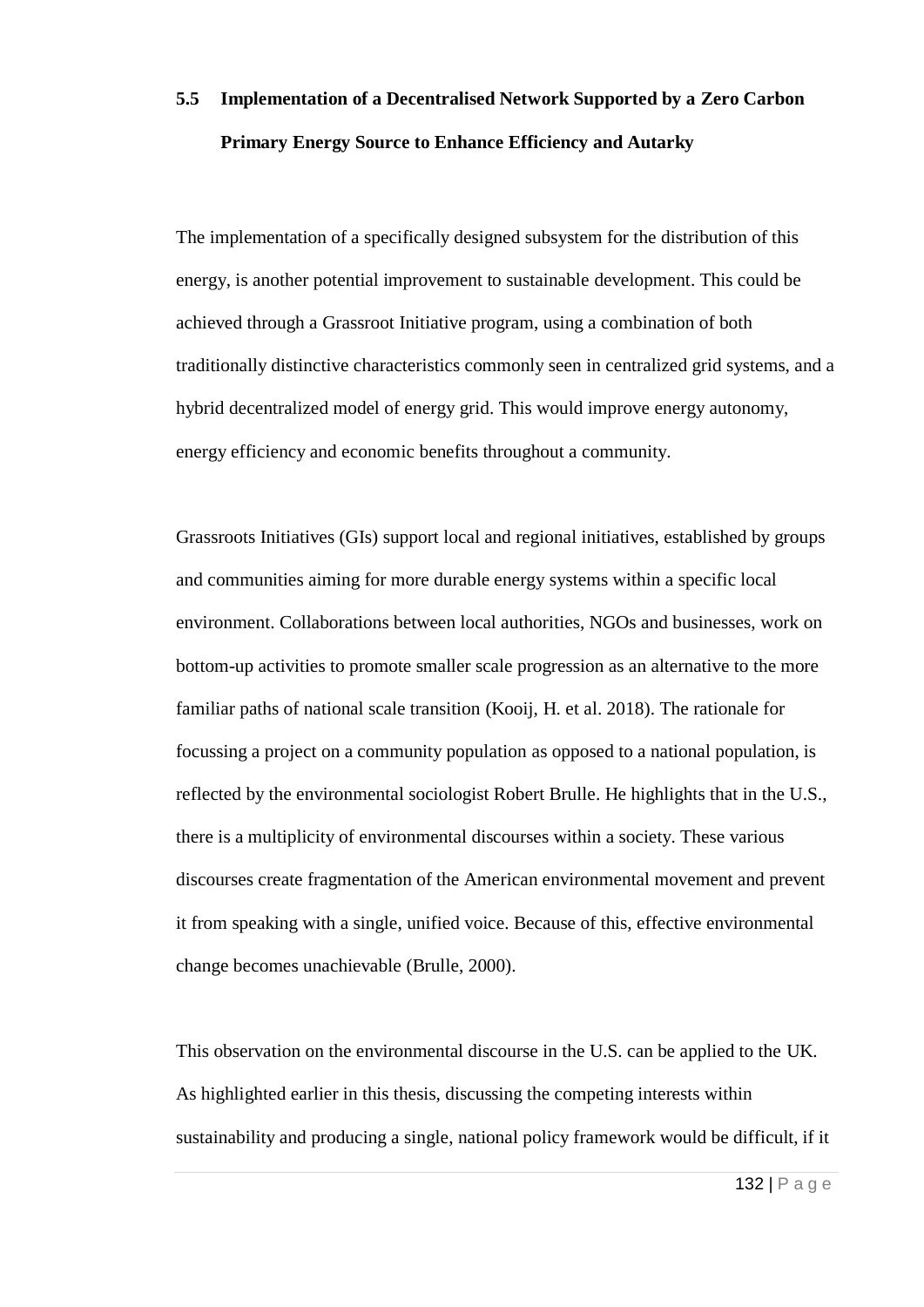were to adequately satisfy range of interests and values of the many regions across the UK. However, it may be possible to identify a region which predominantly shares the same norms and values whilst being subjected to particular disadvantages, such as environmental and energy injustices. It could become easier to achieve successful implementation of a project which simultaneously satisfies the wants and needs of a struggling community and increase clean energy sources.

Depending on the supporting conditions, the implementation of clean energy sources can benefit a community in various ways. As such, there is increasing support for specifically located and distributed energy projects, which are being identified as a preferable alternative to the traditional models of energy production and distribution. (Del Rio and Burguillo, 2008; Chicco and Mancarella, 2009).

As discussed and emphasised by Müller et al. (2011), such bottom-up energy projects which contribute to a singular energy subsystem, can introduce levels of 'energy autarky' for the benefit of a community/region. Whilst 'energy autonomy' is a more familiar concept, 'energy autarky' is less commonly understood.

'The term 'autarky' is derived from the Greek word *autarkes* and means 'economic independence or self-sufficiency'. In contrast, the term 'autonomy' refers to 'freedom from external control or influence' and self-government.' Therefore, energy autarky exists where a community does not import substantial amounts of energy resources from other regions, but rather relies on its own resources to satisfy its energy requirements. Should a community implement a decentralized subsystem where its primary energy input is derived predominantly from local energy resources, then aspects of sustainable development can be improved.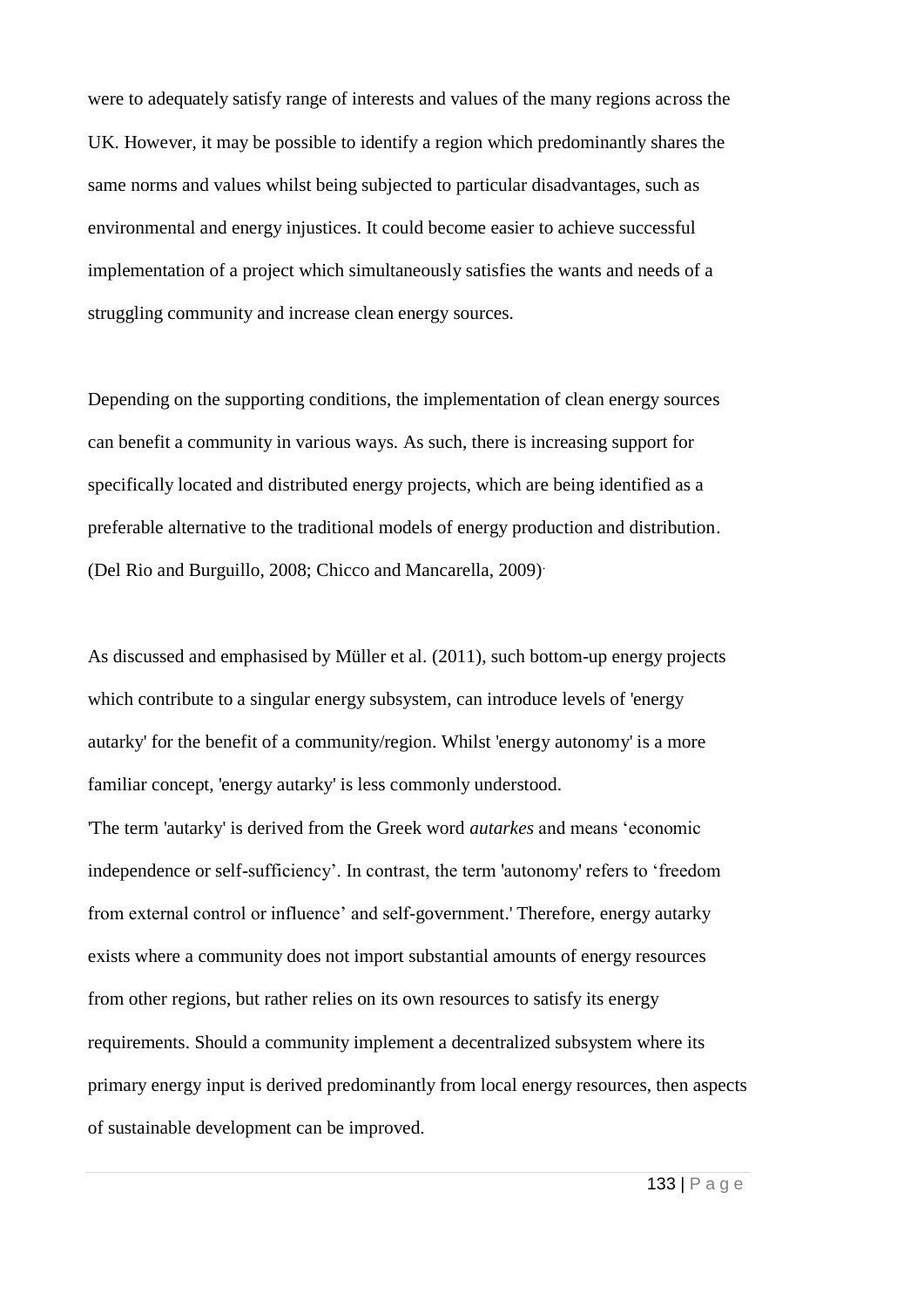An energy system's efficiency level can be substantially improved through the deployment of an autarkic energy subsystem. This creates shorter and more direct methods of transporting energy from production to final consumption. Due to the need for conventional energy systems to import primary energy from outside sources, a substantial amount of exergy (the maximum useful work possible that can be obtained during a process) is expended, with further exergy being lost converting such primary energy into final energy that can be utilised by the consumer. Conversely, through the loss of exergy, entropy (the amount of disorder in a system, or the measure of a system's thermal energy per unit that is unavailable for doing useful work) is generated (Atkins, 2010), reducing the overall level of efficiency of the system in question. Unlike existing conventional grid systems, an autarkic subsystem would implement a shorter, more direct means of transporting energy from generation points to end use, reducing the opportunity for exergy to be lost and for entropy to increase. Furthermore, a decentralised autarkic subsystem could be designed to facilitate a range of end user points, which would reduce/avoid forms of grid transmission congestion and improve overall security of supply (Renewable Energy Association, 2016).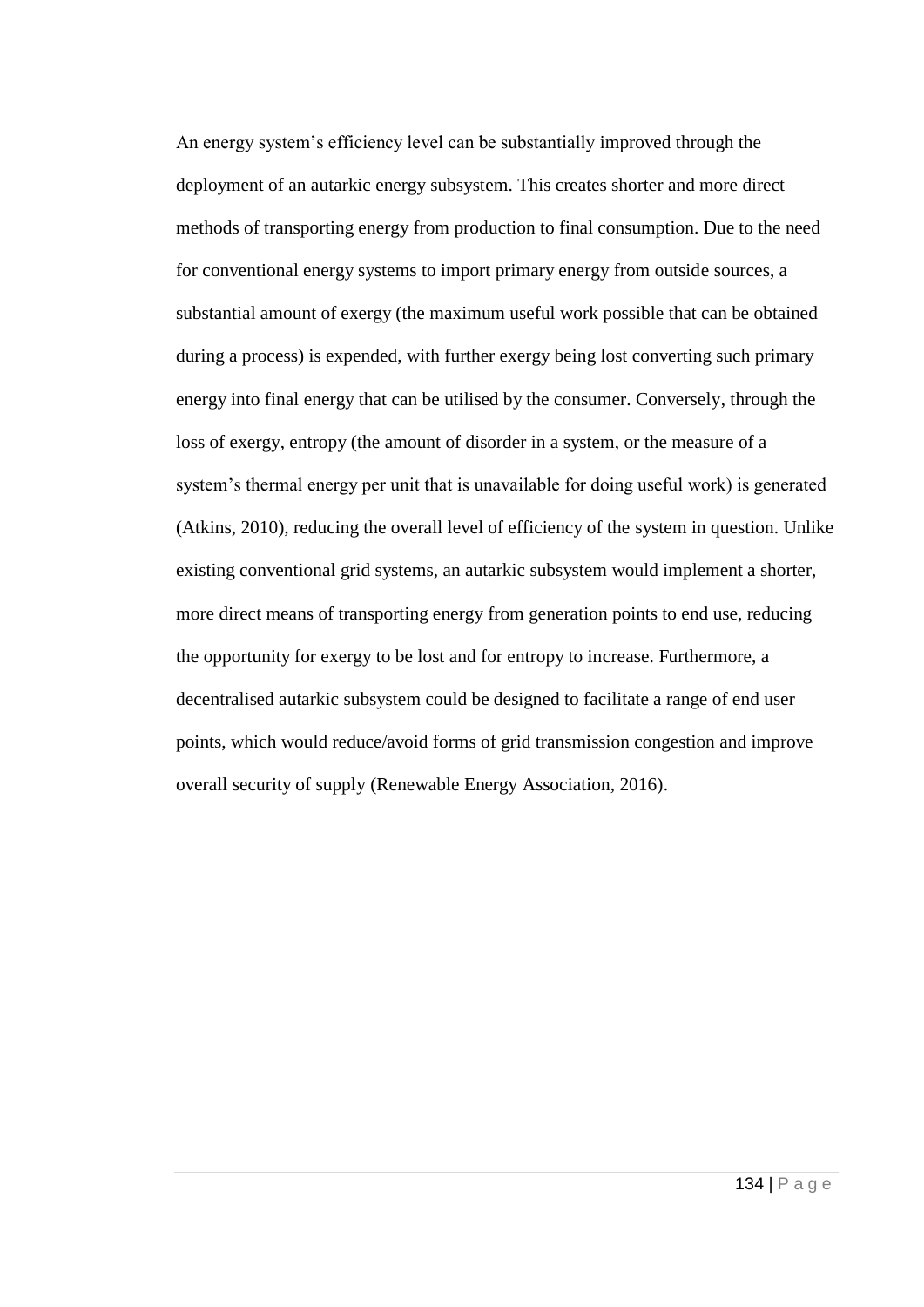#### **5.5.1 Social Benefits of a Decentralized Energy Subsystem**

The implementation of community-focussed renewable energy technologies is identified as a way to achieve better levels of community engagement and empowerment, together with self-sufficiency and local determination (Walker, 2008). The increasing levels of social focus within an autarkic subsystem will help to counteract the procedural injustices demonstrated in conventional planning project consultation processes. As the local population are both initiators of change and consumers of energy, community involvement should be a serious consideration for any operators of a bottom-up energy project (Zoellner et al. 2008).

As a decentralised subsystem, the primary concerns and benefits will be specific to that region. This makes it even more vital that members of the local community are meaningfully involved in the planning process, rather than merely offering them the closed forms of compensation often associated with failed planning applications (Aitken, 2010; Dryzek, 1997). This would make it extremely difficult for planners to justify ignoring the needs and concerns of the local community, as establishing positive community associations is an important requirement for the success of any community energy project (Müller et al. 2011).

The economic and social benefits for such an autarkic community, can be significant. Conventional UK energy systems rely to varying degrees on imported fuel sources as their primary energy input, with the majority being forms of fossil fuel. This creates a substantial outflow of capital, resulting in increased levels of generated income flowing outwards. This means that contributions to the region's economy are diminished (Müller et al. 2011).Conversely, an autarkic subsystem would derive much of its primary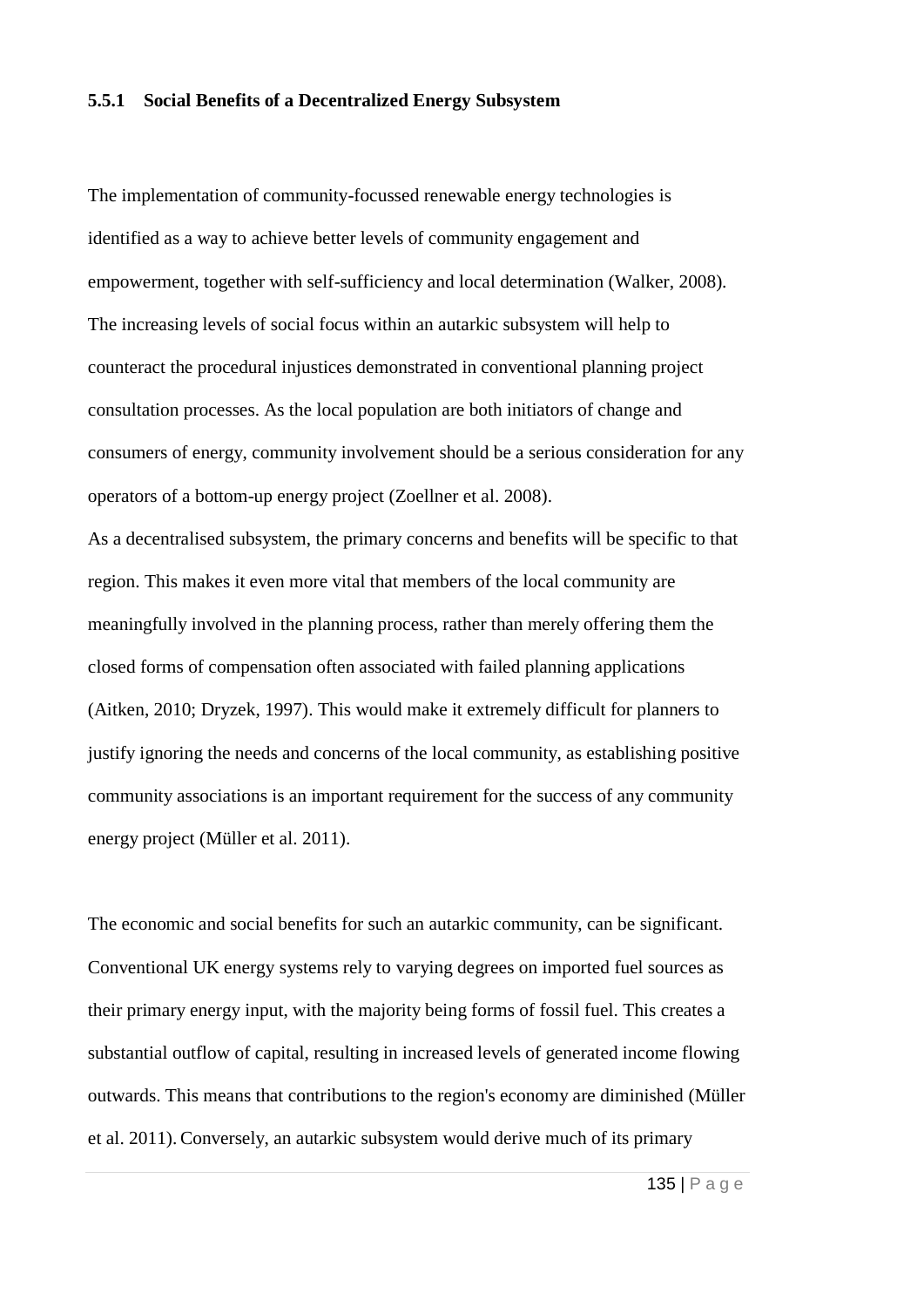energy from within the region/community and refocus the flow of capital such that it remains within the local economy. This would increase the contribution to the community's economic viability and would extend and strengthen value creation chains within the local area.

# **5.6 Utilizing Offshore Wind as the Primary Source in the Energy Autarky Framework**

To this point, discussion within this chapter has separated the potential benefits from the theoretical implementation of floating wind turbines, and the employment of a framework founded on the concept of energy autarky to improve regional development. However, there is additional potential benefit offered by utilising a combined method of a decentralised energy subsystem, in which its primary power source stems from an offshore wind farm sited within/near the region. Not only would such a system substantially contribute towards reducing national carbon emission targets, it would also significantly benefit the regional population by improving social, ecological, environmental and energy justice levels amongst coastal communities, as discussed in the preceding chapters of this thesis.

# **5.6.1 Rationale for the Re-Industrialization of Coastal Communities Across the UK**

Traditionally, many UK communities built their collective identity from industrial employment. The resulting economic trade helped subsidise the area whilst keeping the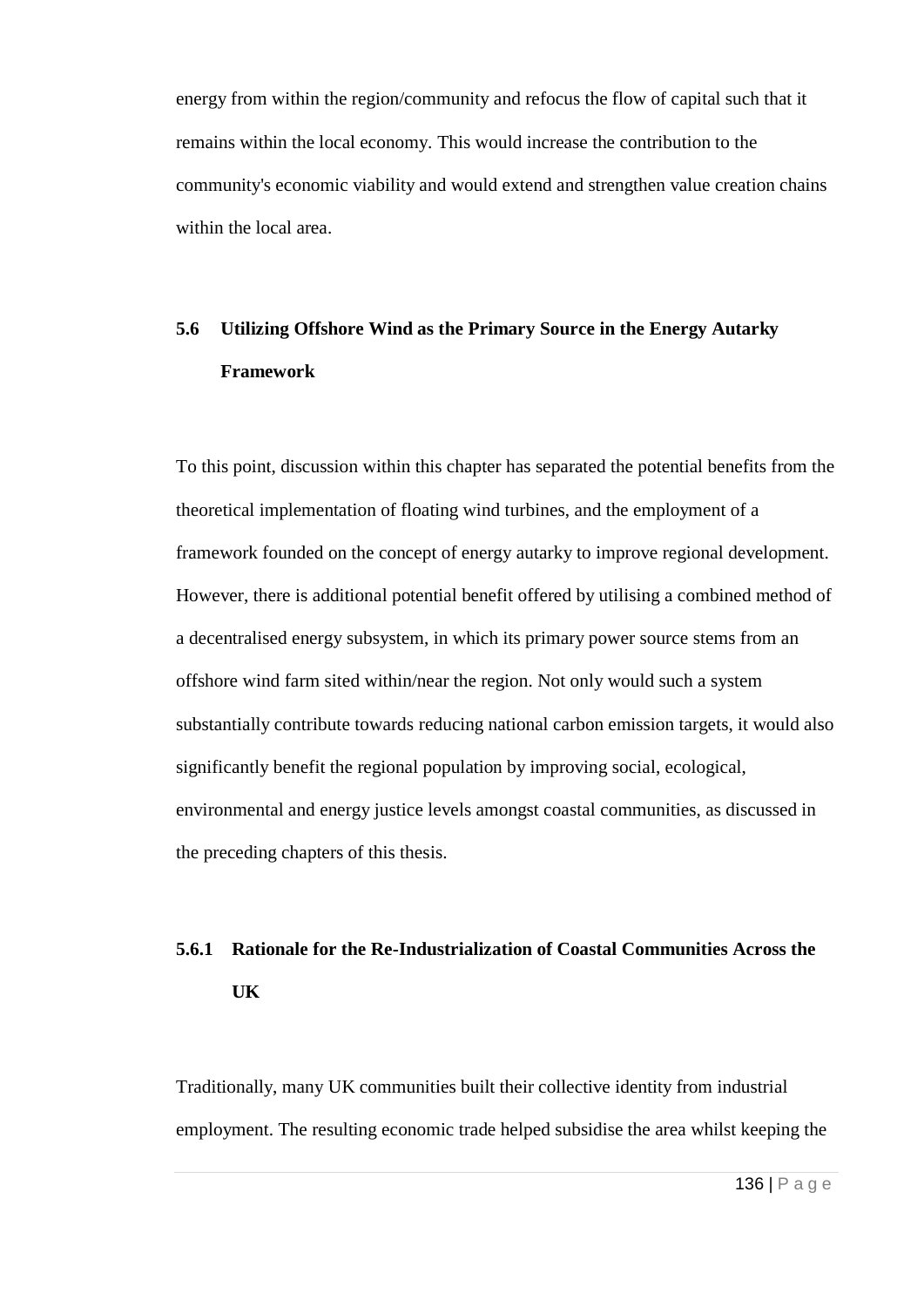community close-knit, through a combination of similar employment throughout a single community, coupled with economic gain and pride for their exported product/s. For example, Sheffield was widely known for its steel industry, many parts of Wales for their coal production, and Stoke-on-Trent for its pottery industry. However, for many reasons (such as the growing expense of fossil fuels, internationalized industrialization of market, the outsourcing and privatization of national industries etc.) such traditional industry and income has diminished, causing community identities to fade.

Many coastal communities have similar traditional identities; Portsmouth for its naval associations and a number of other towns for their seaside tourism industries (Bournemouth, Weston-Super-Mare, Blackpool, Southend etc.), with the majority of coastal communities being involved with the fishing industry in one way or another. Again, for a number of reasons, the majority of coastal communities have lost their distinct traditional identities based on their industrial specialities.

Dalby and Mackenzie (1997, p.102) emphasise this theme of commonality as a foundation for community identity in bringing groups of people together against a common foe:

"Symbols of community identity present a front of homogeneity vis-a-vis the other, a 'commonality', a necessary strategic resource in the face of perceived danger."

This sense of a united local opposition to an 'alien' threat which interferes with communal interests, is particularly evident in local opposition to the granting of planning permission for wind farms. Potential threats of audio and visual disturbances are prime sources of resistance.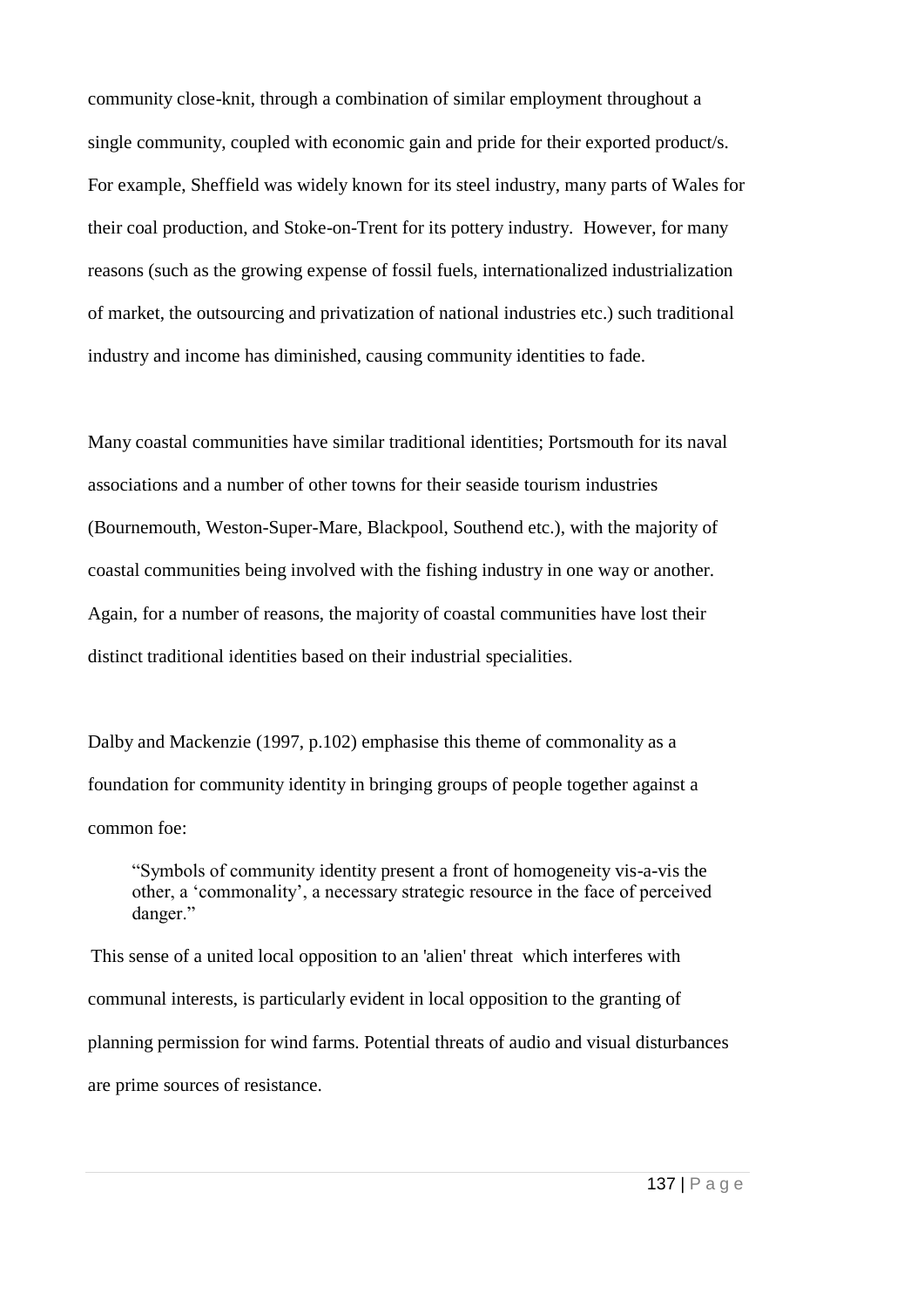Dalby and MacKenzie argue that labels such as NIMBYism and the presumption of a 'deficit model' for negative public responses to planning applications, lead to such responses often being associated with a mere 'token of defiance' against a threat. They state that such a threat could be perceived as potential re-articulations of the community's constitution, influenced by outside sources which they do not understand or which they fear.

However, recent reports have emerged underlining that contemporary coastal communities are facing a number of significant 'threats' to their populations, with diminishing employment opportunities, health and income indicators all contributing to the widening economic gap between coastal and non-coastal communities. One recent study (Corfe, Social Market Foundation, 2017) highlighted a number of serious issues threatening the health and well-being of coastal communities. It demonstrated the widening economic gap between coastal and non-coastal communities, with economic output (GVA) per capita increasing from 23 per cent lower in coastal communities compared with non-coastal communities in 1997, to 26 per cent in 2015.

Also, in 2016, 10 of the bottom 20 local authorities in terms of economic output per head (GVA) were in coastal communities, with 85 per cent of local coastal authorities overall having mean pay levels below the average across the UK. At the same time, five of the 10 local authorities in the UK with the lowest average employee pay, are identified as coastal communities. Unemployment rates were similarly poor; in March 2017, five of the top 10 local authorities with the highest rates of unemployment were coastal communities: Hartlepool (11.0 per cent), North Ayrshire (10.8per cent),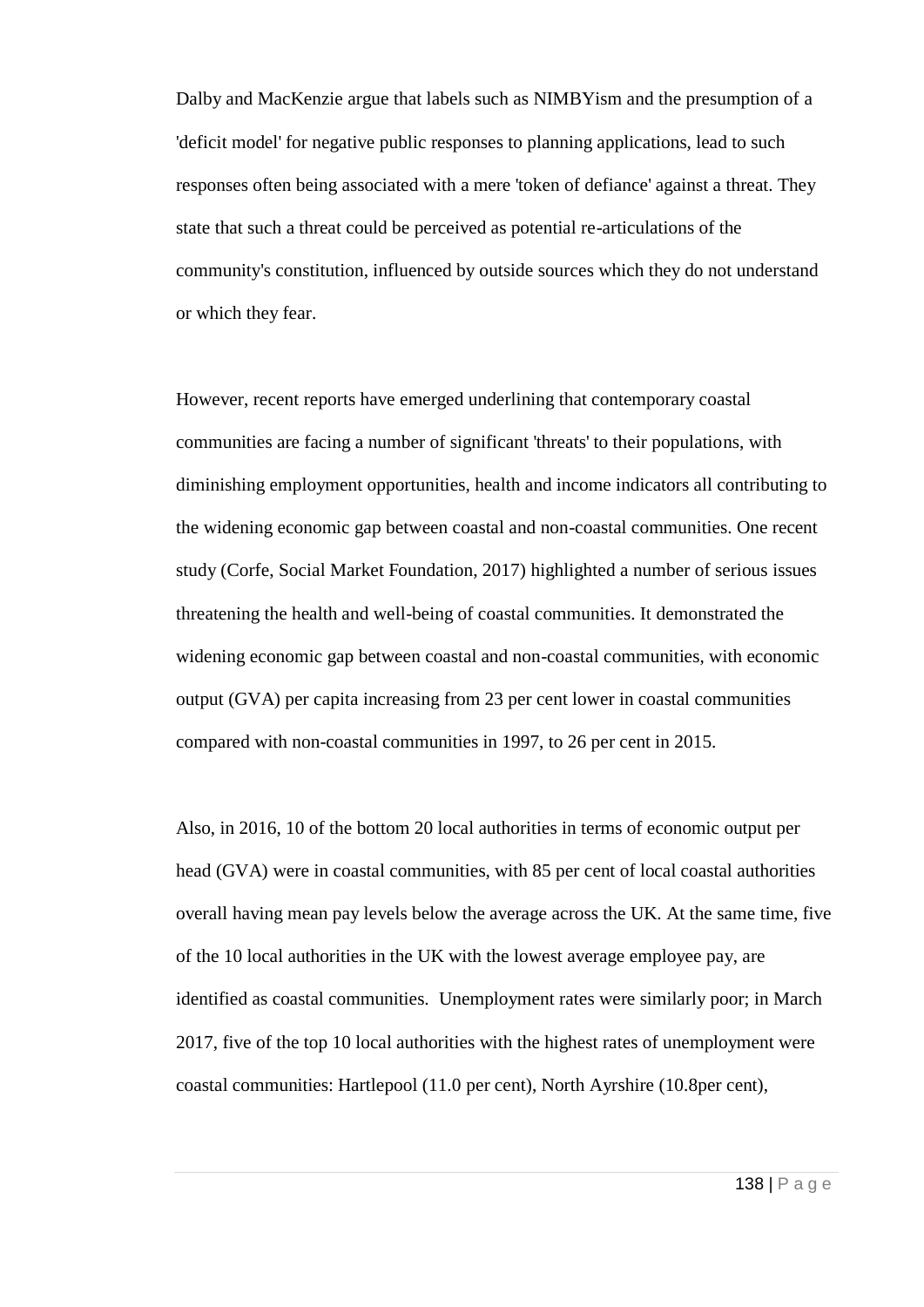Copeland (9.6 per cent), Torridge (9.4per cent), Hastings (9.3 per cent) and South Tyneside (9.1per cent).

Health problems were also highlighted as being more prevalent in coastal communities. Of the 20 local authorities in England & Wales with the highest proportion of individuals in poor health, 10 are in coastal areas. However, it may be worth noting that some coastal communities (e.g. Bournemouth and Bognor Regis) have a higher than average percentage of people over 65, which could contribute to their higher than average result.

These threats to a community's social well-being result in a reduction in resistance to 'disruptive developments' such as offshore wind farms, which might oppose their traditional values. Resistance is reduced by the provision of security against such threats for the community (Crist and Routledge, 1994; Routledge,1996). Social anthropologist Anthony Cohen reiterates this, stating that community identities are mobilised and strengthened around a set of 'symbols', from which people 'make meanings' (Cohen,1985, pp15-19). Thus an energy source with distinct community focussed benefits could provide opportunities for that community, in the same way as the coal mines of Wales or steel mills of Sheffield.

Alice Mah (2012) analyses the impacts of de-industrialization on a number of communities within the U.S., UK and Russia. She uses these to demonstrate how industrial decline has led to widespread socio-economic polarization, resulting in the uneven growth of social and economic deprivation, depopulation, unemployment, the dilapidation of housing stock, and weak levels of infrastructure and service provision.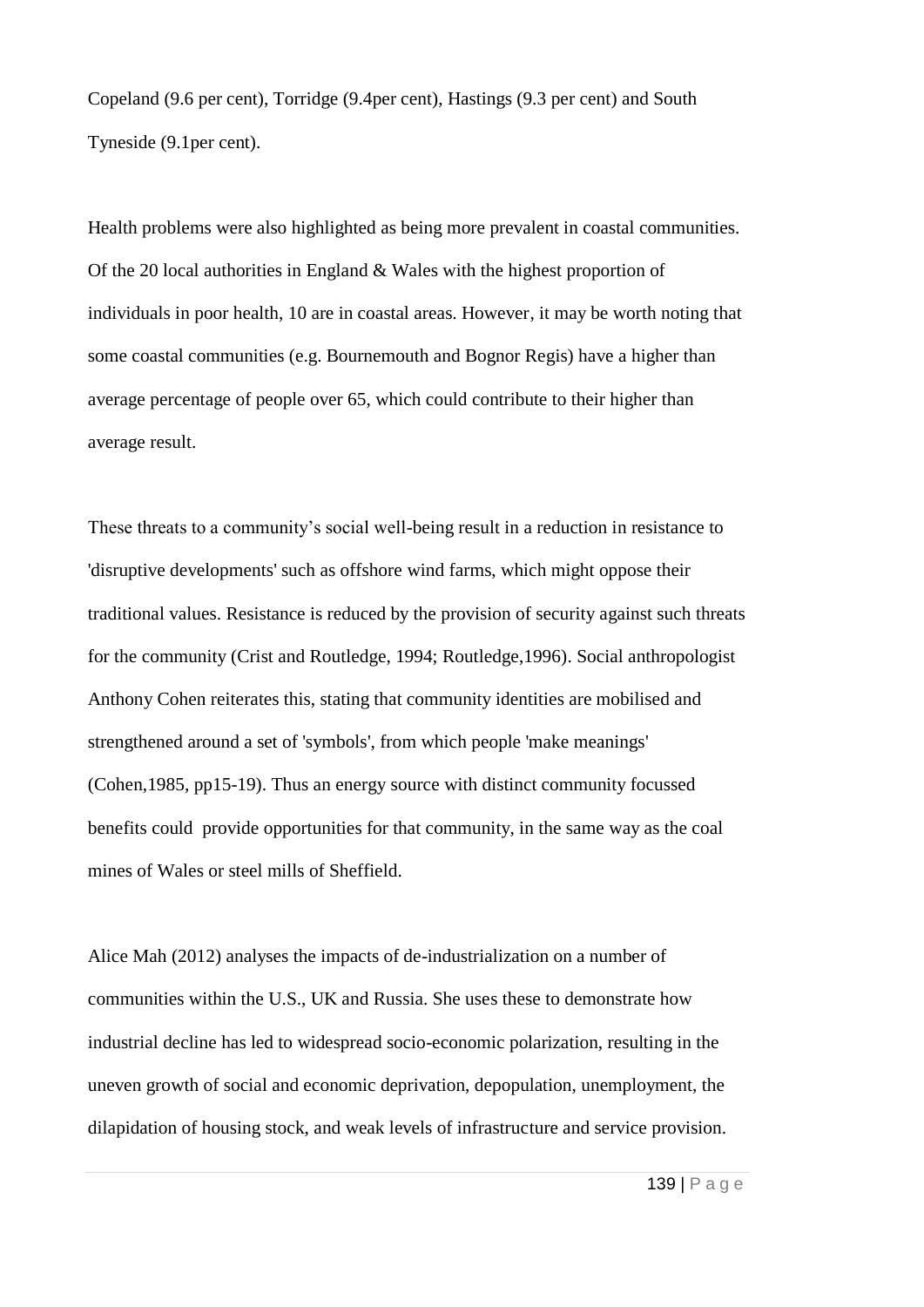Mah also highlights the potential for the transferability of residents' skills acquired from traditional industrial employment, into the offshore wind sector. In doing so, this

"has the potential to bring a new source of pride for work" for such a region which is suffering injustices as a result of decline (Mah, 2012. P.146)

Mah's research particularly illustrates the common theme of community bonding and cohesion amongst de-industrialized regions being tied to their working-class history. Regenerating such an area would need to address this:

"The issues of employment opportunities, skills retention, and skills training within the local community need to be addressed in any plan that would impact redevelopment" (Mah, 2012. P.188).

Therefore, by basing a regeneration process of an area on forms of values recognizable to the local community, this would enable a smoother transition for the community, supported by improved socio-economic benefits.

Nasrul Islam's research (2015) highlights direct correlations between regional deprivation in the forms of income and wealth inequalities, and greater negative impacts on levels of environmental sustainability and biodiversity. He identifies a number of 'channels' that provide opportunity for such inequalities to manifest and produce environmental impairments upon a prospective community, namely: (i) household, (ii) community, (iii)national, and (iv) international.

From a household channel perspective, Islam utilises the case study of intra-country household income variations in Canada, to identify the importance of reducing socioeconomic polarization in order to provide greater environmental protection. He also identifies that nations with a greater level of income and wealth inequality, have a higher per capita ecological footprint than those countries with a lower level if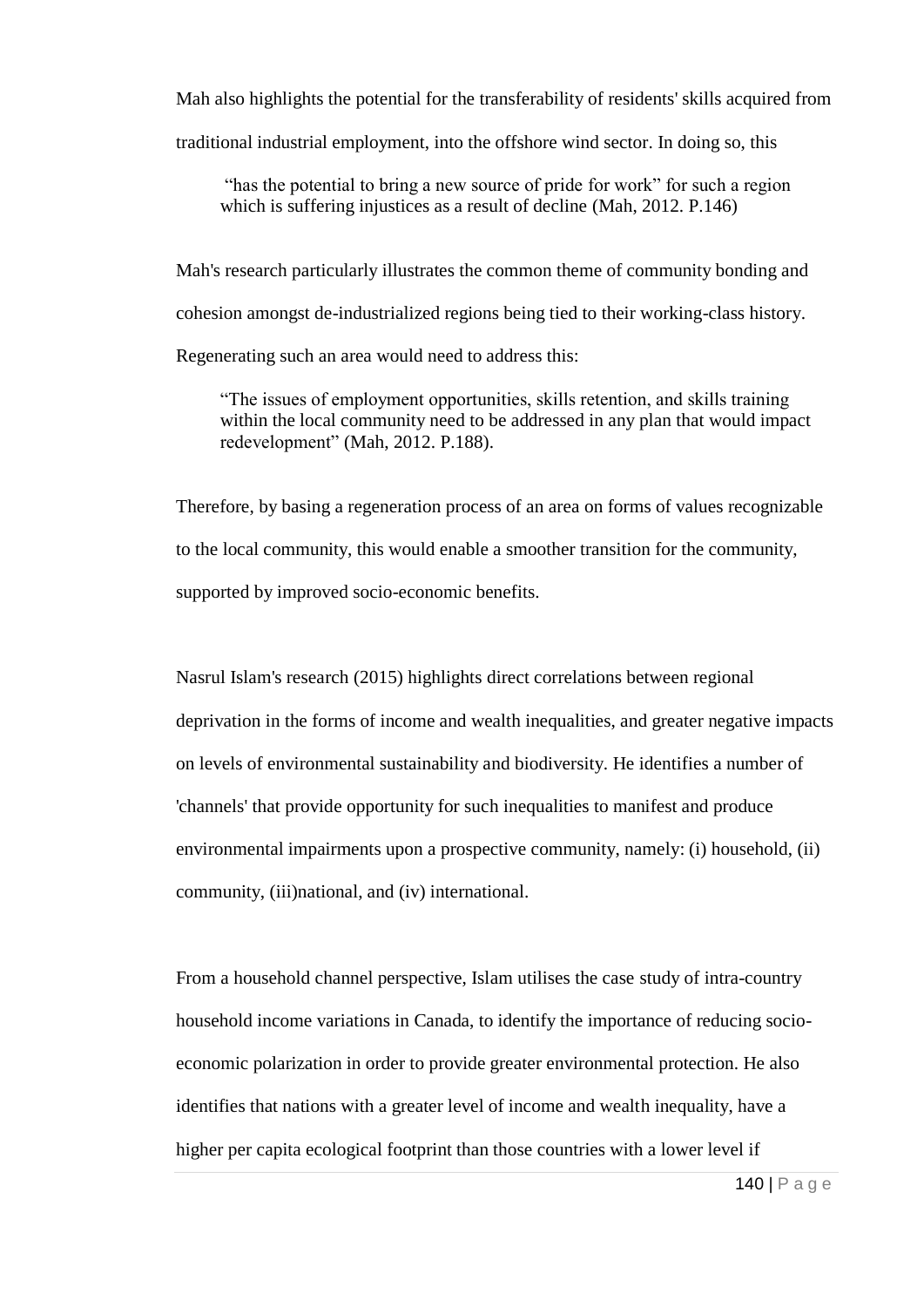inequality (Islam, 2015, p.8). Simultaneously, Islam raises the argument that poverty actually increases environmentally destructive behaviours, for example during a household's quest to meet their fuel needs. As highlighted in the previous chapter which discussed growing levels of fuel poverty, UK statistics showed that on average. lowincome households actually spent more on heating their homes in comparison with higher earning households. One significant reason highlighted, was the lower-income household's inability to improve their home's heating efficiency levels (be this through lack of affordability or lack of opportunity due to restricted tenancy conditions). There are on-going benefits associated with implementing a project which both increases income from employment and makes affordable and efficient clean energy available. These reduce the community's harmful consumer behaviours and improve socioeconomic justice levels for the region on both a static and dynamic basis.

From his community channel perspective, Nasrul Islam highlights the way in which inequality can adversely affect the levels of social justice within a community. This can become an obstacle during the decision-making process, when attempting to address the protection of a community's common property resources (CPR):

"Higher inequality hinders crystallization of a common purpose and creates a trusting relationship among the community members" (Islam, 2015. p14).

Overexploitation of natural resources may result in inequality amongst the CPR users. This impedes the effective operation of regulation strategies to enable the equal enjoyment of all users (Baland and Platteau, 1999). Other academics such as Garret Hardin (1968) also claim that the greater the access to a CPR, the greater the risk of overuse and exhaustion of the commodity. However, by using a readily available non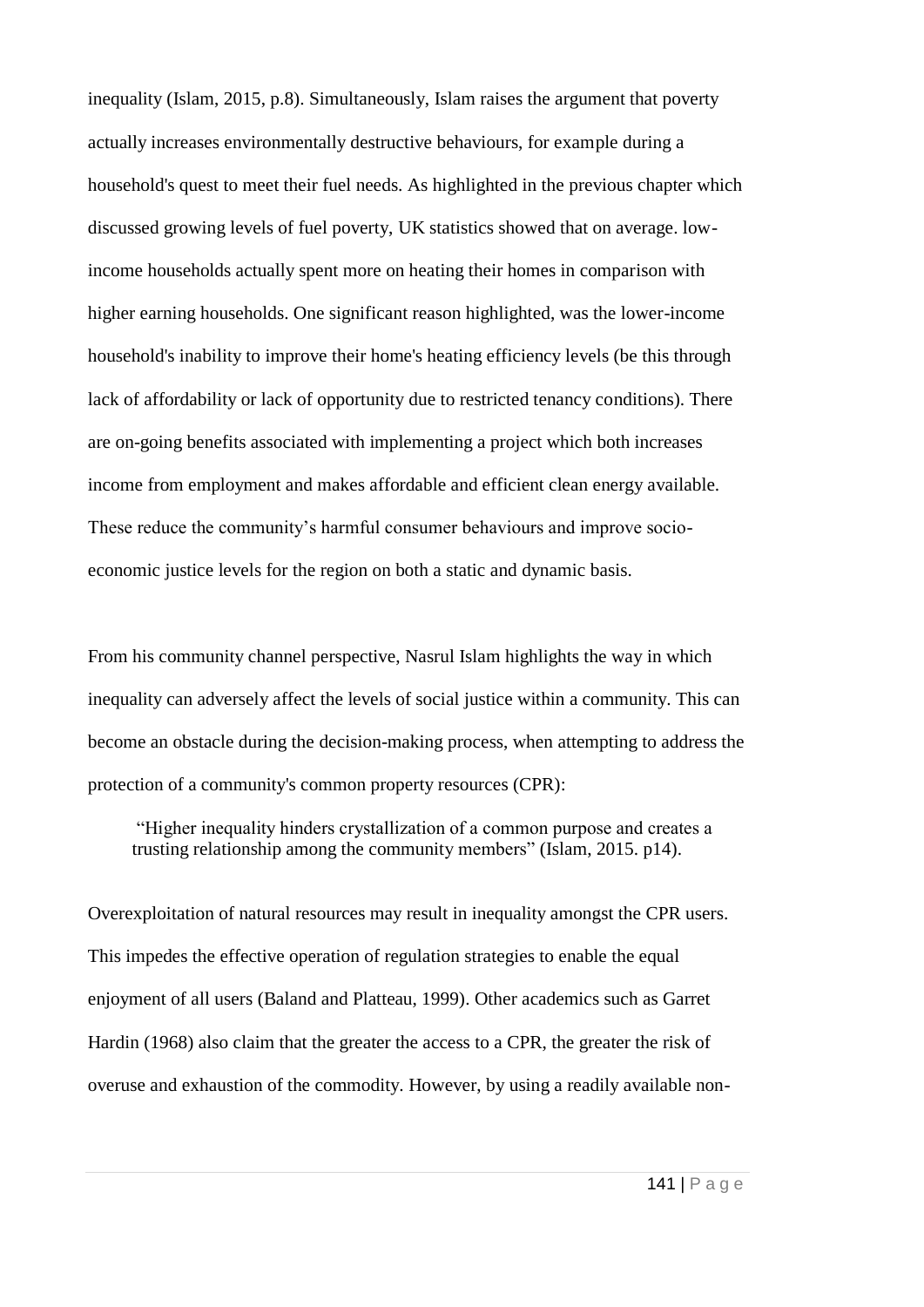exhaustive product such as wind energy, a community could avoid the risk of product exhaustion whilst strengthening the protection of other CPRs from overexploitation.

Further inequalities created within the national channel, also strengthen the argument for using a decentralised autarkic energy system. This can introduce improved forms of socio-economic justice to a region, reversing the growing trend of inequality within the UK. Nations with greater levels of household inequalities, tend to produce higher levels of an ecological footprint per capita in comparison with similar affluent countries. A similar trend is demonstrated in relation to a nation's greenhouse gas (GHG) emissions. For example, between 2010 and 2014, Canada (where the income of the top 10 per cent of the population was 9.4 times greater than the income of the bottom 10 per cent) had an annual per capita  $CO<sub>2</sub>$  emission of 14.1 tons, whereas Sweden (whose income inequality difference between the top and bottom 10 per cent was a ratio of 6.2) had an annual per capita  $CO_2$  emission level of 5.5 tons during the same period (Dorling, 2010).

Furthermore, as Nasrul Islam (2015) highlights, despite general policy decision-making rationale being based upon 'benefit cost analysis' rule (BCA) – where preferences of all affected citizens of a nation are to be given equal weight – it is argued that the preference of more affluent group members is given more weight during the decisionmaking process. Boyce et al. (2007) reiterate this when introducing what they call the 'power-weighted social decision rule' (PWSDR). According to the PWSDR, the predominant policy will usually be the one that maximizes the sum of the powerweighted net benefits, rather than the net benefit of the majority under the BCA. Worryingly for conservation purposes, it is argued that in correlation with the PWSDR, the rich do not value the environment as highly as the rest of society. Evidence suggests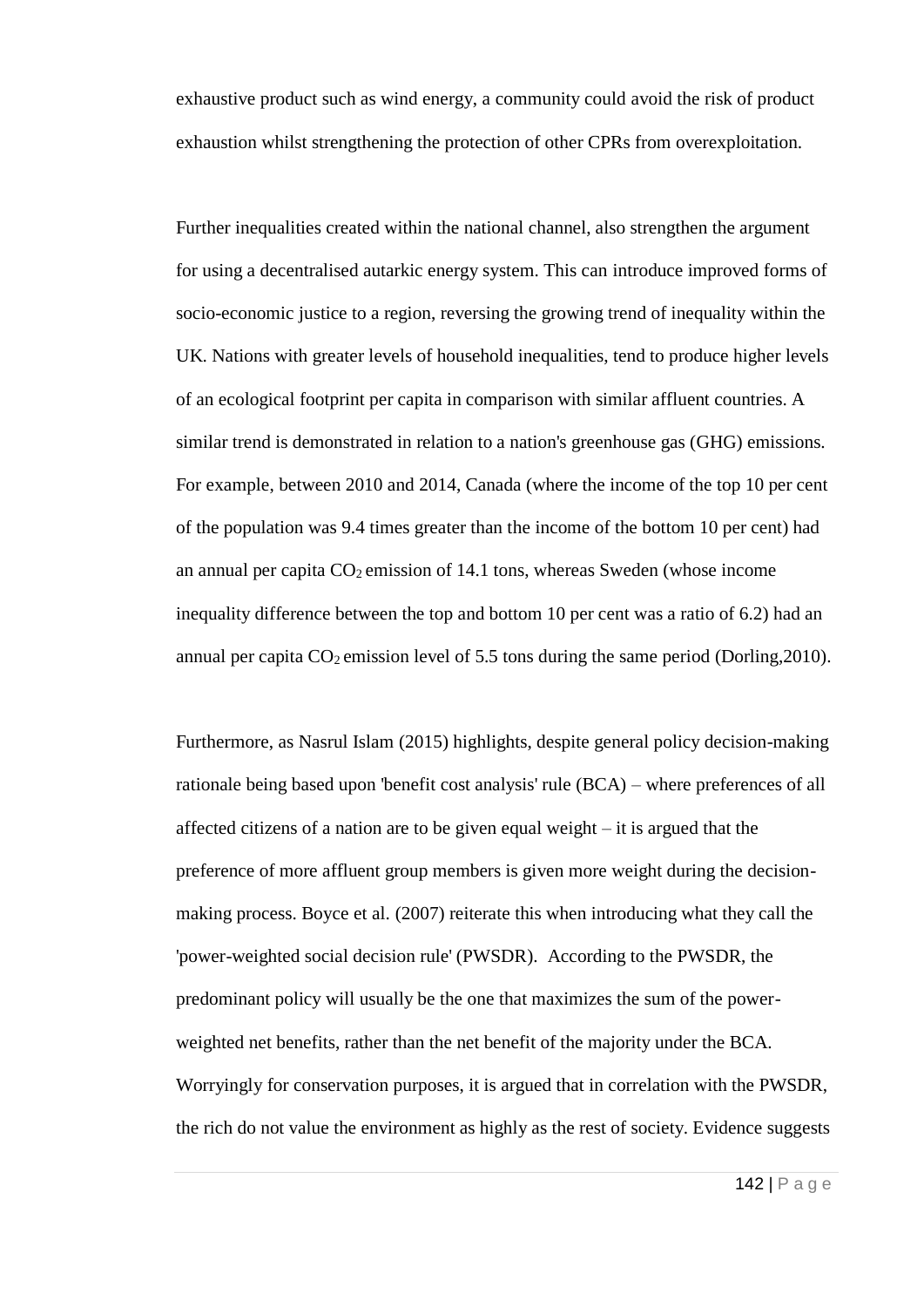that their material interests are more aligned with environmental-damaging policies (Mikkelson et al. 2007).

This is reflected within the social conflict theory perspective, under which it is argued that within a society lies a state of perpetual conflict due to competition for limited resources. By suppressing the poor and powerless, the rich control the mechanisms which enable their control to continue and prolong the subordination. As such, the likelihood of a national wide environmentally-friendly policy being adopted would be severely reduced, especially as the more affluent members of a society can afford to insulate themselves from potential environmental harm that may arise as a result of policies resulting in environmental harm (Dorling, 2010).

Therefore, implementing a clean energy framework model in a region particularly affected by a shared common experience of inequalities, could reduce the risk of obstacles arising from conflicting interests under the premise of the PWSDR. This would improve the likelihood of achieving a common consensus which favours alleviation of the forms of poverty suffered by that region, whilst protecting its environmental resources and improving the residential environment. Implementation could then help in adjusting social consumption patterns on all levels, to reduce the inequalities discussed above and to better promote sustainable consumption throughout the region (United Nations, 2013). This could then be replicated in other areas of the UK. As a result, there are calls for greater top-down support to increase the number of locally sourced energy projects, mobilising the traditional characteristics of specific communities, promoting high levels of local involvement and distributing the benefits from such projects (Slee, 2015; Walker and Devine-Wright, 2008).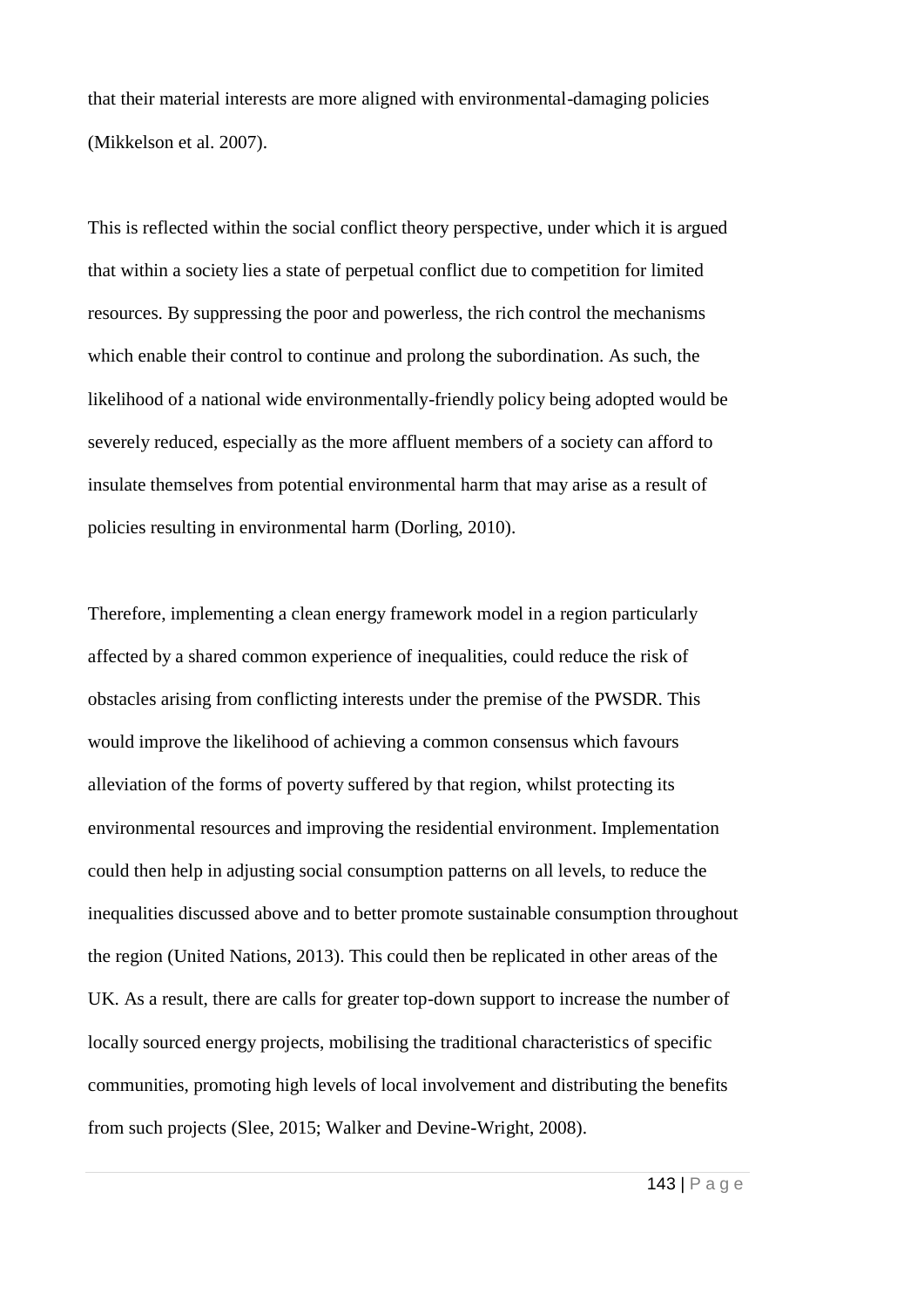#### **5.7 Lessons from Samsø**

Other European countries have already demonstrated governmental support for locallevel energy projects which address issues of unemployment and rural development problems. These provide key evidence on how to implement them with high levels of efficiency. Denmark shares similar geographical characteristics with the UK, and uses these to support the implementation of wind farms for the transitional shift from a reliance on fossil fuel to renewable energy (Klassen et al. 2005) Recognised as the global leader in clean energy transition for a significant number of years, the Danish tradition of support for such projects is based upon 'innovative democracy' (Hvelplund, 2014). This democratic foundation has been identified as a means to providing a better environment for facilitating community engagement and acceptance, through increased numbers of local cooperatives owning and operating such energy projects (Sperling, 2017).

One Danish case study recognised internationally as a leading example of such an effective and beneficial localised energy project, is that of the island of Samsø. The project was implemented across the island within a ten-year timeframe, spanning the entire community's energy sectors (heat, electricity and transport). Despite the established principle of Danish projects utilising local members of the communities within energy projects, Samsø is regarded as a pioneering case study for implementing a renewable autarkic energy framework. The Samsø Project demonstrated how such a relatively speedy transition of its energy system from fossil fuels to renewable energy sources can be achieved, to the direct benefit of the local community.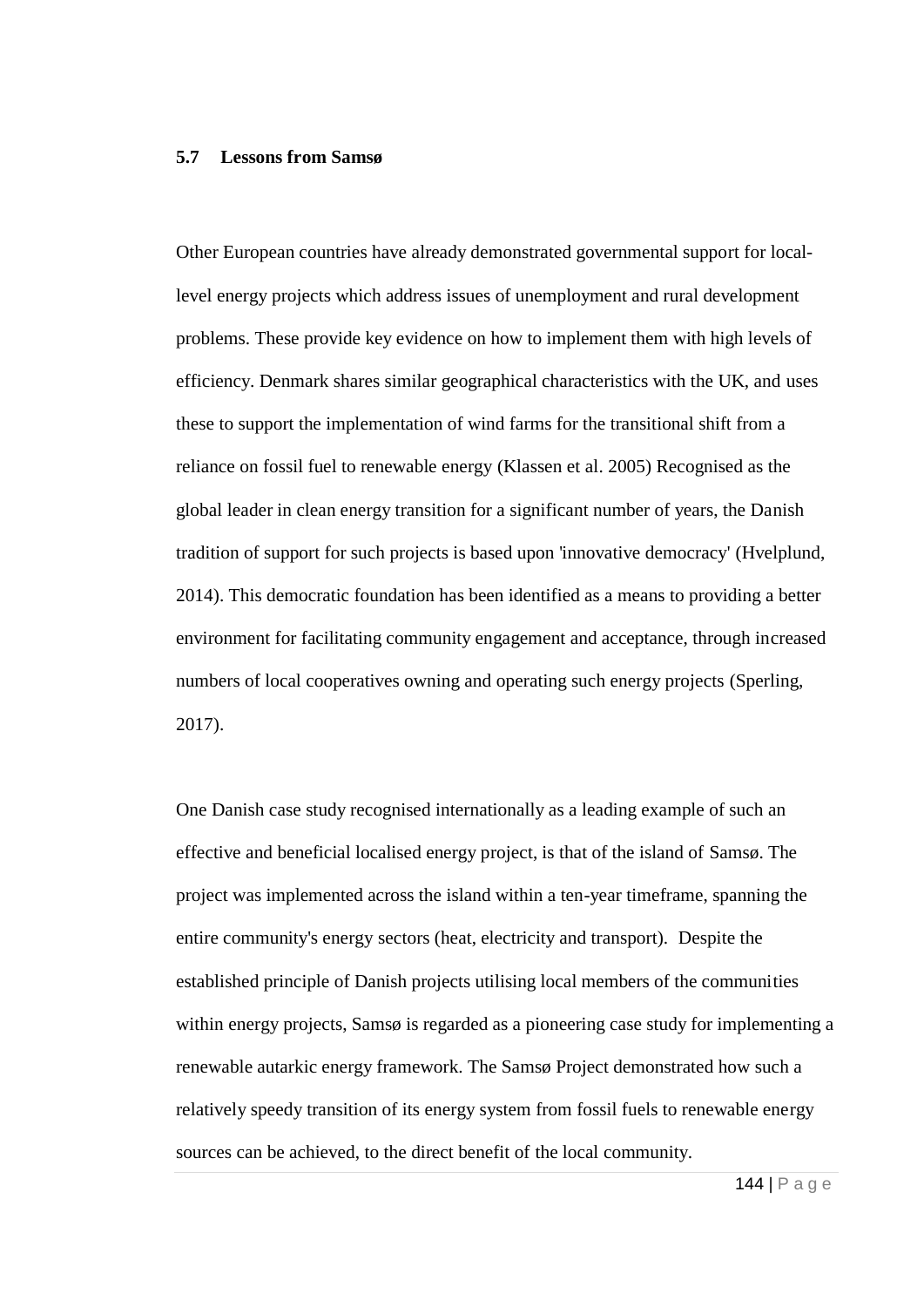A major factor for the selection of Samsø as a 'renewable energy island' under a nationwide competition overseen by the country's Ministry of Environment and Energy (MEE), was the presence of a pre-existing sense of communal engagement with a range of regional issues. This was deemed by the MEE to be a vital requirement for any successful applicant entering the competition. This was because the ensuing project was to be based on a 'strong local engagement' amongst the local citizens and organisations as the project would be primarily under local ownership and control (MEE, 1997).

The Samsø project created large numbers of intragenerationally-focussed job opportunities for the local community, aiding in both restricting the emigration of the local workforce for the foreseeable future, and maintaining capital flow within the community. Before the system was constructed, the Samsø Energy Company and Samsø Energy and Environment Office undertook several information campaigns directed at raising awareness of the need for improved energy efficiency throughout the region. Locally based renewable energy advisors and utility companies were enlisted to provide special rates for visits to assess the efficiency levels of households and advise on optional methods for improvement (Sperling, 2017).

Local tradesmen received training during the early stages of the project, certifying them to install renewable forms of heating systems throughout the community. This boosted qualifications and skill sets thus improving trade (Jørgensen et al. 2007). Such community-sourced employment continued throughout both construction and operation, effectively keeping capital circulating within the regional economy whilst negating the need to spend increased amounts on externally sourced labour and materials (Jørgensen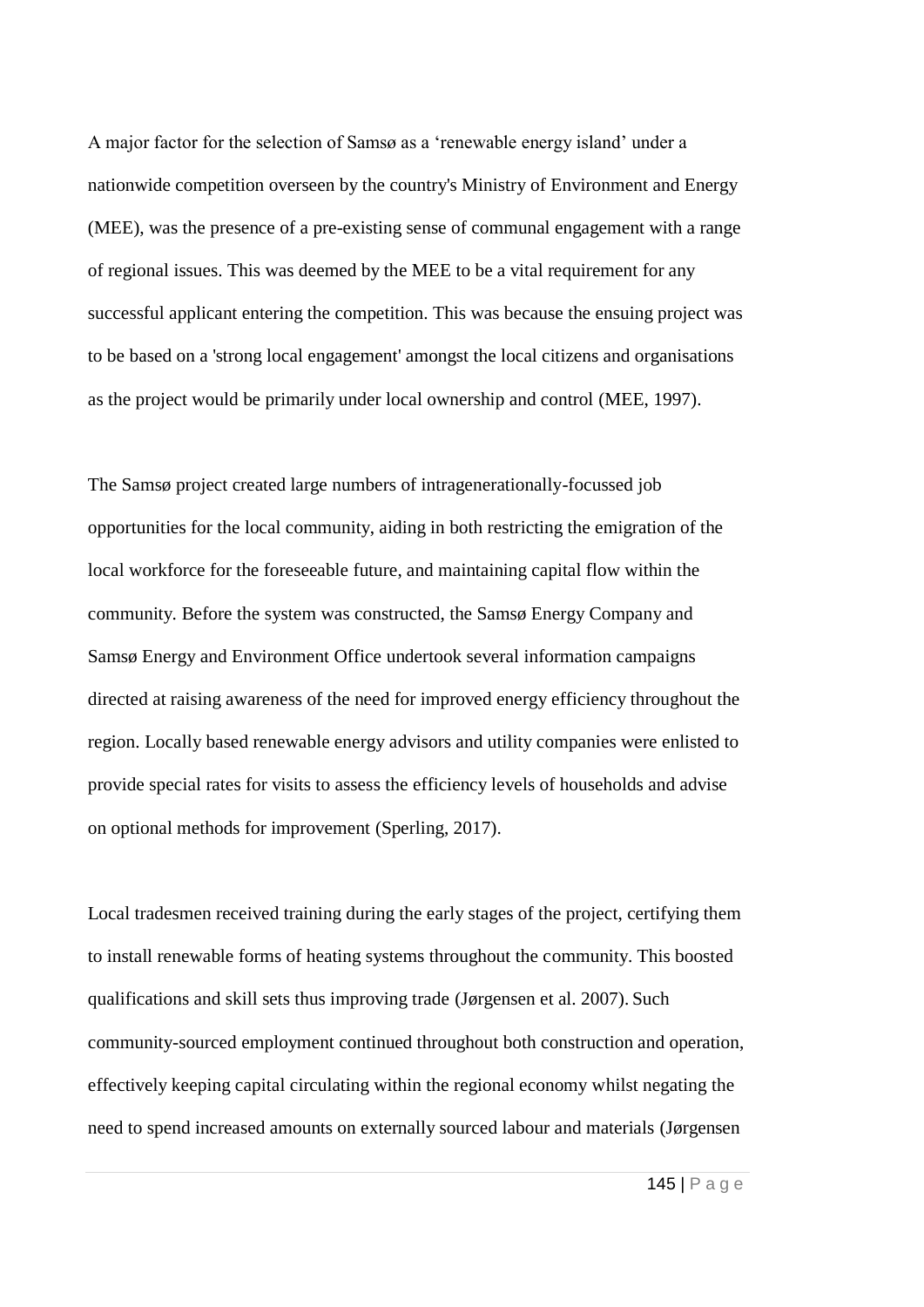et al. 2007). The prioritization of regional employment was encouraged by centralised Danish national guidelines which support flexible regional growth and devolution of powers within renewable energy (MEE, 1997).

During construction, further efforts were made to secure community interests throughout the renewable system's operation, through the implementation of a 'local wind power purchase model'. This ensured the equal distribution of financial benefits of the completed system. This was achieved by making the benefits from each turbine granted planning permission within the region, available to every inhabitant of Samsø, regardless of the ownership of the land used for development. For example, for every successful application made by a farmer to build a wind turbine on their land, they would have to agree to a second, cooperatively owned turbine installed also under the local wind power purchase model, for the other interests of all other community residents (Späth and Rohracher, 2010).

Furthermore, seven of the ten offshore wind turbines are owned and controlled from within the Samsø region. Five are owned by 'Samsø Havvind A/S', a municipalityowned limited company, and two are owned by local cooperatives. This demonstrates further direct benefits to the region in a number of ways, including increased levels of regional employment, serious focus on local inclusion in the operation of the renewable system and a wide distribution of benefits throughout the community.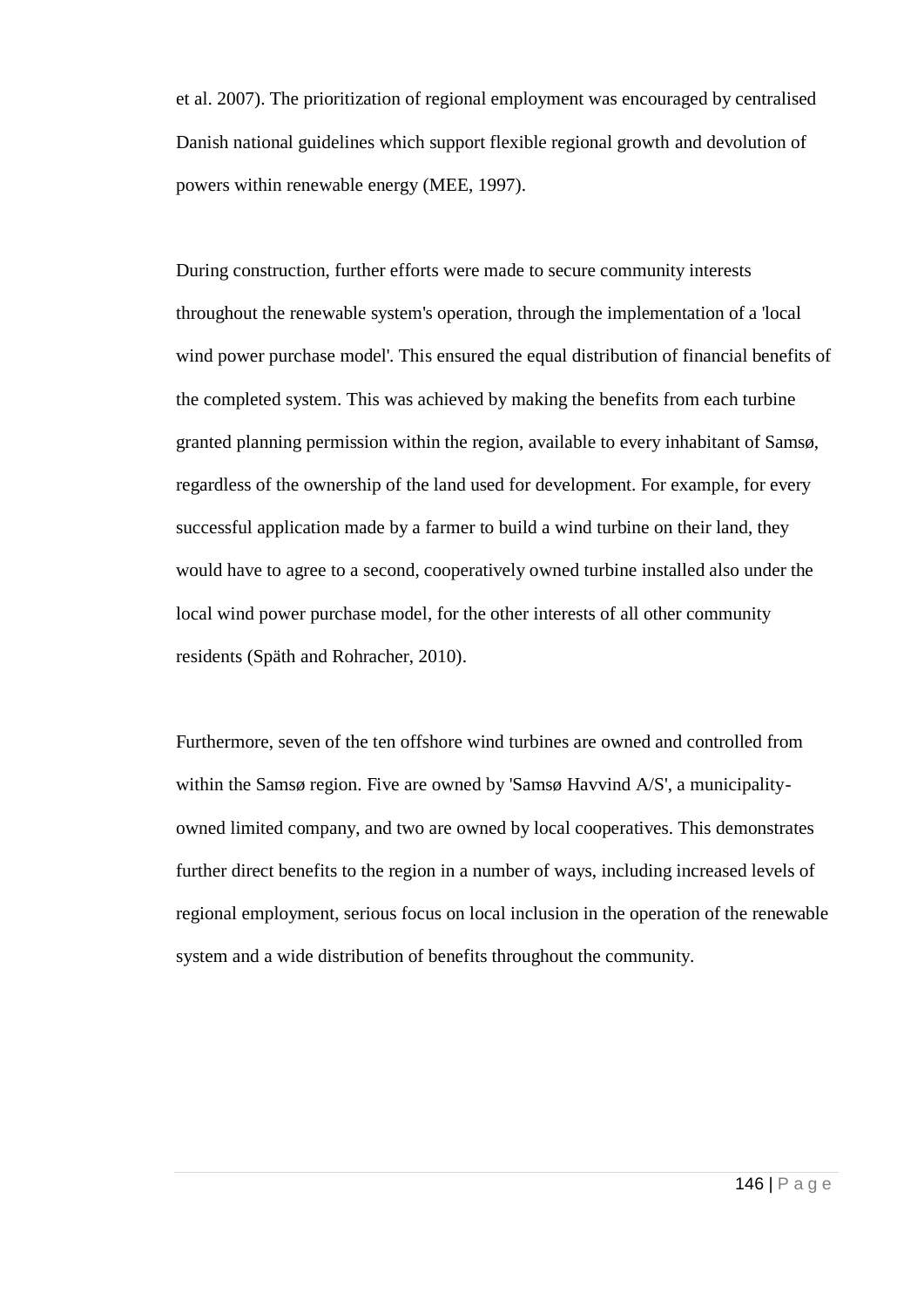# **5.7.1 Potential Methods for Improving Intergenerational Participation in the UK**

The 'renewable island' of Samsø is an effective case study in the development of a regional community's energy sustainably. It highlights that the benefits of an autarkic energy subsystem are not limited to the primary and secondary resources of fuel within the region. It also shows that providing greater opportunities of intergenerational participation throughout the local community, is of great importance to improving social aspects of sustainable development.

Arguably, a number of these framework characteristics can be transferred and utilised in other regional subsystems, to improve their levels of sustainable development. One example of this is the deliberate distribution of employment opportunities (when possible) within the regional community. Jobs associated with the construction, installation and operation of a wind farm energy subsystem, when implemented in a similar method to Samsø, could provide a coastal region of the UK a mitigation for falling socio-economic and employment rates (Corfe, Social Market Foundation, 2017). This is especially true when paired with the growing risks of adverse climate change which will impact the health and well-being of those communities (Depledge et al. 2017).

Supporting a greater reliance on energy resources from within a region, wind-power provides a locally sourced product and service. The effect of this is to increase the capital income created within and for the benefit of the community. This in turn could lead to the reversal of growing unemployment levels and socio-economic suffering, by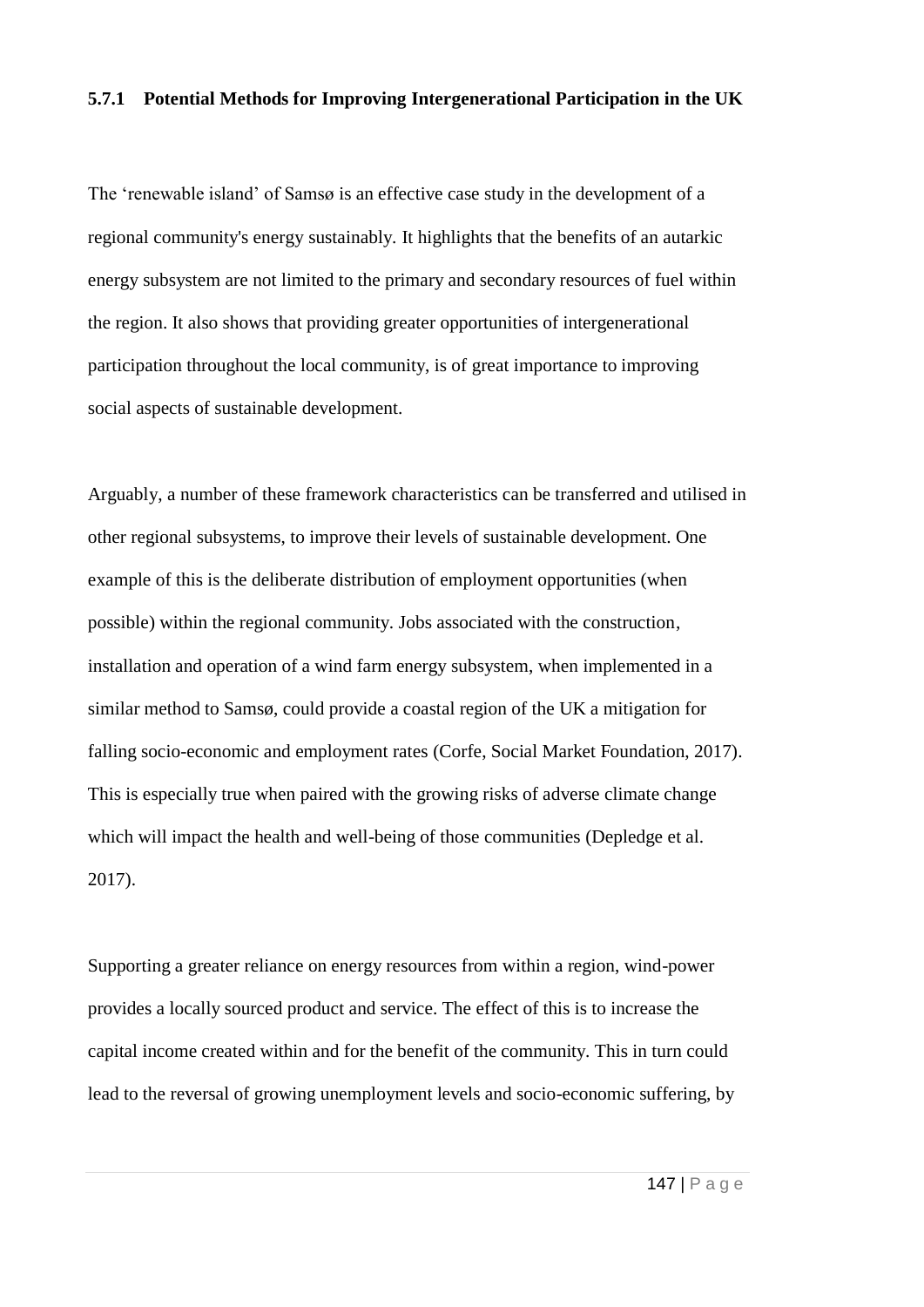improving the affordability of good living standards, such as energy affordability and residential efficiency-improvements.

Prospective communities choosing to utilise this autarkic framework, could also improve inter-generational levels of awareness and contributions to sustainable development. As part of the process to become a beacon for regional renewable energy, Samsø created the Energiakademiet ('the Energy Academy') which acts as the island's own information and education centre (Energiakademiet.dk). Whilst working to highlight various aspects of sustainable development throughout the municipality, it also provides varied educational opportunities for visitors. Not only is it used as the central office for a number of the region's energy departments, but it is used as a research centre. Both Danish and foreign educational institutions research energy projects from the academy, with vital direct access to the island as working program model. The centre also provides energy advice for companies and private tours, guided tours, workshops and seminars, all of which work towards securing greater levels of sustainable developments.

Having such a centre also enhances the local tourism trade for Samsø, as the Academy receives over 5,000 visitors per year. These include politicians, ambassadors, officials, journalists, school classes and private individuals. Should such a centre be established within the UK, it would not only be the first of its kind on these shores, but it would be likely to have greater visitor numbers than the centre in Denmark, due to the UK's larger population. It would also substantially contribute to the chosen region's annual income from tourism.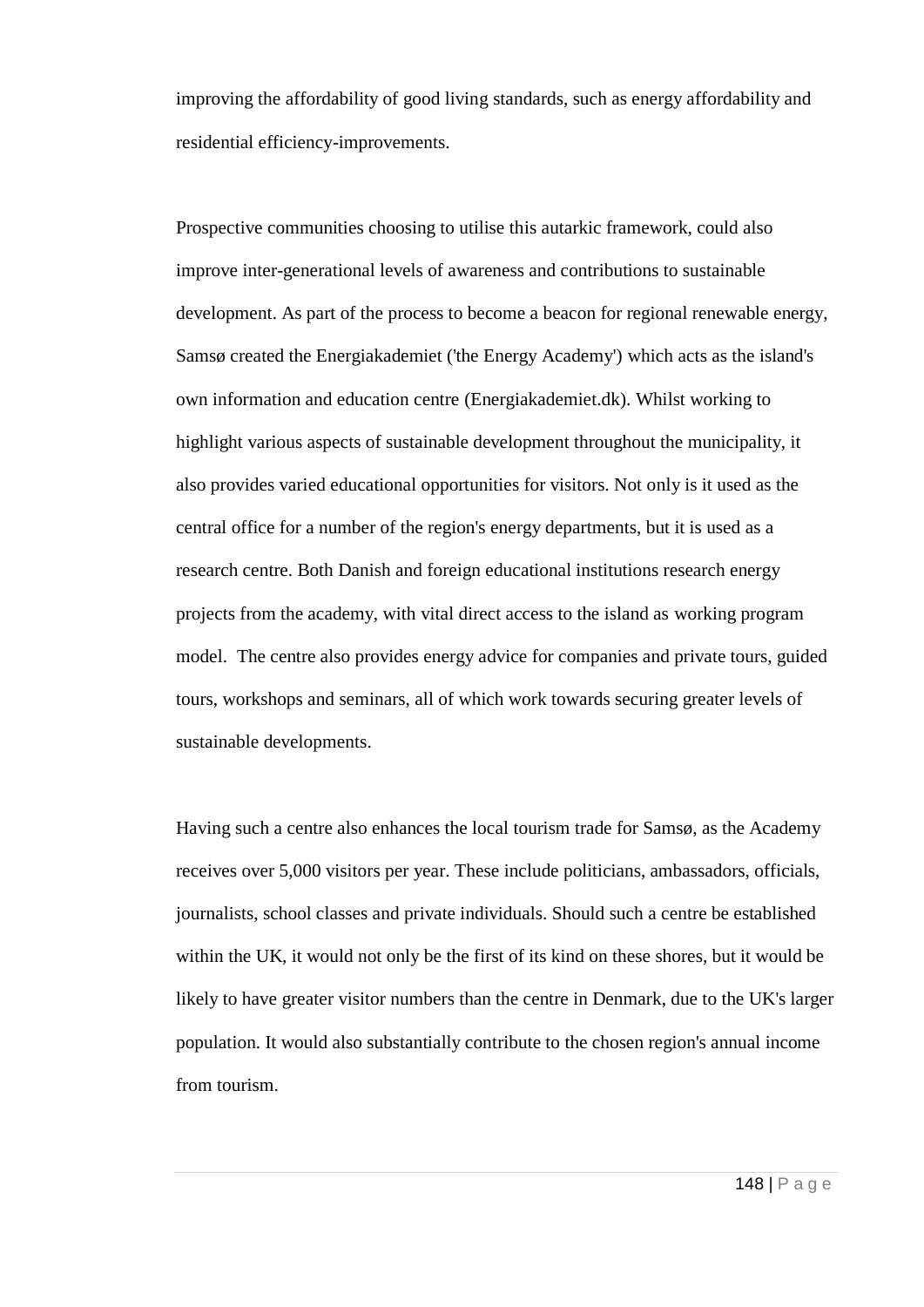In tandem with such an academy, another potential benefit could be improved educational prospects for younger members of the community, through the region's schools, colleges and universities. By offering cross-educational/employment schemes specifically designed for the growing wind energy sector, the region could significantly improve the current and future employment prospects and skillsets of its younger inhabitant-generations through the use of the working project. Apprenticeship schemes and degrees could be designed to focus on various aspects of the planning, construction and operation of offshore wind projects. For example, planning administrators and managers would be required for the pre-installation processes. From an architectural perspective, courses and qualifications could be designed for engineers, mechanics etc., in addition to skilled labourer opportunities being available through the construction and maintenance of the wind farm project and energy subsystem. From a business perspective, employment courses can be developed in the specialised field of wind energy operations.

The introduction of such courses designed with practical modules and application to an on-site energy subsystem would also provide benefits to the educational institutions involved. The courses would attract a large number of potential students wishing to undertake them, with valuable practical learning opportunities available as part of the courses. Increasing numbers of courses would increase the income from tuition fees, whilst the appeal of specialised courses would be in part due to the first-hand experience that could be gained. They would provide a significant incentive to joining such a university/school. This appeal could enable a university to attract top performing students in a number of fields, which would not only contribute to the university's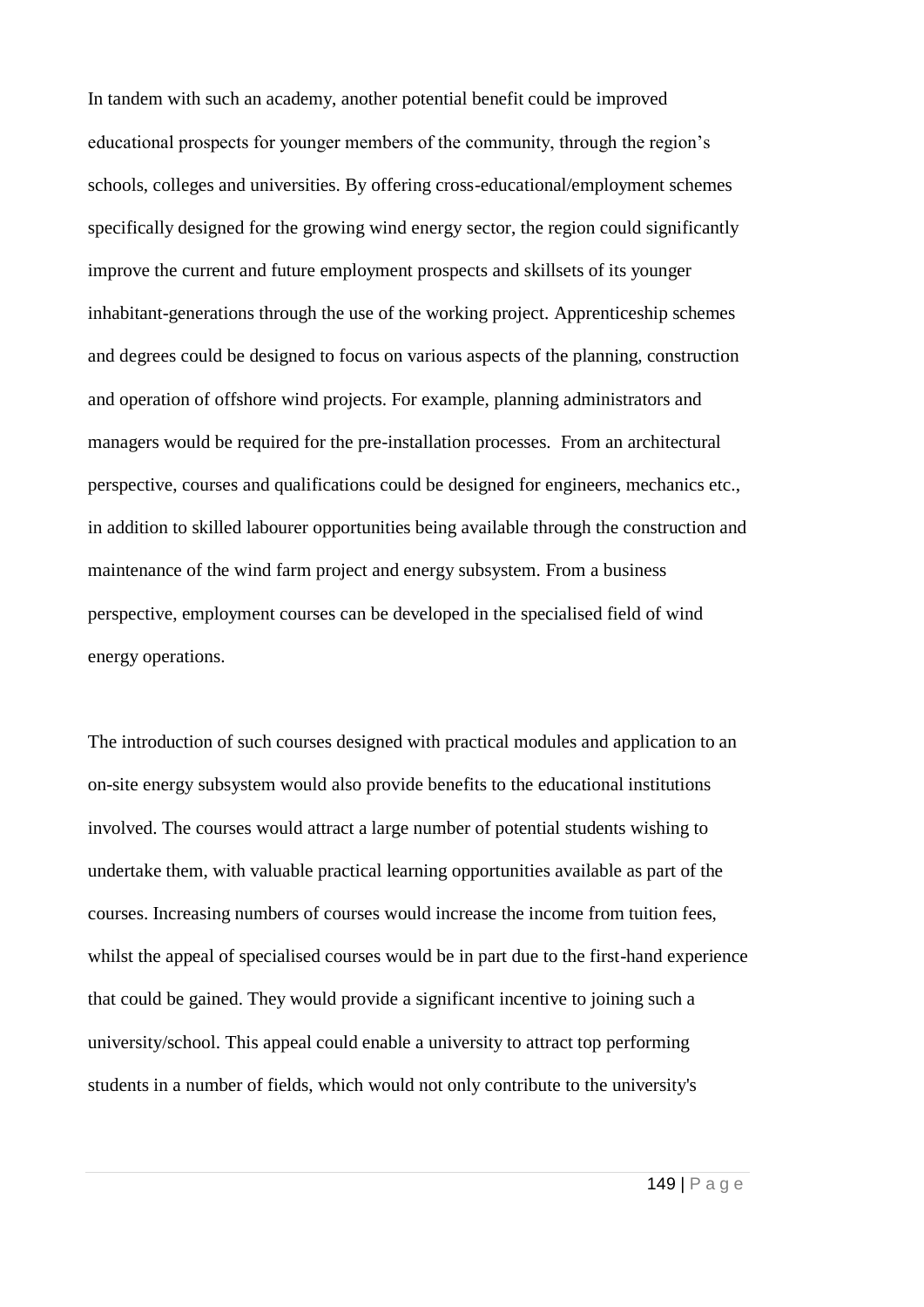performance in league tables but also reduce levels of annual marketing expenditure which would otherwise being spent in remaining 'competitive' with other universities.

## **5.7.2 Co-Ownership Advantages**

The Danish energy system works demonstrates that effective progression in wind energy based sustainable development, can be achieved through the utilization of a bottom-up approach which uses cooperative ownership models. As demonstrated by such models, key aspects such as economic and social development, can be significantly improved with renewable energy systems for the benefit of various parties.

One of the most significant case studies for an effective co-ownership scheme is demonstrated by the Middelgrunden Offshore Wind Farm in Denmark, where 50 per cent of the project's value is owned by citizen shareholders through the Middelgrunden Wind Turbine Cooperative. This Cooperative consists of 8,553 members, many of whom are residents. The wind farm consists of twenty 2 MW turbines and at the time of completion in 2000, was the world's largest offshore wind farm (Larsen et al. 2005). It serves to highlight the way in which a co-ownership model not only provides financial benefits to the local community, but also demonstrates harmonisation of the sustainable development of such a project.

Using a co-ownership model for an offshore wind energy subsystem as demonstrated by the Middelgrunden Cooperative, could provide significantly improved levels of sustainable development which benefits the end users. For example, from the viewpoint of a local resident, by pooling resources with other residents to build a larger, locally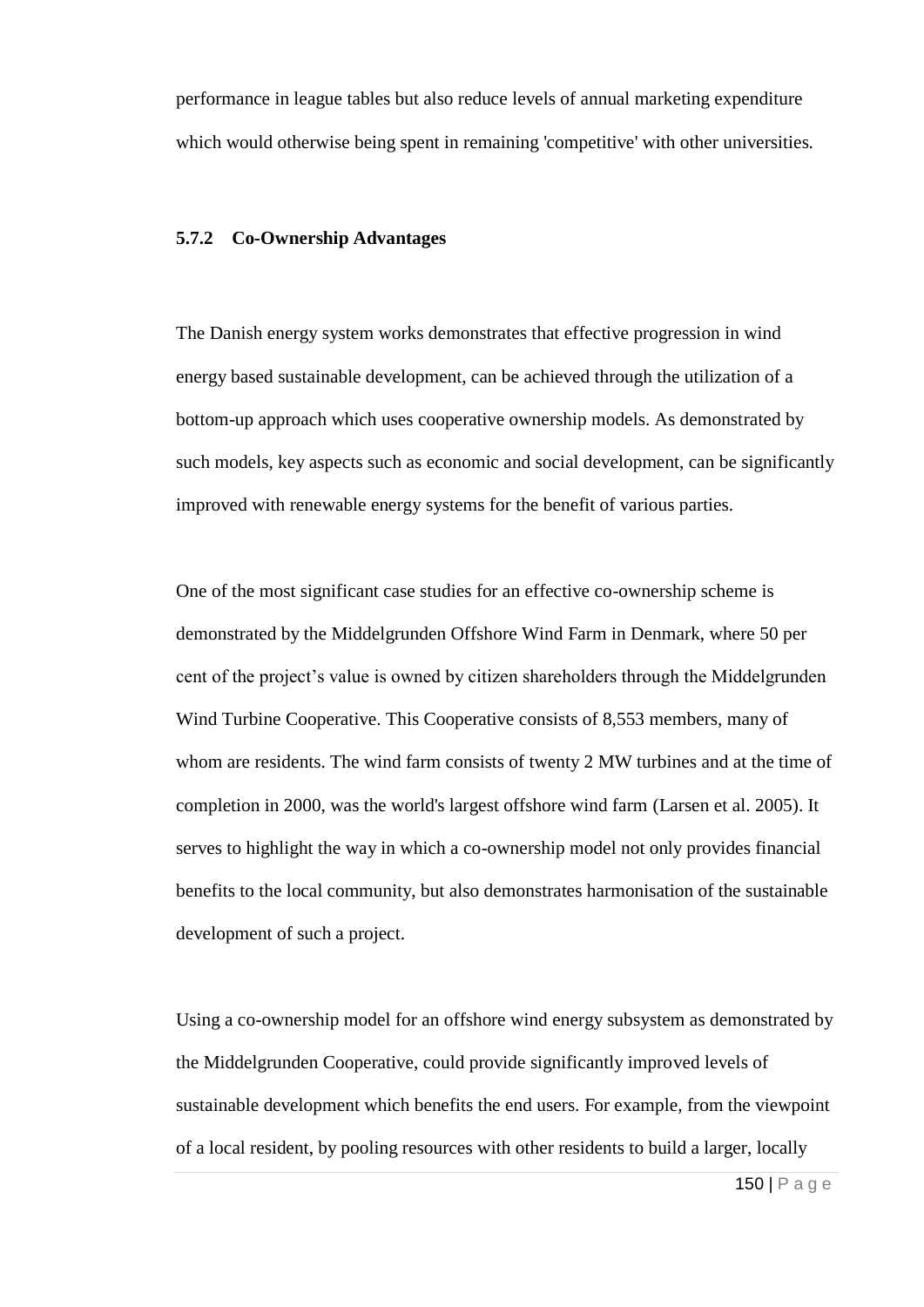focussed subsystem, not only would the individual resident benefit from the economies of scale, but the economic feasibility of such a project would be increased, thus strengthening the security of the resident's investment (Bauwens et al. 2016).

In addition, whilst securing finance for a wind project could be seen as a potential barrier to development due to potential risk for investors and project developers, cooperatives are well suited for ensuring the financial viability of small(er) projects using local sources of financial backing. These can include local fund raising and local entrepreneurs, which are more suitable options when compared to other models that are more reliant on loan schemes and grants (Bauwens et al, 2016).

Furthermore, cooperatives across Europe benefit from a number of funding support mechanisms, such as feed in tariffs (FiTs) etc. Academic argument suggests that through the use of such mechanisms, locally-owned cooperatives are the most likely to profit from decentralized systems, as they would keep both transaction costs and operation costs down. This would be achieved as the end-user point would be shortened and more direct, lowering the cost of the potential risk generated by the subsystem (Mitchell et al, 2006). Through a cooperative ownership model, the associated support mechanisms would provide high investment security for the local community as investors through these lowered transaction costs and the introduction of more predictable cash flows (Courture and Gagnon, 2010). However, it is worth noting that historical evidence from Denmark highlights the changing national policy frameworks which initiated the progressive phasing out of FiTS during the early 2000s. This caused a stark decrease in the percentage growth of capacity in the Danish wind sector (IEA-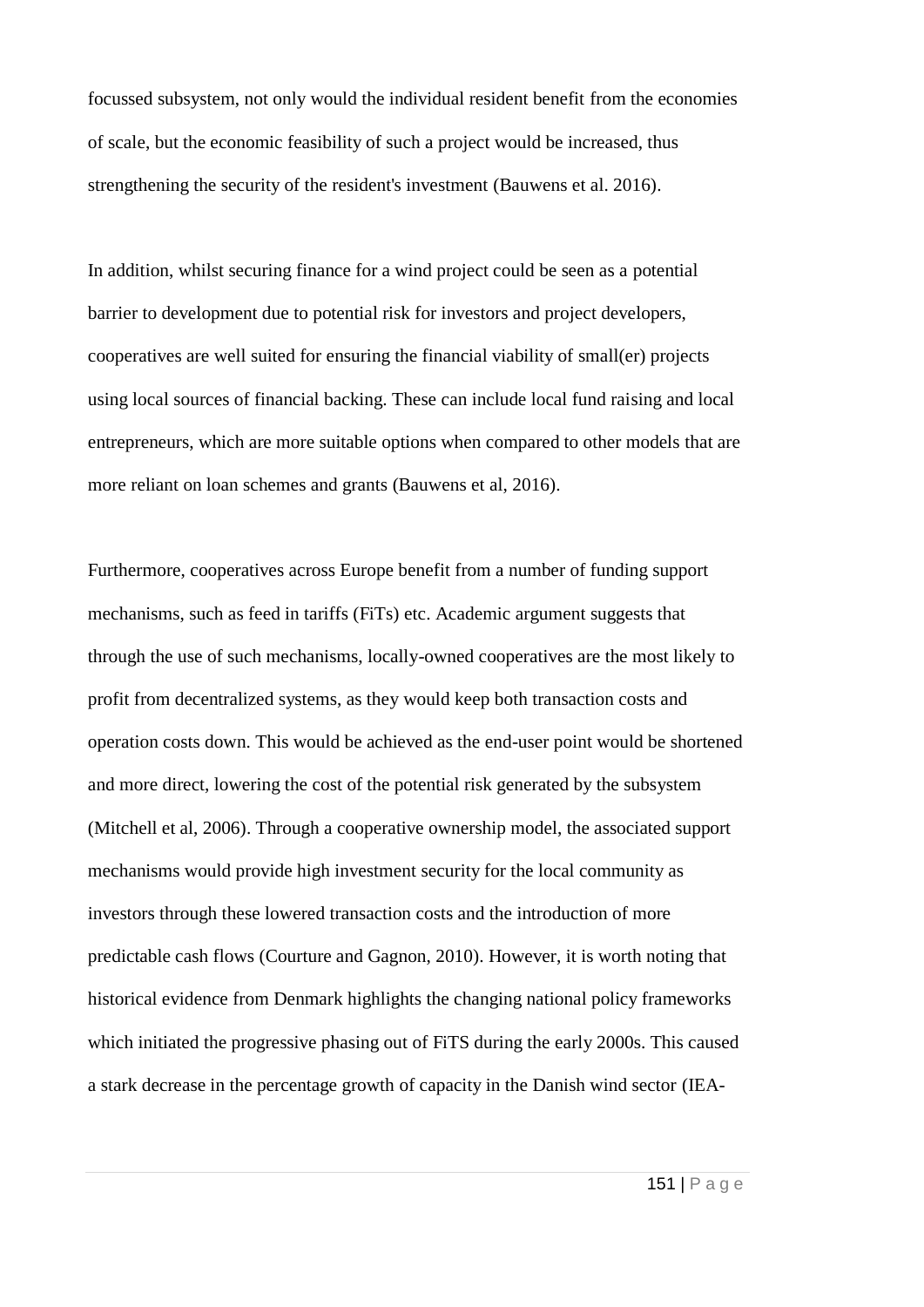RETD, 2016) along with a general shift in levels of government support for community owned wind projects (Meyer and Koefoed, 2003).

From a social perspective, the benefits of a co-ownership approach can include improvements in of procedural justice, benefiting both the local community and planners. Such decentralized co-ownership systems provide the local community with stronger and more meaningful opportunities to participate in the decision-making process (MacArthur, 2013). From the viewpoint of the developer, the chances of having planning consent granted are improved by the more meaningful participation of the community during the planning stages. (McLaren Loring, 2007). As Toke et al. identified, local ownership contributes to overcoming negative attitudes towards wind farm projects, because it helps to create "significant local networks supporting wind farm developments" (2008, p.1144).

A co-ownership scheme can also improve procedural justice during the subsystem's operating timeframe, as the level of end user management throughout its operation promotes both ownership and management from a bottom-up perspective (Huybrechts and Mertens, 2014). As demonstrated by the Danish co-ownership models, it reinforces equality of voting rights on decision making processes. Each shareholder would hold equal voting rights whilst avoiding obstacles to new members, allowing the governance structure to accurately reflect the interests and needs of each shareholder. Similarly, allocation of net income as a return on dividends is capped, demonstrating that the primary objective of such co-ownership schemes, is to provide a fair and equal distribution of return, rather than simple maximisation of profit (Bauwens et al, 2016).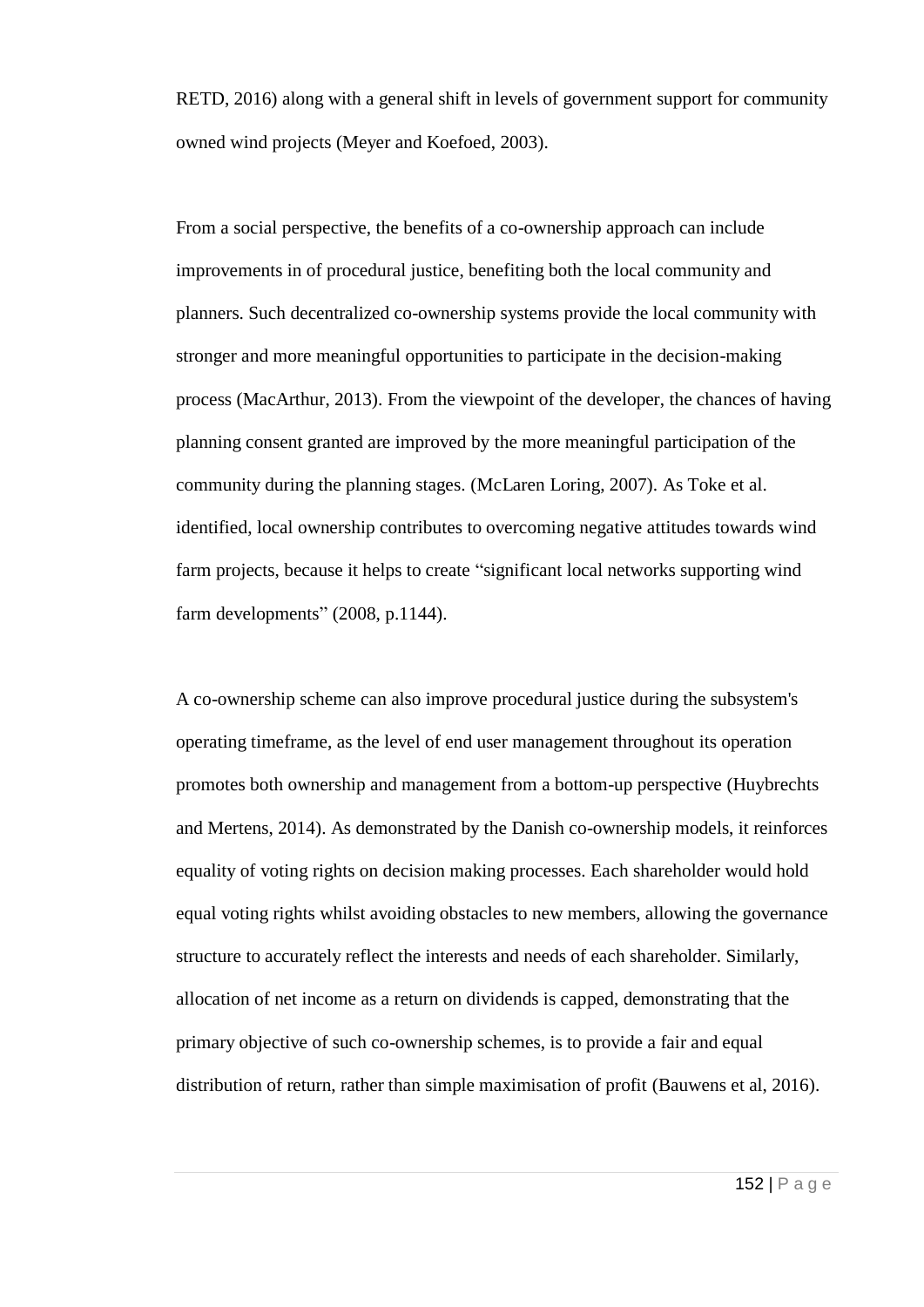Furthermore, relatively recent changes in Danish regulations introduced by the Promotion of Renewable Energy Act 2009, have placed a mandatory obligation to offer for sale at least 20 per cent of the turbine ownership shares to the local residents prior to the commencement of erection (Section 13 (1)). Prior to the introduction of the Renewable Energy Act 2009, there was no mandatory percentage of local shareholders. This further demonstrates the strengthening of centralised Danish government's attitude to shareholder ownership, deviating from a focus of a traditional generic open-market principle to one supporting direct community benefit. Such cooperative models enable smaller participating groups and communities to have greater influence in evolving policy strategies in light of increasing power market competition, which may not otherwise truly reflect the interests of local individuals (Bauwens et al. 2016, p146).

#### **5.7.3 Replication in the UK**

In the UK, a few case studies demonstrate attempts to replicate either co-ownership models or total community ownership models of wind farms, with the majority being onshore. One case study is the Westmill Wind Farm in Oxfordshire, which is the first fully community-owned wind farm in the UK. It consists of five 1.3 MW turbines which supply 2,500 average homes with renewable generated electricity. (Westmill Coop, 2008). Another case study demonstrating a similar co-ownership model, is based on the Scottish island of Gigha. The Heritage Trust set up Gigha Renewable Energy Ltd. (GREL) to purchase, install and operate three VESTAS V27 turbines (more commonly known among the locals as 'the dancing ladies') on the island in 2004. This was the first community owned wind farm in Scotland, and due to the successful installation and operation of the original 'dancing ladies', GREL installed a fourth

153 | P a g e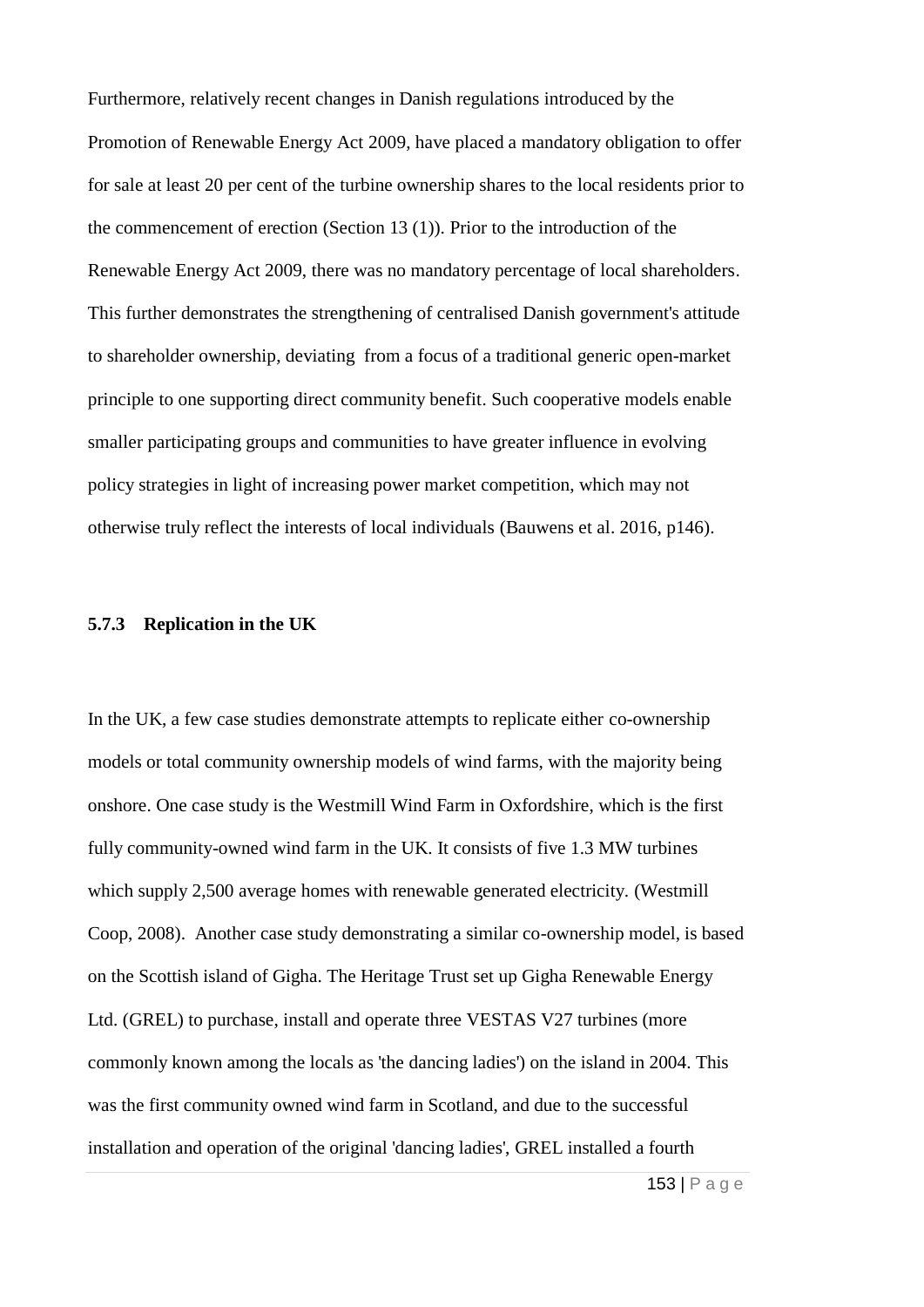Enercon E33 turbine in 2011. This is currently managed by the Gigha Green Power Limited (GGPL) and became operational in 2013. Both the V27 and E33 turbines were accredited through separate funding support mechanisms (the UK's Renewable Obligation Certificate Scheme and FiT Scheme respectively) but both pass profit from sales of power to the Isle of Gigha Heritage Trust, which maintains and improves the island.

Evidence from these case studies demonstrates similar benefits to those derived from the Danish projects. Most notably, public attitudes are more positive towards wind farm developments in areas where local communities have a greater level of direct involvement in the ownership and operation of such developments, than in areas where they do not (Warren and McFadyen, 2010). Similarly, Warren and McFadyen highlight that the introduction of more community ownership models could work to amplify 'preexisting positive attitudes and suppress the negative ones', throughout the development of wind power projects in the UK.(Ibid, p 211) Such a model could therefore assist with the implementation a paradigm shift away from the traditional capitalistic interests of the British energy systems, towards more citizen involvement. In this model, where the population are currently only regarded as generic end-point consumers from a top-down perspective, they would become more conscious 'prosumers', with each individual in a community having greater democratic involvement with the energies they consume (Bauwnes et al. 2016; Schoor et al.2016).

## **5.8 Improving Energy Justice Through Transitioning of Heating Systems**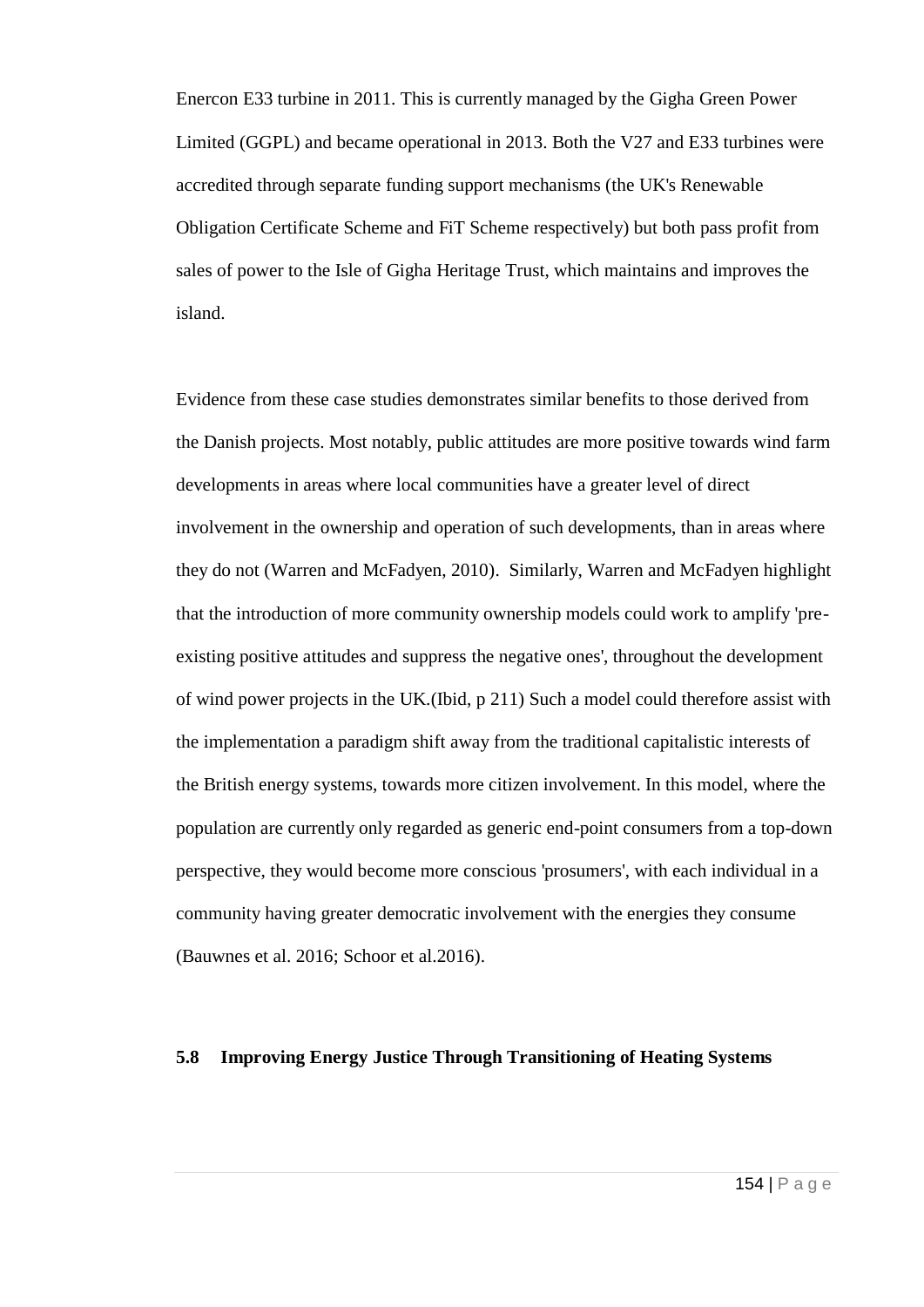Whereas the rate of connection to the electricity transmission and distribution systems is extensive in Europe (mostly 100 per cent) (Worldbank.org, 2018), heat is not typically transported over large distances. Whilst designing a model to convert current heating system practices into low/zero emission systems is beyond the remit of this research, one theoretical option could be the implementation of a district wide residential heating system supported by a decentralized energy grid as discussed above.

Where centralized systems are often illustrated by a linear distributed flow of energy through transmission and distribution, a decentralized energy system is characterised by larger numbers of smaller generating plants and owners/operators. The latter is traditionally comprised of more integration between various energy forms (e.g. electricity, heat and gas).

Recent studies show that in test scenarios where potential renewable energy generation and electrical storage have been designed to operate on a large scale (such as on a community scale), the costs of such systems are more efficiently optimized by generating excess electricity, rather than being designed to purchase or store more electricity (Pensini et al. 2014). As such, any excess energy generated could be refocussed in heating systems such as district heating (Budischak et al. 2013). Those based on heat pumps, would provide lower costs and significant potential CO² reductions (Pensini et al.2014).

Some emphasise that the achievement of UK specific CO² reduction targets via the use of heat pumps, would only be achieved if the UK electricity supply were to be decarbonised at the same time (Gupta and Irving, 2014). Research demonstrates that the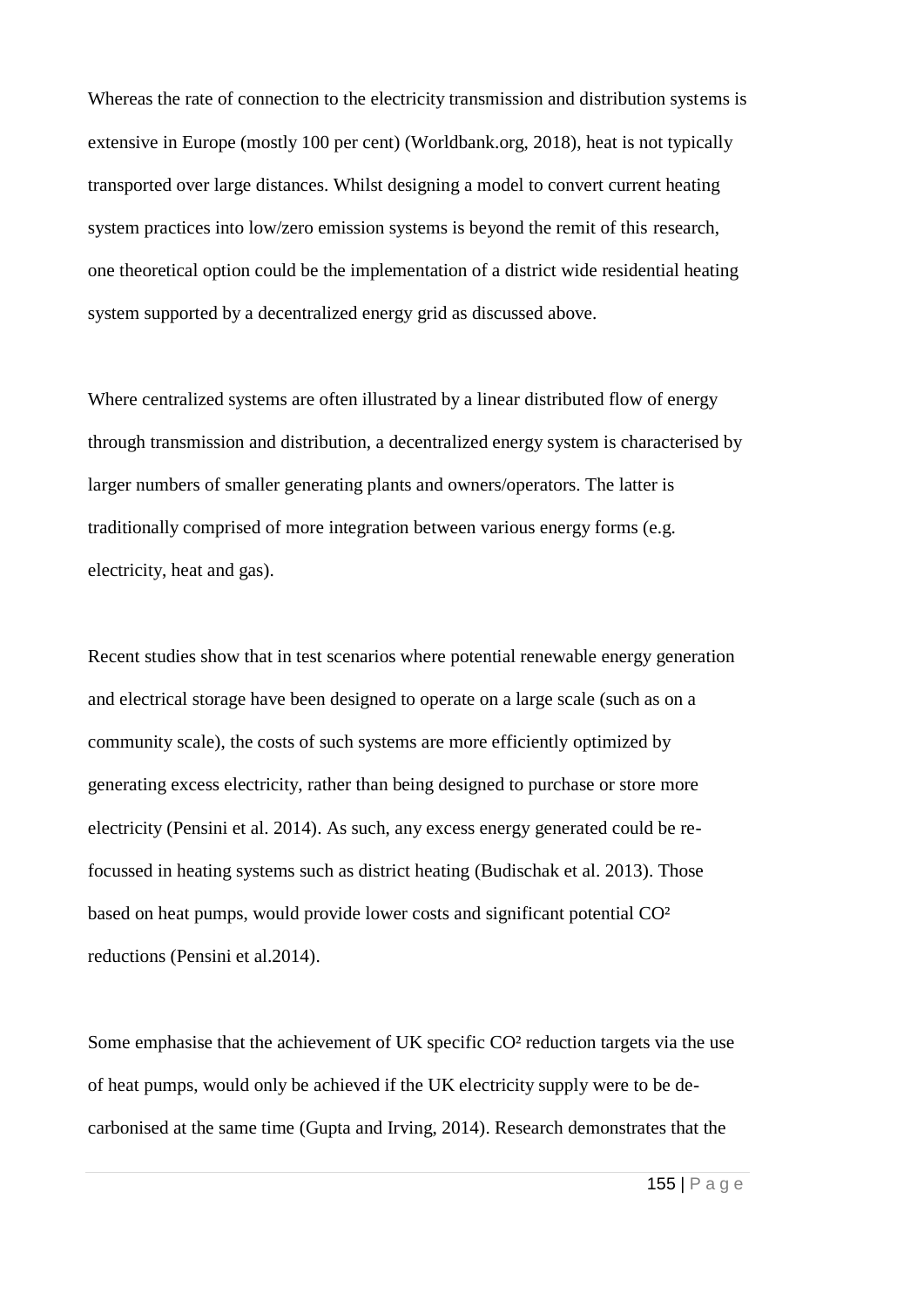use of individual heat pumps in large numbers can support such a requirement through the cost-effective integration of wind power (Hedegaard et al. 2012). This significantly reduces system operating costs, contributing to greater investment in wind power (Hedegaard and Münster, 2013). Further research demonstrates that by utilizing electrically driven heat pumps in a district heating network, efficiency can be further optimised. Bach et al. (2016) highlight this using the Greater Copenhagen district heating system as a case study. Supporting an area over 1,700 square miles populated by over one million people, their case study found that by connecting heat pumps to district heating distribution networks, this resulted in a significantly higher heat production and output.

This is restated by Østergaard and Andersen (2016), who identify that by using a combined district heating and heat pump model, improvements in the system's coefficient of performance can be increased to as much as 10, whilst significantly lowering the district heating system's grid losses and annual operating costs. Such benefits could therefore improve levels of energy justice amongst all households involved, whilst significantly reversing the growing number of UK households that are vulnerable to fuel poverty. Combining improved energy efficiency and overall reduction of energy costs, this would enable households to spend a smaller proportion of their income on heating.

Recent UK policies would particularly benefit from community wide combined heat and energy and district heating system models. In 2014, the Department of Energy and Climate Change (DECC) introduced its 'Community Energy Strategy' (2014) to promote more community energy generation projects, making specific reference to social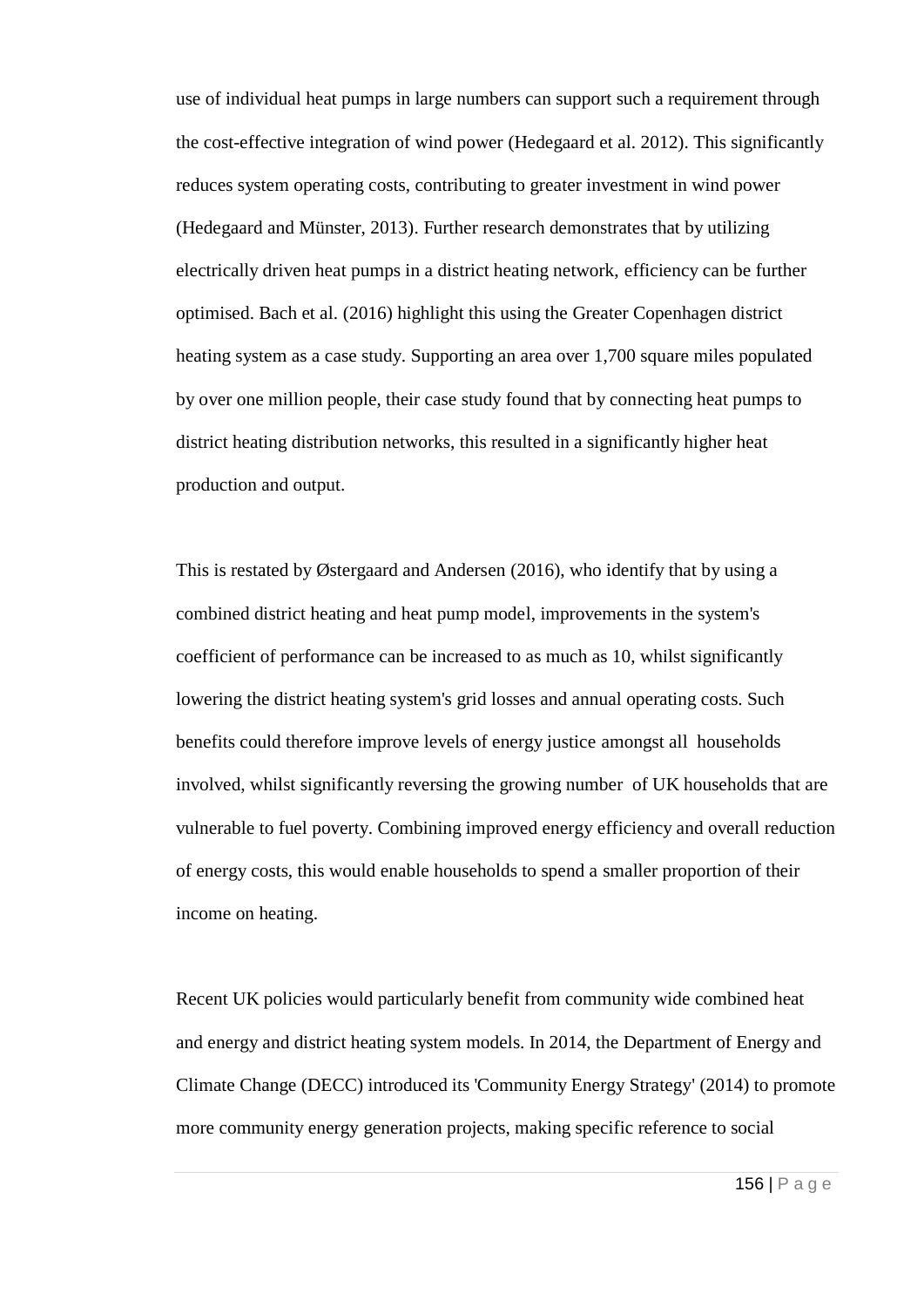housing (DECC, p. 9). Furthermore, the recent Housing and Planning Act 2016 promotes home ownership and boosts the levels of affordable social house building in England. By creating affordable housing that would be more energy and cost effective for the private or social renters, it would allow individuals a greater opportunity to redirect the income otherwise spent on energy, towards purchasing their own property. Simultaneously it would benefit local councils, as whilst meeting obligations under the Housing and Planning Act, utilising such models in local housing estates could reduce council expenditure in both operation/maintenance costs and centralised financial support benefits under the Government's implemented Energy Strategy. Local councils could further benefit from such financial gains, by reinvesting the saved expenditure into various local community improvements.

The case study of Brixton Energy demonstrates how such profits from a renewable energy subsystem can be symbiotically distributed (McCabe et al. 2018). The cooperative based in South London, applied solar photovoltaics (PV) to three developments within a social housing estate. Once profit has been distributed to share interest, it reinvests part of the income from the PV installations into a 'Community Energy Efficiency Fund'. This benefits the council and local community in several ways including increased local energy resilience and security, funding of training, employment of local people and funding community events and workshops (McCabe et al. 2018; Brixton Energy 2018).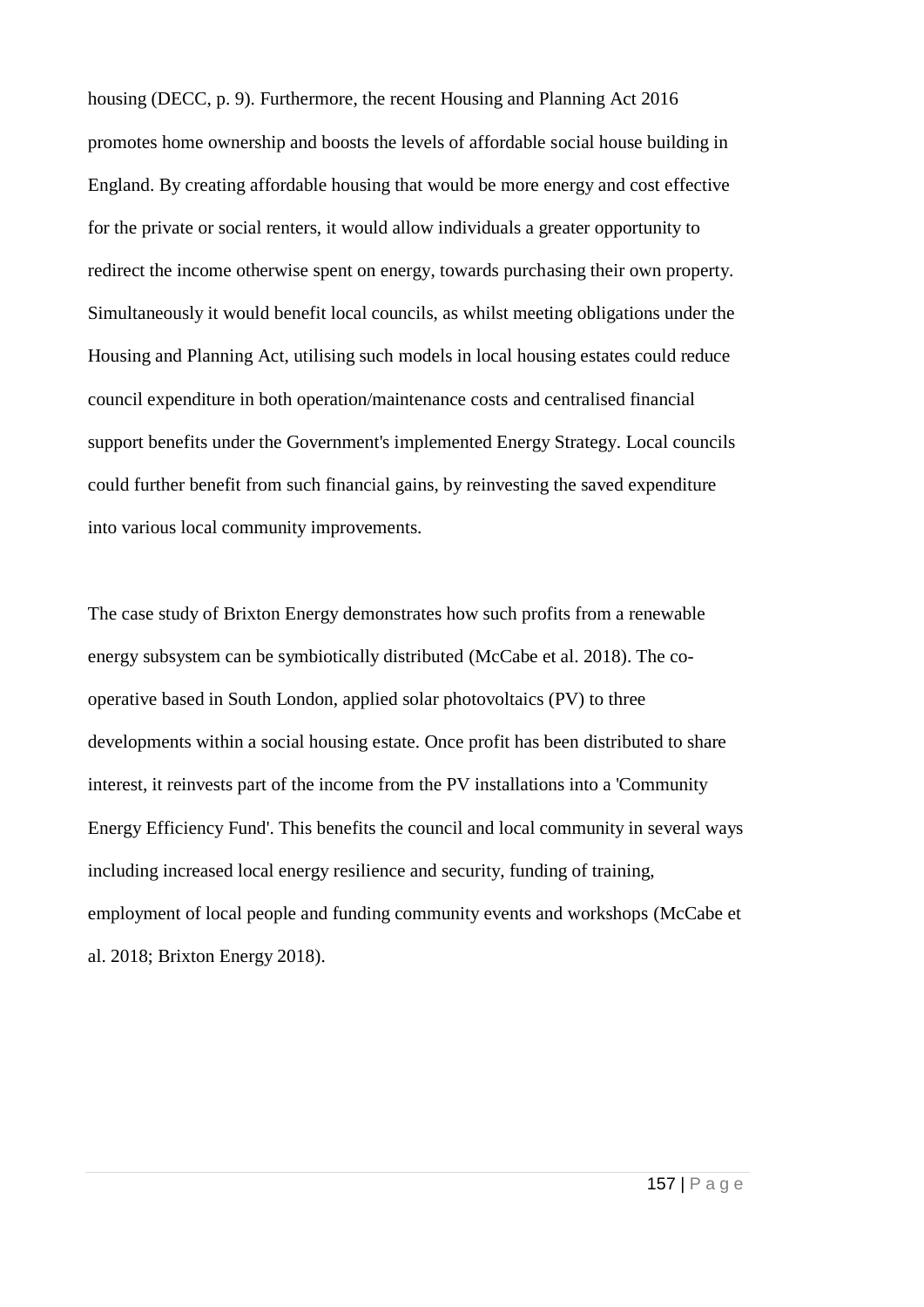## **Conclusion**

This research has illustrated the historical evolution of the definition of sustainable development and has described how this has resulted in a range of interpretations within contemporary sustainability. This resulted in the emergence of discussion surrounding the importance of Brundtland's three individual principles or 'pillars' under his popular definition of sustainable development, and the importance of each within national and regional policies protecting them. The virtue of 'justice' as an overarching feature of contemporary sustainable development, provides a remedy for such conflicting interests, and acts as a means of applying more holistic sustainable development.

This research highlights the ways in which the rights of nature are currently being devalued within society, for relatively short term economic gain. This demonstrates direct contradiction of the environmental pillar of Brundtland's definition. Environmental Impact Assessments are the main method implemented to balance the needs of nature and contemporary industrialization. However uncertainty continues regarding their effectiveness in achieving the desired results of sustainability, specifically in relation to implementing greener sources of energy through the use of offshore wind farms.

Problems such as the ambiguous language used within the statutory definition of EIAs – especially when read with other pieces of legislation such as the Habitats Directive and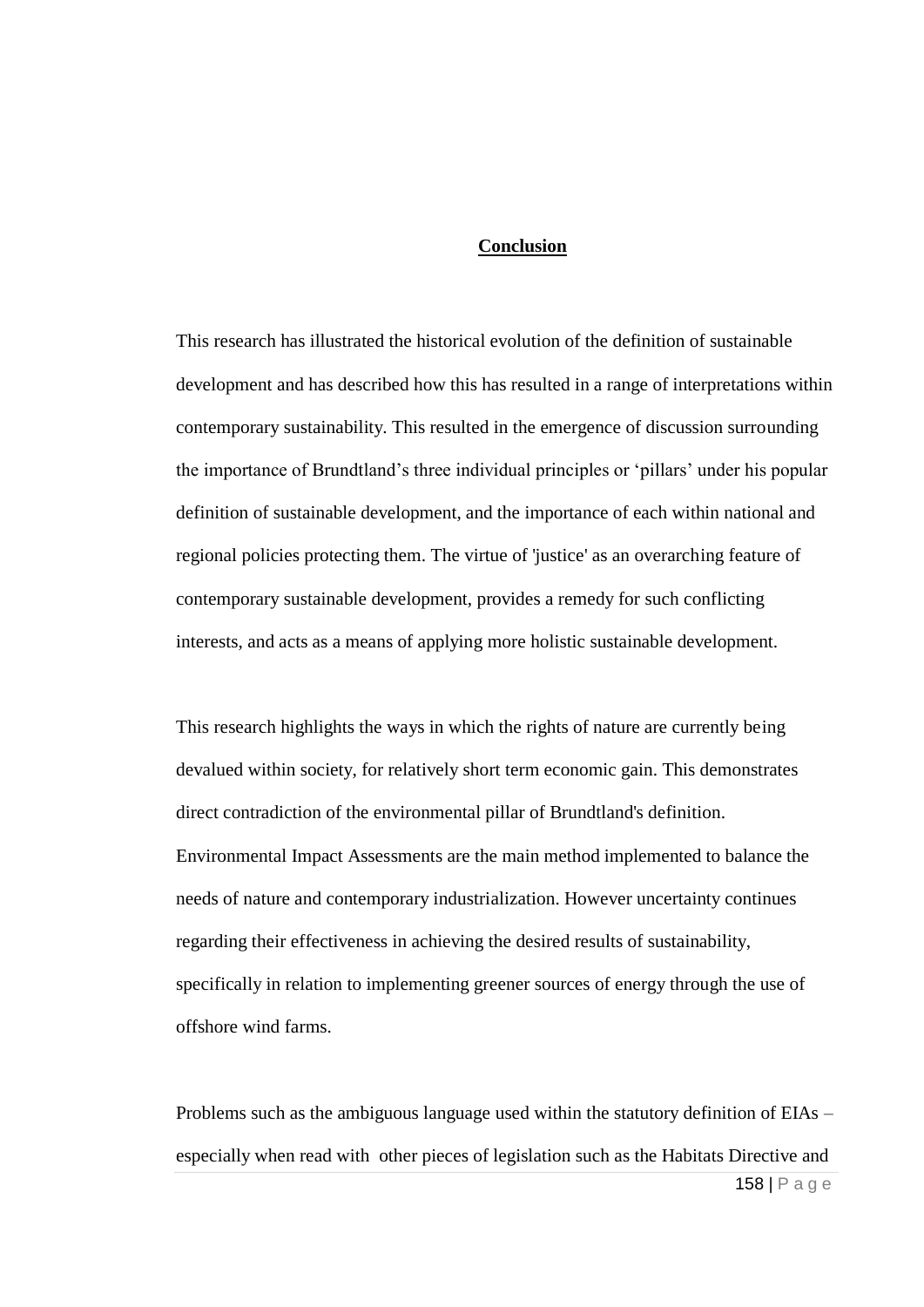the Birds Directive – create uncertainty when attempting to calculate the level of impact of development upon the natural environment. This renders it more difficult to determine the level of (in)justice received by nature and to measure whether a potential project could be deemed truly sustainable. Continued differences of interpretation will therefore complicate the prediction of planning consent success. This will lead to failed applications, increasing financial and time costs for planners. As a result, a clearer, definitive assessment is needed in national policy, when evaluating ecological impact by NSIPs. This would reduce uncertainty within planning applications, as they would be supported by the increased consideration and evaluation of ecologically favoured strategies, when designing and implementing energy projects.

The review and analysis carried out as part of this research, highlight key issues from both top-down and bottom-up perspectives involved with the application of environmental justice within the energy sector. This has involved the examination of a range of components from academic definitions of environmental justice theory. Evidence suggests that there is a growing trend within the UK, of compounded environmental injustices arising within coastal communities, when attempting to achieve sustainable development goals. Injustices such as inadequate or totally lacking individual and/or community involvement, during the procedural and administrative phases of the planning and implementation stages of nationally significant offshore infrastructure projects.

Additional evidence demonstrates that current national and regional energy policies are producing increased numbers of households qualifying as fuel poor, due to increasing costs of energy bills coupled with outdated and inefficient residential heating systems.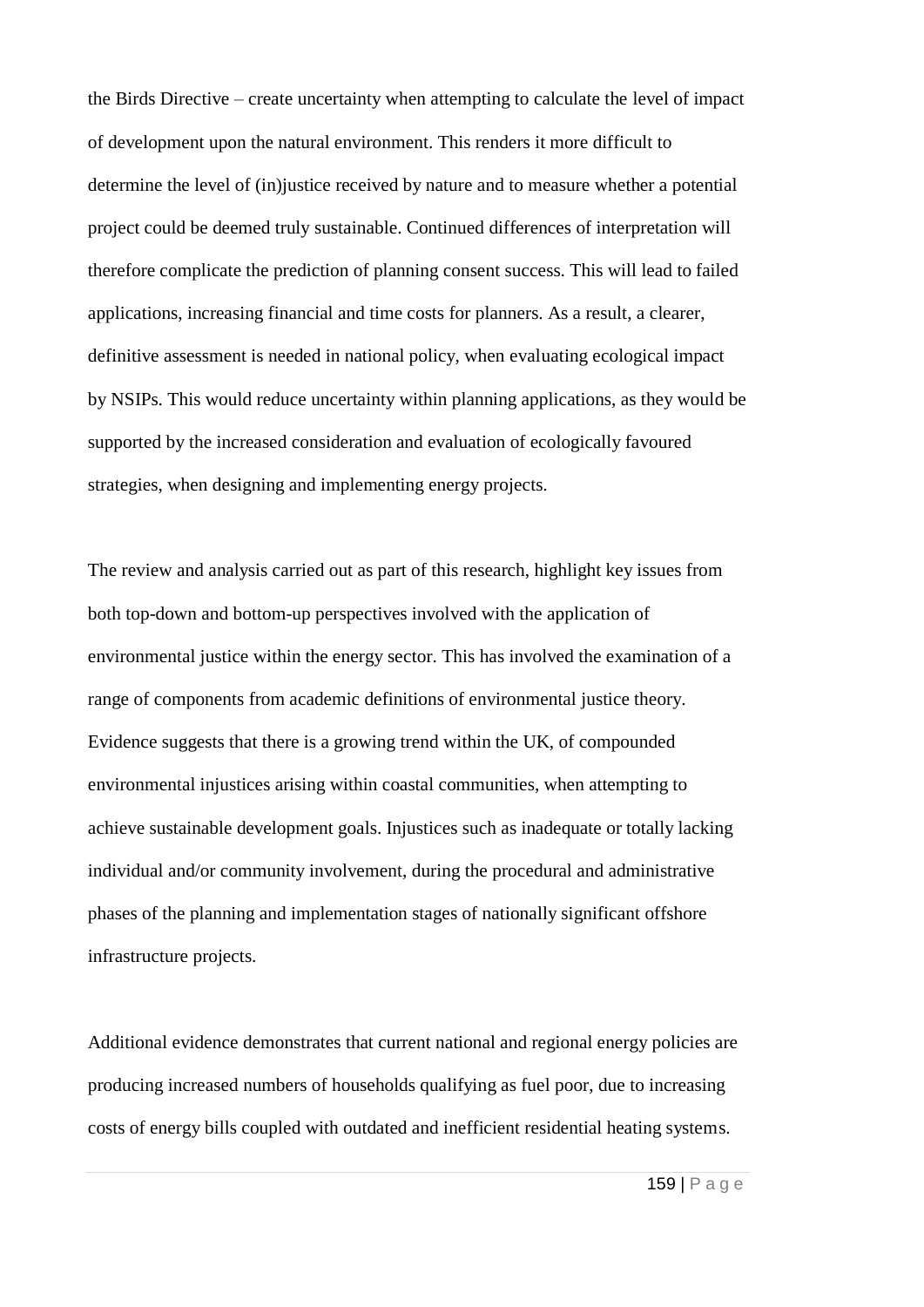Furthermore, not only are the numbers of households falling into fuel poverty increasing, but the gap between those who are and are not deemed as fuel poor is becoming larger. This creates greater social divisions of inequity throughout the UK, whilst the benefits of energy infrastructures are limited to a privileged minority of society.

Theoretical analysis provided by this research, supports the introduction of a regional energy subsystem, supported by a conceptual framework of energy autarky. This demonstrates how in coastal communities suffering from a wide range of disadvantages (including social and economic deprivation, depopulation, unemployment, dilapidated housing, weak levels of infrastructure and service provisions as a result of deindustrialization), the growing trends of environmental, energy, and social injustices could be reversed, whilst directly contributing towards the UK's national  $CO<sub>2</sub>$  reduction targets.

Evidence of projects implemented in Denmark, demonstrate how such autarkic framework-based wind projects can significantly improve regional levels of sustainable development, on both an intergenerational and intragenerational basis. Furthermore, those projects utilizing some form of cooperative ownership model demonstrate how economic and social development can be significantly improved on a community level.

The additional achievement of improved regional sustainable development could be provided through such a framework, by implementing floating wind turbines instead of fixed monopole turbines. This would eliminate threats to marine biodiversity from the installation and decommissioning processes traditionally associated with the latter. As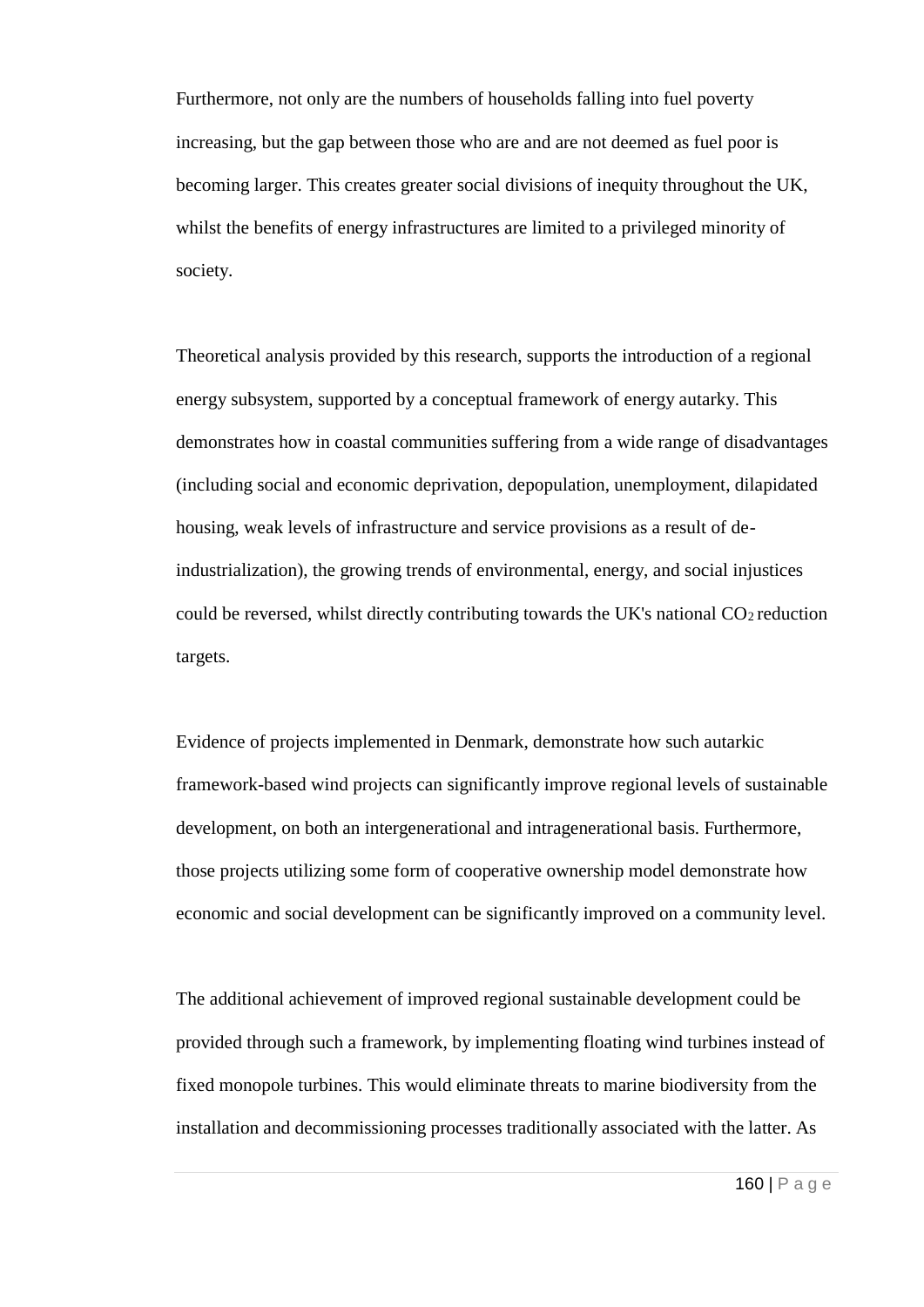similarly highlighted, floating turbines also bring financial benefits to developers through potential savings on the time and costs usually associated with monopole wind farm construction.

However, despite the theoretical advantages highlighted within this research, the lack of existing research into any community-owned NSIP, suggests that their actual contributions towards a more cohesive form of sustainable development, will be difficult to assess. Arguably, such a project would warrant greater attention on the basis of its potential reward. Further research is necessary in order to draw clearer conclusions. This would potentially involve a series of monitoring programmes during a time frame before, during and after installation of such a NSIP which is subject to the co-ownership model. This would assess its genuine viability using the community as a test subject and could provide the foundations for the design of a framework capable of achieving better levels of sustainable development than ever before.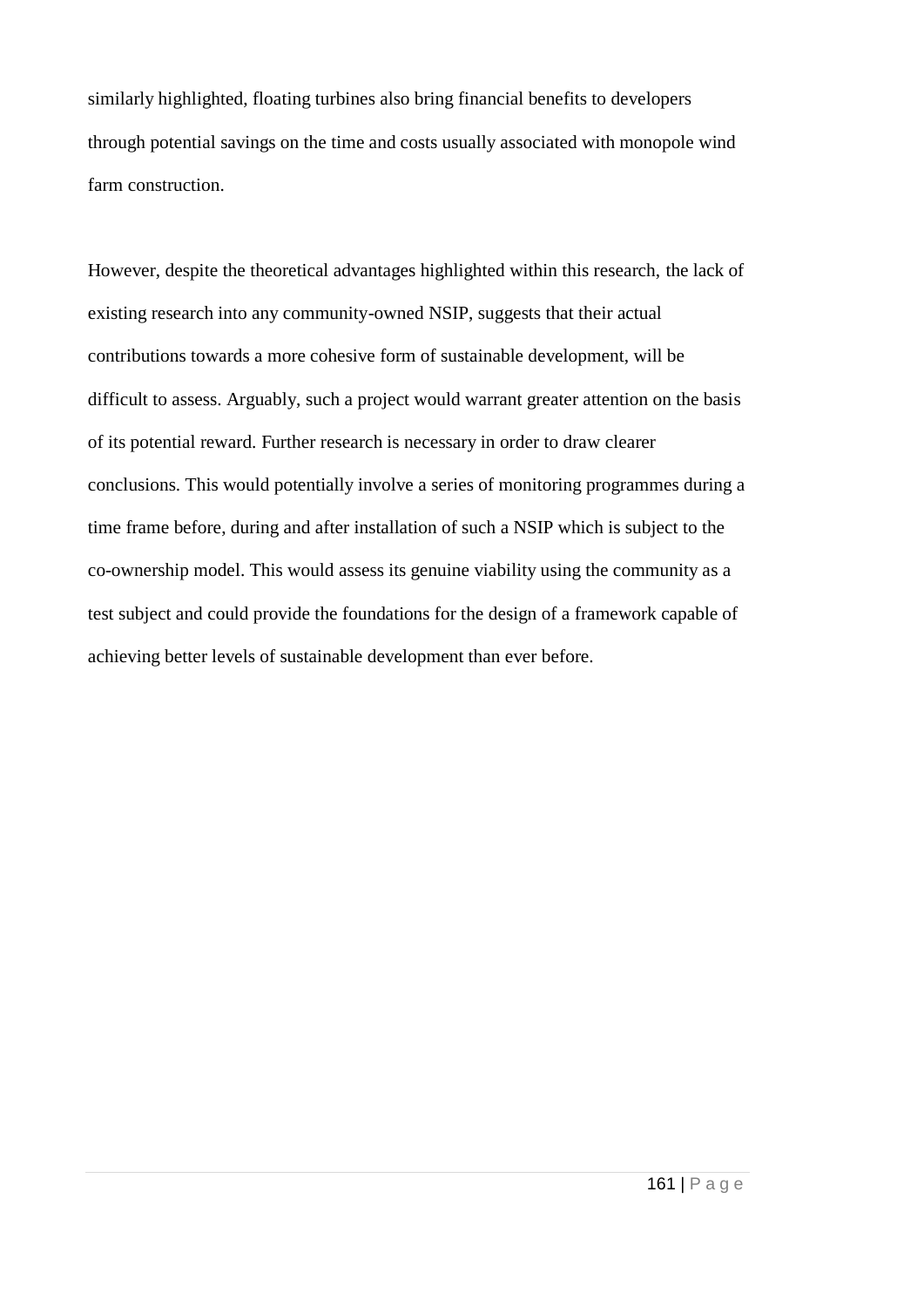# **Reference List**

Abram, N., McGregor, H., Tierney, J., Evans, M., McKay, N. and Kaufman, D. (2017). Corrigendum: Early onset of industrial-era warming across the oceans and continents. *Nature*, 545(7653), pp.252-252.

Adger, W. (2001). Scales of governance and environmental justice for adaptation and mitigation of climate change. *Journal of International Development*, 13(7), pp.921-931. Adler, N. (2000). An international perspective on the barriers to the advancement of women managers, *Applied Psychology: An International Review*, 42, pgs. 289–300 Agyeman, J. and Evans, B. (2003) Just sustainability: The emerging discourse of environmental justice in Britain. *The Geographical Journal* 170(2):155–164 Aitken, M. (2010). Why we still don't understand the social aspects of wind power: A critique of key assumptions within the literature. *Energy Policy*, 38(4), pp.1834-1841. Alcamo, J. Campbell, B.M. Luckert, M.K. Mutamba, M. (2003) Ecosystems and

Human Well-being: A Framework for Assessment. A Report of the Conceptual Framework Working Group of the Millennium Ecosystem Assessment [MA]. Island Press. Available at:

<http://www.millenniumassessment.org/documents/document.356.aspx.pdf> Allen, R. (2009). *The British Industrial Revolution in Global Perspective*. Cambridge: Cambridge University Press.

Alston, D. and Bullard, R. (1990). *We speak for ourselves*. Washington, D.C.: Panos Institute

Ambrose, A. McCarthy, L. and Pinder, J. (2016). Energy (In)Efficiency: what tenants expect and endure in private rented housing. Final Report. [online] Sheffield: Centre for Regional Economic and Social Research. Available at:

[https://www4.shu.ac.uk/research/cresr/sites/shu.ac.uk/files/energy-inefficiency-private](https://www4.shu.ac.uk/research/cresr/sites/shu.ac.uk/files/energy-inefficiency-private-rented-housing-final-report.pdf)[rented-housing-final-report.pdf](https://www4.shu.ac.uk/research/cresr/sites/shu.ac.uk/files/energy-inefficiency-private-rented-housing-final-report.pdf)

Arnstein, S. (1969) A Ladder of Citizen Participation. *Journal of the American Planning Association*, Vol. 35, No. 4, pp. 216-224

Ascough, J., Maier, H., Ravalico, J. and Strudley, M. (2008). Future research challenges for incorporation of uncertainty in environmental and ecological decision-making. *Ecological Modelling*, 219(3-4), pp.383-399.

Atkins, P. (2010) *The Laws of Thermodynamics: A Very Short Introduction.* Oxford University Press. ISBN: 9780199572199)

Ayres, R.U.; van den Bergh, J.C.J.M.; Gowdy, J.M. (1998) *Viewpoint: Weak versus Strong Sustainability*; Tinbergen Institute Discussion Papers; Tinbergen Institute: Amsterdam, The Netherlands; pp. 98-103.

Bach, B., Werling, J., Ommen, T., Münster, M., Morales, J. and Elmegaard, B. (2016). Integration of large-scale heat pumps in the district heating systems of Greater Copenhagen. *Energy*, 107, pp.321-334.

Baland, J. and Platteau, J. (1999). The Ambiguous Impact of Inequality on Local Resource Management. *World Development,* 27(5), pp.773-788.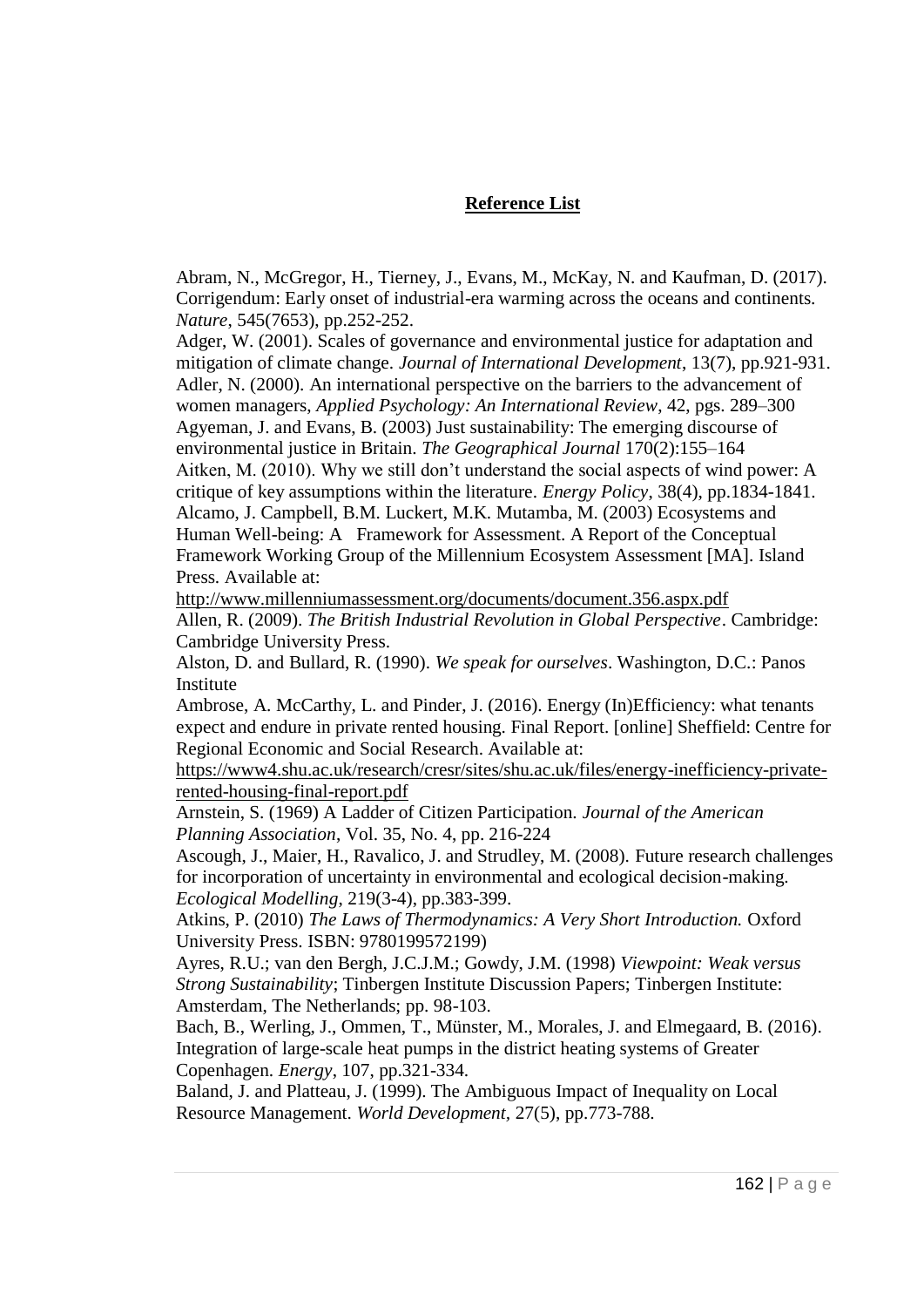Band, W., (2011). *Using a Collision Risk Model to Assess Bird Collision Risks for Offshore Windfarms*. SOSS Report, The Crown Estate, London. <http://www.bto.org/science/wetland-and-marine/soss/projects>

Barnes, M. Butt, S. & Tomaszewski, W. (2010). *The Duration of Bad Housing and Living Standards of Children in Britain.* Housing Studies, 26(1), pp. 155-176. doi: 10.1080/02673037.2010.512749

Barry, J. (1996). 'Sustainability, Political Judgement and Citizenship: Connecting Green Politics and Democracy' in B. Doherty and M. de Geus (eds), *Democracy and Green Political Thought – Sustainability, Rights and Citizenship*. London: Routledge Bartelmus, P. (1986). *Environment and development*. Boston: Allen & Unwin.

Bauwens, T., Gotchev, B. and Holstenkamp, L. (2016). What drives the development of community energy in Europe? The case of wind power cooperatives. *Energy Research & Social Science*, 13, pp.136-147.

Bell, D., Gray, T. and Haggett, C. (2005). The 'Social Gap' in Wind Farm Siting Decisions: Explanations and Policy Responses. *Environmental Politics*, 14(4), pp.460- 477.

Bevan, T. Actuanza, J. Feldman, S. Tweet, E. (2006). Addressing Sustainability for Major Transportation Projects: Seattle Mercer Corridor Case Study. *Proceedings of the 83rd Transportation Research Board Annual Meeting*. Washington, D.C.: Transportation Research Board.

Birnie, P.W, Boyle, A. and Redgwell, C. 2009. International Law and The Environment. 1st ed. Oxford: Oxford University Press.

Blackaby, D. (2002). White/ethnic minority earnings and employment differentials in Britain: evidence from the LFS. *Oxford Economic Papers*, 54(2), pp.270-297

Boardman, B., Bullock, S., McLaren, D. and Meacher, M. (1999). *Equity and the environment: Guidelines for Green and Socially Just Government*. London: Catalyst with Friends of the Earth.

Boddice, R. (2011). *Anthropocentrism: Human, Animals, Environments*. 1st ed. Leiden: Brill.

Bohnsack, J.A., Sutherland, D.L., (1985). Artificial reef research: a review with recommendations for future priorities. *Bull. Mar. Sci*. 37, 11-39

Boyce, J.K., Narain, S., & Stanton, E.A., (2007). *Reclaiming Nature: Environmental Justice and Ecological Restoration*. London. Athem Press

Boyd, J. and Banzhaf, S. (2007). What are ecosystem services? The need for standardized environmental accounting units. *Ecological Economics*, 63(2-3), pp.616- 626.

Brechin, S., Wilshusen, P., Fortwangler, C. and West, P. (2002). Beyond the Square Wheel: Toward a More Comprehensive Understanding of Biodiversity Conservation as Social and Political Process. *Society & Natural Resources*, 15(1)

Brixtonenergy.co.uk. (2018). *Brixton Energy | Power to, for and by the people!.* [online] Available at:<https://brixtonenergy.co.uk/>

Broekel, T. and Alfken, C. (2015). Gone with the wind? The impact of wind turbines on tourism demand. Energy Policy, 86, pp.506-519.

Brulle, R.J. (2000). *Agency, Democracy and Nature: The US Environmental Movement from a Critical Theory Perspective*, Cambridge, MA and London: The MIT Press

Brundtland, G.H. World Commission on Environment and Development, *Our Common Future* (Oxford University Press 1987)

Budischak C., Sewell, D., Thomson, H., Mach, L., Veron, D.E., Kempton, W. Cost minimized combinations of wind power, solar power and electrochemical storage, powering the grid up to 99.9% of the time. *J Power Sources* 2013;225:60–74.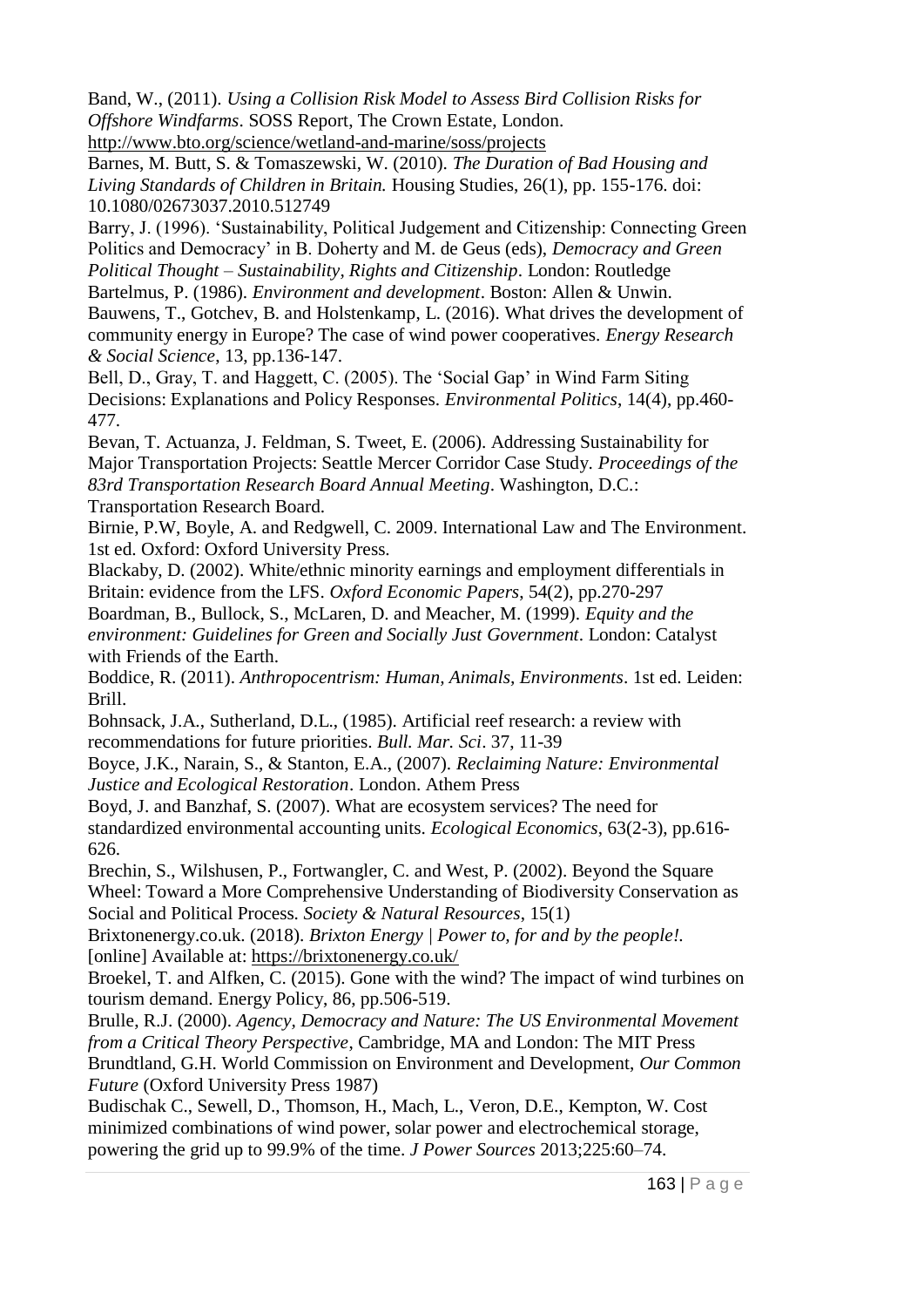Bullard, R. (1999). Dismantling Environmental Racism in the USA. *Local Environment*, 4(1), pp.5-19.

Bullard, R. 'Environmental Justice in the 21st Century' in Dryzek, J. and Schlosburg, D. (2005) *Debating the Earth* (Oxford: Oxford University Press, pp.322–356.

Caldeira, K., Jain, A.K., Hoffert, M.I., (2003) Climate Sensitivity Uncertainty and the Need for Energy Without CO<sub>2</sub> Emission. *Science*, Vol. 299, Issue 5615, pp. 2052-2054 Campbell-Lendrum, D. and Corvalán, C. (2007). Climate Change and Developing-Country Cities: Implications For Environmental Health and Equity. *Journal of Urban Health*, 84(S1), pp.109-117

Carson, R. (1962). *Silent spring*. Boston: Houghton Mifflin ; Cambridge, Mass.: Riverside Press, Boston

Casten T.R. 'Recycling energy to reduce costs and mitigate climate change' In: McCracken MC, Moore F, Topping JC, Jr. (2008) *Sudden and Disruptive Climate Change: Exploring the Real Risks and How We Can Avoid Them*. London, UK: Earthscan;

Castro, J. J., Santiago, J. A. & Santana-Ortega, A. T. (2002). A general theory on fish aggregation to floating objects: an alternative to the meeting point hypothesis. *Reviews in Fish Biology and Fisheries* 11, 255–277.

Castro-Santos, L., Filgueira-Vizoso, A., Carral-Couce, L. and Formoso, J. (2016). Economic feasibility of floating offshore wind farms. *Energy*, 112, pp.868-882. Catton, W. R. Jr and Dunlap, R. E. (1978). Environmental Sociology: A New Paradigm. *The American Sociologist*, 13: 41-9

Cavazzi, S. and Dutton, A. (2016). An Offshore Wind Energy Geographic Information System (OWE-GIS) for assessment of the UK's offshore wind energy potential. *Renewable Energy*, [online] 87, pp.212-228. Available at:

[http://file:///C:/Users/User/Documents/MRES/MRES%20Articles%20&%20Journals/R](http://file/C:/Users/User/Documents/MRES/MRES%20Articles%20&%20Journals/Remedy%20Proposals/An%20Offshore%20Wind%20Energy%20Geographic%20Information%20System%20(OWE-GIS).pdf) [emedy%20Proposals/An%20Offshore%20Wind%20Energy%20Geographic%20Inform](http://file/C:/Users/User/Documents/MRES/MRES%20Articles%20&%20Journals/Remedy%20Proposals/An%20Offshore%20Wind%20Energy%20Geographic%20Information%20System%20(OWE-GIS).pdf) [ation%20System%20\(OWE-GIS\).pdf.](http://file/C:/Users/User/Documents/MRES/MRES%20Articles%20&%20Journals/Remedy%20Proposals/An%20Offshore%20Wind%20Energy%20Geographic%20Information%20System%20(OWE-GIS).pdf)

Chamberlain, D., Rehfisch, M., Fox, A., Desholm, M. And Anthony, S. (2006). The effect of avoidance rates on bird mortality predictions made by wind turbine collision risk models. *Ibis*, 148, pp.198-202.

Chan, K., Anderson, E., Chapman, M., Jespersen, K. and Olmsted, P. (2017). Payments for Ecosystem Services: Rife with Problems and Potential—For Transformation Towards Sustainability. *Ecological Economics*, 140, pp.110-122.

Chicco, G. Mancarella, P. (2009). Distributed multi-generation: a comprehensive view. *Renewable and Sustainable Energy Reviews* 2009;13(3):535–51

Chiesura, A. and de Groot, R. (2003). Critical natural capital: a socio-cultural perspective. *Ecological Economics*, 44(2-3), pp.219-231.

Christie, N., Smyth, K., Barnes, R. and Elliott, M. (2014). Co-location of activities and designations: A means of solving or creating problems in marine spatial planning?. *Marine Policy*, 43, pp.254-261.

Chowdhury, P. and Samuel, M. (2014). Artificial neural networks: a tool for understanding green consumer behaviour. *Marketing Intelligence & Planning*, 32(5), pp.552-566.

Clapp, B. (2014). *Environmental History of Britain since the Industrial Revolution, An*. Hoboken: Taylor and Francis.

Corcoran, H. and Smith, K. (2016). *Hate Crime, England and Wales, the Home Office, 2015/16*. [online] Available at: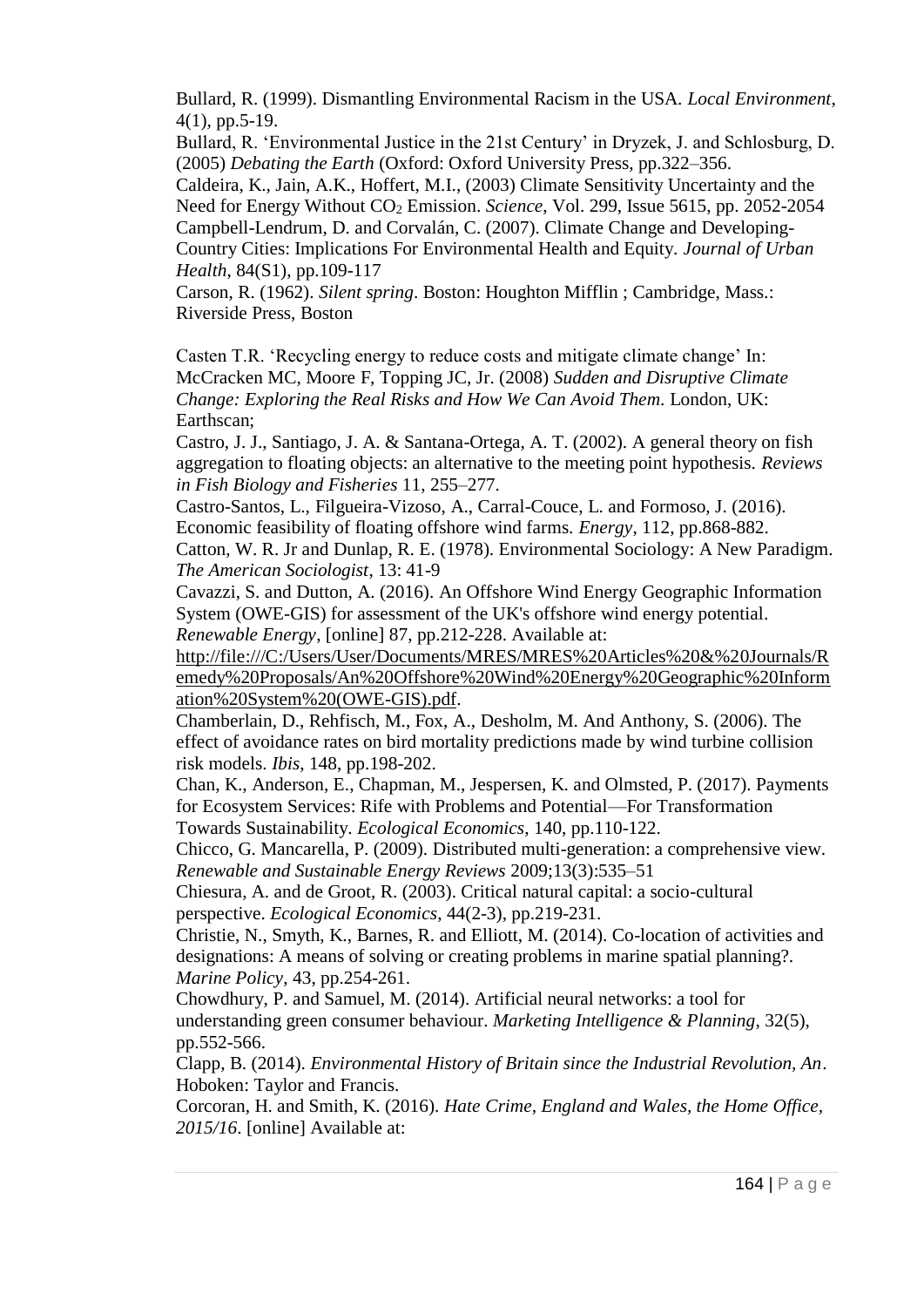[https://www.gov.uk/government/uploads/system/uploads/attachment\\_data/file/559319/h](https://www.gov.uk/government/uploads/system/uploads/attachment_data/file/559319/hate-crime-1516-hosb1116.pdf) [ate-crime-1516-hosb1116.pdf](https://www.gov.uk/government/uploads/system/uploads/attachment_data/file/559319/hate-crime-1516-hosb1116.pdf)

Cohen, A. (1985) *The Social Construction of Community*. Tavistock,London Cook, K. (2011). Biodiversity and climate change: some emerging legal issues. In: *Sustainable Development in an Age of Austerity*. [online] UKELA, pp.208 - 216 Cook, A.S.C.P., Johnston, A., Wright, L.J., Burton, N.H.K., 2012. *A Review of Flight Heights and Avoidance Rates of Birds in Relation to Offshore Wind Farms*. Crown

Estate Strategic Ornithological Support Services. Project SOSS-02. <http://www.bto.org/science/wetland-and-marine/soss/projects>

Corfe, S. Social Market Foundation (2017). *Living on the edge: Britain's coastal communities*. [online] London. Available at: [http://www.smf.co.uk/wp](http://www.smf.co.uk/wp-content/uploads/2017/09/Living-on-the-edge.pdf)[content/uploads/2017/09/Living-on-the-edge.pdf](http://www.smf.co.uk/wp-content/uploads/2017/09/Living-on-the-edge.pdf)

Council of Europe, PA, (1999) Future Action to Be Taken by the Council of Europe in the Field of Environment Protection, Text Adopted, Rec 1431; notably para 8Xx Council of Europe, PA,(2003) Ordinary Sess (Third Part), Environment and Human Rights, Doc 9791, Rec 1614.

Council of Europe, PA, (2009) Ordinary Sess (Fourth Part), Drafting an Additional Protocol to the European Convention on Human Rights Concerning the Right to a Healthy Environment, Doc 12003, Rec 1885 at para 10

Couture, T. and Gagnon, Y. (2010). An analysis of feed-in tariff remuneration models: Implications for renewable energy investment. *Energy Policy*, 38(2), pp.955-965.

Cox, J. (2010). Beyond Frames: Recovering the Strategic in Climate Communication. *Environmental Communication*, 4(1), pp.122-133.

Crist, J. and Routledge, P. (1994). Terrains of Resistance: Nonviolent Social Movements and the Contestation of Place in India. *Contemporary Sociology*, 23(4), p.544.

Critchley, R., Gilbertson, J., Grimsley, M. and Green, G. (2007). Living in cold homes after heating improvements: Evidence from Warm-Front, England's Home Energy Efficiency Scheme. *Applied Energy*, 84(2), pp.147-158.

Crowther, T.W. et al. (2016) Quantifying global soil carbon losses in response to warming. *Nature* volume 540, 104-108

Dalby, S. and Mackenzie, F. (1997). Reconceptualising local community: environment, identity and threat. *Area*, 29(2), pp.99-108.

Data.worldbank.org. (2018). *Access to electricity (% of population) | Data*. [online] Available at:<https://data.worldbank.org/indicator/EG.ELC.ACCS.ZS>

De Groot, R., Van der Perk, J., Chiesura, A. and van Vliet, A. (2003). Importance and threat as determining factors for criticality of natural capital. *Ecological Economics*, 44(2-3), pp.187-204.

del Rio, P., Burguillo, M. (2008). An empirical analysis of the impact of renewable energy deployment on local sustainability. *Renewable and Sustainable Energy Reviews*;13(6-7):1314–25.

Dempster, T. (2005). Temporal variability of pelagic fish assemblages around fish aggregation devices: biological and physical influences. *Journal of Fish Biology*, 66(5), pp.1237-1260.

Department for Business, Energy and Industrial Strategy [DBEIS] (2017). *Annual Fuel Poverty Statistics Report (2015 Data) (England)*. [online] Available at:

[https://www.gov.uk/government/uploads/system/uploads/attachment\\_data/file/639118/F](https://www.gov.uk/government/uploads/system/uploads/attachment_data/file/639118/Fuel_Poverty_Statistics_Report_2017_revised_August.pdf) [uel\\_Poverty\\_Statistics\\_Report\\_2017\\_revised\\_August.pdf](https://www.gov.uk/government/uploads/system/uploads/attachment_data/file/639118/Fuel_Poverty_Statistics_Report_2017_revised_August.pdf)

Department for Business, Energy and Industrial Strategy [DBEIS] ( (2018) *Annual Fuel Poverty Statistics Report, 2018* (2016 Data) England. National Statistics. Available at: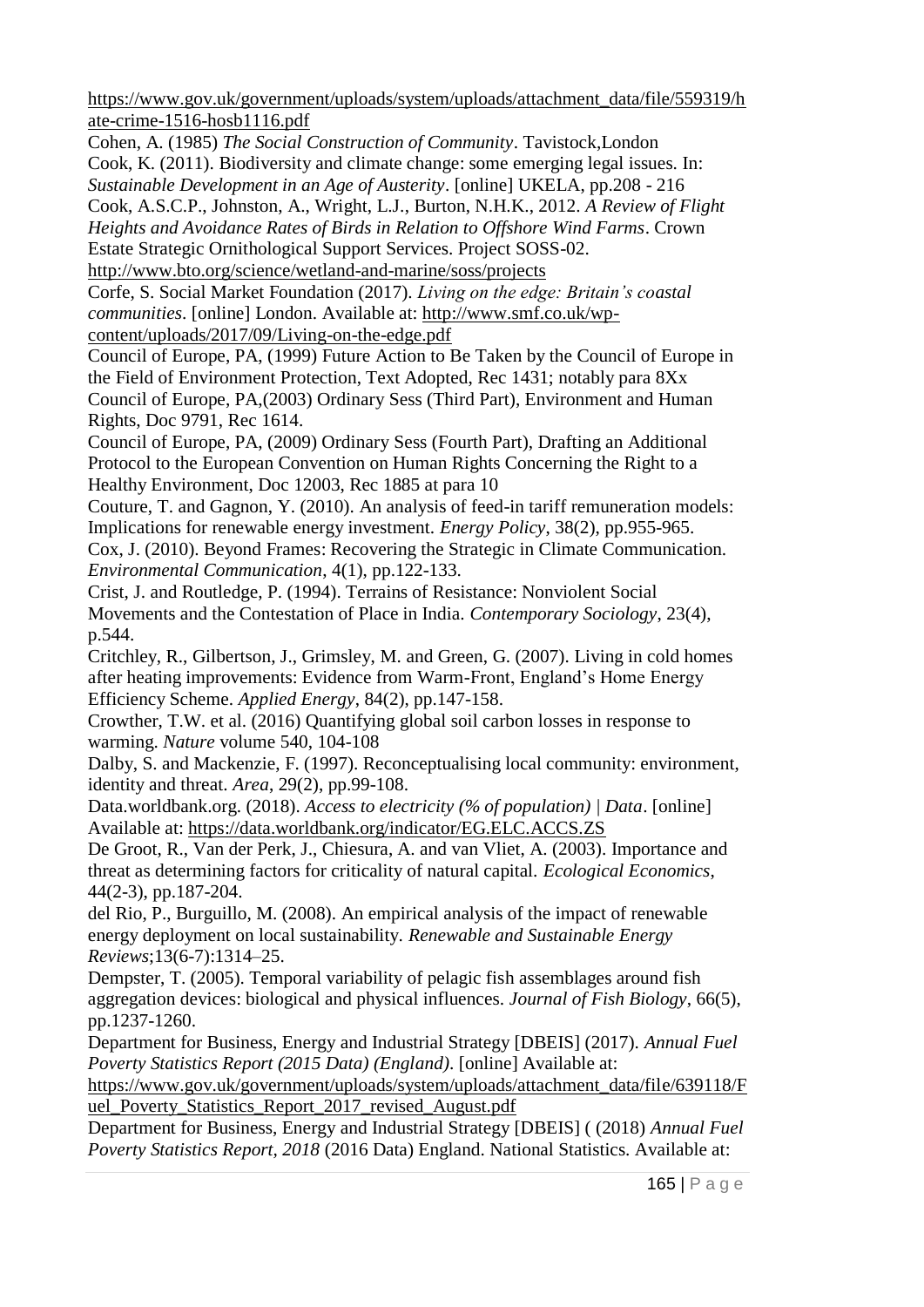[https://assets.publishing.service.gov.uk/government/uploads/system/uploads/attachment](https://assets.publishing.service.gov.uk/government/uploads/system/uploads/attachment_data/file/719106/Fuel_Poverty_Statistics_Report_2018.pdf) [\\_data/file/719106/Fuel\\_Poverty\\_Statistics\\_Report\\_2018.pdf](https://assets.publishing.service.gov.uk/government/uploads/system/uploads/attachment_data/file/719106/Fuel_Poverty_Statistics_Report_2018.pdf)

Department for Business, Energy & Industrial Strategy [DBEIS] (2017). *DUKES chapter 6: statistics on energy from renewable sources. Digest of UK Energy Statistics (DUKES): renewable sources of energy.* [online] Gov.UK. Available at:

[https://www.gov.uk/government/statistics/renewable-sources-of-energy-chapter-6](https://www.gov.uk/government/statistics/renewable-sources-of-energy-chapter-6-digest-of-united-kingdom-energy-statistics-dukes) [digest-of-united-kingdom-energy-statistics-dukes](https://www.gov.uk/government/statistics/renewable-sources-of-energy-chapter-6-digest-of-united-kingdom-energy-statistics-dukes)

Department of Energy & Climate Change [DECC] (2009) *The UK Renewable Energy Strategy*, TSO, London, available at:

*[https://assets.publishing.service.gov.uk/government/uploads/system/uploads/attachment](https://assets.publishing.service.gov.uk/government/uploads/system/uploads/attachment_data/file/228866/7686.pdf) [\\_data/file/228866/7686.pdf](https://assets.publishing.service.gov.uk/government/uploads/system/uploads/attachment_data/file/228866/7686.pdf)*

Department of Energy & Climate Change [DECC] (2011) Energy Trends June 2011 [online] ISSN 2040-6029 (Online). Available at:

http://webarchive.nationalarchives.gov.uk/20130106091008/http://www.decc.gov.uk/en /content/cms/statistics/publications/trends/trends.aspx

Department of Energy & Climate Change [DECC] (2011a) UK Renewable Energy Roadmap 2011. Department of Energy and Climate Change.

Department of Energy & Climate Change [DECC] (2012). *Record Of The Appropriate Assessment Undertaken for Applications Under Section 36 Of The Electricity Act 1989*. [online] London: DECC. Available at:

<https://itportal.decc.gov.uk/EIP/pages/projects/AAGreaterWash.pdf> and <https://itportal.beis.gov.uk/EIP/pages/projects/DockingDecision.pdf>

Department of Energy & Climate Change [DECC] (2012a) Development Consent Decision Letter. Available from:

[https://www.og.decc.gov.uk/EIP/pages/projects/DockingDecision.pdf](https://www.og.decc.gov.uk/EIP/pages/projects/DockingDecision.pdf〉)〉; July 6 2012). [online] London: DECC. Available at:

<https://itportal.beis.gov.uk/EIP/pages/projects/DockingDecision.pdf>

Department of Energy & Climate Change [DECC] (2014). *Community Energy Strategy: Full Report*. Available at:

[https://www.gov.uk/government/uploads/system/uploads/attachment\\_data/file/275169/2](https://www.gov.uk/government/uploads/system/uploads/attachment_data/file/275169/20140126Community_Energy_Strategy.pdf) [0140126Community\\_Energy\\_Strategy.pdf](https://www.gov.uk/government/uploads/system/uploads/attachment_data/file/275169/20140126Community_Energy_Strategy.pdf)

Department of Energy & Climate Change [DECC] (2015). *Controlling the cost of renewable energy*. [online] Available at:

<https://www.gov.uk/government/news/controlling-the-cost-of-renewable-energy>

Department of Energy & Climate Change [DECC](2015a). *Oral Statement by Amber Rudd, Secretary of State for Energy and Climate Change on ending subsidies for onshore wind*. [online] Available at:

[https://www.gov.uk/government/speeches/statement-on-ending-subsidies-for-onshore](https://www.gov.uk/government/speeches/statement-on-ending-subsidies-for-onshore-wind)[wind](https://www.gov.uk/government/speeches/statement-on-ending-subsidies-for-onshore-wind)

Department of Energy & Climate Change [DECC], Renewable Energy Focus, (2014) UK department of energy and climate change announces bold 'Community energy strategy', *Renew. Energy Focus* 15 (1)

Department of Energy & Climate Change [DECC] (2015b). *Digest of United Kingdom Energy Statistics 2015.* [online] London: National Statistics. Available at:

[https://www.gov.uk/government/uploads/system/uploads/attachment\\_data/file/450302/](https://www.gov.uk/government/uploads/system/uploads/attachment_data/file/450302/DUKES_2015.pdf) [DUKES\\_2015.pdf](https://www.gov.uk/government/uploads/system/uploads/attachment_data/file/450302/DUKES_2015.pdf)

Department for Environment, Food and Rural Affairs [DEFRA] (2008). *The UK Fuel Poverty Strategy -6Th Annual Report*. Available at

<http://webarchive.nationalarchives.gov.uk/+/http:/www.berr.gov.uk/files/file48036.pdf>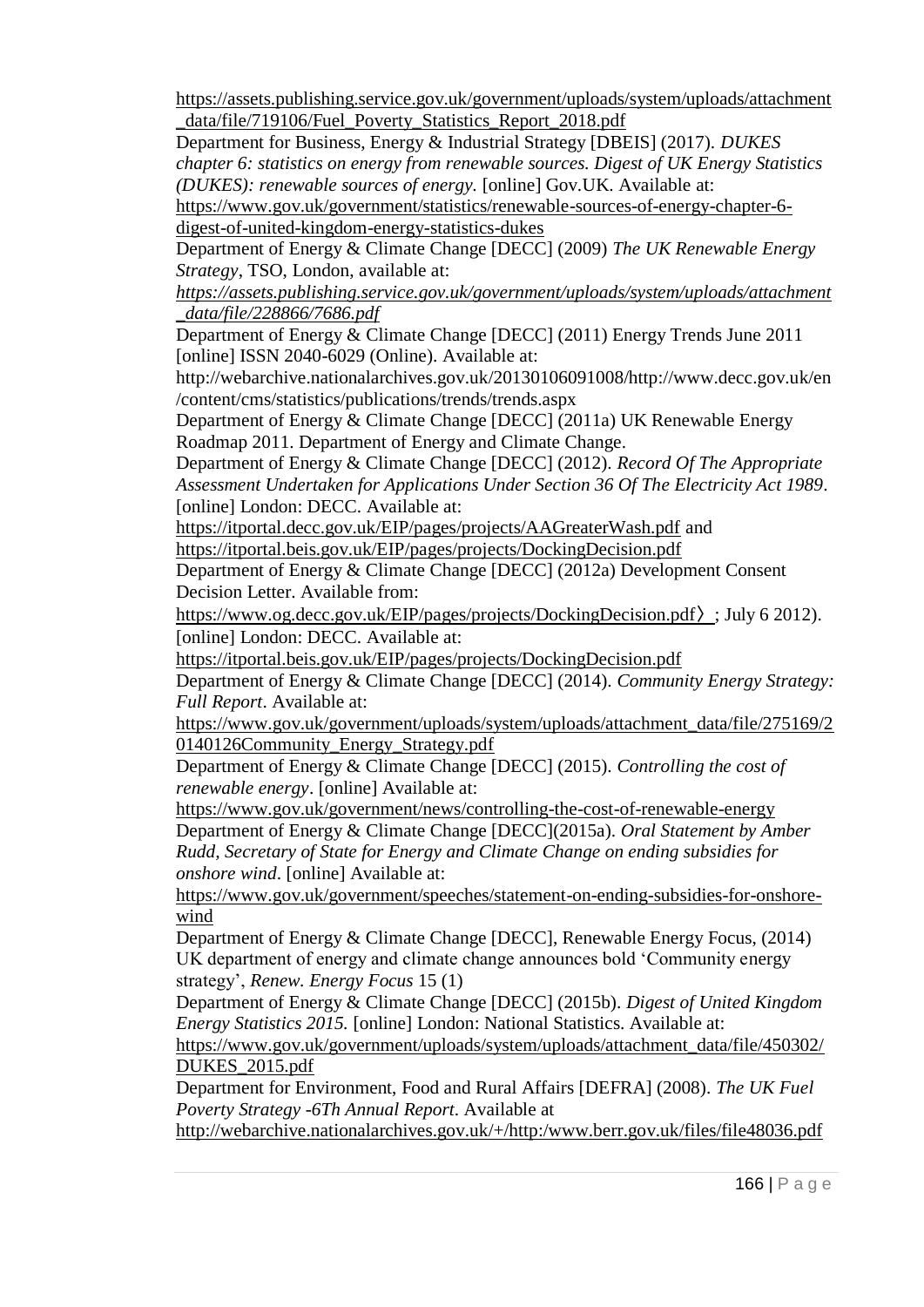Department for Environment, Food, and Rural Affairs [DEFRA] (2013). *Payments for Ecosystem Services: A Best Practice Guide*. [online] London: DEFRA. Available at: [https://assets.publishing.service.gov.uk/government/uploads/system/uploads/attachment](https://assets.publishing.service.gov.uk/government/uploads/system/uploads/attachment_data/file/200920/pb13932-pes-bestpractice-20130522.pdf) [\\_data/file/200920/pb13932-pes-bestpractice-20130522.pdf](https://assets.publishing.service.gov.uk/government/uploads/system/uploads/attachment_data/file/200920/pb13932-pes-bestpractice-20130522.pdf)

Depledge, M., Lovell, R., Wheeler, B., Morrissy, K., White, M. and Fleming, L. (2017). *Future of the Sea: Health and Well-being of Coastal Communities*. Government Office for Science.

Desholm, M., Kahlert, J., 2005. Avian collision risk at an offshore wind farm. *Biol. Lett*. 1, 296e298

Devine-Wright, P. (2010). Public engagement with large-scale renewable energy technologies: breaking the cycle of NIMBYism. *Wiley Interdisciplinary Reviews: Climate Change*, 2(1), pp.19-26.

Dietz, T., Fitzgerald, A. and Shwom, R. (2005). Environmental Values. *Annual Review of Environment and Resources*, 30(1), pp.335-372.

Dixon, W. and Wilson, D. (2012). *A history of homo economicus*. 1st ed. London: Routledge.

Dobson, A. (1998). *Justice and the environment*. Oxford: Oxford University Press. Dodds, S., 1995 *Understanding sustainable development: A policy-oriented guide to the idea and its application*. CRES Working Paper 1995/1, Australian National University Dorling, D. (2010*) Is More Equal More Green?* London: University of Sheffield. Available at:<http://sasi.group.shef.ac.uk/presentations/rgs/>

Dryzek, J.S. (1997) *The Politics of the Earth: Environmental Discourses* Oxford; New York: Oxford University Press.

Duinker, P. and Greig, L. (2007). Scenario analysis in environmental impact assessment: Improving explorations of the future. *Environmental Impact Assessment Review*, 27(3), pp.206-219.

Dunion, K. (2003) *Trouble Makers: The Struggle for Environmental Justice in Scotland*. Edinburgh: Edinburgh University Press

Ekins, P., Simon, S., Deutsch, L., Folke, C. and De Groot, R. (2003). A framework for the practical application of the concepts of critical natural capital and strong sustainability. *Ecological Economics*, 44(2-3), pp.165-185.

Elliott, D. (1994) Public reactions to windfarms: the dynamics of opinion formation, *Energy and Environment*, 5, pp. 343–362

Energiakademiet.dk. *About us - Energiakademiet.dk*. [online] Available at: <https://energiakademiet.dk/en/om-energiakademiet/>

European Environment Agency [EEA], (2009) *Europe's Onshore and Offshore Wind Energy Potential: An Assessment of Environmental and Economic Constraints, EEA Technical Report No. 6*, European Environment Agency, Copenhagen.

European Wind Energy Association (EWEA) (2013). *Deep water: The next step for offshore wind energy*. [online] EWEA. Available at:

[http://www.ewea.org/fileadmin/files/library/publications/reports/Deep\\_Water.pdf](http://www.ewea.org/fileadmin/files/library/publications/reports/Deep_Water.pdf) [Accessed 4 Dec. 2017].

European Trade Union Confederation (2016). *Industrial Regions and Climate Policies: Towards a Just Transition?*. [online] Brussels. Available at:

[https://www.etuc.org/sites/default/files/publication/files/ces\\_low\\_carbon\\_economy\\_gb.](https://www.etuc.org/sites/default/files/publication/files/ces_low_carbon_economy_gb.pdf) [pdf](https://www.etuc.org/sites/default/files/publication/files/ces_low_carbon_economy_gb.pdf) [Accessed 10 Apr. 2019].

Evans, G. and Phelan, L. (2016). Transition to a post-carbon society: Linking environmental justice and just transition discourses. *Energy Policy*, 99, pp.329-339.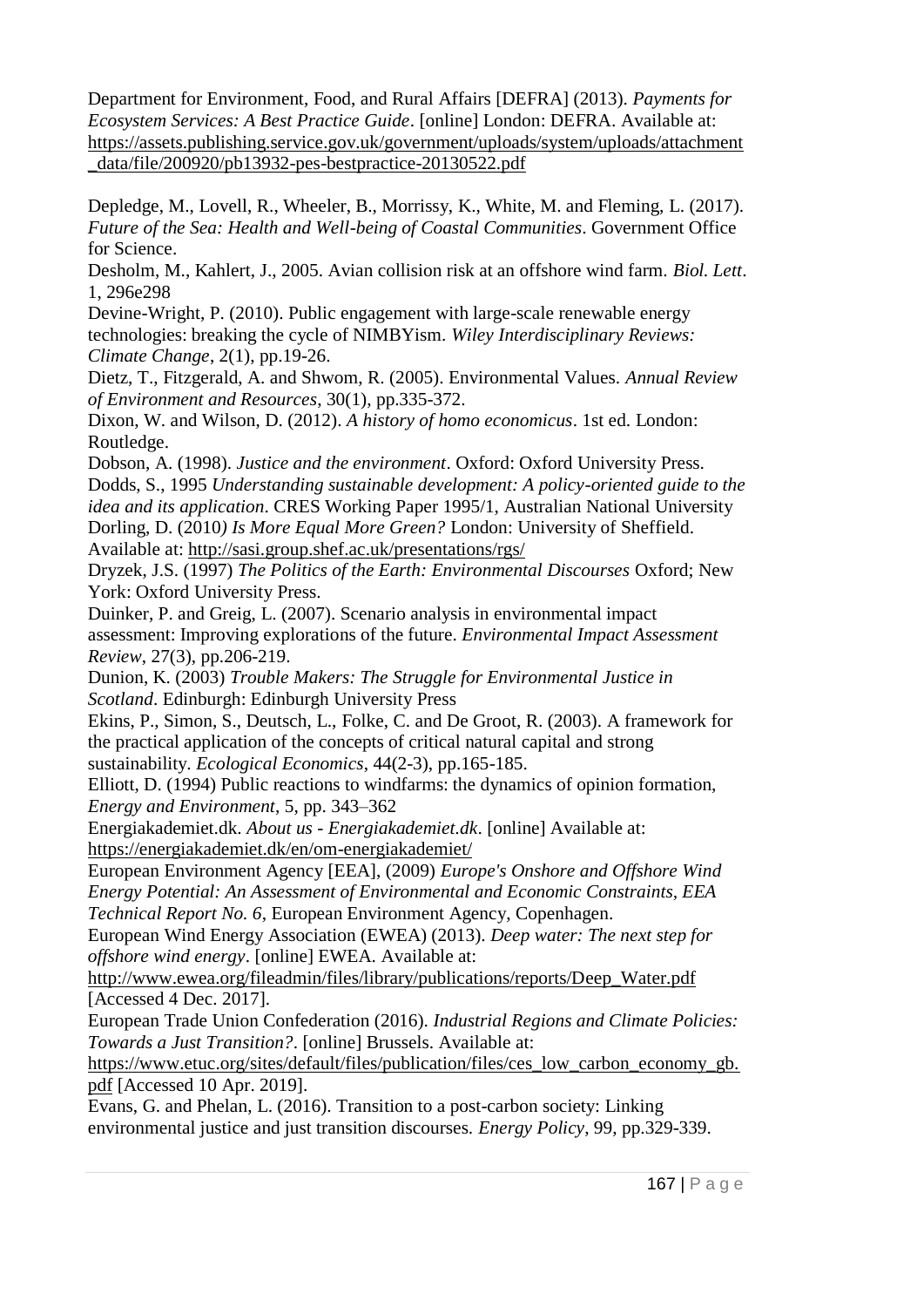Everard, M. and Longhurst, J. (2018). Reasserting the primacy of human needs to reclaim the 'lost half' of sustainable development. *Science of The Total Environment*, 621, pp.1243-1254. Fisher, B. and Kerry Turner, R. (2008). Ecosystem services: Classification for valuation. *Biological Conservation*, 141(5), pp.1167-1169. Fischer, J., Gardner, T., Bennett, E., Balvanera, P., Biggs, R., Carpenter, S., Daw, T., Folke, C., Hill, R., Hughes, T., Luthe, T., Maass, M., Meacham, M., Norström, A., Peterson, G., Queiroz, C., Seppelt, R., Spierenburg, M. and Tenhunen, J. (2015). Advancing sustainability through mainstreaming a social–ecological systems perspective. *Current Opinion in Environmental Sustainability*, 14, pp.144-149. Folke, C. (2002) *'Resilience and Sustainable Development. A Report from the Swedish Environmental Advisory Council*.Point 6, available at <http://www.ima.kth.se/utb/mj2694/pdf/Resilience.pdf> Food and Agriculture Organisation of the United Nations (FAO) (1995)*Code of Conduct For Responsible Fisheries*. Rome, FAO. 41 p. available at <http://www.fao.org/3/a-v9878e/index.html> Friends of the Earth (2002). *Environmental issues and neighbourhood renewal*. [online] London: Friends of the Earth. Available at: [https://www.foe.co.uk/sites/default/files/downloads/env\\_issues\\_neighbourhood.pdf](https://www.foe.co.uk/sites/default/files/downloads/env_issues_neighbourhood.pdf) Fraser, N. (1987). *Social movements vs. disciplinary bureaucracies*. 1st ed. Minneapolis, Minn.: Center for Humanistic Studies, University of Minnesota. Fraser, N. (1997) *Justice Interruptus: Critical Reflections on the "Postsocialist" Condition*. New York: Routledge Frasier, N. (1998) Social Justice in the Age of Identity Politics: Redistribution, Recognition and Participation. In Peterson, G.B. (ed) *The Tanner Lectures on Human Values. Vol.19*. Salt Lake City, Utah. USA: University of Utah Press. Frasier, N. (2000). 'Rethinking Recognition', *New Left Review,* 3(May – June): 107-20 [online] available at:<https://newleftreview.org/II/3/nancy-fraser-rethinking-recognition> Frasier, N. (2000). 'Rethinking Recognition', *New Left Review,* 3(May – June): 107-20 [online] available at:<https://newleftreview.org/II/3/nancy-fraser-rethinking-recognition> Fraser, N. 2008. *Scales of Justice*. Polity Press, Cambridge Fraser, N., 2014. *Justice Interruptus*. Routledge, London. Forman, A. (2017). Energy justice at the end of the wire: Enacting community energy and equity in Wales. *Energy Policy*, 107, pp.649-657. Furness, R., Wade, H. and Masden, E. (2013). Assessing vulnerability of marine bird populations to offshore wind farms. *Journal of Environmental Management*, 119, pp.56-66. Gaines, S. E. (1991) The polluter-pays principle: from economic equity to environmental ethos. *Texas Int'l Law Journal.* 26: 463. Gaines, S.E. 2014. The Energy Revolution as Sustainable Development. In L. Squintani

and H. Vedder with M. Reese and B. Vanheusden (eds) *Sustainable Energy United In Diversity – Challenges And Approaches In Energy Transition In The European Union*. EELF Book Series, Volume 1.

Gallego, A, Side, J, Baston, S, Waldman, S, Bell, M, James, M, Davies, I, O'Hara Murray, R, Heath, M, Sabatino, A, McKee, D, McCaig, C, Karunarathna, H, Fairley, I, Chatzirodou, A, Venugopal, V,

Global Network on Energy for Sustainable Development (2007) *Reaching the Millennium Development Goals and beyond: Access to modern forms of energy as a prerequisite.* [online] Available at: [http://file:///C:/Users/User/Downloads/GNESD](http://file/C:/Users/User/Downloads/GNESD-paper-Reaching-MDG-and-Beyond.pdf)[paper-Reaching-MDG-and-Beyond.pdf](http://file/C:/Users/User/Downloads/GNESD-paper-Reaching-MDG-and-Beyond.pdf)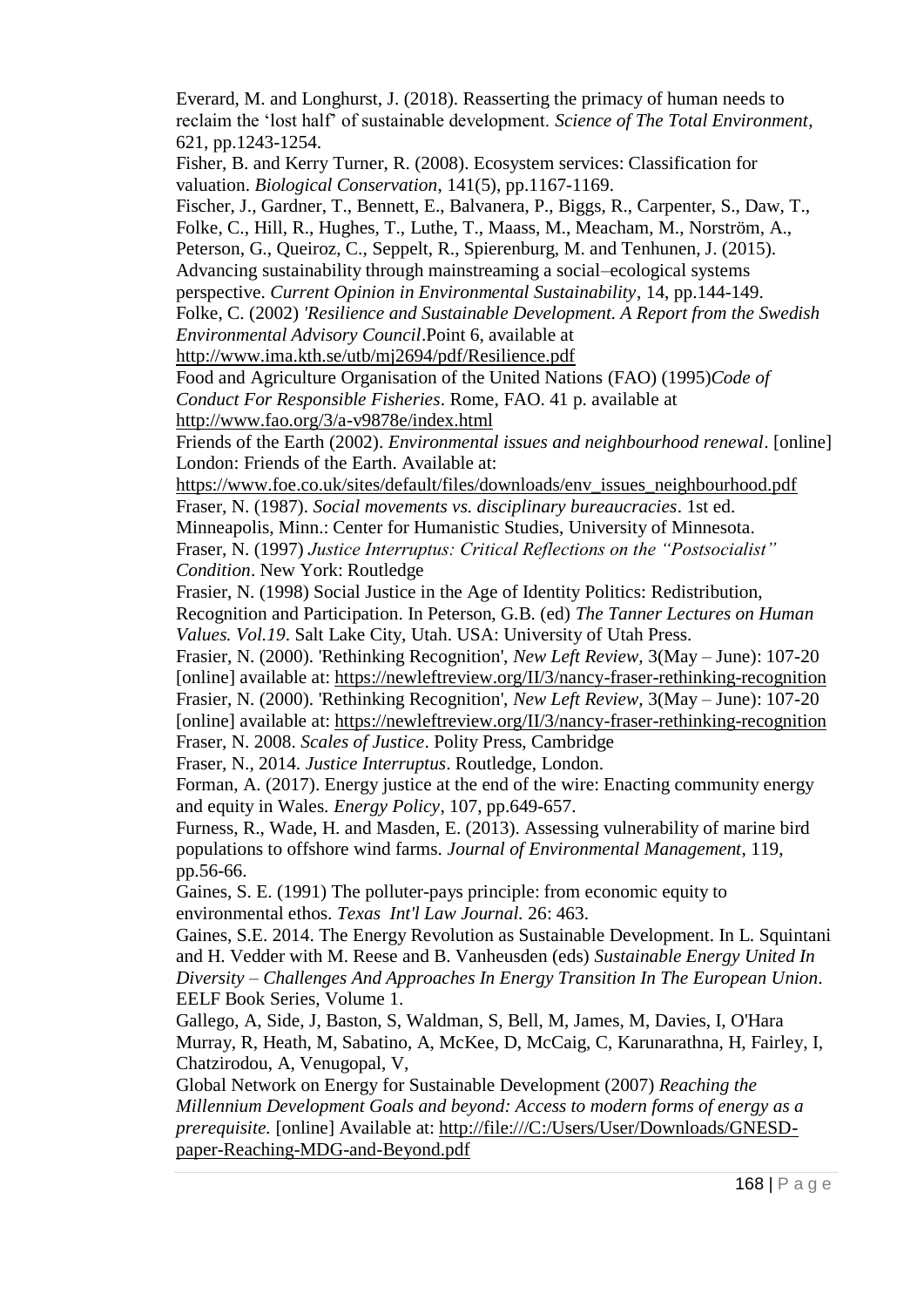Germano, J., Field, K., Griffiths, R., Clulow, S., Foster, J., Harding, G. and Swaisgood, R. (2015). Mitigation-driven translocations: are we moving wildlife in the right direction?. *Frontiers in Ecology and the Environment*, 13(2), pp.100-105.

Giddings, B., Hopwood, B. and O'Brien, G. (2002). Environment, economy and society: fitting them together into sustainable development. *Sustainable Development*, 10(4), pp.187-196.

Gigha.org.uk. *The Isle of Gigha*. [online] Available at:

[http://www.gigha.org.uk/viewItem.php?id=8910&sectionTitle=About+Gigha](http://www.gigha.org.uk/viewItem.php?id=8910§ionTitle=About+Gigha) Gough, I. (2015). Climate change and sustainable welfare: the centrality of human needs: Fig. 1. *Cambridge Journal of Economics*, 39(5), pp.1191-1214.

*Green Paper: Reform of the Common Fisheries Policy*, COM (2009) European Commission. 163 final.

Integrated Maritime Policy COM (2007) 575.

Grossardt, T.H. and Bailey, K., (2007). Justice and the Public's Involvement in Infrastructure Planning: An Analysis and Proposal. *Practicing Planner*, 5(1). Guertler, P. (2012). Can the Green Deal be fair too? Exploring new possibilities for alleviating fuel poverty. *Energy Policy*, 49, pp.91-97.

Gupta, R. and Irving, R. (2014). Possible effects of future domestic heat pump installations on the UK energy supply. *Energy and Buildings*, 84, pp.94-110.

Gupta, J. and Vegelin, C. (2016). Sustainable development goals and inclusive development. *International Environmental Agreements: Politics, Law and Economics*, 16(3), pp.433-448.

Guruswamy, L. (2010) Energy justice and sustainable development. Colo. J. Int'l Envtl. L. & Pol'y 21: 231.

Haggett C. (2008) Over the sea and far away? A consideration of the planning, politics and public perception of offshore wind farms. Journal of Environmental Policy and Planning;10(3):289–306

Hannigan, J. (2014). *Environmental sociology*. 3rd ed. London: Routledge, pp.33-34. Hansen, J. (2009) *Storms of My Grandchildren: The Truth about the Coming Climate Catastrophe and Our Last Chance to Save Humanity*. London; Bloomsbury

Hansen, J., Marx, S. and Weber, E. (2004). *The Role of Climate Perceptions,* 

*Expectations, and Forecasts in Farmer Decision Making: The Argentine Pampas and South Florida*. [online] Columbia University, New York: International Research Institute for Climate Prediction (IRI). Available at:

https://iri.columbia.edu/~jhansen/RoleOfClimatePerceptions.pdf

Hardin, G. (1968).The Tragedy of the Commons. *Science*, 162(3859), pp.1243-1248.

Harmon, D. (2007). A Bridge over the Chasm: Finding Ways to Achieve Integrated

Natural and Cultural Heritage Conservation. *International Journal of Heritage Studies*, 13(4-5), pp.380-392.

Hartwick, J.M. (1977). Intergenerational equity and the investing of rents from exhaustible resources. *The American Economic Review*. 67 (5): 972–4.

Hassel, M. (2016). *Yttre Stengrund completely decommissioned.* [online] Available at: http://www.4coffshore.com/windfarms/yttre-stengrund-completely-decommissionednid3199.html [Accessed 28 Nov. 2017].

Hayhow, D., Burns, F., Eaton, M., Al Fulaij, N., August, T., Babey, L., Bacon, L., Bingham, C., Boswell, J., Boughey, K., Brereton, T., Brookman, E., Brooks, D., Bullock, D., Burke, O., Collis, M., Corbet, L., Cornish, N., De Massimi, S., Densham,

J., Dunn, E., Elliott, S., Gent, T., Godber, J., Hamilton, S., Havery, S., Hawkins, S., Henney, J., Holmes, K., Hutchinson, N., Isaac, N., Johns, D., Macadam, C., Mathews,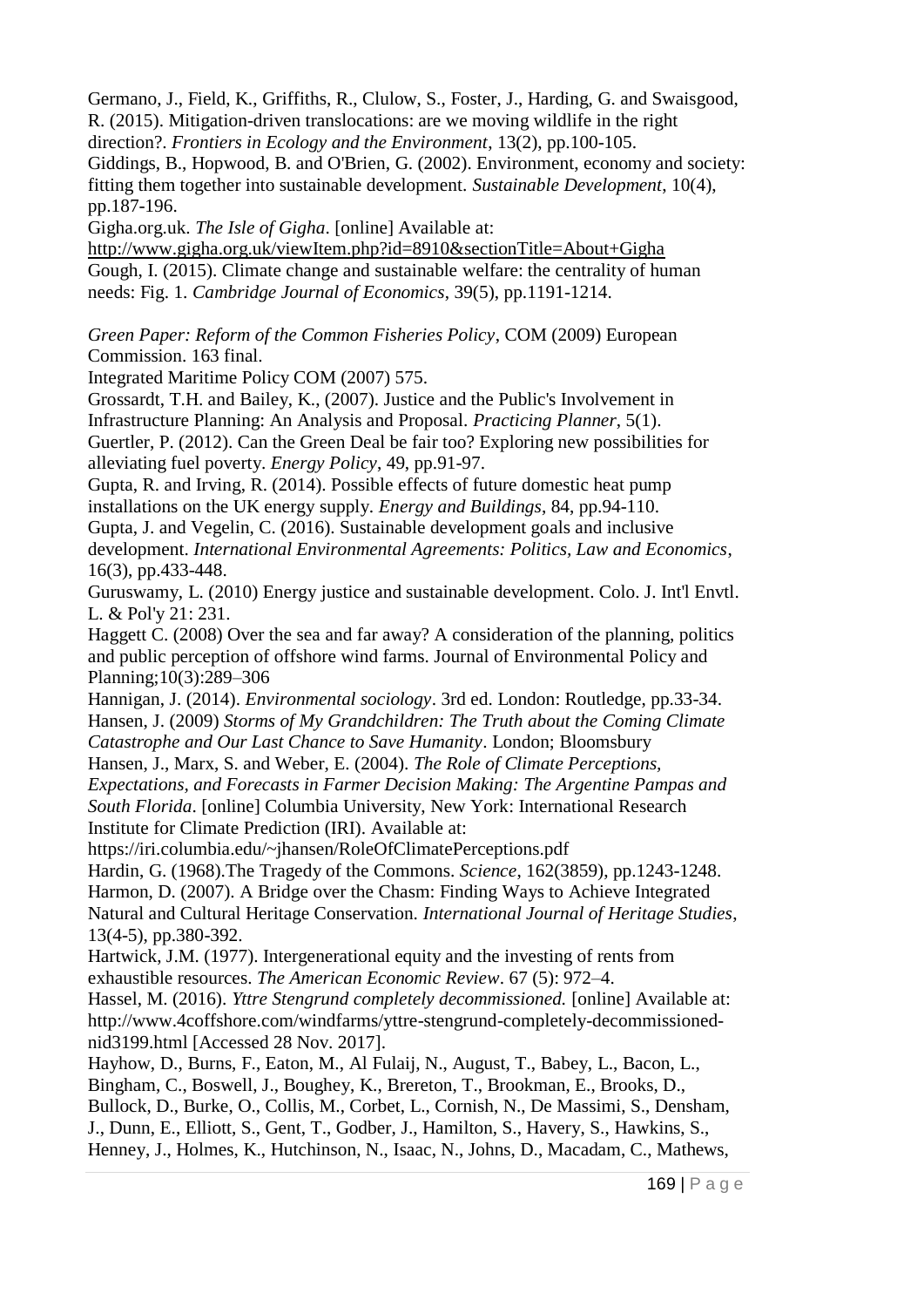F., Nicolet, P., Noble, D., Outhwaite, C., Powney, G., Richardson, P., Roy, D., Sims, D., Smart, S., Stevenson, K., Stroud, R., Walker, K., Webb, J., Webb, T., Wynde, R. and Gregory, R. (2016). *State of Nature Report*. [online] State of Nature Partnership. Available at:

[https://www.rspb.org.uk/Images/State%20of%20Nature%20UK%20report\\_%2020%20](https://www.rspb.org.uk/Images/State%20of%20Nature%20UK%20report_%2020%20Sept_tcm9-424984.pdf) [Sept\\_tcm9-424984.pdf](https://www.rspb.org.uk/Images/State%20of%20Nature%20UK%20report_%2020%20Sept_tcm9-424984.pdf)

Hedegaard, K., Mathiesen, B.V., Lund, H., Heiselberg, P. (2012) Wind power integration using individual heat pumps – analysis of different heat storage options. *Energy* 47:284–93

Hedegaard, K. and Münster, M. (2013). Influence of individual heat pumps on wind power integration – Energy system investments and operation. *Energy Conversion and Management*, 75, pp.673-684.

Henriques, I. Sadorsky, P. (2008) Oil prices and the stock prices of alternative energy companies. *Energy Econ*;30(3):998–1010

Hettinger, N. and Throop, B. (1999). *Refocusing Ecocentrism. Environmental Ethics*, 21(1), pp.3-21.

Hilborn, R. (1995). Sustainable Exploitation of Renewable Resources. Annual Review of Ecology and Systematics, 26(1), pp.45-67.

Hofrichter, R. and Gelobter, M. (2002). *Toxic struggles*. Salt Lake City, Utah: The University of Utah Press.

Honneth, A. (2005). *The struggle for recognition*. Cambridge, Mass.: Polity Press. Horton, R. (2014). Offline: Why the Sustainable Development Goals will fail. *The Lancet*, 383(9936), p.2196.

<https://climate.nasa.gov/evidence/>

Huber, J. (1982) *Die Verlorene Unschulde Der Okologie: Neu Technologien und Superindustrielle Entwicklung (The lost Innocence of Ecology: New Technologies and Superinfustrial Development)* Frankfurt am Main: Fischer.

Huber, J. (1985) *Die Regenbogengesellschaft: Okologie und Sozialpolitik (The Rainbow Society: Ecology and Social Policy)*, Frankfurt am Main: Fischer.

Huybrechts, B. And Mertens, S. (2014). The Relevance Of The Cooperative Model In The Field Of Renewable Energy. *Annals of Public and Cooperative Economics*, 85(2), pp.193-212.

Hvelplund, F. (2014). Innovative Democracy, Political Economy, and the Transition to Renewable Energy. A full-Scale Experiment in Denmark 1976-2013. *Environmental Research, Engineering and Management,* 66(4).

Implementing Agreement for Renewable Energy Technology Deployment (IEA-RETD) (2016), Cost and financing aspects of community renewable energy projects. Volume II: Danish Case Study. Ricardo Energy & Environment and Ecologic Institute, IEA-RETD Operating Agent, IEA Utrecht.

Infrastructure Planning Inspectorate (2015a) Janet Dodd. Representation number REP-0724. made 02 June 2014 Infrastructure.planninginspectorate.gov.uk. (2018) Available at:

[https://infrastructure.planninginspectorate.gov.uk/wpcontent/ipc/uploads/projects/EN01](https://infrastructure.planninginspectorate.gov.uk/wpcontent/ipc/uploads/projects/EN010024/EN010024-000048Examining%20Authority%20Recommendation%20Report%20Appendix%20C%20Examination%20Library%20-%20Relevant%20Representations.pdf) [0024/EN010024-](https://infrastructure.planninginspectorate.gov.uk/wpcontent/ipc/uploads/projects/EN010024/EN010024-000048Examining%20Authority%20Recommendation%20Report%20Appendix%20C%20Examination%20Library%20-%20Relevant%20Representations.pdf)

[000048Examining%20Authority%20Recommendation%20Report%20Appendix%20C](https://infrastructure.planninginspectorate.gov.uk/wpcontent/ipc/uploads/projects/EN010024/EN010024-000048Examining%20Authority%20Recommendation%20Report%20Appendix%20C%20Examination%20Library%20-%20Relevant%20Representations.pdf) [%20Examination%20Library%20-%20Relevant%20Representations.pdf](https://infrastructure.planninginspectorate.gov.uk/wpcontent/ipc/uploads/projects/EN010024/EN010024-000048Examining%20Authority%20Recommendation%20Report%20Appendix%20C%20Examination%20Library%20-%20Relevant%20Representations.pdf)

Infrastructure Planning Inspectorate (2015b) Brian Willman. Representation made 14 May 2014 Available at:

[https://infrastructure.planninginspectorate.gov.uk/wpcontent/ipc/uploads/projects/EN01](https://infrastructure.planninginspectorate.gov.uk/wpcontent/ipc/uploads/projects/EN010024/EN010024-000048Examining%20Authority%20Recommendation%20Report%20Appendix%20C%20Examination%20Library%20-%20Relevant%20Representations.pdf) [0024/EN010024-](https://infrastructure.planninginspectorate.gov.uk/wpcontent/ipc/uploads/projects/EN010024/EN010024-000048Examining%20Authority%20Recommendation%20Report%20Appendix%20C%20Examination%20Library%20-%20Relevant%20Representations.pdf)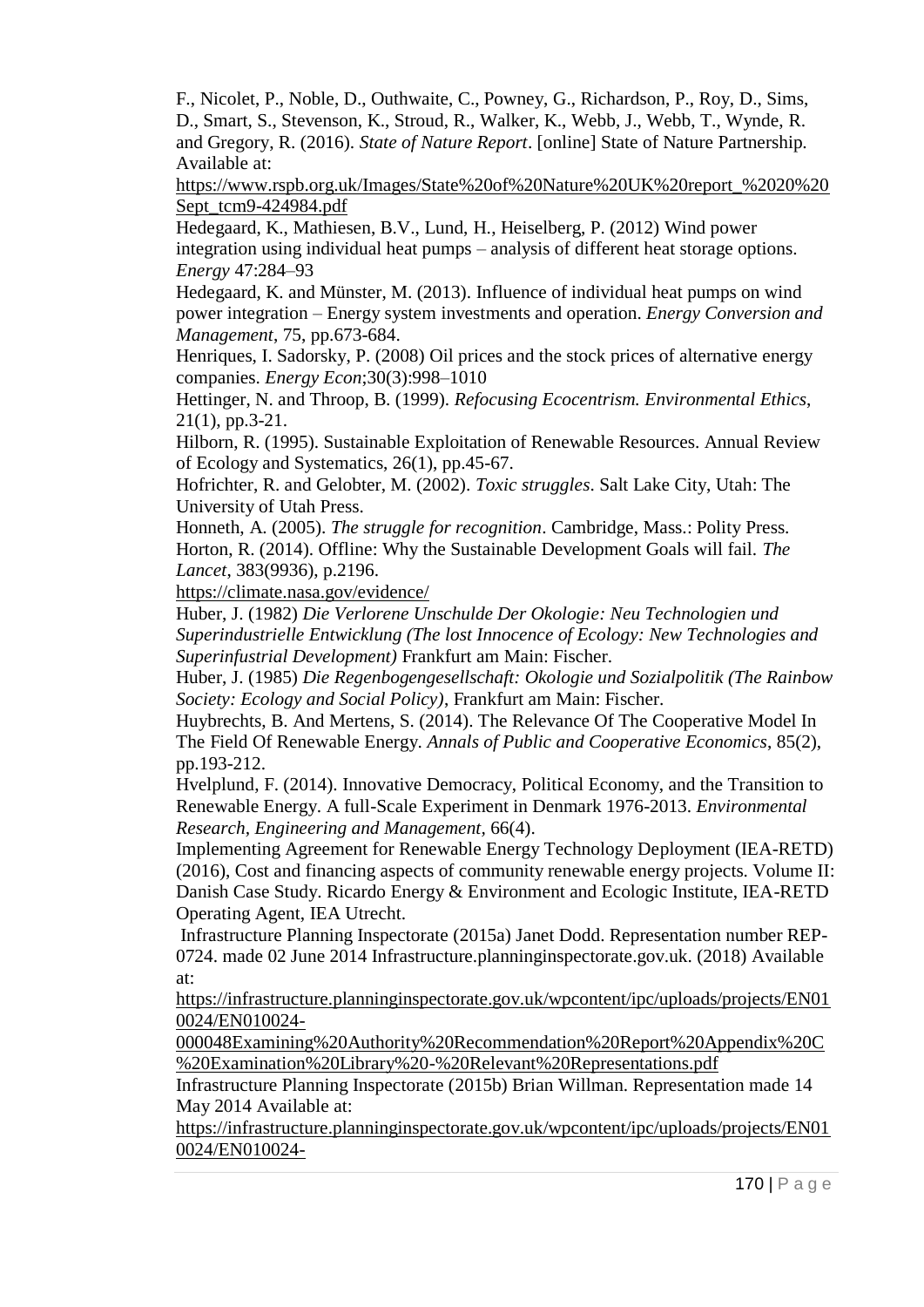[000048Examining%20Authority%20Recommendation%20Report%20Appendix%20C](https://infrastructure.planninginspectorate.gov.uk/wpcontent/ipc/uploads/projects/EN010024/EN010024-000048Examining%20Authority%20Recommendation%20Report%20Appendix%20C%20Examination%20Library%20-%20Relevant%20Representations.pdf) [%20Examination%20Library%20-%20Relevant%20Representations.pdf](https://infrastructure.planninginspectorate.gov.uk/wpcontent/ipc/uploads/projects/EN010024/EN010024-000048Examining%20Authority%20Recommendation%20Report%20Appendix%20C%20Examination%20Library%20-%20Relevant%20Representations.pdf)

Infrastructure.planninginspectorate.gov.uk

[https://infrastructure.planninginspectorate.gov.uk/projects/south-east/navitus-bay-wind](https://infrastructure.planninginspectorate.gov.uk/projects/south-east/navitus-bay-wind-park/?ipcsection=docs)[park/?ipcsection=docs](https://infrastructure.planninginspectorate.gov.uk/projects/south-east/navitus-bay-wind-park/?ipcsection=docs)

Institute of Health Equity (2011). *The health impact of cold homes and fuel poverty*. London

Intergovernmental Panel on Climate Change [IPCC]. IPCC, 2018: Summary for

Policymakers. In: *Global Warming of 1.5°C. An IPCC Special Report on the impacts of global warming of 1.5°C above pre-industrial levels and related global greenhouse gas emission pathways, in the context of strengthening the global response to the threat of climate change, sustainable development, and efforts to eradicate poverty* [Masson-

Delmotte, V., P. Zhai, H.-O. Pörtner, D. Roberts, J. Skea, P.R. Shukla, A. Pirani, W.

Moufouma-Okia, C. Péan, R. Pidcock, S. Connors, J.B.R. Matthews, Y. Chen, X. Zhou, M.I. Gomis, E. Lonnoy, Maycock, M. Tignor, and T. Waterfield (eds.)]. *World Meteorological Organization,Geneva, Switzerland, 32 pp.*

Islam, S. N. (2015) *Inequality and Environmental Sustainability*. UNDESA Working Paper No. 145. Available at: [http://www.un.org/esa/desa/papers/2015/wp145\\_2015.pdf](http://www.un.org/esa/desa/papers/2015/wp145_2015.pdf) Jamieson, D. (2014) *Reason in a Dark Time: Why the Struggle Against Climate Change Failed – and What It Means for Our Future.* New York, NY: Oxford University Press.so

Jenkins, K., McCauley, D., Heffron, R., Stephan, H. and Rehner, R. (2016). Energy justice: A conceptual review. *Energy Research & Social Science*, 11, pp.174-182.

Johnstone, P. and Hielscher, S. (2017). Phasing out coal, sustaining coal communities? Living with technological decline in sustainability pathways. *The Extractive Industries and Society*, 4(3), pp.457-461.

Jørgensen, PJ. Hermansen, S. Johnsen, A. Nielsen, JP. Jantzen, J. Lunden, M. (2007) *Samsø – A renewable energy island. 10 years of Development and Evaluation*. Samsø Energy Academy

Kahn, R. (2000) Siting struggles: the unique challenge of permitting renewable energy power plants, *Electricity Journal*, 13(2), pp. 21–33.

Kaiser, M. and Snyder, B. (2012). *Offshore Wind Energy Cost Modelling*. Springer London Ltd.

Kameri-Mbote, P. and Cullet, P. (1996). *Environmental Justice and Sustainable Development.: Integrating Local Communities and Environmental Management*. International Environmental Law Research Centre. IELRC Working Paper 1996 - 1[online] Genf: IELRC, p.2. Available at:<http://www.ielrc.org/content/w9601.pdf> [Accessed 3 Aug. 2017].

Kemp, R., Schot, J. and Hoogma, R. (1998). Regime shifts to sustainability through processes of niche formation: The approach of strategic niche management. *Technology Analysis & Strategic Management*, 10(2), pp.175-198.

Kerckhof, F., Rumes, B., Jacques, T., Degraer, S., Norro, A., (2010). Early development of the subtidal marine biofouling on a concrete offshore windmill foundation on the Thornton Bank (southern North Sea): first monitoring results. *Underwater Technol*. 29, 137e149.

Khalilian, S., Froese, R., Proelss, A. and Requate, T. (2010). Designed for failure: A critique of the Common Fisheries Policy of the European Union. *Marine Policy*, 34(6), pp.1178-1182.

King, D. (2004). Environment: Climate Change Science: Adapt, Mitigate, or Ignore?. *Science*, 303(5655), pp.176-177.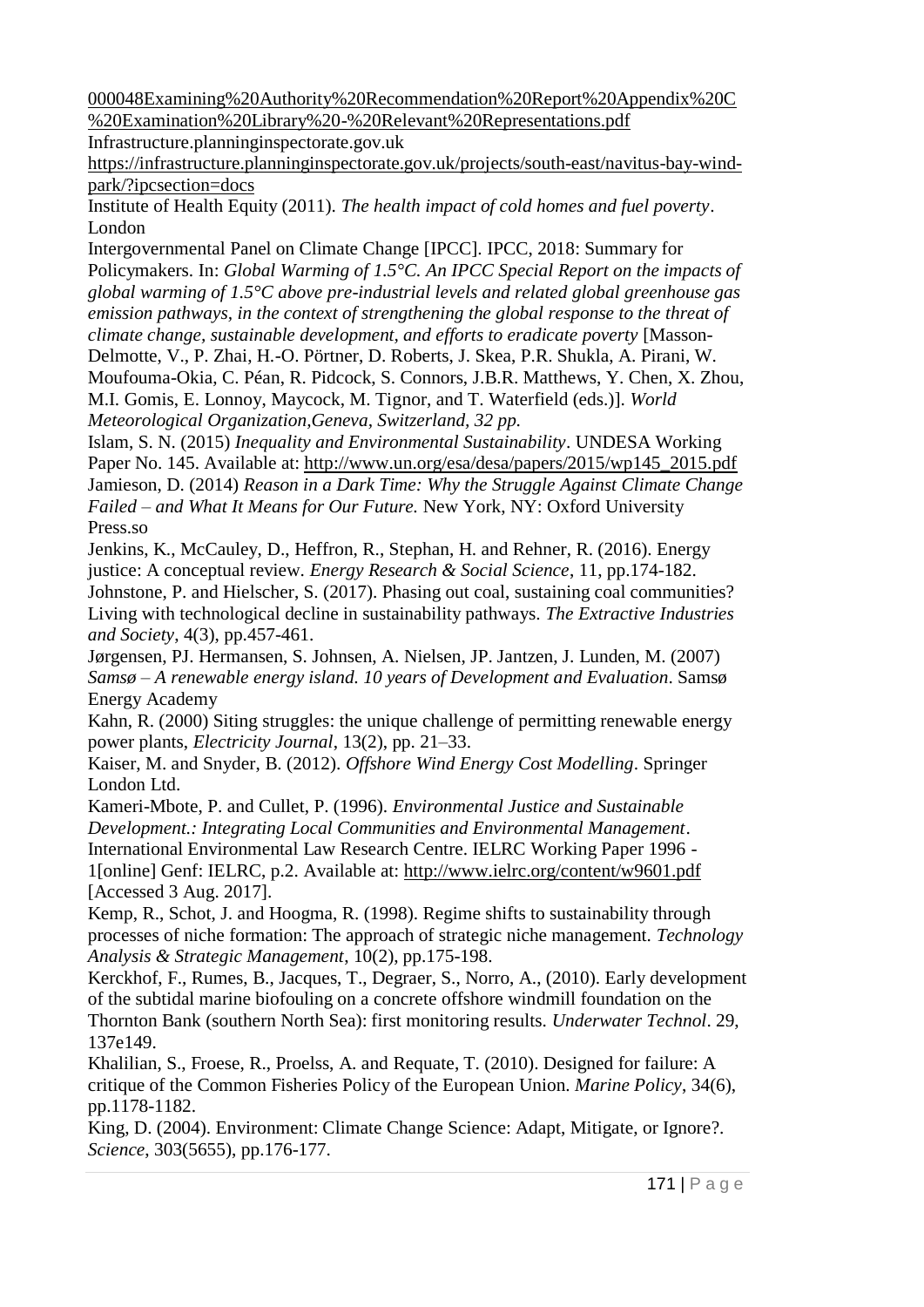Klaassen, G., Miketa, A., Larsen, K. and Sundqvist, T. (2005). The impact of R&D on innovation for wind energy in Denmark, Germany and the United Kingdom. *Ecological Economics,* 54(2-3), pp.227-240.

Kooij, H. et al. (2018). Between grassroots and treetops: Community power and institutional dependence in the renewable energy sector in Denmark, Sweden and the Netherlands. *Energy Research & Social Science*, 37, pp.52-64.

Kopnina, H. (2013*) Forsaking Nature? Contesting 'Biodiversity' Through Competing Discourses of Sustainability. Journal of Education for Sustainable Development*. Vol 7, Issue 1, pp. 51 - 63

Kopnina, H. (2014). Future Scenarios and Environmental Education. *The Journal of Environmental Education*, 45(4), pp.217-231.

Koschová, M., Rivas-Salvador, J. and Reif, J. (2018). Continent-wide test of the efficiency of the European union's conservation legislation in delivering population benefits for bird species. *Ecological Indicators*, 85, pp.563-569.

Kubanza, N., Das, D. and Simatele, D. (2016). Some happy, others sad: exploring environmental justice in solid waste management in Kinshasa, The Democratic Republic of Congo. *Local Environment*, 22(5), pp.595-620.

Lake, R. W. (1996), Volunteers, Nimbys, and Environmental Justice: Dilemmas of Democratic Practice. *Antipode*, 28: 160–174.

Landbay (2017). *Rental Index*. [online] IMAC. Available at:

[https://rentcheck.landbay.co.uk/wp-](https://rentcheck.landbay.co.uk/wp-content/uploads/2017/02/Rental_index_report_January17.pdf)

[content/uploads/2017/02/Rental\\_index\\_report\\_January17.pdf](https://rentcheck.landbay.co.uk/wp-content/uploads/2017/02/Rental_index_report_January17.pdf)

Larsen J.H.M, Soerensen, H.C., Christiansen, E., Naef, S., Vølund, P. (2005)

*Copenhagen Offshore Wind Conference. Experiences From Middelgrunden 40Mw Offshore Wind Farm*, ed Maj HS (Copenhagen, Denmark), pp 1–8

Lee, M. Abbot, C. (2003). The usual suspects? Public participation under the Aarhus convention. *The Modern Law Review*. 66 (1): 80–108

Liddell, C., Morris, C., McKenzie, S. and Rae, G. (2012). Measuring and monitoring fuel poverty in the UK: National and regional perspectives. *Energy Policy*, 49, pp.27- 32.

Lind, E. and Earley, P. (1992). Procedural Justice and Culture. *International Journal of Psychology*, 27(2), pp.227-242.

Lipton, M. (1976). *Why Poor People Stay Poor*. AVEBURY.

Low, N., Gleeson, B., Elander, I. and Lidskog, R. (2000). *Consuming cities: The Urban Environment in the Global Economy after Rio*. London: Routledge.

Lucas, K. Walker, G. Eames, M. Fay, H. and Poustie, M. (2004) *Environment and Social Justice: Rapid Research and Evidence Review,* Sustainable Development Research Network, London: Policy Studies Institute

MacArthur, J. (2013). Renewable Energy and the Social Economy in Alberta. *The International Journal of Environmental Sustainability*, 8(4), pp.121-130.

Mah, A. (2012). *Industrial ruination, community, and place*. Toronto: University of Toronto.

Maffi , L. (2014) An Introduction to Biocultural Diversity. Biocultural Diversity Toolkit TVol 1. Terralingua

Markard, J., Raven, R. and Truffer, B. (2012). Sustainability transitions: An emerging field of research and its prospects. *Research Policy*, 41(6), pp.955-967.

Martinot E. (1998) Energy efficiency and renewable energy in Russia: transaction barriers, market intermediation and capacity building. *Energy Policy* 26:905–15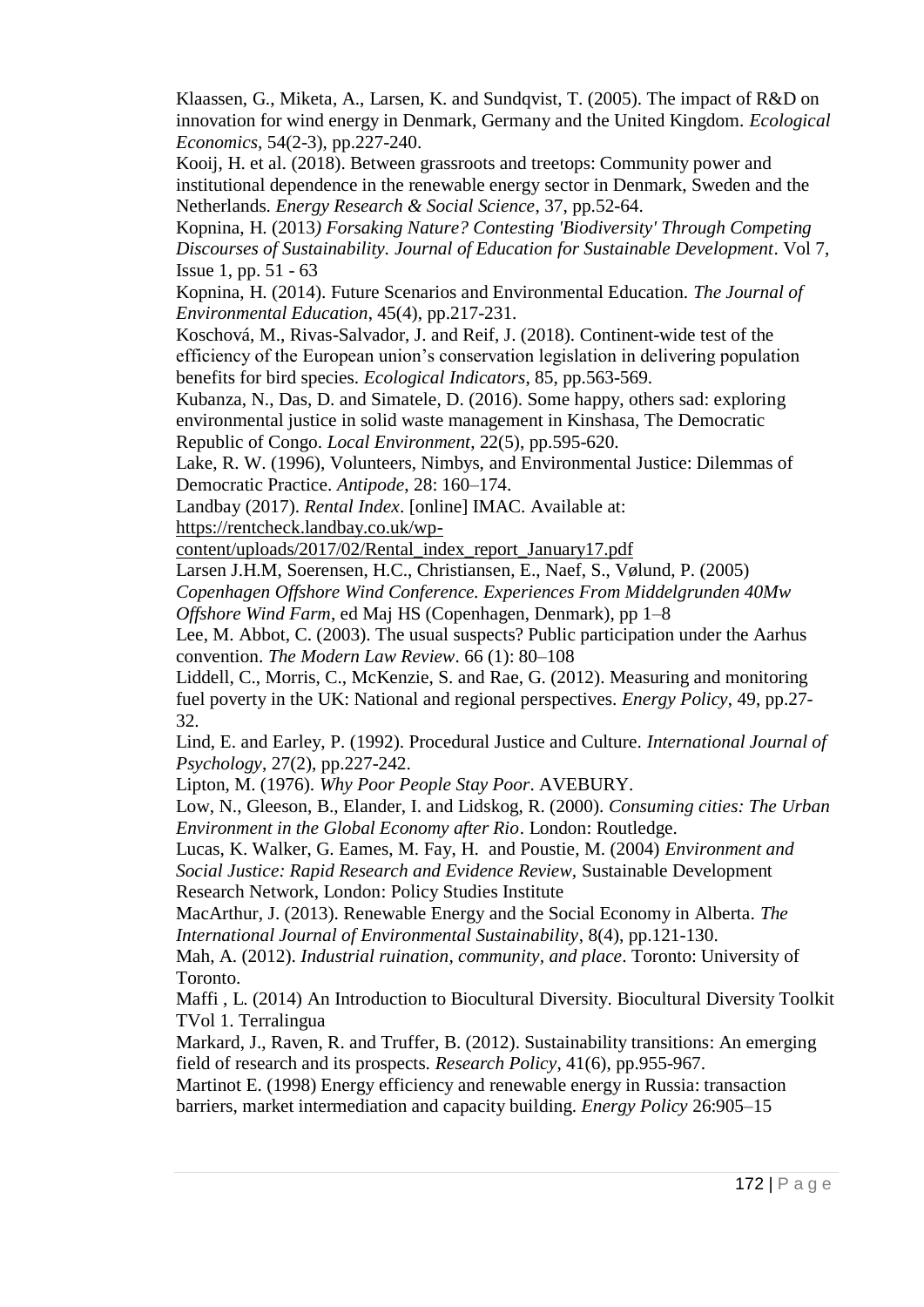Masden, E. McCluskie, A. Owen, E. Langston, R. (2015) Renewable energy developments in an uncertain world: The case of offshore wind and birds in the UK*. Marine Policy* 51 169–172

Mason, M. Information disclosure and environmental rights: The Aarhus Convention. *Global Environmental Politics*. 10 (3): 10–31

Matthews, T., Lo, A. and Byrne, J. (2015). Reconceptualizing green infrastructure for climate change adaptation: Barriers to adoption and drivers for uptake by spatial planners. *Landscape and Urban Planning*, 138, pp.155-163.

Mauritsen, T. and Pincus, R. (2017). Committed warming inferred from observations. *Nature Climate Change*, 7(9), pp.652-655.

McCabe, A., Pojani, D. and Broese van Groenou, A. (2018). Social housing and renewable energy: Community energy in a supporting role. Energy Research & Social Science, 38, pp.110-113.

McCauley, D.A. (2017) Energy Justice: Re-Balancing the Trilemma of Security, Poverty and Climate Change. Palgrave Macmillan. Springer

McCauley, D.A. and Heffron, R.J. Stephan, H, Jenkins, K. (2013) Advancing Energy Justice: The Triumvirate of Tenets, *International Energy Law Review*, 32 (3), pp. 107- 110.

McCauley, D.A. and Heffron, R. J. (2018). Just transition: Integrating climate, energy and environmental justice. *Energy Policy*, 119, pp.1-7

McLaren Loring, J. (2007). Wind energy planning in England, Wales and Denmark: Factors influencing project success. *Energy Policy*, 35(4), pp.2648-2660.

McClymont, K. & O'Hare, P. (2008). "We're not NIMBYs!" Contrasting local protest groups with idealised conceptions of sustainable communities' *Local Environment*, vol 13, no. 4, pp. 321-335. DOI: 10.1080/13549830701803273

McMichael, A. and Lindgren, E. (2011). Climate change: present and future risks to health, and necessary responses. *Journal of Internal Medicine*, 270(5), pp.401-413. Meadows, D. H.; Meadows, D.L.; Randers, J.; Behrens III, William, W. (1972*). The* 

*Limits to Growth; A Report for the Club of Rome's Project on the Predicament of Mankind*. New York: Universe Books.

Meffe, G., Ehrenfeld, D. and Noss, R. (2006). Conservation Biology at Twenty. *Conservation Biology*, 20(3), pp.595-596.

Meier, H. and Rehdanz, K. (2009). Determinants of Residential Space Heating Expenditures in Great Britain. *Energy Economics*, 32 (9 5), 94 ‐959.

Meyer, N. and Koefoed, A. (2003). Danish energy reform: policy implications for renewables. *Energy Policy*, 31(7), pp.597-607 Meyer, T. (2016) Shifting sands: power, uncertainty and the form of international legal cooperation. *European Journal of International Law*. Vol. 27,1. Oxford University press

Mikkelson, G., Gonzalez, A. and Peterson, G. (2007). Economic Inequality Predicts Biodiversity Loss. *PLoS ONE*, 2(5), p.e444.

Ministry of Environment and Energy [MEE] (1997) Specifikation DEA. Af indhold af forproiekkter vedr.vedvarende energi-o. Copenhagen: Danish Energy Agency

Mitchell, C., Bauknecht, D. and Connor, P. (2006). Effectiveness through risk reduction: a comparison of the renewable obligation in England and Wales and the feedin system in Germany. *Energy Policy*, 34(3), pp.297-305.

Möller, B. (2010). Spatial analyses of emerging and fading wind energy landscapes in Denmark. *Land Use Policy*, 27(2), pp.233-241.

Molm, L., Peterson, G., Takahashi, N. (2003). In the Eye of the Beholder: Procedural Justice in Social Exchange." *American Sociological Review* 68, no. 1: 128-152.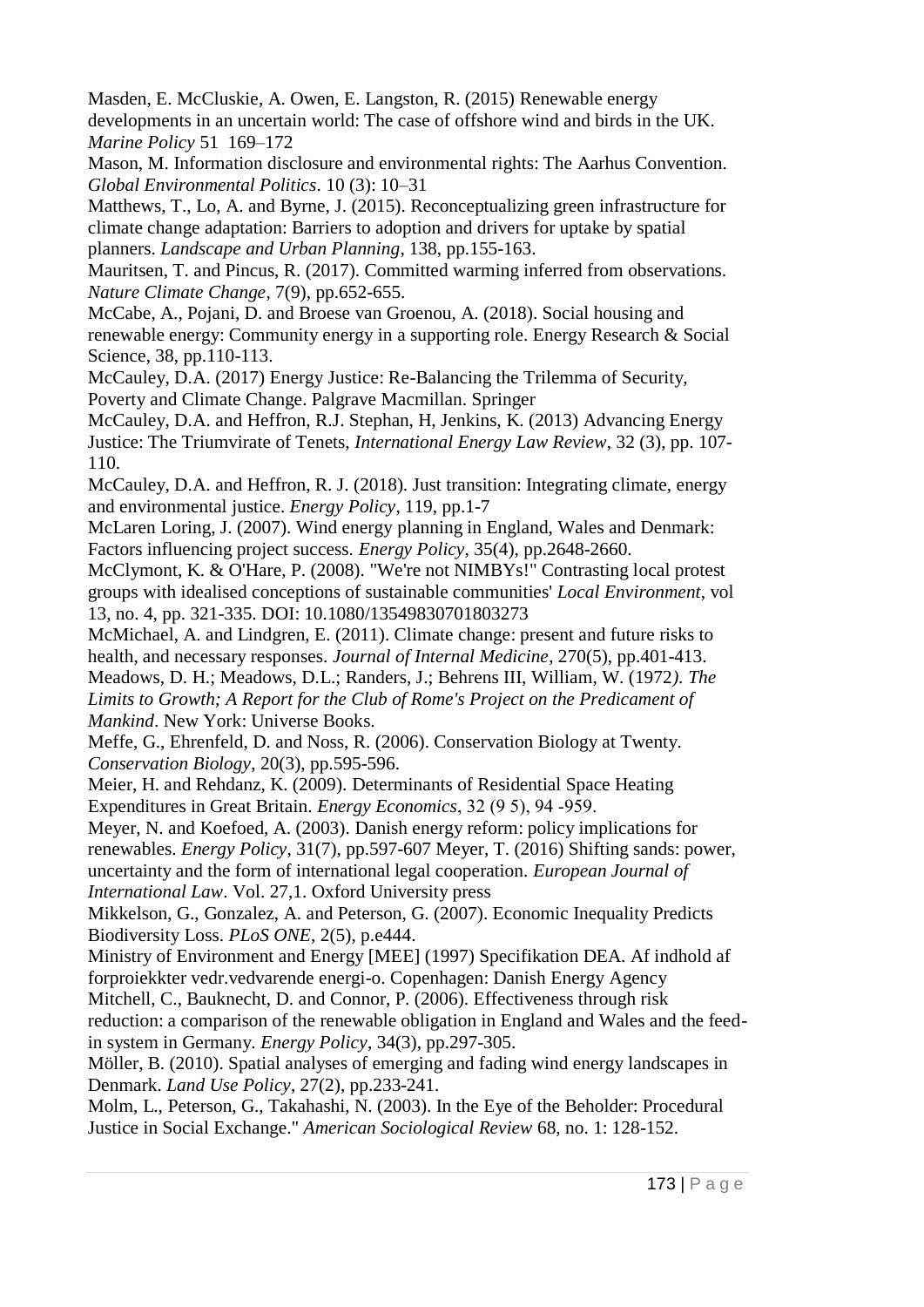Monbiot, G. (2012). The Great Impostors. *The Guardian*. [online] Available at: <http://www.monbiot.com/2012/08/06/the-great-impostors/>

Morrow, K. (2013). After the Honeymoon: The Uneasy Marriage of Human Rights and the Environment under the European Convention on Human Rights and in UK Law under the Human Rights Act 1998, 43 *Rev. Gen*. 317, 368

Müller, M., Stämpfli, A., Dold, U. and Hammer, T. (2011). Energy autarky: A conceptual framework for sustainable regional development. *Energy Policy*, 39(10), pp.5800-5810

<http://natura2000.eea.europa.eu/>

Natural Capital Committee [NCC] (2017). Natural Capital Committee's fourth state of natural capital report. Department for Environment, Food and Rural Affairs.

Natural England. (2015) *Heritage coasts: definition, purpose and Natural England's role* - GOV.UK. [online] Available at:

[https://www.gov.uk/government/publications/heritage-coasts-protecting-undeveloped](https://www.gov.uk/government/publications/heritage-coasts-protecting-undeveloped-coast/heritage-coasts-definition-purpose-and-natural-englands-role)[coast/heritage-coasts-definition-purpose-and-natural-englands-role](https://www.gov.uk/government/publications/heritage-coasts-protecting-undeveloped-coast/heritage-coasts-definition-purpose-and-natural-englands-role)

Natural England and DEFRA (2017). *Wild birds: surveys and mitigation for development projects - GOV.UK. [online] Available at:* 

*[https://www.gov.uk/guidance/wild-birds-surveys-and-mitigation-for-development](https://www.gov.uk/guidance/wild-birds-surveys-and-mitigation-for-development-projects#avoidance-mitigation-and-compensation-methods)[projects#avoidance-mitigation-and-compensation-methods](https://www.gov.uk/guidance/wild-birds-surveys-and-mitigation-for-development-projects#avoidance-mitigation-and-compensation-methods)*

Natural England and DEFRA (2017) *Reptiles: surveys and mitigation for development projects - GOV.UK. [online] Available at: [https://www.gov.uk/guidance/reptiles](https://www.gov.uk/guidance/reptiles-protection-surveys-and-licences#avoidance-mitigation-and-compensation-methods)[protection-surveys-and-licences#avoidance-mitigation-and-compensation-methods](https://www.gov.uk/guidance/reptiles-protection-surveys-and-licences#avoidance-mitigation-and-compensation-methods) Natural Resources. Wales*. (n.d.). Natural Resources Wales. [online] Available at: <http://naturalresources.wales/?lang=en>

Navitus Bay Wind Park | National Infrastructure Planning. [online] Available at: [https://infrastructure.planninginspectorate.gov.uk/projects/south-east/navitus-bay-wind](https://infrastructure.planninginspectorate.gov.uk/projects/south-east/navitus-bay-wind-park/?ipcsection=docs)[park/?ipcsection=docs](https://infrastructure.planninginspectorate.gov.uk/projects/south-east/navitus-bay-wind-park/?ipcsection=docs)

Ndah, A.B. (2015) *Operationalizing The Sustainability Concept Through the 'Stages of Sustainable Development Model*'. Environmental Studies Program, Faculty of Arts and Social Science, Universiti Brunei Darussalam, Brunei. Darussalam

Nemalidinne, R, Yung, TZ, Vögler, A, MacIver, R & Burrows, M 2016, 'Large scale three-dimensional modelling for wave and tidal energy resource and environmental impact: Methodologies for quantifying acceptable thresholds for sustainable

exploitation' *Ocean & Coastal Management*. DOI: 10.1016/j.ocecoaman.2016.11.025 Nenovsky, N. and Torre, D. (2015). Productivity-Based Protectionism: A Marxian Reconstruction of Mihail Manoilescu's Theory. *Journal of Economic Issues*, 49(3), pp.772-786.

Newton, I. *The Migration Ecology of Birds*. Oxford, GB: Academic Press, 2007. pg 53- 55 ProQuest ebrary

Norgaard, R. (1988). Sustainable development: A co-evolutionary view*. Futures*, 20(6), pp.606-620.

Office for National Statistics [ONS] (2017). *Household disposable income and inequality in the UK: financial year ending 2016*. [online] Office for National Statistics. Available at:

[https://www.ons.gov.uk/peoplepopulationandcommunity/personalandhouseholdfinances](https://www.ons.gov.uk/peoplepopulationandcommunity/personalandhouseholdfinances/incomeandwealth/bulletins/householddisposableincomeandinequality/financialyearending2016#main-points) [/incomeandwealth/bulletins/householddisposableincomeandinequality/financialyearendi](https://www.ons.gov.uk/peoplepopulationandcommunity/personalandhouseholdfinances/incomeandwealth/bulletins/householddisposableincomeandinequality/financialyearending2016#main-points) [ng2016#main-points](https://www.ons.gov.uk/peoplepopulationandcommunity/personalandhouseholdfinances/incomeandwealth/bulletins/householddisposableincomeandinequality/financialyearending2016#main-points)

Office for National Statistics [ONS] (2016). *Excess winter mortality in England and Wales: 2015/16 (provisional) and 2014/15 (final)*. [online] Office for National Statistics. Available at: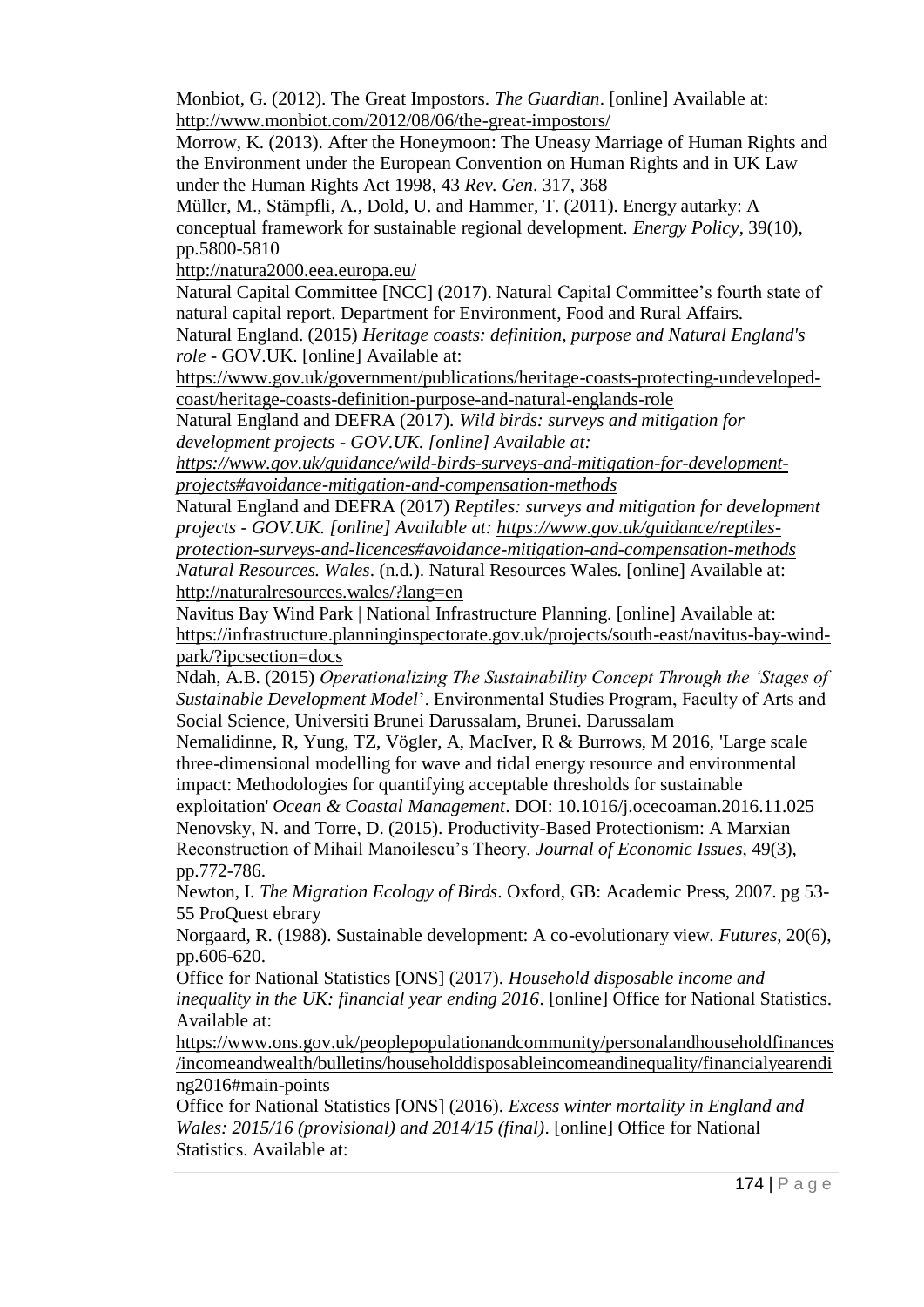[https://www.ons.gov.uk/peoplepopulationandcommunity/birthsdeathsandmarriages/deat](https://www.ons.gov.uk/peoplepopulationandcommunity/birthsdeathsandmarriages/deaths/bulletins/excesswintermortalityinenglandandwales/2015to2016provisionaland2014to2015final#main-points) [hs/bulletins/excesswintermortalityinenglandandwales/2015to2016provisionaland2014to](https://www.ons.gov.uk/peoplepopulationandcommunity/birthsdeathsandmarriages/deaths/bulletins/excesswintermortalityinenglandandwales/2015to2016provisionaland2014to2015final#main-points) [2015final#main-points](https://www.ons.gov.uk/peoplepopulationandcommunity/birthsdeathsandmarriages/deaths/bulletins/excesswintermortalityinenglandandwales/2015to2016provisionaland2014to2015final#main-points)

O'Riordan, T. (1988). The Politics of Sustainability. In: R. Turner, ed., *Sustainable Environmental Management: Principles and Practice*. London: Bellhaven, pp.29-50. Orimoloye, I., Mazinyo, S., Kalumba, A., Ekundayo, O. and Nel, W. (2019).

Implications of climate variability and change on urban and human health: A review. *Cities*, 91, pp.213-223.

Oslo Convention. (1973) Convention for the Prevention of Marine Pollution by Dumping from Ships and Aircraft. *Convention on the Prevention of Marine Pollution.*  93-13. In: *Oslo Convention. [online] Oslo: Committee of Foreign Relations.* Available at: [http://www.gc.noaa.gov/documents/gcil\\_lc\\_frc.pdf](http://www.gc.noaa.gov/documents/gcil_lc_frc.pdf)

OSPAR Convention (1992). *Convention for the Protection of the Marine Environment of the North-East Atlantic*. Paris: OSPAR Commission. Available at:

[http://www.ospar.org/site/assets/files/1290/ospar\\_convention\\_e\\_updated\\_text\\_in\\_2007\\_](http://www.ospar.org/site/assets/files/1290/ospar_convention_e_updated_text_in_2007_no_revs.pdf) [no\\_revs.pdf](http://www.ospar.org/site/assets/files/1290/ospar_convention_e_updated_text_in_2007_no_revs.pdf)

Østergaard, P. and Andersen, A. (2016). Booster heat pumps and central heat pumps in district heating. *Applied Energy*, 184, pp.1374-1388.

Owens, S. and Cowell, R. *Land and Limits: Interpreting Sustainability in the Planning Process.* New York: Routledge

Paris Convention (1974) *Convention for The Prevention of Marine Pollution From Land Based Sources*. Available at:

[https://treaties.un.org/doc/Publication/UNTS/Volume%201546/volume-1546-I-26842-](https://treaties.un.org/doc/Publication/UNTS/Volume%201546/volume-1546-I-26842-English.pdf) [English.pdf](https://treaties.un.org/doc/Publication/UNTS/Volume%201546/volume-1546-I-26842-English.pdf)

Pearce, D. (1986) *The Sustainable Use of Natural Resources in Developing Countries*. Paper to the Economic and Social Research Council Workshop on Environmental Economics, University of East Anglia.

Pelenc, J. and Ballet, J. (2015). Strong sustainability, critical natural capital and the capability approach. *Ecological Economics*, 112, pp.36-44.

Pensini, A., Rasmussen, C. and Kempton, W. (2014). Economic analysis of using excess renewable electricity to displace heating fuels. *Applied Energy*, 131, pp.530-543. Perrons, D., Skyers, S. (2003). Empowerment through Participation? Conceptual

Explorations and a Case Study. *International Journal of Urban and Regional Research* 27, no. 2: 265-285.

Poptcheva, E.M. (2016). *Article 50 TEU: Withdrawal of a Member State from the EU European Parliament.* European Parliamentary Research Service, [EPRS] European Parliament PE 577.971 Available at:

[http://www.europarl.europa.eu/RegData/etudes/BRIE/2016/577971/EPRS\\_BRI\(2016\)5](http://www.europarl.europa.eu/RegData/etudes/BRIE/2016/577971/EPRS_BRI(2016)577971_EN.pdf) [77971\\_EN.pdf](http://www.europarl.europa.eu/RegData/etudes/BRIE/2016/577971/EPRS_BRI(2016)577971_EN.pdf)

Radford, K. and Adams, W. (2009). Payment for Ecosystem Services and the Challenge of Saving Nature. *Conservation Biology*, [online] 23(4), pp.785-787

Raftery, A., Zimmer, A., Frierson, D., Startz, R. and Liu, P. (2017). Less than 2 °C

warming by 2100 unlikely. *Nature Climate Change*, 7(9), pp.637-641.

Ramaswamy, V., Schwarzkopf, M.D., Randel, W.J., Santer,B.D. Soden, B.J.

Stenchikov,G.L. (2006) *Science* Vol. 311, Issue 5764, pp. 1138-1141 DOI: 10.1126/science.1122587

Ramos-Mejía, M., Franco-Garcia, M. and Jauregui-Becker, J. (2018). Sustainability transitions in the developing world: Challenges of socio-technical transformations unfolding in contexts of poverty. *Environmental Science & Policy*, 84, pp.217-223.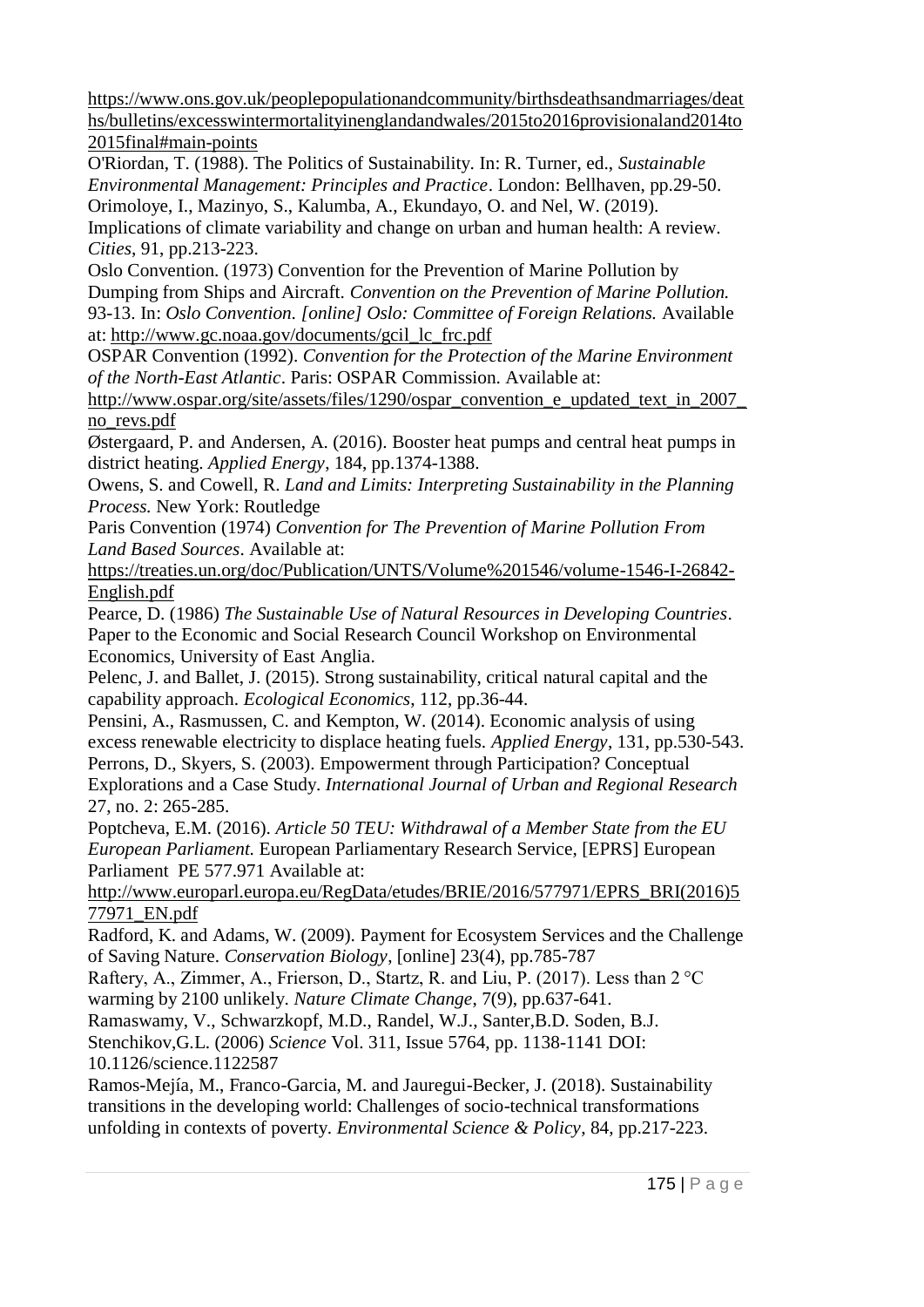Rape Crisis England & Wales. (2017). *Rape statistics. [online] Available at: <https://rapecrisis.org.uk/statistics.php>*

Rawls, J. (2001). *A Theory of Justice*. Belknap Press of Harvard University Press Rawls, J. (2001) Justice as Fairness. Belknap Press of Harvard University Press Rechtschaffen, C. (2003). *Environmental ethics and policy*. 27th ed. University of California, Davis.

Redclift, M. R. *Sustainable Development: Exploring the Contradictions* 1st ed. London: Routledge, 1989

Reisman, D. (1987). *Alfred Marshall, progress and politics*. 1st ed. New York: St. Martin's Press, p.420.

Renewable Energy Association (2016). *Development of decentralised energy and storage systems in the UK.* [online] KPMG, p.6. Available at: [http://www.r-e](http://www.r-e-a.net/upload/rea_storage_report-web_accessible.pdf)[a.net/upload/rea\\_storage\\_report-web\\_accessible.pdf](http://www.r-e-a.net/upload/rea_storage_report-web_accessible.pdf)

Reubens, J., Degraer, S., Vincx, M., (2011). Aggregation and feeding behaviour of pouting (Trisopterus luscus) at wind turbines in the Belgian part of the North Sea. *Fish. Res*. 108, 223e227

Rodríguez-Labajos, B. and Özkaynak, B. (2017). Environmental justice through the lens of mining conflicts. *Geoforum*, 84, pp.245-250.

Roemer, J. (1982). *A General Theory of Exploitation and Class*. 1st ed. Cambridge: Harvard University Press.

Routledge, P. (1996). Critical geopolitics and terrains of resistance. *Political Geography*, 15(6-7), pp.509-531.

Rüdiger, M. (2019). From import dependence to self-sufficiency in Denmark, 1945−2000. *Energy Policy*, 125, pp.82-89.

Sachs, A. and Peterson, J. (1996). *Eco-justice:Linking Human Rights and the Environment*. Washington: Worldwatch Institute.

Sanaith, P. (2007) India 2007: High Growth, Low Development, *India Together.*  [online] in press, available at:<http://www.indiatogether.org/i2007-op-ed>

Santer, B. D.; Taylor, K. E.; Wigley, T. M. L.; Johns, T. C.; Jones, P. D.; Karoly, D. J.; Mitchell, J. F. B.; Oort, A. H.; Penner, J. E.; Ramaswamy, V.; Schwarzkopf, M. D.; Stouffer, R. J.; Tett, S. (1996). A search for human influences on the thermal structure

of the atmosphere. *Nature* vol 382, 39-46

Savaresi, A. (2019). The Rise of Community Energy from Grassroots to Mainstream: The Role of Law and Policy. *Journal of Environmental Law*.

Schlosberg, D. (2007). *Defining environmental justice: Theories, Movements and Nature.* Oxford UK: Oxford University Press.

Schlosberg, D. (1999*) Environmental Justice and the New Pluralism: The Challenge of Difference for Environmentalism*, Oxford University Pressworld, UCT Press, South Africa.

Schlosberg, D. (2003) The Justice of Environmental Justice: Reconciling Equity, Recognition, and Participation in a Political Movement in Light, A. and De-Shalit, A. *Moral and Political Reasoning in Environmental Practice*. London: MIT Press. pp.125– 156.

Schnaiberg, A. (1980) *The Environment: From Surplus to Scarcity*, New York: Oxford University Press.

Schoor, T.V.D. Van Lente, H. Scholtens, B. Peine, A. (2016) Challenging obduracy: how local communities transform the energy system, Energy Res. Soc. Sci. 13 (Suppl. C) 94-105.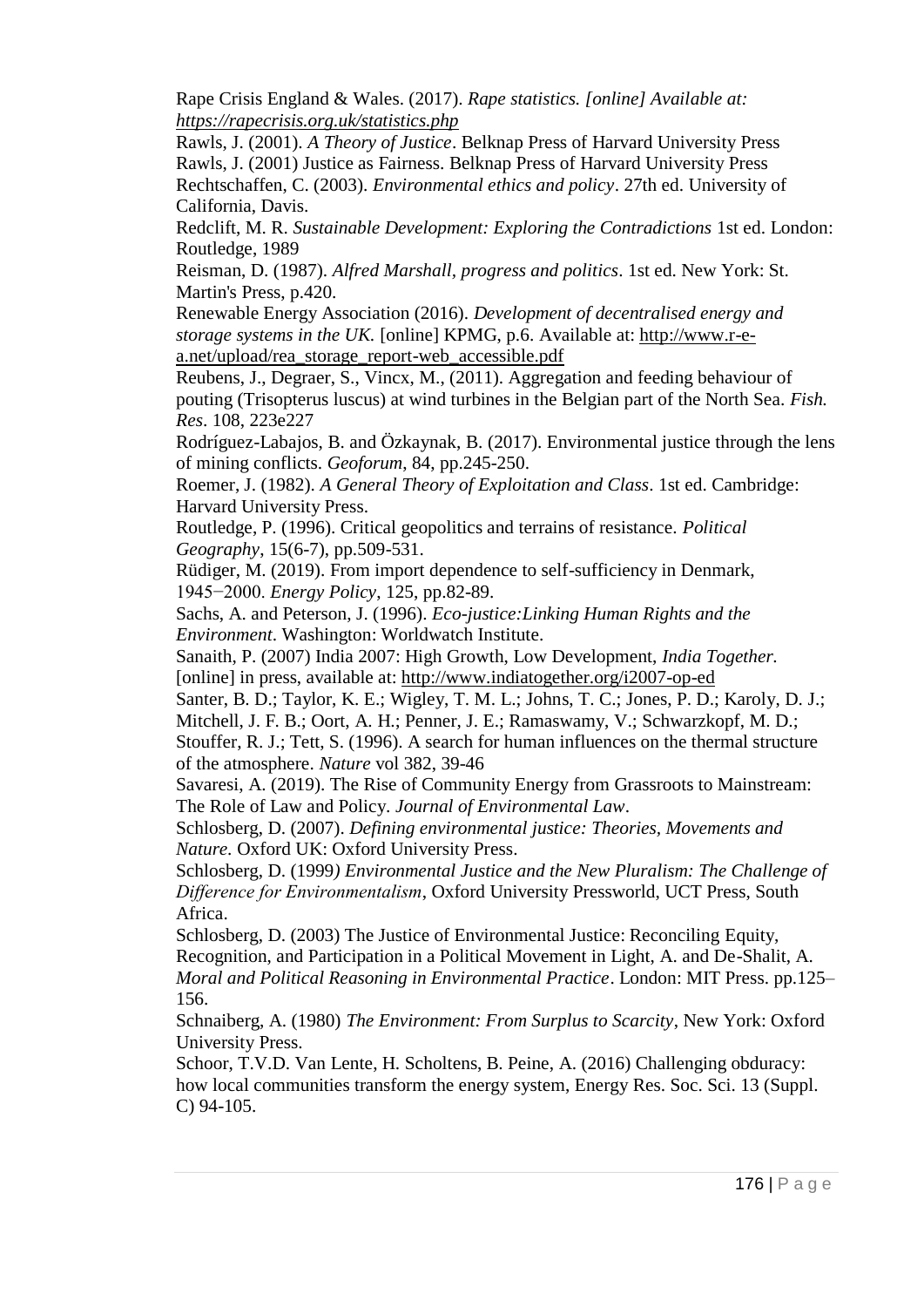Sen, S. Ganguly, S. (2017) Opportunities, barriers and issues with renewable energy development–A discussion. *Renewable and Sustainable Energy Reviews*, 69, pp.1170- 1181.

Sefton, T. (2002). Targeting Fuel Poverty in England: is the Government getting Warm? *Fiscal Studies*. pp.23(3):369-99.

Sefton, T. (2004) Aiming High: an evaluation of the potential contribution of Warm Front toward meeting the Government's fuel poverty target in England. CASE report 28. London: Centre for Analysis of Social Exclusion, London School of Economics and Political Science.

Sharman, A. and Howarth, C. (2016). Climate stories: Why do climate scientists and sceptical voices participate in the climate debate? *Public Understanding of Science*, 26(7), pp.826-842.

Shoreman-Ouimet, E. and Kopnina, H. (2015). Reconciling ecological and social justice to promote biodiversity conservation. *Biological Conservation*, 184, pp.320-326.

Shove, E. (2010). Beyond the ABC: Climate Change Policy and Theories of Social Change. *Environment and Planning A*, 42(6), pp.1273-1285.

Sites.duke.edu. (2011). *History: Warren County, NC | Environmental Injustice*. [online] Available at: [https://sites.duke.edu/docst110s\\_01\\_s2011\\_sb211/what-is-environmental](https://sites.duke.edu/docst110s_01_s2011_sb211/what-is-environmental-justice/history/)[justice/history/](https://sites.duke.edu/docst110s_01_s2011_sb211/what-is-environmental-justice/history/) [Accessed 2 Aug. 2017].

Slee, B. (2015). Is there a case for community-based equity participation in Scottish onshore wind energy production? Gaps in evidence and research needs*. Renewable and Sustainable Energy Reviews*, 41, pp.540-549.

Solar Trade Association (2018). *Renewables Frustrated Again by Budget*. [online] Available at: [https://www.solar-trade.org.uk/press-release-renewables-frustrated-again](https://www.solar-trade.org.uk/press-release-renewables-frustrated-again-by-budget/)[by-budget/](https://www.solar-trade.org.uk/press-release-renewables-frustrated-again-by-budget/) [Accessed 21 Dec. 2018].

Solow, R. (1974). Intergenerational Equity and Exhaustible Resources. *The Review of Economic Studies*, 41, p.29.

Solow, R. (1986). On the Intergenerational Allocation of Natural Resources. *The Scandinavian Journal of Economics*, 88(1), p.141.

Sovacool, B. (2013). *Energy & ethics*. Basingstoke: Palgrave Macmillan,

Soutar, I. and Mitchell, C. (2018). Towards pragmatic narratives of societal engagement in the UK energy system. *Energy Research & Social Science*, 35, pp.132-139.

Sovacool, B. and Dworkin, M. (2015). Energy justice: Conceptual insights and practical applications. *Applied Energy*, 142, pp.435-444.

Spaargaren, G. and Mol, A. (1992). Sociology, environment, and modernity: Ecological modernization as a theory of social change. *Society & Natural Resources*, 5(4), pp.323- 344.

Späth, P. and Rohracher, H. (2010). 'Energy regions': The transformative power of regional discourses on socio-technical futures. *Research Policy*, 39(4), pp.449-458.

Sperling, K. (2017). How does a pioneer community energy project succeed in practice? The case of the Samsø Renewable Energy Island. *Renewable and Sustainable Energy Reviews*, 71, pp.884-897.

Stafford-Smith, M., Griggs, D., Gaffney, O., Ullah, F., Reyers, B., Kanie, N., Stigson, B., Shrivastava, P., Leach, M. and O'Connell, D. (2016). Integration: the key to implementing the Sustainable Development Goals. *Sustainability Science*, 12(6), pp.911-919.

Stec, S. and Casey-Lefkowitz, S. *The Aarhus Convention: An Implementation Guide*. United Nations Economic Commission for Europe

Steele, J. (2001) Participation and deliberation in environmental law: exploring a problem-solving approach 21(3) *OJLS* 415 at 437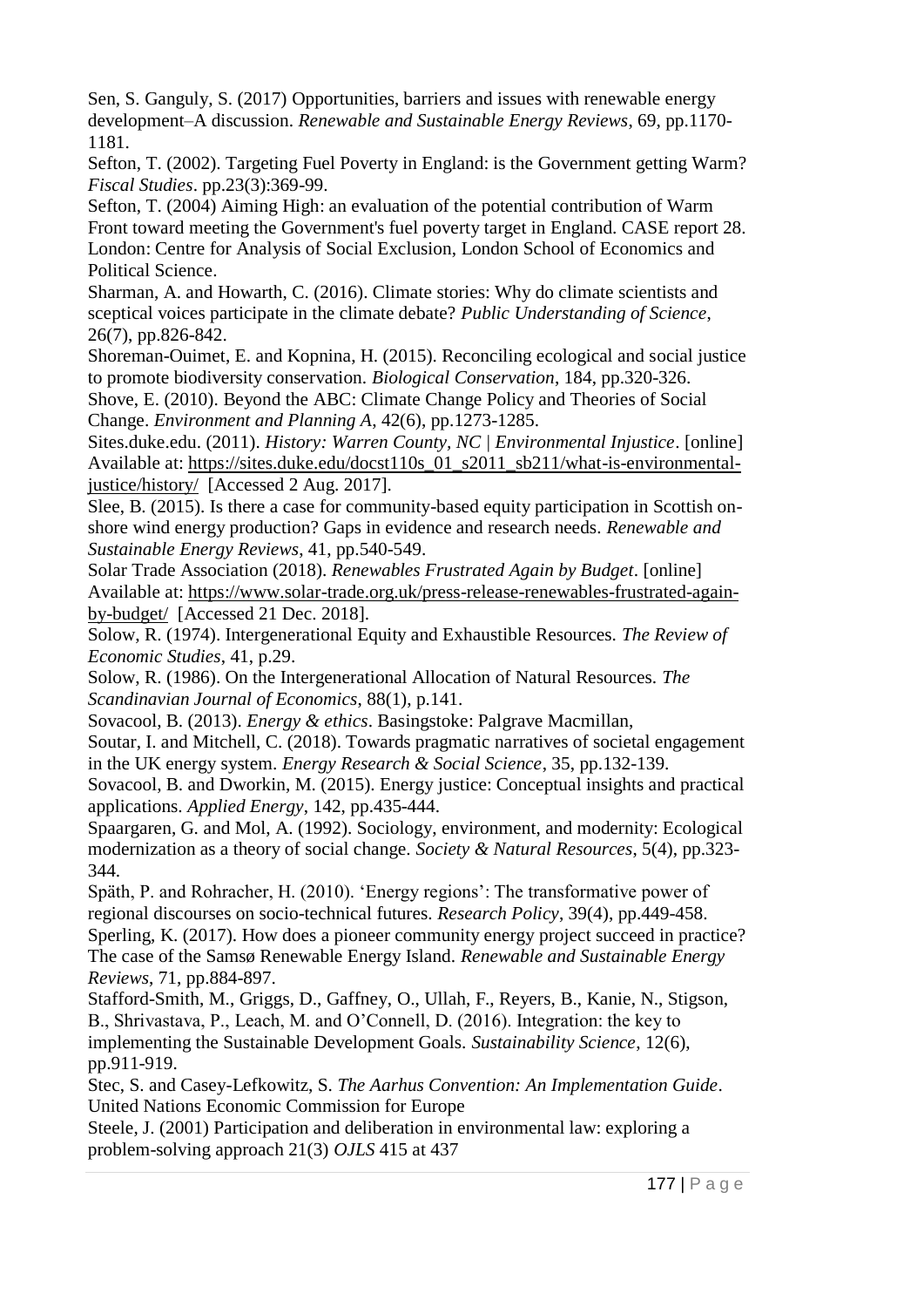Stocker, T.F., Qin, D. Plattner, G.-K. Tignor, M. Allen, S.K. Boschung, J. Nauels, A. Xia, Y. Bex V. and Midgley, P.M. (2013) *Climate Change 2013: The Physical Science Basis. Contribution of Working Group I to the Fifth Assessment Report of the Intergovernmental Panel on Climate Change* [IPCC] (eds.)]. Cambridge University Press, Cambridge, United Kingdom and New York, NY, USA, 1535 pp,

Task Force on Cultural and Spiritual Values of Protected Areas (CSVPA) within the World Commission on Protected Areas (WCPA) of the World Conservation Union (IUCN). Med-ina.org. (n.d.). *The Delos Initiative*. [online] Available at: [http://www.med-ina.org/delos/basic.htm#\\_ftn1](http://www.med-ina.org/delos/basic.htm#_ftn1)

Taylor, C., Gutmann, A., Appiah, K., Habermas, J., Rockefeller, S., Walzer, M. and Wolf, S. (1994). *Multiculturalism*. Princeton: Princeton University Press,

Teilmann, J. and Carstensen, J. (2012). Negative long-term effects on harbour porpoises from a large scale offshore wind farm in the Baltic—evidence of slow recovery. *Environmental Research Letters*, 7(4), p.045101.

Toke, D. (2002) Wind power in UK and Denmark: can rational choice help explain different outcomes?, *Environmental Politics*, 11, pp. 83–100

Toke, D., Breukers, S., Wolsink, M., (2008). Wind power deployment outcomes: how can we account for the differences? Renewable and Sustainable *Energy Reviews* 12, 1129–1147

Tong, S. and Ebi, K. (2019). Preventing and mitigating health risks of climate change. *Environmental Research*, 174, pp.9-13.

Topham, E. and McMillan, D. (2017). Sustainable decommissioning of an offshore wind farm. *Renewable Energy*, 102, pp.470-480.

Torres, G. (1994) Changing the Way Government Views Environmental Justice (Keynote Address), *Journal of Civil Rights and Economic Development*: Vol. 9: Iss. 2, Article 15

Trudeau, D. (2018). Integrating social equity in sustainable development practice: Institutional commitments and patient capital. *Sustainable Cities and Society*, 41, pp.601-610.

UK Cabinet Office (2017). *Implementing the Sustainable Development Goals*. Available at: [https://www.gov.uk/government/publications/implementing-the-](https://www.gov.uk/government/publications/implementing-the-sustainable-development-goals/implementing-the-sustainable-development-goals)

[sustainable-development-goals/implementing-the-sustainable-development-goals](https://www.gov.uk/government/publications/implementing-the-sustainable-development-goals/implementing-the-sustainable-development-goals)

UK National Ecosystem Assessment (2011) The UK National Ecosystem Assessment: Synthesis of the Key Findings. UNEP-WCMC, Cambridge.

UK Government (2009) *Green Paper: Reform of the Common Fisheries Policy, COM; European Commission. 163 final.*

UK Government (2011) The Carbon Plan: Delivering our low carbon future available at https://www.gov.uk/government/publications/the-carbon-plan-reducing-greenhousegas-emissions--2

UK Office for National Statistics.*UK trade: December 2016.* (2018).

[https://www.ons.gov.uk/economy/nationalaccounts/balanceofpayments/bulletins/uktrad](https://www.ons.gov.uk/economy/nationalaccounts/balanceofpayments/bulletins/uktrade/nov2016) [e/nov2016](https://www.ons.gov.uk/economy/nationalaccounts/balanceofpayments/bulletins/uktrade/nov2016)

United Nations (2013). *Sustainable Development Challenges. World Economic and Social Survey*. [online] New York: Department of Economic and Social Affairs. Sales No. E.13.II.C.1. Available at:

[https://High.un.org/content/documents/2843WESS2013.pdf](https://high.un.org/content/documents/2843WESS2013.pdf)

United Nations. (1992). *Agenda 21: The United Nations programme of action from Rio*. New York, NY, USA

United Nations (2015). 70/01. Transforming our world: the 2030 Agenda for Sustainable Development. UN Doc A/RES/70/1 (25 September 2015) 54. New York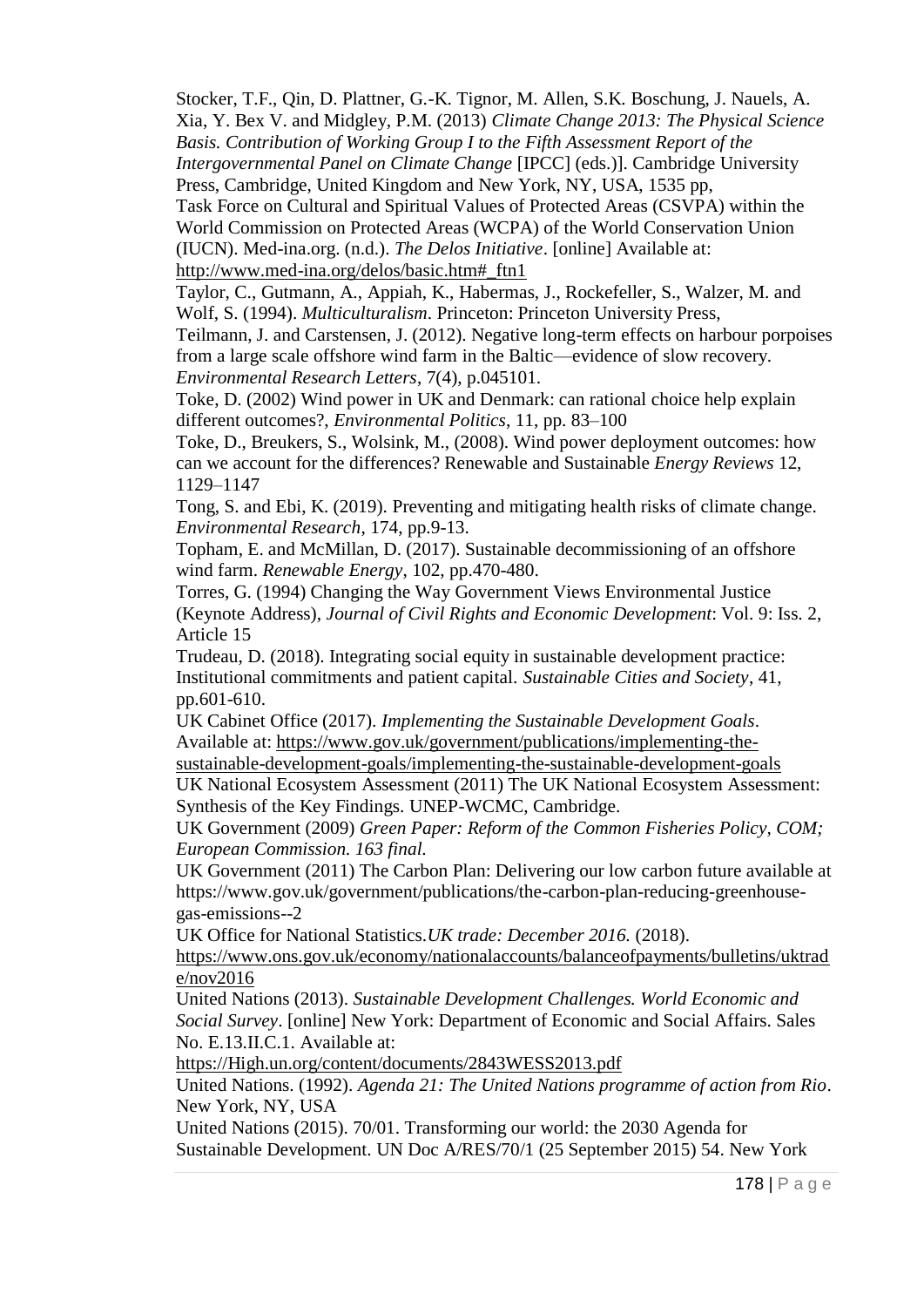United Nations Convention on Access to Information, Public Participation In Decision-Making And Access To Justice In Environmental Matters, (1998)

United Nations (2017). Draft decision VI/8k concerning compliance by the United Kingdom of Great Britain and Northern Ireland with its obligations under the

Convention. Meeting of the Parties to the Convention on Access to Information, Public Participation in Decision-making and Access to Justice in Environmental Matters.

[online] Budva, Montenegro: Aarhus Convention Compliance Committee. Available at: [https://www.unece.org/fileadmin/DAM/env/pp/mop6/Documents\\_aec/ECE.MP.PP.201](https://www.unece.org/fileadmin/DAM/env/pp/mop6/Documents_aec/ECE.MP.PP.2017.30_aec.pdf) [7.30\\_aec.pdf](https://www.unece.org/fileadmin/DAM/env/pp/mop6/Documents_aec/ECE.MP.PP.2017.30_aec.pdf)

United Nations Economic Commission for Europe (UNECE) Convention on Access to Information, Public Participation in Decision-Making and Access to Justice in

Environmental Matters 'The Aarhus Convention' (1998) 2161 UNTS 447; 38 ILM 517 University of Maryland Center for Environmental Science. (2014) "Impact of offshore wind farms on marine species." *Science Daily*.16 October 2014. Available at: [www.sciencedaily.com/releases/2014/10/141016123608.htm'](http://www.sciencedaily.com/releases/2014/10/141016123608.htm)

Uswitch (2015). *UK landlords add over £161 million to tenants' energy bills by denying their right to switch*. [online] Available at: [https://www.uswitch.com/media-](https://www.uswitch.com/media-centre/2015/09/uk-landlords-add-over-161-million-to-tenants-energy-bills-by-denying-their-right-to-switch/)

[centre/2015/09/uk-landlords-add-over-161-million-to-tenants-energy-bills-by-denying](https://www.uswitch.com/media-centre/2015/09/uk-landlords-add-over-161-million-to-tenants-energy-bills-by-denying-their-right-to-switch/)[their-right-to-switch/](https://www.uswitch.com/media-centre/2015/09/uk-landlords-add-over-161-million-to-tenants-energy-bills-by-denying-their-right-to-switch/)

Van Den Burg, S., Kamermans, P., Blanch, M., Pletsas, D., Poelman, M., Soma, K. and Dalton, G. (2017). Business case for mussel aquaculture in offshore wind farms in the North Sea. *Marine Policy*, 85, pp.1-7.

Verma, P. and Raghubanshi, A. (2018). Urban sustainability indicators: Challenges and opportunities. *Ecological Indicators*, 93, pp.282-291.

Verbruggen, A. Fischedick M. Moomaw, W. Weir, T. Nadai, A. Nilsson, L.J. Nyboer, J. Sathaye, J. (2010) Renewable energy costs, potentials, barriers: conceptual issues. *Energy Policy* 2010;38(2):850–61.

Von Neumann, J. (1955) Can we Survive Technology? *Fortune* (June). Re-printed in Sprout and Sprout (eds) (1962) *Foundations of International Politics.* New York: Van Nostrand Reinhold

Vukmanovic, O. (2011) *Quarter of Homes seen in Fuel Poverty in 2015*. Reuter News Service [online] Available at: [https://www.reuters.com/article/britain-energy-](https://www.reuters.com/article/britain-energy-poverty/quarter-of-uk-homes-seen-in-fuel-poverty-by-2015-idUSL5E7LA13W20111010)

[poverty/quarter-of-uk-homes-seen-in-fuel-poverty-by-2015-](https://www.reuters.com/article/britain-energy-poverty/quarter-of-uk-homes-seen-in-fuel-poverty-by-2015-idUSL5E7LA13W20111010)

[idUSL5E7LA13W20111010](https://www.reuters.com/article/britain-energy-poverty/quarter-of-uk-homes-seen-in-fuel-poverty-by-2015-idUSL5E7LA13W20111010)

Walker, G. (2008). What are the barriers and incentives for community-owned means of energy production and use? *Energy Policy* 36, 4401–4405.

Walker, G. (2009). Beyond Distribution and Proximity: Exploring the Multiple Spatialities of Environmental Justice. *Antipode*, 41(4), pp.614-636.

Walker, G. and Day, R. (2012). Fuel poverty as injustice: Integrating distribution, recognition and procedure in the struggle for affordable warmth. *Energy Policy*, 49, pp.69-75.

Walker, G. and Devine-Wright, P. (2008). Community renewable energy: What should it mean*?. Energy Policy,* 36(2), pp.497-500.

Walker, G.P, Mitchell, G., Fairburn, J. and Smith, G. (2003) Environmental Quality and Social Deprivation. Phase II: National Analysis of Flood Hazard, IPC Industries and Air Quality. R&D Project Record E2-067/1/PR1, The Environment Agency, Bristol

Warren, C.R., Birnie, R.V., (2009) Re-powering Scotland: wind farms and the 'energy or environment?' debate. Scottish Geographical Journal 125:97–126.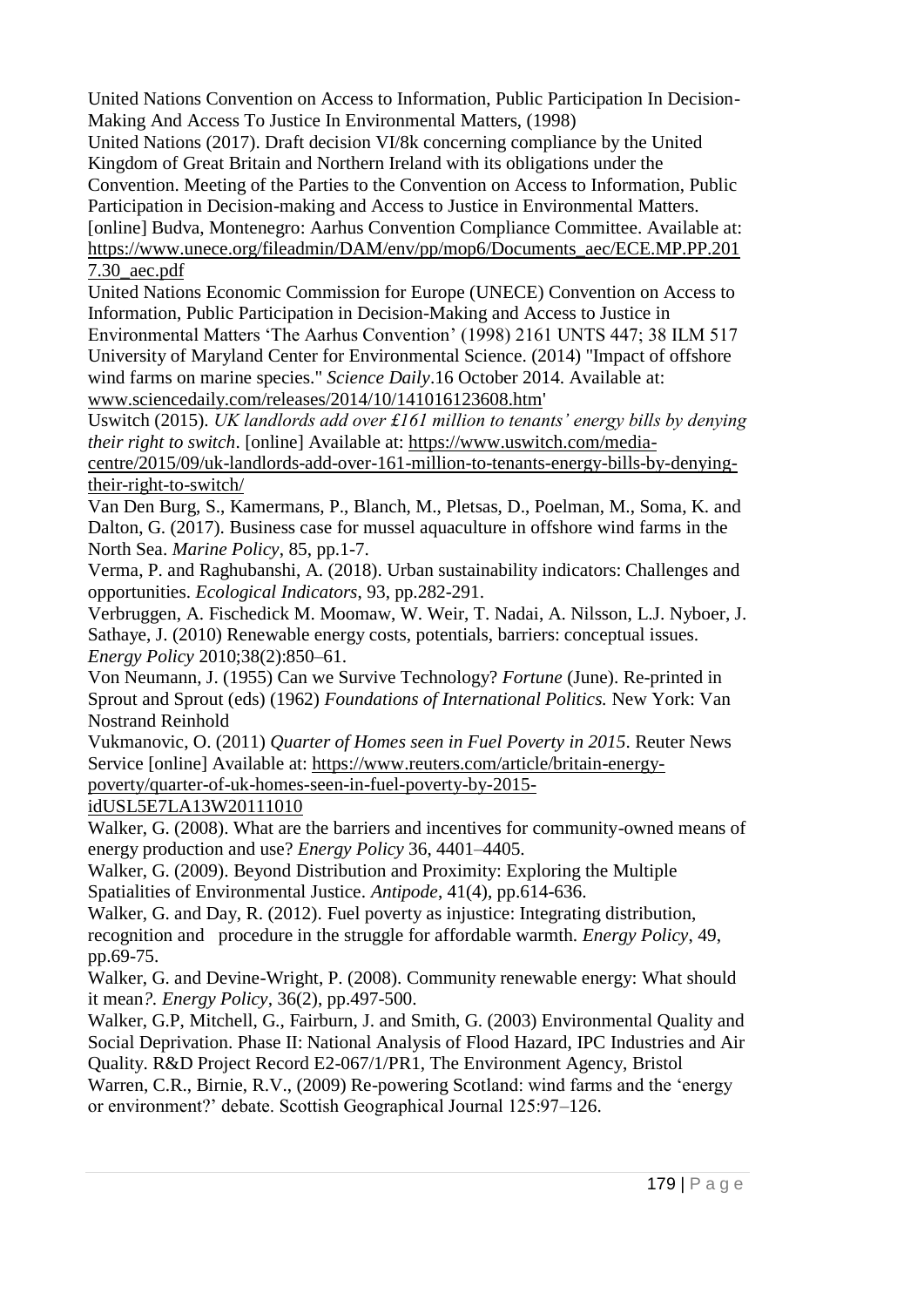Warren, C. and McFadyen, M. (2010). Does community ownership affect public attitudes to wind energy? A case study from south-west Scotland. *Land Use Policy*, 27(2), pp.204-213.

Weber, E. U. (1997). Perception and expectation of climate change: Precondition for economic and technological adaptation. In M. Bazerman, D. Messick, A. Tenbrunsel & K. Wade-Benzoni (Eds.), *Psychological and Ethical Perspectives to Environmental and Ethical Issues in Management* (pp. 314-341). San Francisco: Jossey-Bass

Weber , M. (1978). *Economy and Society*. University of California Press. pp. 24–5 Weinstein, M., Baird, R., Conover, D., Gross, M., Keulartz, J., Loomis, D., Naveh, Z., Peterson, S., Reed, D., Roe, E., Swanson, R., Swart, J., Teal, J., Turner, R. and van der Windt, H. (2007). Managing coastal resources in the 21st century. *Frontiers in Ecology and the Environment*, 5(1), pp.43-48.

Westmill.coop. (2008). *Westmill Wind Farm*. [online] Available at: <http://www.westmill.coop/westmill-wind-farm/>

Wilhelmsson, D., Malm, T., Ohman, M.C., (2006). The influence of offshore wind power on demersal fish. *ICES J. Mar. Sci*. 63, 775-784.

Wilshusen, P., Brechin, S., Fortwangler, C. and West, P. (2002). Reinventing a Square Wheel: Critique of a Resurgent "Protection Paradigm" in *International Biodiversity Conservation. Society & Natural Resources*, 15(1), pp.17-40.

Wind Europe (2017). *Unleashing Europe's offshore wind potential A new resource assessment*. [online] BVG Associates, Available at: [https://windeurope.org/wp](https://windeurope.org/wp-content/uploads/files/about-wind/reports/Unleashing-Europes-offshore-wind-potential.pdf)[content/uploads/files/about-wind/reports/Unleashing-Europes-offshore-wind](https://windeurope.org/wp-content/uploads/files/about-wind/reports/Unleashing-Europes-offshore-wind-potential.pdf)[potential.pdf](https://windeurope.org/wp-content/uploads/files/about-wind/reports/Unleashing-Europes-offshore-wind-potential.pdf)

Wolsink, M. (2007) Wind power implementation: the nature of public attitudes: equity and fairness instead of 'backyard motives'. Renewable and Sustainable Energy Reviews; 11:1188–207

World Commission on Environment and Development. United Nations. (1987). *Report of the World Commission on Environment and Development: Our Common Future.* Oxford: Oxford University Press

[www.gov.uk](http://www.gov.uk/)

Wynne, B. (1982). *Rationality and Ritual: The Windscale inquiry and Nuclear Decisions in Britain*. Chalfont, St Giles: British Society for the History of Science; Yang, T. (2006) *Towards an Egalitarian Global Environmental Ethics. Environmental Ethics and International Policy*. UNESCO

Young, I.M. (1990), *Justice and the Politics of Difference*, Princeton, NJ: Princeton University Press

Young, I. (1990). Five Faces of Oppression. In: I. Young, ed., *Justice and the Politics of Difference*, 1st ed. Princeton: Princeton University Press,

Zoellner, J., Schweizer-Ries, P., Wemheuer, C. (2008). Public acceptance of renewable energies: results from case studies in Germany. *Energy Policy* 36, 4136–4141

## **International Legislation**

International Covenant on Economic, Social and Cultural Rights. 1966.

Universal Declaration of Human Rights. 1948 Office of the High Commissioner on Human Rights [OHCHR] *Universal Declaration of Human Rights. 1948* Available at: [https://www.ohchr.org/EN/UDHR/Documents/UDHR\\_Translations/eng.pdf](https://www.ohchr.org/EN/UDHR/Documents/UDHR_Translations/eng.pdf) International Covenant on Economic, Social and Cultural Rights. 1966. (ICESCR) Available at:<https://www.ohchr.org/Documents/ProfessionalInterest/cescr.pdf>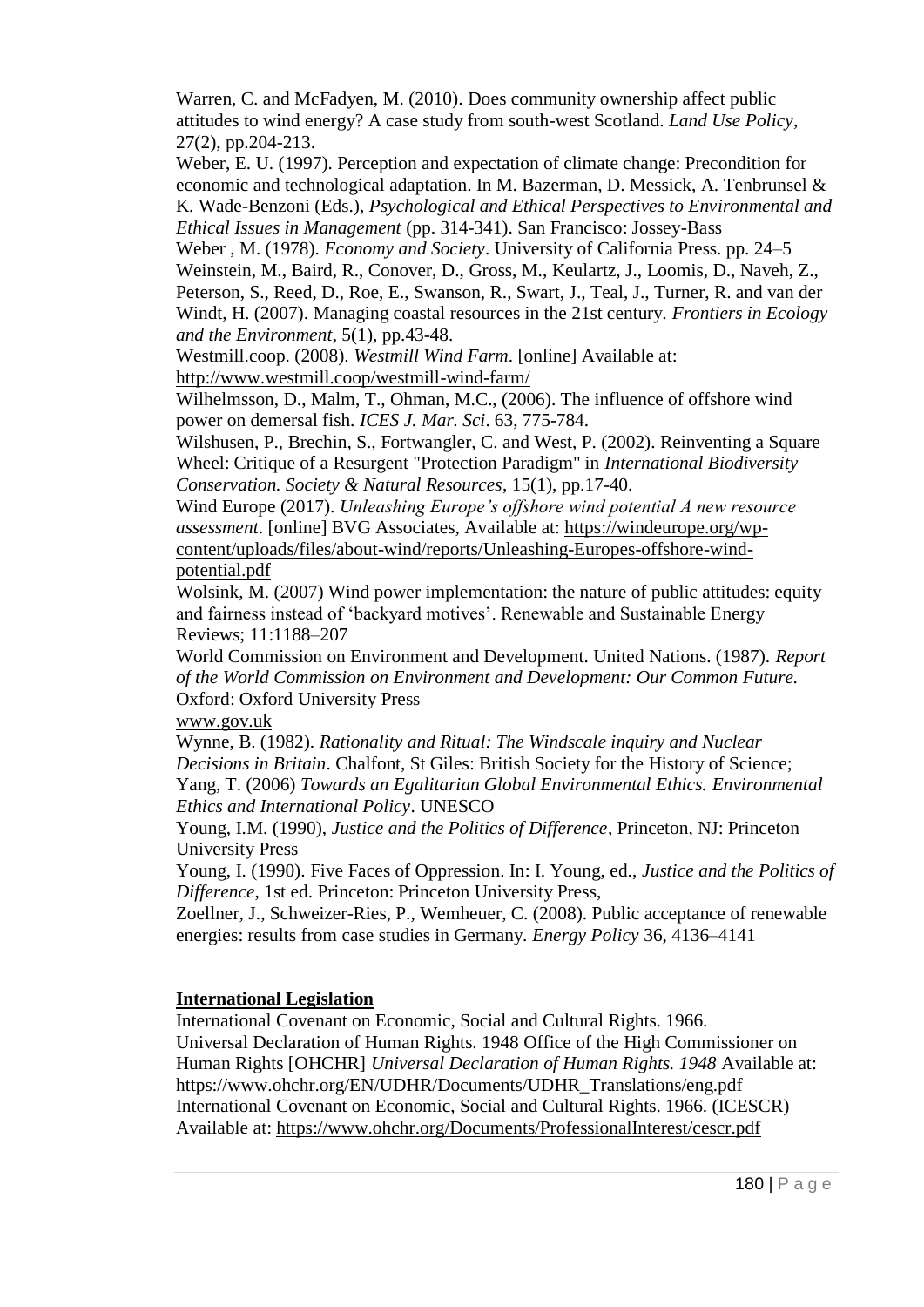UNFCCC (1997) Kyoto Protocol to the United Nations Framework Convention on Climate Change adopted at COP3 in Kyoto, Japan, on 11 December 1997 The United Nations.

## **EU Legislation**

Directive 2018/2001 of the European Parliament and of the Council on the promotion of the use of energy from renewable sources (Recast Renewables Directive) Directive 2009/72/EC concerning common rules for the internal market in electricity Directive 2009/73/EC - concerning common rules for the internal market in natural gas Directive 2009/28/EC Of the European Parliament And Of The Council. Official Journal of the European Union. 2009. 140/16. (Renewable Energy Directive) Directive 2001/77/EC on Electricity Production from Renewable Energy Sources Directive 92/43/EEC on the conservation of natural habitats and of wild fauna and flora (Habitats Directive) Directive 2009/147/EC on the Conservation of Wild Birds (Birds Directive) Directive 2000/60/EC establishing a framework for Community action in the field of water policy (Water Framework Directive) European Convention on Human rights. Energy Performance of Buildings Directive 2002/91/EC Environmental Impact Assessment Directive 85/337/EEC Marine Strategy Framework Directive 2008/56/EC Regulation 2371/2002 of the European Parliament and of the Council - Conservation and exploitation of marine resources Regulation 2015/812 of the European Parliament and 932Of The Council

## **Denmark Legislation**

Promotion of Renewable Energy Act 2009 Act no. 1392

## **UK Legislation**

Civil Procedure (Amendment) Rules 2017 SI 2017/95 Climate Change Act 2008 c 27 Conservation of Habitats and Species Regulations 2010 No. 490 (The Habitats Regulations) Countryside and Rights of Way Act 2000 c.37 Criminal Justice and Courts Act 2015 c.2 Electricity Act 1989 c. 29 Electricity and Gas (Internal Markets) Regulations 2011 No. 2704 Energy Act 2004 c.20 Housing and Planning Act 2016 c.22 Human Rights Act 1998 c. 42. Hunting Act 2004 c.37 Natural Environment and Rural Communities Act 2006 SI 2006/2541 (C.86) The Conservation (Natural Habitats, &c.) Regulations 1994 S.I. 1994/2716. Marine and Coastal Access Act 2009 c.23 Secretary of State for Trade and Industry (2003). Energy White Paper - Our energy future - creating a low carbon economy. The Stationery Office. Town and Country Planning (Development Management Procedure) (England) Order 2010 No. 2184 Cases